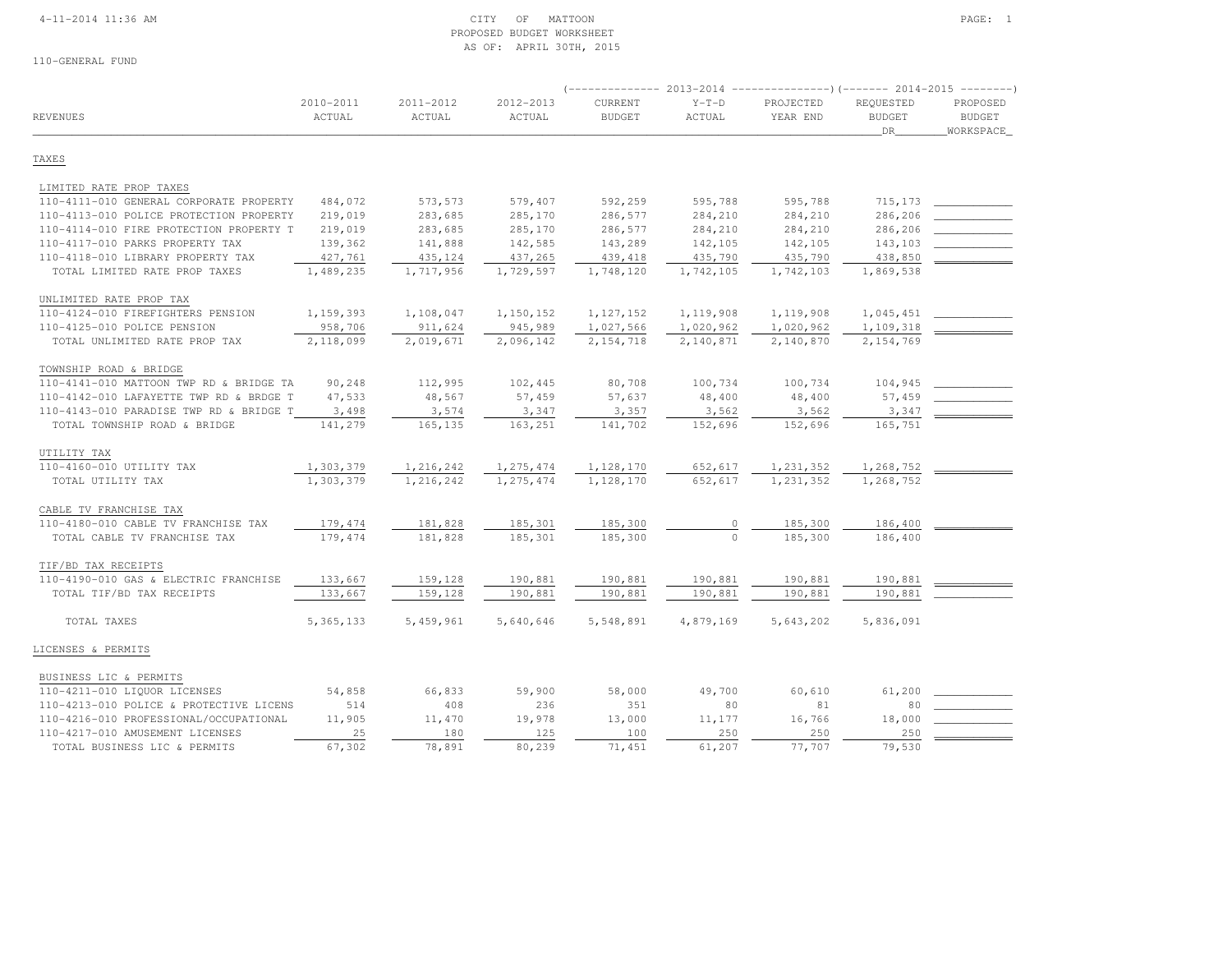## 4-11-2014 11:36 AM CITY OF MATTOON PAGE: 2 PROPOSED BUDGET WORKSHEETAS OF: APRIL 30TH, 2015

|                                         |                     |                     |                     |                          | 2013-2014         |                       | ----)(------- 2014-2015    |                           |
|-----------------------------------------|---------------------|---------------------|---------------------|--------------------------|-------------------|-----------------------|----------------------------|---------------------------|
| REVENUES                                | 2010-2011<br>ACTUAL | 2011-2012<br>ACTUAL | 2012-2013<br>ACTUAL | CURRENT<br><b>BUDGET</b> | $Y-T-D$<br>ACTUAL | PROJECTED<br>YEAR END | REQUESTED<br><b>BUDGET</b> | PROPOSED<br><b>BUDGET</b> |
|                                         |                     |                     |                     |                          |                   |                       | <b>DR</b>                  | WORKSPACE                 |
| NONBUSINESS LIC & PERMIT                |                     |                     |                     |                          |                   |                       |                            |                           |
| 110-4221-010 BUILDING PERMITS           | 26,425              | 20,356              | 44,510              | 25,000                   | 10,417            | 25,000                | 25,000                     |                           |
| 110-4222-010 ELECTRICAL PERMITS         | 12,031              | 10,080              | 18,960              | 13,000                   | 6,232             | 13,000                | 13,000                     |                           |
| 110-4223-010 HVAC PERMITS               | 3,296               | 5,501               | 11,130              | 4,000                    | 3,985             | 4,000                 | 4,000                      |                           |
| 110-4224-010 PLUMBING PERMITS           | 2,682               | 3,478               | 5,357               | 3,500                    | 1,852             | 2,778                 | 3,500                      |                           |
| 110-4225-010 HUNTING & FISHING LICENSES | 1,378               | 4,730               | 1,205               | 2,000                    | 402               | 758                   | 1,000                      |                           |
| 110-4226-010 BOAT REGISTRATION FEES     | 57,643              | 70,600              | 57,483              | 63,000                   | 44,444            | 63,360                | 63,000                     |                           |
| 110-4227-010 HUNTING & FISHING LIC-LAKE | 9,822               | 9,142               | 8,830               | 10,000                   | 7,255             | 10,517                | 10,000                     |                           |
| TOTAL NONBUSINESS LIC & PERMIT          | 113,276             | 123,886             | 147, 474            | 120,500                  | 74,586            | 119,413               | 119,500                    |                           |
| TOTAL LICENSES & PERMITS                | 180,578             | 202,777             | 227,713             | 191,951                  | 135,793           | 197,120               | 199,030                    |                           |
| INTERGOVERNMENTAL REV                   |                     |                     |                     |                          |                   |                       |                            |                           |
| FEDERAL GOVT GRANTS                     |                     |                     |                     |                          |                   |                       |                            |                           |
| 110-4311-022 FED OPERATING CATEGORIE GR | 104,374             | 107,209             | 134,969             | 103,107                  | 30,732            | 91,845                | 85,698                     |                           |
| 110-4312-010 FED OPERAT NON-CATEGORICAL | 315                 | 1,550               | 3,371               | $\circ$                  | 2,713             | 5,537                 | 5,537                      |                           |
| 110-4313-023 FEDERAL CAPITAL GRANTS     | $\circ$             | 1,875               | 9,434               | $\circ$                  | $\circ$           | $\circ$               | $\circ$                    |                           |
| 110-4318-023 FEDERAL CAPITAL GRANTS - P | $\circ$             | 15,981              | $\circ$             | $\circ$                  | $\circ$           | $\circ$               | $\circ$                    |                           |
| TOTAL FEDERAL GOVT GRANTS               | 104,689             | 126,615             | 147,774             | 103,107                  | 33,445            | 97,382                | 91,235                     |                           |
|                                         |                     |                     |                     |                          |                   |                       |                            |                           |
| STATE GOVT GRANTS                       |                     |                     |                     |                          |                   |                       |                            |                           |
| 110-4321-022 STATE OPERAT CATEGORICAL G | 43,352              | 24,098              | 14,721              | 2,310                    | 7,109             | 14,721                | 14,721<br>$\cap$           |                           |
| 110-4325-023 STATE CAPITAL GRANTS - PW  | $\circ$<br>$\Omega$ | 35,680              | $\circ$             | $\circ$                  | $\circ$           | $\circ$               | $\cap$                     |                           |
| 110-4328-023 OTHER CAPITAL GRANT-PUBLIC |                     | $\circ$             | 24,675              | $\circ$                  | $\circ$           | $\circ$               |                            |                           |
| 110-4329-023 OTHER CAPITAL GRANT-PUBLIC | $\circ$             | $\circ$             | 14,587              | $\circ$                  | $\circ$           | $\theta$              | $\Omega$                   |                           |
| TOTAL STATE GOVT GRANTS                 | 43,352              | 59,778              | 53,983              | 2,310                    | 7,109             | 14,721                | 14,721                     |                           |
| STATE GOVT SHARED REV                   |                     |                     |                     |                          |                   |                       |                            |                           |
| 110-4331-010 INCOME TAX                 | 1,585,326           | 1,559,137           | 1,832,760           | 1,770,147                | 965,275           | 1,930,550             | 1,814,679                  |                           |
| 110-4332-010 VIDEO GAMING TAX           | $\circ$             | $\circ$             | 67,491              | 100,000                  | 80,836            | 161,672               | 150,000                    |                           |
| 110-4333-010 USE TAX                    | 260,986             | 270,812             | 294,192             | 300,591                  | 155,719           | 311,438               | 330,279                    |                           |
| 110-4334-010 SALES TAX                  | 5,760,335           | 5,993,594           | 6,290,775           | 6,209,578                | 3,061,861         | 6,123,722             | 6,001,248                  |                           |
| 110-4335-010 FOREIGN FIRE INS PREMIUM T | 32,959              | 34,752              | 33,171              | 35,000                   | 36,946            | 36,946                | 37,000                     |                           |
| 110-4336-010 SIMPLIFIED TELECOM TAX     | 885,228             | 864,456             | 834,497             | 851,130                  | 404,956           | 809,912               | 816,412                    |                           |
| 110-4337-010 PERSONAL PROP REPLACEMENT  | 543,701             | 479,529             | 507,531             | 372,046                  | 208,920           | 551,693               | 551,693                    |                           |
| 110-4339-010 PULL TABS AND JAR GAMES TA | 4,391               | 4,310               | 4,020               | 4,020                    | $\mathbf{0}$      | 4,020                 | 4,020                      |                           |
| TOTAL STATE GOVT SHARED REV             | 9,072,925           | 9,206,590           | 9,864,437           | 9,642,512                | 4,914,513         | 9,929,953             | 9,705,331                  |                           |
| TOTAL INTERGOVERNMENTAL REV             | 9,220,966           | 9,392,983           | 10,066,194          | 9,747,929                | 4,955,066         | 10,042,056            | 9,811,287                  |                           |
| CHARGES FOR SERVICES                    |                     |                     |                     |                          |                   |                       |                            |                           |
| GENERAL GOVT CHARGES                    |                     |                     |                     |                          |                   |                       |                            |                           |
| 110-4411-010 BIRTH & DEATH CERTIFICATES | 39,416              | 35,997              | 36,103              | 37,500                   | 23,502            | 35,254                | 35,200                     |                           |
| 110-4412-010 VITAL RECORDS FEES         | 8,400               | 8,186               | 13,520              | 10,000                   | 8,294             | 12,441                | 15,000                     |                           |
| 110-4413-010 FOIA PRINT & DUPLICATING F | 129                 | 35                  | $\circ$             | $\circ$                  | 8                 | 8                     | 8                          |                           |
| 110-4416-010 INTERFND CHG - 09-10 ERI D | $\circ$             | $\mathbb O$         | $\circ$             | 146,910                  | 97,131            | 147,228               | 147,228                    |                           |
| 110-4417-010 INTERFUND CHG - ERI DEBT S | 14,166              | 153,870             | 151,848             | 153,528                  | 101,158           | 153,528               | $\cap$                     |                           |
|                                         |                     |                     |                     |                          |                   |                       |                            |                           |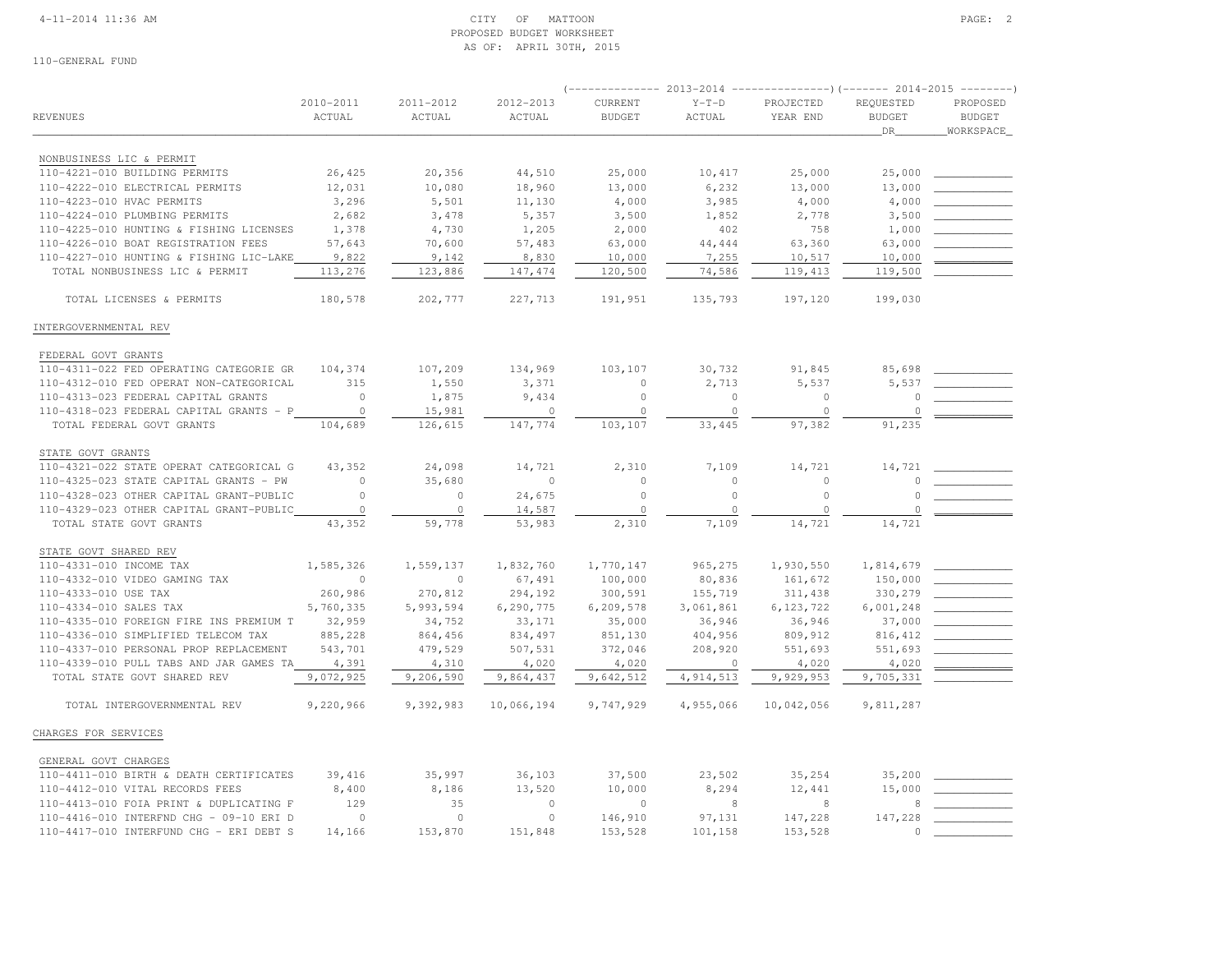## 4-11-2014 11:36 AM CITY OF MATTOON PAGE: 3 PROPOSED BUDGET WORKSHEETAS OF: APRIL 30TH, 2015

|                                         |                     |                     |                     | $---------2013-2014$     |                          | ----------------) (------- 2014-2015 -------- |                            |                           |
|-----------------------------------------|---------------------|---------------------|---------------------|--------------------------|--------------------------|-----------------------------------------------|----------------------------|---------------------------|
| <b>REVENUES</b>                         | 2010-2011<br>ACTUAL | 2011-2012<br>ACTUAL | 2012-2013<br>ACTUAL | CURRENT<br><b>BUDGET</b> | $Y-T-D$<br><b>ACTUAL</b> | PROJECTED<br>YEAR END                         | REQUESTED<br><b>BUDGET</b> | PROPOSED<br><b>BUDGET</b> |
| 110-4418-010 INTERFUND CHG - TECHNOLOGY | 35,856              | 35,856              | 35,856              | 47,338                   | 23,296                   | 35,856                                        | DR<br>35,856               | _WORKSPACE_               |
| 110-4419-010 OTHER MISC GEN GOV CHARGES | $\circ$             | 40                  | $\circ$             | $\circ$                  | $\circ$                  | $\circ$                                       | $\mathbb O$                |                           |
| TOTAL GENERAL GOVT CHARGES              | 97,967              | 233,983             | 237,327             | 395,276                  | 253,389                  | 384, 315                                      | 233,292                    |                           |
| POLICE DEPT CHARGES                     |                     |                     |                     |                          |                          |                                               |                            |                           |
| 110-4420-010 INTERFUND CHRG - ENGINEERI | 78,092              | $\circ$             | $\circ$             | $\circ$                  | $\circ$                  | $\circ$                                       | $\mathbb O$                |                           |
| 110-4421-010 COURT COSTS, FEES & CHARGE | 6,319               | 2,825               | 2,568               | 2,348                    | 1,850                    | 2,775                                         | 2,775                      |                           |
| 110-4423-010 BONDING FEES               | 5,216               | 4,457               | 4,491               | 4,277                    | 2,200                    | 4,074                                         | 4,074                      |                           |
| 110-4425-010 FAXES COPIES PHOTOS & VHS  | 11,620              | 5,580               | 7,127               | 6,548                    | 7,661                    | 11,492                                        | 5,000                      |                           |
| 110-4426-010 SEX OFFENDER REGISTRATION  | 1,140               | 3,190               | 1,800               | 1,600                    | 700                      | 2,100                                         | 2,100                      |                           |
| 110-4427-010 SCHOOL CROSSING GUARD & OF | 30,674              | 67,662              | 90,856              | 54,918                   | $\circ$                  | 52,262                                        | 55,996                     |                           |
| 110-4428-010 IMPOUND FEES               | $\circ$             | $\circ$             | $\circ$             | $\circ$                  | $\circ$                  | $\circ$                                       | 12,000                     |                           |
| 110-4429-010 OTHER POLICE DEPT CHARGES  | 20,186              | 20,224              | 20,970              | 24,000                   | 14,771                   | 19,961                                        | 22,561                     |                           |
| TOTAL POLICE DEPT CHARGES               | 153,246             | 103,938             | 127,811             | 93,691                   | 27,182                   | 92,664                                        | 104,506                    |                           |
|                                         |                     |                     |                     |                          |                          |                                               |                            |                           |
| FIRE DEPT CHARGES                       |                     |                     |                     |                          |                          |                                               |                            |                           |
| 110-4432-010 AMBULANCE ASSIST           | 986                 | $\Omega$            | $\circ$             | $\circ$                  | $\circ$                  | $\Omega$                                      | 0                          |                           |
| 110-4433-010 INDUSTRIAL SERVICE FEES    | 15,310              | 15,310              | 18,759              | 17,500                   | 11,497                   | 17,246                                        | 18,400                     |                           |
| 110-4434-010 HAZARD MATERIAL SPILL RESP | 961                 | 964                 | 8,751               | 500                      | $\Omega$                 | $\circ$                                       | 300                        |                           |
| 110-4435-010 NONRESIDENT FIRE DEPT CHAR | 4,712               | $\Omega$            | $\circ$             | $\circ$                  | $\circ$                  | $\Omega$                                      | $\circ$                    |                           |
| 110-4436-010 AMBULANCE BILLING          | 82,058              | 273,565             | 299,667             | 243,811                  | 255,295                  | 450,000                                       | 446,550                    |                           |
| 110-4439-010 OTHER FIRE DEPT CHARGES    | 2,967               | 12,030              | 18,776              | 3,000                    | 5,154                    | 7,731                                         | 13,000                     |                           |
| TOTAL FIRE DEPT CHARGES                 | 106,993             | 301,869             | 345,953             | 264,811                  | 271,947                  | 474,977                                       | 478,250                    |                           |
| PUBLIC WORKS DEPT CHRGS                 |                     |                     |                     |                          |                          |                                               |                            |                           |
| 110-4440-010 MFT SNOW REMOVAL OT REIMB  | $\circ$             | $\circ$             | $\circ$             | $\mathbf{0}$             | $\circ$                  | $\circ$                                       | 20,000                     |                           |
| 110-4442-010 STREET CUT PERMITS-STREET  | 7,642               | 10,160              | 8,620               | 9,000                    | 8,459                    | 11,649                                        | 10,000                     |                           |
| 110-4444-010 IDOT TRAFFIC SIGNAL MAINT  | 1,755               | $\circ$             | $\circ$             | $\circ$                  | $\circ$                  | $\circ$                                       | $\Omega$                   |                           |
| 110-4445-010 TOWNSHIP ROAD MAINT CHARGE | 23,618              | $\circ$             | $\circ$             | $\circ$                  | $\circ$                  | $\circ$                                       | $\Omega$                   |                           |
| 110-4448-010 MFT DAY LABOR REIMBURSEMEN | $\Omega$            | $\Omega$            | $\bigcap$           | 96,000                   | $\Omega$                 | $\Omega$                                      | 96,000                     |                           |
| 110-4449-010 OTHER PUBLIC WORKS DEPT CH | 50,428              | 50,721              | 46,842              | 5,000                    | 2,275                    | 3,413                                         | 3,500                      |                           |
| TOTAL PUBLIC WORKS DEPT CHRGS           | 83,443              | 60,881              | 55,462              | 110,000                  | 10,734                   | 15,062                                        | 129,500                    |                           |
| LAKE & PARK REC CHARGES                 |                     |                     |                     |                          |                          |                                               |                            |                           |
| 110-4482-010 MARINA CONCESSION SALES    | 34,077              | 34,629              | 27,949              | 30,000                   | 28,927                   | 32,155                                        | 30,000                     |                           |
| 110-4483-010 MARINA FUEL SALES          | 20,393              | 23,810              | 19,462              | 20,000                   | 22,285                   | 23,038                                        | 20,000                     |                           |
| 110-4484-010 MARINA SALES TAX           | 2,294               | 2,343               | 1,886               | 2,000                    | 1,952                    | 2,170                                         | 2,000                      |                           |
| 110-4485-010 CAMPING FEES-EAST CAMPGROU | 95,305              | 87,577              | 92,213              | 92,000                   | 54,489                   | 94,239                                        | 95,000                     |                           |
| 110-4486-010 CAMPING FEES-WEST CAMPGROU | 59,347              | 64,591              | 63,055              | 68,000                   | 26,532                   | 58,182                                        | 65,000                     |                           |
| 110-4489-010 MISC LAKE & PARK CHARGES   | 2,000               | $\circ$             | 2,000               | 1,000                    | $\circ$                  | $\circ$                                       | 100                        |                           |
| TOTAL LAKE & PARK REC CHARGES           | 213, 415            | 212,950             | 206,565             | 213,000                  | 134,185                  | 209,784                                       | 212,100                    |                           |
| CEMETERY DEPT CHRGS                     |                     |                     |                     |                          |                          |                                               |                            |                           |
| 110-4491-010 SALE OF CEMETERY LOTS      | 26,894              | 23,949              | 31,185              | 30,000                   | 14,833                   | 25,588                                        | 27,000                     |                           |
| 110-4492-010 CEMETERY GRAVE OPENING     | 66,988              | 60,027              | 65,927              | 65,000                   | 49,672                   | 79,324                                        | 67,000                     |                           |
| 110-4493-010 CEMETERY MONUMENT PREP     | 5,512               | 6,221               | 4,322               | 5,000                    | 8,566                    | 9,039                                         | 6,000                      |                           |
| 110-4494-010 CEMETERY FARM INCOME       | $\circ$             | 1,410               | $\circ$             | 1,400                    | 1,410                    | 1,410                                         | 1,400                      |                           |
| 110-4495-010 PERPETUAL CARE REV         | 3,241               | 2,568               | 3,465               | 3,000                    | 1,636                    | 2,831                                         | 3,000                      |                           |
| 110-4496-010 MISC & SUNDRY CEMETERY CHR | 2,225               | 100                 | 664                 | 600                      | $\circ$                  | 360                                           | 600                        |                           |
| TOTAL CEMETERY DEPT CHRGS               | 104,860             | 94,275              | 105,563             | 105,000                  | 76,116                   | 118,552                                       | 105,000                    |                           |
| TOTAL CHARGES FOR SERVICES              | 759,923             | 1,007,896           | 1,078,680           | 1,181,778                | 773,553                  | 1,295,353                                     | 1,262,648                  |                           |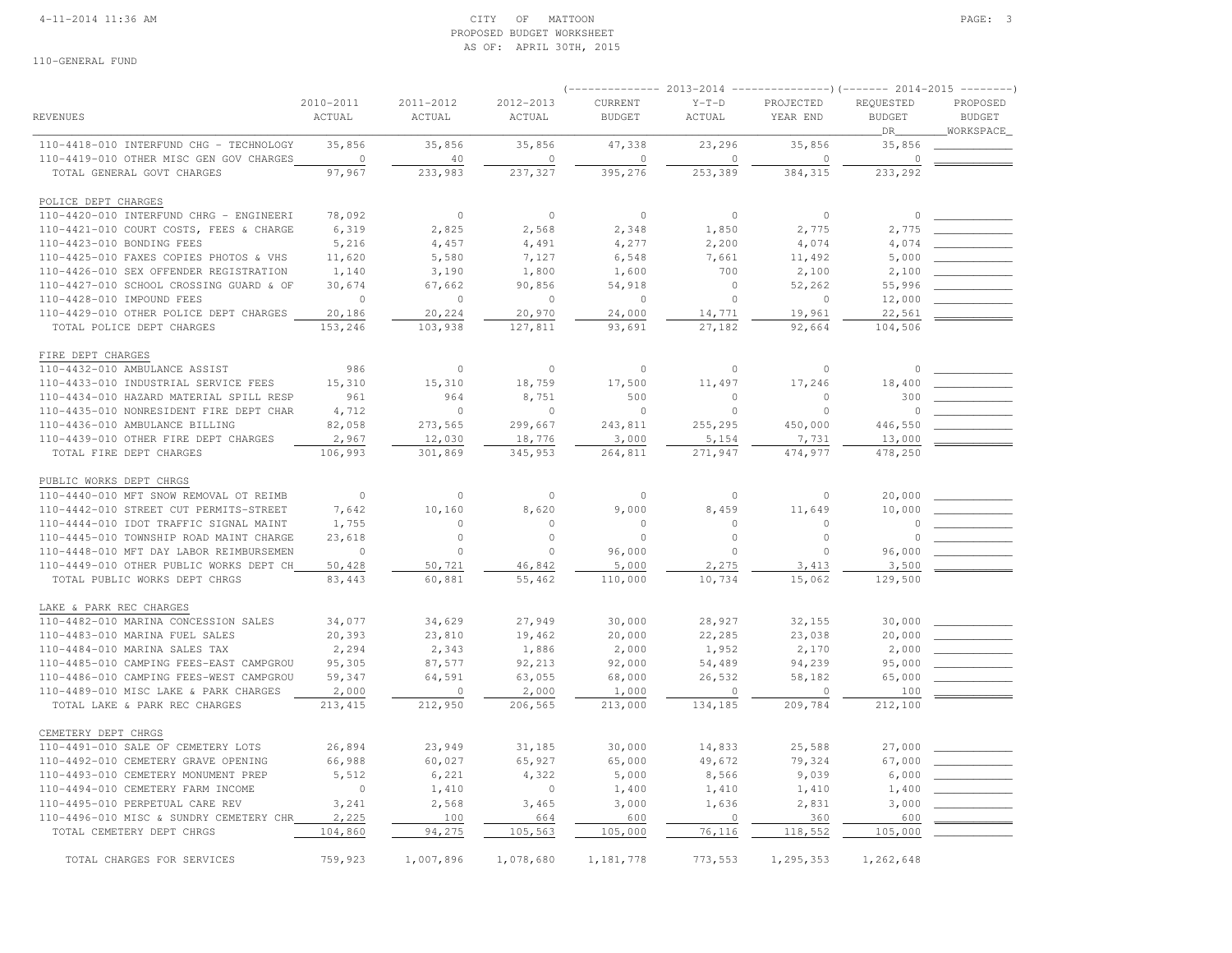## 4-11-2014 11:36 AM CITY OF MATTOON PAGE: 4 PROPOSED BUDGET WORKSHEETAS OF: APRIL 30TH, 2015

|                                         |           |           |           |               |              |           |                     | ---------                  |
|-----------------------------------------|-----------|-----------|-----------|---------------|--------------|-----------|---------------------|----------------------------|
|                                         | 2010-2011 | 2011-2012 | 2012-2013 | CURRENT       | $Y-T-D$      | PROJECTED | REQUESTED           | PROPOSED                   |
| <b>REVENUES</b>                         | ACTUAL    | ACTUAL    | ACTUAL    | <b>BUDGET</b> | ACTUAL       | YEAR END  | <b>BUDGET</b><br>DR | <b>BUDGET</b><br>WORKSPACE |
| FINES & FORFEITURES                     |           |           |           |               |              |           |                     |                            |
| COURT FINES                             |           |           |           |               |              |           |                     |                            |
| 110-4511-010 CIRCUIT COURT FINES        | 99,602    | 125,712   | 126,400   | 121,205       | 60,871       | 110,674   | 110,600             |                            |
| 110-4512-010 ILLEGAL PARKING FINES      | 3,035     | 860       | 1,095     | 1,268         | 755          | 1,133     | 1,100               |                            |
| 110-4513-010 DUI EQUIPMENT FINES        | 8,597     | 9,416     | 9,296     | 8,500         | 5,242        | 7,859     | 7,800               |                            |
| TOTAL COURT FINES                       | 111,233   | 135,988   | 136,791   | 130,973       | 66,868       | 119,666   | 119,500             |                            |
| FORFEITURES                             |           |           |           |               |              |           |                     |                            |
| 110-4530-010 FORFEITS-CONFISCATION OF D | 12,634    | 3,587     | 85        | 127           | 1,783        | 1,783     | 1,700               |                            |
| TOTAL FORFEITURES                       | 12,634    | 3,587     | 85        | 127           | 1,783        | 1,783     | 1,700               |                            |
| TOTAL FINES & FORFEITURES               | 123,868   | 139,575   | 136,876   | 131,100       | 68,651       | 121,449   | 121,200             |                            |
| INVESTMENT EARNINGS                     |           |           |           |               |              |           |                     |                            |
| INTEREST EARNINGS                       |           |           |           |               |              |           |                     |                            |
| 110-4610-010 INTEREST EARNINGS          | 6,702     | 3,857     | 7,507     | 3,924         | 1,874        | 2,661     | 2,600               |                            |
| TOTAL INTEREST EARNINGS                 | 6,702     | 3,857     | 7,507     | 3,924         | 1,874        | 2,661     | 2,600               |                            |
| NET INCREASE (DECREASE)                 |           |           |           |               |              |           |                     |                            |
| RENTS & ROYALTIES                       |           |           |           |               |              |           |                     |                            |
| 110-4651-010 RENT-BURGESS AUDITORIUM    | 6,530     | 6,725     | 5,640     | 6,000         | 4,530        | 6,815     | 6,000               |                            |
| 110-4653-010 RENT-CELLULAR TOWER        | 26,303    | 26,483    | 28,503    | 29,000        | 18,975       | 28,463    | 28,500              |                            |
| 110-4654-010 RENT-FARMS                 | 2,475     | $\circ$   | $\Omega$  | $\Omega$      | $\mathbf{0}$ | $\Omega$  | $\cap$              |                            |
| 110-4655-010 RENT-DEMARS CENTER         | 3,805     | 3,780     | 4,650     | 4,500         | 3,195        | 4,095     | 4,600               |                            |
| 110-4656-010 RENT-PARKING LOTS          | 2,550     | 1,700     | 780       | 800           | 120          | 120       | 100                 |                            |
| 110-4657-010 RENT-PETERSON PARK PAVILLI | 1,250     | 1,180     | 2,247     | 2,200         | 1,976        | 2,036     | 2,000               |                            |
| 110-4658-010 RENT-AMTRAK                | $\circ$   | $\circ$   | 7,200     | $\mathbb O$   | 7,200        | 7,200     | 7,200               |                            |
| 110-4659-010 OTHER RENTAL INCOME        | 923       | $\circ$   | $\circ$   | $\circ$       | $\Omega$     | $\circ$   | $\circ$             |                            |
| TOTAL RENTS & ROYALTIES                 | 43,835    | 39,868    | 49,019    | 42,500        | 35,996       | 48,729    | 48,400              |                            |
| TOTAL INVESTMENT EARNINGS               | 50,537    | 43,724    | 56,526    | 46,424        | 37,870       | 51,389    | 51,000              |                            |
| CONTRIB & OTHER MISC REV                |           |           |           |               |              |           |                     |                            |
| CONTRIBUTIONS & MISC REV                |           |           |           |               |              |           |                     |                            |
| 110-4801-010 POLICE DEPT CONTRIBUTIONS  | 100       | 10,280    | $\circ$   | $\mathbb O$   | $\circ$      | 5,000     | $\circ$             |                            |
| 110-4802-010 ARTS COUNCIL PROGRAM REVEN | $\circ$   | $\circ$   | $\circ$   | $\mathbf{0}$  | $\Omega$     | $\Omega$  | 19,260              |                            |
| 110-4803-010 ARTS COUNCIL CONTRIBUTIONS | 13,031    | 2,210     | 166,177   | 5,000         | 43,159       | 64,739    | 71,450              |                            |
| 110-4804-010 FINANCE DEPT-MISC REVENUE  | 48,161    | 54,489    | 59,054    | 45,231        | 44,119       | 66,178    | 66,100              |                            |
| 110-4805-010 OTHER MISC REVENUES        | 27,588    | 17,500    | 13,486    | 28,850        | 14,906       | 27,366    | 27,300              |                            |
| 110-4806-010 FUTUREGEN CONTRIBUTIONS    | 106,992   | 98,976    | $\circ$   | $\circ$       | $\Omega$     | $\Omega$  | $\cap$              |                            |
| 110-4807-010 TOURISM GRANTS FOR PARK &  | 20,000    | 20,000    | 28,000    | 20,000        | $\circ$      | 20,000    | 20,000              |                            |
| TOTAL CONTRIBUTIONS & MISC REV          | 215,872   | 203,455   | 266,717   | 99,081        | 102,184      | 183,282   | 204,110             |                            |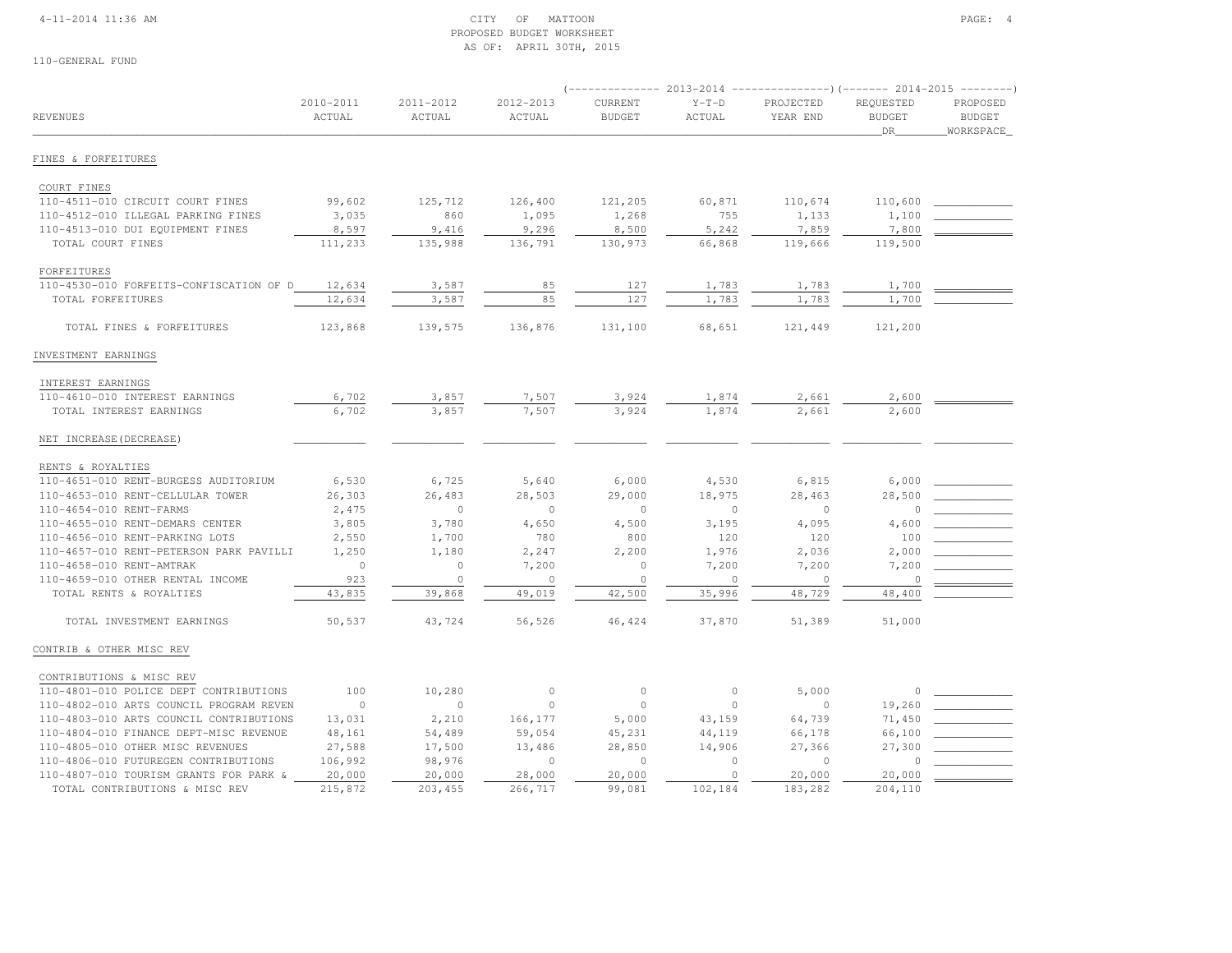## 4-11-2014 11:36 AM CITY OF MATTOON PAGE: 5 PROPOSED BUDGET WORKSHEETAS OF: APRIL 30TH, 2015

|                                         |            |            |            | ______________ |            | $2013-2014$ ----------------)(------- 2014-2015 ---------) |            |           |
|-----------------------------------------|------------|------------|------------|----------------|------------|------------------------------------------------------------|------------|-----------|
|                                         | 2010-2011  | 2011-2012  | 2012-2013  | CURRENT        | $Y-T-D$    | PROJECTED                                                  | REQUESTED  | PROPOSED  |
| <b>REVENUES</b>                         | ACTUAL     | ACTUAL     | ACTUAL     | <b>BUDGET</b>  | ACTUAL     | YEAR END                                                   | BUDGET     | BUDGET    |
|                                         |            |            |            |                |            |                                                            | DR.        | WORKSPACE |
| CONTRIBUTIONS & MISC REV                |            |            |            |                |            |                                                            |            |           |
| 110-4813-010 DOJ - FEDERAL SHARING RECE | 35,884     | 3,026      | 10,471     |                |            |                                                            |            |           |
| TOTAL CONTRIBUTIONS & MISC REV          | 35,884     | 3,026      | 10,471     |                |            |                                                            |            |           |
| TOTAL CONTRIB & OTHER MISC REV          | 251,756    | 206,481    | 277,188    | 99,081         | 102,184    | 183,282                                                    | 204,110    |           |
| TOTAL REVENUES                          | 15,952,761 | 16,453,396 | 17,483,822 | 16,947,154     | 10,952,287 | 17,533,851                                                 | 17,485,366 |           |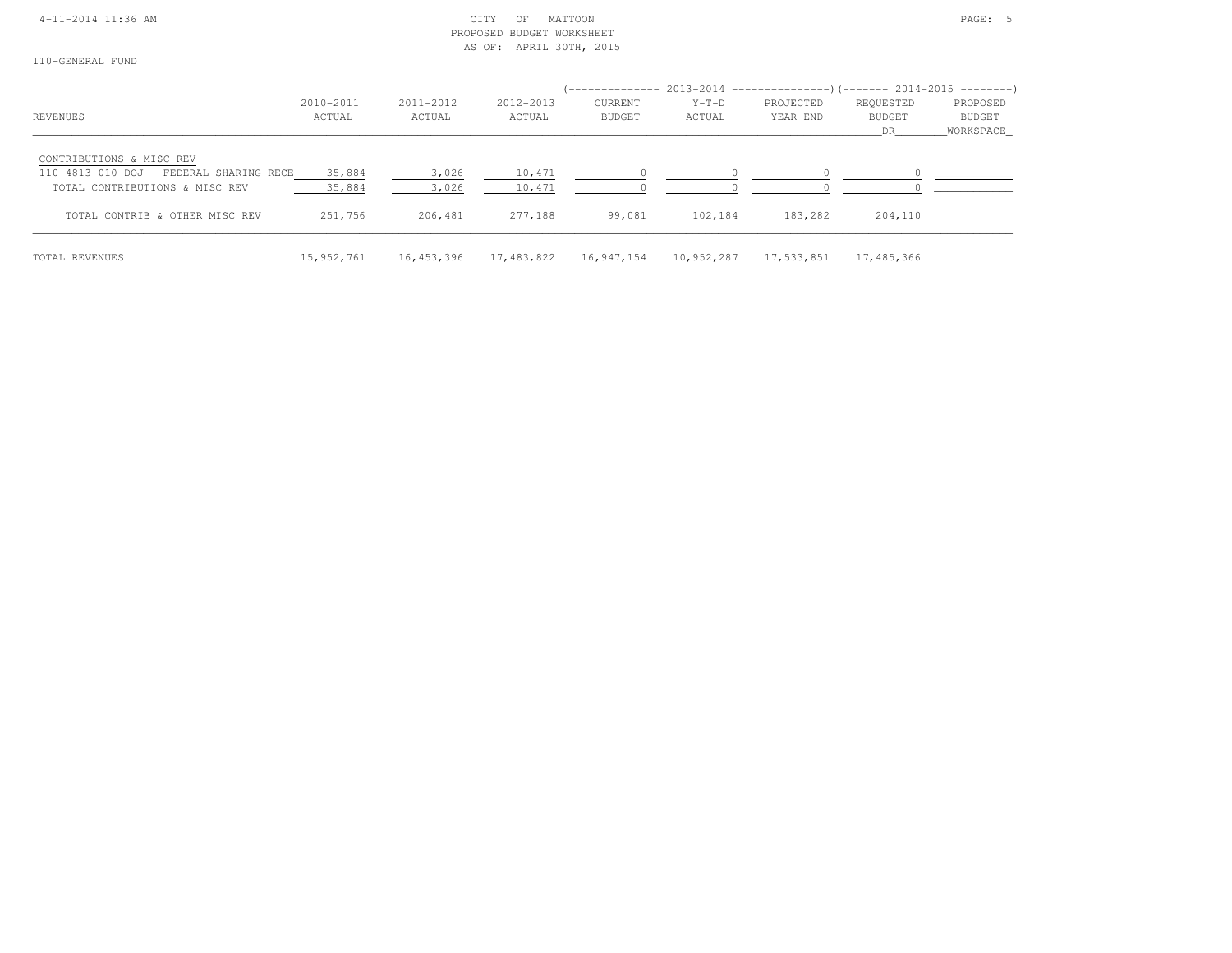## 4-11-2014 11:36 AM CITY OF MATTOON PAGE: 6 PROPOSED BUDGET WORKSHEETAS OF: APRIL 30TH, 2015

110-GENERAL FUNDCITY COUNCIL

| CITI COUNCIL                           |                     |                     |                     |                                 |                   | $(-$ ------------- 2013-2014 ------------------) (------- 2014-2015 ---------) |                                  |                                        |
|----------------------------------------|---------------------|---------------------|---------------------|---------------------------------|-------------------|--------------------------------------------------------------------------------|----------------------------------|----------------------------------------|
| EXPENDITURES                           | 2010-2011<br>ACTUAL | 2011-2012<br>ACTUAL | 2012-2013<br>ACTUAL | <b>CURRENT</b><br><b>BUDGET</b> | $Y-T-D$<br>ACTUAL | PROJECTED<br>YEAR END                                                          | REQUESTED<br><b>BUDGET</b><br>DR | PROPOSED<br><b>BUDGET</b><br>WORKSPACE |
| PERSONNEL SERVICES                     |                     |                     |                     |                                 |                   |                                                                                |                                  |                                        |
|                                        |                     |                     |                     |                                 |                   |                                                                                |                                  |                                        |
| SALARIES & WAGES                       |                     |                     |                     |                                 |                   |                                                                                |                                  |                                        |
| 110-5110-111 SALARIES OF REG EMPLOYEES | 31,269              | 38,024              | 38,505              | 38,400                          | 23,947            | 38,914                                                                         | 38,400                           |                                        |
| TOTAL SALARIES & WAGES                 | 31,269              | 38,024              | 38,505              | 38,400                          | 23,947            | 38,914                                                                         | 38,400                           |                                        |
| TOTAL PERSONNEL SERVICES               | 31,269              | 38,024              | 38,505              | 38,400                          | 23,947            | 38,914                                                                         | 38,400                           |                                        |
| EMPLOYEE BENEFITS                      |                     |                     |                     |                                 |                   |                                                                                |                                  |                                        |
| GROUP INSURANCE                        |                     |                     |                     |                                 |                   |                                                                                |                                  |                                        |
| 110-5110-211 GROUP HEALTH INSURANCE    | $\circ$             | 11,030              | 19,306              | 42,030                          | 14,010            | 21,015                                                                         | 30,680                           |                                        |
| 110-5110-212 GROUP LIFE INSURANCE      | 720                 | 720                 | 751                 | 751                             | 501               | 751                                                                            | 669                              |                                        |
| TOTAL GROUP INSURANCE                  | 720                 | 11,750              | 20,057              | 42,781                          | 14,511            | 21,766                                                                         | 31,349                           |                                        |
| SOCIAL SECURITY CONTRIB                |                     |                     |                     |                                 |                   |                                                                                |                                  |                                        |
| 110-5110-221 FICA CONTRIBUTIONS        | 1,943               | 2,202               | 2,174               | 2,381                           | 1,403             | 2,413                                                                          | 2,381                            |                                        |
| 110-5110-222 MEDICARE CONTRIBUTIONS    | 455                 | 515                 | 509                 | 557                             | 328               | 564                                                                            | 557                              |                                        |
| TOTAL SOCIAL SECURITY CONTRIB          | 2,398               | 2,717               | 2,683               | 2,938                           | 1,732             | 2,977                                                                          | 2,938                            |                                        |
| RETIREMENT CONTRIBTUIONS               |                     |                     |                     |                                 |                   |                                                                                |                                  |                                        |
| 110-5110-231 IMRF CONTRIBUTIONS        | 3,176               | 3,914               | 4,118               | 4,496                           | 2,112             | 3,168                                                                          | 3,120                            |                                        |
| TOTAL RETIREMENT CONTRIBTUIONS         | 3,176               | 3,914               | 4,118               | 4,496                           | 2,112             | 3,168                                                                          | 3,120                            |                                        |
| WORKER'S COMPENSATION                  |                     |                     |                     |                                 |                   |                                                                                |                                  |                                        |
| 110-5110-250 WORKERS' COMPENSATION     | 91                  | 95                  | 76                  | 73                              | 49                | 73                                                                             | 70                               |                                        |
| TOTAL WORKER'S COMPENSATION            | 91                  | 95                  | 76                  | 73                              | 49                | 73                                                                             | 70                               |                                        |
| TOTAL EMPLOYEE BENEFITS                | 6,385               | 18,477              | 26,933              | 50,288                          | 18,403            | 27,984                                                                         | 37,477                           |                                        |
| SUPPLIES                               |                     |                     |                     |                                 |                   |                                                                                |                                  |                                        |
| GENERAL SUPPLIES                       |                     |                     |                     |                                 |                   |                                                                                |                                  |                                        |
| 110-5110-319 MISCELLANEOUS SUPPLIES    | 1,433               | 956                 | 30                  | 4,000                           | 376               | 2,000                                                                          | 4,000                            |                                        |
| TOTAL GENERAL SUPPLIES                 | 1,433               | 956                 | 30                  | 4,000                           | 376               | 2,000                                                                          | 4,000                            |                                        |
| TOTAL SUPPLIES                         | 1,433               | 956                 | 30                  | 4,000                           | 376               | 2,000                                                                          | 4,000                            |                                        |
| OTHER PURCHASED SERVICES               |                     |                     |                     |                                 |                   |                                                                                |                                  |                                        |
| COMMUNICATION                          |                     |                     |                     |                                 |                   |                                                                                |                                  |                                        |
| 110-5110-532 TELEPHONE                 | 532                 | 525                 | 543                 | 600                             | 369               | 554                                                                            | 600                              |                                        |
| 110-5110-533 CELLULAR PHONE            | 1,651               | 1,750               | 1,800               | 3,000                           | 1,200             | 1,800                                                                          | 1,800                            |                                        |
| TOTAL COMMUNICATION                    | 2,183               | 2,275               | 2,343               | 3,600                           | 1,569             | 2,354                                                                          | 2,400                            |                                        |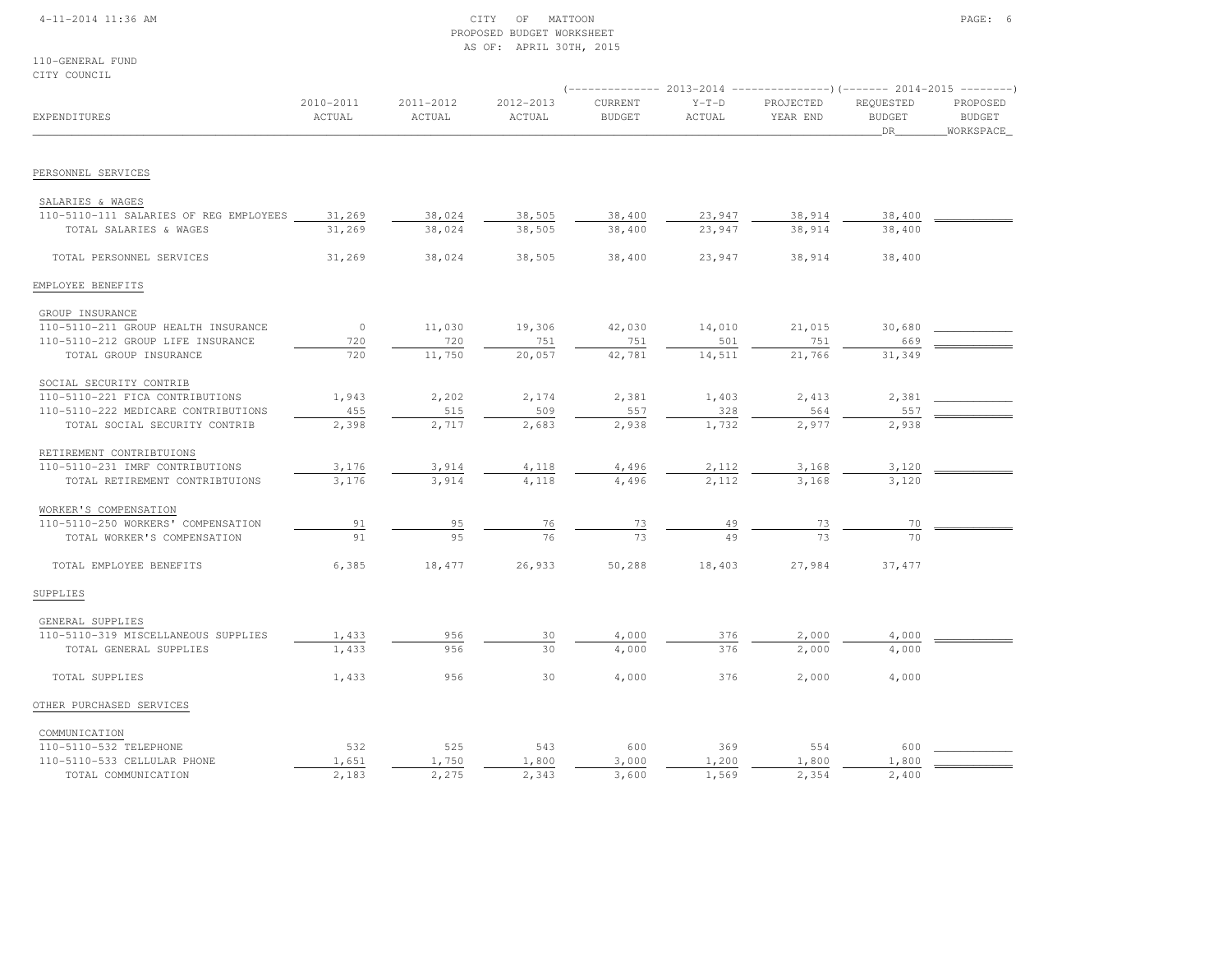## 4-11-2014 11:36 AM CITY OF MATTOON PAGE: 7 PROPOSED BUDGET WORKSHEETAS OF: APRIL 30TH, 2015

110-GENERAL FUNDCITY COUNCIL

| EXPENDITURES                            | 2010-2011<br>ACTUAL | 2011-2012<br>ACTUAL | 2012-2013<br>ACTUAL | CURRENT<br><b>BUDGET</b> | $Y-T-D$<br>ACTUAL | PROJECTED<br>YEAR END | REQUESTED<br><b>BUDGET</b><br>DR | PROPOSED<br><b>BUDGET</b><br>WORKSPACE |  |
|-----------------------------------------|---------------------|---------------------|---------------------|--------------------------|-------------------|-----------------------|----------------------------------|----------------------------------------|--|
| EMPLOYEE BUSINESS EXP                   |                     |                     |                     |                          |                   |                       |                                  |                                        |  |
| 110-5110-561 BUSINESS MEETING EXPENSE   | 357                 | 443                 | 22                  | 750                      | 521               | 781                   | 750                              |                                        |  |
| 110-5110-562 TRAVEL & TRAINING          | $\overline{0}$      | 376                 | $\circ$             | 3,000                    | 3,653             | 4,000                 | 4,000                            |                                        |  |
| TOTAL EMPLOYEE BUSINESS EXP             | 357                 | 819                 | 22                  | 3,750                    | 4,173             | 4,781                 | 4,750                            |                                        |  |
| OTHER PURCHASED SERVICES                |                     |                     |                     |                          |                   |                       |                                  |                                        |  |
| 110-5110-571 DUES & MEMBERSHIPS         | 1,255               | 1,255               | 1,305               | 1,300                    | 1,704             | 1,704                 | 1,800                            |                                        |  |
| 110-5110-572 COMM PROMOTIONS & RELATION | 363                 | 1,118               | 575                 | 1,000                    | 150               | 225                   | 1,000                            |                                        |  |
| 110-5110-579 MISC OTHER PURCHASED SERVI | 7,018               | 10,435              | 5,469               | 7,000                    | 4,133             | 6,200                 | 7,000                            |                                        |  |
| TOTAL OTHER PURCHASED SERVICES          | 8,636               | 12,808              | 7,349               | 9,300                    | 5,987             | 8,129                 | 9,800                            |                                        |  |
| TOTAL OTHER PURCHASED SERVICES          | 11,175              | 15,902              | 9,713               | 16,650                   | 11,730            | 15,264                | 16,950                           |                                        |  |
| OTHER OBJECTS                           |                     |                     |                     |                          |                   |                       |                                  |                                        |  |
| FINANCIAL TRANS OBJECTS                 |                     |                     |                     |                          |                   |                       |                                  |                                        |  |
| 110-5110-825 GRANTS                     | 33,000              | 33,000              | 33,000              | 33,000                   | $\overline{0}$    | 33,000                | 33,000                           |                                        |  |
| 110-5110-826 ARTS COUNCIL               | 7,958               | 5,228               | 15,441              | 5,000                    | 47,197            | 70,796                | 5,000                            |                                        |  |
| 110-5110-827 VGT ALLOCATION-DEMOLITIONS | $\Omega$            | $\Omega$            | $\Omega$            | $\Omega$                 | $\Omega$          | $\Omega$              | 30,000                           |                                        |  |
| 110-5110-828 VGT ALLOCATION-CITY PROPER | $\circ$             | $\circ$             | $\circ$             | $\circ$                  | $\Omega$          | 32,000                | 30,000                           |                                        |  |
| 110-5110-829 VGT ALLOCATION-EQUIPMENT   | $\circ$             | $\Omega$            | $\Omega$            | $\Omega$                 |                   | 32,000                | 30,000                           |                                        |  |
| TOTAL FINANCIAL TRANS OBJECTS           | 40,958              | 38,228              | 48, 441             | 38,000                   | 47,197            | 167,796               | 128,000                          |                                        |  |
| TOTAL OTHER OBJECTS                     | 40,958              | 38,228              | 48,441              | 38,000                   | 47,197            | 167,796               | 128,000                          |                                        |  |
| TOTAL CITY COUNCIL                      | 91,220              | 111,587             | 123,622             | 147,338                  | 101,654           | 251,958               | 224,827                          |                                        |  |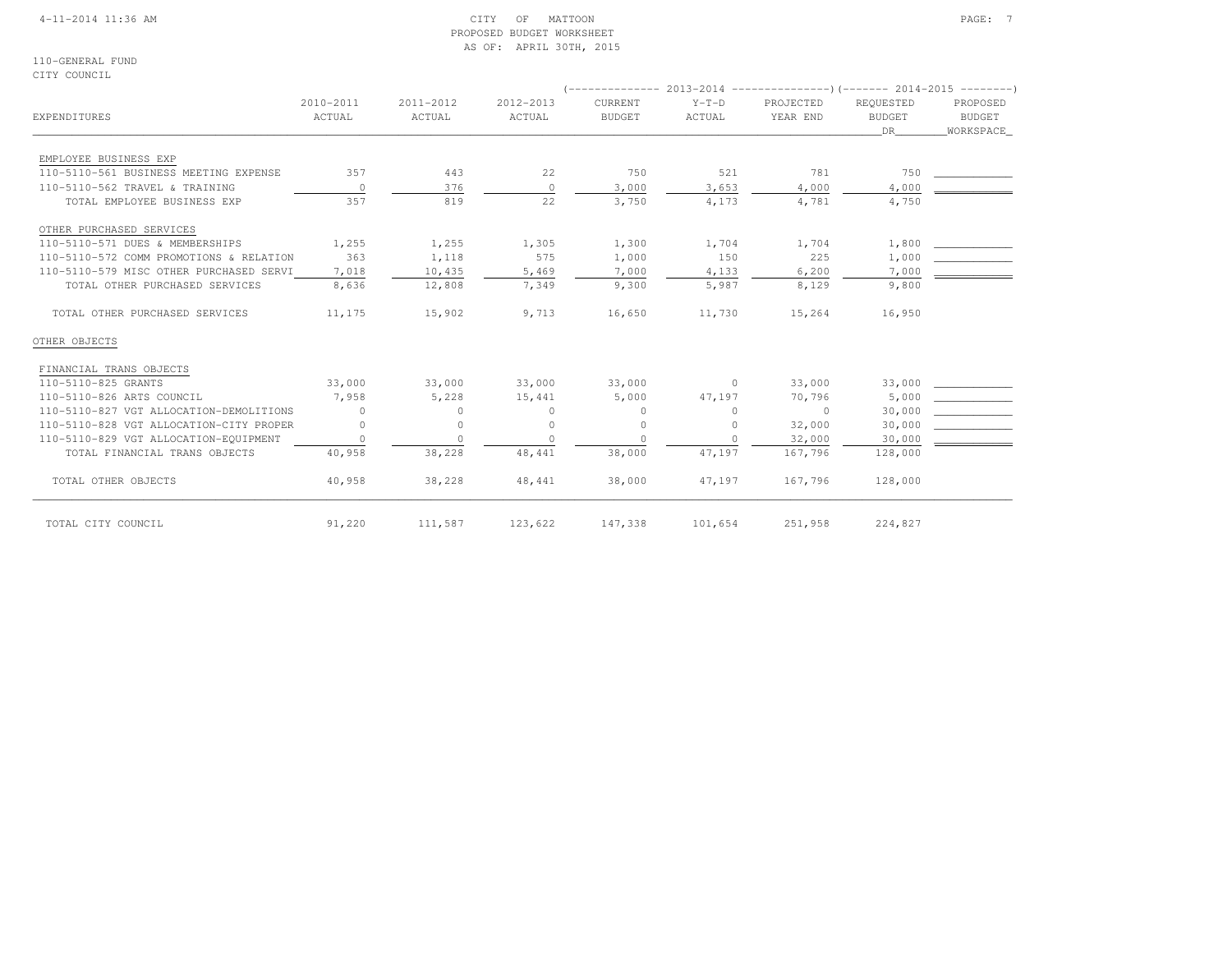## 4-11-2014 11:36 AM CITY OF MATTOON PAGE: 8 PROPOSED BUDGET WORKSHEETAS OF: APRIL 30TH, 2015

110-GENERAL FUNDCITY CLERK

| EXPENDITURES                           | 2010-2011<br>ACTUAL | 2011-2012<br>ACTUAL | 2012-2013<br>ACTUAL | CURRENT<br><b>BUDGET</b> | $Y-T-D$<br>ACTUAL | PROJECTED<br>YEAR END | REQUESTED<br><b>BUDGET</b><br>DR | PROPOSED<br><b>BUDGET</b><br>WORKSPACE |
|----------------------------------------|---------------------|---------------------|---------------------|--------------------------|-------------------|-----------------------|----------------------------------|----------------------------------------|
|                                        |                     |                     |                     |                          |                   |                       |                                  |                                        |
| PERSONNEL SERVICES                     |                     |                     |                     |                          |                   |                       |                                  |                                        |
| SALARIES & WAGES                       |                     |                     |                     |                          |                   |                       |                                  |                                        |
| 110-5120-111 SALARIES OF REG EMPLOYEES | 129,178             | 133,958             | 139,543             | 153,241                  | 86,366            | 140,345               | 156,511                          |                                        |
| 110-5120-113 OVERTIME                  | 298                 | 96                  | 186                 | 295                      | 50                | 245                   | 200                              |                                        |
| 110-5120-114 COMPENSATED ABSENCES      | 9,597               | 11,990              | 9,341               | $\circ$                  | 8,972             | 14,580                | $\Omega$                         |                                        |
| TOTAL SALARIES & WAGES                 | 139,073             | 146,044             | 149,070             | 153,536                  | 95,388            | 155,170               | 156,711                          |                                        |
| TOTAL PERSONNEL SERVICES               | 139,073             | 146,044             | 149,070             | 153,536                  | 95,388            | 155,170               | 156,711                          |                                        |
| EMPLOYEE BENEFITS                      |                     |                     |                     |                          |                   |                       |                                  |                                        |
| GROUP INSURANCE                        |                     |                     |                     |                          |                   |                       |                                  |                                        |
| 110-5120-211 GROUP HEALTH INSURANCE    | 24,074              | 23,145              | 26,353              | 29,565                   | 19,710            | 29,565                | 40,841                           |                                        |
| 110-5120-212 GROUP LIFE INSURANCE      | 432                 | 432                 | 451                 | 451                      | 300               | 451                   | 401                              |                                        |
| TOTAL GROUP INSURANCE                  | 24,506              | 23,577              | 26,804              | 30,016                   | 20,011            | 30,016                | 41,242                           |                                        |
| SOCIAL SECURITY CONTRIB                |                     |                     |                     |                          |                   |                       |                                  |                                        |
| 110-5120-221 FICA CONTRIBUTIONS        | 8,240               | 8,618               | 8,792               | 9,519                    | 5,919             | 9,610                 | 9,716                            |                                        |
| 110-5120-222 MEDICARE CONTRIBUTIONS    | 1,927               | 2,016               | 2,056               | 2,226                    | 1,384             | 2,248                 | 2,272                            |                                        |
| TOTAL SOCIAL SECURITY CONTRIB          | 10,167              | 10,634              | 10,848              | 11,745                   | 7,303             | 11,858                | 11,988                           |                                        |
| RETIREMENT CONTRIBTUIONS               |                     |                     |                     |                          |                   |                       |                                  |                                        |
| 110-5120-231 IMRF CONTRIBUTIONS        | 17,492              | 19,272              | 20,962              | 22,124                   | 13,756            | 20,634                | 20,372                           |                                        |
| TOTAL RETIREMENT CONTRIBTUIONS         | 17,492              | 19,272              | 20,962              | 22,124                   | 13,756            | 20,634                | 20,372                           |                                        |
| UNEMPLOYMNT COMPENSATION               |                     |                     |                     |                          |                   |                       |                                  |                                        |
| 110-5120-240 UNEMPLOYMENT COMP.        | 344                 | 542                 | 933                 | 909                      | 606               | 1,147                 | 1,147                            |                                        |
| TOTAL UNEMPLOYMNT COMPENSATION         | 344                 | 542                 | 933                 | 909                      | 606               | 1,147                 | 1,147                            |                                        |
| WORKER'S COMPENSATION                  |                     |                     |                     |                          |                   |                       |                                  |                                        |
| 110-5120-250 WORKERS' COMPENSATION     | 324                 | 358                 | 292                 | 292                      | 194               | 292                   | 284                              |                                        |
| TOTAL WORKER'S COMPENSATION            | 324                 | 358                 | 292                 | 292                      | 194               | 292                   | 284                              |                                        |
|                                        |                     |                     |                     |                          |                   |                       |                                  |                                        |
| TOTAL EMPLOYEE BENEFITS                | 52,832              | 54,383              | 59,840              | 65,086                   | 41,870            | 63,947                | 75,033                           |                                        |
| SUPPLIES                               |                     |                     |                     |                          |                   |                       |                                  |                                        |
| GENERAL SUPPLIES                       |                     |                     |                     |                          |                   |                       |                                  |                                        |
| 110-5120-311 OFFICE SUPPLIES           | 1,772               | 1,528               | 1,481               | 2,156                    | 612               | 1,725                 | 2,170                            |                                        |
| 110-5120-316 TOOLS & EQUIPMENT         | 270                 | 399                 | $\circ$             | $\mathbb O$              | $\circ$           | $\circ$               | 300                              |                                        |
| TOTAL GENERAL SUPPLIES                 | 2,042               | 1,927               | 1,481               | 2,156                    | 612               | 1,725                 | 2,470                            |                                        |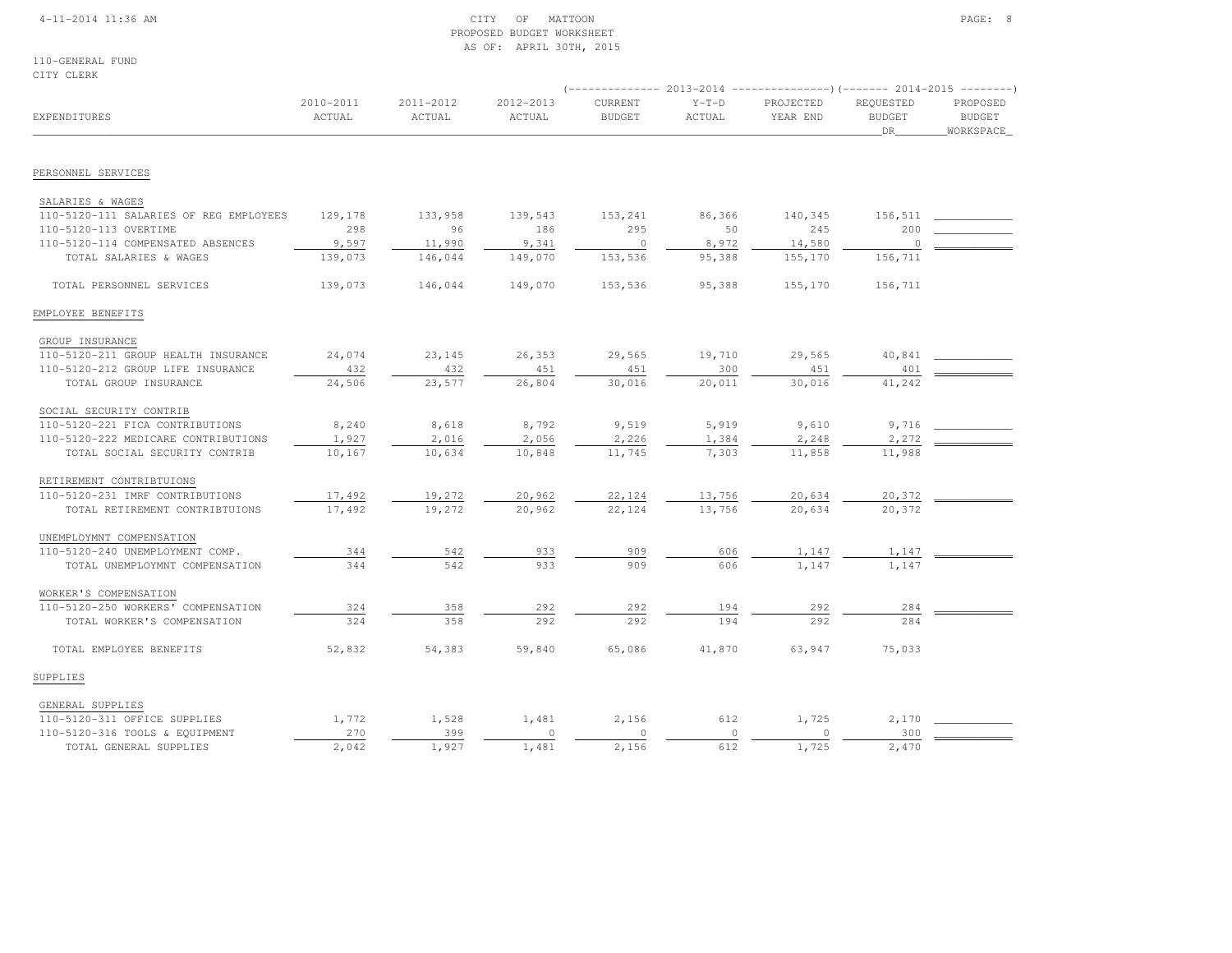## 4-11-2014 11:36 AM CITY OF MATTOON PAGE: 9 PROPOSED BUDGET WORKSHEETAS OF: APRIL 30TH, 2015

110-GENERAL FUNDCITY CLERK

|                                         |                     |                     |                     |                          |                   |                       | (-------------- 2013-2014 ----------------)(------- 2014-2015 ---------) |                                        |
|-----------------------------------------|---------------------|---------------------|---------------------|--------------------------|-------------------|-----------------------|--------------------------------------------------------------------------|----------------------------------------|
| EXPENDITURES                            | 2010-2011<br>ACTUAL | 2011-2012<br>ACTUAL | 2012-2013<br>ACTUAL | CURRENT<br><b>BUDGET</b> | $Y-T-D$<br>ACTUAL | PROJECTED<br>YEAR END | REQUESTED<br><b>BUDGET</b><br>DR                                         | PROPOSED<br><b>BUDGET</b><br>WORKSPACE |
| BOOKS & PERIODICALS                     |                     |                     |                     |                          |                   |                       |                                                                          |                                        |
| 110-5120-340 BOOKS & PERIODICALS        | 461                 | 1,001               | 464                 | 775                      | 200               | 620                   | 1,285                                                                    |                                        |
| TOTAL BOOKS & PERIODICALS               | 461                 | 1,001               | 464                 | 775                      | 200               | 620                   | 1,285                                                                    |                                        |
| TOTAL SUPPLIES                          | 2,504               | 2,929               | 1,945               | 2,931                    | 812               | 2,345                 | 3,755                                                                    |                                        |
| OTHER PURCHASED SERVICES                |                     |                     |                     |                          |                   |                       |                                                                          |                                        |
| PROFESSIONAL SERVICES                   |                     |                     |                     |                          |                   |                       |                                                                          |                                        |
| 110-5120-519 OTHER PROFESSIONAL SERVICE | 9,835               | 7,332               | 8,272               | 12,960                   | 3,063             | 4,063                 | 13,310                                                                   |                                        |
| TOTAL PROFESSIONAL SERVICES             | 9,835               | 7,332               | 8,272               | 12,960                   | 3,063             | 4,063                 | 13,310                                                                   |                                        |
| INSURANCE                               |                     |                     |                     |                          |                   |                       |                                                                          |                                        |
| 110-5120-521 PUBLIC OFFICAL BONDING FEE | $\circ$             | $\circ$             | $\circ$             | 220                      | $\mathbf{0}$      | $\circ$               | $\circ$                                                                  |                                        |
| 110-5120-522 NOTARY FEES                | 70                  | 80                  | $\circ$             | $\circ$                  | $\Omega$          | $\circ$               | 80                                                                       |                                        |
| TOTAL INSURANCE                         | 70                  | 80                  | $\Omega$            | 220                      | $\Omega$          | $\cap$                | 80                                                                       |                                        |
| COMMUNICATION                           |                     |                     |                     |                          |                   |                       |                                                                          |                                        |
| 110-5120-531 POSTAGE                    | 991                 | 1,389               | 981                 | 2,250                    | 680               | 1,800                 | 1,500                                                                    |                                        |
| 110-5120-532 TELEPHONE                  | 2,974               | 2,774               | 3,075               | 3,060                    | 2,073             | 3,110                 | 3,120                                                                    |                                        |
| TOTAL COMMUNICATION                     | 3,965               | 4,163               | 4,056               | 5,310                    | 2,754             | 4,910                 | 4,620                                                                    |                                        |
| ADVERTISING                             |                     |                     |                     |                          |                   |                       |                                                                          |                                        |
| 110-5120-540 ADVERTISING                | 2,860               | 3,020               | 1,780               | 3,570                    | 1,938             | 2,906                 | 5,440                                                                    |                                        |
| TOTAL ADVERTISING                       | 2,860               | 3,020               | 1,780               | 3,570                    | 1,938             | 2,906                 | 5,440                                                                    |                                        |
| EMPLOYEE BUSINESS EXP                   |                     |                     |                     |                          |                   |                       |                                                                          |                                        |
| 110-5120-562 TRAVEL & TRAINING          | 505                 | 192                 | $\circ$             | 1,250                    | $\mathbb O$       | $\circ$               | 1,800                                                                    |                                        |
| 110-5120-564 PRIVATE VEHICLE EXP REIMB  | $\overline{0}$      | $\circ$             | $\circ$             | 200                      | $\Omega$          | $\circ$               | 200                                                                      |                                        |
| TOTAL EMPLOYEE BUSINESS EXP             | 505                 | 192                 | $\Omega$            | 1,450                    | $\Omega$          | $\Omega$              | 2,000                                                                    |                                        |
| TOTAL OTHER PURCHASED SERVICES          | 17,235              | 14,788              | 14,108              | 23,510                   | 7,754             | 11,879                | 25,450                                                                   |                                        |
| OTHER OBJECTS                           |                     |                     |                     |                          |                   |                       |                                                                          |                                        |
| CITY CLERK DEPT OBJECTS                 |                     |                     |                     |                          |                   |                       |                                                                          |                                        |
| 110-5120-801 VITAL RECORDS FEE REMITTAN | 8,058               | 7,554               | 13,964              | 10,000                   | 6,668             | 10,002                | 15,000                                                                   |                                        |
| 110-5120-802 HUNTING/FISHING LIC. FEE R | 835                 | 822                 | 2,588               | 1,000                    | 517)              | 800                   | 1,000                                                                    |                                        |
| TOTAL CITY CLERK DEPT OBJECTS           | 8,893               | 8,376               | 16,552              | 11,000                   | 6,152             | 10,802                | 16,000                                                                   |                                        |
| FINANCIAL TRANS OBJECTS                 |                     |                     |                     |                          |                   |                       |                                                                          |                                        |
| 110-5120-814 PRINT/COPY MACH. LEASE & M | 5,008               | 5,383               | 5,084               | 5,120                    | 2,901             | 4,352                 | 5,620                                                                    |                                        |
| TOTAL FINANCIAL TRANS OBJECTS           | 5,008               | 5,383               | 5,084               | 5,120                    | 2,901             | 4,352                 | 5,620                                                                    |                                        |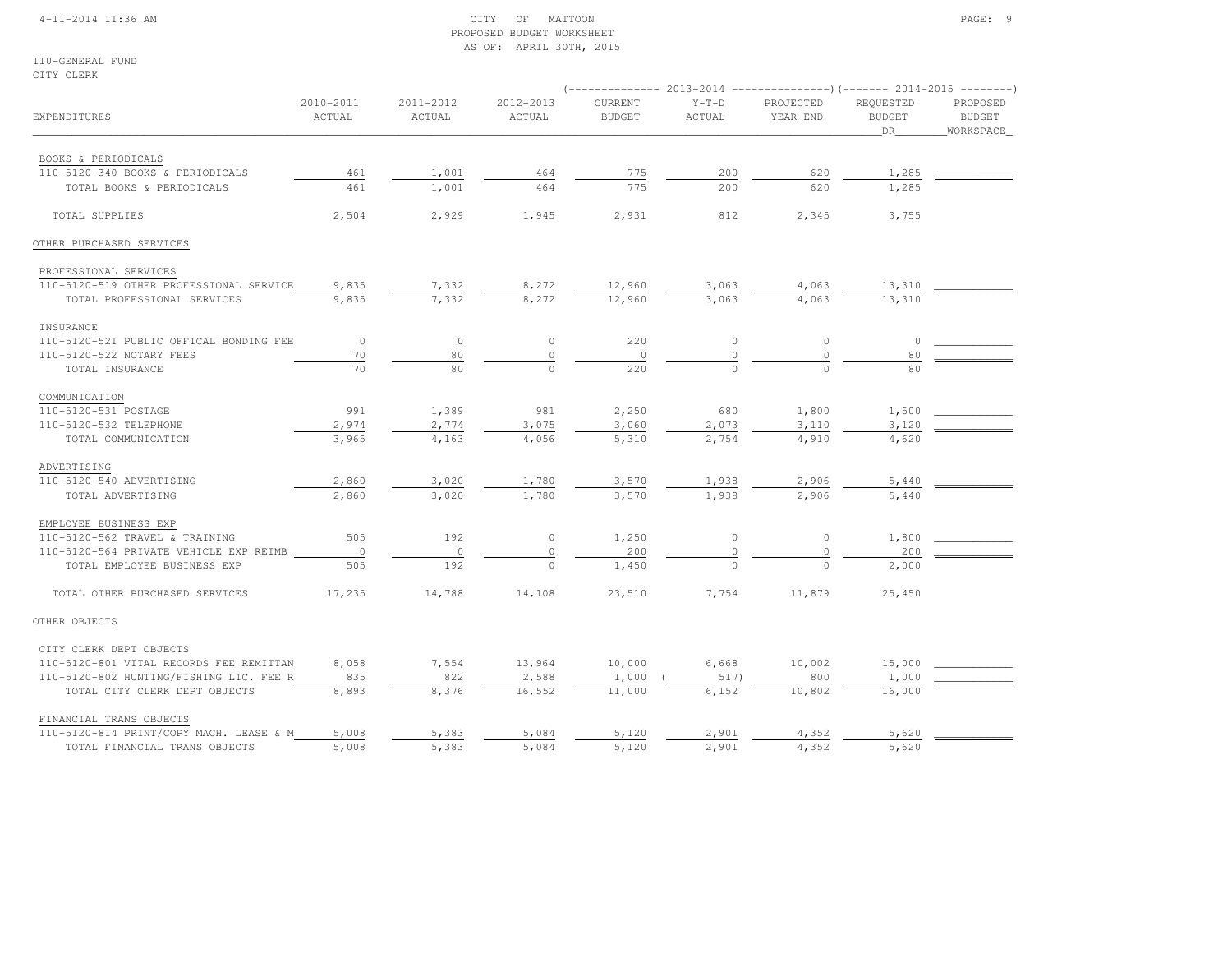## 4-11-2014 11:36 AM CITY OF MATTOON PAGE: 10 PROPOSED BUDGET WORKSHEETAS OF: APRIL 30TH, 2015

110-GENERAL FUNDCITY CLERK

| EXPENDITURES                                                                         | 2010-2011<br>ACTUAL | 2011-2012<br>ACTUAL | 2012-2013<br>ACTUAL | CURRENT<br><b>BUDGET</b> | $Y-T-D$<br>ACTUAL | (-------------- 2013-2014 --------------------        2014-2015 ---------        )<br>PROJECTED<br>YEAR END | REOUESTED<br><b>BUDGET</b><br>DR. | PROPOSED<br><b>BUDGET</b><br>WORKSPACE |
|--------------------------------------------------------------------------------------|---------------------|---------------------|---------------------|--------------------------|-------------------|-------------------------------------------------------------------------------------------------------------|-----------------------------------|----------------------------------------|
| COMPUTER INFO SYS OBJECT<br>110-5120-863 COMPUTERS<br>TOTAL COMPUTER INFO SYS OBJECT |                     | 1,158<br>1,158      | 1,075<br>1,075      | 1,200<br>1,200           | 1,164<br>1,164    | 1,164<br>1,164                                                                                              |                                   |                                        |
| TOTAL OTHER OBJECTS                                                                  | 13,902              | 14,918              | 22,711              | 17,320                   | 10,216            | 16,318                                                                                                      | 21,620                            |                                        |
| TOTAL CITY CLERK                                                                     | 225,546             | 233,061             | 247,674             | 262,383                  | 156,040           | 249,659                                                                                                     | 282,569                           |                                        |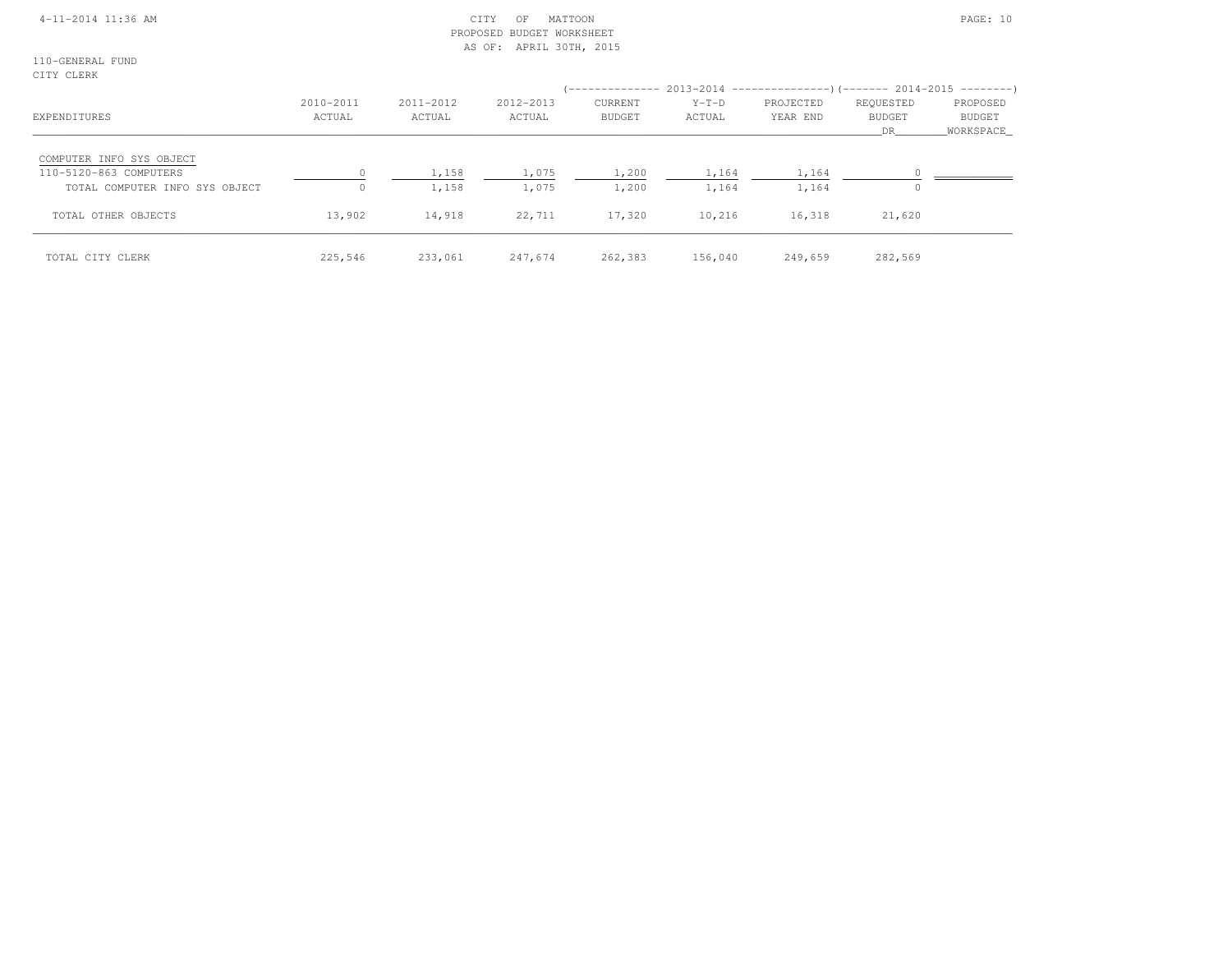## 4-11-2014 11:36 AM CITY OF MATTOON PAGE: 11 PROPOSED BUDGET WORKSHEETAS OF: APRIL 30TH, 2015

110-GENERAL FUNDCITY ADMINISTRATOR

|                                        |                     |                     |                     |                          |                   |                       | ------------- 2013-2014 --------------------- (------- 2014-2015 ---------) |                                          |  |  |  |
|----------------------------------------|---------------------|---------------------|---------------------|--------------------------|-------------------|-----------------------|-----------------------------------------------------------------------------|------------------------------------------|--|--|--|
| EXPENDITURES                           | 2010-2011<br>ACTUAL | 2011-2012<br>ACTUAL | 2012-2013<br>ACTUAL | CURRENT<br><b>BUDGET</b> | $Y-T-D$<br>ACTUAL | PROJECTED<br>YEAR END | REQUESTED<br><b>BUDGET</b><br>_DR_                                          | PROPOSED<br><b>BUDGET</b><br>_WORKSPACE_ |  |  |  |
|                                        |                     |                     |                     |                          |                   |                       |                                                                             |                                          |  |  |  |
| PERSONNEL SERVICES                     |                     |                     |                     |                          |                   |                       |                                                                             |                                          |  |  |  |
| SALARIES & WAGES                       |                     |                     |                     |                          |                   |                       |                                                                             |                                          |  |  |  |
| 110-5130-111 SALARIES OF REG EMPLOYEES | 88,737              | 31,258              | 24,569              | 32,300                   | 10,546            | 21,926                | 31,212                                                                      |                                          |  |  |  |
| 110-5130-114 COMPENSATED ABSENCES      | 9,549               | 3,671               | 2,213               | 0                        | 403               | 403                   |                                                                             |                                          |  |  |  |
| TOTAL SALARIES & WAGES                 | 98,286              | 34,929              | 26,782              | 32,300                   | 10,949            | 22,329                | 31,212                                                                      |                                          |  |  |  |
| TOTAL PERSONNEL SERVICES               | 98,286              | 34,929              | 26,782              | 32,300                   | 10,949            | 22,329                | 31,212                                                                      |                                          |  |  |  |
| EMPLOYEE BENEFITS                      |                     |                     |                     |                          |                   |                       |                                                                             |                                          |  |  |  |
| GROUP INSURANCE                        |                     |                     |                     |                          |                   |                       |                                                                             |                                          |  |  |  |
| 110-5130-211 GROUP HEALTH INSURANCE    | 8,768               | 2,904               | 1,039               | 3,573                    | 1,444             | 2,166                 | 5,216                                                                       |                                          |  |  |  |
| 110-5130-212 GROUP LIFE INSURANCE      | 144                 | 49                  | 51                  | 51                       | 34                | 51                    | 45                                                                          |                                          |  |  |  |
| TOTAL GROUP INSURANCE                  | 8,912               | 2,952               | 1,090               | 3,624                    | 1,478             | 2,217                 | 5,261                                                                       |                                          |  |  |  |
| SOCIAL SECURITY CONTRIB                |                     |                     |                     |                          |                   |                       |                                                                             |                                          |  |  |  |
| 110-5130-221 FICA CONTRIBUTIONS        | 6,050               | 2,078               | 1,693               | 2,003                    | 670               | 1,384                 | 1,935                                                                       |                                          |  |  |  |
| 110-5130-222 MEDICARE CONTRIBUTIONS    | 1,415               | 486                 | 396                 | 468                      | 157               | 324                   | 453                                                                         |                                          |  |  |  |
| TOTAL SOCIAL SECURITY CONTRIB          | 7,465               | 2,563               | 2,089               | 2,471                    | 827               | 1,708                 | 2,388                                                                       |                                          |  |  |  |
| RETIREMENT CONTRIBTUIONS               |                     |                     |                     |                          |                   |                       |                                                                             |                                          |  |  |  |
| 110-5130-231 IMRF CONTRIBUTIONS        | 12,840              | 4,645               | 4,075               | 4,654                    | 1,558             | 2,980                 | 4,058                                                                       |                                          |  |  |  |
| TOTAL RETIREMENT CONTRIBTUIONS         | 12,840              | 4,645               | 4,075               | 4,654                    | 1,558             | 2,980                 | 4,058                                                                       |                                          |  |  |  |
| UNEMPLOYMNT COMPENSATION               |                     |                     |                     |                          |                   |                       |                                                                             |                                          |  |  |  |
| 110-5130-240 UNEMPLOYMENT COMP.        | 114                 | 61                  | 106                 | 103                      | 69                | 130                   | 130                                                                         |                                          |  |  |  |
| TOTAL UNEMPLOYMNT COMPENSATION         | 114                 | 61                  | 106                 | 103                      | 69                | 130                   | 130                                                                         |                                          |  |  |  |
| WORKER'S COMPENSATION                  |                     |                     |                     |                          |                   |                       |                                                                             |                                          |  |  |  |
| 110-5130-250 WORKERS' COMPENSATION     | 235                 | 85                  | 69                  | 61                       | 41                | 61                    | 56                                                                          |                                          |  |  |  |
| TOTAL WORKER'S COMPENSATION            | 235                 | 85                  | 69                  | 61                       | 41                | 61                    | 56                                                                          |                                          |  |  |  |
| TOTAL EMPLOYEE BENEFITS                | 29,566              | 10,307              | 7,430               | 10,913                   | 3,972             | 7,096                 | 11,893                                                                      |                                          |  |  |  |
| SUPPLIES                               |                     |                     |                     |                          |                   |                       |                                                                             |                                          |  |  |  |
| GENERAL SUPPLIES                       |                     |                     |                     |                          |                   |                       |                                                                             |                                          |  |  |  |
| 110-5130-311 OFFICE SUPPLIES           | 284                 | 141                 | 54                  | 200                      | 13                | 19                    | 200                                                                         |                                          |  |  |  |
| 110-5130-319 MISCELLANEOUS SUPPLIES    | $\circ$             | $\circ$             | 60                  | 250                      | 30                | 45                    | 200                                                                         |                                          |  |  |  |
| TOTAL GENERAL SUPPLIES                 | 284                 | 141                 | 114                 | 450                      | 43                | 64                    | 400                                                                         |                                          |  |  |  |
| TOTAL SUPPLIES                         | 284                 | 141                 | 114                 | 450                      | 43                | 64                    | 400                                                                         |                                          |  |  |  |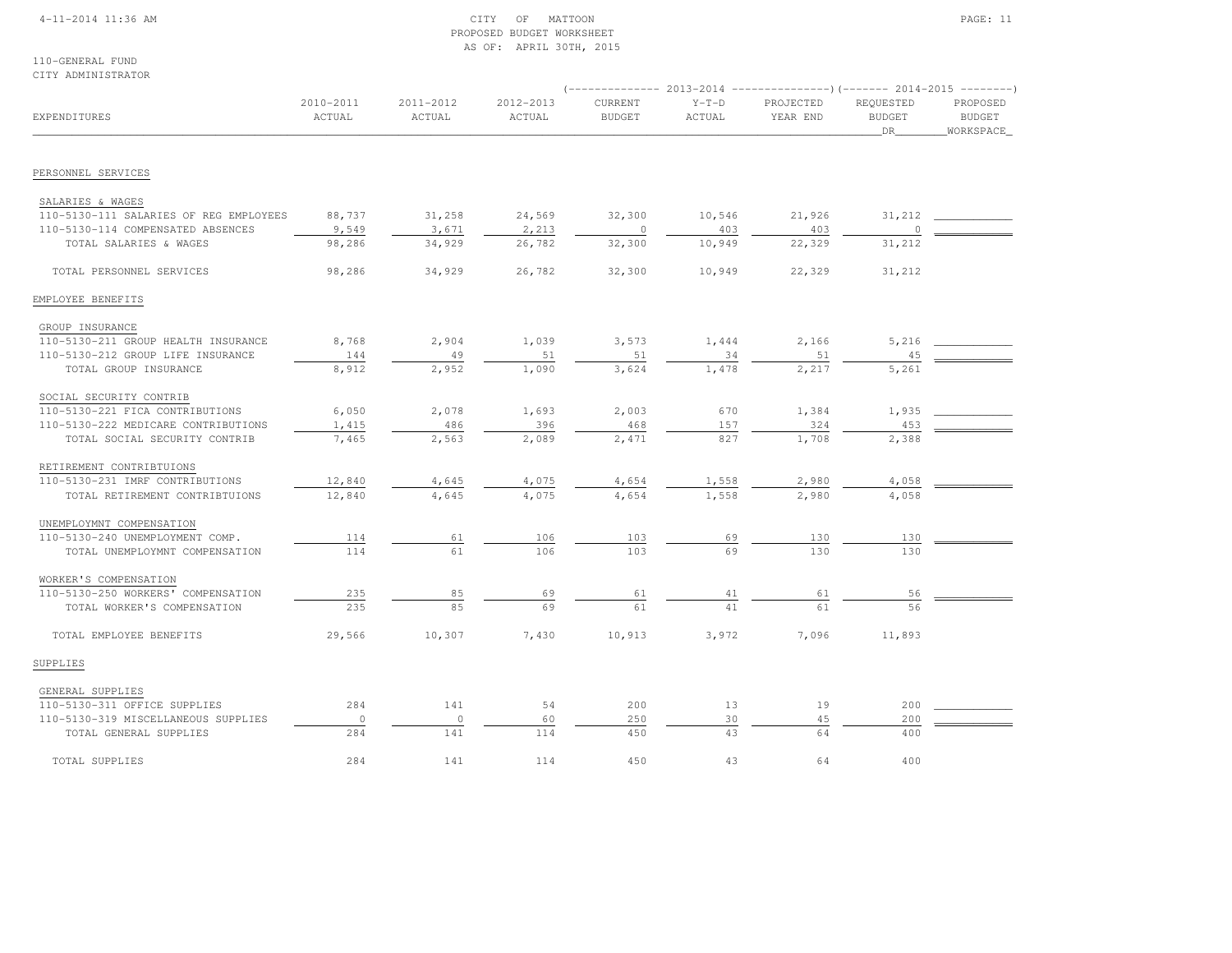## 4-11-2014 11:36 AM CITY OF MATTOON PAGE: 12 PROPOSED BUDGET WORKSHEETAS OF: APRIL 30TH, 2015

110-GENERAL FUNDCITY ADMINISTRATOR

| EXPENDITURES                            | 2010-2011<br>ACTUAL | 2011-2012<br>ACTUAL | 2012-2013<br>ACTUAL | CURRENT<br><b>BUDGET</b> | $Y-T-D$<br>ACTUAL | PROJECTED<br>YEAR END | REOUESTED<br><b>BUDGET</b><br>DR | PROPOSED<br>BUDGET<br>WORKSPACE |
|-----------------------------------------|---------------------|---------------------|---------------------|--------------------------|-------------------|-----------------------|----------------------------------|---------------------------------|
| OTHER PURCHASED SERVICES                |                     |                     |                     |                          |                   |                       |                                  |                                 |
| ADVERTISING                             |                     |                     |                     |                          |                   |                       |                                  |                                 |
| PRINTING & BUILDING                     |                     |                     |                     |                          |                   |                       |                                  |                                 |
| 110-5130-550 PRINTING & BINDING         |                     |                     |                     | 175                      |                   | 100                   |                                  |                                 |
| TOTAL PRINTING & BUILDING               |                     |                     |                     | 175                      |                   | 100                   |                                  |                                 |
| EMPLOYEE BUSINESS EXP                   |                     |                     |                     |                          |                   |                       |                                  |                                 |
| 110-5130-561 BUSINESS MEETING EXPENSE   | 559                 | 999                 | 365                 | 750                      | 58                | 87                    | 750                              |                                 |
| 110-5130-562 TRAVEL & TRAINING          | 10,631              | 5,181               | 1,163               | 4,000                    | 2,324             | 3,486                 | 4,000                            |                                 |
| 110-5130-565 CELLULAR PHONE EXP REIMB   | 537                 | 1,176               | 126                 | 1,200                    | $\circ$           | $\circ$               | 1,200                            |                                 |
| TOTAL EMPLOYEE BUSINESS EXP             | 11,727              | 7,355               | 1,654               | 5,950                    | 2,382             | 3,573                 | 5,950                            |                                 |
| OTHER PURCHASED SERVICES                |                     |                     |                     |                          |                   |                       |                                  |                                 |
| 110-5130-571 DUES & MEMBERSHIPS         | 2,211               | 1,636               | 1,238               | 1,900                    | 109               | 1,520                 | 1,900                            |                                 |
| 110-5130-579 MISC OTHER PURCHASED SERVI | $\sim$ 0            | 3,149               | $\sim$ 0            | $\sim$ 0                 | $\circ$           | $\overline{0}$        |                                  |                                 |
| TOTAL OTHER PURCHASED SERVICES          | 2,211               | 4,786               | 1,238               | 1,900                    | 109               | 1,520                 | 1,900                            |                                 |
| TOTAL OTHER PURCHASED SERVICES          | 13,938              | 12,141              | 2,892               | 8,025                    | 2,491             | 5,193                 | 7,850                            |                                 |
| OTHER OBJECTS                           |                     |                     |                     |                          |                   |                       |                                  |                                 |
| COMPUTER INFO SYS OBJECT                |                     |                     |                     |                          |                   |                       |                                  |                                 |
| 110-5130-863 COMPUTERS                  | 1,163               | 2,790               | $\circ$             | 400                      |                   |                       |                                  |                                 |
| TOTAL COMPUTER INFO SYS OBJECT          | 1,163               | 2,790               | $\Omega$            | 400                      | $\Omega$          | $\cap$                |                                  |                                 |
| TOTAL OTHER OBJECTS                     | 1,163               | 2,790               | $\circ$             | 400                      | $\circ$           | $\circ$               | $\circ$                          |                                 |
| TOTAL CITY ADMINISTRATOR                | 143,236             | 60,308              | 37,218              | 52,088                   | 17,454            | 34,683                | 51,355                           |                                 |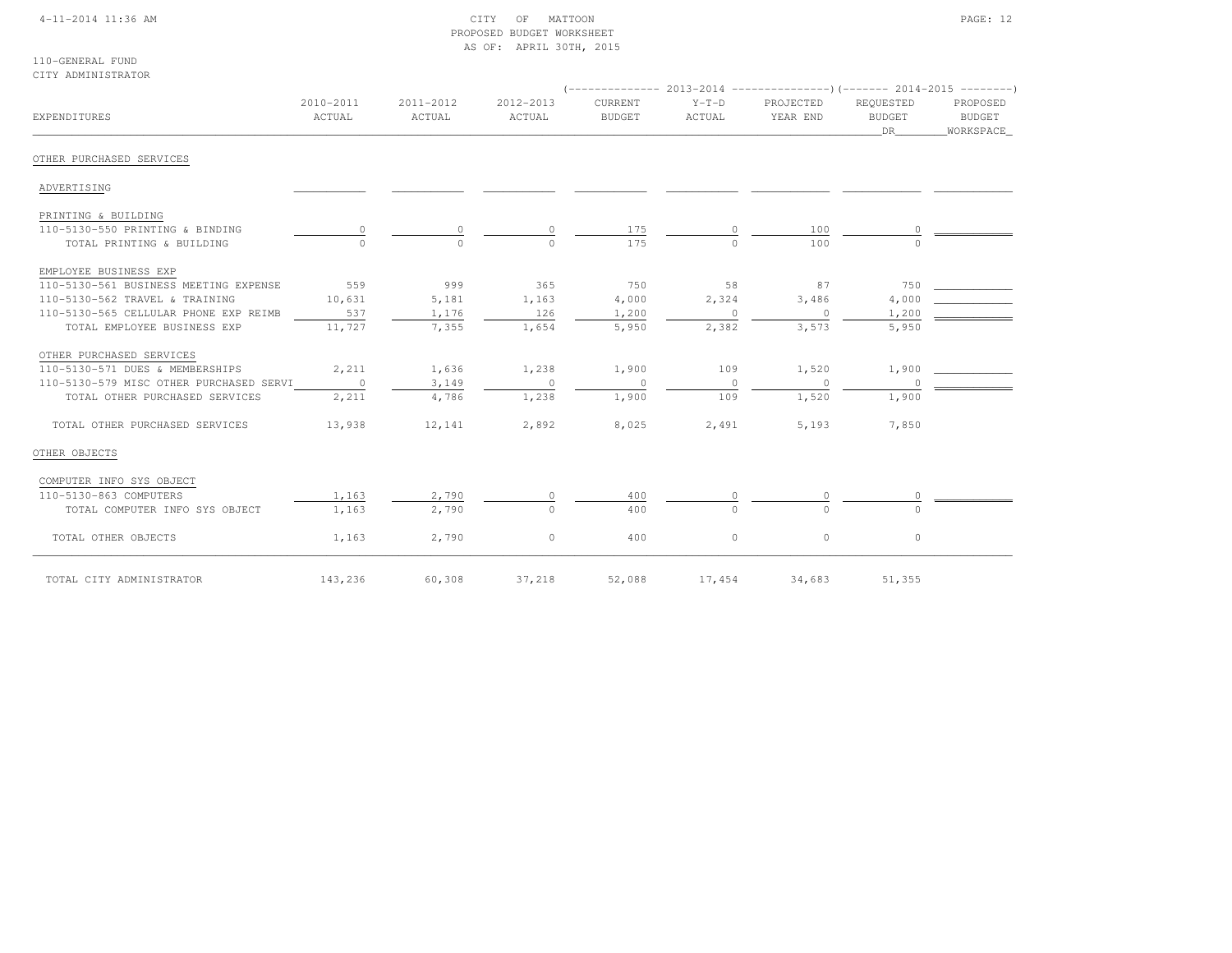## 4-11-2014 11:36 AM CITY OF MATTOON PAGE: 13 PROPOSED BUDGET WORKSHEETAS OF: APRIL 30TH, 2015

110-GENERAL FUNDFINANCIAL ADMINISTRATION

| <b>EXPENDITURES</b>                    | 2010-2011<br>ACTUAL | 2011-2012<br>ACTUAL | 2012-2013<br>ACTUAL | CURRENT<br><b>BUDGET</b> | $Y-T-D$<br>ACTUAL | PROJECTED<br>YEAR END | REQUESTED<br><b>BUDGET</b><br>DR | PROPOSED<br><b>BUDGET</b><br>_WORKSPACE_ |
|----------------------------------------|---------------------|---------------------|---------------------|--------------------------|-------------------|-----------------------|----------------------------------|------------------------------------------|
| PERSONNEL SERVICES                     |                     |                     |                     |                          |                   |                       |                                  |                                          |
|                                        |                     |                     |                     |                          |                   |                       |                                  |                                          |
| SALARIES & WAGES                       |                     |                     |                     |                          |                   |                       |                                  |                                          |
| 110-5150-111 SALARIES OF REG EMPLOYEES | 29,542              | 30,319              | 29,157              | 36,998                   | 21,022            | 34,161                | 37,892                           |                                          |
| 110-5150-114 COMPENSATED ABSENCES      | 2,166               | 2,354               | 2,534               | $\circ$                  | 2,043             | 3,320                 | 0                                |                                          |
| TOTAL SALARIES & WAGES                 | 31,708              | 32,672              | 31,691              | 36,998                   | 23,065            | 37,481                | 37,892                           |                                          |
| TOTAL PERSONNEL SERVICES               | 31,708              | 32,672              | 31,691              | 36,998                   | 23,065            | 37,481                | 37,892                           |                                          |
| EMPLOYEE BENEFITS                      |                     |                     |                     |                          |                   |                       |                                  |                                          |
| GROUP INSURANCE                        |                     |                     |                     |                          |                   |                       |                                  |                                          |
| 110-5150-211 GROUP HEALTH INSURANCE    | 4,752               | 4,628               | 4,611               | 5,814                    | 3,876             | 5,814                 | 6,910                            |                                          |
| 110-5150-212 GROUP LIFE INSURANCE      | 98                  | 98                  | 81                  | 102                      | 68                | 102                   | 91                               |                                          |
| 110-5150-213 RETIREE HEALTHCARE        | 891,884             | 1,168,274           | 1,228,304           | 1, 155, 754              | 782,142           | 1,540,140             | 1,264,821                        |                                          |
| TOTAL GROUP INSURANCE                  | 896,734             | 1,173,000           | 1,232,996           | 1,161,670                | 786,086           | 1,546,056             | 1,271,822                        |                                          |
| SOCIAL SECURITY CONTRIB                |                     |                     |                     |                          |                   |                       |                                  |                                          |
| 110-5150-221 FICA CONTRIBUTIONS        | 1,865               | 1,910               | 1,880               | 2,294                    | 1,440             | 2,324                 | 2,349                            |                                          |
| 110-5150-222 MEDICARE CONTRIBUTIONS    | 436                 | 447                 | 440                 | 536                      | 337               | 543                   | 549                              |                                          |
| TOTAL SOCIAL SECURITY CONTRIB          | 2,302               | 2,357               | 2,320               | 2,830                    | 1,777             | 2,867                 | 2,898                            |                                          |
| RETIREMENT CONTRIBTUIONS               |                     |                     |                     |                          |                   |                       |                                  |                                          |
| 110-5150-231 IMRF CONTRIBUTIONS        | 3,974               | 4,271               | 4,475               | 5,331                    | 3,347             | 5,020                 | 4,926                            |                                          |
| TOTAL RETIREMENT CONTRIBTUIONS         | 3,974               | 4,271               | 4,475               | 5,331                    | 3,347             | 5,020                 | 4,926                            |                                          |
| UNEMPLOYMNT COMPENSATION               |                     |                     |                     |                          |                   |                       |                                  |                                          |
| 110-5150-240 UNEMPLOYMENT COMP.        | 78                  | 123                 | 168                 | 206                      | 137               | 260                   | 260                              |                                          |
| TOTAL UNEMPLOYMNT COMPENSATION         | 78                  | 123                 | 168                 | 206                      | 137               | 260                   | 260                              |                                          |
| WORKER'S COMPENSATION                  |                     |                     |                     |                          |                   |                       |                                  |                                          |
| 110-5150-250 WORKERS' COMPENSATION     | 74                  | 80                  | 66                  | 70                       | 47                | 70                    | 69                               |                                          |
| TOTAL WORKER'S COMPENSATION            | 74                  | 80                  | 66                  | 70                       |                   | 70                    |                                  |                                          |
| TOTAL EMPLOYEE BENEFITS                | 903,161             | 1,179,832           | 1,240,025           | 1,170,107                | 791,394           | 1,554,274             | 1,279,975                        |                                          |
| SUPPLIES                               |                     |                     |                     |                          |                   |                       |                                  |                                          |
| GENERAL SUPPLIES                       |                     |                     |                     |                          |                   |                       |                                  |                                          |
| 110-5150-311 OFFICE SUPPLIES           | 956                 | 1,302               | 1,250               | 1,500                    | 272               | 1,200                 | 1,500                            |                                          |
| 110-5150-319 MISCELLANEOUS SUPPLIES    | 23                  | $\circ$             | 24                  | 100                      | $\circ$           | $\circ$               | 100                              |                                          |
| TOTAL GENERAL SUPPLIES                 | 979                 | 1,302               | 1,274               | 1,600                    | 272               | 1,200                 | 1,600                            |                                          |
| TOTAL SUPPLIES                         | 979                 | 1,302               | 1,274               | 1,600                    | 272               | 1,200                 | 1,600                            |                                          |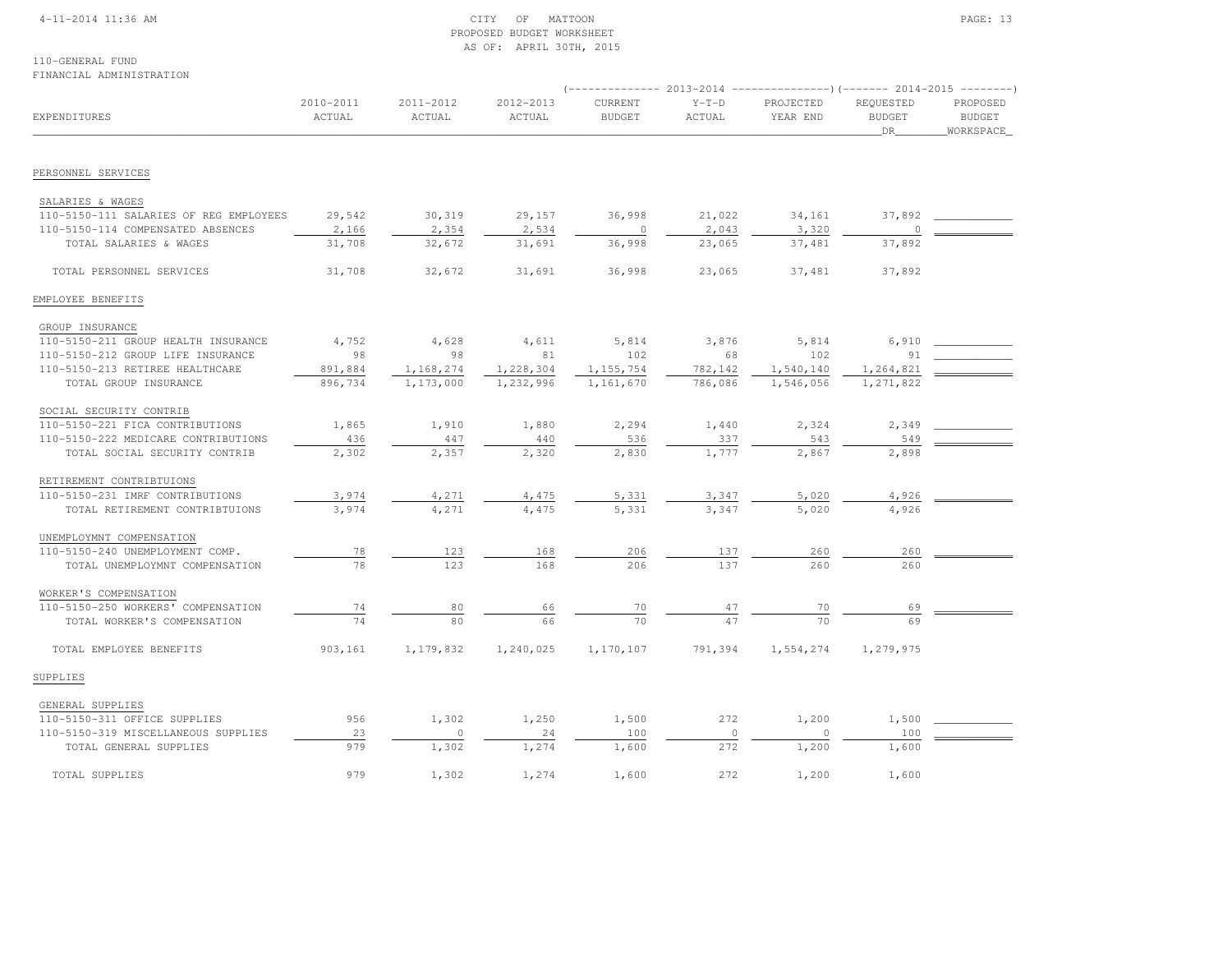## 4-11-2014 11:36 AM CITY OF MATTOON PAGE: 14 PROPOSED BUDGET WORKSHEETAS OF: APRIL 30TH, 2015

110-GENERAL FUNDFINANCIAL ADMINISTRATION

| <b>EXPENDITURES</b>                     | 2010-2011<br>ACTUAL | 2011-2012<br>ACTUAL | 2012-2013<br>ACTUAL | CURRENT<br><b>BUDGET</b> | $Y-T-D$<br>ACTUAL | PROJECTED<br>YEAR END | REQUESTED<br><b>BUDGET</b><br>DR | PROPOSED<br><b>BUDGET</b><br>WORKSPACE_ |  |  |
|-----------------------------------------|---------------------|---------------------|---------------------|--------------------------|-------------------|-----------------------|----------------------------------|-----------------------------------------|--|--|
| OTHER PURCHASED SERVICES                |                     |                     |                     |                          |                   |                       |                                  |                                         |  |  |
| PROFESSIONAL SERVICES                   |                     |                     |                     |                          |                   |                       |                                  |                                         |  |  |
| 110-5150-512 ANIMAL CONTROL SERVICES    | 27,437              | 27,437              | 27,437              | 27,437                   | 20,577            | 27,437                | 27,437                           |                                         |  |  |
| 110-5150-513 AUDITING & ACCOUNTING SERV | 19,500              | 20,850              | 10,549              | 22,050                   | 1,614             | 4,955                 | 11,000                           |                                         |  |  |
| 110-5150-516 TECHNOLOGY SUPPORT SERVIC  | 12,396              | 22,720              | 3,900               | 16,167                   | 7,391             | 12,934                | 14,400                           |                                         |  |  |
| TOTAL PROFESSIONAL SERVICES             | 59,333              | 71,007              | 41,885              | 65,654                   | 29,582            | 45,326                | 52,837                           |                                         |  |  |
| INSURANCE                               |                     |                     |                     |                          |                   |                       |                                  |                                         |  |  |
| 110-5150-523 PROPERTY & CASUALTY INS.   | 131,188             | 100,288             | 98,765              | 139,314                  | 92,876            | 139,314               | 119,894                          |                                         |  |  |
| TOTAL INSURANCE                         | 131,188             | 100,288             | 98,765              | 139,314                  | 92,876            | 139,314               | 119,894                          |                                         |  |  |
| COMMUNICATION                           |                     |                     |                     |                          |                   |                       |                                  |                                         |  |  |
| 110-5150-532 TELEPHONE                  | 678                 | 580                 | 1,627               | 1,860                    | 1,236             | 1,853                 | 1,860                            |                                         |  |  |
| TOTAL COMMUNICATION                     | 678                 | 580                 | 1,627               | 1,860                    | 1,236             | 1,853                 | 1,860                            |                                         |  |  |
| EMPLOYEE BUSINESS EXP                   |                     |                     |                     |                          |                   |                       |                                  |                                         |  |  |
| 110-5150-562 TRAVEL & TRAINING          | 314                 | 1,855               | 1,509               | 2,700                    | 110               | 665                   | 2,500                            |                                         |  |  |
| TOTAL EMPLOYEE BUSINESS EXP             | 314                 | 1,855               | 1,509               | 2,700                    | 110               | 665                   | 2,500                            |                                         |  |  |
| OTHER PURCHASED SERVICES                |                     |                     |                     |                          |                   |                       |                                  |                                         |  |  |
| 110-5150-571 DUES & MEMBERSHIP          | 839                 | 800                 | 430                 | 800                      | 815               | 815                   | 825                              |                                         |  |  |
| 110-5150-576 SECURITY SERVICES          | 300                 | 300                 | 300                 | $\circ$                  | $\circ$           | $\circ$               | $\circ$                          |                                         |  |  |
| TOTAL OTHER PURCHASED SERVICES          | 1,139               | 1,100               | 730                 | 800                      | 815               | 815                   | 825                              |                                         |  |  |
| TOTAL OTHER PURCHASED SERVICES          | 192,652             | 174,830             | 144,517             | 210,328                  | 124,619           | 187,973               | 177,916                          |                                         |  |  |
| OTHER OBJECTS                           |                     |                     |                     |                          |                   |                       |                                  |                                         |  |  |
| FINANCIAL TRANS OBJECTS                 |                     |                     |                     |                          |                   |                       |                                  |                                         |  |  |
| 110-5150-811 BANK SERVICE CHARGES       | 14,001              | 3,470               | 4,369               | 4,000                    | 2,572             | 4,000                 | 4,000                            |                                         |  |  |
| 110-5150-816 FARM EXPENSES              | 104                 | $\circ$             | $\circ$             | $\circ$                  | $\circ$           | $\Omega$              | $\circ$                          |                                         |  |  |
| TOTAL FINANCIAL TRANS OBJECTS           | 14,106              | 3,470               | 4,369               | 4,000                    | 2,572             | 4,000                 | 4,000                            |                                         |  |  |
| SPECIAL EVENT OBJECTS                   |                     |                     |                     |                          |                   |                       |                                  |                                         |  |  |
| 110-5150-830 BAD DEBT EXPENSE           | 1,346               | 4,705               | 4,533               | 4,500                    | 3,388             | 5,082                 | 5,000                            |                                         |  |  |
| TOTAL SPECIAL EVENT OBJECTS             | 1,346               | 4,705               | 4,533               | 4,500                    | 3,388             | 5,082                 | 5,000                            |                                         |  |  |
| COMPUTER INFO SYS OBJECT                |                     |                     |                     |                          |                   |                       |                                  |                                         |  |  |
| 110-5150-863 COMPUTERS                  | 0                   |                     | $\overline{0}$      | 3,000                    | 3,077             | 3,077                 |                                  |                                         |  |  |
| TOTAL COMPUTER INFO SYS OBJECT          |                     |                     |                     | 3,000                    | 3,077             | 3,077                 |                                  |                                         |  |  |
| TOTAL OTHER OBJECTS                     | 15,452              | 8,175               | 8,902               | 11,500                   | 9,037             | 12,159                | 9,000                            |                                         |  |  |
| TOTAL FINANCIAL ADMINISTRATION          | 1,143,952           | 1,396,811           | 1,426,409           | 1,430,533                | 948,386           | 1,793,087             | 1,506,383                        |                                         |  |  |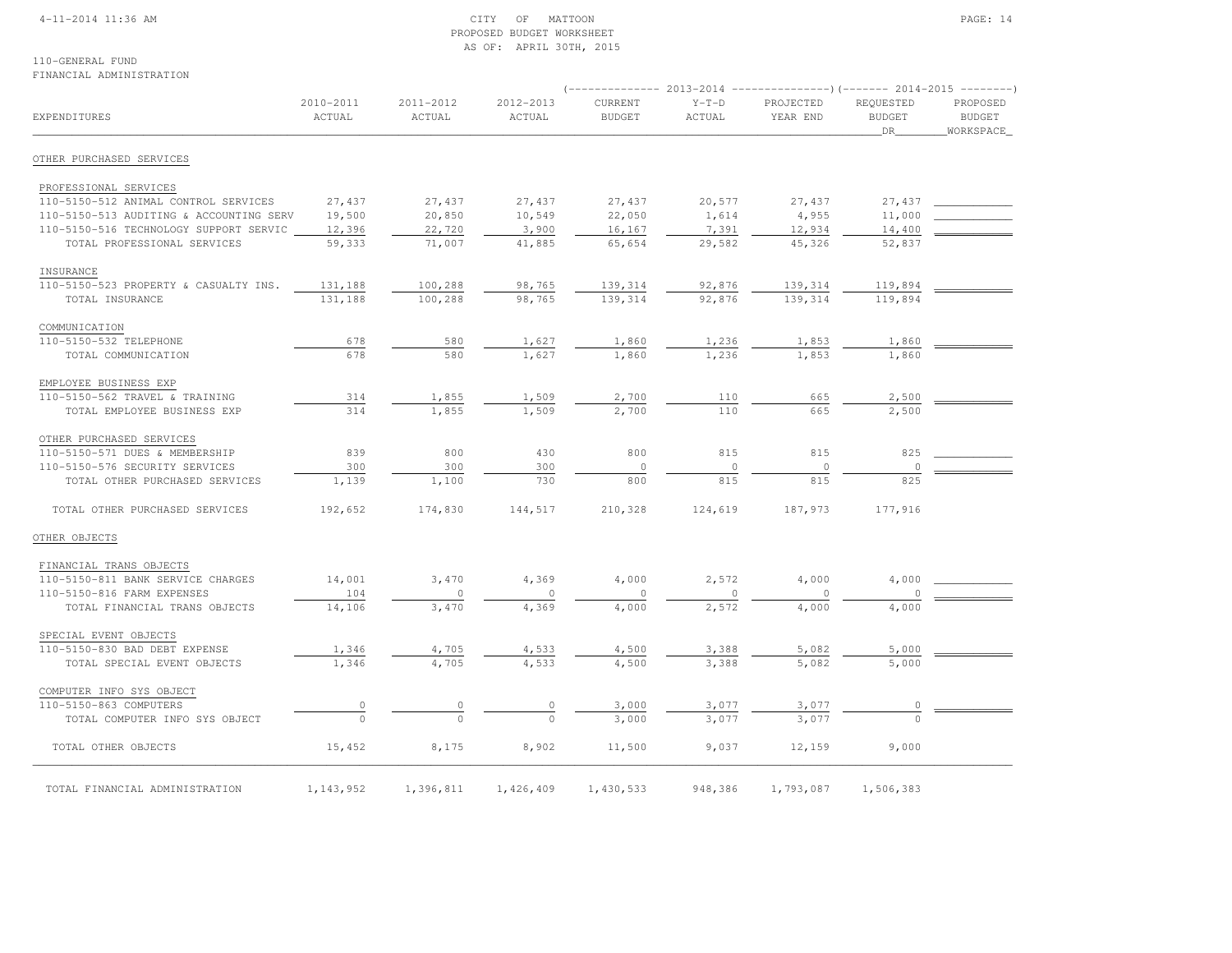## 4-11-2014 11:36 AM CITY OF MATTOON PAGE: 15 PROPOSED BUDGET WORKSHEETAS OF: APRIL 30TH, 2015

110-GENERAL FUNDLEGAL SERVICES

| טשטואראשט שמטש                                              |                     |                     |                     |                          |                   | (-------------- 2013-2014 ----------------)(------- 2014-2015 --------) |                                  |                                        |
|-------------------------------------------------------------|---------------------|---------------------|---------------------|--------------------------|-------------------|-------------------------------------------------------------------------|----------------------------------|----------------------------------------|
| EXPENDITURES                                                | 2010-2011<br>ACTUAL | 2011-2012<br>ACTUAL | 2012-2013<br>ACTUAL | CURRENT<br><b>BUDGET</b> | $Y-T-D$<br>ACTUAL | PROJECTED<br>YEAR END                                                   | REQUESTED<br><b>BUDGET</b><br>DR | PROPOSED<br><b>BUDGET</b><br>WORKSPACE |
| PERSONNEL SERVICES                                          |                     |                     |                     |                          |                   |                                                                         |                                  |                                        |
|                                                             |                     |                     |                     |                          |                   |                                                                         |                                  |                                        |
| SALARIES & WAGES                                            |                     |                     |                     |                          |                   |                                                                         | $\Omega$                         |                                        |
| 110-5160-111 SALARIES OF REG EMPLOYEES                      | 32,993              | 32,619              | 3,597               | $\circ$                  | $\circ$           | $\circ$                                                                 | $\Omega$                         |                                        |
| 110-5160-114 COMPENSATED ABSENCES<br>TOTAL SALARIES & WAGES | 1,711<br>34,703     | 3,149<br>35,769     | 1,657<br>5,253      | $\circ$<br>$\cap$        | $\circ$           | $\circ$<br>$\cap$                                                       |                                  |                                        |
|                                                             |                     |                     |                     |                          |                   |                                                                         |                                  |                                        |
| TOTAL PERSONNEL SERVICES                                    | 34,703              | 35,769              | 5,253               | $\circ$                  | $\circ$           | $\circ$                                                                 | $\circ$                          |                                        |
| EMPLOYEE BENEFITS                                           |                     |                     |                     |                          |                   |                                                                         |                                  |                                        |
| GROUP INSURANCE                                             |                     |                     |                     |                          |                   |                                                                         |                                  |                                        |
| 110-5160-211 GROUP HEALTH INSURANCE                         | 3,558               | 3,465               | 653                 | $\circ$                  | $\circ$           | $\circ$                                                                 | $\circ$                          |                                        |
| 110-5160-212 GROUP LIFE INSURANCE                           | $\circ$             | $\circ$             | 60                  | 0                        | 0                 | $\circ$                                                                 | 0                                |                                        |
| TOTAL GROUP INSURANCE                                       | 3,558               | 3,465               | 713                 | $\Omega$                 |                   |                                                                         |                                  |                                        |
| SOCIAL SECURITY CONTRIB                                     |                     |                     |                     |                          |                   |                                                                         |                                  |                                        |
| 110-5160-221 FICA                                           | 2,043               | 2,095               | 372                 | $\mathbb O$              | $\circ$           | $\circ$                                                                 | $\circ$                          |                                        |
| 110-5160-222 MEDICARE                                       | 478                 | 490                 | 87                  | $\mathbb O$              | 0                 | $\circ$                                                                 | 0                                |                                        |
| TOTAL SOCIAL SECURITY CONTRIB                               | 2,521               | 2,585               | 459                 |                          |                   |                                                                         |                                  |                                        |
| RETIREMENT CONTRIBTUIONS                                    |                     |                     |                     |                          |                   |                                                                         |                                  |                                        |
| 110-5160-231 IMRF CONTRIBUTIONS                             | 4,334               | 4,684               | 900                 |                          |                   |                                                                         |                                  |                                        |
| TOTAL RETIREMENT CONTRIBTUIONS                              | 4,334               | 4,684               | 900                 | $\Omega$                 | $\frac{0}{0}$     | $\Omega$                                                                |                                  |                                        |
| UNEMPLOYMNT COMPENSATION                                    |                     |                     |                     |                          |                   |                                                                         |                                  |                                        |
| 110-5160-240 UNEMPLOYMENT COMP.                             | $\overline{0}$      | $\circ$             | 124                 | $\circ$                  | $\overline{0}$    |                                                                         |                                  |                                        |
| TOTAL UNEMPLOYMNT COMPENSATION                              | $\Omega$            | $\Omega$            | 124                 |                          |                   |                                                                         |                                  |                                        |
| WORKER'S COMPENSATION                                       |                     |                     |                     |                          |                   |                                                                         |                                  |                                        |
| 110-5160-250 WORKERS' COMPENSATION                          | 80                  | 86                  | 70                  | $\circ$                  | $\frac{0}{0}$     | $\circ$                                                                 | 0                                |                                        |
| TOTAL WORKER'S COMPENSATION                                 | 80                  | 86                  | 70                  |                          |                   |                                                                         |                                  |                                        |
| TOTAL EMPLOYEE BENEFITS                                     | 10,492              | 10,820              | 2,267               | $\circ$                  | $\circ$           | $\circ$                                                                 | $\circ$                          |                                        |
| SUPPLIES                                                    |                     |                     |                     |                          |                   |                                                                         |                                  |                                        |
| GENERAL SUPPLIES                                            |                     |                     |                     |                          |                   |                                                                         |                                  |                                        |
| 110-5160-311 OFFICE SUPPLIES                                | 122                 | 31                  | 5                   | $\circ$                  | 3                 | 4                                                                       | 0                                |                                        |
| 110-5160-319 MISC. SUPPLIES (NUISANCE E                     | 33                  | $\circ$             | 24                  | $\circ$                  | 0                 | $\circ$                                                                 | 0                                |                                        |
| TOTAL GENERAL SUPPLIES                                      | 155                 | 31                  | 29                  | $\Omega$                 |                   |                                                                         |                                  |                                        |
| BOOKS & PERIODICALS                                         |                     |                     |                     |                          |                   |                                                                         |                                  |                                        |
| 110-5160-340 BOOKS & PERIODICALS                            | 7,069               | 7,056               | 5,208               | 0                        |                   | $\circ$                                                                 |                                  |                                        |
| TOTAL BOOKS & PERIODICALS                                   | 7,069               | 7,056               | 5,208               |                          |                   |                                                                         |                                  |                                        |
| TOTAL SUPPLIES                                              | 7,224               | 7,087               | 5,237               | $\circ$                  | 3                 | $\overline{4}$                                                          | $\circ$                          |                                        |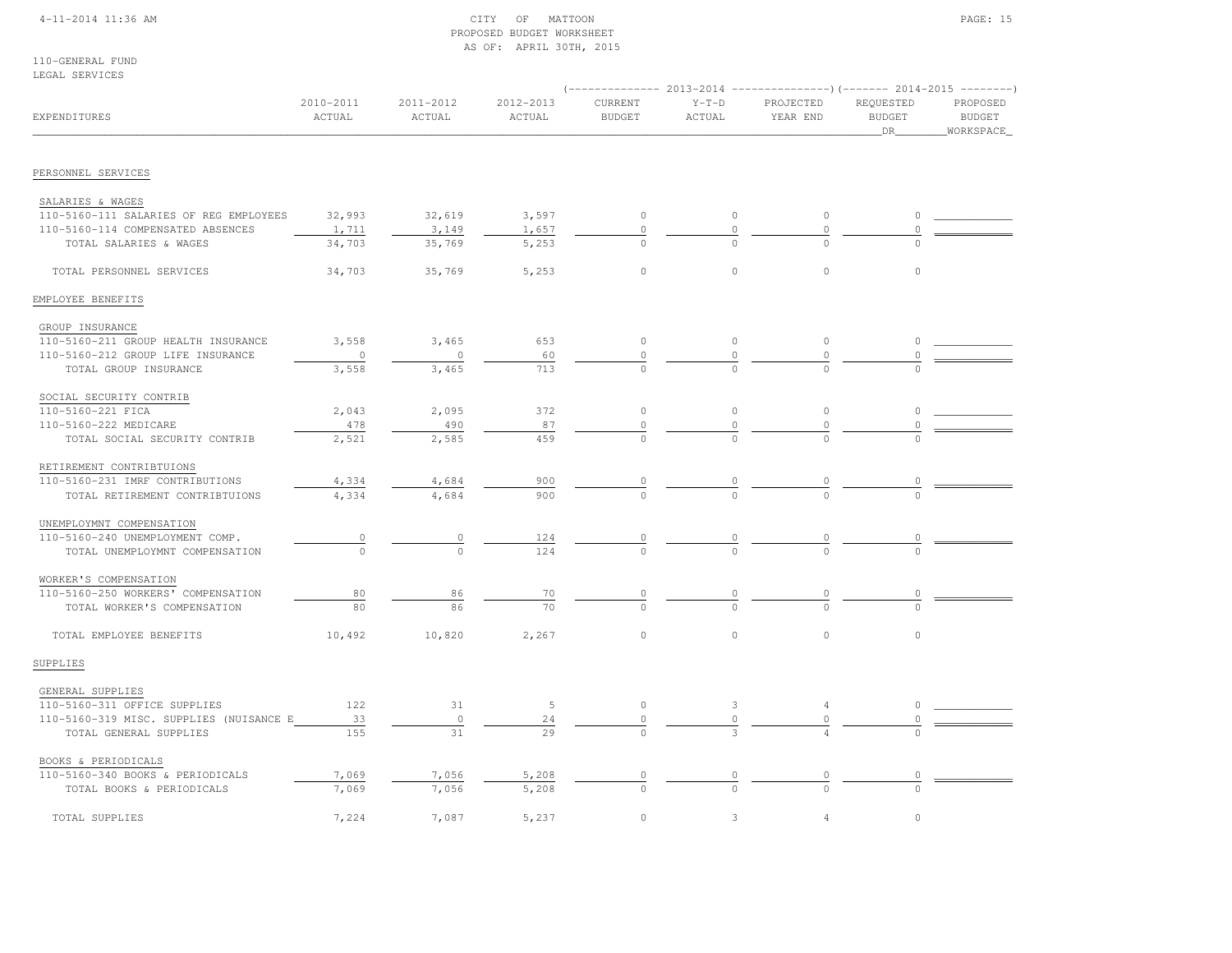## 4-11-2014 11:36 AM CITY OF MATTOON PAGE: 16 PROPOSED BUDGET WORKSHEETAS OF: APRIL 30TH, 2015

110-GENERAL FUNDLEGAL SERVICES

| EXPENDITURES                            | 2010-2011<br>ACTUAL | 2011-2012<br>ACTUAL | 2012-2013<br>ACTUAL | CURRENT<br><b>BUDGET</b> | $Y-T-D$<br>ACTUAL | PROJECTED<br>YEAR END | REQUESTED<br><b>BUDGET</b><br>DR | PROPOSED<br><b>BUDGET</b><br>WORKSPACE |
|-----------------------------------------|---------------------|---------------------|---------------------|--------------------------|-------------------|-----------------------|----------------------------------|----------------------------------------|
| OTHER PURCHASED SERVICES                |                     |                     |                     |                          |                   |                       |                                  |                                        |
| PROFESSIONAL SERVICES                   |                     |                     |                     |                          |                   |                       |                                  |                                        |
| 110-5160-515 LABOR RELATIONS COUNSEL    | 39,073              | 5,502               | 700                 | $\circ$                  | $\circ$           | $\circ$               |                                  |                                        |
| 110-5160-519 OTHER PROFESSIONAL SERVICE | 400                 | 65                  | 41,178              | 49,960                   | 33,333            | 39,960                | 54,960                           |                                        |
| TOTAL PROFESSIONAL SERVICES             | 39,472              | 5,567               | 41,878              | 49,960                   | 33,333            | 39,960                | 54,960                           |                                        |
| EMPLOYEE BUSINESS EXP                   |                     |                     |                     |                          |                   |                       |                                  |                                        |
| 110-5160-562 TRAVEL & TRAINING          | 1,104               | 1,231               | 58                  | $\Omega$                 | $\Omega$          | $\circ$               |                                  |                                        |
| 110-5160-565 CELLULAR TELEPHONE REIMBUR | 1,200               | 1,200               | 150                 |                          |                   | $\Omega$              |                                  |                                        |
| TOTAL EMPLOYEE BUSINESS EXP             | 2,304               | 2,431               | 208                 |                          | $\Omega$          | $\Omega$              |                                  |                                        |
| OTHER PURCHASED SERVICES                |                     |                     |                     |                          |                   |                       |                                  |                                        |
| 110-5160-571 DUES & MEMBERSHIPS         | 752                 | 776                 | 299                 | $\Omega$                 | $\circ$           | $\circ$               |                                  |                                        |
| 110-5160-579 OTHER PURCHASED SERVICES   | 7,677               | 830                 | $\Omega$            |                          |                   | $\Omega$              |                                  |                                        |
| TOTAL OTHER PURCHASED SERVICES          | 8,429               | 1,606               | 299                 | $\cap$                   | $\Omega$          | $\Omega$              |                                  |                                        |
| TOTAL OTHER PURCHASED SERVICES          | 50,206              | 9,604               | 42,384              | 49,960                   | 33,333            | 39,960                | 54,960                           |                                        |
| TOTAL LEGAL SERVICES                    | 102,625             | 63,280              | 55,141              | 49,960                   | 33,336            | 39,964                | 54,960                           |                                        |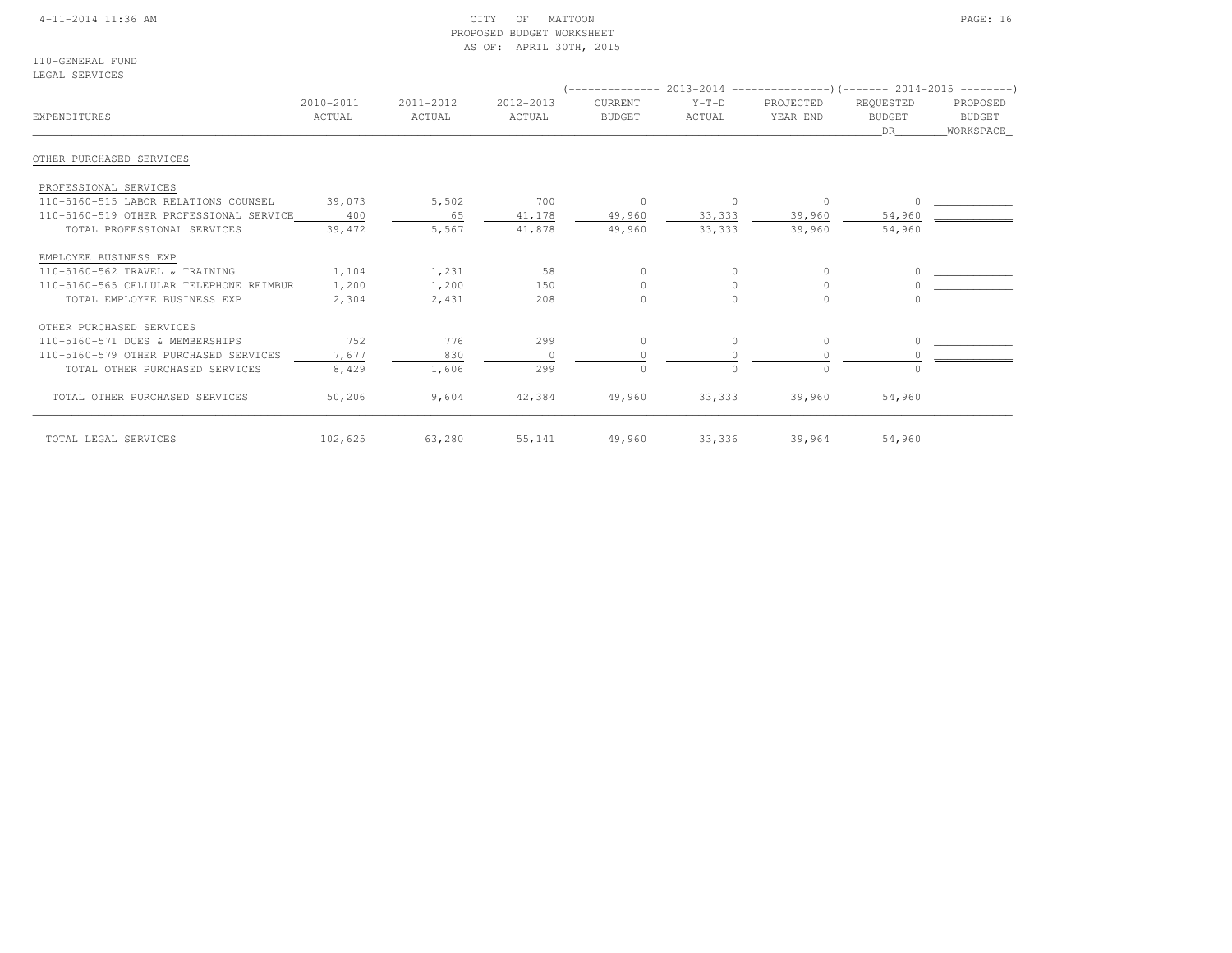## 4-11-2014 11:36 AM CITY OF MATTOON PAGE: 17 PROPOSED BUDGET WORKSHEETAS OF: APRIL 30TH, 2015

110-GENERAL FUNDCOMPUTER INFO SYSTEMS

|                                        |                     |                     |                     |                          |                   | $($ -------------- 2013-2014 ----------------) (------- 2014-2015 --------) |                                  |                                        |
|----------------------------------------|---------------------|---------------------|---------------------|--------------------------|-------------------|-----------------------------------------------------------------------------|----------------------------------|----------------------------------------|
| EXPENDITURES                           | 2010-2011<br>ACTUAL | 2011-2012<br>ACTUAL | 2012-2013<br>ACTUAL | CURRENT<br><b>BUDGET</b> | $Y-T-D$<br>ACTUAL | PROJECTED<br>YEAR END                                                       | REQUESTED<br><b>BUDGET</b><br>DR | PROPOSED<br><b>BUDGET</b><br>WORKSPACE |
|                                        |                     |                     |                     |                          |                   |                                                                             |                                  |                                        |
| PERSONNEL SERVICES                     |                     |                     |                     |                          |                   |                                                                             |                                  |                                        |
| SALARIES & WAGES                       |                     |                     |                     |                          |                   |                                                                             |                                  |                                        |
| 110-5170-111 SALARIES OF REG EMPLOYEES | 88,876              | 102,238             | 109,664             | 117,652                  | 68,643            | 111,545                                                                     | 120,006                          |                                        |
| 110-5170-114 COMPENSATED ABSENCES      | 7,528               | 7,477               | 4,906               | 0                        | 4,728             | 7,683                                                                       |                                  |                                        |
| TOTAL SALARIES & WAGES                 | 96,403              | 109,715             | 114,570             | 117,652                  | 73,371            | 119,228                                                                     | 120,006                          |                                        |
| TOTAL PERSONNEL SERVICES               | 96,403              | 109,715             | 114,570             | 117,652                  | 73,371            | 119,228                                                                     | 120,006                          |                                        |
| EMPLOYEE BENEFITS                      |                     |                     |                     |                          |                   |                                                                             |                                  |                                        |
| GROUP INSURANCE                        |                     |                     |                     |                          |                   |                                                                             |                                  |                                        |
| 110-5170-211 GROUP HEALTH INSURANCE    | 6,012               | 3,555               | 9,653               | 10,507                   | 7,005             | 10,507                                                                      | 15,340                           |                                        |
| 110-5170-212 GROUP LIFE INSURANCE      | 288                 | 288                 | 300                 | 300                      | 200               | 300                                                                         | 268                              |                                        |
| TOTAL GROUP INSURANCE                  | 6,300               | 3,843               | 9,953               | 10,807                   | 7,205             | 10,808                                                                      | 15,608                           |                                        |
| SOCIAL SECURITY CONTRIB                |                     |                     |                     |                          |                   |                                                                             |                                  |                                        |
| 110-5170-221 FICA                      | 5,938               | 6,689               | 6,978               | 7,294                    | 4,693             | 7,392                                                                       | 7,440                            |                                        |
| 110-5170-222 MEDICARE                  | 1,389               | 1,564               | 1,632               | 1,706                    | 1,097             | 1,729                                                                       | 1,740                            |                                        |
| TOTAL SOCIAL SECURITY CONTRIB          | 7,327               | 8,253               | 8,610               | 9,000                    | 5,790             | 9,121                                                                       | 9,180                            |                                        |
| RETIREMENT CONTRIBTUIONS               |                     |                     |                     |                          |                   |                                                                             |                                  |                                        |
| 110-5170-231 IMRF CONTRIBUTIONS        | 12,600              | 14,911              | 16,639              | 16,954                   | 10,907            | 16,360                                                                      | 15,601                           |                                        |
| TOTAL RETIREMENT CONTRIBTUIONS         | 12,600              | 14,911              | 16,639              | 16,954                   | 10,907            | 16,360                                                                      | 15,601                           |                                        |
| UNEMPLOYMNT COMPENSATION               |                     |                     |                     |                          |                   |                                                                             |                                  |                                        |
| 110-5170-240 UNEMPLOYMENT COMP.        | 127                 | 361                 | 597                 | 606                      | 404               | 765                                                                         | 765                              |                                        |
| TOTAL UNEMPLOYMNT COMPENSATION         | 127                 | 361                 | 597                 | 606                      | 404               | 765                                                                         | 765                              |                                        |
| WORKER'S COMPENSATION                  |                     |                     |                     |                          |                   |                                                                             |                                  |                                        |
| 110-5170-250 WORKERS' COMPENSATION     | 243                 | 275                 | 250                 | 224                      | 149               | 224                                                                         | 217                              |                                        |
| TOTAL WORKER'S COMPENSATION            | 243                 | 275                 | 250                 | 224                      | 149               | 224                                                                         | 217                              |                                        |
| TOTAL EMPLOYEE BENEFITS                | 26,596              | 27,643              | 36,049              | 37,591                   | 24,456            | 37,278                                                                      | 41,371                           |                                        |
| SUPPLIES                               |                     |                     |                     |                          |                   |                                                                             |                                  |                                        |
| GENERAL SUPPLIES                       |                     |                     |                     |                          |                   |                                                                             |                                  |                                        |
| 110-5170-311 OFFICE SUPPLIES           | 790                 | 241                 | 64                  | 400                      | 48                | 320                                                                         | 300                              |                                        |
| 110-5170-316 TOOLS & EQUIPMENT         | 2,610               | 1,433               | 2,599               | 1,000                    | 1,593             | 2,389                                                                       | 2,500                            |                                        |
| 110-5170-319 MISCELLANEOUS SUPPLIES    | 1,625               | 547                 | 599                 | 800                      | 299               | 640                                                                         | 800                              |                                        |
| TOTAL GENERAL SUPPLIES                 | 5,025               | 2,220               | 3,262               | 2,200                    | 1,940             | 3,349                                                                       | 3,600                            |                                        |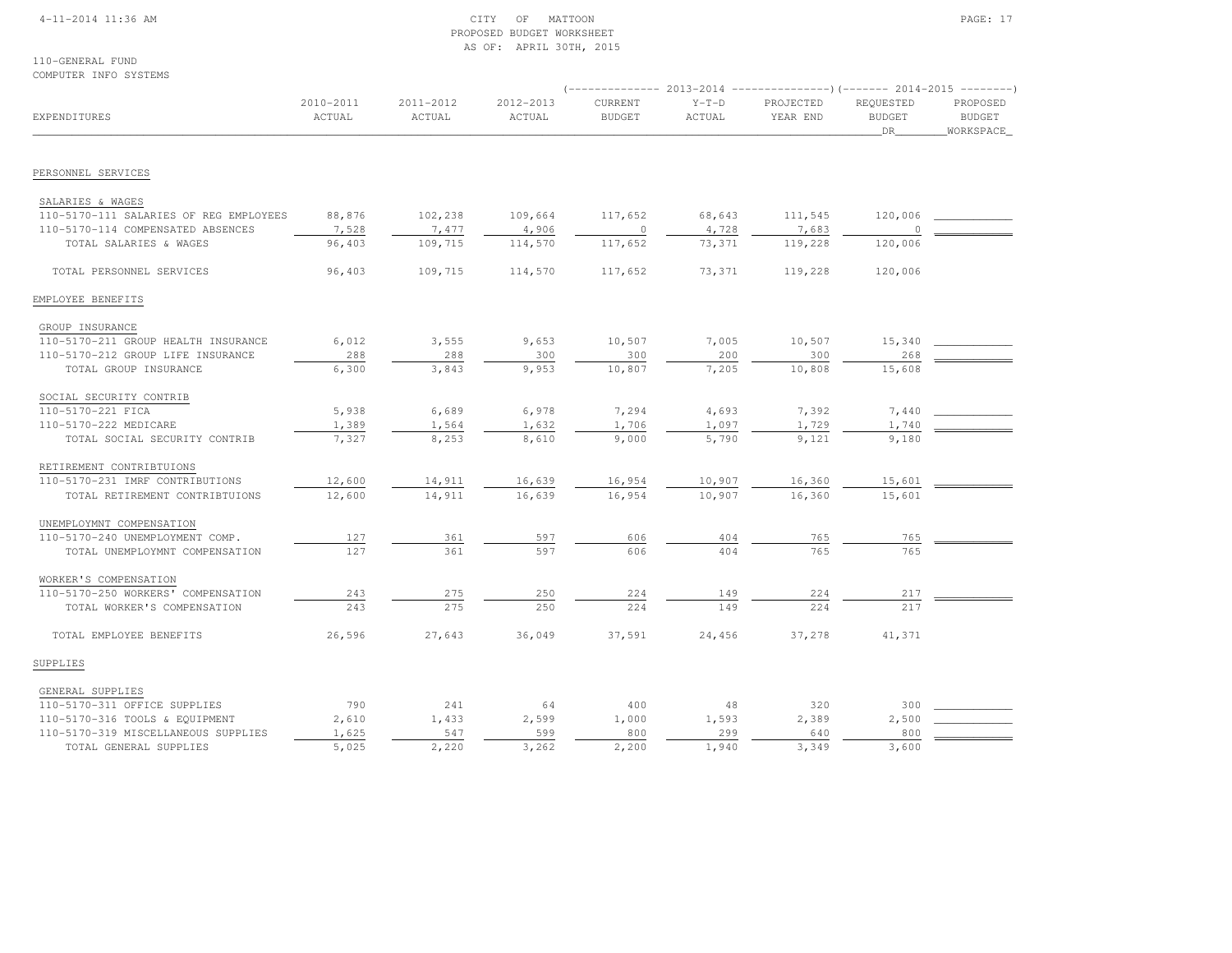## 4-11-2014 11:36 AM CITY OF MATTOON PAGE: 18 PROPOSED BUDGET WORKSHEETAS OF: APRIL 30TH, 2015

| COMPUTER INFO SYSTEMS                   |                     |                     |                     |                          |                   | $($ -------------- 2013-2014 ----------------) (------- 2014-2015 -------- |                                    |                                        |
|-----------------------------------------|---------------------|---------------------|---------------------|--------------------------|-------------------|----------------------------------------------------------------------------|------------------------------------|----------------------------------------|
| EXPENDITURES                            | 2010-2011<br>ACTUAL | 2011-2012<br>ACTUAL | 2012-2013<br>ACTUAL | CURRENT<br><b>BUDGET</b> | $Y-T-D$<br>ACTUAL | PROJECTED<br>YEAR END                                                      | REQUESTED<br><b>BUDGET</b><br>_DR_ | PROPOSED<br><b>BUDGET</b><br>WORKSPACE |
| ENERGY                                  |                     |                     |                     |                          |                   |                                                                            |                                    |                                        |
| 110-5170-325 SOFTWARE                   | 79                  | 317                 | 1,570               | 2,300                    | 12                | 1,840                                                                      | 2,300                              |                                        |
| TOTAL ENERGY                            | 79                  | 317                 | 1,570               | 2,300                    | 12                | 1,840                                                                      | 2,300                              |                                        |
| BOOKS & PERIODICALS                     |                     |                     |                     |                          |                   |                                                                            |                                    |                                        |
| 110-5170-340 BOOKS & PERIODICALS        | 130                 | 394                 | 279                 | 380                      | 279               | 419                                                                        | 380                                |                                        |
| TOTAL BOOKS & PERIODICALS               | 130                 | 394                 | 279                 | 380                      | 279               | 419                                                                        | 380                                |                                        |
| TOTAL SUPPLIES                          | 5,233               | 2,931               | 5,111               | 4,880                    | 2,231             | 5,608                                                                      | 6,280                              |                                        |
| OTHER PURCHASED SERVICES                |                     |                     |                     |                          |                   |                                                                            |                                    |                                        |
| PROFESSIONAL SERVICES                   |                     |                     |                     |                          |                   |                                                                            |                                    |                                        |
| 110-5170-516 TECHNOLOGY SUPPORT SERVIC  | 10,566              | 14,484              | 20,364              | 17,200                   | 10,782            | 16,173                                                                     | 17,200                             |                                        |
| TOTAL PROFESSIONAL SERVICES             | 10,566              | 14,484              | 20,364              | 17,200                   | 10,782            | 16,173                                                                     | 17,200                             |                                        |
| COMMUNICATION                           |                     |                     |                     |                          |                   |                                                                            |                                    |                                        |
| 110-5170-533 CELLULAR PHONE             | 1,108               | 1,691               | 2,141               | 2,400                    | 1,396             | 2,094                                                                      | 2,400                              |                                        |
| TOTAL COMMUNICATION                     | 1,108               | 1,691               | 2,141               | 2,400                    | 1,396             | 2,094                                                                      | 2,400                              |                                        |
| EMPLOYEE BUSINESS EXP                   |                     |                     |                     |                          |                   |                                                                            |                                    |                                        |
| 110-5170-562 TRAVEL & TRAINING          | 2,989               | 3,552               | 4,658               | 5,250                    | 2,598             | 4,200                                                                      | 5,000                              |                                        |
| 110-5170-564 PRIVATE VEHICLE REIMBURSEM | $\circ$             | $\circ$             | $\circ$             | 100                      | $\mathbf{0}$      | $\circ$                                                                    | 100                                |                                        |
| TOTAL EMPLOYEE BUSINESS EXP             | 2,989               | 3,552               | 4,658               | 5,350                    | 2,598             | 4,200                                                                      | 5,100                              |                                        |
| OTHER PURCHASED SERVICES                |                     |                     |                     |                          |                   |                                                                            |                                    |                                        |
| 110-5170-571 DUES & MEMBERSHIPS         | 574                 | 599                 | 624                 | 625                      | 175               | 625                                                                        | 700                                |                                        |
| TOTAL OTHER PURCHASED SERVICES          | 574                 | 599                 | 624                 | 625                      | 175               | 625                                                                        | 700                                |                                        |
| TOTAL OTHER PURCHASED SERVICES          | 15,236              | 20,326              | 27,787              | 25,575                   | 14,951            | 23,092                                                                     | 25,400                             |                                        |
| OTHER OBJECTS                           |                     |                     |                     |                          |                   |                                                                            |                                    |                                        |
| COMPUTER INFO SYS OBJECT                |                     |                     |                     |                          |                   |                                                                            |                                    |                                        |
| 110-5170-841 WIDE AREA NETWORK SOFTWARE | 4,789               | 2,598               | 24,285              | 26,500                   | 25,946            | 26,500                                                                     | 33,100                             |                                        |
| TOTAL COMPUTER INFO SYS OBJECT          | 4,789               | 2,598               | 24,285              | 26,500                   | 25,946            | 26,500                                                                     | 33,100                             |                                        |
| COMPUTER INFO SYS OBJECT                |                     |                     |                     |                          |                   |                                                                            |                                    |                                        |
| 110-5170-851 WIDE AREA NETWORK SERVERS  | 4,429               | 14,718              | 5,687               | 25,500                   | 13,348            | 20,022                                                                     | 10,500                             |                                        |
| 110-5170-852 NETWORK SECURITY SYSTEMS   | 3,703               | 4,291               | 4,392               | 4,300                    | 4,618             | 4,618                                                                      | 4,300                              |                                        |
| 110-5170-854 WIDE AREA NETWORK WIRING A | 2,118               | 2,120<br>21,128     | 4,900<br>14,979     | 2,200<br>32,000          | 2,679<br>20,645   | 2,679<br>27,319                                                            | 2,200<br>17,000                    |                                        |
| TOTAL COMPUTER INFO SYS OBJECT          | 10,249              |                     |                     |                          |                   |                                                                            |                                    |                                        |
| COMPUTER INFO SYS OBJECT                |                     |                     |                     |                          |                   |                                                                            |                                    |                                        |
| 110-5170-863 COMPUTERS                  | 0<br>$\circ$        | 1,810<br>1,810      | 1,233               | 2,000<br>2,000           | 345<br>345        | 1,600<br>1,600                                                             | 2,000<br>2,000                     |                                        |
| TOTAL COMPUTER INFO SYS OBJECT          |                     |                     | 1,233               |                          |                   |                                                                            |                                    |                                        |
| TOTAL OTHER OBJECTS                     | 15,038              | 25,536              | 40,497              | 60,500                   | 46,936            | 55,419                                                                     | 52,100                             |                                        |
| TOTAL COMPUTER INFO SYSTEMS             | 158,507             | 186,151             | 224,015             | 246,198                  | 161,944           | 240,624                                                                    | 245,157                            |                                        |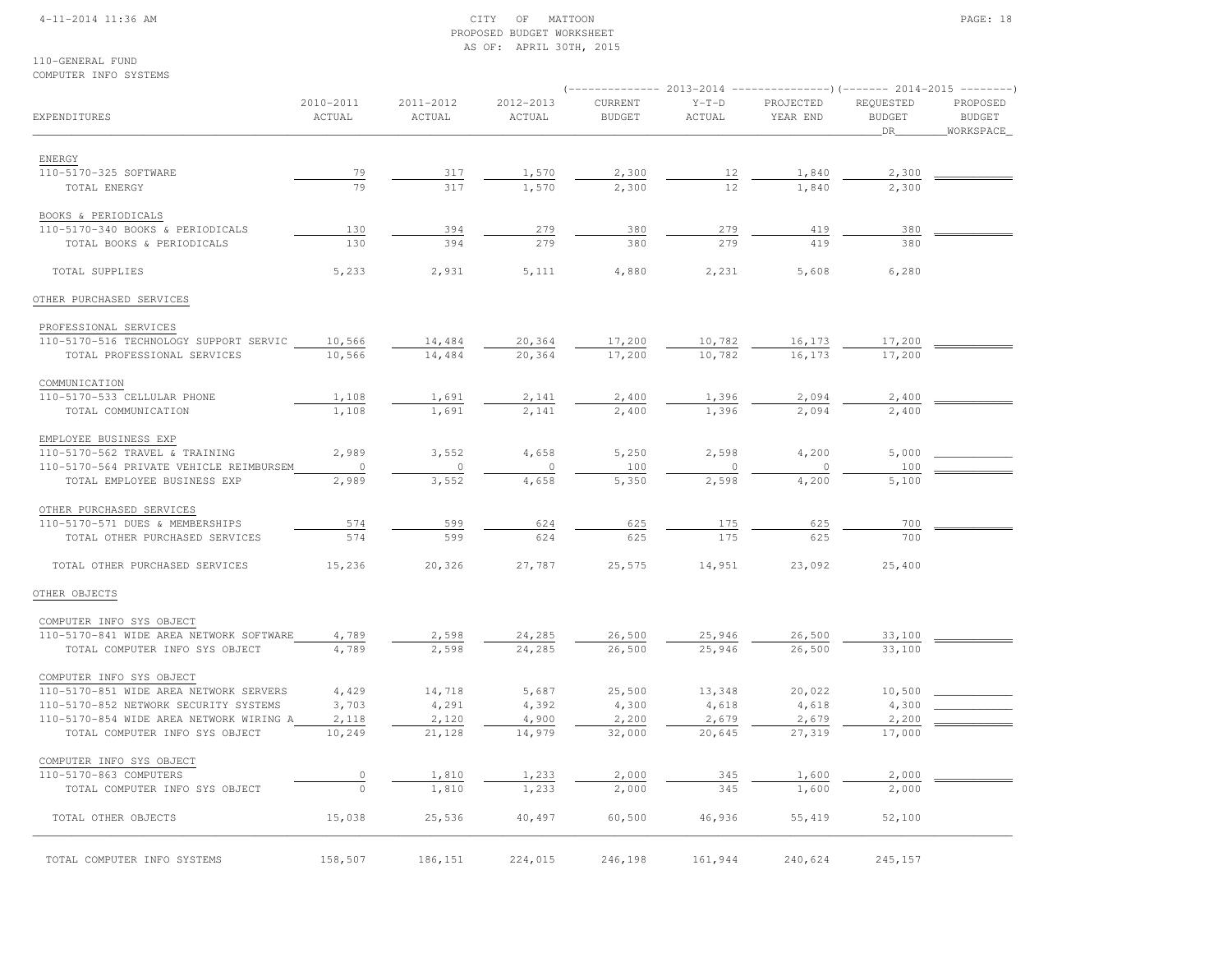## 4-11-2014 11:36 AM CITY OF MATTOON PAGE: 19 PROPOSED BUDGET WORKSHEETAS OF: APRIL 30TH, 2015

110-GENERAL FUNDPOLICE ADMINISTRATION

| FULIUL ADMINISIRAIIUN                                           |                     |                     |                     |                          |                   |                       |                                         |                                        |
|-----------------------------------------------------------------|---------------------|---------------------|---------------------|--------------------------|-------------------|-----------------------|-----------------------------------------|----------------------------------------|
| EXPENDITURES                                                    | 2010-2011<br>ACTUAL | 2011-2012<br>ACTUAL | 2012-2013<br>ACTUAL | CURRENT<br><b>BUDGET</b> | $Y-T-D$<br>ACTUAL | PROJECTED<br>YEAR END | REQUESTED<br><b>BUDGET</b><br><b>DR</b> | PROPOSED<br><b>BUDGET</b><br>WORKSPACE |
| PERSONNEL SERVICES                                              |                     |                     |                     |                          |                   |                       |                                         |                                        |
|                                                                 |                     |                     |                     |                          |                   |                       |                                         |                                        |
| SALARIES & WAGES                                                |                     |                     |                     |                          |                   |                       |                                         |                                        |
| 110-5211-111 SALARIES OF REG EMPLOYEES<br>110-5211-113 OVERTIME | 297,072<br>57       | 312,692<br>602      | 324,688<br>$\circ$  | 343, 448<br>$\circ$      | 212,589<br>0      | 345,457<br>$\circ$    | 351,100                                 |                                        |
| TOTAL SALARIES & WAGES                                          | 297,129             | 313,294             | 324,688             | 343,448                  | 212,589           | 345,457               | 351,100                                 |                                        |
|                                                                 |                     |                     |                     |                          |                   |                       |                                         |                                        |
| TOTAL PERSONNEL SERVICES                                        | 297,129             | 313,294             | 324,688             | 343,448                  | 212,589           | 345, 457              | 351,100                                 |                                        |
| EMPLOYEE BENEFITS                                               |                     |                     |                     |                          |                   |                       |                                         |                                        |
| GROUP INSURANCE                                                 |                     |                     |                     |                          |                   |                       |                                         |                                        |
| 110-5211-211 GROUP HEALTH INSURANCE                             | 26,887              | 28,084              | 43,054              | 48,622                   | 32,415            | 48,623                | 66,342                                  |                                        |
| 110-5211-212 GROUP LIFE INSURANCE                               | 1,008               | 864                 | 901                 | 901                      | 601               | 901                   | 803                                     |                                        |
| TOTAL GROUP INSURANCE                                           | 27,895              | 28,948              | 43,955              | 49,523                   | 33,016            | 49,524                | 67,145                                  |                                        |
| SOCIAL SECURITY CONTRIB                                         |                     |                     |                     |                          |                   |                       |                                         |                                        |
| 110-5211-221 FICA CONTRIBUTIONS                                 | 9,891               | 10,051              | 10,524              | 11,859                   | 7,354             | 11,950                | 12,065                                  |                                        |
| 110-5211-222 MEDICARE CONTRIBUTIONS                             | 4,346               | 4,427               | 4,573               | 4,999                    | 3,142             | 5,009                 | 5,110                                   |                                        |
| TOTAL SOCIAL SECURITY CONTRIB                                   | 14,237              | 14,478              | 15,097              | 16,858                   | 10,496            | 16,959                | 17,175                                  |                                        |
| RETIREMENT CONTRIBTUIONS                                        |                     |                     |                     |                          |                   |                       |                                         |                                        |
| 110-5211-231 IMRF CONTRIBUTIONS                                 | 20,991              | 22,464              | 24,320              | 25,748                   | 16,309            | 24,463                | 23,626                                  |                                        |
| 110-5211-232 POLICE PENSION CONTRIBUTIO 1, 142, 947             |                     | 1,082,520           | 1,139,516           | 1,227,358                | 1,172,688         | 1,233,525             | 1,379,476                               |                                        |
| TOTAL RETIREMENT CONTRIBTUIONS                                  | 1,163,938           | 1,104,984           | 1,163,836           | 1,253,106                | 1,188,997         | 1,257,988             | 1,403,102                               |                                        |
| UNEMPLOYMNT COMPENSATION                                        |                     |                     |                     |                          |                   |                       |                                         |                                        |
| 110-5211-240 UNEMPLOYMENT COMP.                                 | 803                 | 1,084               | 1,866               | 2,115                    | 1,410             | 2,591                 | 2,673                                   |                                        |
| TOTAL UNEMPLOYMNT COMPENSATION                                  | 803                 | 1,084               | 1,866               | 2,115                    | 1,410             | 2,591                 | 2,673                                   |                                        |
| WORKER'S COMPENSATION                                           |                     |                     |                     |                          |                   |                       |                                         |                                        |
| 110-5211-250 WORKERS' COMPENSATION                              | 4,629               | 4,235               | 3,599               | 4,139                    | 2,759             | 4,139                 | 4,564                                   |                                        |
| TOTAL WORKER'S COMPENSATION                                     | 4,629               | 4,235               | 3,599               | 4,139                    | 2.759             | 4,139                 | 4,564                                   |                                        |
| TOTAL EMPLOYEE BENEFITS                                         | 1, 211, 501         | 1, 153, 728         | 1,228,353           | 1,325,741                | 1,236,678         | 1,331,201             | 1,494,659                               |                                        |
| SUPPLIES                                                        |                     |                     |                     |                          |                   |                       |                                         |                                        |
| GENERAL SUPPLIES                                                |                     |                     |                     |                          |                   |                       |                                         |                                        |
| 110-5211-311 OFFICE SUPPLIES                                    | 4,934               | 4,040               | 4,384               | 4,000                    | 3,292             | 4,938                 | 4,500                                   |                                        |
| 110-5211-313 MEDICAL & SAFETY SUPPLIES                          | 735                 | 352                 | 216                 | 200                      | 283               | 425                   | 500                                     |                                        |
| 110-5211-315 UNIFORMS & CLOTHING                                | 2,619               | 25,149              | 3,344               | 3,100                    | 3,665             | 5,497                 | 3,000                                   |                                        |
| 110-5211-316 TOOLS & EQUIPMENT                                  | 8,454               | 35,612              | 31,006              | 18,500                   | 17,707            | 18,500                | 18,500                                  |                                        |
| 110-5211-319 MISCELLANEOUS SUPPLIES                             | 2,525               | 4,318               | 4,525               | 5,782                    | 2,632             | 4,282                 | 5,000                                   |                                        |
| TOTAL GENERAL SUPPLIES                                          | 19,266              | 69,470              | 43, 474             | 31,582                   | 27,579            | 33,643                | 31,500                                  |                                        |
| TOTAL SUPPLIES                                                  | 19,266              | 69,470              | 43, 474             | 31,582                   | 27,579            | 33,643                | 31,500                                  |                                        |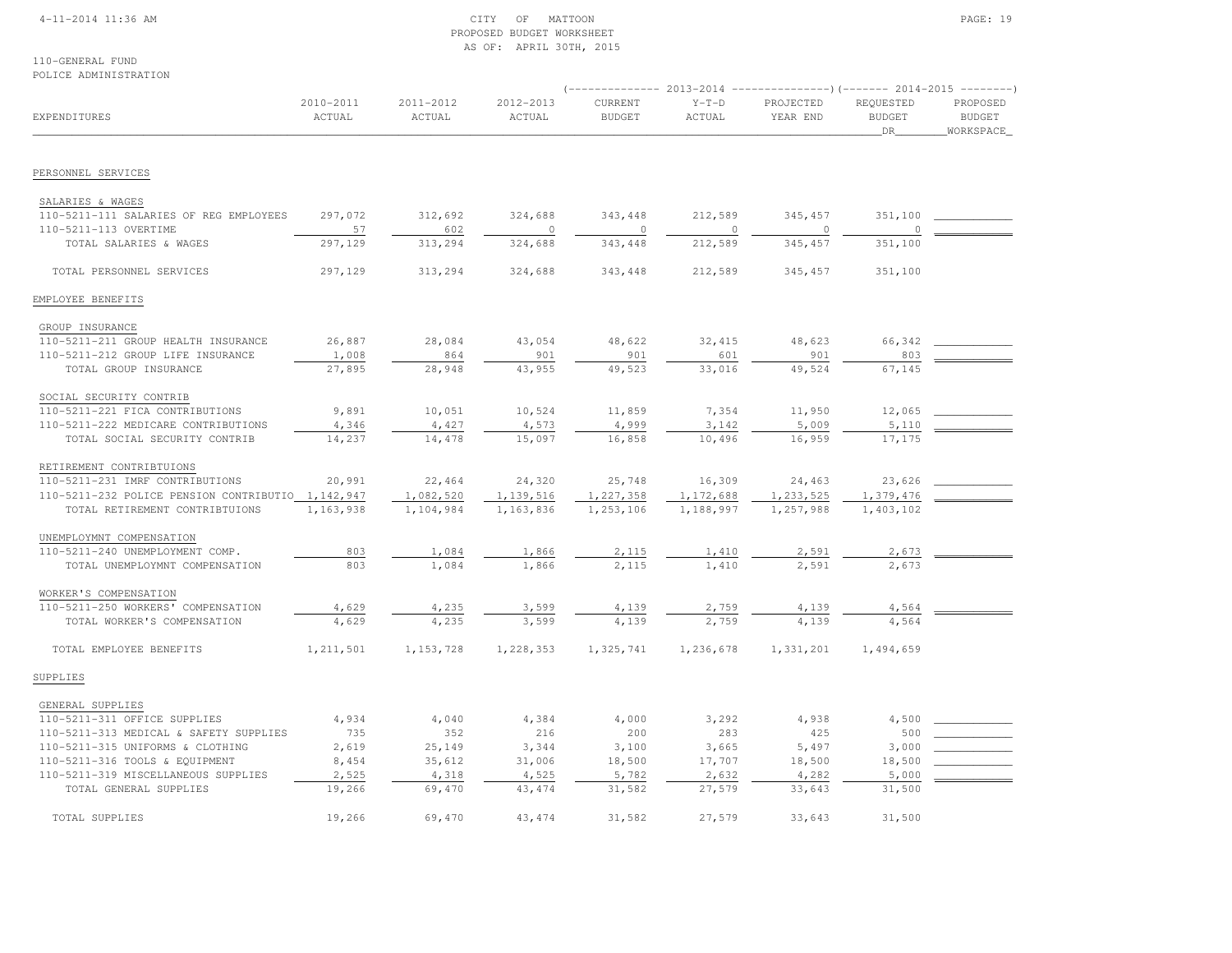## 4-11-2014 11:36 AM CITY OF MATTOON PAGE: 20 PROPOSED BUDGET WORKSHEETAS OF: APRIL 30TH, 2015

110-GENERAL FUNDPOLICE ADMINISTRATION

|                                         |                |           |           |                |          | $($ -------------- 2013-2014 ----------------) (------- 2014-2015 --------) |               |               |
|-----------------------------------------|----------------|-----------|-----------|----------------|----------|-----------------------------------------------------------------------------|---------------|---------------|
|                                         | 2010-2011      | 2011-2012 | 2012-2013 | <b>CURRENT</b> | $Y-T-D$  | PROJECTED                                                                   | REQUESTED     | PROPOSED      |
| EXPENDITURES                            | ACTUAL         | ACTUAL    | ACTUAL    | <b>BUDGET</b>  | ACTUAL   | YEAR END                                                                    | <b>BUDGET</b> | <b>BUDGET</b> |
|                                         |                |           |           |                |          |                                                                             | DR            | WORKSPACE     |
| OTHER PURCHASED SERVICES                |                |           |           |                |          |                                                                             |               |               |
| PROFESSIONAL SERVICES                   |                |           |           |                |          |                                                                             |               |               |
| 110-5211-515 LABOR RELATIONS COUNSEL    | $\circ$        | 5,515     | 16        | 2,500          | 2,133    | 3,200                                                                       | 5,000         |               |
| 110-5211-519 OTHER PROFESSIONAL SERVICE | 4,596          | 7,000     | 7,221     | 3,000          | 4,054    | 4,054                                                                       | 8,000         |               |
| TOTAL PROFESSIONAL SERVICES             | 4,596          | 12,515    | 7,237     | 5,500          | 6,187    | 7,254                                                                       | 13,000        |               |
| INSURANCE                               |                |           |           |                |          |                                                                             |               |               |
| 110-5211-522 NOTARY FEES                |                | 124       | 44        | 100            | 0        | 80                                                                          | 100           |               |
| TOTAL INSURANCE                         | $\frac{0}{0}$  | 124       | 44        | 100            |          | 80                                                                          | 100           |               |
| COMMUNICATION                           |                |           |           |                |          |                                                                             |               |               |
| 110-5211-531 POSTAGE                    | 1,447          | 2,110     | 2,466     | 2,500          | 1,072    | 2,000                                                                       | 2,500         |               |
| 110-5211-532 TELEPHONE                  | 30,061         | 21,062    | 19,488    | 16,000         | 13,299   | 19,949                                                                      | 16,000        |               |
| 110-5211-533 CELLULAR PHONE             | 8,689          | 7,792     | 8,664     | 11,000         | 5,787    | 8,681                                                                       | 11,000        |               |
| 110-5211-534 PAGERS                     | $\circ$        | 246       | $\circ$   | $\circ$        | $\circ$  | $\circ$                                                                     | $\circ$       |               |
| 110-5211-535 RADIOS                     | 8,866          | 16,789    | 10,937    | 20,600         | 18,817   | 20,600                                                                      | 21,000        |               |
| 110-5211-536 LEADS ACCESS CHARGE        | 1,755          | 1,500     | $\circ$   | $\circ$        | $\Omega$ | $\Omega$                                                                    | 0             |               |
| 110-5211-537 I-WIN ACCESS CHARGE        | 7,107          | 7,222     | 5,794     | 7,000          | 3,160    | 5,600                                                                       | 7,000         |               |
| 110-5211-539 MISC COMMUNICATION CHGS    | $\overline{0}$ | 7,999     | 7,766     | 8,000          | 7,764    | 7,764                                                                       | 8,000         |               |
| TOTAL COMMUNICATION                     | 57,924         | 64,721    | 55, 114   | 65,100         | 49,900   | 64,594                                                                      | 65,500        |               |
| ADVERTISING                             |                |           |           |                |          |                                                                             |               |               |
| 110-5211-540 ADVERTISING                | 2,498          | 1,008     | 2,833     | 500            | 29       | 400                                                                         | 3,000         |               |
| TOTAL ADVERTISING                       | 2,498          | 1,008     | 2,833     | 500            | 2.9      | 400                                                                         | 3,000         |               |
| PRINTING & BUILDING                     |                |           |           |                |          |                                                                             |               |               |
| 110-5211-550 PRINTING & BINDING         | 2,230          | 3,372     | 2,442     | 2,500          | 1,355    | 2,032                                                                       | 1,500         |               |
| TOTAL PRINTING & BUILDING               | 2,230          | 3,372     | 2,442     | 2,500          | 1,355    | 2,032                                                                       | 1,500         |               |
| EMPLOYEE BUSINESS EXP                   |                |           |           |                |          |                                                                             |               |               |
| 110-5211-562 TRAVEL & TRAINING          | 13,511         | 13,678    | 32,495    | 23,500         | 22,568   | 27,000                                                                      | 25,000        |               |
| TOTAL EMPLOYEE BUSINESS EXP             | 13,511         | 13,678    | 32,495    | 23,500         | 22,568   | 27,000                                                                      | 25,000        |               |
| OTHER PURCHASED SERVICES                |                |           |           |                |          |                                                                             |               |               |
| 110-5211-571 DUE & MEMBERSHIPS          | 1,515          | 1,867     | 1,737     | 2,345          | 1,438    | 2,345                                                                       | 2,400         |               |
| 110-5211-573 LAUNDRY SERVICE            | 372            | 432       | 472       | 400            | 283      | 425                                                                         | 400           |               |
| 110-5211-579 MISC OTHER PURCHASED SERVI | 205,942        | 201,169   | 213,316   | 219,250        | 155,708  | 219,250                                                                     | 220,000       |               |
| TOTAL OTHER PURCHASED SERVICES          | 207,829        | 203,468   | 215,524   | 221,995        | 157,429  | 222,020                                                                     | 222,800       |               |
| TOTAL OTHER PURCHASED SERVICES          | 288,588        | 298,886   | 315,689   | 319,195        | 237,467  | 323,380                                                                     | 330,900       |               |

OTHER OBJECTS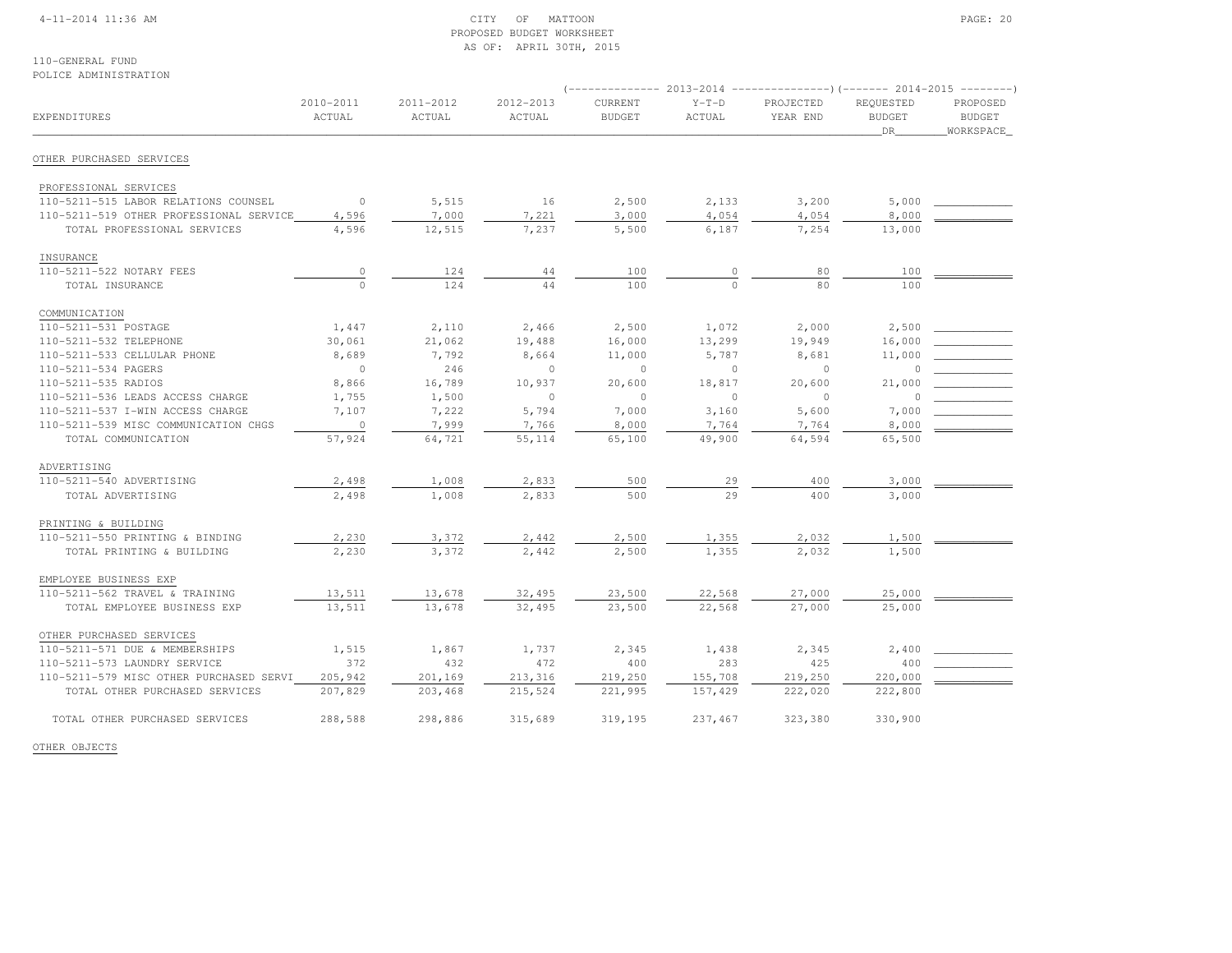## 4-11-2014 11:36 AM CITY OF MATTOON PAGE: 21 PROPOSED BUDGET WORKSHEETAS OF: APRIL 30TH, 2015

110-GENERAL FUNDPOLICE ADMINISTRATION

|                                         |           |           |           |                |           | (-------------- 2013-2014 --------------------- 2014-2015 --------- ) |               |           |
|-----------------------------------------|-----------|-----------|-----------|----------------|-----------|-----------------------------------------------------------------------|---------------|-----------|
|                                         | 2010-2011 | 2011-2012 | 2012-2013 | <b>CURRENT</b> | $Y-T-D$   | PROJECTED                                                             | REQUESTED     | PROPOSED  |
| EXPENDITURES                            | ACTUAL    | ACTUAL    | ACTUAL    | <b>BUDGET</b>  | ACTUAL    | YEAR END                                                              | <b>BUDGET</b> | BUDGET    |
|                                         |           |           |           |                |           |                                                                       | DR.           | WORKSPACE |
| FINANCIAL TRANS OBJECTS                 |           |           |           |                |           |                                                                       |               |           |
| 110-5211-814 PRINT/COPY MACH LEASE & MA | 7,076     | 7,794     | 6,981     | 7,500          | 3,394     | 6,000                                                                 | 7,500         |           |
| TOTAL FINANCIAL TRANS OBJECTS           | 7,076     | 7,794     | 6,981     | 7,500          | 3,394     | 6,000                                                                 | 7,500         |           |
| FINANCIAL TRANS OBJECTS                 |           |           |           |                |           |                                                                       |               |           |
| 110-5211-821 INTERGOVERNMENTAL EXPENDIT | 104,374   | 107,209   | 106,469   | 100,000        | 30,732    | 91,845                                                                | 85,698        |           |
| 110-5211-825 SEIZURES/FORFEITURE EXP.   | 42,430    | 13,516    | 10,445    | $\Omega$       | 7,139     | 10,708                                                                |               |           |
| 110-5211-826 SEX OFFENDER REGIST FEE R( | 130)      | 730       | $\Omega$  | $\Omega$       | $\Omega$  | $\circ$                                                               |               |           |
| 110-5211-827 DUI/DRUG EXPENDITURES      | 326       | 1,273     | 12,990    | 8,500          | 5,579     | 8,369                                                                 | 8,500         |           |
| TOTAL FINANCIAL TRANS OBJECTS           | 147,000   | 122,728   | 129,905   | 108,500        | 43,450    | 110,922                                                               | 94,198        |           |
| COMPUTER INFO SYS OBJECT                |           |           |           |                |           |                                                                       |               |           |
| 110-5211-863 COMPUTERS                  |           | 2,002     |           | 6,600          | 3,491     | 3,491                                                                 | 25,600        |           |
| TOTAL COMPUTER INFO SYS OBJECT          | $\Omega$  | 2,002     | $\circ$   | 6,600          | 3,491     | 3,491                                                                 | 25,600        |           |
| TOTAL OTHER OBJECTS                     | 154,076   | 132,524   | 136,886   | 122,600        | 50,335    | 120,413                                                               | 127,298       |           |
| TOTAL POLICE ADMINISTRATION             | 1,970,560 | 1,967,903 | 2,049,090 | 2,142,566      | 1,764,647 | 2,154,094                                                             | 2,335,457     |           |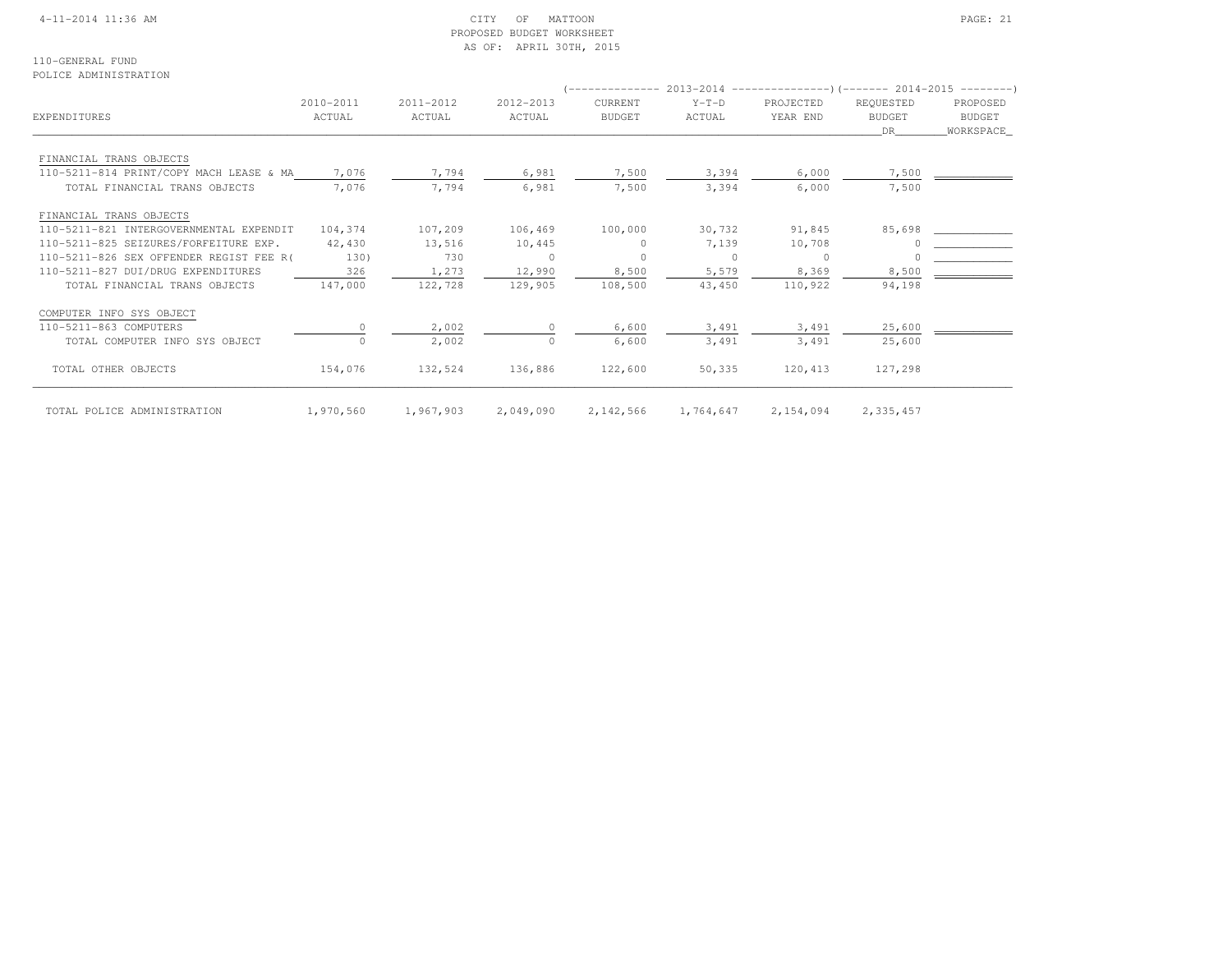## 4-11-2014 11:36 AM CITY OF MATTOON PAGE: 22 PROPOSED BUDGET WORKSHEETAS OF: APRIL 30TH, 2015

#### 110-GENERAL FUNDCRIMINAL INVESTIGATION

|                                         |                     |                     |                     | (-------------- 2013-2014 ----------------)(------- 2014-2015 -------- |                   |                       |                                   |                                        |  |  |
|-----------------------------------------|---------------------|---------------------|---------------------|------------------------------------------------------------------------|-------------------|-----------------------|-----------------------------------|----------------------------------------|--|--|
| EXPENDITURES                            | 2010-2011<br>ACTUAL | 2011-2012<br>ACTUAL | 2012-2013<br>ACTUAL | CURRENT<br><b>BUDGET</b>                                               | $Y-T-D$<br>ACTUAL | PROJECTED<br>YEAR END | REQUESTED<br><b>BUDGET</b><br>DR. | PROPOSED<br><b>BUDGET</b><br>WORKSPACE |  |  |
|                                         |                     |                     |                     |                                                                        |                   |                       |                                   |                                        |  |  |
| PERSONNEL SERVICES                      |                     |                     |                     |                                                                        |                   |                       |                                   |                                        |  |  |
| SALARIES & WAGES                        |                     |                     |                     |                                                                        |                   |                       |                                   |                                        |  |  |
| 110-5212-111 SALARIES OF REG EMPLOYEES  | 221,366             | 229,801             | 214,174             | 255,043                                                                | 151,560           | 246,285               | 249,089                           |                                        |  |  |
| 110-5212-113 OVERTIME                   | 12,777              | 15,212              | 39,134              | 24,142                                                                 | 11,657            | 18,943                | 30,138                            |                                        |  |  |
| 110-5212-114 COMPENSATED ABSENCES       | 7,527               | 7,774               | 7,905               | $\circ$                                                                | 8,332             | 13,540                | $\circ$                           |                                        |  |  |
| TOTAL SALARIES & WAGES                  | 241,670             | 252,786             | 261,212             | 279,185                                                                | 171,550           | 278,768               | 279,227                           |                                        |  |  |
| TOTAL PERSONNEL SERVICES                | 241,670             | 252,786             | 261,212             | 279,185                                                                | 171,550           | 278,768               | 279,227                           |                                        |  |  |
| EMPLOYEE BENEFITS                       |                     |                     |                     |                                                                        |                   |                       |                                   |                                        |  |  |
| GROUP INSURANCE                         |                     |                     |                     |                                                                        |                   |                       |                                   |                                        |  |  |
| 110-5212-211 GROUP HEALTH INSURANCE     | 35,070              | 29,680              | 30,183              | 38,115                                                                 | 27,367            | 41,051                | 61,359                            |                                        |  |  |
| 110-5212-212 GROUP LIFE INSURANCE       | 576                 | 576                 | 601                 | 601                                                                    | 401               | 601                   | 535                               |                                        |  |  |
| TOTAL GROUP INSURANCE                   | 35,646              | 30,256              | 30,784              | 38,716                                                                 | 27,768            | 41,652                | 61,894                            |                                        |  |  |
| SOCIAL SECURITY CONTRIB                 |                     |                     |                     |                                                                        |                   |                       |                                   |                                        |  |  |
| 110-5212-222 MEDICARE CONTRIBUTIONS     | 3,424               | 3,548               | 3,698               | 4,048                                                                  | 2,543             | 4,042                 | 4,049                             |                                        |  |  |
| TOTAL SOCIAL SECURITY CONTRIB           | 3,424               | 3,548               | 3,698               | 4,048                                                                  | 2,543             | 4,042                 | 4,049                             |                                        |  |  |
| UNEMPLOYMNT COMPENSATION                |                     |                     |                     |                                                                        |                   |                       |                                   |                                        |  |  |
| 110-5212-240 UNEMPLOYMENT COMP.         | 459                 | 722                 | 1,244               | 1,213                                                                  | 808               | 1,530                 | 1,529                             |                                        |  |  |
| TOTAL UNEMPLOYMNT COMPENSATION          | 459                 | 722                 | 1,244               | 1,213                                                                  | 808               | 1,530                 | 1,529                             |                                        |  |  |
| WORKER'S COMPENSATION                   |                     |                     |                     |                                                                        |                   |                       |                                   |                                        |  |  |
| 110-5212-250 WORKERS' COMPENSATION      | 4,967               | 6,398               | 5,481               | 6,734                                                                  | 4,489             | 6,734                 | 7,254                             |                                        |  |  |
| TOTAL WORKER'S COMPENSATION             | 4,967               | 6,398               | 5,481               | 6,734                                                                  | 4,489             | 6,734                 | 7,254                             |                                        |  |  |
| TOTAL EMPLOYEE BENEFITS                 | 44,496              | 40,925              | 41,207              | 50,711                                                                 | 35,609            | 53,958                | 74,726                            |                                        |  |  |
| SUPPLIES                                |                     |                     |                     |                                                                        |                   |                       |                                   |                                        |  |  |
| GENERAL SUPPLIES                        |                     |                     |                     |                                                                        |                   |                       |                                   |                                        |  |  |
| 110-5212-319 MISCELLANEOUS SUPPLIES     | 4,147               | 13,923              | 17,258              | 8,250                                                                  | 8,245             | 8,394                 | 10,000                            |                                        |  |  |
| TOTAL GENERAL SUPPLIES                  | 4,147               | 13,923              | 17,258              | 8,250                                                                  | 8,245             | 8,394                 | 10,000                            |                                        |  |  |
| TOTAL SUPPLIES                          | 4,147               | 13,923              | 17,258              | 8,250                                                                  | 8,245             | 8,394                 | 10,000                            |                                        |  |  |
| OTHER PURCHASED SERVICES                |                     |                     |                     |                                                                        |                   |                       |                                   |                                        |  |  |
| OTHER PURCHASED SERVICES                |                     |                     |                     |                                                                        |                   |                       |                                   |                                        |  |  |
| 110-5212-579 MISC OTHER PURCHASED SERVI | 2,245               | 2,270               | 1,881               | 1,500                                                                  | 1,226             | 1,500                 | 1,500                             |                                        |  |  |
| TOTAL OTHER PURCHASED SERVICES          | 2,245               | 2,270               | 1,881               | 1,500                                                                  | 1,226             | 1,500                 | 1,500                             |                                        |  |  |
| TOTAL OTHER PURCHASED SERVICES          | 2,245               | 2,270               | 1,881               | 1,500                                                                  | 1,226             | 1,500                 | 1,500                             |                                        |  |  |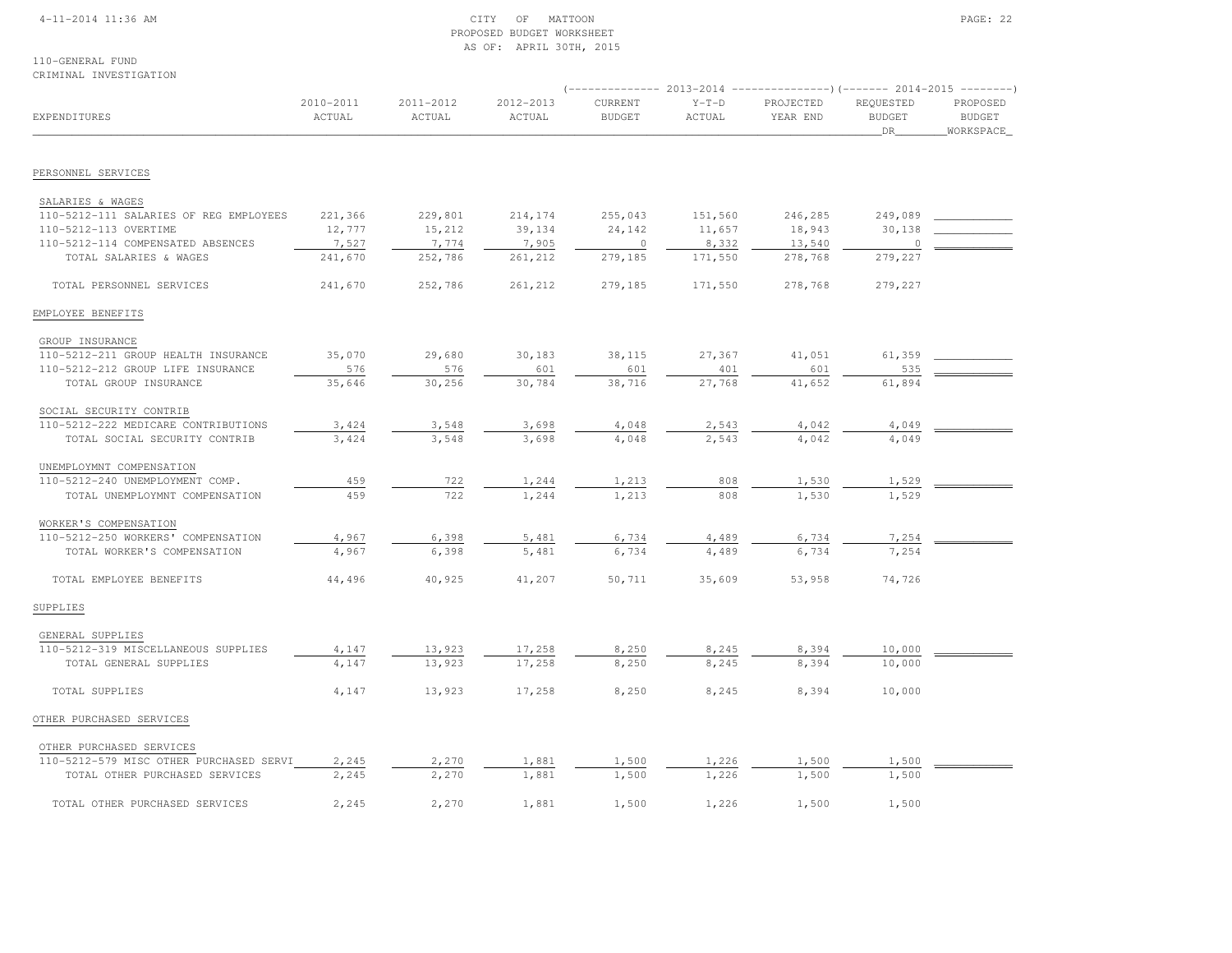| $4 - 11 - 2014$ 11:36 AM |  |
|--------------------------|--|
|                          |  |

## $\begin{array}{ccc} \text{CITY} & \text{OF} & \text{MATION} \end{array}$  PROPOSED BUDGET WORKSHEETAS OF: APRIL 30TH, 2015

110-GENERAL FUNDCRIMINAL INVESTIGATION

| EXPENDITURES                   | 2010-2011<br>ACTUAL | 2011-2012<br>ACTUAL | 2012-2013<br>ACTUAL | CURRENT<br>BUDGET | $Y-T-D$<br>ACTUAL | PROJECTED<br>YEAR END | REQUESTED<br><b>BUDGET</b><br>DR. | PROPOSED<br><b>BUDGET</b><br>WORKSPACE |
|--------------------------------|---------------------|---------------------|---------------------|-------------------|-------------------|-----------------------|-----------------------------------|----------------------------------------|
| OTHER OBJECTS                  |                     |                     |                     |                   |                   |                       |                                   |                                        |
| COMPUTER INFO SYS OBJECT       |                     |                     |                     |                   |                   |                       |                                   |                                        |
| 110-5212-863 COMPUTERS         | 806                 |                     | 6,118               | 3,600             | 3,491             | 5,236                 | 8,000                             |                                        |
| TOTAL COMPUTER INFO SYS OBJECT | 806                 | $\Omega$            | 6,118               | 3,600             | 3,491             | 5,236                 | 8,000                             |                                        |
| TOTAL OTHER OBJECTS            | 806                 | $\circ$             | 6,118               | 3,600             | 3,491             | 5,236                 | 8,000                             |                                        |
| TOTAL CRIMINAL INVESTIGATION   | 293,365             | 309,903             | 327,677             | 343,246           | 220,119           | 347,856               | 373,453                           |                                        |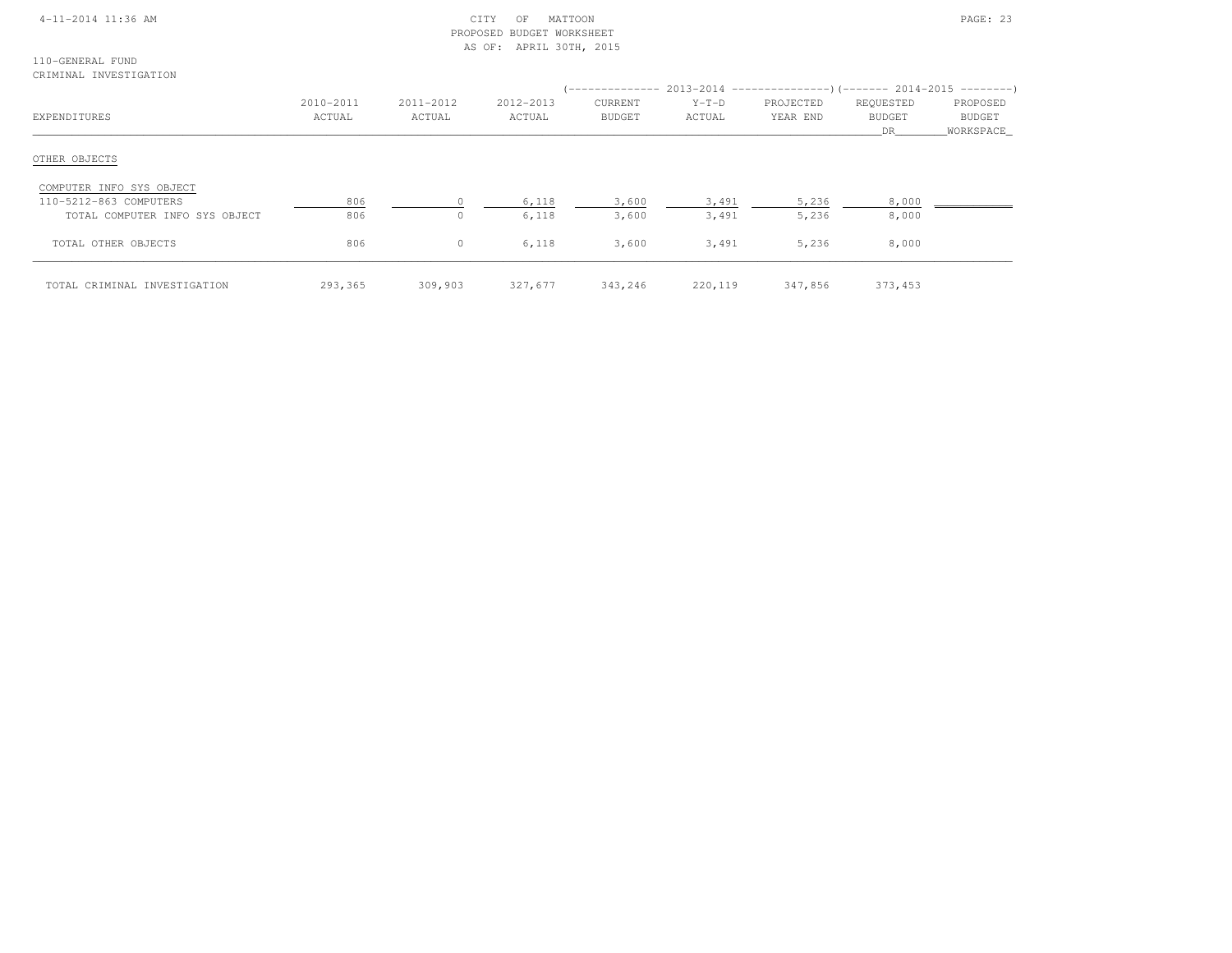## 4-11-2014 11:36 AM CITY OF MATTOON PAGE: 24 PROPOSED BUDGET WORKSHEETAS OF: APRIL 30TH, 2015

110-GENERAL FUNDPATROL

| PATROL                                  |                     |                     |                     |                          |                   |                       |                                    |                                          |
|-----------------------------------------|---------------------|---------------------|---------------------|--------------------------|-------------------|-----------------------|------------------------------------|------------------------------------------|
| EXPENDITURES                            | 2010-2011<br>ACTUAL | 2011-2012<br>ACTUAL | 2012-2013<br>ACTUAL | CURRENT<br><b>BUDGET</b> | $Y-T-D$<br>ACTUAL | PROJECTED<br>YEAR END | REQUESTED<br><b>BUDGET</b><br>_DR_ | PROPOSED<br><b>BUDGET</b><br>_WORKSPACE_ |
| PERSONNEL SERVICES                      |                     |                     |                     |                          |                   |                       |                                    |                                          |
| SALARIES & WAGES                        |                     |                     |                     |                          |                   |                       |                                    |                                          |
| 110-5213-111 SALARIES OF REG EMPLOYEES  | 1,600,364           | 1,631,625           | 1,729,904           | 1,829,901                | 1,088,788         | 1,769,281             | 1,814,159                          |                                          |
| 110-5213-113 OVERTIME                   | 82,064              | 101,102             | 109,039             | 110,694                  | 50,233            | 81,629                | 81,335                             |                                          |
| 110-5213-114 COMPENSATED ABSENCES       | 69,029              | 84,496              | 93,741              | $\overline{0}$           | 73,903            | 120,092               | $\circ$                            |                                          |
| TOTAL SALARIES & WAGES                  | 1,751,457           | 1,817,223           | 1,932,685           | 1,940,595                | 1,212,923         | 1,971,002             | 1,895,494                          |                                          |
| TOTAL PERSONNEL SERVICES                | 1,751,457           | 1,817,223           | 1,932,685           | 1,940,595                | 1,212,923         | 1,971,002             | 1,895,494                          |                                          |
| EMPLOYEE BENEFITS                       |                     |                     |                     |                          |                   |                       |                                    |                                          |
| GROUP INSURANCE                         |                     |                     |                     |                          |                   |                       |                                    |                                          |
| 110-5213-211 GROUP HEALTH INSURANCE     | 216,070             | 205,334             | 245, 415            | 268,042                  | 176,901           | 265,351               | 336,690                            |                                          |
| 110-5213-212 GROUP LIFE INSURANCE       | 4,032               | 4,032               | 4,357               | 4,357                    | 2,905             | 4,357                 | 3,746                              |                                          |
| TOTAL GROUP INSURANCE                   | 220,102             | 209,366             | 249,771             | 272,399                  | 179,805           | 269,708               | 340,436                            |                                          |
| SOCIAL SECURITY CONTRIB                 |                     |                     |                     |                          |                   |                       |                                    |                                          |
| 110-5213-221 FICA CONTRIBUTIONS         | $\circ$             | 2,063               | 3,253               | $\circ$                  | $\circ$           | $\circ$               | $\circ$                            |                                          |
| 110-5213-222 MEDICARE CONTRIBUTIONS     | 21,930              | 23,831              | 26,119              | 28,139                   | 17,826            | 28,580                | 27,485                             |                                          |
| TOTAL SOCIAL SECURITY CONTRIB           | 21,930              | 25,894              | 29,371              | 28,139                   | 17,826            | 28,580                | 27,485                             |                                          |
| UNEMPLOYMNT COMPENSATION                |                     |                     |                     |                          |                   |                       |                                    |                                          |
| 110-5213-240 UNEMPLOYMENT COMP.         | 3,212               | 5,060               | 9,018               | 8,791                    | 5,861             | 11,092                | 10,705                             |                                          |
| TOTAL UNEMPLOYMNT COMPENSATION          | 3,212               | 5,060               | 9,018               | 8,791                    | 5,861             | 11,092                | 10,705                             |                                          |
|                                         |                     |                     |                     |                          |                   |                       |                                    |                                          |
| WORKER'S COMPENSATION                   |                     |                     |                     |                          |                   |                       |                                    |                                          |
| 110-5213-250 WORKERS' COMPENSATION      | 34,130              | 45,957              | 40,206              | 47,295                   | 31,530            | 47,295                | 50,353                             |                                          |
| TOTAL WORKER'S COMPENSATION             | 34,130              | 45,957              | 40,206              | 47,295                   | 31,530            | 47,295                | 50,353                             |                                          |
| TOTAL EMPLOYEE BENEFITS                 | 279,375             | 286,277             | 328,367             | 356,624                  | 235,022           | 356,674               | 428,979                            |                                          |
| SUPPLIES                                |                     |                     |                     |                          |                   |                       |                                    |                                          |
| GENERAL SUPPLIES                        |                     |                     |                     |                          |                   |                       |                                    |                                          |
| 110-5213-319 MISCELLANEOUS SUPPLIES     | 4,021               | 4,006               | 3,096               | 4,000                    | 2,522             | 3,783                 | 4,000                              |                                          |
| TOTAL GENERAL SUPPLIES                  | 4,021               | 4,006               | 3,096               | 4,000                    | 2,522             | 3,783                 | 4,000                              |                                          |
| TOTAL SUPPLIES                          | 4,021               | 4,006               | 3,096               | 4,000                    | 2,522             | 3,783                 | 4,000                              |                                          |
| OTHER PURCHASED SERVICES                |                     |                     |                     |                          |                   |                       |                                    |                                          |
| OTHER PURCHASED SERVICES                |                     |                     |                     |                          |                   |                       |                                    |                                          |
| 110-5213-579 MISC OTHER PURCHASED SERVI | 28,315              | 24,493              | 25,766              | 24,510                   | 20,572            | 24,510                | 25,000                             |                                          |
| TOTAL OTHER PURCHASED SERVICES          | 28,315              | 24,493              | 25,766              | 24,510                   | 20,572            | 24,510                | 25,000                             |                                          |
| TOTAL OTHER PURCHASED SERVICES          | 28,315              | 24,493              | 25,766              | 24,510                   | 20,572            | 24,510                | 25,000                             |                                          |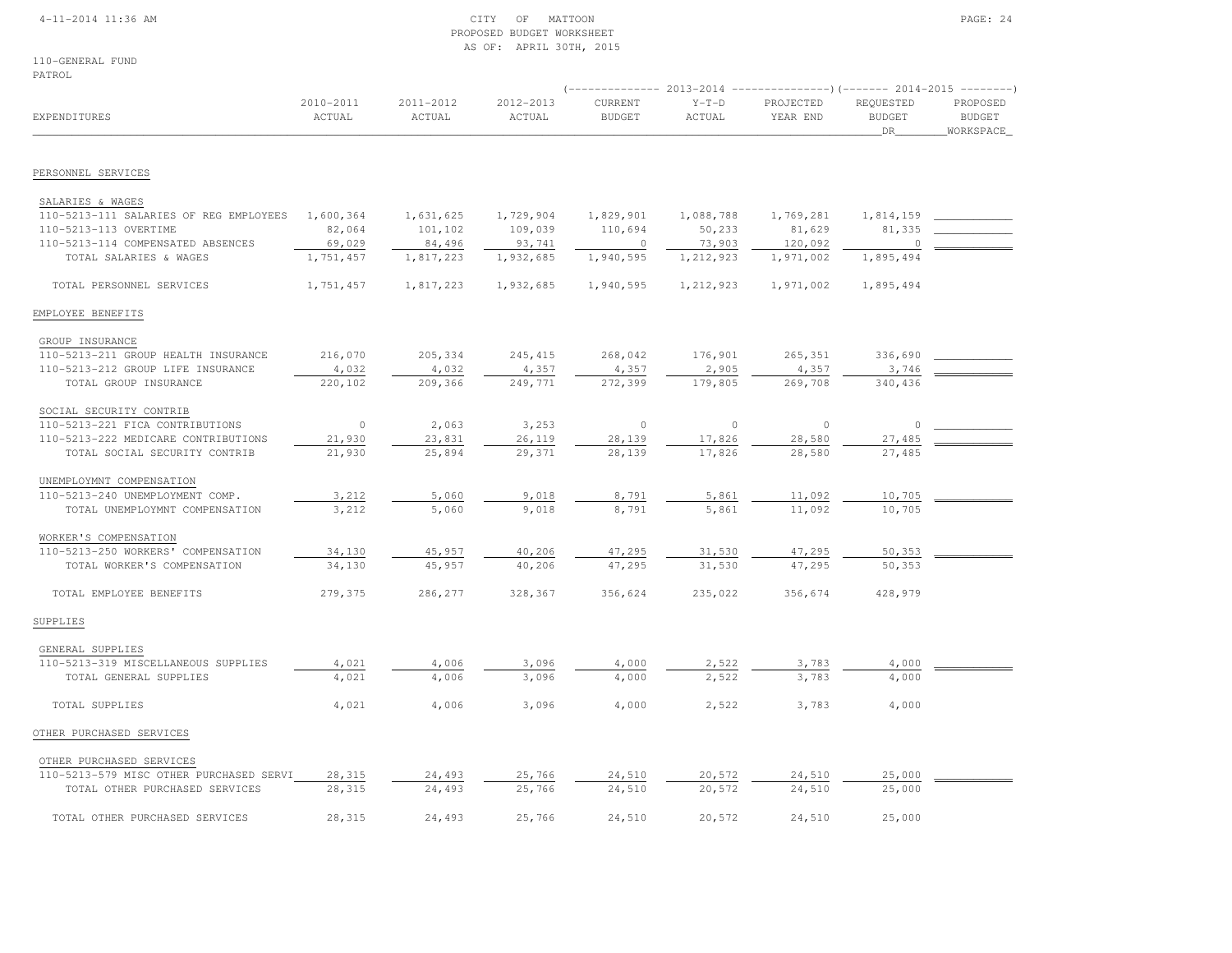|  | $4 - 11 - 2014$ 11:36 AM |  |
|--|--------------------------|--|
|  |                          |  |

## $CITY$  OF MATTOON PAGE: 25 PROPOSED BUDGET WORKSHEETAS OF: APRIL 30TH, 2015

110-GENERAL FUNDPATROL

| -------                                            |                     | 2011-2012 |                     |                          |                   |                       |                                   |                                 |
|----------------------------------------------------|---------------------|-----------|---------------------|--------------------------|-------------------|-----------------------|-----------------------------------|---------------------------------|
| EXPENDITURES                                       | 2010-2011<br>ACTUAL | ACTUAL    | 2012-2013<br>ACTUAL | CURRENT<br><b>BUDGET</b> | $Y-T-D$<br>ACTUAL | PROJECTED<br>YEAR END | REQUESTED<br><b>BUDGET</b><br>DR. | PROPOSED<br>BUDGET<br>WORKSPACE |
| OTHER OBJECTS                                      |                     |           |                     |                          |                   |                       |                                   |                                 |
| COMPUTER INFO SYS OBJECT<br>110-5213-863 COMPUTERS | 1,611               |           | 12,000              | 22,200                   | 21,701            | 21,701                | 30,000                            |                                 |
| TOTAL COMPUTER INFO SYS OBJECT                     | 1,611               | $\circ$   | 12,000              | 22,200                   | 21,701            | 21,701                | 30,000                            |                                 |
| TOTAL OTHER OBJECTS                                | 1,611               | $\circ$   | 12,000              | 22,200                   | 21,701            | 21,701                | 30,000                            |                                 |
| TOTAL PATROL                                       | 2,064,779           | 2,131,999 | 2,301,913           | 2,347,929                | 1,492,741         | 2,377,670             | 2,383,473                         |                                 |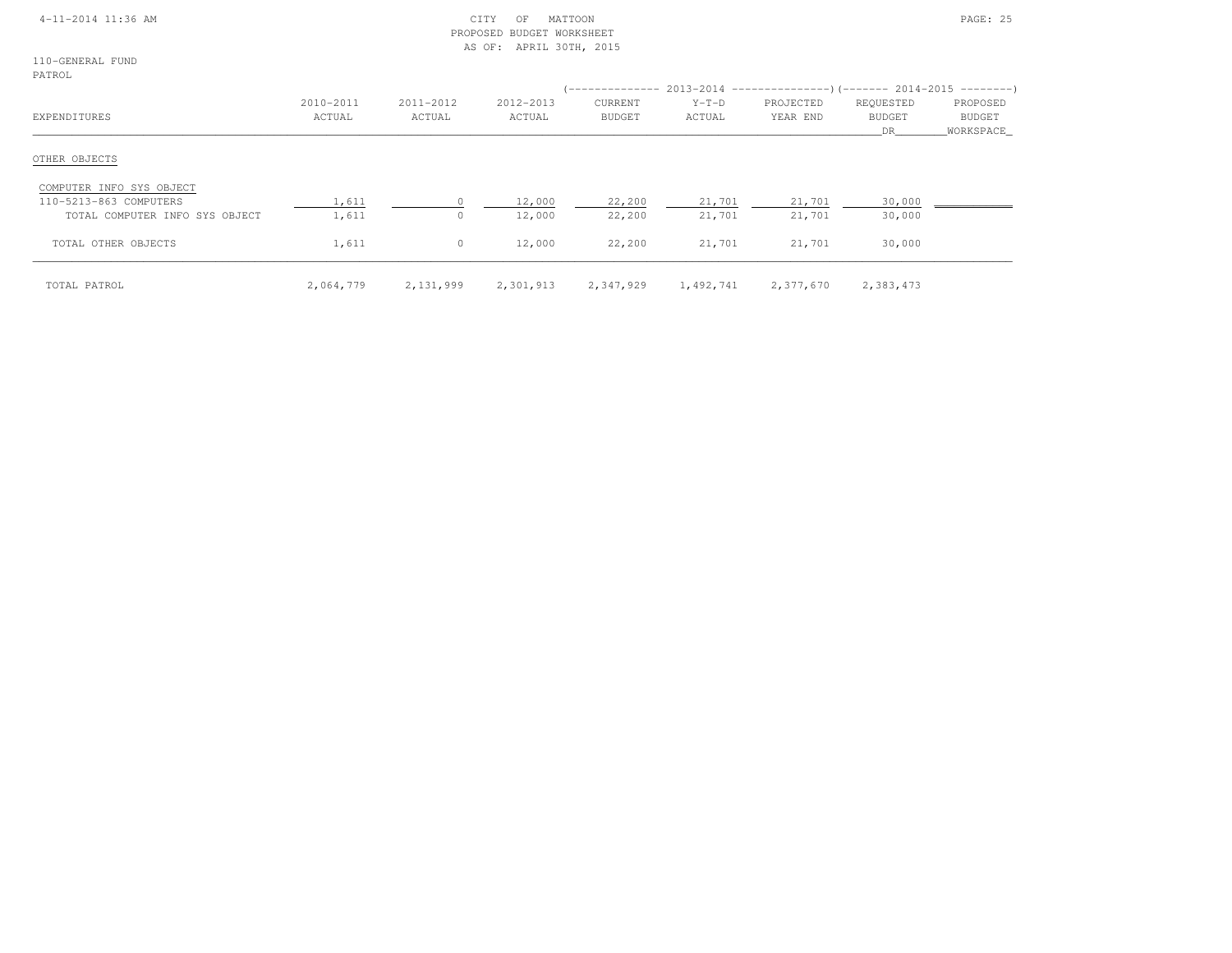## 4-11-2014 11:36 AM CITY OF MATTOON PAGE: 26 PROPOSED BUDGET WORKSHEETAS OF: APRIL 30TH, 2015

110-GENERAL FUNDK-9 SERVICE

|                                                            |                     |                     |                     |                          |                   | ------------    2013-2014    ----------------)(-------    2014-2015    --------) |                                  |                                        |
|------------------------------------------------------------|---------------------|---------------------|---------------------|--------------------------|-------------------|----------------------------------------------------------------------------------|----------------------------------|----------------------------------------|
| EXPENDITURES                                               | 2010-2011<br>ACTUAL | 2011-2012<br>ACTUAL | 2012-2013<br>ACTUAL | CURRENT<br><b>BUDGET</b> | $Y-T-D$<br>ACTUAL | PROJECTED<br>YEAR END                                                            | REQUESTED<br><b>BUDGET</b><br>DR | PROPOSED<br><b>BUDGET</b><br>WORKSPACE |
| PERSONNEL SERVICES                                         |                     |                     |                     |                          |                   |                                                                                  |                                  |                                        |
|                                                            |                     |                     |                     |                          |                   |                                                                                  |                                  |                                        |
| SALARIES & WAGES<br>110-5214-111 SALARIES OF REG EMPLOYEES | 56,044              | 53,447              | 54,527              | 58,388                   | 34,813            | 56,571                                                                           | 118,762                          |                                        |
| 110-5214-113 OVERTIME                                      | 1,582               | 3,053               | 5,139               | 3,950                    | 5,658             | 9,194                                                                            | 11,429                           |                                        |
| 110-5214-114 COMPENSATED ABSENCES                          | 1,983               | 1,812               | 1,848               | $\circ$                  | 1,922             | 3,123                                                                            | $\circ$                          |                                        |
| TOTAL SALARIES & WAGES                                     | 59,609              | 58,311              | 61,514              | 62,338                   | 42,393            | 68,888                                                                           | 130,191                          |                                        |
| TOTAL PERSONNEL SERVICES                                   | 59,609              | 58,311              | 61,514              | 62,338                   | 42,393            | 68,888                                                                           | 130,191                          |                                        |
| EMPLOYEE BENEFITS                                          |                     |                     |                     |                          |                   |                                                                                  |                                  |                                        |
| GROUP INSURANCE                                            |                     |                     |                     |                          |                   |                                                                                  |                                  |                                        |
| 110-5214-211 GROUP HEALTH INSURANCE                        | 8,768               | 8,540               | 9,653               | 10,507                   | 7,005             | 10,507                                                                           | 30,680                           |                                        |
| 110-5214-212 GROUP LIFE INSURANCE                          | 144                 | 144                 | 150                 | 150<br>10,657            | 100               | 150                                                                              | 268                              |                                        |
| TOTAL GROUP INSURANCE                                      | 8,912               | 8,684               | 9,803               |                          | 7,105             | 10,658                                                                           | 30,948                           |                                        |
| SOCIAL SECURITY CONTRIB                                    |                     |                     |                     |                          |                   |                                                                                  |                                  |                                        |
| 110-5214-222 MEDICARE CONTRIBUTIONS                        | 837                 | 818                 | 861                 | 904                      | 626               | 999                                                                              | 1,888                            |                                        |
| TOTAL SOCIAL SECURITY CONTRIB                              | 837                 | 818                 | 861                 | 904                      | 626               | 999                                                                              | 1,888                            |                                        |
| UNEMPLOYMNT COMPENSATION                                   |                     |                     |                     |                          |                   |                                                                                  |                                  |                                        |
| 110-5214-240 UNEMPLOYMENT COMP.                            | 114                 | 181                 | 311                 | 303                      | 202               | 382                                                                              | 765                              |                                        |
| TOTAL UNEMPLOYMNT COMPENSATION                             | 114                 | 181                 | 311                 | 303                      | 202               | 382                                                                              | 765                              |                                        |
| WORKER'S COMPENSATION                                      |                     |                     |                     |                          |                   |                                                                                  |                                  |                                        |
| 110-5214-250 WORKERS' COMPENSATION                         | 1,232               | 1,516               | 1,313               | 1,517                    | 1,011             | 1,517                                                                            | 3,408                            |                                        |
| TOTAL WORKER'S COMPENSATION                                | 1,232               | 1,516               | 1,313               | 1,517                    | 1,011             | 1,517                                                                            | 3,408                            |                                        |
| TOTAL EMPLOYEE BENEFITS                                    | 11,096              | 11,199              | 12,288              | 13,381                   | 8,944             | 13,556                                                                           | 37,009                           |                                        |
| SUPPLIES                                                   |                     |                     |                     |                          |                   |                                                                                  |                                  |                                        |
| GENERAL SUPPLIES                                           |                     |                     |                     |                          |                   |                                                                                  |                                  |                                        |
| 110-5214-319 MISCELLANEOUS SUPPLIES                        | 162                 | 1,299               | 73                  | 200                      | 5,166             | 5,405                                                                            | 600                              |                                        |
| TOTAL GENERAL SUPPLIES                                     | 162                 | 1,299               | 73                  | 200                      | 5,166             | 5,405                                                                            | 600                              |                                        |
| TOTAL SUPPLIES                                             | 162                 | 1,299               | 73                  | 200                      | 5,166             | 5,405                                                                            | 600                              |                                        |
| OTHER PURCHASED SERVICES                                   |                     |                     |                     |                          |                   |                                                                                  |                                  |                                        |
| OTHER PURCHASED SERVICES                                   |                     |                     |                     |                          |                   |                                                                                  |                                  |                                        |
| 110-5214-579 MISC OTHER PURCHASED SERVI                    | 602                 | 455                 | 781                 | 2,000                    | 1,497             | 2,245                                                                            | 4,000                            |                                        |
| TOTAL OTHER PURCHASED SERVICES                             | 602                 | 455                 | 781                 | 2,000                    | 1,497             | 2,245                                                                            | 4,000                            |                                        |
| TOTAL OTHER PURCHASED SERVICES                             | 602                 | 455                 | 781                 | 2,000                    | 1,497             | 2,245                                                                            | 4,000                            |                                        |
| TOTAL K-9 SERVICE                                          | 71,468              | 71,263              | 74,655              | 77.919                   | 58,000            | 90,094                                                                           | 171,800                          |                                        |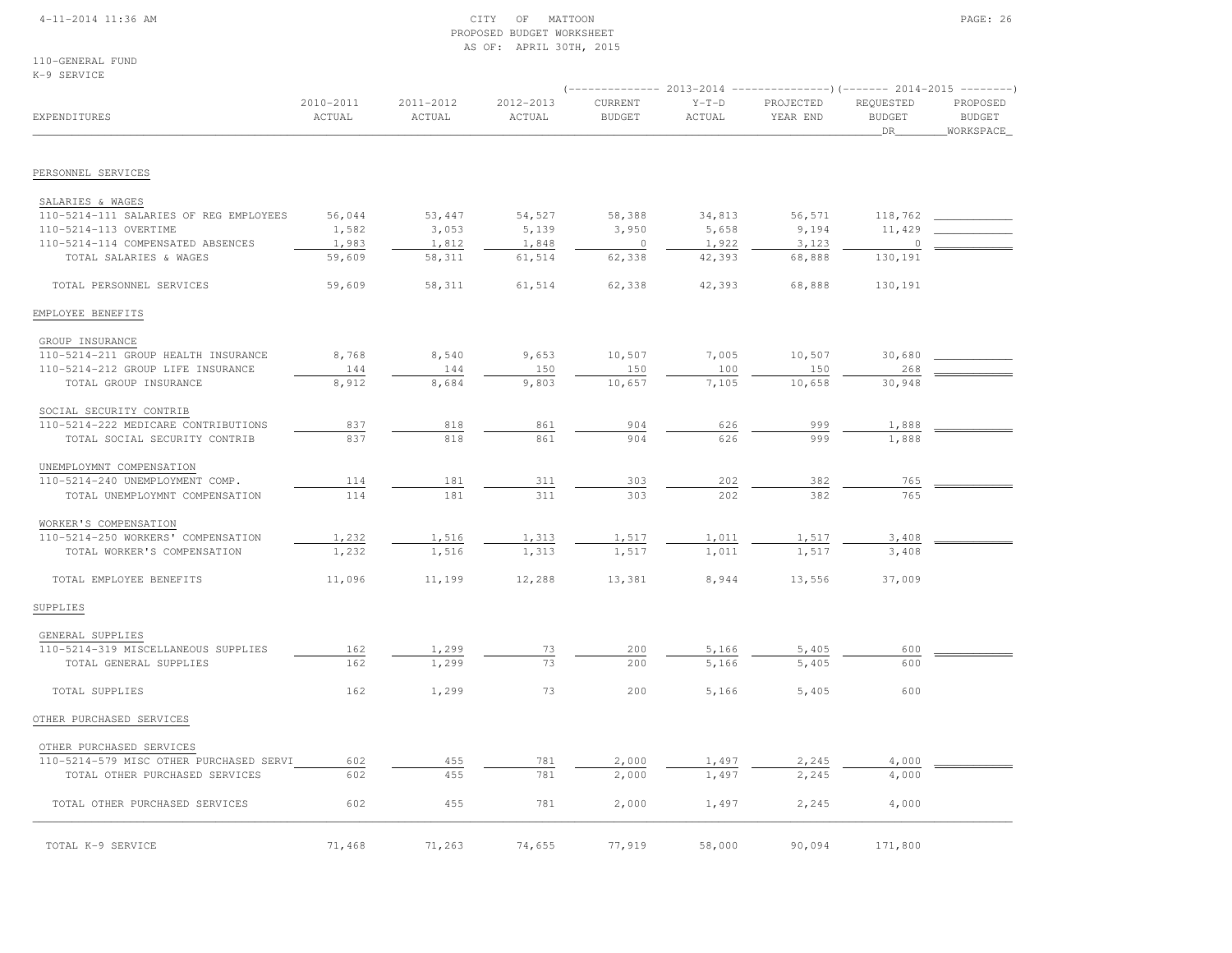## 4-11-2014 11:36 AM CITY OF MATTOON PAGE: 27 PROPOSED BUDGET WORKSHEETAS OF: APRIL 30TH, 2015

110-GENERAL FUNDAUTOMOTIVE SERVICES

| EXPENDITURES                        | 2010-2011<br>ACTUAL | 2011-2012<br>ACTUAL | 2012-2013<br>ACTUAL | CURRENT<br><b>BUDGET</b> | $Y-T-D$<br>ACTUAL | PROJECTED<br>YEAR END | REQUESTED<br><b>BUDGET</b><br>DR | PROPOSED<br><b>BUDGET</b><br>WORKSPACE |
|-------------------------------------|---------------------|---------------------|---------------------|--------------------------|-------------------|-----------------------|----------------------------------|----------------------------------------|
| SUPPLIES                            |                     |                     |                     |                          |                   |                       |                                  |                                        |
| GENERAL SUPPLIES                    |                     |                     |                     |                          |                   |                       |                                  |                                        |
| 110-5223-316 TOOLS & EQUIPMENT      | $\overline{0}$      | 435                 | 596                 | 250                      | 344               | 516                   | 400                              |                                        |
| 110-5223-318 VEHICLE PARTS          | 1,230               | 3,451               | 11,092              | 11,000                   | 3,508             | 9,000                 | 8,000                            |                                        |
| 110-5223-319 MISCELLANEOUS SUPPLIES | 2,283               | 3,293               | 3,779               | 2,500                    | 14)               | 1,800                 | 2,500                            |                                        |
| TOTAL GENERAL SUPPLIES              | 3,513               | 7,179               | 15,467              | 13,750                   | 3,838             | 11,316                | 10,900                           |                                        |
| ENERGY                              |                     |                     |                     |                          |                   |                       |                                  |                                        |
| 110-5223-326 FUEL                   | 69,288              | 88,118              | 93,532              | 100,000                  | 50,039            | 90,000                | 95,000                           |                                        |
| TOTAL ENERGY                        | 69,288              | 88,118              | 93,532              | 100,000                  | 50,039            | 90,000                | 95,000                           |                                        |
| TOTAL SUPPLIES                      | 72,800              | 95,298              | 108,999             | 113,750                  | 53,877            | 101,316               | 105,900                          |                                        |
| PURCHASED PROP MAINT SRV            |                     |                     |                     |                          |                   |                       |                                  |                                        |
| REPAIR & MAINT SERVICES             |                     |                     |                     |                          |                   |                       |                                  |                                        |
| 110-5223-434 REPAIR OF VEHICLES     | 46,876              | 32,135              | 38,957              | 35,000                   | 21,082            | 31,624                | 30,000                           |                                        |
| TOTAL REPAIR & MAINT SERVICES       | 46,876              | 32,135              | 38,957              | 35,000                   | 21,082            | 31,624                | 30,000                           |                                        |
| TOTAL PURCHASED PROP MAINT SRV      | 46,876              | 32,135              | 38,957              | 35,000                   | 21,082            | 31,624                | 30,000                           |                                        |
| PROPERTY                            |                     |                     |                     |                          |                   |                       |                                  |                                        |
| MACHINERY & EQUIPMENT               |                     |                     |                     |                          |                   |                       |                                  |                                        |
| 110-5223-742 VEHICLES               | 36,273              | 47,868              | 2,599               | $\overline{0}$           | $\circ$           | $\circ$               | $\Omega$                         |                                        |
| 110-5223-743 MEF CONTRIBUTION       | $\circ$             | $\circ$             | 99,650              | 29,000                   | 19,333            | 29,000                | 50,000                           |                                        |
| TOTAL MACHINERY & EQUIPMENT         | 36,273              | 47,868              | 102,249             | 29,000                   | 19,333            | 29,000                | 50,000                           |                                        |
| TOTAL PROPERTY                      | 36,273              | 47,868              | 102,249             | 29,000                   | 19,333            | 29,000                | 50,000                           |                                        |
| TOTAL AUTOMOTIVE SERVICES           | 155,949             | 175,300             | 250,205             | 177,750                  | 94,292            | 161,940               | 185,900                          |                                        |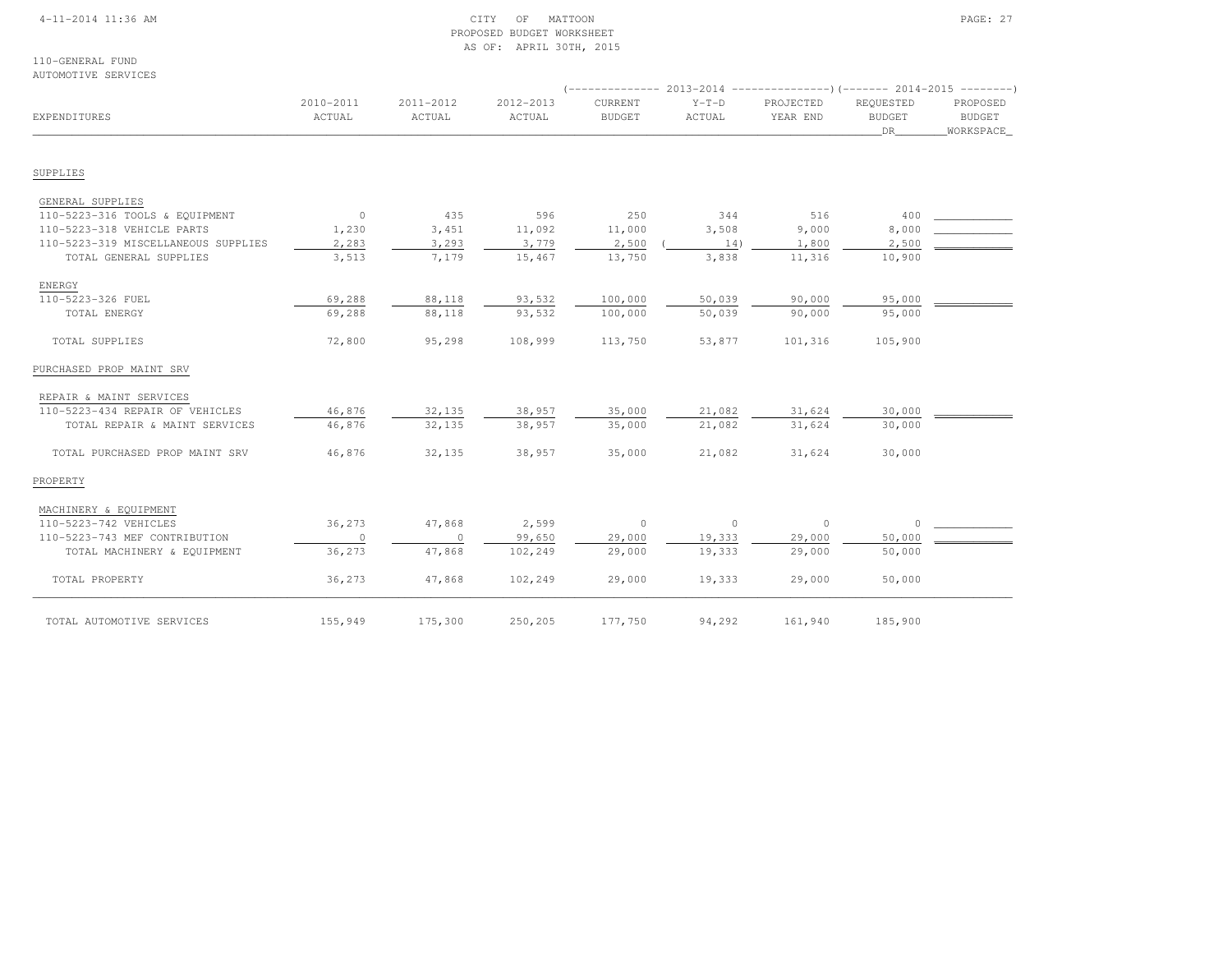## 4-11-2014 11:36 AM CITY OF MATTOON PAGE: 28 PROPOSED BUDGET WORKSHEETAS OF: APRIL 30TH, 2015

110-GENERAL FUNDPOLICE BUILDINGS

|                                         |                     |                     |                     |                          | (-------------- 2013-2014 -----------------) (------- 2014-2015 ---------) |                       |                                  |                                        |  |
|-----------------------------------------|---------------------|---------------------|---------------------|--------------------------|----------------------------------------------------------------------------|-----------------------|----------------------------------|----------------------------------------|--|
| EXPENDITURES                            | 2010-2011<br>ACTUAL | 2011-2012<br>ACTUAL | 2012-2013<br>ACTUAL | CURRENT<br><b>BUDGET</b> | $Y-T-D$<br>ACTUAL                                                          | PROJECTED<br>YEAR END | REQUESTED<br><b>BUDGET</b><br>DR | PROPOSED<br><b>BUDGET</b><br>WORKSPACE |  |
| SUPPLIES                                |                     |                     |                     |                          |                                                                            |                       |                                  |                                        |  |
| GENERAL SUPPLIES                        |                     |                     |                     |                          |                                                                            |                       |                                  |                                        |  |
| 110-5224-312 CLEANING SUPPLIES          | 3,468               | 3,783               | 3,401               | 3,500                    | 1,930                                                                      | 3,500                 | 3,500                            |                                        |  |
| 110-5224-316 TOOLS & EQUIPMENT          | 1,356               | 2,189               | 1,064               | 1,000                    | 1,234                                                                      | 1,234                 | 1,000                            |                                        |  |
| TOTAL GENERAL SUPPLIES                  | 4,824               | 5,971               | 4,466               | 4,500                    | 3,163                                                                      | 4,734                 | 4,500                            |                                        |  |
| ENERGY                                  |                     |                     |                     |                          |                                                                            |                       |                                  |                                        |  |
| 110-5224-321 UTILITIES                  | 72,485              | 58,291              | 58,037              | 71,200                   | 33,394                                                                     | 50,091                | 63,000                           |                                        |  |
| TOTAL ENERGY                            | 72,485              | 58,291              | 58,037              | 71,200                   | 33,394                                                                     | 50,091                | 63,000                           |                                        |  |
| TOTAL SUPPLIES                          | 77,309              | 64,262              | 62,503              | 75,700                   | 36,557                                                                     | 54,825                | 67,500                           |                                        |  |
| PURCHASED PROP MAINT SRV                |                     |                     |                     |                          |                                                                            |                       |                                  |                                        |  |
| REPAIR & MAINT SERVICES                 |                     |                     |                     |                          |                                                                            |                       |                                  |                                        |  |
| 110-5224-432 REPAIR OF BUILDINGS        | 20,899              | 28,049              | 9,257               | 15,000                   | 13,520                                                                     | 15,000                | 15,000                           |                                        |  |
| 110-5224-435 ELEVATOR SERVICE AGREEMEN  | 8,281               | 8,948               | 13,724              | 10,000                   | 6,188                                                                      | 9,282                 | 10,000                           |                                        |  |
| 110-5224-439 OTHER REPAIR & MAINT SRVCS | 28,544              | 16,692              | 13,248              | 25,000                   | 7,282                                                                      | 25,000                | 15,000                           |                                        |  |
| TOTAL REPAIR & MAINT SERVICES           | 57,725              | 53,690              | 36,229              | 50,000                   | 26,989                                                                     | 49,282                | 40,000                           |                                        |  |
| TOTAL PURCHASED PROP MAINT SRV          | 57,725              | 53,690              | 36,229              | 50,000                   | 26,989                                                                     | 49,282                | 40,000                           |                                        |  |
| OTHER OBJECTS                           |                     |                     |                     |                          |                                                                            |                       |                                  |                                        |  |
| FINANCIAL TRANS OBJECTS                 |                     |                     |                     |                          |                                                                            |                       |                                  |                                        |  |
| 110-5224-828 REAL ESTATE TAXES          | 18                  | 73                  | 78                  | $\circ$                  | 85                                                                         | 85                    | 0                                |                                        |  |
| TOTAL FINANCIAL TRANS OBJECTS           | 18                  | 73                  | 78                  | $\Omega$                 | 85                                                                         | 85                    | $\Omega$                         |                                        |  |
| TOTAL OTHER OBJECTS                     | 18                  | 73                  | 78                  | $\circ$                  | 85                                                                         | 85                    | $\circ$                          |                                        |  |
| TOTAL POLICE BUILDINGS                  | 135,052             | 118,025             | 98,811              | 125,700                  | 63,631                                                                     | 104,191               | 107,500                          |                                        |  |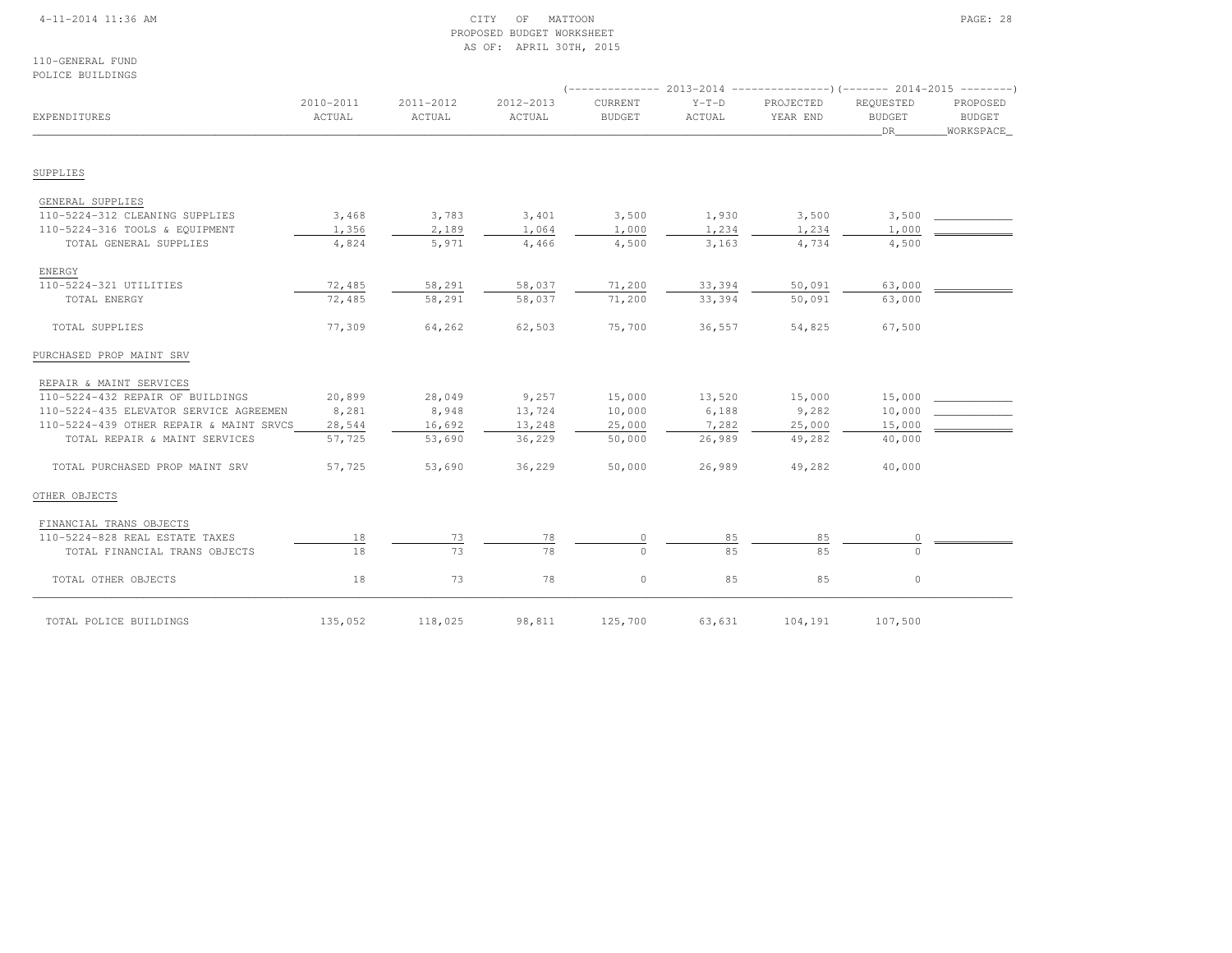## 4-11-2014 11:36 AM CITY OF MATTOON PAGE: 29 PROPOSED BUDGET WORKSHEETAS OF: APRIL 30TH, 2015

110-GENERAL FUNDSCHOOL RESOURCE PROGRAM

|                                        |                     |                     |                     |                          | $($ -------------- 2013-2014 ----------------) (------- 2014-2015 ---------) |                       |                                  |                                        |
|----------------------------------------|---------------------|---------------------|---------------------|--------------------------|------------------------------------------------------------------------------|-----------------------|----------------------------------|----------------------------------------|
| EXPENDITURES                           | 2010-2011<br>ACTUAL | 2011-2012<br>ACTUAL | 2012-2013<br>ACTUAL | CURRENT<br><b>BUDGET</b> | $Y-T-D$<br>ACTUAL                                                            | PROJECTED<br>YEAR END | REQUESTED<br><b>BUDGET</b><br>DR | PROPOSED<br><b>BUDGET</b><br>WORKSPACE |
| PERSONNEL SERVICES                     |                     |                     |                     |                          |                                                                              |                       |                                  |                                        |
|                                        |                     |                     |                     |                          |                                                                              |                       |                                  |                                        |
| SALARIES & WAGES                       |                     |                     |                     |                          |                                                                              |                       |                                  |                                        |
| 110-5227-111 SALARIES OF REG EMPLOYEES | 67,192              | 69,448              | 68,464              | 69,724                   | 42,789                                                                       | 69,532                | 71,161                           |                                        |
| 110-5227-113 OVERTIME                  | 7,855               | 6,129               | 2,584               | 812                      | 1,594                                                                        | 2,590                 | 3,346                            |                                        |
| 110-5227-114 COMPENSATED ABSENCES      | 1,837               | 1,891               | 1,866               | $\circ$                  | 1,950                                                                        | 3,169                 | $\bigcirc$                       |                                        |
| TOTAL SALARIES & WAGES                 | 76,884              | 77,468              | 72,913              | 70,536                   | 46,333                                                                       | 75,291                | 74,507                           |                                        |
| TOTAL PERSONNEL SERVICES               | 76,884              | 77,468              | 72,913              | 70,536                   | 46,333                                                                       | 75,291                | 74,507                           |                                        |
| EMPLOYEE BENEFITS                      |                     |                     |                     |                          |                                                                              |                       |                                  |                                        |
| GROUP INSURANCE                        |                     |                     |                     |                          |                                                                              |                       |                                  |                                        |
| 110-5227-211 GROUP HEALTH INSURANCE    | 8,768               | 8,540               | 9,666               | 10,507                   | 7,005                                                                        | 10,507                | 15,340                           |                                        |
| 110-5227-212 GROUP LIFE INSURANCE      | 144                 | 144                 | 138                 | 150                      | 100                                                                          | 150                   | 134                              |                                        |
| TOTAL GROUP INSURANCE                  | 8,912               | 8,684               | 9,803               | 10,657                   | 7,105                                                                        | 10,658                | 15,474                           |                                        |
| SOCIAL SECURITY CONTRIB                |                     |                     |                     |                          |                                                                              |                       |                                  |                                        |
| 110-5227-221 FICA CONTRIBUTIONS        | 802                 | 894                 | 849                 | 651                      | 492                                                                          | 800                   | 651                              |                                        |
| 110-5227-222 MEDICARE CONTRIBUTIONS    | 1,085               | 1,101               | 1,029               | 1,023                    | 688                                                                          | 1,092                 | 1,080                            |                                        |
| TOTAL SOCIAL SECURITY CONTRIB          | 1,887               | 1,995               | 1,878               | 1,674                    | 1,180                                                                        | 1,892                 | 1,731                            |                                        |
| UNEMPLOYMNT COMPENSATION               |                     |                     |                     |                          |                                                                              |                       |                                  |                                        |
| 110-5227-240 UNEMPLOYMENT COMP.        | 1,466               | 1,902               | 552                 | 571                      | 381                                                                          | 650                   | 692                              |                                        |
| TOTAL UNEMPLOYMNT COMPENSATION         | 1,466               | 1,902               | 552                 | 571                      | 381                                                                          | 650                   | 692                              |                                        |
| WORKER'S COMPENSATION                  |                     |                     |                     |                          |                                                                              |                       |                                  |                                        |
| 110-5227-250 WORKERS' COMPENSATION     | 166                 | 390                 | 1,805               | 1,935                    | 1,290                                                                        | 1,935                 | 2,160                            |                                        |
| TOTAL WORKER'S COMPENSATION            | 166                 | 390                 | 1,805               | 1,935                    | 1,290                                                                        | 1,935                 | 2,160                            |                                        |
| TOTAL EMPLOYEE BENEFITS                | 12,431              | 12,971              | 14,038              | 14,837                   | 9,956                                                                        | 15,135                | 20,057                           |                                        |
| TOTAL SCHOOL RESOURCE PROGRAM          | 89,314              | 90,439              | 86,951              | 85,373                   | 56,289                                                                       | 90,426                | 94,564                           |                                        |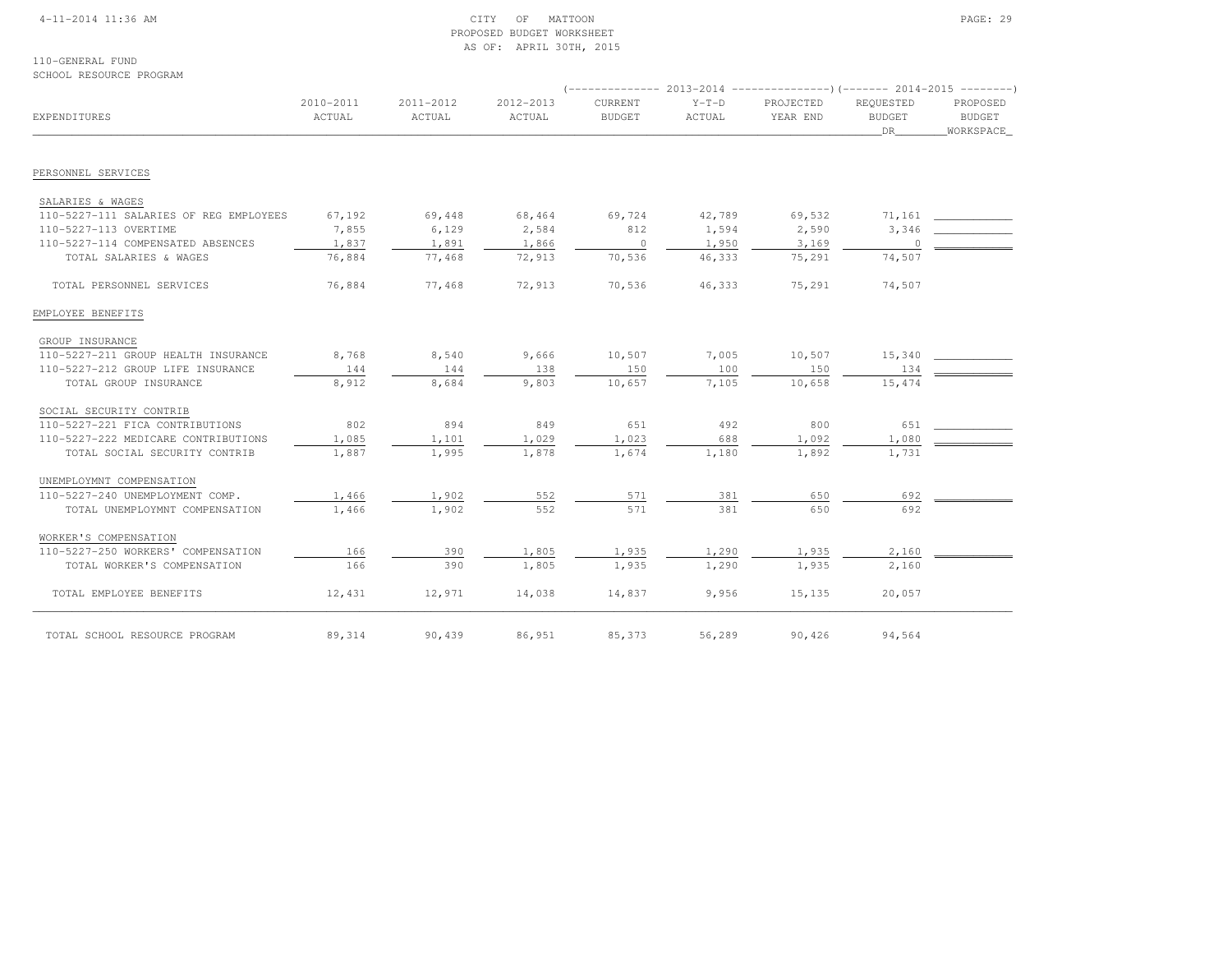## 4-11-2014 11:36 AM CITY OF MATTOON PAGE: 30 PROPOSED BUDGET WORKSHEETAS OF: APRIL 30TH, 2015

110-GENERAL FUNDFIRE PROTECTION ADMIN.

| FIKE FRUIECIIUN ADMIN.                            |                     |                     |                     |                          |                   |                       |                                  |                                        |
|---------------------------------------------------|---------------------|---------------------|---------------------|--------------------------|-------------------|-----------------------|----------------------------------|----------------------------------------|
| EXPENDITURES                                      | 2010-2011<br>ACTUAL | 2011-2012<br>ACTUAL | 2012-2013<br>ACTUAL | CURRENT<br><b>BUDGET</b> | $Y-T-D$<br>ACTUAL | PROJECTED<br>YEAR END | REQUESTED<br><b>BUDGET</b><br>DR | PROPOSED<br><b>BUDGET</b><br>WORKSPACE |
| PERSONNEL SERVICES                                |                     |                     |                     |                          |                   |                       |                                  |                                        |
| SALARIES & WAGES                                  |                     |                     |                     |                          |                   |                       |                                  |                                        |
| 110-5241-111 SALARIES OF REG EMPLOYEES            | 1,677,401           | 1,717,986           | 1,721,247           | 2,077,024                | 1,070,163         | 1,739,015             | 2,086,775                        |                                        |
| 110-5241-112 SALARIES OF PART-TIME EMPL           | $\circ$             | $\circ$             | 2,339               | 12,600                   | 9,134             | 14,843                | 13,500                           |                                        |
| 110-5241-113 OVERTIME                             | 167,955             | 152,742             | 211,176             | 209,235                  | 151,645           | 246,423               | 239,171                          |                                        |
| 110-5241-114 COMPENSATED ABSENCES                 | 258,469             | 269,277             | 280,149             | $\circ$                  | 231,824           | 376,714               | $\circ$                          |                                        |
| TOTAL SALARIES & WAGES                            | 2,103,824           | 2,140,005           | 2, 214, 911         | 2,298,859                | 1,462,767         | 2,376,995             | 2,339,446                        |                                        |
| TOTAL PERSONNEL SERVICES                          | 2,103,824           | 2,140,005           | 2, 214, 911         | 2,298,859                | 1,462,767         | 2,376,995             | 2,339,446                        |                                        |
| EMPLOYEE BENEFITS                                 |                     |                     |                     |                          |                   |                       |                                  |                                        |
| GROUP INSURANCE                                   |                     |                     |                     |                          |                   |                       |                                  |                                        |
| 110-5241-211 GROUP HEALTH INSURANCE               | 255,600             | 240,853             | 281,229             | 316,664                  | 209,685           | 314,527               | 434,105                          |                                        |
| 110-5241-212 GROUP LIFE INSURANCE                 | 4,752               | 4,608               | 4,808               | 4,808                    | 3,205             | 4,808                 | 4,282                            |                                        |
| TOTAL GROUP INSURANCE                             | 260,352             | 245,461             | 286,036             | 321, 472                 | 212,890           | 319,335               | 438,387                          |                                        |
| SOCIAL SECURITY CONTRIB                           |                     |                     |                     |                          |                   |                       |                                  |                                        |
| 110-5241-221 FICA CONTRIBUTIONS                   | $\circ$             | $\circ$             | 125                 | 781                      | 587               | 954                   | 837                              |                                        |
| 110-5241-222 MEDICARE CONTRIBUTIONS               | 28,640              | 28,844              | 29,906              | 32,124                   | 20,562            | 34,466                | 32,673                           |                                        |
| TOTAL SOCIAL SECURITY CONTRIB                     | 28,640              | 28,844              | 30,030              | 32,905                   | 21,148            | 35,420                | 33,510                           |                                        |
| RETIREMENT CONTRIBTUIONS                          |                     |                     |                     |                          |                   |                       |                                  |                                        |
| 110-5241-233 FIREFIGHTERS PENSION CONTR 1,375,069 |                     | 1,292,792           | 1,354,955           | 1,326,944                | 1,271,645         | 1,333,111             | 1,315,609                        |                                        |
| TOTAL RETIREMENT CONTRIBTUIONS                    | 1,375,069           | 1,292,792           | 1,354,955           | 1,326,944                | 1,271,645         | 1,333,111             | 1,315,609                        |                                        |
| UNEMPLOYMNT COMPENSATION                          |                     |                     |                     |                          |                   |                       |                                  |                                        |
| 110-5241-240 UNEMPLOYMENT COMP.                   | 3,786               | 5,784               | 9,951               | 9,997                    | 6,665             | 12,535                | 12,617                           |                                        |
| TOTAL UNEMPLOYMNT COMPENSATION                    | 3,786               | 5,784               | 9,951               | 9,997                    | 6,665             | 12,535                | 12,617                           |                                        |
| WORKER'S COMPENSATION                             |                     |                     |                     |                          |                   |                       |                                  |                                        |
| 110-5241-250 WORKERS' COMPENSATION                | 235,562             | 197,784             | 173,729             | 204,387                  | 136,258           | 204,387               | 213,932                          |                                        |
| TOTAL WORKER'S COMPENSATION                       | 235,562             | 197,784             | 173,729             | 204,387                  | 136,258           | 204,387               | 213,932                          |                                        |
| TOTAL EMPLOYEE BENEFITS                           | 1,903,407           | 1,770,664           | 1,854,701           | 1,895,705                | 1,648,606         | 1,904,788             | 2,014,055                        |                                        |
| SUPPLIES                                          |                     |                     |                     |                          |                   |                       |                                  |                                        |
| GENERAL SUPPLIES                                  |                     |                     |                     |                          |                   |                       |                                  |                                        |
| 110-5241-311 OFFICE SUPPLIES                      | 1,349               | 1,176               | 784                 | 3,800                    | 248               | 3,300                 | 3,300                            |                                        |
| 110-5241-312 CLEANING SUPPLIES                    | 2,964               | 3,423               | 3,827               | 5,300                    | 2,946             | 5,300                 | 5,300                            |                                        |
| 110-5241-313 MEDICAL & SAFETY SUPPLIES            | 7,307               | 32,932              | 15,066              | 19,398                   | 9,156             | 20,000                | 18,995                           |                                        |
| 110-5241-314 CHEMICALS                            | $\circ$             | 14                  | $\circ$             | $\circ$                  | $\mathbf{0}$      | $\circ$               | $\Omega$                         |                                        |
| 110-5241-315 UNIFORMS & CLOTHING                  | 4,180               | 9,386               | 10,437              | 12,760                   | 8,962             | 17,160                | 13,500                           |                                        |
| 110-5241-316 TOOLS & EQUIPMENT                    | 15,413              | 8,285               | 13,325              | 9,850                    | 1,523             | 9,850                 | 9,500                            |                                        |
| 110-5241-318 VEHICLE PARTS                        | 6,742               | 4,750               | 3,586               | 10,640                   | 866               | 10,640                | 8,220                            |                                        |
| 110-5241-319 MISCELLANEOUS SUPPLIES               | 3,688               | 5,778               | 5,824               | 7,670                    | 2,372             | 7,670                 | 6,620                            |                                        |
| TOTAL GENERAL SUPPLIES                            | 41,642              | 65,745              | 52,848              | 69,418                   | 26,073            | 73,920                | 65,435                           |                                        |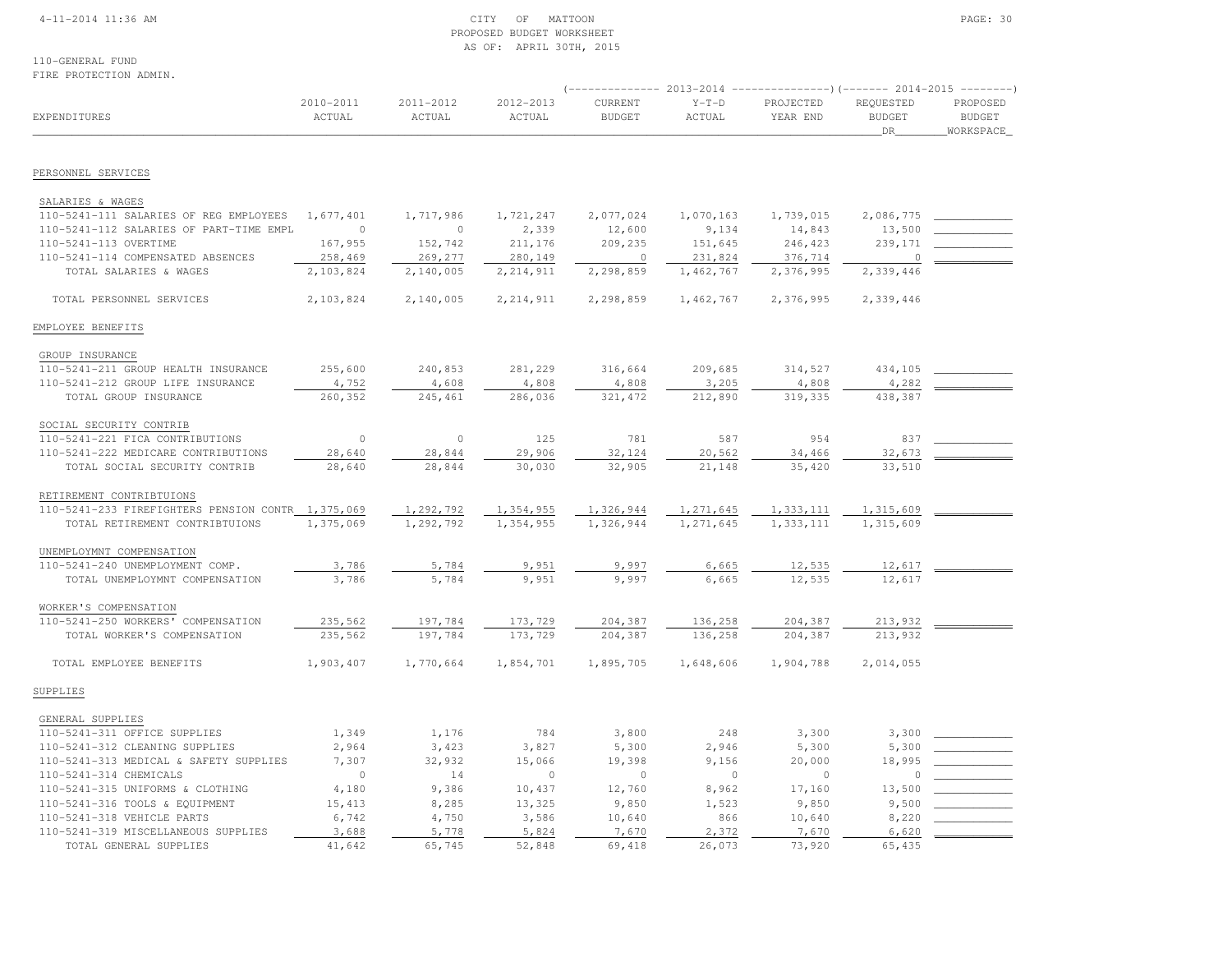## 4-11-2014 11:36 AM CITY OF MATTOON PAGE: 31 PROPOSED BUDGET WORKSHEETAS OF: APRIL 30TH, 2015

110-GENERAL FUNDFIRE PROTECTION ADMIN.

|                                      |                     |                     |                     |                          | 2013-2014         | $------------() (------ 2014-2015$ |                                  |                                         |
|--------------------------------------|---------------------|---------------------|---------------------|--------------------------|-------------------|------------------------------------|----------------------------------|-----------------------------------------|
| EXPENDITURES                         | 2010-2011<br>ACTUAL | 2011-2012<br>ACTUAL | 2012-2013<br>ACTUAL | CURRENT<br><b>BUDGET</b> | $Y-T-D$<br>ACTUAL | PROJECTED<br>YEAR END              | REQUESTED<br><b>BUDGET</b><br>DR | PROPOSED<br><b>BUDGET</b><br>WORKSPACE_ |
|                                      |                     |                     |                     |                          |                   |                                    |                                  |                                         |
| ENERGY                               |                     |                     |                     |                          |                   |                                    |                                  |                                         |
| 110-5241-321 UTILITIES               | 9,645               | 7,414               | 7,542               | 11,000                   | 3,773             | 5,659                              | 9,500                            |                                         |
| 110-5241-326 FUEL                    | 17,772              | 25,287              | 30,519              | 29,200                   | 18,323            | 31,700                             | 29,200                           |                                         |
| TOTAL ENERGY                         | 27, 417             | 32,701              | 38,061              | 40,200                   | 22,096            | 37,359                             | 38,700                           |                                         |
| BOOKS & PERIODICALS                  |                     |                     |                     |                          |                   |                                    |                                  |                                         |
| 110-5241-340 BOOKS & PERIODICALS     | 1,362               | 1,293               | 1,214               | 1,540                    | 1,664             | 1,664                              | 1,600                            |                                         |
| TOTAL BOOKS & PERIODICALS            | 1,362               | 1,293               | 1,214               | 1,540                    | 1,664             | 1,664                              | 1,600                            |                                         |
| TOTAL SUPPLIES                       | 70,420              | 99,738              | 92,123              | 111,158                  | 49,833            | 112,943                            | 105,735                          |                                         |
| PURCHASED PROP MAINT SRV             |                     |                     |                     |                          |                   |                                    |                                  |                                         |
| REPAIR & MAINT SERVICES              |                     |                     |                     |                          |                   |                                    |                                  |                                         |
| 110-5241-432 REPAIR OF BUILDINGS     | 8,481               | 3,615               | 4,456               | 7,500                    | 4,864             | 8,500                              | 6,500                            |                                         |
| 110-5241-433 REPAIR OF MACHINERY     | 10,127              | 8,098               | 9,791               | 17,350                   | 6,856             | 17,350                             | 15,450                           |                                         |
| 110-5241-434 REPAIR OF VEHICLES      | 8,956               | 32,511              | 16,706              | 24,398                   | 5,997             | 19,000                             | 20,570                           |                                         |
| TOTAL REPAIR & MAINT SERVICES        | 27,563              | 44,224              | 30,953              | 49,248                   | 17,716            | 44,850                             | 42,520                           |                                         |
| OTHER PROP MAINT SERVICE             |                     |                     |                     |                          |                   |                                    |                                  |                                         |
| TOTAL PURCHASED PROP MAINT SRV       | 27,563              | 44,224              | 30,953              | 49,248                   | 17,716            | 44,850                             | 42,520                           |                                         |
| OTHER PURCHASED SERVICES             |                     |                     |                     |                          |                   |                                    |                                  |                                         |
| PROFESSIONAL SERVICES                |                     |                     |                     |                          |                   |                                    |                                  |                                         |
| 110-5241-515 LABOR RELATIONS COUNSEL | $\circ$             | 5,648               | 1,705               | 5,000                    |                   | 5,000                              | 5,000                            |                                         |
| TOTAL PROFESSIONAL SERVICES          | $\Omega$            | 5,648               | 1,705               | 5,000                    | $\Omega$          | 5,000                              | 5,000                            |                                         |
| COMMUNICATION                        |                     |                     |                     |                          |                   |                                    |                                  |                                         |
| 110-5241-531 POSTAGE                 | 283                 | 537                 | 673                 | 1,500                    | 979               | 1,500                              | 1,500                            |                                         |
| 110-5241-532 TELEPHONE               | 4,235               | 3,901               | 4,253               | 7,880                    | 2,609             | 7,880                              | 7,880                            |                                         |
| 110-5241-533 CELLULAR PHONE          | 1,200               | 1,761               | 3,350               | 2,400                    | 3,304             | 2,400                              | 2,400                            |                                         |
| 110-5241-535 RADIOS                  | 23,001              | 2,861               | 8,223               | 8,000                    | 1,094             | 6,000                              | 5,000                            |                                         |
| TOTAL COMMUNICATION                  | 28,719              | 9,060               | 16,499              | 19,780                   | 7,986             | 17,780                             | 16,780                           |                                         |
| ADVERTISING                          |                     |                     |                     |                          |                   |                                    |                                  |                                         |
| 110-5241-541 SOFTWARE                | 4,703               | 2,185               | 2,185               | 5,070                    | 4,105             | 5,070                              | 4,666                            |                                         |
| TOTAL ADVERTISING                    | 4,703               | 2,185               | 2,185               | 5,070                    | 4,105             | 5,070                              | 4,666                            |                                         |
| EMPLOYEE BUSINESS EXP                |                     |                     |                     |                          |                   |                                    |                                  |                                         |
| 110-5241-562 TRAVEL & TRAINING       | 22,803              | 16,836              | 9,502               | 18,325                   | 5,590             | 18,325                             | 15,935                           |                                         |
| TOTAL EMPLOYEE BUSINESS EXP          | 22,803              | 16,836              | 9,502               | 18,325                   | 5,590             | 18,325                             | 15,935                           |                                         |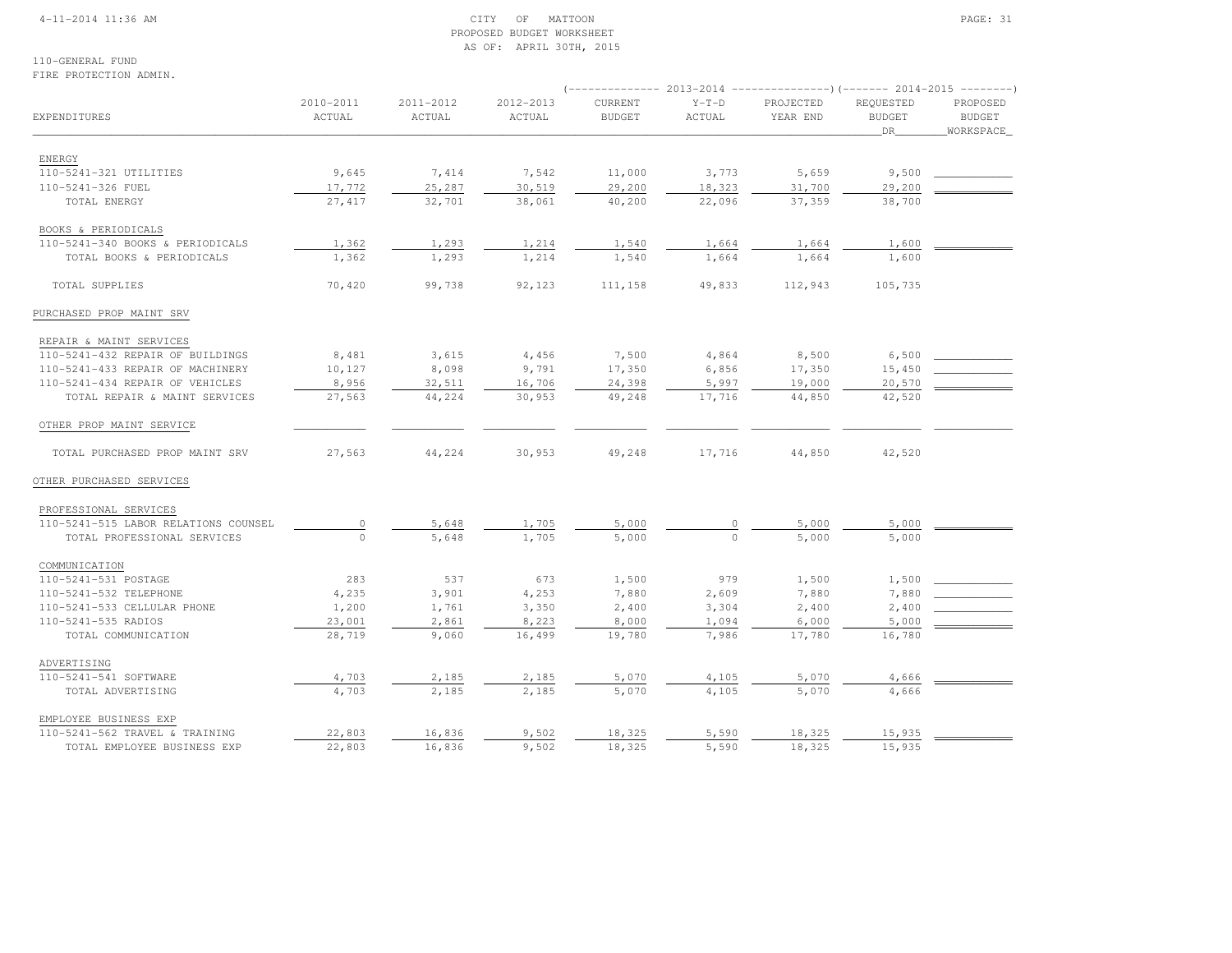#### 4-11-2014 11:36 AM CITY OF MATTOON PAGE: 32 PROPOSED BUDGET WORKSHEETAS OF: APRIL 30TH, 2015

110-GENERAL FUNDFIRE PROTECTION ADMIN.

# (-------------- 2013-2014 ---------------)(------- 2014-2015 --------) 2010-2011 2011-2012 2012-2013 CURRENT Y-T-D PROJECTED REQUESTED PROPOSED**BUDGET** EXPENDITURES ACTUAL ACTUAL ACTUAL BUDGET ACTUAL YEAR END BUDGET BUDGET**WORKSPACE**  $\hbox{\tt \_}$  . The contract of the contract of the contract of the contract of the contract of the contract of the contract of the contract of the contract of the contract of the contract of the contract of the contract of OTHER PURCHASED SERVICES 110-5241-571 DUE & MEMBERSHIPS 1,213 1,238 735 1,650 1,749 1,749 1,695 \_\_\_\_\_\_\_\_\_\_\_\_ 110-5241-573 LAUNDRY SERVICES 411 527 697 800 191 800 800 \_\_\_\_\_\_\_\_\_\_\_\_110-5241-578 AMBULANCE BILLING EXPENSES 5,496 18,334 21,816 2,200 229 2,200 2,200 110-5241-579 MISC OTHER PURCHASED SERVI 3,119 13,417 23,056 29,498 17,653 29,498 26,440 TOTAL OTHER PURCHASED SERVICES 10,239 33,515 46,304 34,148 19,821 34,247 31,135 TOTAL OTHER PURCHASED SERVICES 66,464 67,244 76,194 82,323 37,503 80,422 73,516PROPERTY MACHINERY & EQUIPMENT 110-5241-742 VEHICLES 107,500 248,429 0 0 0 0 0 \_\_\_\_\_\_\_\_\_\_\_\_ 110-5241-743 MEF CONTRIBUTION 0 0 248,428 137,029 91,353 137,029 189,452 \_\_\_\_\_\_\_\_\_\_\_\_ TOTAL MACHINERY & EQUIPMENT 107,500 248,429 248,428 137,029 91,353 137,029 189,452 TOTAL PROPERTY 107,500 248,429 248,428 137,029 91,353 137,029 189,452OTHER OBJECTS FINANCIAL TRANS OBJECTS 110-5241-814 PRINT/COPY MACH LEASE & MA 334 279 526 500 506 800 800 \_\_\_\_\_\_\_\_\_\_\_\_ TOTAL FINANCIAL TRANS OBJECTS 334 279 526 500 506 800 800 FINANCIAL TRANS OBJECTS110-5241-825 GRANT EXPENDITURES 0 0 0 27,908 2,000 0 75 113 0 \_\_\_\_\_\_ 110-5241-826 FIRE INSURANCE TAX EXP. <br>
29,846 37,000 36,946 37,000 36,946 37,000 36,946 37,000 110-5241-827 FIRE PREVENTION EXP. <br>1,744 1,972 1,400 2,000 587 2,000 2,000 110-5241-828 REAL ESTATE TAXES  $\begin{array}{cccccccccc} & 2 & & & 2 & & & 0 & & & 2 & & & 2 & & & 0 \end{array}$ TOTAL FINANCIAL TRANS OBJECTS 31,592 39,587 69,608 39,000 8,414 39,061 39,000 COMPUTER INFO SYS OBJECT110-5241-863 COMPUTERS 0 765 1,120 2,800 1,160 2,800 0 TOTAL COMPUTER INFO SYS OBJECT  $\overline{0}$   $\overline{765}$   $\overline{765}$   $\overline{1,120}$   $\overline{2,800}$   $\overline{2,800}$   $\overline{1,160}$   $\overline{2,800}$  TOTAL OTHER OBJECTS 31,926 40,631 71,254 42,300 10,080 42,661 39,800TOTAL FIRE PROTECTION ADMIN. 4, 311, 105 4, 410, 936 4, 588, 564 4, 616, 622 3, 317, 857 4, 699, 687 4, 804, 524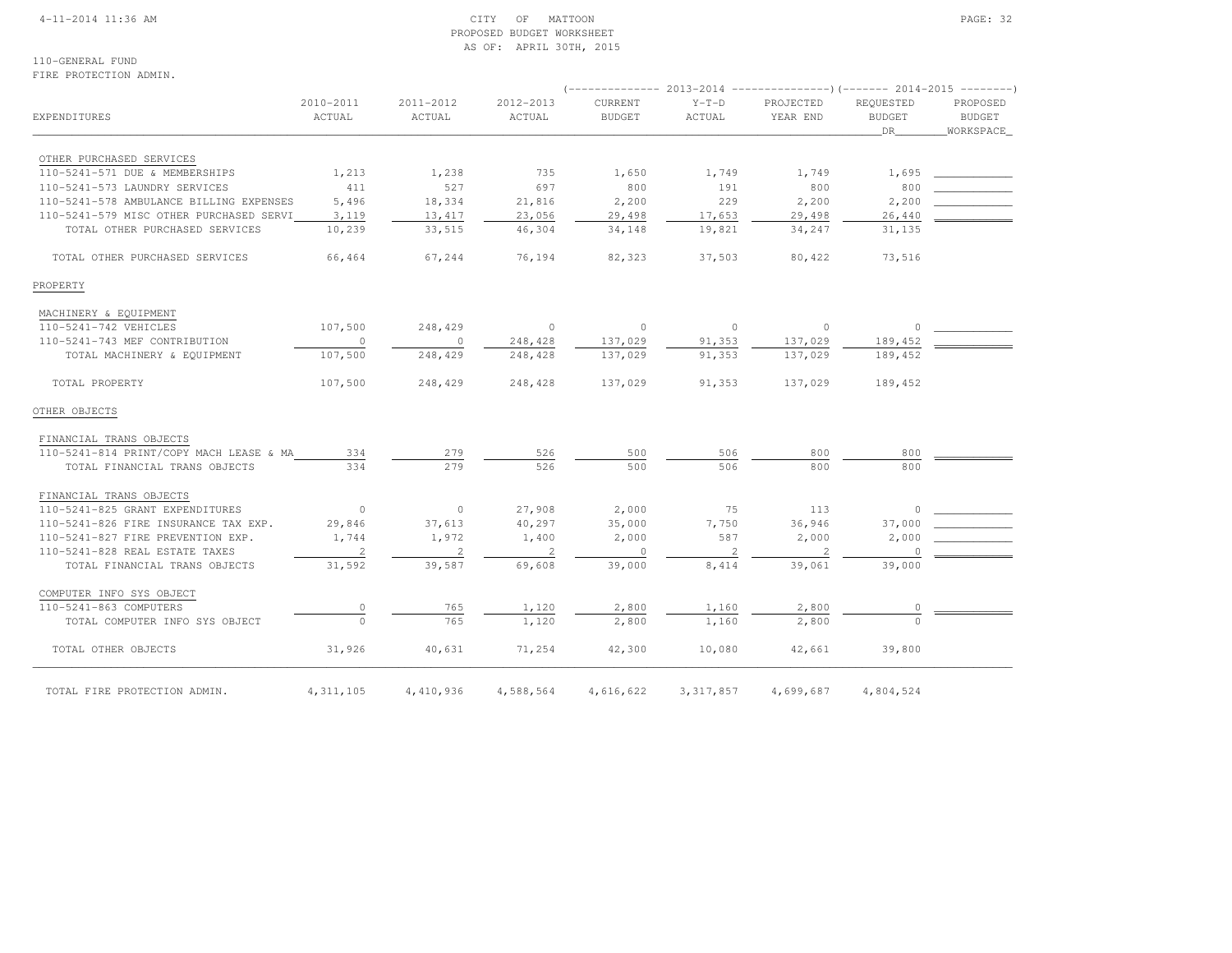## 4-11-2014 11:36 AM CITY OF MATTOON PAGE: 33 PROPOSED BUDGET WORKSHEETAS OF: APRIL 30TH, 2015

110-GENERAL FUNDCOMMUNITY DEVELOPMENT

|                                        |                     |                     |                     |                          |                   | (-------------- 2013-2014 ----------------)(------- 2014-2015 --------) |                            |                           |
|----------------------------------------|---------------------|---------------------|---------------------|--------------------------|-------------------|-------------------------------------------------------------------------|----------------------------|---------------------------|
| <b>EXPENDITURES</b>                    | 2010-2011<br>ACTUAL | 2011-2012<br>ACTUAL | 2012-2013<br>ACTUAL | CURRENT<br><b>BUDGET</b> | $Y-T-D$<br>ACTUAL | PROJECTED<br>YEAR END                                                   | REQUESTED<br><b>BUDGET</b> | PROPOSED<br><b>BUDGET</b> |
|                                        |                     |                     |                     |                          |                   |                                                                         | DR                         | WORKSPACE                 |
| PERSONNEL SERVICES                     |                     |                     |                     |                          |                   |                                                                         |                            |                           |
| SALARIES & WAGES                       |                     |                     |                     |                          |                   |                                                                         |                            |                           |
| 110-5261-111 SALARIES OF REG EMPLOYEES | 105,618             | 108,761             | 114,778             | 123,105                  | 57,839            | 85, 413                                                                 | 74,033                     |                           |
| 110-5261-113 OVERTIME                  | 72                  | $\circ$             | $\circ$             | $\mathbf{0}$             | $\mathbf{0}$      | $\Omega$                                                                | O                          |                           |
| 110-5261-114 COMPENSATED ABSENCES      | 6,625               | 6,833               | 5,794               | $\circ$                  | 3,591             | 3,591                                                                   | $\Omega$                   |                           |
| TOTAL SALARIES & WAGES                 | 112,316             | 115,594             | 120,573             | 123,105                  | 61,431            | 89,004                                                                  | 74,033                     |                           |
| TOTAL PERSONNEL SERVICES               | 112,316             | 115,594             | 120,573             | 123,105                  | 61,431            | 89,004                                                                  | 74,033                     |                           |
| EMPLOYEE BENEFITS                      |                     |                     |                     |                          |                   |                                                                         |                            |                           |
| GROUP INSURANCE                        |                     |                     |                     |                          |                   |                                                                         |                            |                           |
| 110-5261-211 GROUP HEALTH INSURANCE    | 19,690              | 18,875              | 20,050              | 24,311                   | 11,937            | 17,906                                                                  | 19,058                     |                           |
| 110-5261-212 GROUP LIFE INSURANCE      | 360                 | 360                 | 376                 | 376                      | 250               | 376                                                                     | 211                        |                           |
| TOTAL GROUP INSURANCE                  | 20,050              | 19,235              | 20,426              | 24,687                   | 12,188            | 18,281                                                                  | 19,269                     |                           |
| SOCIAL SECURITY CONTRIB                |                     |                     |                     |                          |                   |                                                                         |                            |                           |
| 110-5261-221 FICA CONTRIBUTIONS        | 6,798               | 6,775               | 7,127               | 7,633                    | 3,857             | 5,518                                                                   | 4,590                      |                           |
| 110-5261-222 MEDICARE CONTRIBUTIONS    | 1,590               | 1,584               | 1,667               | 1,785                    | 902               | 1,291                                                                   | 1,073                      |                           |
| TOTAL SOCIAL SECURITY CONTRIB          | 8,388               | 8,359               | 8,794               | 9,418                    | 4,759             | 6,809                                                                   | 5,663                      |                           |
| RETIREMENT CONTRIBTUIONS               |                     |                     |                     |                          |                   |                                                                         |                            |                           |
| 110-5261-231 IMRF CONTRIBUTIONS        | 14,364              | 15,149              | 16,995              | 17,739                   | 8,964             | 13,446                                                                  | 9,624                      |                           |
| TOTAL RETIREMENT CONTRIBTUIONS         | 14,364              | 15,149              | 16,995              | 17,739                   | 8,964             | 13,446                                                                  | 9,624                      |                           |
| UNEMPLOYMNT COMPENSATION               |                     |                     |                     |                          |                   |                                                                         |                            |                           |
| 110-5261-240 UNEMPLOYMENT COMP.        | 359                 | 452                 | 777                 | 758                      | 505               | 956                                                                     | 604                        |                           |
| TOTAL UNEMPLOYMNT COMPENSATION         | 359                 | 452                 | 777                 | 758                      | 505               | 956                                                                     | 604                        |                           |
| WORKER'S COMPENSATION                  |                     |                     |                     |                          |                   |                                                                         |                            |                           |
| 110-5261-250 WORKERS' COMPENSATION     | 3,654               | 4,309               | 4,066               | 4,369                    | 2,913             | 4,369                                                                   | 1,887                      |                           |
| TOTAL WORKER'S COMPENSATION            | 3,654               | 4,309               | 4,066               | 4,369                    | 2,913             | 4,369                                                                   | 1,887                      |                           |
| TOTAL EMPLOYEE BENEFITS                | 46,814              | 47,505              | 51,059              | 56,971                   | 29,329            | 43,862                                                                  | 37,047                     |                           |
| SUPPLIES                               |                     |                     |                     |                          |                   |                                                                         |                            |                           |
|                                        |                     |                     |                     |                          |                   |                                                                         |                            |                           |
| GENERAL SUPPLIES                       |                     |                     |                     |                          |                   |                                                                         |                            |                           |
| 110-5261-311 OFFICE SUPPLIES           | 257                 | 1,012               | 532                 | 1,000                    | 614               | 921                                                                     | 1,000                      |                           |
| 110-5261-319 MISCELLANEOUS SUPPLIES    | 246                 | 133                 | 130                 | 300                      | 61                | 240                                                                     | 300                        |                           |
| TOTAL GENERAL SUPPLIES                 | 503                 | 1,145               | 663                 | 1,300                    | 675               | 1,161                                                                   | 1,300                      |                           |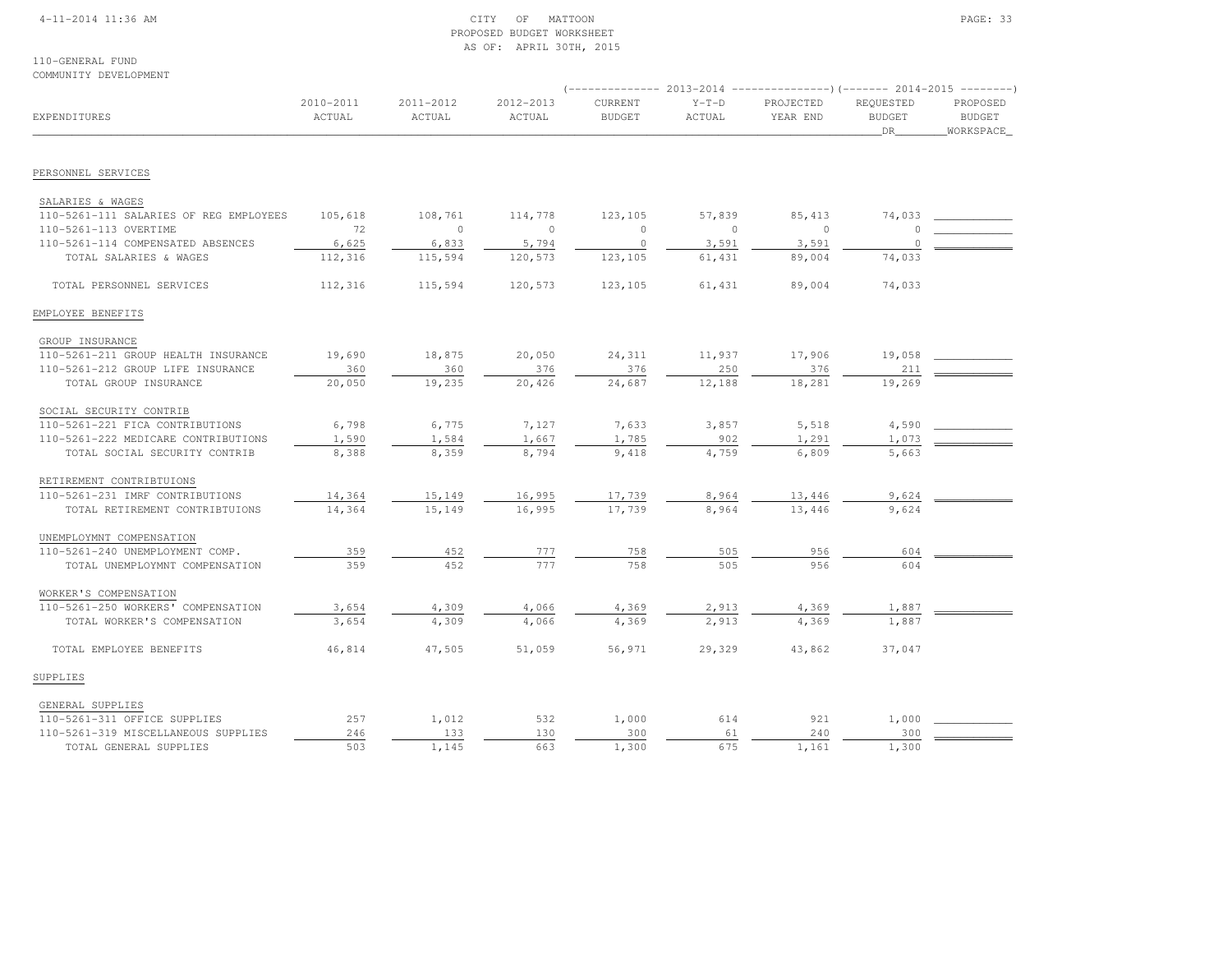## 4-11-2014 11:36 AM CITY OF MATTOON PAGE: 34 PROPOSED BUDGET WORKSHEETAS OF: APRIL 30TH, 2015

#### 110-GENERAL FUNDCOMMUNITY DEVELOPMENT

| EXPENDITURES                            | 2010-2011<br>ACTUAL | 2011-2012<br>ACTUAL | 2012-2013<br>ACTUAL | CURRENT<br><b>BUDGET</b> | $Y-T-D$<br>ACTUAL | PROJECTED<br>YEAR END | REQUESTED<br><b>BUDGET</b><br>DR | PROPOSED<br><b>BUDGET</b><br>WORKSPACE |
|-----------------------------------------|---------------------|---------------------|---------------------|--------------------------|-------------------|-----------------------|----------------------------------|----------------------------------------|
| BOOKS & PERIODICALS                     |                     |                     |                     |                          |                   |                       |                                  |                                        |
| 110-5261-340 BOOKS & PERIODICALS        | 1,037               |                     | 0                   | 250                      | 0                 | 225                   | 350                              |                                        |
| TOTAL BOOKS & PERIODICALS               | 1,037               | $\Omega$            |                     | 250                      |                   | 225                   | 350                              |                                        |
| TOTAL SUPPLIES                          | 1,540               | 1,145               | 663                 | 1,550                    | 675               | 1,386                 | 1,650                            |                                        |
| OTHER PURCHASED SERVICES                |                     |                     |                     |                          |                   |                       |                                  |                                        |
| PROFESSIONAL SERVICES                   |                     |                     |                     |                          |                   |                       |                                  |                                        |
| 110-5261-511 PLANNING & DESIGN SERVICES | 1,980               | 29,879              | 8,410               | 10,000                   | 14,623            | 15,500                | 8,000                            |                                        |
| TOTAL PROFESSIONAL SERVICES             | 1,980               | 29,879              | 8,410               | 10,000                   | 14,623            | 15,500                | 8,000                            |                                        |
| COMMUNICATION                           |                     |                     |                     |                          |                   |                       |                                  |                                        |
| 110-5261-531 POSTAGE                    | 332                 | 535                 | 175                 | 500                      | 119               | 350                   | 500                              |                                        |
| 110-5261-532 TELEPHONE                  | 2,684               | 2,677               | 2,734               | 3,000                    | 2,019             | 3,029                 | 3,200                            |                                        |
| 110-5261-533 CELLULAR PHONE             | 1,423               | 1,519               | 2,100               | 2,400                    | 1,600             | 2,400                 | 1,200                            |                                        |
| TOTAL COMMUNICATION                     | 4,439               | 4,732               | 5,008               | 5,900                    | 3,738             | 5,779                 | 4,900                            |                                        |
| ADVERTISING                             |                     |                     |                     |                          |                   |                       |                                  |                                        |
| 110-5261-540 ADVERTISING                | 95                  | 0                   | 0                   | 500                      | 48                | 400                   | 200                              |                                        |
| TOTAL ADVERTISING                       | 95                  | $\bigcap$           | $\cap$              | 500                      | 48                | 400                   | 200                              |                                        |
| PRINTING & BUILDING                     |                     |                     |                     |                          |                   |                       |                                  |                                        |
| 110-5261-550 PRINTING & BINDING         | 27                  | 16                  | 130                 | 200                      | 0                 | 160                   | 200                              |                                        |
| TOTAL PRINTING & BUILDING               | 27                  | 16                  | 130                 | 200                      | $\cap$            | 160                   | 200                              |                                        |
| EMPLOYEE BUSINESS EXP                   |                     |                     |                     |                          |                   |                       |                                  |                                        |
| 110-5261-562 TRAVEL & TRAINING          | 328                 | 244                 | 299                 | 3,000                    | $\mathbb O$       | 2,400                 | 3,000                            |                                        |
| 110-5261-564 PRIVATE VEHICLE EXP REIMB  | 1,754               | 1,909               | 1,576               | 2,000                    | 1,279             | 1,919                 | 3,000                            |                                        |
| TOTAL EMPLOYEE BUSINESS EXP             | 2,082               | 2,153               | 1,875               | 5,000                    | 1,279             | 4,319                 | 6,000                            |                                        |
| OTHER PURCHASED SERVICES                |                     |                     |                     |                          |                   |                       |                                  |                                        |
| 110-5261-571 DUE & MEMBERSHIPS          | 302                 | 427                 | 227                 | 400                      | 330               | 494                   | 700                              |                                        |
| 110-5261-577 DEMOLITION SERVICES        | 20,115              | 8,317               | 12,483              | 25,000                   | 988               | 42,988                | $\Omega$                         |                                        |
| 110-5261-579 MISC OTHER PURCHASED SERVI | 2,670               | 18,040              | 4,679               | 10,000                   | 3,030             | 8,000                 | 10,000                           |                                        |
| TOTAL OTHER PURCHASED SERVICES          | 23,087              | 26,784              | 17,389              | 35,400                   | 4,348             | 51,482                | 10,700                           |                                        |
| TOTAL OTHER PURCHASED SERVICES          | 31,710              | 63,564              | 32,812              | 57,000                   | 24,035            | 77,640                | 30,000                           |                                        |
| OTHER OBJECTS                           |                     |                     |                     |                          |                   |                       |                                  |                                        |
| FINANCIAL TRANS OBJECTS                 |                     |                     |                     |                          |                   |                       |                                  |                                        |
| 110-5261-828 REAL ESTATE TAXES          |                     |                     |                     |                          | 517               | 517                   | 600                              |                                        |
| TOTAL FINANCIAL TRANS OBJECTS           |                     |                     |                     |                          | 517               | 517                   | 600                              |                                        |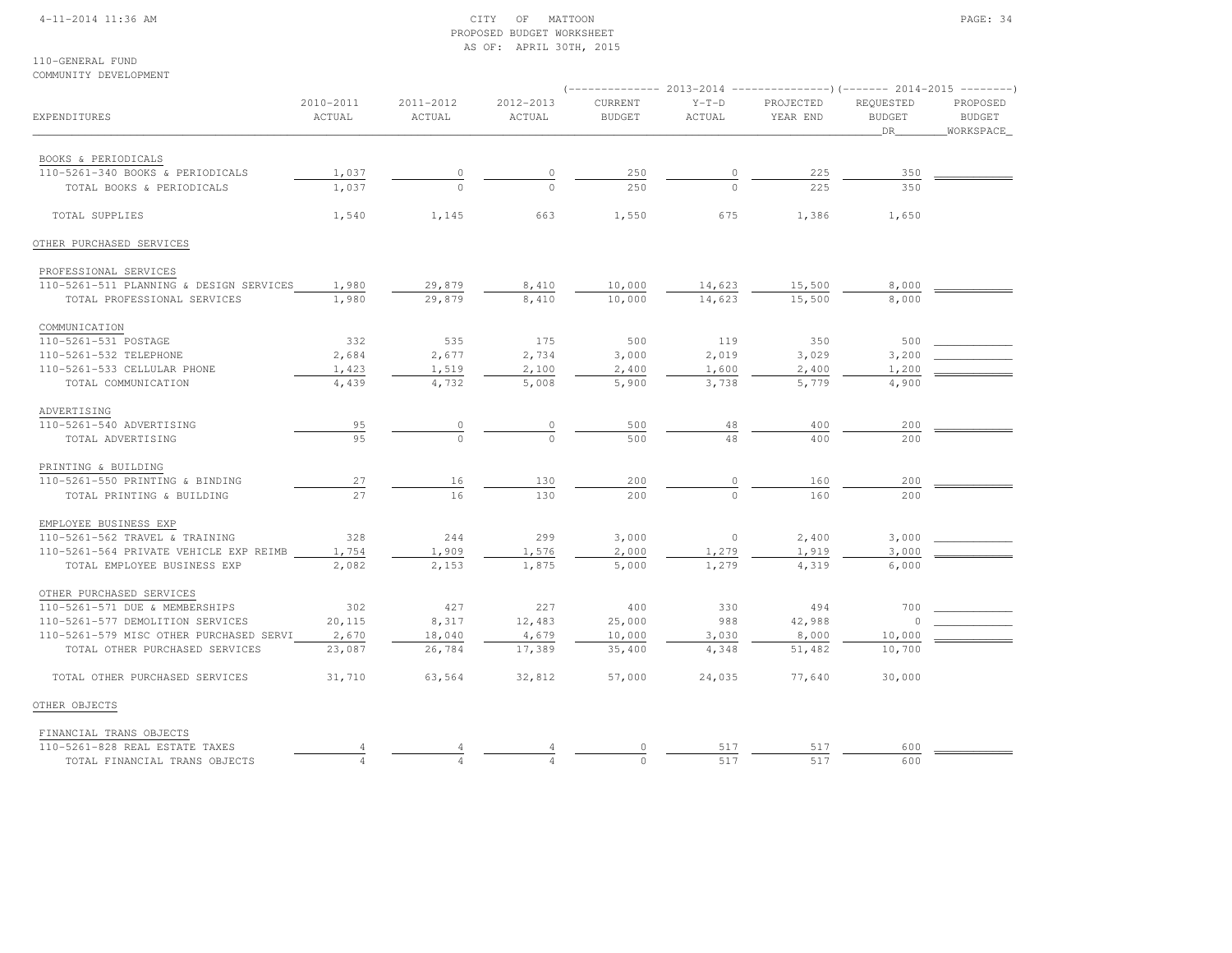## 4-11-2014 11:36 AM CITY OF MATTOON PAGE: 35 PROPOSED BUDGET WORKSHEETAS OF: APRIL 30TH, 2015

110-GENERAL FUNDCOMMUNITY DEVELOPMENT

| EXPENDITURES                                                                         | 2010-2011<br>ACTUAL | 2011-2012<br>ACTUAL | 2012-2013<br>ACTUAL | <b>CURRENT</b><br><b>BUDGET</b> | $Y-T-D$<br>ACTUAL | (-------------- 2013-2014 --------------------        2014-2015 ---------        )<br>PROJECTED<br>YEAR END | REQUESTED<br><b>BUDGET</b><br>DR. | PROPOSED<br><b>BUDGET</b><br>WORKSPACE |
|--------------------------------------------------------------------------------------|---------------------|---------------------|---------------------|---------------------------------|-------------------|-------------------------------------------------------------------------------------------------------------|-----------------------------------|----------------------------------------|
| COMPUTER INFO SYS OBJECT<br>110-5261-863 COMPUTERS<br>TOTAL COMPUTER INFO SYS OBJECT |                     | 1,177<br>1,177      | 2,616<br>2,616      | 3,000<br>3,000                  | 2,514<br>2,514    | 2,514<br>2,514                                                                                              |                                   |                                        |
| TOTAL OTHER OBJECTS                                                                  | 4                   | 1,181               | 2,621               | 3,000                           | 3,030             | 3,031                                                                                                       | 600                               |                                        |
| TOTAL COMMUNITY DEVELOPMENT                                                          | 192,384             | 228,989             | 207,727             | 241,626                         | 118,499           | 214,923                                                                                                     | 143,330                           |                                        |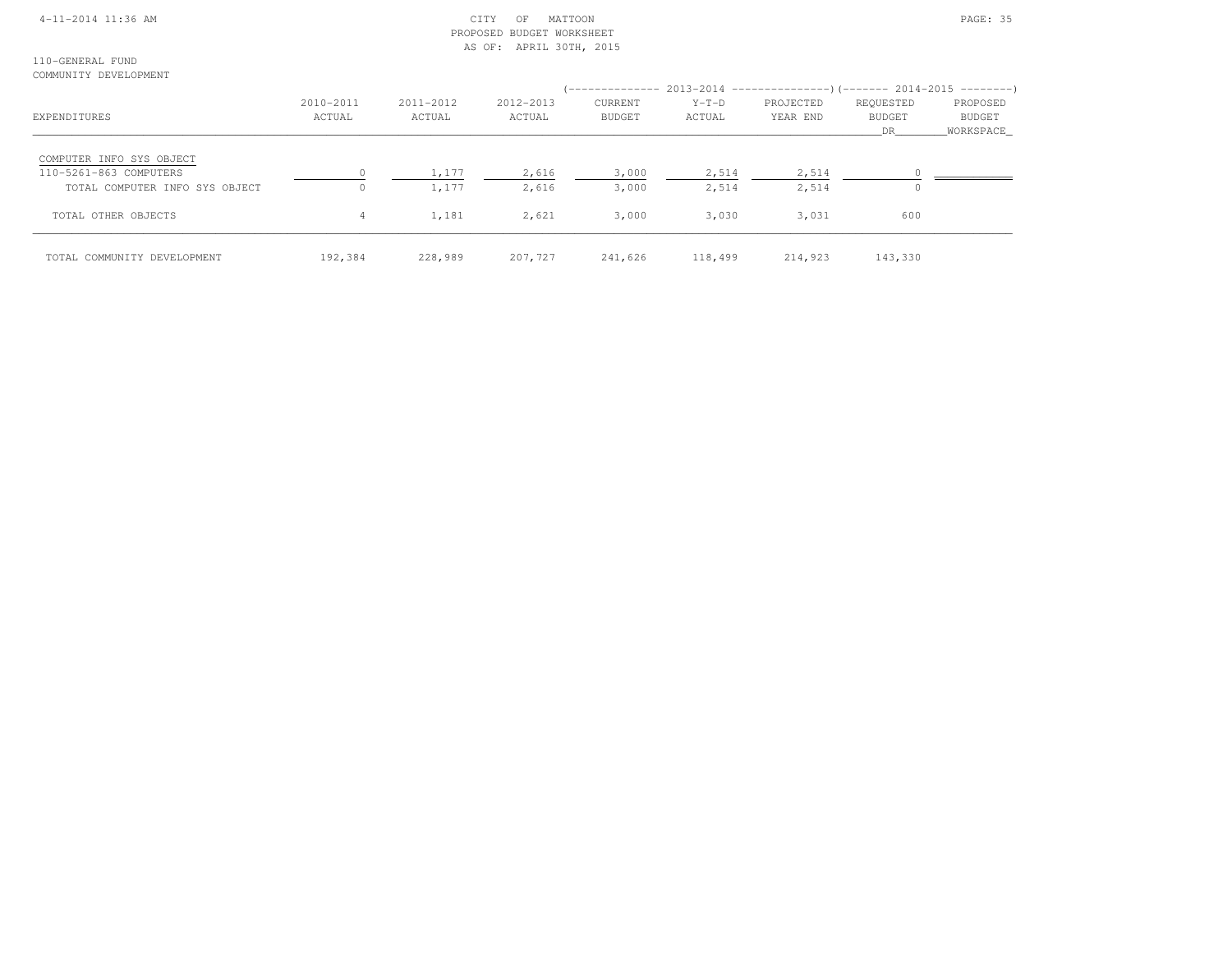## 4-11-2014 11:36 AM CITY OF MATTOON PAGE: 36 PROPOSED BUDGET WORKSHEETAS OF: APRIL 30TH, 2015

110-GENERAL FUNDPUBLIC WORKS

| EXPENDITURES                           | 2010-2011<br>ACTUAL | 2011-2012<br>ACTUAL | 2012-2013<br>ACTUAL | CURRENT<br><b>BUDGET</b> | $Y-T-D$<br>ACTUAL | PROJECTED<br>YEAR END | REQUESTED<br><b>BUDGET</b><br>DR | PROPOSED<br><b>BUDGET</b><br>WORKSPACE |
|----------------------------------------|---------------------|---------------------|---------------------|--------------------------|-------------------|-----------------------|----------------------------------|----------------------------------------|
| PERSONNEL SERVICES                     |                     |                     |                     |                          |                   |                       |                                  |                                        |
|                                        |                     |                     |                     |                          |                   |                       |                                  |                                        |
| SALARIES & WAGES                       |                     |                     |                     |                          |                   |                       |                                  |                                        |
| 110-5310-111 SALARIES OF REG EMPLOYEES | 114,141             | 104,320             | 102,478             | 162,203                  | 56,889            | 96,723                | 166,786                          |                                        |
| 110-5310-113 OVERTIME                  | 332                 | 1,187               | 897                 | 1,500                    | $\circ$           | $\circ$               | 1,200                            |                                        |
| 110-5310-114 COMPENSATED ABSENCES      | 8,688               | 9,746               | 11,492              | $\circ$                  | 6,592             | 10,712                |                                  |                                        |
| TOTAL SALARIES & WAGES                 | 123,161             | 115,252             | 114,867             | 163,703                  | 63,481            | 107,435               | 167,986                          |                                        |
| TOTAL PERSONNEL SERVICES               | 123,161             | 115,252             | 114,867             | 163,703                  | 63,481            | 107,435               | 167,986                          |                                        |
| EMPLOYEE BENEFITS                      |                     |                     |                     |                          |                   |                       |                                  |                                        |
| GROUP INSURANCE                        |                     |                     |                     |                          |                   |                       |                                  |                                        |
| 110-5310-211 GROUP HEALTH INSURANCE    | 23,606              | 22,063              | 19,418              | 19,552                   | 13,035            | 19,552                | 29,066                           |                                        |
| 110-5310-212 GROUP LIFE INSURANCE      | 557                 | 533                 | 556                 | 406                      | 270               | 406                   | 389                              |                                        |
| TOTAL GROUP INSURANCE                  | 24,163              | 22,596              | 19,974              | 19,958                   | 13,305            | 19,958                | 29,455                           |                                        |
| SOCIAL SECURITY CONTRIB                |                     |                     |                     |                          |                   |                       |                                  |                                        |
| 110-5310-221 FICA CONTRIBUTIONS        | 13,165              | 11,598              | 10,483              | 10,150                   | 6,465             | 9,698                 | 10,415                           |                                        |
| 110-5310-222 MEDICARE CONTRIBUTIONS    | 3,079               | 2,712               | 2,452               | 2,374                    | 1,512             | 2,268                 | 2,436                            |                                        |
| TOTAL SOCIAL SECURITY CONTRIB          | 16,243              | 14,311              | 12,934              | 12,524                   | 7,978             | 11,966                | 12,851                           |                                        |
| RETIREMENT CONTRIBTUIONS               |                     |                     |                     |                          |                   |                       |                                  |                                        |
| 110-5310-231 IMRF CONTRIBUTIONS        | 67,650              | 25,938              | 25,021              | 23,590                   | 15,027            | 22,540                | 21,838                           |                                        |
| TOTAL RETIREMENT CONTRIBTUIONS         | 67,650              | 25,938              | 25,021              | 23,590                   | 15,027            | 22,540                | 21,838                           |                                        |
| UNEMPLOYMNT COMPENSATION               |                     |                     |                     |                          |                   |                       |                                  |                                        |
| 110-5310-240 UNEMPLOYMENT COMP.        | 576                 | 868                 | 1,151               | 819                      | 546               | 1,033                 | 1,113                            |                                        |
| TOTAL UNEMPLOYMNT COMPENSATION         | 576                 | 868                 | 1,151               | 819                      | 546               | 1,033                 | 1,113                            |                                        |
| WORKER'S COMPENSATION                  |                     |                     |                     |                          |                   |                       |                                  |                                        |
| 110-5310-250 WORKERS' COMPENSATION     | 11,805              | 8,449               | 5,837               | 8,064                    | 5,376             | 8,064                 | 9,841                            |                                        |
| TOTAL WORKER'S COMPENSATION            | 11,805              | 8,449               | 5,837               | 8,064                    | 5,376             | 8,064                 | 9,841                            |                                        |
| TOTAL EMPLOYEE BENEFITS                | 120,437             | 72,161              | 64,917              | 64,955                   | 42,231            | 63,561                | 75,098                           |                                        |
| SUPPLIES                               |                     |                     |                     |                          |                   |                       |                                  |                                        |
| GENERAL SUPPLIES                       |                     |                     |                     |                          |                   |                       |                                  |                                        |
| 110-5310-311 OFFICE SUPPLIES           | 2,422               | 717                 | 950                 | 1,200                    | 639               | 1,323                 | 1,200                            |                                        |
| 110-5310-316 TOOLS & EQUIPMENT         | 429                 | 910                 | 328                 | 700                      | 165               | 180                   | 600                              |                                        |
| 110-5310-319 MISCELLANEOUS SUPPLIES    | 1,483               | 1,843               | 1,327               | 1,500                    | 1,068             | 1,530                 | 1,500                            |                                        |
| TOTAL GENERAL SUPPLIES                 | 4,334               | 3,470               | 2,605               | 3,400                    | 1,872             | 3,033                 | 3,300                            |                                        |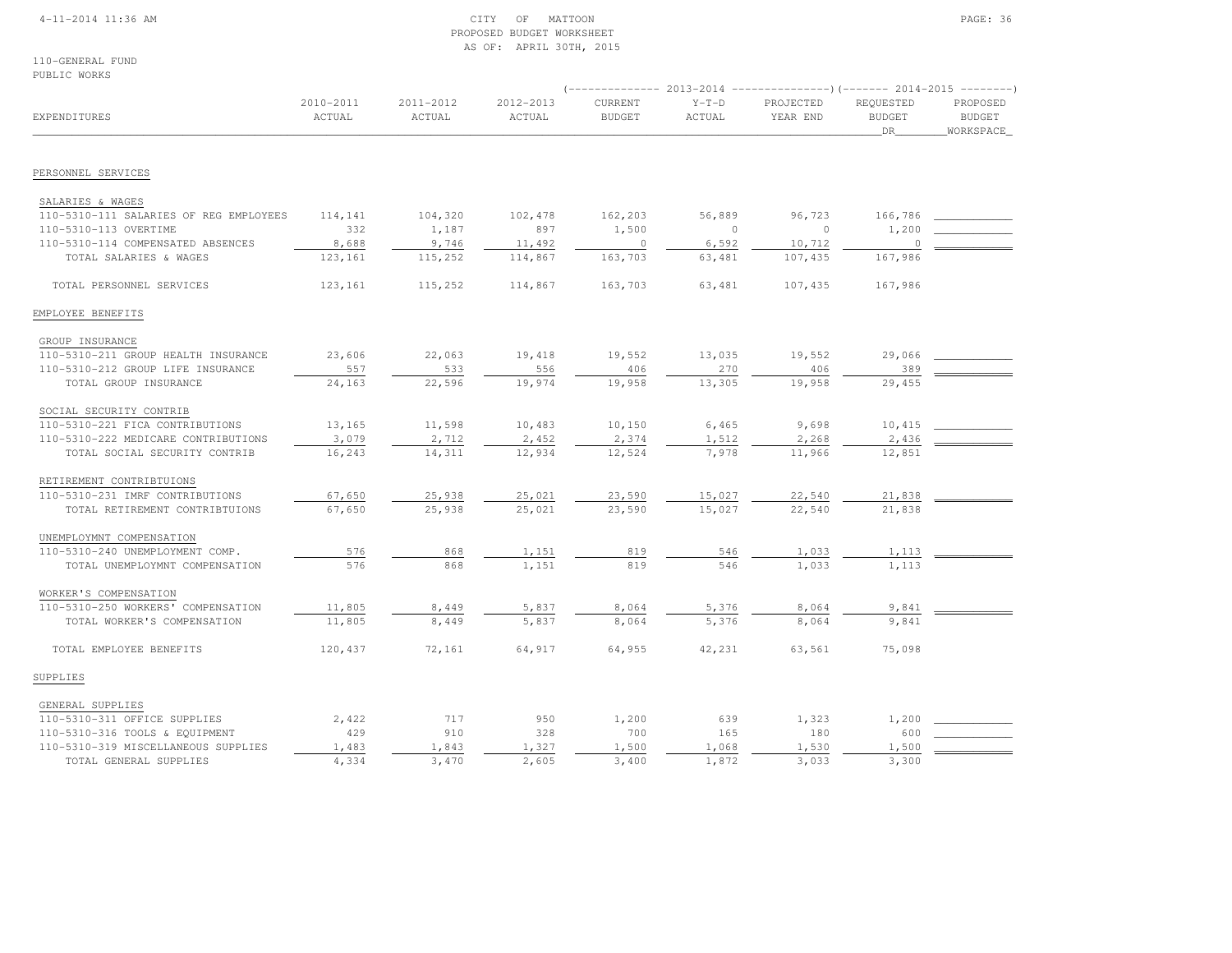### 4-11-2014 11:36 AM CITY OF MATTOON PAGE: 37 PROPOSED BUDGET WORKSHEETAS OF: APRIL 30TH, 2015

110-GENERAL FUNDPUBLIC WORKS

| <b>EXPENDITURES</b>                     | 2010-2011<br>ACTUAL  | 2011-2012<br>ACTUAL | 2012-2013<br>ACTUAL | CURRENT<br><b>BUDGET</b> | $Y-T-D$<br>ACTUAL | PROJECTED<br>YEAR END | REQUESTED<br><b>BUDGET</b><br>DR | PROPOSED<br><b>BUDGET</b><br>WORKSPACE |
|-----------------------------------------|----------------------|---------------------|---------------------|--------------------------|-------------------|-----------------------|----------------------------------|----------------------------------------|
| BOOKS & PERIODICALS                     |                      |                     |                     |                          |                   |                       |                                  |                                        |
| 110-5310-340 BOOKS & PERIODICALS        | 243                  | 295                 |                     | 300                      |                   |                       | 200                              |                                        |
| TOTAL BOOKS & PERIODICALS               | 243                  | 295                 |                     | 300                      |                   |                       | 200                              |                                        |
| TOTAL SUPPLIES                          | 4,577                | 3,764               | 2,605               | 3,700                    | 1,872             | 3,033                 | 3,500                            |                                        |
| PURCHASED PROP MAINT SRV                |                      |                     |                     |                          |                   |                       |                                  |                                        |
| CLEANING SERVICES                       |                      |                     |                     |                          |                   |                       |                                  |                                        |
| 110-5310-421 DISPOSAL SERVICES          | 16,764               | 18,279              | 19,651              | 20,000                   | 11,858            | 18,200                | 19,000                           |                                        |
| TOTAL CLEANING SERVICES                 | 16,764               | 18,279              | 19,651              | 20,000                   | 11,858            | 18,200                | 19,000                           |                                        |
| TOTAL PURCHASED PROP MAINT SRV          | 16,764               | 18,279              | 19,651              | 20,000                   | 11,858            | 18,200                | 19,000                           |                                        |
| OTHER PURCHASED SERVICES                |                      |                     |                     |                          |                   |                       |                                  |                                        |
| PROFESSIONAL SERVICES                   |                      |                     |                     |                          |                   |                       |                                  |                                        |
| 110-5310-511 PLANNING & DESIGN SERVICES | $\overline{0}$       | 5,920               | $\overline{0}$      | $\overline{0}$           | $\circ$           | $\circ$               | $\circ$                          |                                        |
| 110-5310-515 LABOR RELATIONS COUNSEL    | $\Omega$             | 421                 | 4,663               | 2,500                    | 1,747             | 4,900                 | 5,000                            |                                        |
| 110-5310-519 OTHER PROFESSIONAL SERVICE | 4,863                | 984                 | 2,129               | 2,200                    | 984               | 1,516                 | 11,500                           |                                        |
| TOTAL PROFESSIONAL SERVICES             | 4,863                | 7,325               | 6,792               | 4,700                    | 2,731             | 6,416                 | 16,500                           |                                        |
| COMMUNICATION                           |                      |                     |                     |                          |                   |                       |                                  |                                        |
| 110-5310-533 CELLULAR PHONE             | 1,250                | 2,907               | 971                 | 1,000                    | 566               | 849                   | 900                              |                                        |
| TOTAL COMMUNICATION                     | 1,250                | 2,907               | 971                 | 1,000                    | 566               | 849                   | 900                              |                                        |
| ADVERTISING                             |                      |                     |                     |                          |                   |                       |                                  |                                        |
| 110-5310-540 ADVERTISING                | $\frac{0}{\sqrt{2}}$ | 0                   | 212                 | 200                      | 234               | 234                   | 200                              |                                        |
| TOTAL ADVERTISING                       |                      | $\cap$              | 212                 | 200                      | 234               | 234                   | 200                              |                                        |
| EMPLOYEE BUSINESS EXP                   |                      |                     |                     |                          |                   |                       |                                  |                                        |
| 110-5310-561 BUSINESS MEETING EXPENSE   | 143                  | 40                  | 130                 | 100                      | 394               | 591                   | 300                              |                                        |
| 110-5310-562 TRAVEL & TRAINING          | 3,018                | 2,285               | 259                 | 500                      | 293               | 552                   | 500                              |                                        |
| 110-5310-564 PRIVATE VEHICLE EXP REIMB  | 88                   | 96                  | 139                 | 150                      | 38                | 104                   | 200                              |                                        |
| TOTAL EMPLOYEE BUSINESS EXP             | 3,250                | 2,421               | 528                 | 750                      | 725               | 1,247                 | 1,000                            |                                        |
| OTHER PURCHASED SERVICES                |                      |                     |                     |                          |                   |                       |                                  |                                        |
| 110-5310-571 DUE & MEMBERSHIPS          | 156                  | 335                 | $\circ$             | 100                      | 62                | 62                    | 100                              |                                        |
| 110-5310-579 MISC OTHER PURCHASED SERVI | 1,948                | 4,959               | 4,118               | 6,000                    | 2,421             | 2,421                 | 5,000                            |                                        |
| TOTAL OTHER PURCHASED SERVICES          | 2,104                | 5,294               | 4,118               | 6,100                    | 2,483             | 2,483                 | 5,100                            |                                        |
| TOTAL OTHER PURCHASED SERVICES          | 11,467               | 17,947              | 12,620              | 12,750                   | 6,738             | 11,229                | 23,700                           |                                        |

OTHER OBJECTS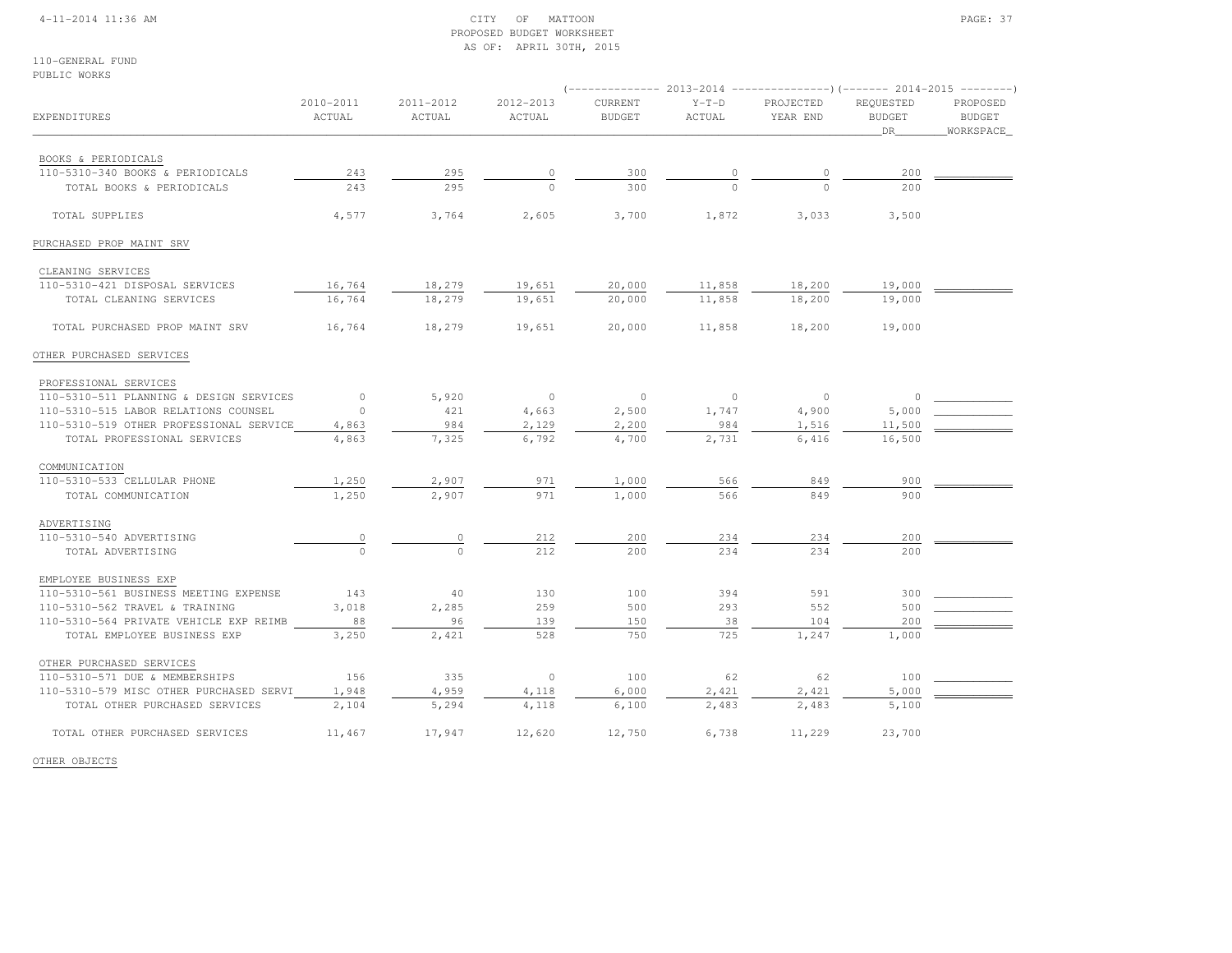### 4-11-2014 11:36 AM CITY OF MATTOON PAGE: 38 PROPOSED BUDGET WORKSHEETAS OF: APRIL 30TH, 2015

110-GENERAL FUNDPUBLIC WORKS

| EXPENDITURES                            | 2010-2011<br>ACTUAL | 2011-2012<br>ACTUAL | 2012-2013<br>ACTUAL | <b>CURRENT</b><br><b>BUDGET</b> | $Y-T-D$<br>ACTUAL | (-------------- 2013-2014 ---------------------- 2014-2015 ----------------------<br>PROJECTED<br>YEAR END | REQUESTED<br><b>BUDGET</b><br>DR. | PROPOSED<br>BUDGET<br>WORKSPACE |
|-----------------------------------------|---------------------|---------------------|---------------------|---------------------------------|-------------------|------------------------------------------------------------------------------------------------------------|-----------------------------------|---------------------------------|
| FINANCIAL TRANS OBJECTS                 |                     |                     |                     |                                 |                   |                                                                                                            |                                   |                                 |
| 110-5310-814 PRINT/COPY MACH LEASE & MA | 3,608               | 3,590               | 3,329               | 3,500                           | 2,077             | 3,477                                                                                                      | 3,500                             |                                 |
| TOTAL FINANCIAL TRANS OBJECTS           | 3,608               | 3,590               | 3,329               | 3,500                           | 2,077             | 3,477                                                                                                      | 3,500                             |                                 |
| COMPUTER INFO SYS OBJECT                |                     |                     |                     |                                 |                   |                                                                                                            |                                   |                                 |
| 110-5310-863 COMPUTERS                  | 5,159               | 2,707               | 1,873               | $\mathbf{0}$                    |                   |                                                                                                            | 2,200                             |                                 |
| TOTAL COMPUTER INFO SYS OBJECT          | 5,159               | 2,707               | 1,873               | $\Omega$                        |                   |                                                                                                            | 2,200                             |                                 |
| TOTAL OTHER OBJECTS                     | 8,767               | 6,297               | 5,203               | 3,500                           | 2,077             | 3,477                                                                                                      | 5,700                             |                                 |
| TOTAL PUBLIC WORKS                      | 285, 173            | 233,701             | 219,862             | 268,608                         | 128,258           | 206,935                                                                                                    | 294,984                           |                                 |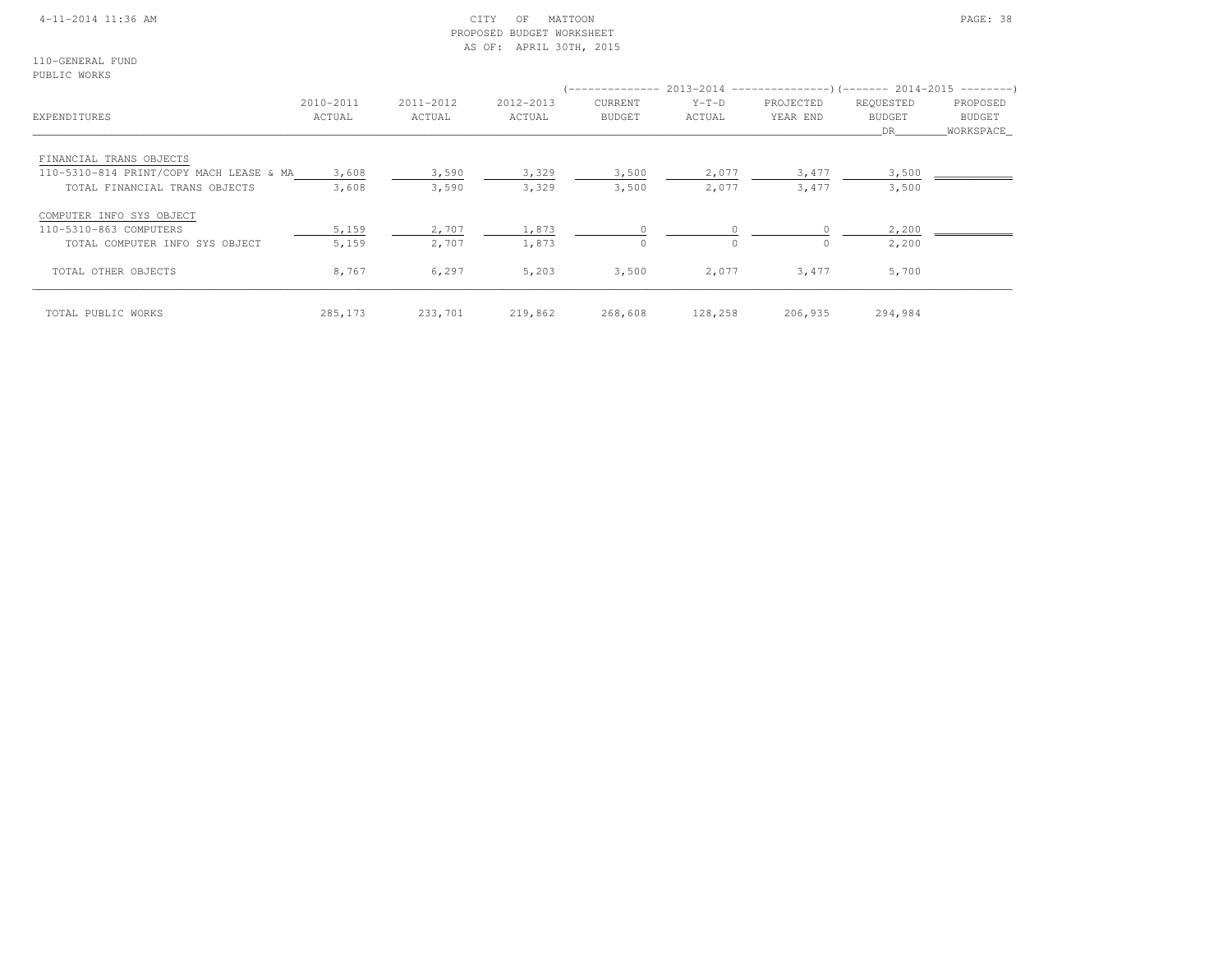### 4-11-2014 11:36 AM CITY OF MATTOON PAGE: 39 PROPOSED BUDGET WORKSHEETAS OF: APRIL 30TH, 2015

110-GENERAL FUNDSTREETS

|                                                            |                     |                     |                     |                          | $($ -------------- 2013-2014 ----------------) (------- 2014-2015 --------) |                       |                                  |                                        |
|------------------------------------------------------------|---------------------|---------------------|---------------------|--------------------------|-----------------------------------------------------------------------------|-----------------------|----------------------------------|----------------------------------------|
| EXPENDITURES                                               | 2010-2011<br>ACTUAL | 2011-2012<br>ACTUAL | 2012-2013<br>ACTUAL | CURRENT<br><b>BUDGET</b> | $Y-T-D$<br>ACTUAL                                                           | PROJECTED<br>YEAR END | REQUESTED<br><b>BUDGET</b><br>DR | PROPOSED<br><b>BUDGET</b><br>WORKSPACE |
| PERSONNEL SERVICES                                         |                     |                     |                     |                          |                                                                             |                       |                                  |                                        |
|                                                            |                     |                     |                     |                          |                                                                             |                       |                                  |                                        |
| SALARIES & WAGES<br>110-5320-111 SALARIES OF REG EMPLOYEES | 440,252             | 487,282             | 485,239             | 516,007                  | 299,461                                                                     | 486,624               | 535,740                          |                                        |
| 110-5320-112 SALARIES OF TEMP EMPLOYEES                    | 18,367              | 25,089              | 27,080              | 26,800                   | 14,977                                                                      | 18,060                | 27,000                           |                                        |
| 110-5320-113 OVERTIME                                      | 20,337              | 18,872              | 28,903              | 21,000                   | 16,832                                                                      | 29,920                | 25,000                           |                                        |
| 110-5320-114 COMPENSATED ABSENCES                          | 54,893              | 78,973              | 66,969              | $\mathbb O$              | 40,614                                                                      | 65,998                | $\circ$                          |                                        |
| TOTAL SALARIES & WAGES                                     | 533,849             | 610,216             | 608,191             | 563,807                  | 371,884                                                                     | 600,602               | 587,740                          |                                        |
|                                                            |                     |                     |                     |                          |                                                                             |                       |                                  |                                        |
| TOTAL PERSONNEL SERVICES                                   | 533,849             | 610,216             | 608,191             | 563,807                  | 371,884                                                                     | 600,602               | 587,740                          |                                        |
| EMPLOYEE BENEFITS                                          |                     |                     |                     |                          |                                                                             |                       |                                  |                                        |
| GROUP INSURANCE                                            |                     |                     |                     |                          |                                                                             |                       |                                  |                                        |
| 110-5320-211 GROUP HEALTH INSURANCE                        | 78,696              | 82,369              | 92,587              | 96,180                   | 65,186                                                                      | 97,778                | 133,728                          |                                        |
| 110-5320-212 GROUP LIFE INSURANCE                          | 1,763               | 1,475               | 1,539               | 1,456                    | 971                                                                         | 1,456                 | 1,297                            |                                        |
| TOTAL GROUP INSURANCE                                      | 80,459              | 83,844              | 94,126              | 97,636                   | 66,156                                                                      | 99,234                | 135,025                          |                                        |
| SOCIAL SECURITY CONTRIB                                    |                     |                     |                     |                          |                                                                             |                       |                                  |                                        |
|                                                            |                     |                     |                     |                          |                                                                             |                       |                                  |                                        |
| 110-5320-221 FICA CONTRIBUTIONS                            | 34,648              | 36,977              | 36,937              | 34,956                   | 23,518                                                                      | 36,887                | 36,440                           |                                        |
| 110-5320-222 MEDICARE CONTRIBUTIONS                        | 8,103               | 8,648               | 8,638               | 8,175                    | 5,500                                                                       | 8,627                 | 8,522                            |                                        |
| TOTAL SOCIAL SECURITY CONTRIB                              | 42,751              | 45,625              | 45,575              | 43,131                   | 29,018                                                                      | 45,514                | 44,962                           |                                        |
| RETIREMENT CONTRIBTUIONS                                   |                     |                     |                     |                          |                                                                             |                       |                                  |                                        |
| 110-5320-231 IMRF CONTRIBUTIONS                            | 148,893             | 79,254              | 84,091              | 77,367                   | 52,499                                                                      | 78,748                | 72,879                           |                                        |
| TOTAL RETIREMENT CONTRIBTUIONS                             | 148,893             | 79,254              | 84,091              | 77,367                   | 52,499                                                                      | 78,748                | 72,879                           |                                        |
|                                                            |                     |                     |                     |                          |                                                                             |                       |                                  |                                        |
| UNEMPLOYMNT COMPENSATION                                   |                     |                     |                     |                          |                                                                             |                       |                                  |                                        |
| 110-5320-240 UNEMPLOYMENT COMP.                            | 1,621               | 2,206               | 3,799               | 3,570                    | 2,380                                                                       | 4,339                 | 4,505                            |                                        |
| TOTAL UNEMPLOYMNT COMPENSATION                             | 1,621               | 2,206               | 3,799               | 3,570                    | 2,380                                                                       | 4,339                 | 4,505                            |                                        |
| WORKER'S COMPENSATION                                      |                     |                     |                     |                          |                                                                             |                       |                                  |                                        |
| 110-5320-250 WORKERS' COMPENSATION                         | 66,444              | 77,543              | 59,665              | 57,574                   | 38,383                                                                      | 57,574                | 58,303                           |                                        |
| TOTAL WORKER'S COMPENSATION                                | 66,444              | 77,543              | 59,665              | 57,574                   | 38,383                                                                      | 57,574                | 58,303                           |                                        |
| TOTAL EMPLOYEE BENEFITS                                    | 340,170             | 288,472             | 287,255             | 279,278                  | 188,435                                                                     | 285,409               | 315,674                          |                                        |
| SUPPLIES                                                   |                     |                     |                     |                          |                                                                             |                       |                                  |                                        |
|                                                            |                     |                     |                     |                          |                                                                             |                       |                                  |                                        |
| GENERAL SUPPLIES                                           |                     |                     |                     |                          |                                                                             |                       |                                  |                                        |
| 110-5320-311 OFFICE SUPPLIES                               | 868                 | 236                 | 505                 | 1,000                    | 437                                                                         | 550                   | 600                              |                                        |
| 110-5320-312 CLEANING SUPPLIES                             | 898                 | 105                 | 167                 | 600                      | 85                                                                          | 200                   | 200                              |                                        |
| 110-5320-313 MEDICAL & SAFETY SUPPLIES                     | 1,910               | 1,316               | 2,650               | 1,800                    | 1,617                                                                       | 2,900                 | 2,000                            |                                        |
| 110-5320-314 CHEMICALS                                     | 7,818               | 1,898               | 7,969               | 5,000                    | 240                                                                         | 8,240                 | 8,500                            |                                        |
| 110-5320-315 LANDSCAPE SUPPLIES                            | $\circ$             | $\circ$             | 224                 | 600                      | 202                                                                         | 202                   | $\circ$                          |                                        |
| 110-5320-316 TOOLS AND EQUIPMENT                           | 5,468               | 7,109               | 8,121               | 7,000                    | 8,375                                                                       | 10,900                | 8,000                            |                                        |
| 110-5320-318 VEHICLE PARTS                                 | 47,761              | 27,183              | 29,128              | 27,000                   | 11,450                                                                      | 27,600                | 28,000                           |                                        |
| 110-5320-319 MISCELLANEOUS SUPPLIES                        | 76,534              | 5,766               | 10,288              | 10,000                   | 5,907                                                                       | 10,800                | 10,000                           |                                        |
| TOTAL GENERAL SUPPLIES                                     | 141,257             | 43,613              | 59,053              | 53,000                   | 28,312                                                                      | 61,392                | 57,300                           |                                        |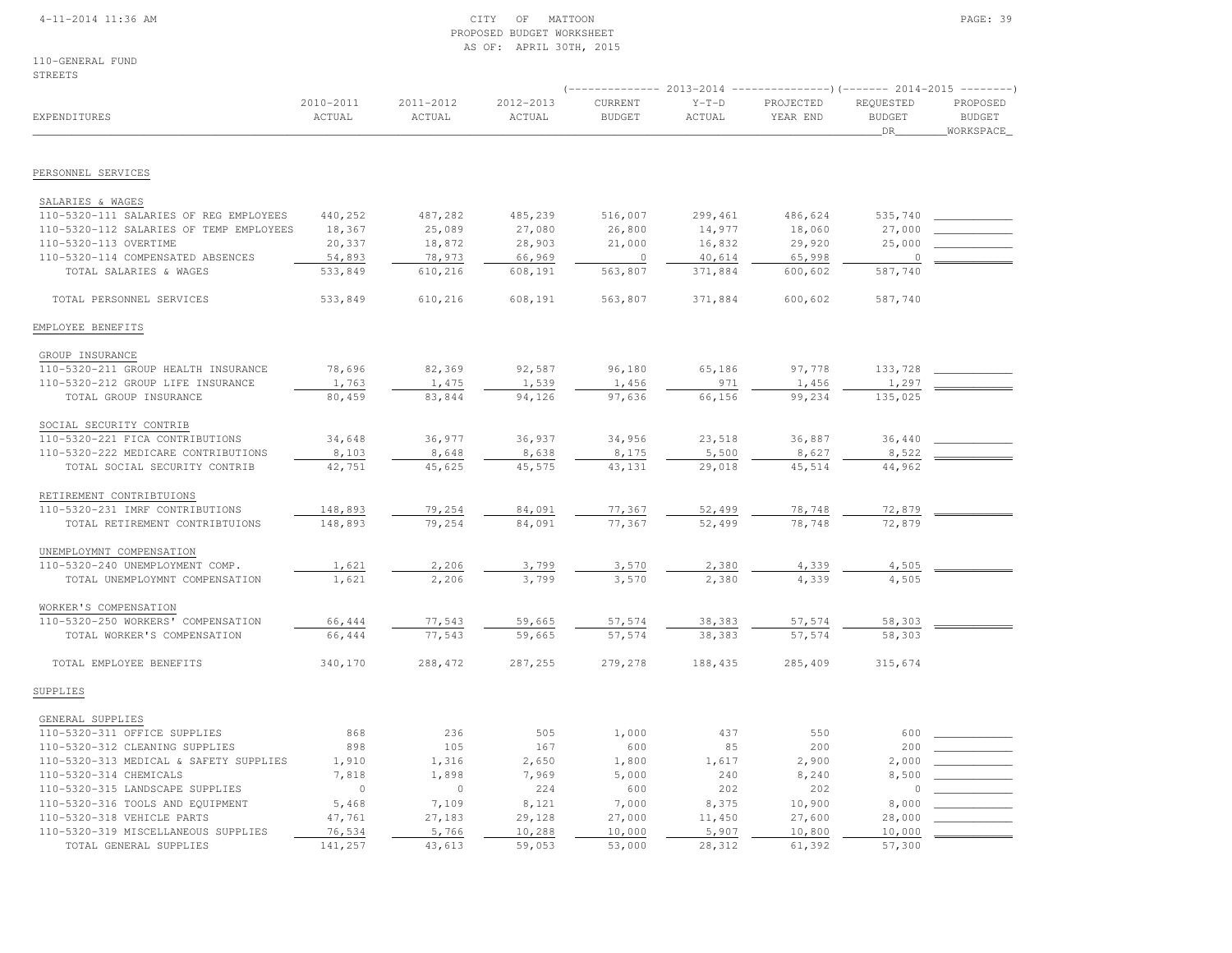### 4-11-2014 11:36 AM CITY OF MATTOON PAGE: 40 PROPOSED BUDGET WORKSHEETAS OF: APRIL 30TH, 2015

110-GENERAL FUNDSTREETS

|                                         |                     |                     |                     | $--------- 2013-2014$    |                   | ----------------) (------- 2014-2015 --------- |                                  |                                        |
|-----------------------------------------|---------------------|---------------------|---------------------|--------------------------|-------------------|------------------------------------------------|----------------------------------|----------------------------------------|
| EXPENDITURES                            | 2010-2011<br>ACTUAL | 2011-2012<br>ACTUAL | 2012-2013<br>ACTUAL | CURRENT<br><b>BUDGET</b> | $Y-T-D$<br>ACTUAL | PROJECTED<br>YEAR END                          | REQUESTED<br><b>BUDGET</b><br>DR | PROPOSED<br><b>BUDGET</b><br>WORKSPACE |
| ENERGY                                  |                     |                     |                     |                          |                   |                                                |                                  |                                        |
| 110-5320-321 UTILITIES                  | 19,210              | 14,922              | 16,834              | 17,000                   | 5,617             | 17,150                                         | 18,000                           |                                        |
| 110-5320-326 FUEL                       | 33,093              | 44,859              | 48,825              | 50,000                   | 27,814            | 45,250                                         | 49,000                           |                                        |
| TOTAL ENERGY                            | 52,303              | 59,782              | 65,659              | 67,000                   | 33,431            | 62,400                                         | 67,000                           |                                        |
| STREET MAINT SUPPLIES                   |                     |                     |                     |                          |                   |                                                |                                  |                                        |
| 110-5320-351 CONCRETE                   | 11,863              | 27,274              | 15,237              | 25,000                   | 19,385            | 20,800                                         | 25,000                           |                                        |
| 110-5320-353 BITUMINOUS SUPPLIES        | $\circ$             | $\circ$             | 43,859              | 30,000                   | 14,201            | 14,200                                         | 30,000                           |                                        |
| 110-5320-359 OTHER STREET MAINT SUPPLIE | 13,297              | 44,199              | 1,758               | 10,000                   | 2,574             | 8,400                                          | 10,000                           |                                        |
| TOTAL STREET MAINT SUPPLIES             | 25,161              | 71,473              | 60,853              | 65,000                   | 36,160            | 43,400                                         | 65,000                           |                                        |
| SWR SYSTM MAINT SUPPLIES                |                     |                     |                     |                          |                   |                                                |                                  |                                        |
| 110-5320-363 BACKFILL AND SURFACE MATER | 2,653               | 8,149               | 5,722               | 6,000                    | 171               | 220                                            | 5,000                            |                                        |
| TOTAL SWR SYSTM MAINT SUPPLIES          | 2,653               | 8,149               | 5,722               | 6,000                    | 171               | 220                                            | 5,000                            |                                        |
| TOTAL SUPPLIES                          | 221,373             | 183,017             | 191,287             | 191,000                  | 98,074            | 167, 412                                       | 194,300                          |                                        |
| PURCHASED PROP MAINT SRV                |                     |                     |                     |                          |                   |                                                |                                  |                                        |
| CLEANING SERVICES                       |                     |                     |                     |                          |                   |                                                |                                  |                                        |
| REPAIR & MAINT SERVICES                 |                     |                     |                     |                          |                   |                                                |                                  |                                        |
| 110-5320-432 REPAIR OF BUILDINGS        | 4,400               | 3,907               | 746                 | 3,000                    | 4,768             | 5,200                                          | 4,000                            |                                        |
| 110-5320-433 REPAIR OF MACHINERY        | 15,882              | 54,059              | 24,671              | 50,000                   | 20,866            | 31,800                                         | 40,000                           |                                        |
| 110-5320-434 REPAIR OF VEHICLES         | 10,619              | 11,412              | 15,749              | 13,000                   | 6,913             | 13,500                                         | 14,000                           |                                        |
| TOTAL REPAIR & MAINT SERVICES           | 30,900              | 69,379              | 41,166              | 66,000                   | 32,547            | 50,500                                         | 58,000                           |                                        |
| RENTALS                                 |                     |                     |                     |                          |                   |                                                |                                  |                                        |
| 110-5320-440 RENTALS                    | 1,605               | 5,795               | 1,942               | 7,000                    | 207               | 311                                            | 5,000                            |                                        |
| TOTAL RENTALS                           | 1,605               | 5,795               | 1,942               | 7,000                    | 207               | 311                                            | 5,000                            |                                        |
| CONSTRUCTION SERVICES                   |                     |                     |                     |                          |                   |                                                |                                  |                                        |
| 110-5320-459 OTHER CONSTRUCTION COSTS   | $\overline{0}$      |                     | 1,660               | 12,500                   | 5,016             | 11,800                                         | 12,500                           |                                        |
| TOTAL CONSTRUCTION SERVICES             | $\Omega$            | $\Omega$            | 1,660               | 12,500                   | 5,016             | 11,800                                         | 12,500                           |                                        |
| OTHER PROP MAINT SERVICE                |                     |                     |                     |                          |                   |                                                |                                  |                                        |
| TOTAL PURCHASED PROP MAINT SRV          | 32,506              | 75,174              | 44,768              | 85,500                   | 37,770            | 62,611                                         | 75,500                           |                                        |
| OTHER PURCHASED SERVICES                |                     |                     |                     |                          |                   |                                                |                                  |                                        |
| PROFESSIONAL SERVICES                   |                     |                     |                     |                          |                   |                                                |                                  |                                        |
| 110-5320-519 OTHER PROFESSIONAL SERVICE | 3,597               | 1,953               | 5,401               | 4,000                    | 460               | 800                                            | 3,000                            |                                        |
| TOTAL PROFESSIONAL SERVICES             | 3,597               | 1,953               | 5,401               | 4,000                    | 460               | 800                                            | 3,000                            |                                        |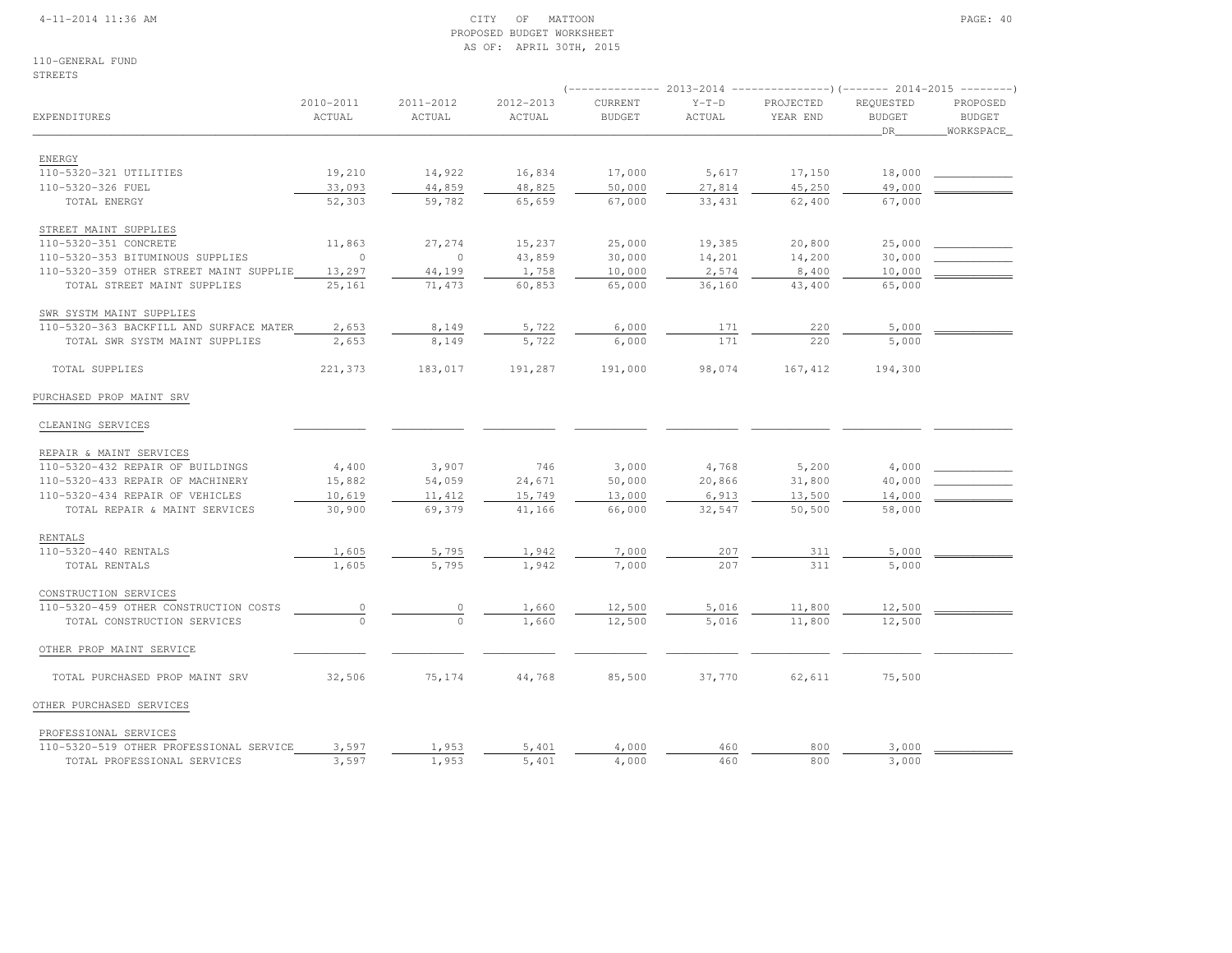### 4-11-2014 11:36 AM CITY OF MATTOON PAGE: 41 PROPOSED BUDGET WORKSHEETAS OF: APRIL 30TH, 2015

110-GENERAL FUNDSTREETS

|                                |                     |                     |                     |                          |                   | (-------------- 2013-2014 -----------------) (------- 2014-2015 ---------) |                                  |                                 |
|--------------------------------|---------------------|---------------------|---------------------|--------------------------|-------------------|----------------------------------------------------------------------------|----------------------------------|---------------------------------|
| EXPENDITURES                   | 2010-2011<br>ACTUAL | 2011-2012<br>ACTUAL | 2012-2013<br>ACTUAL | CURRENT<br><b>BUDGET</b> | $Y-T-D$<br>ACTUAL | PROJECTED<br>YEAR END                                                      | REQUESTED<br><b>BUDGET</b><br>DR | PROPOSED<br>BUDGET<br>WORKSPACE |
| COMMUNICATION                  |                     |                     |                     |                          |                   |                                                                            |                                  |                                 |
| 110-5320-531 POSTAGE           | 100                 | <sup>1</sup>        | $\circ$             | $\circ$                  | $\circ$           | $\circ$                                                                    | $\circ$                          |                                 |
| 110-5320-532 TELEPHONE         | 4,723               | 4,357               | 4,711               | 5,000                    | 3,228             | 4,842                                                                      | 5,000                            |                                 |
| 110-5320-533 CELLULAR PHONE    | 1,381               | 1,631               | 752                 | 500                      | 373               | 520                                                                        | 500                              |                                 |
| 110-5320-535 RADIOS            | $\circ$             | 1,422               | 6,008               | 1,000                    | 624               | 1,650                                                                      | 1,500                            |                                 |
| TOTAL COMMUNICATION            | 6,205               | 7,411               | 11,470              | 6,500                    | 4,224             | 7,012                                                                      | 7,000                            |                                 |
| EMPLOYEE BUSINESS EXP          |                     |                     |                     |                          |                   |                                                                            |                                  |                                 |
| 110-5320-562 TRAVEL & TRAINING | 1,091               | 1,257               | 1,426               | 1,500                    | 788               | 1,430                                                                      | 1,500                            |                                 |
| TOTAL EMPLOYEE BUSINESS EXP    | 1,091               | 1,257               | 1,426               | 1,500                    | 788               | 1,430                                                                      | 1,500                            |                                 |
| OTHER PURCHASED SERVICES       |                     |                     |                     |                          |                   |                                                                            |                                  |                                 |
| TOTAL OTHER PURCHASED SERVICES | 10,893              | 10,622              | 18,297              | 12,000                   | 5,472             | 9,242                                                                      | 11,500                           |                                 |
| PROPERTY                       |                     |                     |                     |                          |                   |                                                                            |                                  |                                 |
| IMPROVEMENTS-NOT BLDNGS        |                     |                     |                     |                          |                   |                                                                            |                                  |                                 |
| MACHINERY & EQUIPMENT          |                     |                     |                     |                          |                   |                                                                            |                                  |                                 |
| 110-5320-741 MACHINERY         | 66,114              | 69,005              | $\circ$             | $\circ$                  | 135,740           | 135,740                                                                    | $\Omega$                         |                                 |
| 110-5320-742 VEHICLES          | 53,159              | 55,914              | 1,500               | $\Omega$                 | $\Omega$          | $\Omega$                                                                   |                                  |                                 |
| 110-5320-743 MEF CONTRIBUTION  | $\circ$             | $\circ$             | 90,715              | 40,000                   | 32,692            | 39,960                                                                     | 28,718                           |                                 |
| TOTAL MACHINERY & EQUIPMENT    | 119,273             | 124,919             | 92,215              | 40,000                   | 168,432           | 175,700                                                                    | 28,718                           |                                 |
| TOTAL PROPERTY                 | 119,273             | 124,919             | 92,215              | 40,000                   | 168,432           | 175,700                                                                    | 28,718                           |                                 |
| OTHER OBJECTS                  |                     |                     |                     |                          |                   |                                                                            |                                  |                                 |
| FINANCIAL TRANS OBJECTS        |                     |                     |                     |                          |                   |                                                                            |                                  |                                 |
| 110-5320-828 REAL ESTATE TAXES | 190                 | 117                 | 112                 | 120                      | 113               | 113                                                                        | 120                              |                                 |
| TOTAL FINANCIAL TRANS OBJECTS  | 190                 | 117                 | 112                 | 120                      | 113               | 113                                                                        | 120                              |                                 |
| COMPUTER INFO SYS OBJECT       |                     |                     |                     |                          |                   |                                                                            |                                  |                                 |
| 110-5320-863 COMPUTERS         | $\circ$             | 0                   | 872                 | 0                        |                   |                                                                            |                                  |                                 |
| TOTAL COMPUTER INFO SYS OBJECT | $\Omega$            | $\circ$             | 872                 | $\Omega$                 | $\cap$            |                                                                            | $\cap$                           |                                 |

TOTAL OTHER OBJECTS 190 117 985 120 113 113 120

TOTAL STREETS 1,258,253 1,292,535 1,242,998 1,171,705 870,180 1,301,088 1,213,552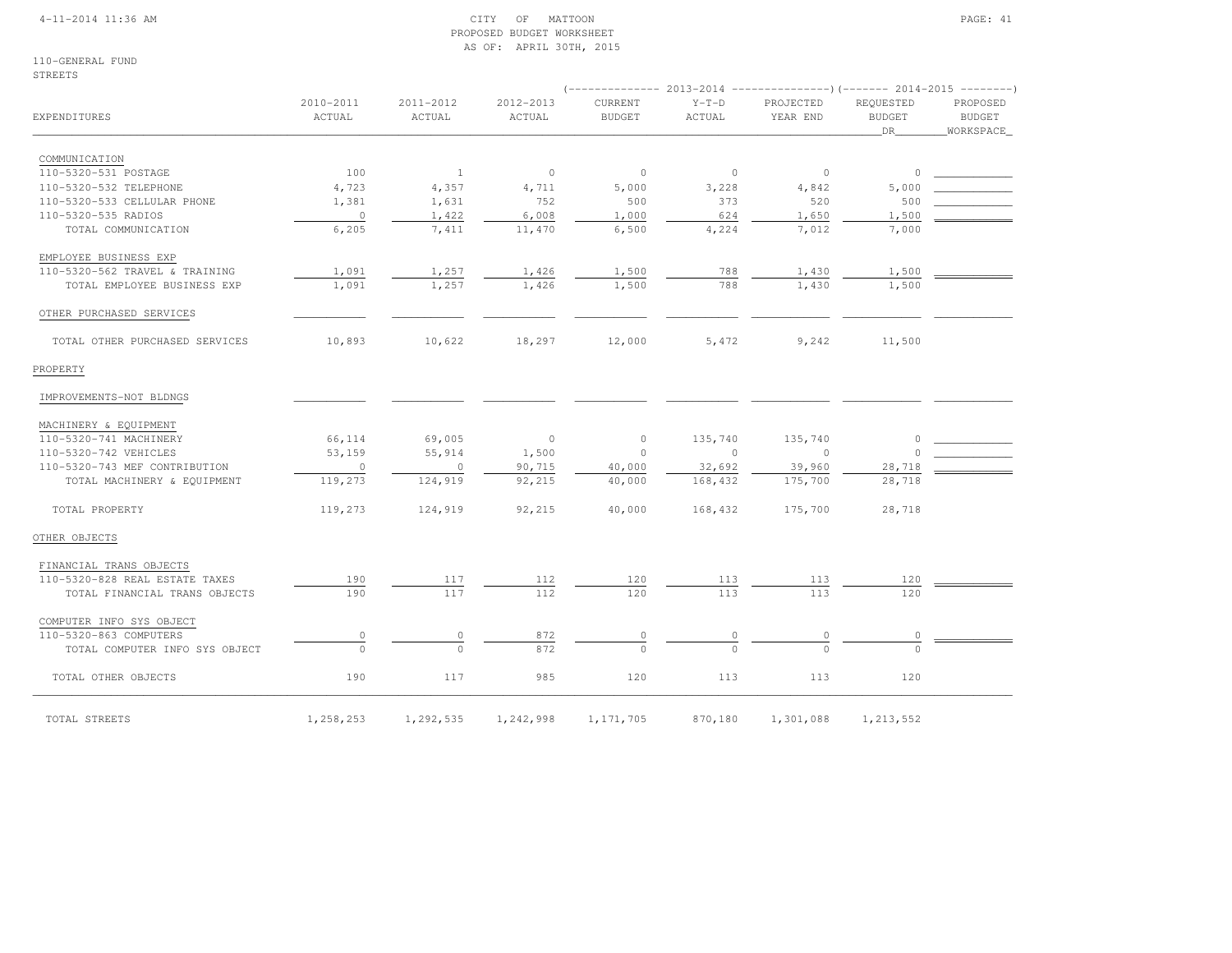## 4-11-2014 11:36 AM CITY OF MATTOON PAGE: 42 PROPOSED BUDGET WORKSHEETAS OF: APRIL 30TH, 2015

110-GENERAL FUNDSTREET LIGHTING

| EXPENDITURES                     | 2010-2011<br>ACTUAL | 2011-2012<br>ACTUAL | 2012-2013<br>ACTUAL | CURRENT<br><b>BUDGET</b> | $Y-T-D$<br>ACTUAL | $(-$ ------------- 2013-2014 -----------------) (------- 2014-2015 ---------)<br>PROJECTED<br>YEAR END | REQUESTED<br><b>BUDGET</b><br>DR | PROPOSED<br>BUDGET<br>_WORKSPACE_ |
|----------------------------------|---------------------|---------------------|---------------------|--------------------------|-------------------|--------------------------------------------------------------------------------------------------------|----------------------------------|-----------------------------------|
| SUPPLIES                         |                     |                     |                     |                          |                   |                                                                                                        |                                  |                                   |
| ENERGY                           |                     |                     |                     |                          |                   |                                                                                                        |                                  |                                   |
| 110-5326-321 UTILITIES           | 1,237               |                     |                     |                          | $\circ$           |                                                                                                        |                                  |                                   |
| TOTAL ENERGY                     | 1,237               | $\Omega$            | $\Omega$            | $\Omega$                 | $\Omega$          | $\cap$                                                                                                 |                                  |                                   |
| TOTAL SUPPLIES                   | 1,237               | $\circ$             | $\circ$             | $\circ$                  | $\circ$           | $\circ$                                                                                                | $\circ$                          |                                   |
| PURCHASED PROP MAINT SRV         |                     |                     |                     |                          |                   |                                                                                                        |                                  |                                   |
| REPAIR & MAINT SERVICES          |                     |                     |                     |                          |                   |                                                                                                        |                                  |                                   |
| 110-5326-432 REPAIR OF BUILDINGS | 2,520               |                     |                     |                          |                   |                                                                                                        |                                  |                                   |
| TOTAL REPAIR & MAINT SERVICES    | 2,520               | $\Omega$            | $\Omega$            | $\Omega$                 | $\Omega$          |                                                                                                        |                                  |                                   |
| TOTAL PURCHASED PROP MAINT SRV   | 2,520               | $\circ$             | $\circ$             | $\circ$                  | $\circ$           | $\circ$                                                                                                | $\circ$                          |                                   |
| TOTAL STREET LIGHTING            | 3,757               | $\circ$             | $\circ$             | $\circ$                  | $\circ$           | $\circ$                                                                                                | 0                                |                                   |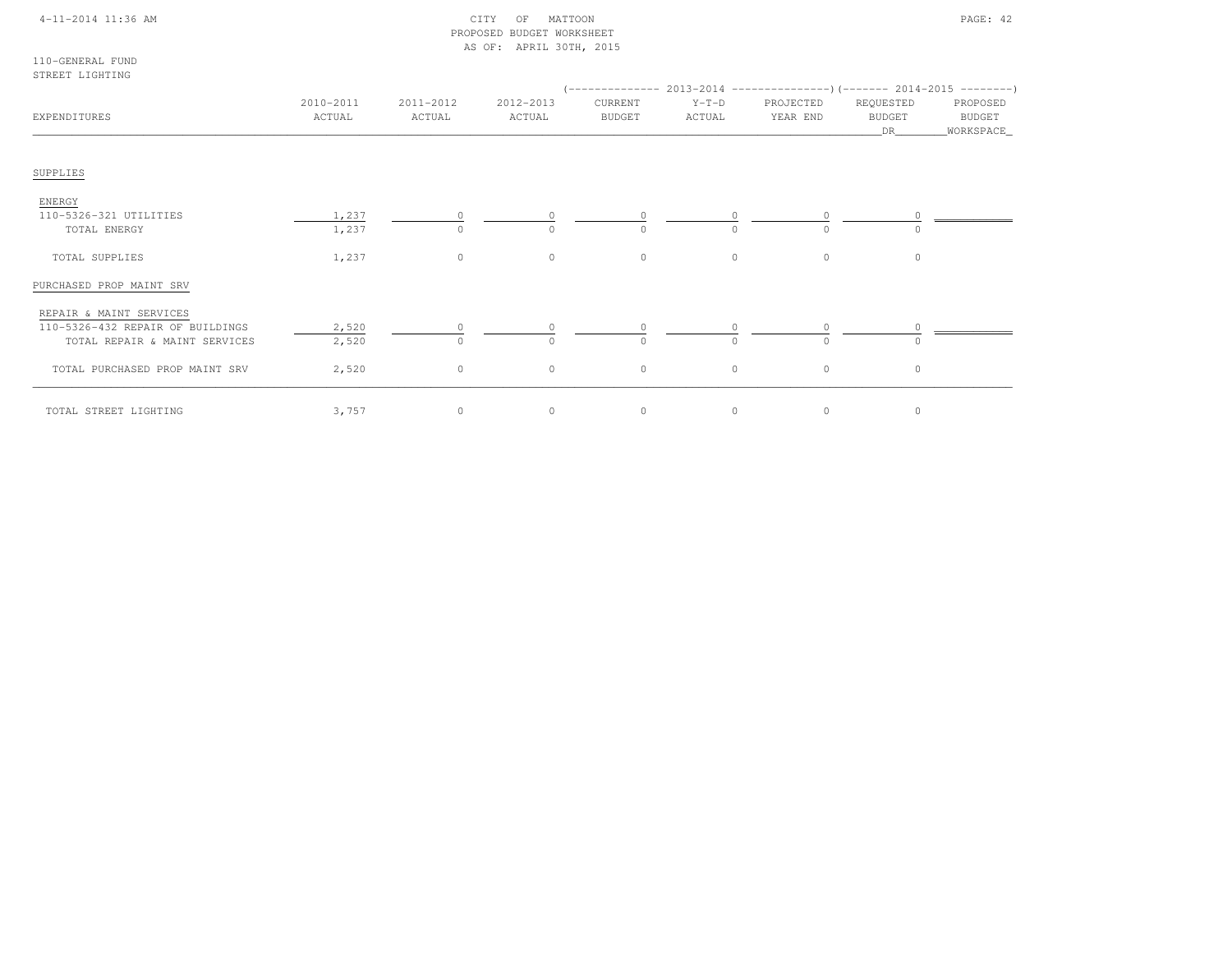|  |  | 4-11-2014 11:36 AM |  |  |
|--|--|--------------------|--|--|
|--|--|--------------------|--|--|

# CITY OF MATTOON PAGE: 43 PROPOSED BUDGET WORKSHEETAS OF: APRIL 30TH, 2015

| 110-GENERAL FUND        |  |  |
|-------------------------|--|--|
| TRAFFIC CONTROL DEVICES |  |  |

|              |           |           |           |               |         | $2013-2014$ ----------------) (------- 2014-2015 ---------) |               |               |
|--------------|-----------|-----------|-----------|---------------|---------|-------------------------------------------------------------|---------------|---------------|
|              | 2010-2011 | 2011-2012 | 2012-2013 | CURRENT       | $Y-T-D$ | PROJECTED                                                   | REQUESTED     | PROPOSED      |
| EXPENDITURES | ACTUAL    | ACTUAL    | ACTUAL    | <b>BUDGET</b> | ACTUAL  | YEAR END                                                    | <b>BUDGET</b> | <b>BUDGET</b> |
|              |           |           |           |               |         |                                                             |               | WORKSPACE     |
|              |           |           |           |               |         |                                                             |               |               |
|              |           |           |           |               |         |                                                             |               |               |

SUPPLIES

STREET MAINT SUPPLIES \_\_\_\_\_\_\_\_\_\_\_ \_\_\_\_\_\_\_\_\_\_\_ \_\_\_\_\_\_\_\_\_\_\_ \_\_\_\_\_\_\_\_\_\_\_ \_\_\_\_\_\_\_\_\_\_\_ \_\_\_\_\_\_\_\_\_\_\_\_ \_\_\_\_\_\_\_\_\_\_\_\_ \_\_\_\_\_\_\_\_\_\_\_\_

PURCHASED PROP MAINT SRV

REPAIR & MAINT SERVICES \_\_\_\_\_\_\_\_\_\_\_ \_\_\_\_\_\_\_\_\_\_\_ \_\_\_\_\_\_\_\_\_\_\_ \_\_\_\_\_\_\_\_\_\_\_ \_\_\_\_\_\_\_\_\_\_\_ \_\_\_\_\_\_\_\_\_\_\_\_ \_\_\_\_\_\_\_\_\_\_\_\_ \_\_\_\_\_\_\_\_\_\_\_\_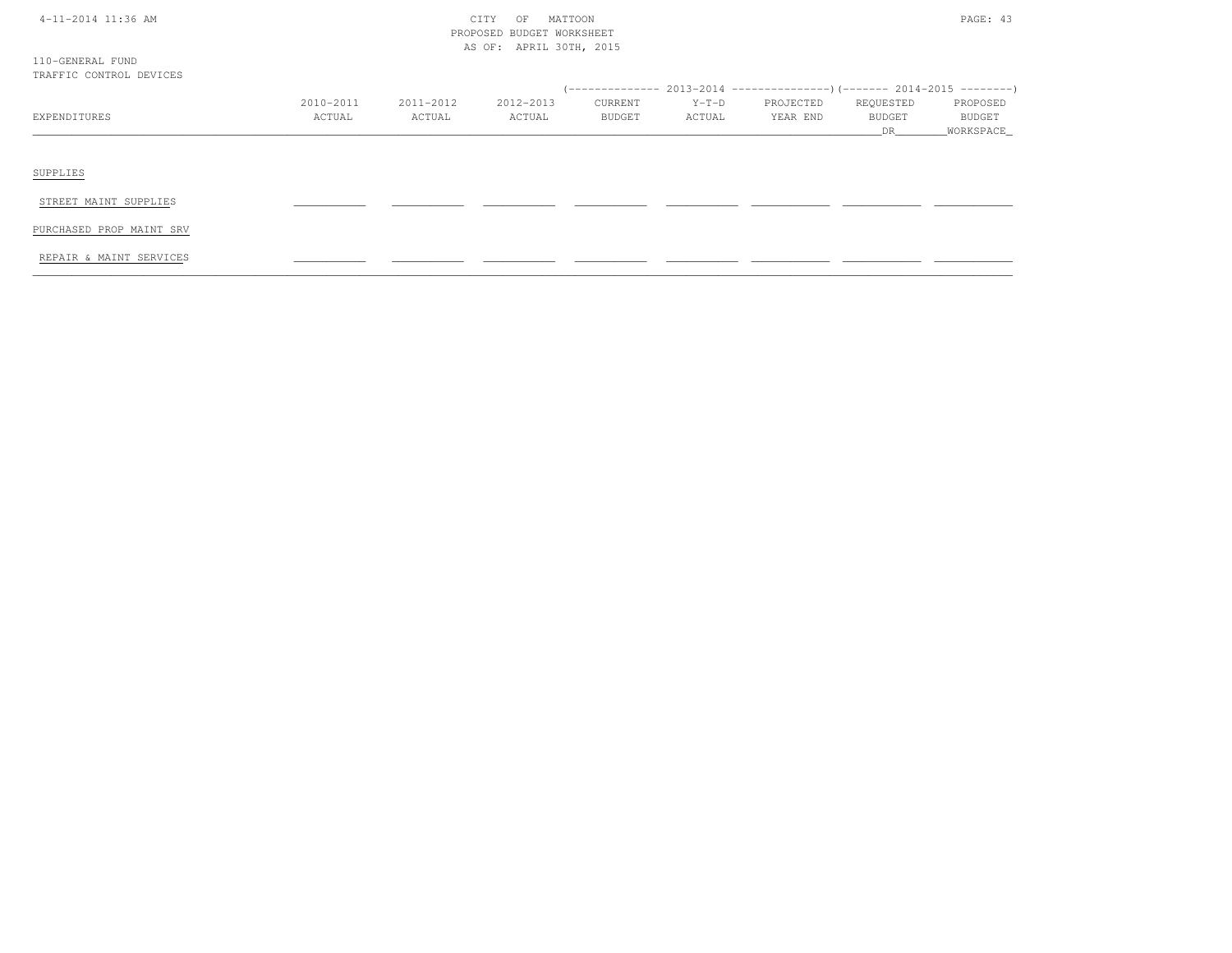### 4-11-2014 11:36 AM CITY OF MATTOON PAGE: 44 PROPOSED BUDGET WORKSHEETAS OF: APRIL 30TH, 2015

110-GENERAL FUNDBUILDINGS & GROUNDS

|                                        |                     |                     |                     |                          |                   | (-------------- 2013-2014 ----------------) (------- 2014-2015 ---------) |                                  |                                        |
|----------------------------------------|---------------------|---------------------|---------------------|--------------------------|-------------------|---------------------------------------------------------------------------|----------------------------------|----------------------------------------|
| EXPENDITURES                           | 2010-2011<br>ACTUAL | 2011-2012<br>ACTUAL | 2012-2013<br>ACTUAL | CURRENT<br><b>BUDGET</b> | $Y-T-D$<br>ACTUAL | PROJECTED<br>YEAR END                                                     | REQUESTED<br><b>BUDGET</b><br>DR | PROPOSED<br><b>BUDGET</b><br>WORKSPACE |
| PERSONNEL SERVICES                     |                     |                     |                     |                          |                   |                                                                           |                                  |                                        |
| SALARIES & WAGES                       |                     |                     |                     |                          |                   |                                                                           |                                  |                                        |
| 110-5381-111 SALARIES OF REG EMPLOYEES | 58,896              | 69,876              | 75,103              | 82,458                   | 50,753            | 82, 474                                                                   | 91,861                           |                                        |
| 110-5381-113 OVERTIME                  | 246                 | 263                 | 103                 | 250                      | 69                | 112                                                                       | 200                              |                                        |
| 110-5381-114 COMPENSATED ABSENCES      | 5,593               | 4,785               | 4,676               | $\circ$                  | 5,084             | 8,262                                                                     | $\circ$                          |                                        |
| TOTAL SALARIES & WAGES                 | 64,735              | 74,923              | 79,882              | 82,708                   | 55,906            | 90,848                                                                    | 92,061                           |                                        |
| TOTAL PERSONNEL SERVICES               | 64,735              | 74,923              | 79,882              | 82,708                   | 55,906            | 90,848                                                                    | 92,061                           |                                        |
| EMPLOYEE BENEFITS                      |                     |                     |                     |                          |                   |                                                                           |                                  |                                        |
| GROUP INSURANCE                        |                     |                     |                     |                          |                   |                                                                           |                                  |                                        |
| 110-5381-211 GROUP HEALTH INSURANCE    | 8,768               | 8,540               | 9,653               | 10,507                   | 7,005             | 10,507                                                                    | 15,340                           |                                        |
| 110-5381-212 GROUP LIFE INSURANCE      | 144                 | 448                 | 300                 | 300                      | 200               | 300                                                                       | 268                              |                                        |
| TOTAL GROUP INSURANCE                  | 8,912               | 8,988               | 9,953               | 10,807                   | 7,205             | 10,808                                                                    | 15,608                           |                                        |
| SOCIAL SECURITY CONTRIB                |                     |                     |                     |                          |                   |                                                                           |                                  |                                        |
| 110-5381-221 FICA CONTRIBUTIONS        | 3,874               | 4,513               | 4,824               | 5,128                    | 3,545             | 5,633                                                                     | 5,708                            |                                        |
| 110-5381-222 MEDICARE CONTRIBUTIONS    | 906                 | 1,055               | 1,128               | 1,199                    | 829               | 1,317                                                                     | 1,335                            |                                        |
| TOTAL SOCIAL SECURITY CONTRIB          | 4,780               | 5,568               | 5,953               | 6,327                    | 4,373             | 6,950                                                                     | 7,043                            |                                        |
| RETIREMENT CONTRIBTUIONS               |                     |                     |                     |                          |                   |                                                                           |                                  |                                        |
| 110-5381-231 IMRF CONTRIBUTIONS        | 8,225               | 10,086              | 11,490              | 11,918                   | 8,238             | 12,358                                                                    | 11,968                           |                                        |
| TOTAL RETIREMENT CONTRIBTUIONS         | 8,225               | 10,086              | 11,490              | 11,918                   | 8,238             | 12,358                                                                    | 11,968                           |                                        |
| UNEMPLOYMNT COMPENSATION               |                     |                     |                     |                          |                   |                                                                           |                                  |                                        |
| 110-5381-240 UNEMPLOYMENT COMP.        | 114                 | 361                 | 622                 | 606                      | 404               | 765                                                                       | 765                              |                                        |
| TOTAL UNEMPLOYMNT COMPENSATION         | 114                 | 361                 | 622                 | 606                      | 404               | 765                                                                       | 765                              |                                        |
| WORKER'S COMPENSATION                  |                     |                     |                     |                          |                   |                                                                           |                                  |                                        |
| 110-5381-250 WORKERS' COMPENSATION     | 1,236               | 3,363               | 3,299               | 2,977                    | 1,984             | 2,977                                                                     | 3,290                            |                                        |
| TOTAL WORKER'S COMPENSATION            | 1,236               | 3,363               | 3,299               | 2,977                    | 1,984             | 2,977                                                                     | 3,290                            |                                        |
| TOTAL EMPLOYEE BENEFITS                | 23,267              | 28,367              | 31,317              | 32,635                   | 22,206            | 33,857                                                                    | 38,674                           |                                        |
| SUPPLIES                               |                     |                     |                     |                          |                   |                                                                           |                                  |                                        |
| GENERAL SUPPLIES                       |                     |                     |                     |                          |                   |                                                                           |                                  |                                        |
| 110-5381-312 CLEANING SUPPLIES         | 2,360               | 3,144               | 6,918               | 5,000                    | 3,618             | 6,040                                                                     | 5,000                            |                                        |
| 110-5381-315 LANDSCAPING SUPPLIES      | $\circ$             | $\circ$             | $\circ$             | $\circ$                  | $\circ$           | $\overline{0}$                                                            | 1,000                            |                                        |
| 110-5381-316 TOOLS & EQUIPMENT         | 848                 | 277                 | 637                 | 600                      | 190               | 310                                                                       | 600                              |                                        |
| 110-5381-317 SITE FURNISHINGS          | $\circ$             | $\circ$             | $\circ$             | $\circ$                  | $\circ$           | $\Omega$                                                                  | 1,000                            |                                        |
| 110-5381-319 MISCELLANEOUS SUPPLIES    | 3,112               | 5,992               | 572                 | 4,000                    | 685               | 1,220                                                                     | 3,000                            |                                        |
| TOTAL GENERAL SUPPLIES                 | 6,320               | 9,413               | 8,127               | 9,600                    | 4,494             | 7.570                                                                     | 10,600                           |                                        |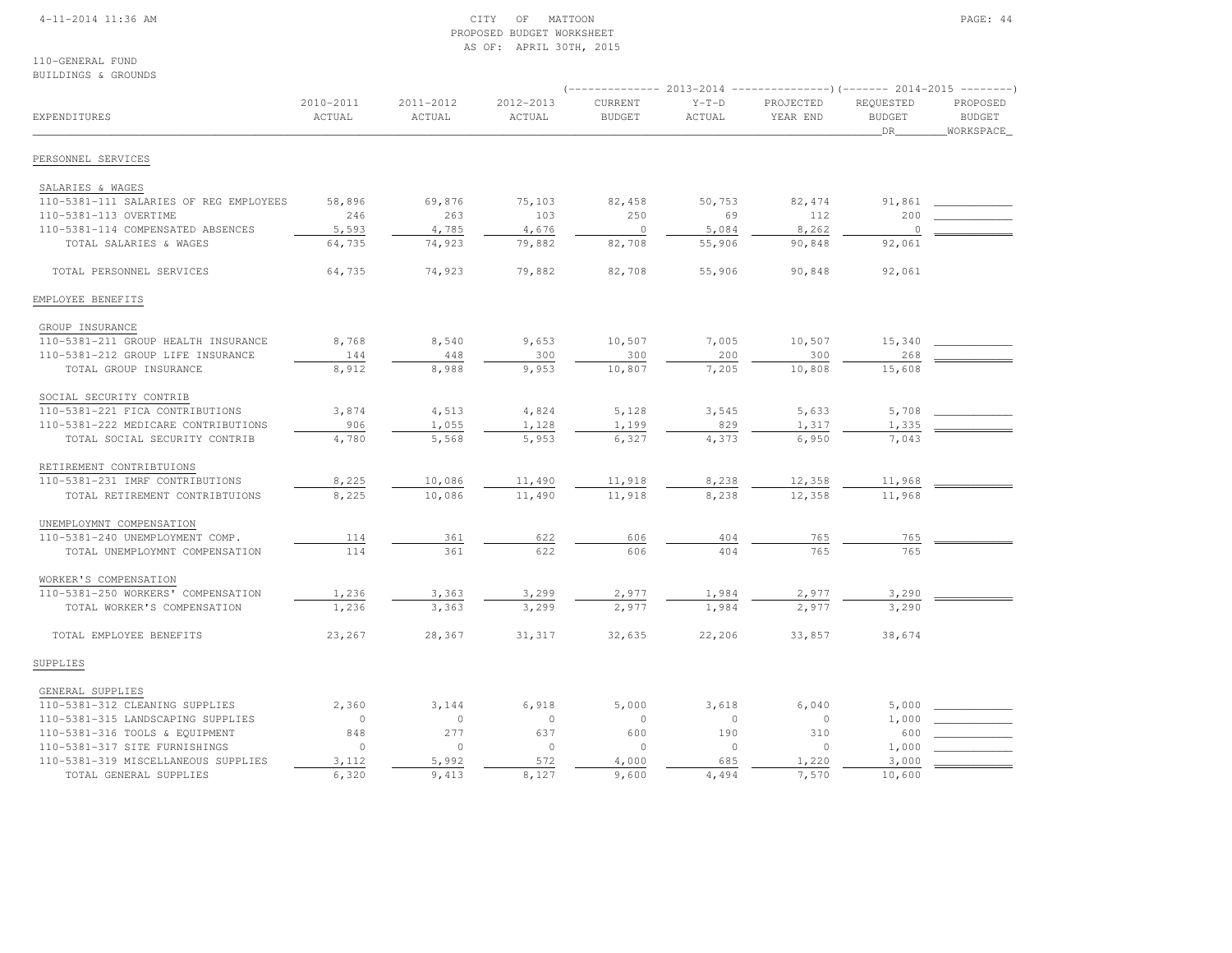### 4-11-2014 11:36 AM CITY OF MATTOON PAGE: 45 PROPOSED BUDGET WORKSHEETAS OF: APRIL 30TH, 2015

110-GENERAL FUNDBUILDINGS & GROUNDS

| EXPENDITURES                           | 2010-2011<br>ACTUAL | 2011-2012<br>ACTUAL | 2012-2013<br>ACTUAL | CURRENT<br><b>BUDGET</b> | $Y-T-D$<br>ACTUAL | PROJECTED<br>YEAR END | REQUESTED<br><b>BUDGET</b><br>DR | PROPOSED<br><b>BUDGET</b><br>_WORKSPACE_ |
|----------------------------------------|---------------------|---------------------|---------------------|--------------------------|-------------------|-----------------------|----------------------------------|------------------------------------------|
| ENERGY                                 |                     |                     |                     |                          |                   |                       |                                  |                                          |
| 110-5381-321 UTILITIES                 | 45,495              | 42,003              | 57,430              | 51,000                   | 26,747            | 55,600                | 56,000                           |                                          |
| TOTAL ENERGY                           | 45,495              | 42,003              | 57,430              | 51,000                   | 26,747            | 55,600                | 56,000                           |                                          |
| TOTAL SUPPLIES                         | 51,814              | 51,416              | 65,557              | 60,600                   | 31,240            | 63,170                | 66,600                           |                                          |
| PURCHASED PROP MAINT SRV               |                     |                     |                     |                          |                   |                       |                                  |                                          |
| REPAIR & MAINT SERVICES                |                     |                     |                     |                          |                   |                       |                                  |                                          |
| 110-5381-432 REPAIR OF BUILDINGS       | 5,456               | 21,569              | 17,556              | 23,000                   | 6,738             | 23,000                | 20,000                           |                                          |
| 110-5381-435 ELEVATOR SERVICE AGREEMEN | 3,460               | 4,905               | 5,038               | 5,000                    | 2,831             | 5,500                 | 6,000                            |                                          |
| TOTAL REPAIR & MAINT SERVICES          | 8,916               | 26,474              | 22,594              | 28,000                   | 9,569             | 28,500                | 26,000                           |                                          |
| OTHER PROP MAINT SERVICE               |                     |                     |                     |                          |                   |                       |                                  |                                          |
| 110-5381-460 OTHER PROP MAINT SERVICES | 5,611               | 8,404               | 8,410               | 9,000                    | 4,314             | 7,400                 | 8,000                            |                                          |
| TOTAL OTHER PROP MAINT SERVICE         | 5,611               | 8,404               | 8,410               | 9,000                    | 4,314             | 7,400                 | 8,000                            |                                          |
| TOTAL PURCHASED PROP MAINT SRV         | 14,527              | 34,877              | 31,004              | 37,000                   | 13,883            | 35,900                | 34,000                           |                                          |
| OTHER PURCHASED SERVICES               |                     |                     |                     |                          |                   |                       |                                  |                                          |
| COMMUNICATION                          |                     |                     |                     |                          |                   |                       |                                  |                                          |
| OTHER PURCHASED SERVICES               |                     |                     |                     |                          |                   |                       |                                  |                                          |
| 110-5381-576 SECURITY SERVICES         | 604                 | 384                 | 384                 |                          |                   |                       |                                  |                                          |
| TOTAL OTHER PURCHASED SERVICES         | 604                 | 384                 | 384                 | $\Omega$                 | $\cap$            | $\cap$                | $\cap$                           |                                          |
| TOTAL OTHER PURCHASED SERVICES         | 604                 | 384                 | 384                 | $\circ$                  | $\circ$           | $\circ$               | $\circ$                          |                                          |
| OTHER OBJECTS                          |                     |                     |                     |                          |                   |                       |                                  |                                          |
| FINANCIAL TRANS OBJECTS                |                     |                     |                     |                          |                   |                       |                                  |                                          |
| 110-5381-828 REAL ESTATE TAXES         | 9                   | 9                   | 9                   | 10                       |                   |                       | 10                               |                                          |
| TOTAL FINANCIAL TRANS OBJECTS          |                     |                     | $\mathsf Q$         | 10                       | $\alpha$          |                       | 10                               |                                          |
| TOTAL OTHER OBJECTS                    | 9                   | $\mathcal{G}$       | 9                   | 10                       | 9                 | 9                     | 10                               |                                          |
| TOTAL BUILDINGS & GROUNDS              | 154,956             | 189,977             | 208,152             | 212,953                  | 123,245           | 223,784               | 231,345                          |                                          |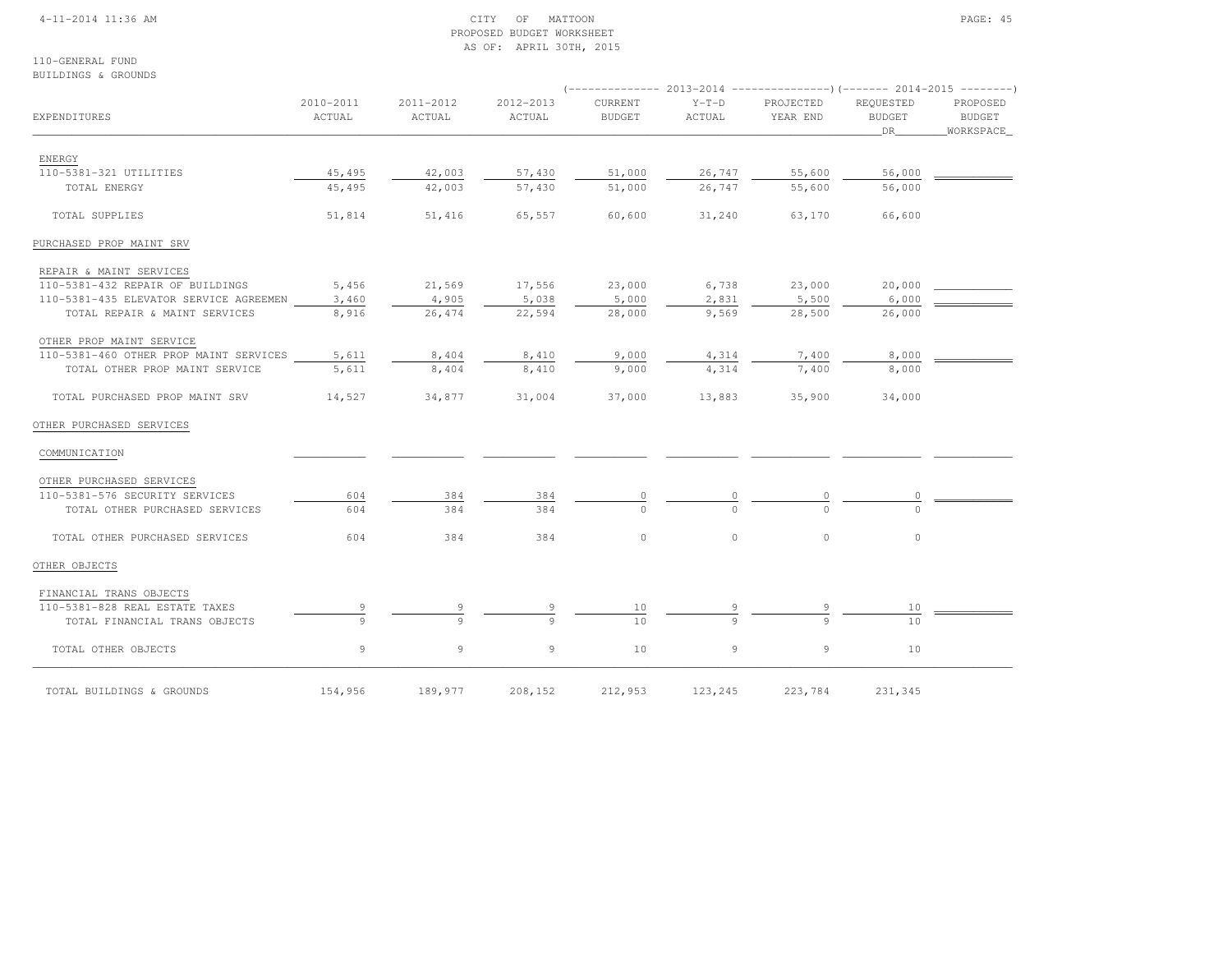### 4-11-2014 11:36 AM CITY OF MATTOON PAGE: 46 PROPOSED BUDGET WORKSHEETAS OF: APRIL 30TH, 2015

110-GENERAL FUNDEQUIPMENT MAINTENANCE

| EXPENDITURES                           | 2010-2011<br>ACTUAL | 2011-2012<br>ACTUAL | 2012-2013<br>ACTUAL | CURRENT<br><b>BUDGET</b> | $Y-T-D$<br>ACTUAL | PROJECTED<br>YEAR END | REQUESTED<br><b>BUDGET</b><br>DR | PROPOSED<br><b>BUDGET</b><br>WORKSPACE |
|----------------------------------------|---------------------|---------------------|---------------------|--------------------------|-------------------|-----------------------|----------------------------------|----------------------------------------|
| PERSONNEL SERVICES                     |                     |                     |                     |                          |                   |                       |                                  |                                        |
|                                        |                     |                     |                     |                          |                   |                       |                                  |                                        |
| SALARIES & WAGES                       |                     |                     |                     |                          |                   |                       |                                  |                                        |
| 110-5390-111 SALARIES OF REG EMPLOYEES | 36,716              | 30,016              | 21,621              | 0                        | 10,604            | 17,232                |                                  |                                        |
| 110-5390-113 OVERTIME                  | 2,134               | 751                 | 805                 | $\circ$                  | 371               | 603                   |                                  |                                        |
| 110-5390-114 COMPENSATED ABSENCES      | 6,523               | 988                 | $\circ$             | $\mathbf{0}$             | $\mathbf{0}$      | $\overline{0}$        |                                  |                                        |
| TOTAL SALARIES & WAGES                 | 45,374              | 31,755              | 22,426              | $\circ$                  | 10,975            | 17,835                | $\Omega$                         |                                        |
| TOTAL PERSONNEL SERVICES               | 45,374              | 31,755              | 22,426              | $\circ$                  | 10,975            | 17,835                | $\circ$                          |                                        |
| EMPLOYEE BENEFITS                      |                     |                     |                     |                          |                   |                       |                                  |                                        |
| GROUP INSURANCE                        |                     |                     |                     |                          |                   |                       |                                  |                                        |
| 110-5390-211 GROUP HEALTH INSURANCE    | 4,522               | 3,801               | 3,149               |                          | 1,864             | 2,796                 |                                  |                                        |
| TOTAL GROUP INSURANCE                  | 4,522               | 3,801               | 3,149               | $\circ$                  | 1,864             | 2,796                 | $\Omega$                         |                                        |
| SOCIAL SECURITY CONTRIB                |                     |                     |                     |                          |                   |                       |                                  |                                        |
| 110-5390-221 FICA CONTRIBUTIONS        | 2,736               | 1,905               | 1,351               | 0                        | 668               | 1,106                 | O.                               |                                        |
| 110-5390-222 MEDICARE CONTRIBUTIONS    | 640                 | 445                 | 316                 | $\circ$                  | 156               | 259                   |                                  |                                        |
| TOTAL SOCIAL SECURITY CONTRIB          | 3,376               | 2,350               | 1,667               | $\Omega$                 | 825               | 1,365                 | $\cap$                           |                                        |
| RETIREMENT CONTRIBTUIONS               |                     |                     |                     |                          |                   |                       |                                  |                                        |
| 110-5390-231 IMRF CONTRIBUTIONS        | 5,802               | 4,239               | 3,178               | $\circ$                  | 1,553             | 2,330                 | 0                                |                                        |
| TOTAL RETIREMENT CONTRIBTUIONS         | 5,802               | 4,239               | 3,178               | $\circ$                  | 1,553             | 2,330                 |                                  |                                        |
| TOTAL EMPLOYEE BENEFITS                | 13,700              | 10,390              | 7,993               | $\circ$                  | 4,242             | 6,491                 | 0                                |                                        |
| TOTAL EQUIPMENT MAINTENANCE            | 59,073              | 42,145              | 30,419              | $\circ$                  | 15,217            | 24,326                | $\circ$                          |                                        |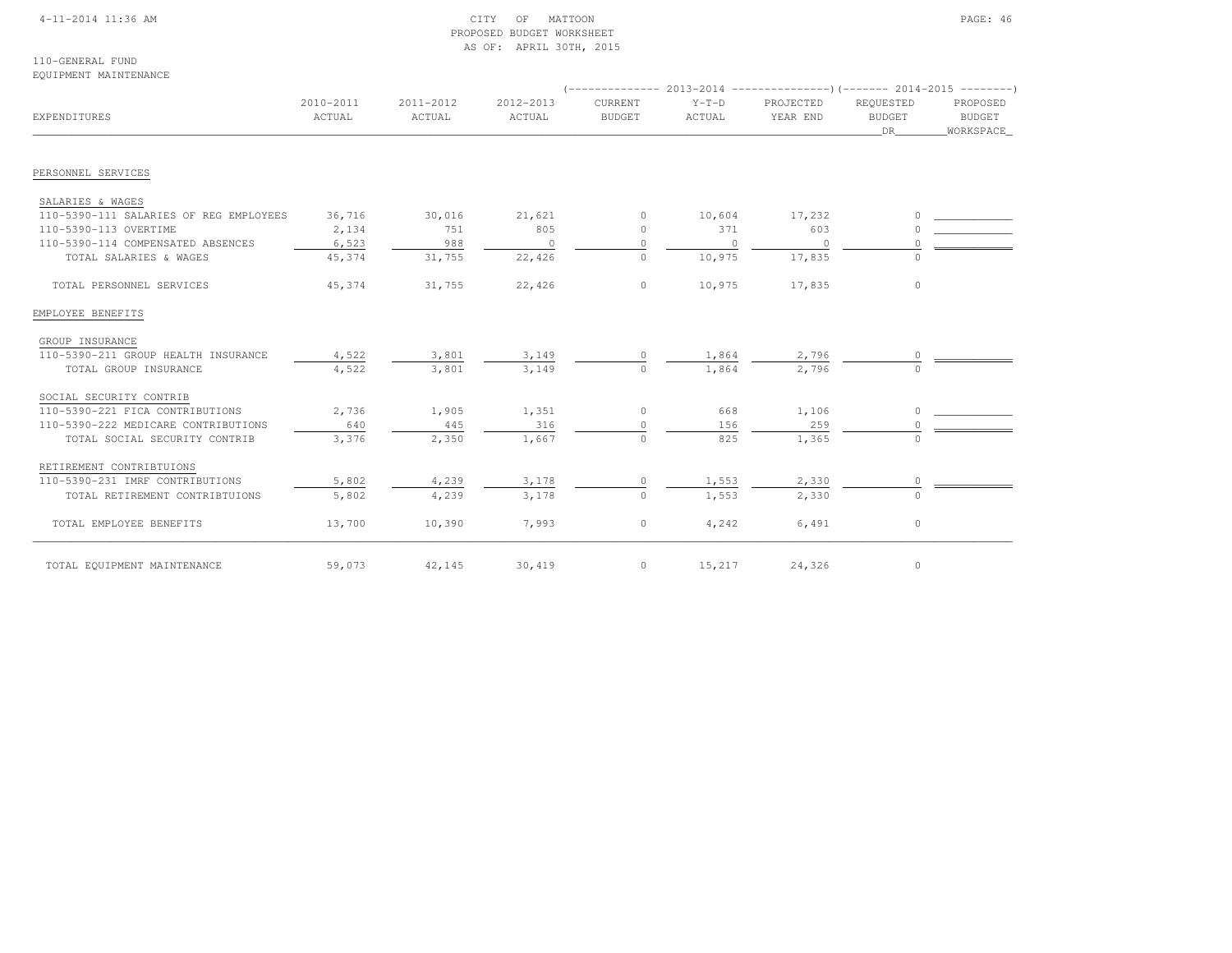## 4-11-2014 11:36 AM CITY OF MATTOON PAGE: 47 PROPOSED BUDGET WORKSHEETAS OF: APRIL 30TH, 2015

110-GENERAL FUNDARTS COUNCIL

| UNTA COOMCTE                            |                                       |                     |                     |                          |                   |                                                                                                   |                                   |                                         |
|-----------------------------------------|---------------------------------------|---------------------|---------------------|--------------------------|-------------------|---------------------------------------------------------------------------------------------------|-----------------------------------|-----------------------------------------|
| EXPENDITURES                            | 2010-2011<br>ACTUAL                   | 2011-2012<br>ACTUAL | 2012-2013<br>ACTUAL | CURRENT<br><b>BUDGET</b> | $Y-T-D$<br>ACTUAL | (-------------- 2013-2014 ----------------) (------- 2014-2015 --------)<br>PROJECTED<br>YEAR END | REQUESTED<br><b>BUDGET</b><br>DR_ | PROPOSED<br><b>BUDGET</b><br>WORKSPACE_ |
| SUPPLIES                                |                                       |                     |                     |                          |                   |                                                                                                   |                                   |                                         |
| GENERAL SUPPLIES                        |                                       |                     |                     |                          |                   |                                                                                                   |                                   |                                         |
| 110-5505-319 SUPPLIES                   | $\mathbb O$                           |                     |                     |                          |                   |                                                                                                   | 210                               |                                         |
| TOTAL GENERAL SUPPLIES                  | $\Omega$                              | $\Omega$            | $\Omega$            | $\Omega$                 |                   | $\Omega$                                                                                          | 210                               |                                         |
|                                         |                                       |                     |                     |                          |                   |                                                                                                   |                                   |                                         |
| TOTAL SUPPLIES                          | $\circ$                               | $\circ$             | $\circ$             | $\circ$                  | $\circ$           | $\circ$                                                                                           | 210                               |                                         |
| OTHER PURCHASED SERVICES                |                                       |                     |                     |                          |                   |                                                                                                   |                                   |                                         |
| COMMUNICATION                           |                                       |                     |                     |                          |                   |                                                                                                   |                                   |                                         |
| 110-5505-531 POSTAGE & SHIPPING         |                                       |                     |                     |                          |                   |                                                                                                   | 210                               |                                         |
| TOTAL COMMUNICATION                     | $\frac{0}{0}$                         | $\cap$              | $\frac{0}{0}$       | $\frac{0}{0}$            | $\frac{0}{0}$     | $\frac{0}{0}$                                                                                     | 210                               |                                         |
| ADVERTISING                             |                                       |                     |                     |                          |                   |                                                                                                   |                                   |                                         |
| 110-5505-540 ADVERTISING                | $\begin{array}{c} 0 \\ 0 \end{array}$ | $\overline{0}$      |                     |                          |                   |                                                                                                   | 1,050                             |                                         |
| TOTAL ADVERTISING                       | $\circ$                               |                     | $\frac{0}{0}$       |                          |                   |                                                                                                   | 1,050                             |                                         |
|                                         |                                       |                     |                     |                          |                   |                                                                                                   |                                   |                                         |
| PRINTING & BUILDING                     |                                       |                     |                     |                          |                   |                                                                                                   |                                   |                                         |
| 110-5505-550 PRINTING & PHOTOGRAPHY     | $\circ$                               | $\overline{0}$      | $\overline{0}$      | $\frac{0}{0}$            | $\frac{0}{0}$     | $\frac{0}{0}$                                                                                     | 1,050                             |                                         |
| TOTAL PRINTING & BUILDING               | $\Omega$                              |                     | $\Omega$            |                          |                   |                                                                                                   | 1,050                             |                                         |
| OTHER PURCHASED SERVICES                |                                       |                     |                     |                          |                   |                                                                                                   |                                   |                                         |
| 110-5505-570 FUNDRAISING EXPENSE        | $\circ$                               | $\circ$             | $\circ$             | $\circ$                  | $\circ$           | $\circ$                                                                                           | 500                               |                                         |
| 110-5505-571 MARKETING MEMBERSHIPS      | $\circ$                               | $\circ$             | 0                   | $\circ$                  | $\circ$           | $\circ$                                                                                           | 375                               |                                         |
| 110-5505-575 WEB DESIGN & MAINTENANCE   | $\circ$                               | $\circ$             | $\circ$             | $\circ$                  | $\circ$           | $\circ$                                                                                           | 2,500                             |                                         |
| 110-5505-579 MISC OTHER PURCHASED SERVI | $\circ$                               | $\circ$             | 0                   | $\circ$                  | $\mathbb O$       | $\circ$                                                                                           | 210                               |                                         |
| TOTAL OTHER PURCHASED SERVICES          | $\Omega$                              | $\bigcap$           | $\circ$             | $\Omega$                 | $\Omega$          | $\Omega$                                                                                          | 3,585                             |                                         |
| TOTAL OTHER PURCHASED SERVICES          | $\circ$                               | $\circ$             | $\circ$             | $\circ$                  | $\circ$           | $\circ$                                                                                           | 5,895                             |                                         |
| PROPERTY                                |                                       |                     |                     |                          |                   |                                                                                                   |                                   |                                         |
| IMPROVEMENTS-NOT BLDNGS                 |                                       |                     |                     |                          |                   |                                                                                                   |                                   |                                         |
| OTHER OBJECTS                           |                                       |                     |                     |                          |                   |                                                                                                   |                                   |                                         |
| SPECIAL EVENT OBJECTS                   |                                       |                     |                     |                          |                   |                                                                                                   |                                   |                                         |
| 110-5505-831 CHILDREN'S PROGRAMMING     | $\circ$                               | $\circ$             | $\circ$             | $\circ$                  | $\circ$           | $\circ$                                                                                           | 7,175                             |                                         |
| 110-5505-832 ADULT EDUCATION            | $\circ$                               | $\circ$             | 0                   | $\mathbf{0}$             | $\circ$           | $\circ$                                                                                           | 4,800                             |                                         |
| 110-5505-833 EXHIBITS/PERFORMANCES      | $\circ$                               | $\circ$             | $\circ$             | $\mathbf{0}$             | $\circ$           | $\circ$                                                                                           | 4,400                             |                                         |
| 110-5505-834 EVENTS                     | $\circ$                               | $\circ$             | $\circ$             | $\circ$                  | $\circ$           | $\circ$                                                                                           | 4,620                             |                                         |
| 110-5505-835 SPECIAL EVENTS/SALES       | $\circ$                               | $\circ$             | $\circ$             | $\circ$                  | $\circ$           | $\circ$                                                                                           | 700                               |                                         |
| 110-5505-836 ARTS FESTIVALS             | $\mathbb O$                           | $\circ$             | 0                   | $\circ$                  | $\circ$           | $\circ$                                                                                           | 3,000                             |                                         |
| TOTAL SPECIAL EVENT OBJECTS             | $\mathbb O$                           | $\Omega$            | $\circ$             | $\circ$                  | $\Omega$          | $\circ$                                                                                           | 24,695                            |                                         |
| TOTAL OTHER OBJECTS                     | $\circ$                               | $\circ$             | $\circ$             | $\circ$                  | $\circ$           | $\circ$                                                                                           | 24,695                            |                                         |
| TOTAL ARTS COUNCIL                      | $\circ$                               | $\circ$             | 0                   | $\circ$                  | $\circ$           | 0                                                                                                 | 30,800                            |                                         |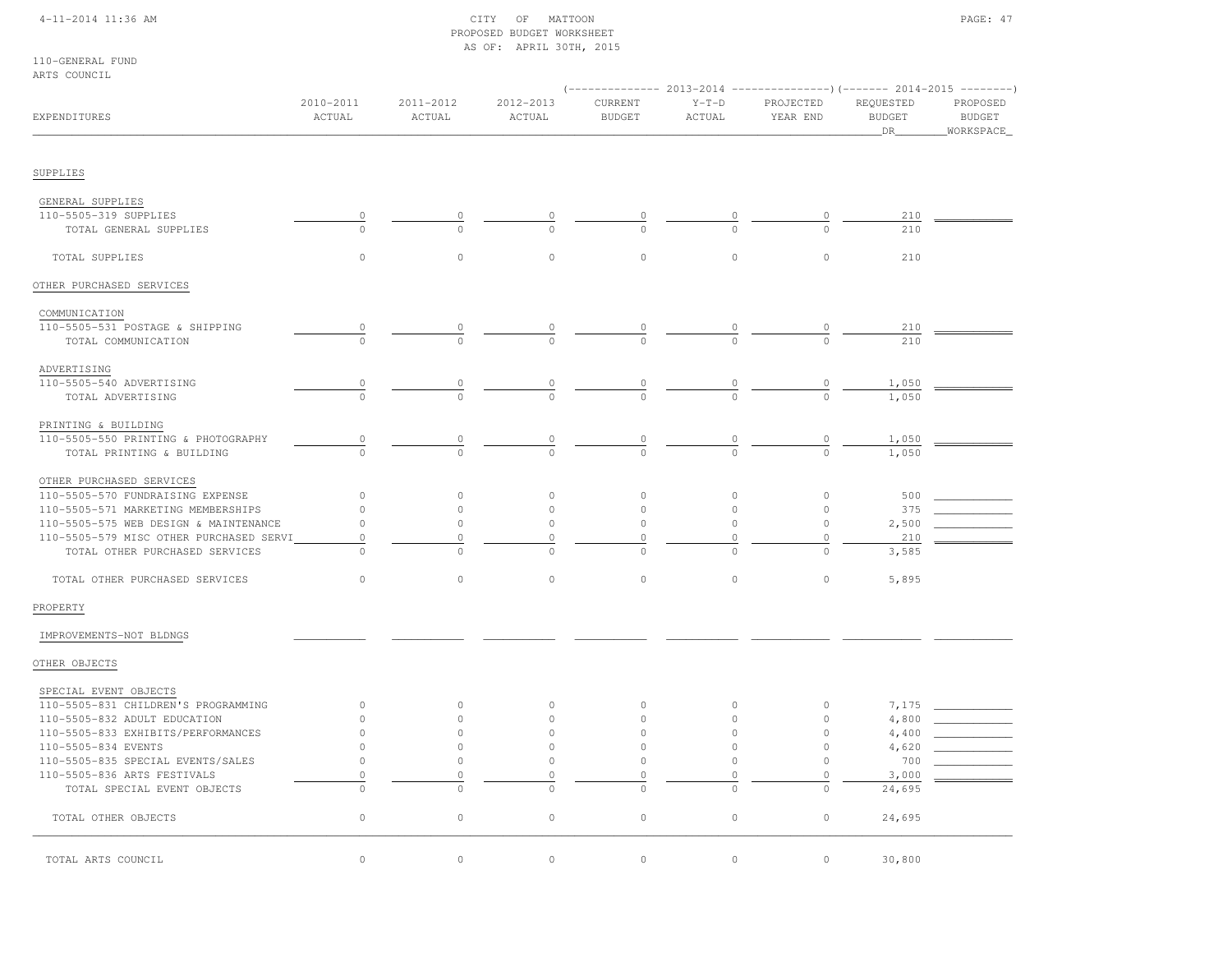### 4-11-2014 11:36 AM CITY OF MATTOON PAGE: 48 PROPOSED BUDGET WORKSHEETAS OF: APRIL 30TH, 2015

110-GENERAL FUNDPARKS

|                                         |                     |                     |                     |                          |                   |                       |                                  | (-------------- 2013-2014 -------------------- 2014-2015 ---------- ) |  |
|-----------------------------------------|---------------------|---------------------|---------------------|--------------------------|-------------------|-----------------------|----------------------------------|-----------------------------------------------------------------------|--|
| EXPENDITURES                            | 2010-2011<br>ACTUAL | 2011-2012<br>ACTUAL | 2012-2013<br>ACTUAL | CURRENT<br><b>BUDGET</b> | $Y-T-D$<br>ACTUAL | PROJECTED<br>YEAR END | REQUESTED<br><b>BUDGET</b><br>DR | PROPOSED<br><b>BUDGET</b><br>WORKSPACE                                |  |
| PERSONNEL SERVICES                      |                     |                     |                     |                          |                   |                       |                                  |                                                                       |  |
|                                         |                     |                     |                     |                          |                   |                       |                                  |                                                                       |  |
| SALARIES & WAGES                        |                     |                     |                     |                          |                   |                       |                                  |                                                                       |  |
| 110-5511-111 SALARIES OF REG EMPLOYEES  | 186,240             | 191,366             | 195,545             | 209,133                  | 120,594           | 195,965               | 163,804                          |                                                                       |  |
| 110-5511-112 SALARIES OF TEMP EMPLOYEES | 16,328              | 11,475              | 17,470              | 22,400                   | 23,553            | 23,553                | 32,400                           |                                                                       |  |
| 110-5511-113 OVERTIME                   | 10,531              | 13,116              | 18,730              | 14,000                   | 14,148            | 17,823                | 17,000                           |                                                                       |  |
| 110-5511-114 COMPENSATED ABSENCES       | 6,723               | 8,542               | 7,250               | $\overline{0}$           | 9,313             | 15,134                | $\Omega$                         |                                                                       |  |
| TOTAL SALARIES & WAGES                  | 219,822             | 224,499             | 238,994             | 245,533                  | 167,607           | 252,475               | 213,204                          |                                                                       |  |
| TOTAL PERSONNEL SERVICES                | 219,822             | 224,499             | 238,994             | 245,533                  | 167,607           | 252,475               | 213,204                          |                                                                       |  |
| EMPLOYEE BENEFITS                       |                     |                     |                     |                          |                   |                       |                                  |                                                                       |  |
| GROUP INSURANCE                         |                     |                     |                     |                          |                   |                       |                                  |                                                                       |  |
| 110-5511-211 GROUP HEALTH INSURANCE     | 20,420              | 18,963              | 21,817              | 25,506                   | 17,004            | 25,506                | 32,594                           |                                                                       |  |
| 110-5511-212 GROUP LIFE INSURANCE       | 547                 | 547                 | 571                 | 571                      | 381               | 571                   | 375                              |                                                                       |  |
| TOTAL GROUP INSURANCE                   | 20,967              | 19,510              | 22,388              | 26,077                   | 17,385            | 26,077                | 32,969                           |                                                                       |  |
| SOCIAL SECURITY CONTRIB                 |                     |                     |                     |                          |                   |                       |                                  |                                                                       |  |
| 110-5511-221 FICA CONTRIBUTIONS         | 13,567              | 13,512              | 14,540              | 15,223                   | 10,571            | 15,974                | 13,219                           |                                                                       |  |
| 110-5511-222 MEDICARE CONTRIBUTIONS     | 3,173               | 3,160               | 3,400               | 3,560                    | 2,472             | 3,736                 | 3,091                            |                                                                       |  |
| TOTAL SOCIAL SECURITY CONTRIB           | 16,740              | 16,672              | 17,940              | 18,783                   | 13,043            | 19,710                | 16,310                           |                                                                       |  |
| RETIREMENT CONTRIBTUIONS                |                     |                     |                     |                          |                   |                       |                                  |                                                                       |  |
| 110-5511-231 IMRF CONTRIBUTIONS         | 26,231              | 28,559              | 32,074              | 32,135                   | 21,167            | 31,750                | 23,484                           |                                                                       |  |
| TOTAL RETIREMENT CONTRIBTUIONS          | 26,231              | 28,559              | 32,074              | 32,135                   | 21,167            | 31,750                | 23,484                           |                                                                       |  |
| UNEMPLOYMNT COMPENSATION                |                     |                     |                     |                          |                   |                       |                                  |                                                                       |  |
| 110-5511-240 UNEMPLOYMENT COMP.         | 711                 | 984                 | 1,695               | 1,678                    | 1,119             | 1,980                 | 2,026                            |                                                                       |  |
| TOTAL UNEMPLOYMNT COMPENSATION          | 711                 | 984                 | 1,695               | 1,678                    | 1,119             | 1,980                 | 2,026                            |                                                                       |  |
| WORKER'S COMPENSATION                   |                     |                     |                     |                          |                   |                       |                                  |                                                                       |  |
| 110-5511-250 WORKERS' COMPENSATION      | 6,902               | 7,853               | 6,375               | 7,192                    | 4,795             | 7,192                 | 6,791                            |                                                                       |  |
| TOTAL WORKER'S COMPENSATION             | 6,902               | 7,853               | 6,375               | 7,192                    | 4,795             | 7,192                 | 6,791                            |                                                                       |  |
| TOTAL EMPLOYEE BENEFITS                 | 71,552              | 73,578              | 80,472              | 85,865                   | 57,508            | 86,710                | 81,580                           |                                                                       |  |
| SUPPLIES                                |                     |                     |                     |                          |                   |                       |                                  |                                                                       |  |
| GENERAL SUPPLIES                        |                     |                     |                     |                          |                   |                       |                                  |                                                                       |  |
| 110-5511-312 CLEANING SUPPLIES          | 761                 | 1,312               | 805                 | 900                      | 695               | 700                   | 900                              |                                                                       |  |
| 110-5511-313 MEDICAL & SAFETY SUPPLIES  | 1,087               | 941                 | 1,386               | 1,200                    | 148               | 200                   | 900                              |                                                                       |  |
| 110-5511-315 LANDSCAPING SUPPLIES       | $\circ$             | $\circ$             | 2,236               | 1,500                    | 2,224             | 2,100                 | 2,000                            |                                                                       |  |
| 110-5511-316 TOOLS & EQUIPMENT          | 8,224               | 2,644               | 3,281               | 5,000                    | 2,726             | 2,700                 | 4,000                            |                                                                       |  |
| 110-5511-318 VEHICLE PARTS              | 108                 | 55                  | $\overline{9}$      | 100                      | $\circ$           | $\Omega$              | 100                              |                                                                       |  |
| 110-5511-319 MISCELLANEOUS SUPPLIES     | 13,867              | 16,578              | 14,905              | 15,000                   | 12,378            | 12,600                | 15,000                           |                                                                       |  |
| TOTAL GENERAL SUPPLIES                  | 24,048              | 21,531              | 22,621              | 23,700                   | 18,171            | 18,300                | 22,900                           |                                                                       |  |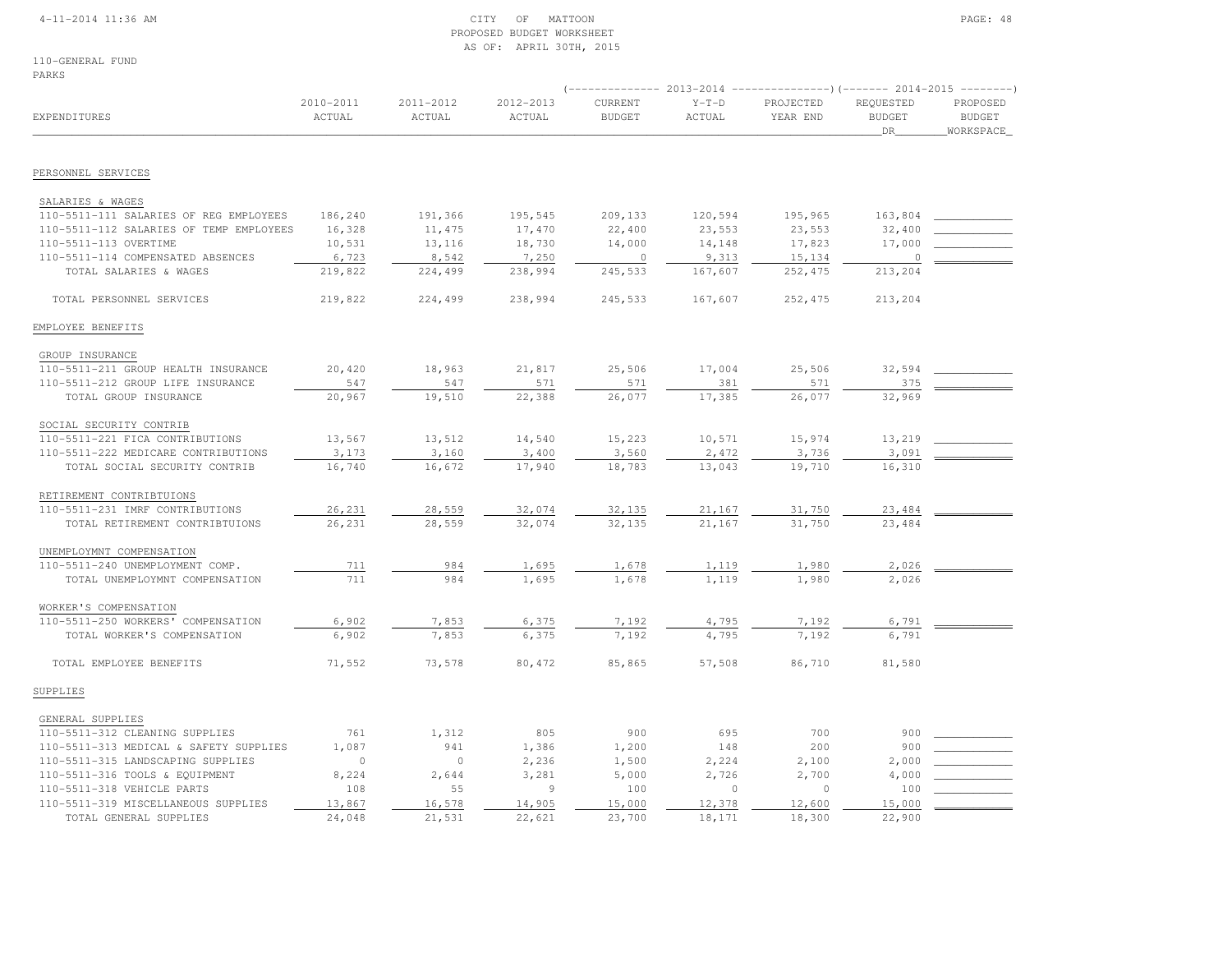### 4-11-2014 11:36 AM CITY OF MATTOON PAGE: 49 PROPOSED BUDGET WORKSHEETAS OF: APRIL 30TH, 2015

110-GENERAL FUNDPARKS

|                                     |                     |                     |                     |                          |                          | (-------------- 2013-2014 ----------------)(------- 2014-2015 --------) |                                         |                                        |
|-------------------------------------|---------------------|---------------------|---------------------|--------------------------|--------------------------|-------------------------------------------------------------------------|-----------------------------------------|----------------------------------------|
| EXPENDITURES                        | 2010-2011<br>ACTUAL | 2011-2012<br>ACTUAL | 2012-2013<br>ACTUAL | CURRENT<br><b>BUDGET</b> | $\verb Y-T-D $<br>ACTUAL | PROJECTED<br>YEAR END                                                   | REQUESTED<br><b>BUDGET</b><br><b>DR</b> | PROPOSED<br><b>BUDGET</b><br>WORKSPACE |
| <b>ENERGY</b>                       |                     |                     |                     |                          |                          |                                                                         |                                         |                                        |
| 110-5511-321 UTILITIES              | 30,793              | 30,297              | 43,364              | 31,000                   | 20,296                   | 28,700                                                                  | 31,000                                  |                                        |
| 110-5511-326 FUEL                   | 9,616               | 16,108              | 19,979              | 16,000                   | 10,753                   | 15,100                                                                  | 16,000                                  |                                        |
| TOTAL ENERGY                        | 40,409              | 46,405              | 63,343              | 47,000                   | 31,049                   | 43,800                                                                  | 47,000                                  |                                        |
| STREET MAINT SUPPLIES               |                     |                     |                     |                          |                          |                                                                         |                                         |                                        |
| 110-5511-352 AGGREGATE SURFACE COAT | 172                 | 364                 | $\circ$             | 200                      |                          | 0                                                                       | 200                                     |                                        |
| TOTAL STREET MAINT SUPPLIES         | 172                 | 364                 | $\cap$              | 200                      |                          |                                                                         | 200                                     |                                        |
| TOTAL SUPPLIES                      | 64,628              | 68,300              | 85,964              | 70,900                   | 49,221                   | 62,100                                                                  | 70,100                                  |                                        |
| PURCHASED PROP MAINT SRV            |                     |                     |                     |                          |                          |                                                                         |                                         |                                        |
| CLEANING SERVICES                   |                     |                     |                     |                          |                          |                                                                         |                                         |                                        |
| 110-5511-423 CUSTODIAL SERVICES     | 45                  | $\circ$             | 2,174               | $\circ$                  | 889                      | 1,333                                                                   | $\circ$                                 |                                        |
| 110-5511-424 LAWN CARE              | 5,459               | 7,682               | 2,850               | 3,000                    | 1,484                    | 1,484                                                                   | 3,000                                   |                                        |
| TOTAL CLEANING SERVICES             | 5,504               | 7,682               | 5,024               | 3,000                    | 2,373                    | 2,817                                                                   | 3,000                                   |                                        |
| REPAIR & MAINT SERVICES             |                     |                     |                     |                          |                          |                                                                         |                                         |                                        |
| 110-5511-432 REPAIR OF BUILDINGS    | 6,963               | 11,124              | 8,237               | 9,000                    | 2,102                    | 8,640                                                                   | 9,000                                   |                                        |
| 110-5511-433 REPAIR OF MACHINERY    | 12,662              | 16,245              | 10,052              | 15,000                   | 5,229                    | 8,300                                                                   | 12,000                                  |                                        |
| 110-5511-434 REPAIR OF VEHICLES     | 5,219               | 4,949               | 9,575               | 5,000                    | 4,455                    | 4,500                                                                   | 6,000                                   |                                        |
| 110-5511-436 PEST CONTROL SERVICES  | 385                 | 429                 | 442                 | 400                      | 580                      | 690                                                                     | 500                                     |                                        |
| TOTAL REPAIR & MAINT SERVICES       | 25,229              | 32,747              | 28,307              | 29,400                   | 12,366                   | 22,130                                                                  | 27,500                                  |                                        |
| RENTALS                             |                     |                     |                     |                          |                          |                                                                         |                                         |                                        |
| 110-5511-440 RENTALS                | 2,870               | 3,299               | 3,649               | 3,000                    | 450                      | 3,150                                                                   | 3,000                                   |                                        |
| TOTAL RENTALS                       | 2,870               | 3,299               | 3,649               | 3,000                    | 450                      | 3,150                                                                   | 3,000                                   |                                        |
| CONSTRUCTION SERVICES               |                     |                     |                     |                          |                          |                                                                         |                                         |                                        |
| 110-5511-450 CONSTRUCTION SERVICES  | 7,527               | 6,370               | 33                  | $\mathbf 0$              | 1,620                    | 2,430                                                                   | 0                                       |                                        |
| TOTAL CONSTRUCTION SERVICES         | 7,527               | 6,370               | 33                  | $\Omega$                 | 1,620                    | 2,430                                                                   | $\Omega$                                |                                        |
| TOTAL PURCHASED PROP MAINT SRV      | 41,130              | 50,098              | 37,014              | 35,400                   | 16,809                   | 30,527                                                                  | 33,500                                  |                                        |
| OTHER PURCHASED SERVICES            |                     |                     |                     |                          |                          |                                                                         |                                         |                                        |
| COMMUNICATION                       |                     |                     |                     |                          |                          |                                                                         |                                         |                                        |
| 110-5511-531 POSTAGE                | 76                  | 45                  | 11                  | 50                       | $\circ$                  | $\circ$                                                                 | 50                                      |                                        |
| 110-5511-532 TELEPHONE              | 820                 | 760                 | 918                 | 900                      | 499                      | 820                                                                     | 900                                     |                                        |
| 110-5511-533 CELLULAR PHONE         | $\circ$             | 887                 | 786                 | 900                      | 554                      | 915                                                                     | 900                                     |                                        |
| TOTAL COMMUNICATION                 | 896                 | 1,692               | 1,714               | 1,850                    | 1,053                    | 1,735                                                                   | 1,850                                   |                                        |
| PRINTING & BUILDING                 |                     |                     |                     |                          |                          |                                                                         |                                         |                                        |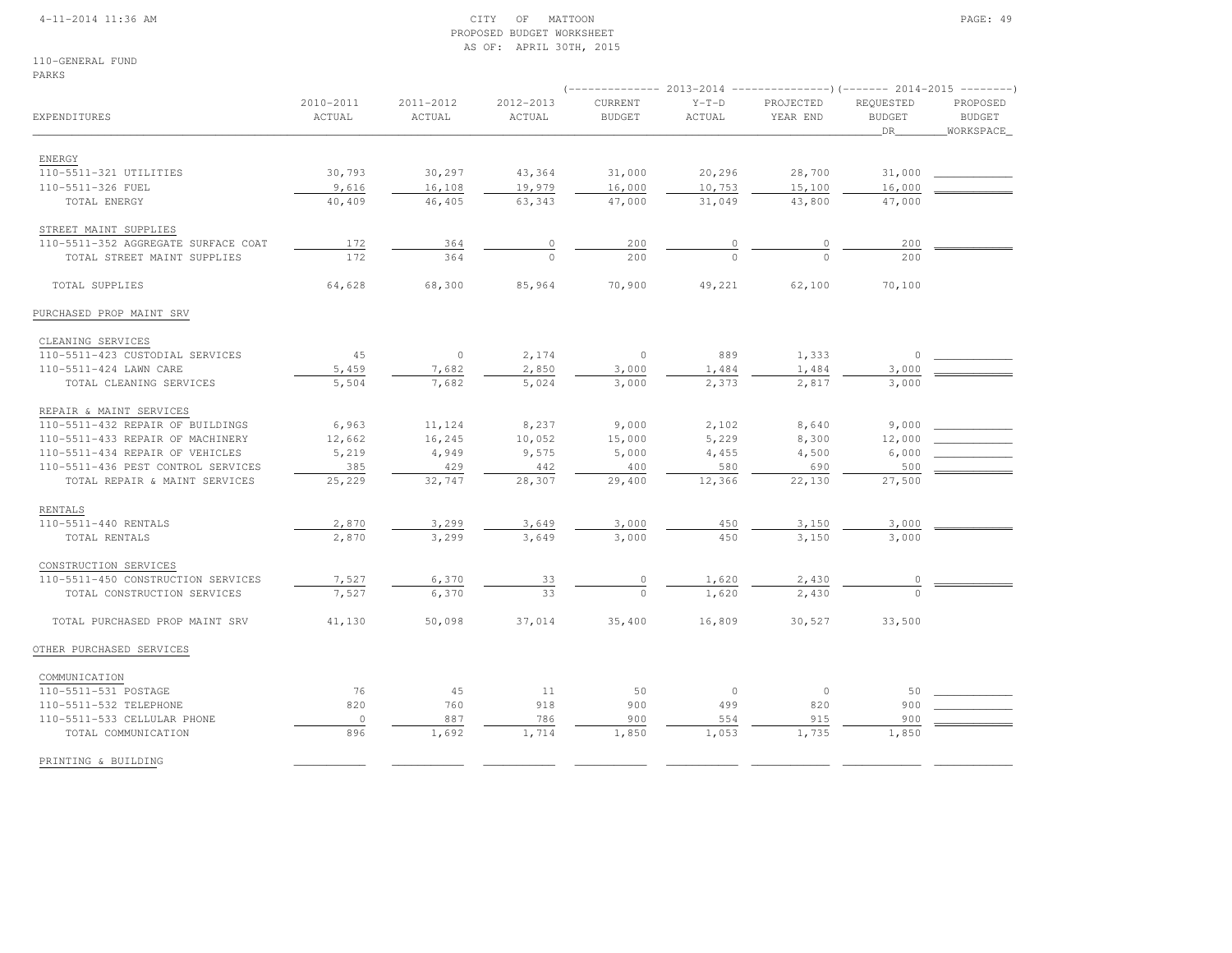|  | 4-11-2014 11:36 AM |
|--|--------------------|
|  |                    |

### $\begin{array}{ccc} \text{CITY} & \text{OF} & \text{MATION} \end{array}$  PROPOSED BUDGET WORKSHEETAS OF: APRIL 30TH, 2015

110-GENERAL FUNDPARKS

|                                         |                     |                     |                     |                          |                   |                       |                            |  | PROPOSED<br>BUDGET<br>DR<br>_WORKSPACE_ |  |  |
|-----------------------------------------|---------------------|---------------------|---------------------|--------------------------|-------------------|-----------------------|----------------------------|--|-----------------------------------------|--|--|
| EXPENDITURES                            | 2010-2011<br>ACTUAL | 2011-2012<br>ACTUAL | 2012-2013<br>ACTUAL | CURRENT<br><b>BUDGET</b> | $Y-T-D$<br>ACTUAL | PROJECTED<br>YEAR END | REOUESTED<br><b>BUDGET</b> |  |                                         |  |  |
| EMPLOYEE BUSINESS EXP                   |                     |                     |                     |                          |                   |                       |                            |  |                                         |  |  |
| 110-5511-562 TRAVEL & TRAINING          | 259                 | $\circ$             | $\circ$             | $\circ$                  | $\circ$           | $\circ$               | $\circ$                    |  |                                         |  |  |
| 110-5511-569 MISC EMPLOYEE BUSINESS EXP | 126                 | $\circ$             | $\Omega$            | $\circ$                  | $\Omega$          | $\Omega$              |                            |  |                                         |  |  |
| TOTAL EMPLOYEE BUSINESS EXP             | 385                 | $\circ$             | $\cap$              | $\Omega$                 | $\Omega$          | $\Omega$              |                            |  |                                         |  |  |
| TOTAL OTHER PURCHASED SERVICES          | 1,280               | 1,692               | 1,714               | 1,850                    | 1,053             | 1,735                 | 1,850                      |  |                                         |  |  |
| PROPERTY                                |                     |                     |                     |                          |                   |                       |                            |  |                                         |  |  |
| IMPROVEMENTS-NOT BLDNGS                 |                     |                     |                     |                          |                   |                       |                            |  |                                         |  |  |
| MACHINERY & EQUIPMENT                   |                     |                     |                     |                          |                   |                       |                            |  |                                         |  |  |
| 110-5511-741 MACHINERY                  | $\overline{0}$      | 9,923               | 9,937               | $\circ$                  | $\circ$           | 0                     |                            |  |                                         |  |  |
| 110-5511-742 VEHICLES                   | 4,679               | $\circ$             | $\sim$ 0            | $\circ$                  | $\circ$           | $\circ$               |                            |  |                                         |  |  |
| 110-5511-743 MEF CONTRIBUTION           | $\circ$             | $\circ$             | 4,677               | $\Omega$                 | $\Omega$          | $\Omega$              |                            |  |                                         |  |  |
| TOTAL MACHINERY & EQUIPMENT             | 4,679               | 9,923               | 14,614              | $\circ$                  | $\circ$           | $\circ$               | $\cap$                     |  |                                         |  |  |
| TOTAL PROPERTY                          | 4,679               | 9,923               | 14,614              | $\circ$                  | $\circ$           | $\circ$               | $\circ$                    |  |                                         |  |  |
| OTHER OBJECTS                           |                     |                     |                     |                          |                   |                       |                            |  |                                         |  |  |
| FINANCIAL TRANS OBJECTS                 |                     |                     |                     |                          |                   |                       |                            |  |                                         |  |  |
| 110-5511-825 TOURISM GRANT EXPENDITURES | 19,593              | 30,960              | 28,416              | 20,000                   | 20,683            | 20,683                | 20,000                     |  |                                         |  |  |
| 110-5511-828 REAL ESTATE TAXES          | 316                 | 308                 | 190                 | $\overline{0}$           | 190               | 190                   | 200                        |  |                                         |  |  |
| TOTAL FINANCIAL TRANS OBJECTS           | 19,909              | 31,268              | 28,606              | 20,000                   | 20,873            | 20,873                | 20,200                     |  |                                         |  |  |
| TOTAL OTHER OBJECTS                     | 19,909              | 31,268              | 28,606              | 20,000                   | 20,873            | 20,873                | 20,200                     |  |                                         |  |  |
| TOTAL PARKS                             | 423,001             | 459,358             | 487,379             | 459,548                  | 313,072           | 454,420               | 420,434                    |  |                                         |  |  |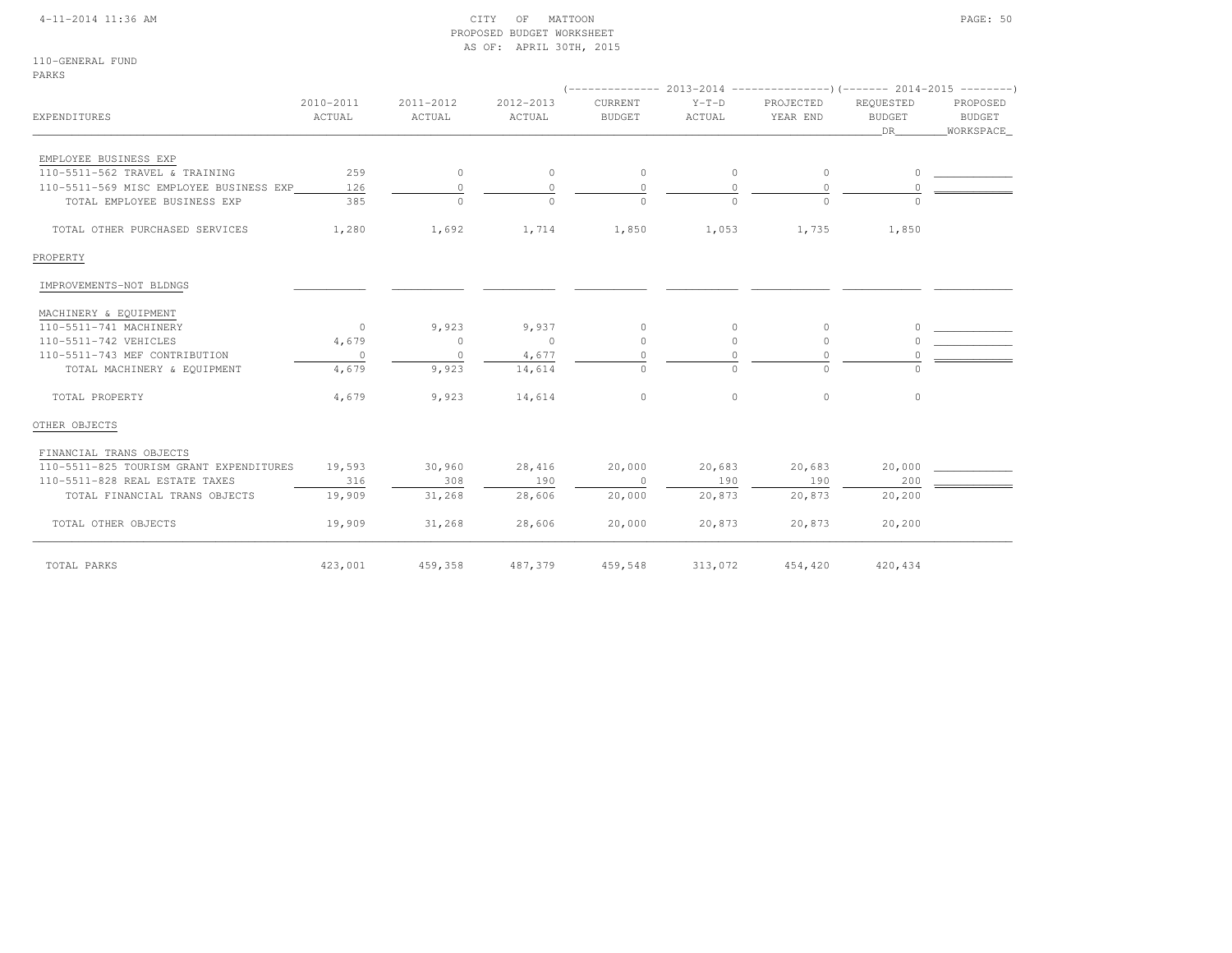### 4-11-2014 11:36 AM CITY OF MATTOON PAGE: 51 PROPOSED BUDGET WORKSHEETAS OF: APRIL 30TH, 2015

110-GENERAL FUNDLAKE MATTOON

| אוטט בבתו שתמש                          |                     |                         |                     |                          |                   | (-------------- 2013-2014 ----------------)(------- 2014-2015 --------) |                                  |                                        |
|-----------------------------------------|---------------------|-------------------------|---------------------|--------------------------|-------------------|-------------------------------------------------------------------------|----------------------------------|----------------------------------------|
| EXPENDITURES                            | 2010-2011<br>ACTUAL | $2011 - 2012$<br>ACTUAL | 2012-2013<br>ACTUAL | CURRENT<br><b>BUDGET</b> | $Y-T-D$<br>ACTUAL | PROJECTED<br>YEAR END                                                   | REQUESTED<br><b>BUDGET</b><br>DR | PROPOSED<br><b>BUDGET</b><br>WORKSPACE |
| PERSONNEL SERVICES                      |                     |                         |                     |                          |                   |                                                                         |                                  |                                        |
|                                         |                     |                         |                     |                          |                   |                                                                         |                                  |                                        |
| SALARIES & WAGES                        |                     |                         |                     |                          |                   |                                                                         |                                  |                                        |
| 110-5512-111 SALARIES OF REG EMPLOYEES  | 50,131              | 51,724                  | 52,827              | 57,266                   | 34,091            | 55,398                                                                  | 58,411                           |                                        |
| 110-5512-112 SALARIES OF TEMP EMPLOYEES | 22,697              | 24,091                  | 23,218              | 26,000                   | 23,449            | 27,150                                                                  | 27,500                           |                                        |
| 110-5512-113 OVERTIME                   | 5,971               | 5,987                   | 6,372               | 7,000                    | 5,423             | 6,850                                                                   | 7,000                            |                                        |
| 110-5512-114 COMPENSATED ABSENCES       | 2,449               | 2,831                   | 2,526               | $\overline{0}$           | 1,526             | 2,480                                                                   | $\circ$                          |                                        |
| TOTAL SALARIES & WAGES                  | 81,249              | 84,634                  | 84,943              | 90,266                   | 64,489            | 91,878                                                                  | 92,911                           |                                        |
| TOTAL PERSONNEL SERVICES                | 81,249              | 84,634                  | 84,943              | 90,266                   | 64,489            | 91,878                                                                  | 92,911                           |                                        |
| EMPLOYEE BENEFITS                       |                     |                         |                     |                          |                   |                                                                         |                                  |                                        |
| GROUP INSURANCE                         |                     |                         |                     |                          |                   |                                                                         |                                  |                                        |
| 110-5512-211 GROUP HEALTH INSURANCE     | 5,373               | 9,394                   | 10,618              | 11,558                   | 7,705             | 11,558                                                                  | 16,874                           |                                        |
| 110-5512-212 GROUP LIFE INSURANCE       | 158                 | 158                     | 165                 | 165                      | 110               | 165                                                                     | 147                              |                                        |
| TOTAL GROUP INSURANCE                   | 5,531               | 9,552                   | 10,783              | 11,723                   | 7,816             | 11,723                                                                  | 17,021                           |                                        |
| SOCIAL SECURITY CONTRIB                 |                     |                         |                     |                          |                   |                                                                         |                                  |                                        |
| 110-5512-221 FICA CONTRIBUTIONS         | 5,022               | 5,067                   | 5,090               | 5,596                    | 4,070             | 5,589                                                                   | 5,761                            |                                        |
| 110-5512-222 MEDICARE CONTRIBUTIONS     | 1,175               | 1,185                   | 1,191               | 1,309                    | 952               | 1,307                                                                   | 1,347                            |                                        |
| TOTAL SOCIAL SECURITY CONTRIB           | 6,197               | 6,252                   | 6,280               | 6,905                    | 5,022             | 6,896                                                                   | 7,108                            |                                        |
| RETIREMENT CONTRIBTUIONS                |                     |                         |                     |                          |                   |                                                                         |                                  |                                        |
| 110-5512-231 IMRF CONTRIBUTIONS         | 7,655               | 8,036                   | 8,720               | 9,261                    | 5,927             | 8,891                                                                   | 8,503                            |                                        |
| TOTAL RETIREMENT CONTRIBTUIONS          | 7,655               | 8,036                   | 8,720               | 9,261                    | 5,927             | 8,891                                                                   | 8,503                            |                                        |
| UNEMPLOYMNT COMPENSATION                |                     |                         |                     |                          |                   |                                                                         |                                  |                                        |
| 110-5512-240 UNEMPLOYMENT COMP.         | 401                 | 497                     | 1,099               | 944                      | 630               | 1,032                                                                   | 1,232                            |                                        |
| TOTAL UNEMPLOYMNT COMPENSATION          | 401                 | 497                     | 1,099               | 944                      | 630               | 1,032                                                                   | 1,232                            |                                        |
| WORKER'S COMPENSATION                   |                     |                         |                     |                          |                   |                                                                         |                                  |                                        |
| 110-5512-250 WORKERS' COMPENSATION      | 2,606               | 2,800                   | 2,553               | 2,626                    | 1,750             | 2,626                                                                   | 2,964                            |                                        |
| TOTAL WORKER'S COMPENSATION             | 2,606               | 2,800                   | 2,553               | 2,626                    | 1,750             | 2,626                                                                   | 2,964                            |                                        |
| TOTAL EMPLOYEE BENEFITS                 | 22,390              | 27,136                  | 29,435              | 31,459                   | 21,145            | 31,168                                                                  | 36,828                           |                                        |
| SUPPLIES                                |                     |                         |                     |                          |                   |                                                                         |                                  |                                        |
| GENERAL SUPPLIES                        |                     |                         |                     |                          |                   |                                                                         |                                  |                                        |
| 110-5512-311 OFFICE SUPPLIES            | 597                 | 283                     | 538                 | 500                      | 258               | 550                                                                     | 600                              |                                        |
| 110-5512-312 CLEANING SUPPLIES          | 385                 | 668                     | 713                 | 700                      | 510               | 670                                                                     | 700                              |                                        |
| 110-5512-313 MEDICAL & SAFETY SUPPLIES  | 34                  | $\circ$                 | 65                  | 100                      | 140               | 180                                                                     | 200                              |                                        |
| 110-5512-314 CHEMICALS                  | $\circ$             | 629                     | $\circ$             | $\circ$                  | $\circ$           | $\circ$                                                                 | $\circ$                          |                                        |
| 110-5512-315 LANDSCAPING SUPPLIES       | $\circ$             | $\circ$                 | $\circ$             | 500                      | 222               | 372                                                                     | 500                              |                                        |
| 110-5512-316 TOOLS & EQUIPMENT          | 885                 | 879                     | 826                 | 1,200                    | 565               | 716                                                                     | 1,000                            |                                        |
| 110-5512-317 CONCESSION & SOUVENIR SUPP | 22,831              | 26,506                  | 21,580              | 25,000                   | 18,220            | 23,650                                                                  | 24,000                           |                                        |
| 110-5512-319 MISCELLANEOUS SUPPLIES     | 8,021               | 13,029                  | 6,720               | 10,000                   | 6,189             | 8,875                                                                   | 10,000                           |                                        |
| TOTAL GENERAL SUPPLIES                  | 32,754              | 41,993                  | 30,442              | 38,000                   | 26,104            | 35,013                                                                  | 37,000                           |                                        |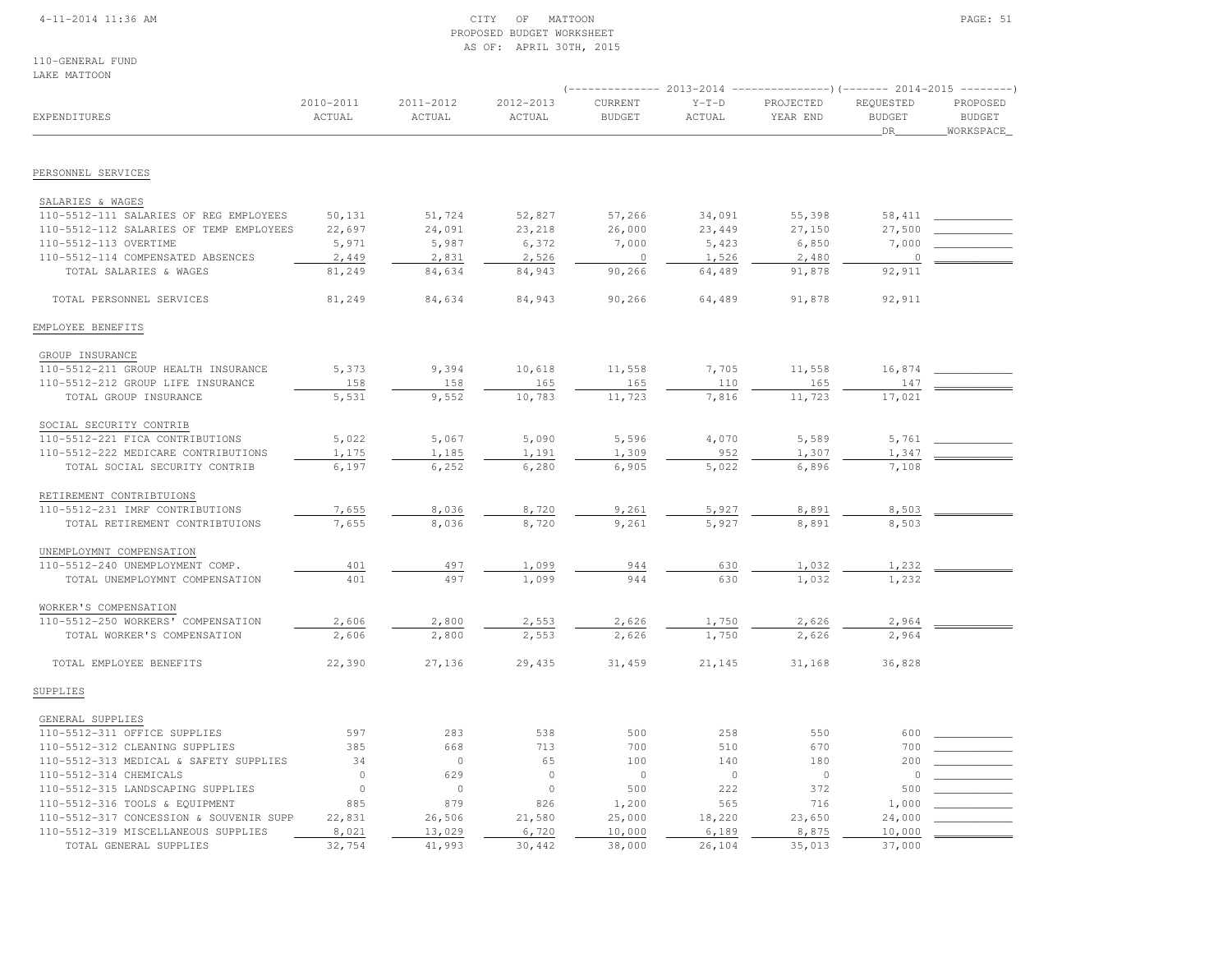### 4-11-2014 11:36 AM CITY OF MATTOON PAGE: 52 PROPOSED BUDGET WORKSHEETAS OF: APRIL 30TH, 2015

110-GENERAL FUNDLAKE MATTOON

|                                     |                     |                     |                     |                          | 2013-2014         | ----------------) (------- 2014-2015 |                                         | $----------$                           |
|-------------------------------------|---------------------|---------------------|---------------------|--------------------------|-------------------|--------------------------------------|-----------------------------------------|----------------------------------------|
| EXPENDITURES                        | 2010-2011<br>ACTUAL | 2011-2012<br>ACTUAL | 2012-2013<br>ACTUAL | CURRENT<br><b>BUDGET</b> | $Y-T-D$<br>ACTUAL | PROJECTED<br>YEAR END                | REQUESTED<br><b>BUDGET</b><br><b>DR</b> | PROPOSED<br><b>BUDGET</b><br>WORKSPACE |
|                                     |                     |                     |                     |                          |                   |                                      |                                         |                                        |
| ENERGY                              |                     |                     |                     |                          |                   |                                      |                                         |                                        |
| 110-5512-321 UTILITIES              | 39,029              | 36,077              | 39,743              | 40,000                   | 26,767            | 33,400                               | 40,000                                  |                                        |
| 110-5512-326 FUEL                   | 4,716               | 5,076               | 2,896               | 5,000                    | 4,577             | 6,300                                | 5,000                                   |                                        |
| 110-5512-327 FUEL - RESALE          | 17,524              | 20,344              | 18,537              | 22,000                   | 15,262            | 18,000                               | 20,000                                  |                                        |
| TOTAL ENERGY                        | 61,270              | 61,497              | 61,175              | 67,000                   | 46,606            | 57,700                               | 65,000                                  |                                        |
| STREET MAINT SUPPLIES               |                     |                     |                     |                          |                   |                                      |                                         |                                        |
| 110-5512-352 AGGREGATE SURFACE COAT | 508                 | 1,284               | 2,457               | 2,500                    | 1,210             | 1,210                                | 2,500                                   |                                        |
| TOTAL STREET MAINT SUPPLIES         | 508                 | 1,284               | 2,457               | 2,500                    | 1,210             | 1,210                                | 2,500                                   |                                        |
| TOTAL SUPPLIES                      | 94,532              | 104,774             | 94,075              | 107,500                  | 73,920            | 93,923                               | 104,500                                 |                                        |
| PURCHASED PROP MAINT SRV            |                     |                     |                     |                          |                   |                                      |                                         |                                        |
| REPAIR & MAINT SERVICES             |                     |                     |                     |                          |                   |                                      |                                         |                                        |
| 110-5512-432 REPAIR OF BUILDINGS    | 3,550               | 13,774              | 2,117               | 3,000                    | 3,374             | 4,200                                | 5,000                                   |                                        |
| 110-5512-433 REPAIR OF MACHINERY    | 5,197               | 4,136               | 2,774               | 3,000                    | 1,993             | 2,300                                | 3,000                                   |                                        |
| 110-5512-434 REPAIR OF VEHICLES     | 1,303               | 1,682               | 4,176               | 1,000                    | 1,386             | 2,100                                | 2,000                                   |                                        |
| TOTAL REPAIR & MAINT SERVICES       | 10,050              | 19,591              | 9,068               | 7,000                    | 6,753             | 8,600                                | 10,000                                  |                                        |
| RENTALS                             |                     |                     |                     |                          |                   |                                      |                                         |                                        |
| 110-5512-440 RENTALS                | 1,877               | 2,466               | 2,591               | 3,000                    | 1,803             | 2,250                                | 3,000                                   |                                        |
| TOTAL RENTALS                       | 1,877               | 2,466               | 2,591               | 3,000                    | 1,803             | 2,250                                | 3,000                                   |                                        |
| CONSTRUCTION SERVICES               |                     |                     |                     |                          |                   |                                      |                                         |                                        |
| 110-5512-450 CONSTRUCTION SERVICES  | 12,404              | 22,168              | 9,036               | 9,000                    | 8,032             | 12,048                               | 10,000                                  |                                        |
| TOTAL CONSTRUCTION SERVICES         | 12,404              | 22,168              | 9,036               | 9,000                    | 8,032             | 12,048                               | 10,000                                  |                                        |
|                                     |                     |                     |                     |                          |                   |                                      |                                         |                                        |
| TOTAL PURCHASED PROP MAINT SRV      | 24,330              | 44,225              | 20,695              | 19,000                   | 16,588            | 22,898                               | 23,000                                  |                                        |
| OTHER PURCHASED SERVICES            |                     |                     |                     |                          |                   |                                      |                                         |                                        |
| COMMUNICATION                       |                     |                     |                     |                          |                   |                                      |                                         |                                        |
| 110-5512-531 POSTAGE                | 38                  | 57                  | 79                  | 100                      | 75                | 75                                   | 100                                     |                                        |
| 110-5512-532 TELEPHONE              | 533                 | 575                 | 593                 | 600                      | 411               | 610                                  | 600                                     |                                        |
| 110-5512-533 CELLULAR PHONE         | 343                 | 718                 | 994                 | 750                      | 564               | 865                                  | 900                                     |                                        |
| TOTAL COMMUNICATION                 | 914                 | 1,350               | 1,666               | 1,450                    | 1,050             | 1,550                                | 1,600                                   |                                        |
| OTHER PURCHASED SERVICES            |                     |                     |                     |                          |                   |                                      |                                         |                                        |
| 110-5512-576 SECURITY SERVICES      | 751                 | 572                 | 540                 | 600                      | 360               | 540                                  | 600                                     |                                        |
| TOTAL OTHER PURCHASED SERVICES      | 751                 | 572                 | 540                 | 600                      | 360               | 540                                  | 600                                     |                                        |
| TOTAL OTHER PURCHASED SERVICES      | 1,665               | 1,922               | 2,206               | 2,050                    | 1,410             | 2,090                                | 2,200                                   |                                        |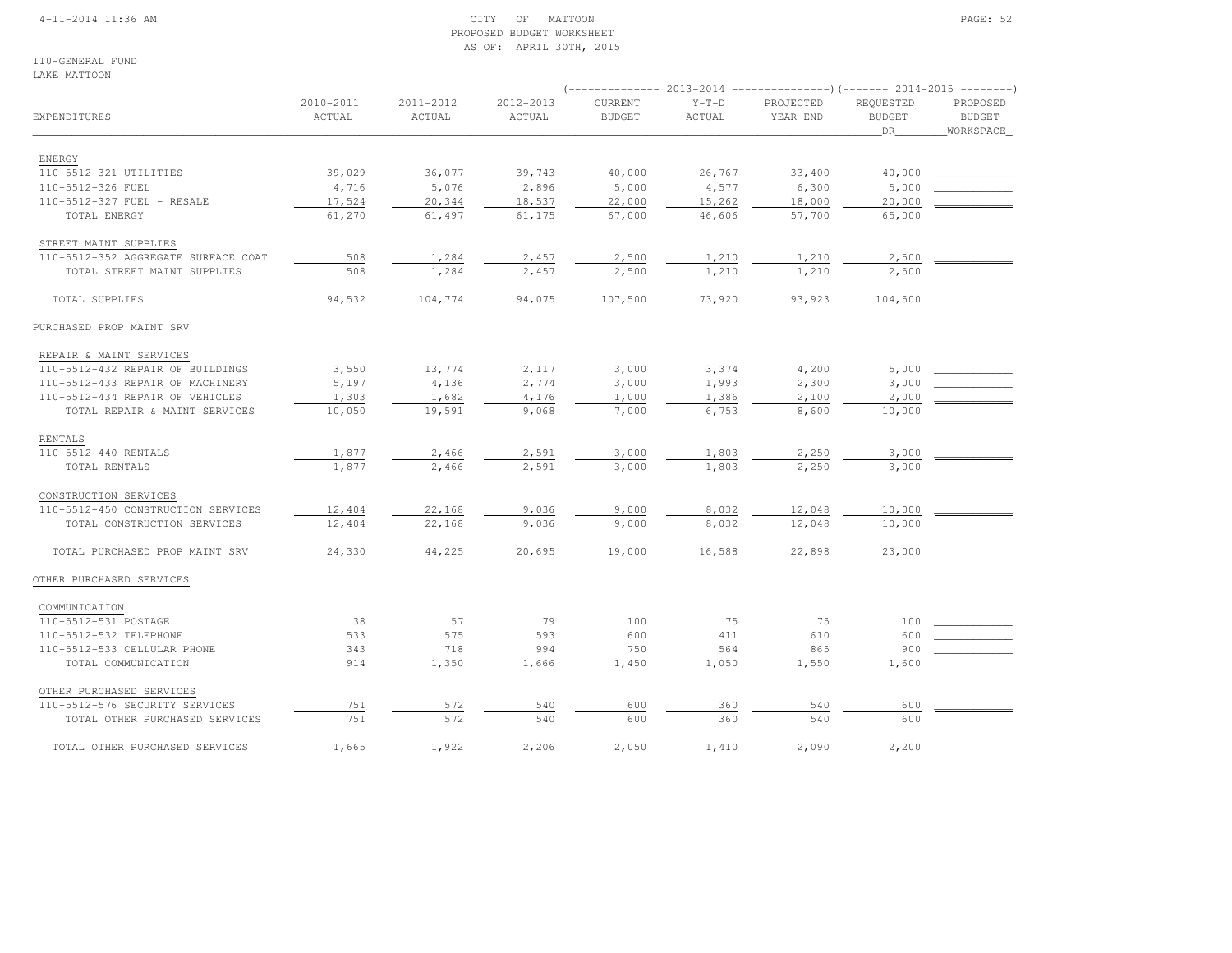### 4-11-2014 11:36 AM CITY OF MATTOON PAGE: 53 PROPOSED BUDGET WORKSHEETAS OF: APRIL 30TH, 2015

110-GENERAL FUNDLAKE MATTOON

| EXPENDITURES                            | 2010-2011<br>ACTUAL | 2011-2012<br>ACTUAL | 2012-2013<br>ACTUAL | CURRENT<br><b>BUDGET</b> | $Y-T-D$<br>ACTUAL | $($ -------------- 2013-2014 --------------------- $($ ------- 2014-2015 ---------)<br>PROJECTED<br>YEAR END | REQUESTED<br><b>BUDGET</b><br>DR. | PROPOSED<br><b>BUDGET</b><br>WORKSPACE |
|-----------------------------------------|---------------------|---------------------|---------------------|--------------------------|-------------------|--------------------------------------------------------------------------------------------------------------|-----------------------------------|----------------------------------------|
| PROPERTY                                |                     |                     |                     |                          |                   |                                                                                                              |                                   |                                        |
| MACHINERY & EQUIPMENT                   |                     |                     |                     |                          |                   |                                                                                                              |                                   |                                        |
| 110-5512-743 MEF CONTRIBUTION           |                     | $\circ$             |                     | 18,000                   | 16,875            | 18,000                                                                                                       |                                   |                                        |
| TOTAL MACHINERY & EQUIPMENT             |                     | $\Omega$            | $\Omega$            | 18,000                   | 16,875            | 18,000                                                                                                       |                                   |                                        |
| TOTAL PROPERTY                          | $\circ$             | $\circ$             | $\circ$             | 18,000                   | 16,875            | 18,000                                                                                                       | $\circ$                           |                                        |
| OTHER OBJECTS                           |                     |                     |                     |                          |                   |                                                                                                              |                                   |                                        |
| CITY CLERK DEPT OBJECTS                 |                     |                     |                     |                          |                   |                                                                                                              |                                   |                                        |
| 110-5512-802 HUNTING/FISHING REMITTANCE | 9,644               | 12,298              | 8,593               | 12,000                   | 6,939             | 9,050                                                                                                        | 10,000                            |                                        |
| 110-5512-803 SALES TAX REMITTANCE       | 2,809               | 2,831               | 3,132               | 3,500                    | 3,315             | 3,500                                                                                                        | 3,500                             |                                        |
| TOTAL CITY CLERK DEPT OBJECTS           | 12,453              | 15,129              | 11,725              | 15,500                   | 10,254            | 12,550                                                                                                       | 13,500                            |                                        |
| FINANCIAL TRANS OBJECTS                 |                     |                     |                     |                          |                   |                                                                                                              |                                   |                                        |
| 110-5512-825 TOURISM GRANT EXPENDITURES | 1,815               | $\circ$             | $\circ$             | $\circ$                  | $\circ$           | 0                                                                                                            | $\cap$                            |                                        |
| 110-5512-828 REAL ESTATE TAXES          | 1,448               | 1,396               | 1,635               | 1,700                    | 1,814             | 1,814                                                                                                        | 1,800                             |                                        |
| TOTAL FINANCIAL TRANS OBJECTS           | 3,263               | 1,396               | 1,635               | 1,700                    | 1,814             | 1,814                                                                                                        | 1,800                             |                                        |
| TOTAL OTHER OBJECTS                     | 15,715              | 16,525              | 13,361              | 17,200                   | 12,068            | 14,364                                                                                                       | 15,300                            |                                        |
| TOTAL LAKE MATTOON                      | 239,881             | 279,217             | 244,716             | 285, 475                 | 206,494           | 274,321                                                                                                      | 274,739                           |                                        |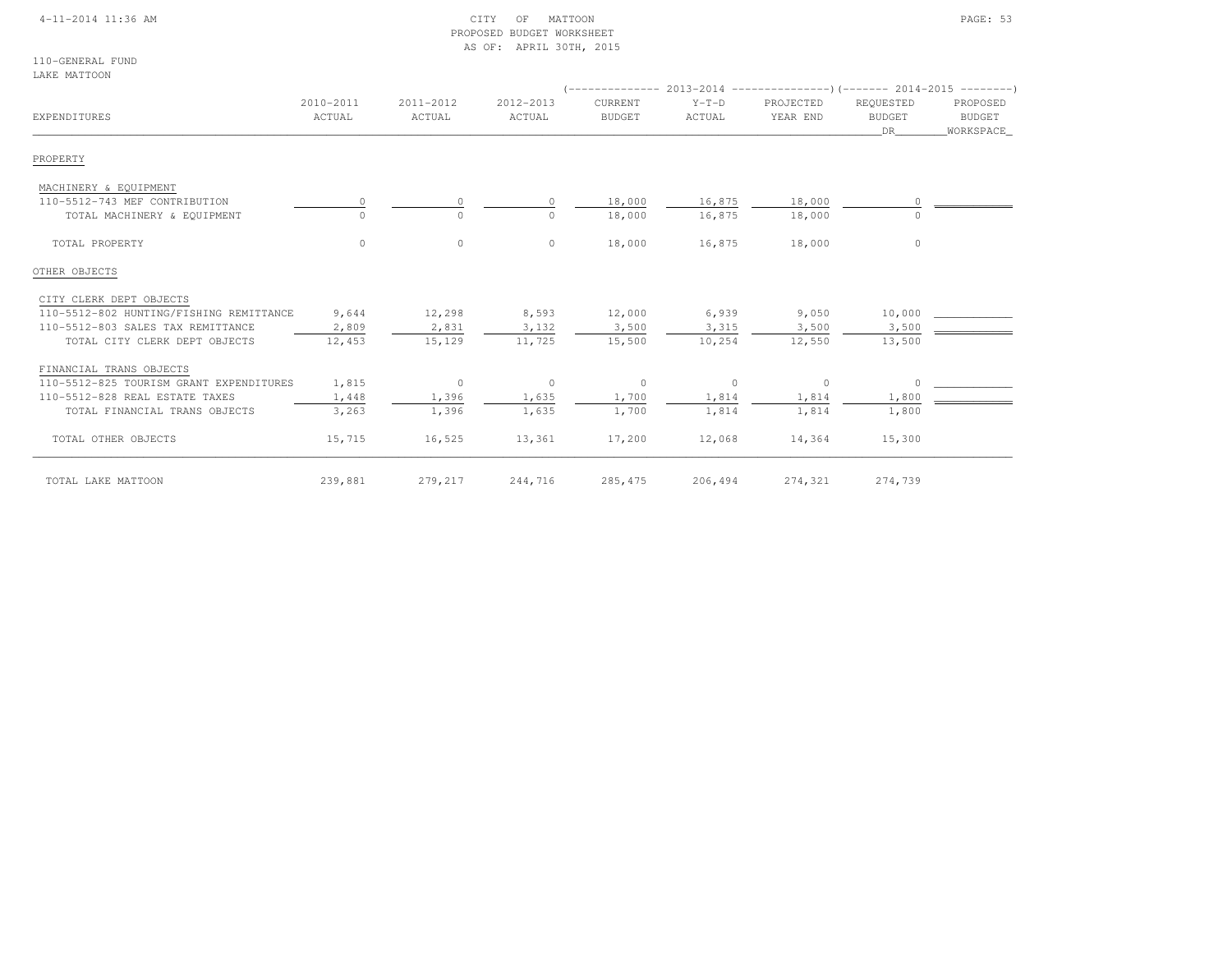### 4-11-2014 11:36 AM CITY OF MATTOON PAGE: 54 PROPOSED BUDGET WORKSHEETAS OF: APRIL 30TH, 2015

110-GENERAL FUNDSPORTS FACILITIES

|                                        |                     |                     |                     |                          |                   |                       |                                         | (-------------- 2013-2014 ----------------) (------- 2014-2015 -------- |  |
|----------------------------------------|---------------------|---------------------|---------------------|--------------------------|-------------------|-----------------------|-----------------------------------------|-------------------------------------------------------------------------|--|
| EXPENDITURES                           | 2010-2011<br>ACTUAL | 2011-2012<br>ACTUAL | 2012-2013<br>ACTUAL | CURRENT<br><b>BUDGET</b> | $Y-T-D$<br>ACTUAL | PROJECTED<br>YEAR END | <b>REOUESTED</b><br><b>BUDGET</b><br>DR | PROPOSED<br><b>BUDGET</b><br>WORKSPACE                                  |  |
|                                        |                     |                     |                     |                          |                   |                       |                                         |                                                                         |  |
| SUPPLIES                               |                     |                     |                     |                          |                   |                       |                                         |                                                                         |  |
| GENERAL SUPPLIES                       |                     |                     |                     |                          |                   |                       |                                         |                                                                         |  |
| 110-5551-315 LANDSCAPING SUPPLIES      | $\overline{0}$      | $\circ$             | 1,190               | 1,200                    | 1,200             | 1,200                 | 1,200                                   |                                                                         |  |
| 110-5551-319 MISCELLANEOUS SUPPLIES    | 9,663               | 20,900              | 12,488              | 15,000                   | 7,403             | 7,800                 | 13,000                                  |                                                                         |  |
| TOTAL GENERAL SUPPLIES                 | 9,663               | 20,900              | 13,678              | 16,200                   | 8,603             | 9,000                 | 14,200                                  |                                                                         |  |
| ENERGY                                 |                     |                     |                     |                          |                   |                       |                                         |                                                                         |  |
| 110-5551-321 UTILITIES                 | 30,708              | 33,464              | 27,261              | 35,000                   | 26,928            | 31,000                | 32,000                                  |                                                                         |  |
| TOTAL ENERGY                           | 30,708              | 33,464              | 27,261              | 35,000                   | 26,928            | 31,000                | 32,000                                  |                                                                         |  |
| STREET MAINT SUPPLIES                  |                     |                     |                     |                          |                   |                       |                                         |                                                                         |  |
| 110-5551-352 AGGREGATE SURFACE COAT    | 883                 | 5,960               | 1,976               | 3,000                    | 3,249             | 3,250                 | 4,000                                   |                                                                         |  |
| TOTAL STREET MAINT SUPPLIES            | 883                 | 5,960               | 1,976               | 3,000                    | 3,249             | 3,250                 | 4,000                                   |                                                                         |  |
| TOTAL SUPPLIES                         | 41,254              | 60,323              | 42,915              | 54,200                   | 38,780            | 43,250                | 50,200                                  |                                                                         |  |
| PURCHASED PROP MAINT SRV               |                     |                     |                     |                          |                   |                       |                                         |                                                                         |  |
| CLEANING SERVICES                      |                     |                     |                     |                          |                   |                       |                                         |                                                                         |  |
| 110-5551-424 LAWN CARE                 | 6,603               | 9,367               | 16,547              | 10,000                   | 19,177            | 19,177                | 13,000                                  |                                                                         |  |
| TOTAL CLEANING SERVICES                | 6,603               | 9,367               | 16,547              | 10,000                   | 19,177            | 19,177                | 13,000                                  |                                                                         |  |
| REPAIR & MAINT SERVICES                |                     |                     |                     |                          |                   |                       |                                         |                                                                         |  |
| 110-5551-432 REPAIR OF STRUCTURES      | $\circ$             |                     | 314                 | 500                      | 309               | 485                   | 500                                     |                                                                         |  |
| TOTAL REPAIR & MAINT SERVICES          | $\Omega$            | $\Omega$            | 314                 | 500                      | 309               | 485                   | 500                                     |                                                                         |  |
| RENTALS                                |                     |                     |                     |                          |                   |                       |                                         |                                                                         |  |
| 110-5551-440 RENTALS                   | 1,897               | 3,001               | 3,239               | 3,000                    | 2,718             | 3,300                 | 3,500                                   |                                                                         |  |
| TOTAL RENTALS                          | 1,897               | 3,001               | 3,239               | 3,000                    | 2,718             | 3,300                 | 3,500                                   |                                                                         |  |
| CONSTRUCTION SERVICES                  |                     |                     |                     |                          |                   |                       |                                         |                                                                         |  |
| 110-5551-450 CONSTRUCTION SERVICES     | 1,298               | 4,806               | 1,605               | 5,000                    | 1,404             | 1,400                 | 5,000                                   |                                                                         |  |
| TOTAL CONSTRUCTION SERVICES            | 1,298               | 4,806               | 1,605               | 5,000                    | 1,404             | 1,400                 | 5,000                                   |                                                                         |  |
| OTHER PROP MAINT SERVICE               |                     |                     |                     |                          |                   |                       |                                         |                                                                         |  |
| 110-5551-460 OTHER PROP MAINT SERVICES | $\circ$             | 721                 | 1,246               | 1,000                    | $\circ$           |                       |                                         |                                                                         |  |
| TOTAL OTHER PROP MAINT SERVICE         | $\cap$              | 721                 | 1,246               | 1,000                    | $\Omega$          | $\cap$                | $\cap$                                  |                                                                         |  |
| TOTAL PURCHASED PROP MAINT SRV         | 9,799               | 17,895              | 22,951              | 19,500                   | 23,607            | 24,362                | 22,000                                  |                                                                         |  |

OTHER OBJECTS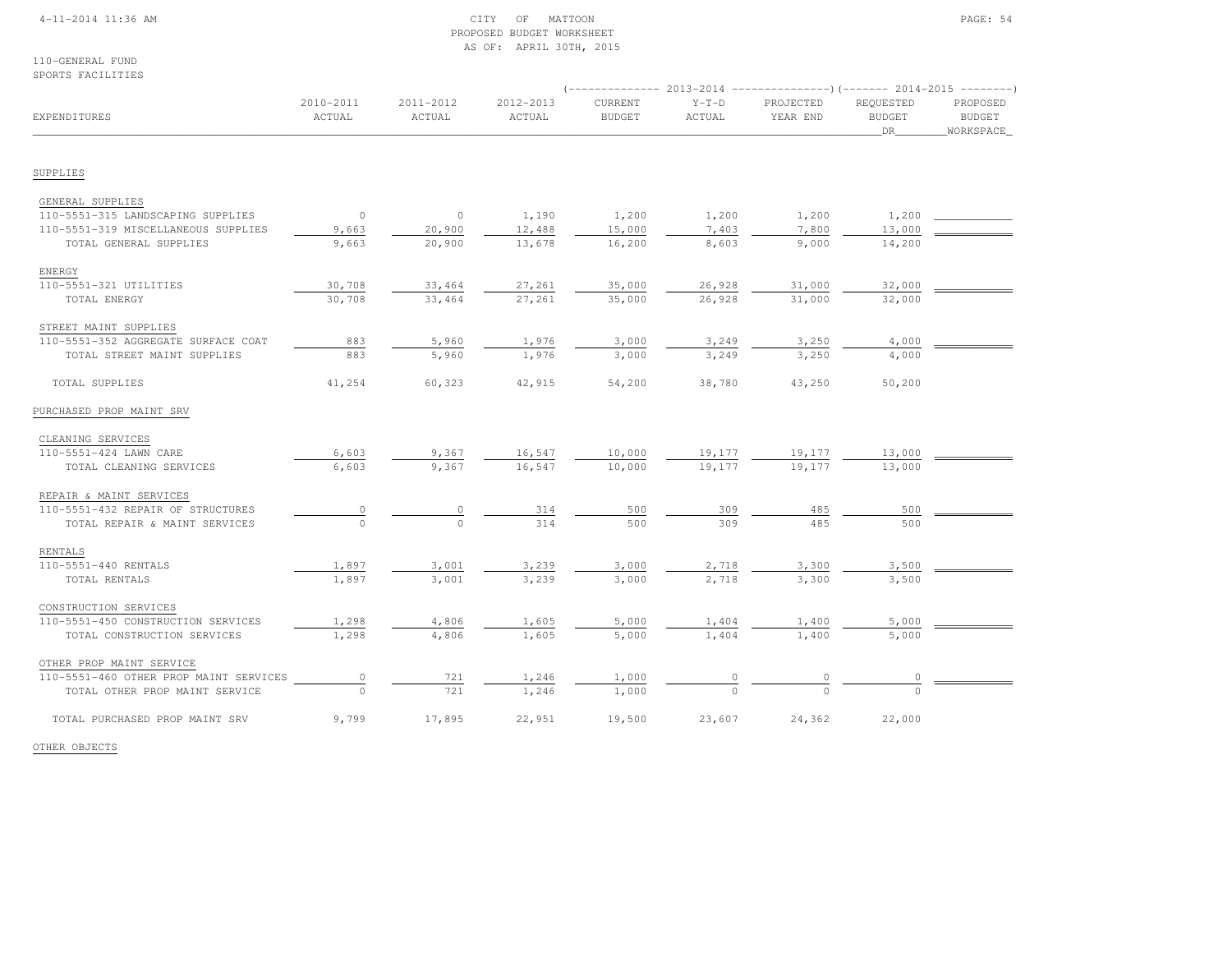### 4-11-2014 11:36 AM CITY OF MATTOON PAGE: 55 PROPOSED BUDGET WORKSHEETAS OF: APRIL 30TH, 2015

110-GENERAL FUNDSPORTS FACILITIES

|                                |           |           |           |               |         | (-------------- 2013-2014 --------------------- 2014-2015 ----------- ) |               |           |
|--------------------------------|-----------|-----------|-----------|---------------|---------|-------------------------------------------------------------------------|---------------|-----------|
|                                | 2010-2011 | 2011-2012 | 2012-2013 | CURRENT       | $Y-T-D$ | PROJECTED                                                               | REQUESTED     | PROPOSED  |
| EXPENDITURES                   | ACTUAL    | ACTUAL    | ACTUAL    | <b>BUDGET</b> | ACTUAL  | YEAR END                                                                | <b>BUDGET</b> | BUDGET    |
|                                |           |           |           |               |         |                                                                         | DR            | WORKSPACE |
| FINANCIAL TRANS OBJECTS        |           |           |           |               |         |                                                                         |               |           |
| 110-5551-828 REAL ESTATE TAXES | 159       | 168       | 276       | 300           | 446     | 446                                                                     | 500           |           |
| TOTAL FINANCIAL TRANS OBJECTS  | 159       | 168       | 276       | 300           | 446     | 446                                                                     | 500           |           |
| TOTAL OTHER OBJECTS            | 159       | 168       | 276       | 300           | 446     | 446                                                                     | 500           |           |
| TOTAL SPORTS FACILITIES        | 51,212    | 78,386    | 66,142    | 74,000        | 62,833  | 68,058                                                                  | 72,700        |           |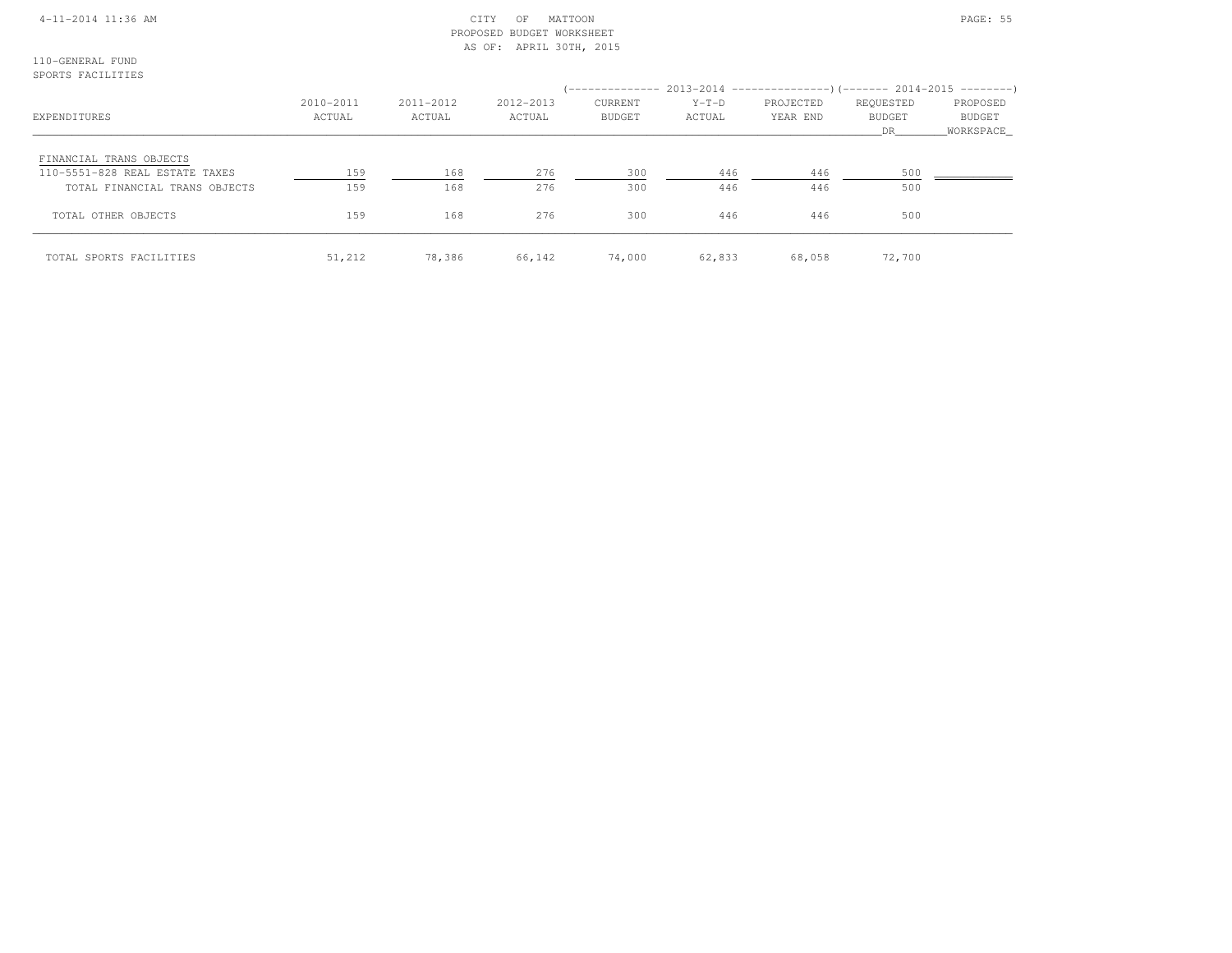### 4-11-2014 11:36 AM CITY OF MATTOON PAGE: 56 PROPOSED BUDGET WORKSHEETAS OF: APRIL 30TH, 2015

110-GENERAL FUNDDODGE GROVE CEMETERY

| EXPENDITURES                            | 2010-2011<br>ACTUAL | 2011-2012<br>ACTUAL | 2012-2013<br>ACTUAL | CURRENT<br><b>BUDGET</b> | $Y-T-D$<br>ACTUAL | PROJECTED<br>YEAR END | REQUESTED<br><b>BUDGET</b><br>_DR_ | PROPOSED<br><b>BUDGET</b><br>WORKSPACE |  |
|-----------------------------------------|---------------------|---------------------|---------------------|--------------------------|-------------------|-----------------------|------------------------------------|----------------------------------------|--|
| PERSONNEL SERVICES                      |                     |                     |                     |                          |                   |                       |                                    |                                        |  |
|                                         |                     |                     |                     |                          |                   |                       |                                    |                                        |  |
| SALARIES & WAGES                        |                     |                     |                     |                          |                   |                       |                                    |                                        |  |
| 110-5570-111 SALARIES OF REG EMPLOYEES  | 72,934              | 70,280              | 75,370              | 81,257                   | 48,900            | 79,463                | 83,036                             |                                        |  |
| 110-5570-112 SALARIES OF TEMP EMPLOYEES | 30,113              | 28,043              | 32,619              | 27,500                   | 27,185            | 29,700                | 30,000                             |                                        |  |
| 110-5570-113 OVERTIME                   | 42                  | $\overline{0}$      | 88                  | 500                      | $\circ$           | $\Omega$              | 500                                |                                        |  |
| 110-5570-114 COMPENSATED ABSENCES       | 1,605               | 7,817               | 4,547               | $\overline{0}$           | 2,489             | 4,045                 | $\circ$                            |                                        |  |
| TOTAL SALARIES & WAGES                  | 104,694             | 106,141             | 112,625             | 109,257                  | 78,574            | 113,208               | 113,536                            |                                        |  |
| TOTAL PERSONNEL SERVICES                | 104,694             | 106,141             | 112,625             | 109,257                  | 78,574            | 113,208               | 113,536                            |                                        |  |
| EMPLOYEE BENEFITS                       |                     |                     |                     |                          |                   |                       |                                    |                                        |  |
| GROUP INSURANCE                         |                     |                     |                     |                          |                   |                       |                                    |                                        |  |
| 110-5570-211 GROUP HEALTH INSURANCE     | 14,028              | 13,664              | 15,444              | 16,812                   | 11,208            | 16,812                | 24,544                             |                                        |  |
| 110-5570-212 GROUP LIFE INSURANCE       | 230                 | 230                 | 240                 | 240                      | 160               | 240                   | 214                                |                                        |  |
| TOTAL GROUP INSURANCE                   | 14,258              | 13,894              | 15,685              | 17,052                   | 11,368            | 17,052                | 24,758                             |                                        |  |
| SOCIAL SECURITY CONTRIB                 |                     |                     |                     |                          |                   |                       |                                    |                                        |  |
| 110-5570-221 FICA CONTRIBUTIONS         | 6,453               | 6,488               | 6,834               | 6,774                    | 5,059             | 6,863                 | 7,039                              |                                        |  |
| 110-5570-222 MEDICARE CONTRIBUTIONS     | 1,509               | 1,517               | 1,598               | 1,584                    | 1,183             | 1,605                 | 1,646                              |                                        |  |
| TOTAL SOCIAL SECURITY CONTRIB           | 7,963               | 8,006               | 8,432               | 8,358                    | 6,242             | 8,468                 | 8,685                              |                                        |  |
| RETIREMENT CONTRIBTUIONS                |                     |                     |                     |                          |                   |                       |                                    |                                        |  |
| 110-5570-231 IMRF CONTRIBUTIONS         | 9,681               | 10,608              | 11,626              | 11,781                   | 7,645             | 11,468                | 10,860                             |                                        |  |
| TOTAL RETIREMENT CONTRIBTUIONS          | 9,681               | 10,608              | 11,626              | 11,781                   | 7,645             | 11,468                | 10,860                             |                                        |  |
| UNEMPLOYMNT COMPENSATION                |                     |                     |                     |                          |                   |                       |                                    |                                        |  |
| 110-5570-240 UNEMPLOYMENT               | 458                 | 644                 | 1,128               | 1,131                    | 754               | 1,258                 | 1,497                              |                                        |  |
| TOTAL UNEMPLOYMNT COMPENSATION          | 458                 | 644                 | 1,128               | 1,131                    | 754               | 1,258                 | 1,497                              |                                        |  |
| WORKER'S COMPENSATION                   |                     |                     |                     |                          |                   |                       |                                    |                                        |  |
| 110-5570-250 WORKERS' COMPENSATION      | 4,923               | 5,826               | 4,905               | 4,788                    | 3,192             | 4,788                 | 5,387                              |                                        |  |
| TOTAL WORKER'S COMPENSATION             | 4,923               | 5,826               | 4,905               | 4,788                    | 3,192             | 4,788                 | 5,387                              |                                        |  |
| TOTAL EMPLOYEE BENEFITS                 | 37,283              | 38,978              | 41,777              | 43,110                   | 29,201            | 43,034                | 51,187                             |                                        |  |
| SUPPLIES                                |                     |                     |                     |                          |                   |                       |                                    |                                        |  |
| GENERAL SUPPLIES                        |                     |                     |                     |                          |                   |                       |                                    |                                        |  |
| 110-5570-311 SUPPLIES                   | 1,303               | 3,855               | 2,598               | 3,000                    | 939               | 2,100                 | 3,000                              |                                        |  |
| 110-5570-315 LANDSCAPING SUPPLIES       | $\Omega$            | $\bigcap$           | $\Omega$            | 200                      | $\Omega$          | $\Omega$              | 500                                |                                        |  |
| 110-5570-316 TOOLS & EQUIPMENT          | 3,894               | 3,883               | 1,955)              | 1,200                    | 3,770             | 900                   | 3,000                              |                                        |  |
| TOTAL GENERAL SUPPLIES                  | 5,196               | 7.737               | 643                 | 4,400                    | 4,709             | 3,000                 | 6,500                              |                                        |  |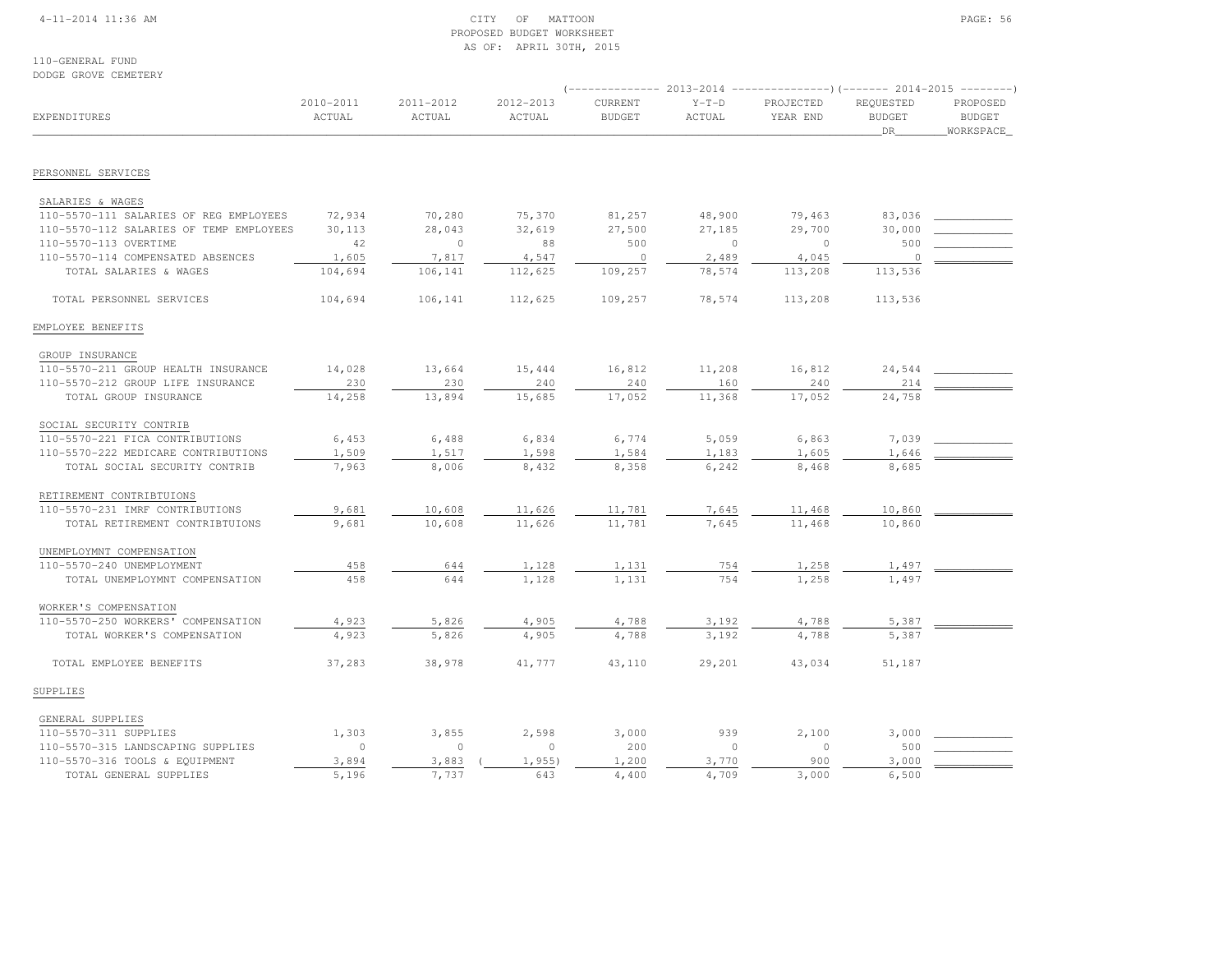### 4-11-2014 11:36 AM CITY OF MATTOON PAGE: 57 PROPOSED BUDGET WORKSHEETAS OF: APRIL 30TH, 2015

110-GENERAL FUNDDODGE GROVE CEMETERY

| EXPENDITURES                            | 2010-2011<br>ACTUAL | 2011-2012<br>ACTUAL | 2012-2013<br>ACTUAL | CURRENT<br><b>BUDGET</b> | $Y-T-D$<br>ACTUAL | PROJECTED<br>YEAR END | <b>REOUESTED</b><br><b>BUDGET</b><br>DR | PROPOSED<br><b>BUDGET</b><br>WORKSPACE |
|-----------------------------------------|---------------------|---------------------|---------------------|--------------------------|-------------------|-----------------------|-----------------------------------------|----------------------------------------|
| ENERGY                                  |                     |                     |                     |                          |                   |                       |                                         |                                        |
| 110-5570-321 UTILITIES                  | 6,734               | 5,568               | 4,631               | 5,000                    | 3,070             | 5,250                 | 5,000                                   |                                        |
| 110-5570-326 FUEL                       | 3,728               | 4,018               | 4,762               | 5,000                    | 4,185             | 4,650                 | 5,000                                   |                                        |
| TOTAL ENERGY                            | 10,462              | 9,586               | 9,393               | 10,000                   | 7,255             | 9,900                 | 10,000                                  |                                        |
| TOTAL SUPPLIES                          | 15,659              | 17,323              | 10,036              | 14,400                   | 11,963            | 12,900                | 16,500                                  |                                        |
| PURCHASED PROP MAINT SRV                |                     |                     |                     |                          |                   |                       |                                         |                                        |
| CLEANING SERVICES                       |                     |                     |                     |                          |                   |                       |                                         |                                        |
| 110-5570-424 LAWN CARE                  | 0                   | 0                   | 7,513               | 5,000                    | 6,783             | 6,783                 | 7,000                                   |                                        |
| TOTAL CLEANING SERVICES                 | $\mathbf{0}$        | $\circ$             | 7,513               | 5,000                    | 6,783             | 6,783                 | 7,000                                   |                                        |
| REPAIR & MAINT SERVICES                 |                     |                     |                     |                          |                   |                       |                                         |                                        |
| 110-5570-432 REPAIR OF BUILDINGS/STRUCT | 70                  | $\circ$             | 333                 | 1,000                    | $\circ$           | $\circ$               | 1,000                                   |                                        |
| 110-5570-433 REPAIR OF MACHINERY        | 7,308               | 4,096               | 13,011              | 7,500                    | 4,443             | 10,964                | 9,000                                   |                                        |
| TOTAL REPAIR & MAINT SERVICES           | 7,378               | 4,096               | 13,343              | 8,500                    | 4,443             | 10,964                | 10,000                                  |                                        |
| TOTAL PURCHASED PROP MAINT SRV          | 7,378               | 4,096               | 20,856              | 13,500                   | 11,226            | 17,747                | 17,000                                  |                                        |
| OTHER PURCHASED SERVICES                |                     |                     |                     |                          |                   |                       |                                         |                                        |
| COMMUNICATION                           |                     |                     |                     |                          |                   |                       |                                         |                                        |
| 110-5570-532 TELEPHONE                  | $\circ$             | $\circ$             | 1,104               | 1,500                    | $\circ$           | $\circ$               | $\circ$                                 |                                        |
| 110-5570-533 CELLULAR PHONE             | $\mathsf{O}\xspace$ | $\circ$             | 319                 | 300                      | 197               | 296                   | 300                                     |                                        |
| TOTAL COMMUNICATION                     | $\mathbf{0}$        | $\circ$             | 1,423               | 1,800                    | 197               | 296                   | 300                                     |                                        |
| TOTAL OTHER PURCHASED SERVICES          | $\circ$             | $\circ$             | 1,423               | 1,800                    | 197               | 296                   | 300                                     |                                        |
| PROPERTY                                |                     |                     |                     |                          |                   |                       |                                         |                                        |
| <b>BUILDINGS</b>                        |                     |                     |                     |                          |                   |                       |                                         |                                        |
| IMPROVEMENTS-NOT BLDNGS                 |                     |                     |                     |                          |                   |                       |                                         |                                        |
| 110-5570-730 IMPROVMENTS OTHER THAN BLD | 8,047               | 3,450               |                     |                          |                   |                       |                                         |                                        |
| TOTAL IMPROVEMENTS-NOT BLDNGS           | 8,047               | 3,450               | $\Omega$            |                          |                   | $\Omega$              |                                         |                                        |
| MACHINERY & EQUIPMENT                   |                     |                     |                     |                          |                   |                       |                                         |                                        |
| 110-5570-743 MEF CONTRIBUTION           | 0                   | $\circ$             | 0                   | 11,300                   | 7,533             | 11,300                | 0                                       |                                        |
| TOTAL MACHINERY & EQUIPMENT             | $\Omega$            | $\mathbf{0}$        | $\circ$             | 11,300                   | 7,533             | 11,300                | $\mathbf 0$                             |                                        |
| TOTAL PROPERTY                          | 8,047               | 3,450               | $\circ$             | 11,300                   | 7,533             | 11,300                | $\circ$                                 |                                        |

OTHER OBJECTS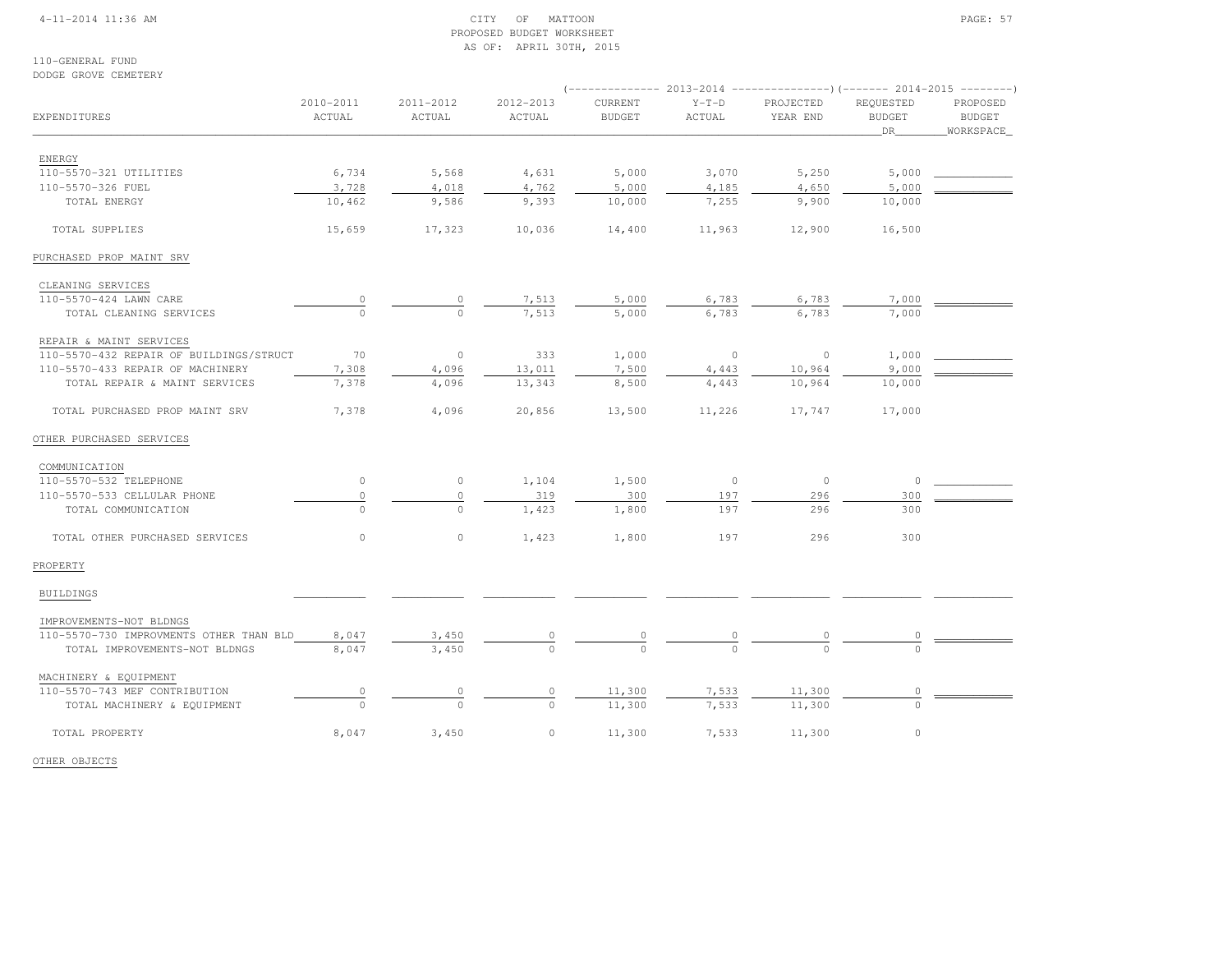### 4-11-2014 11:36 AM CITY OF MATTOON PAGE: 58 PROPOSED BUDGET WORKSHEETAS OF: APRIL 30TH, 2015

110-GENERAL FUNDDODGE GROVE CEMETERY

| DODGE GROVE CEMEIERI                                                                       |                     |                     |                     |                    |                     |                       |                                  |                                   |
|--------------------------------------------------------------------------------------------|---------------------|---------------------|---------------------|--------------------|---------------------|-----------------------|----------------------------------|-----------------------------------|
| EXPENDITURES                                                                               | 2010-2011<br>ACTUAL | 2011-2012<br>ACTUAL | 2012-2013<br>ACTUAL | CURRENT<br>BUDGET  | $Y-T-D$<br>ACTUAL   | PROJECTED<br>YEAR END | REQUESTED<br><b>BUDGET</b><br>DR | PROPOSED<br>BUDGET<br>_WORKSPACE_ |
| FINANCIAL TRANS OBJECTS<br>110-5570-816 FARM EXPENSES<br>TOTAL FINANCIAL TRANS OBJECTS     | 253<br>253          | 48<br>48            | $\circ$<br>$\Omega$ | $\circ$<br>$\circ$ | $\circ$<br>$\Omega$ | $\circ$<br>$\Omega$   |                                  |                                   |
| FINANCIAL TRANS OBJECTS<br>110-5570-828 REAL ESTATE TAXES<br>TOTAL FINANCIAL TRANS OBJECTS | 1,479<br>1,479      | 496<br>496          | 473<br>473          | 500<br>500         | 514<br>514          | 514<br>514            | 500<br>500                       |                                   |
| COMPUTER INFO SYS OBJECT                                                                   |                     |                     |                     |                    |                     |                       |                                  |                                   |
| TOTAL OTHER OBJECTS                                                                        | 1,732               | 544                 | 473                 | 500                | 514                 | 514                   | 500                              |                                   |
| TOTAL DODGE GROVE CEMETERY                                                                 | 174,792             | 170,531             | 187,191             | 193,867            | 139,208             | 198,999               | 199,023                          |                                   |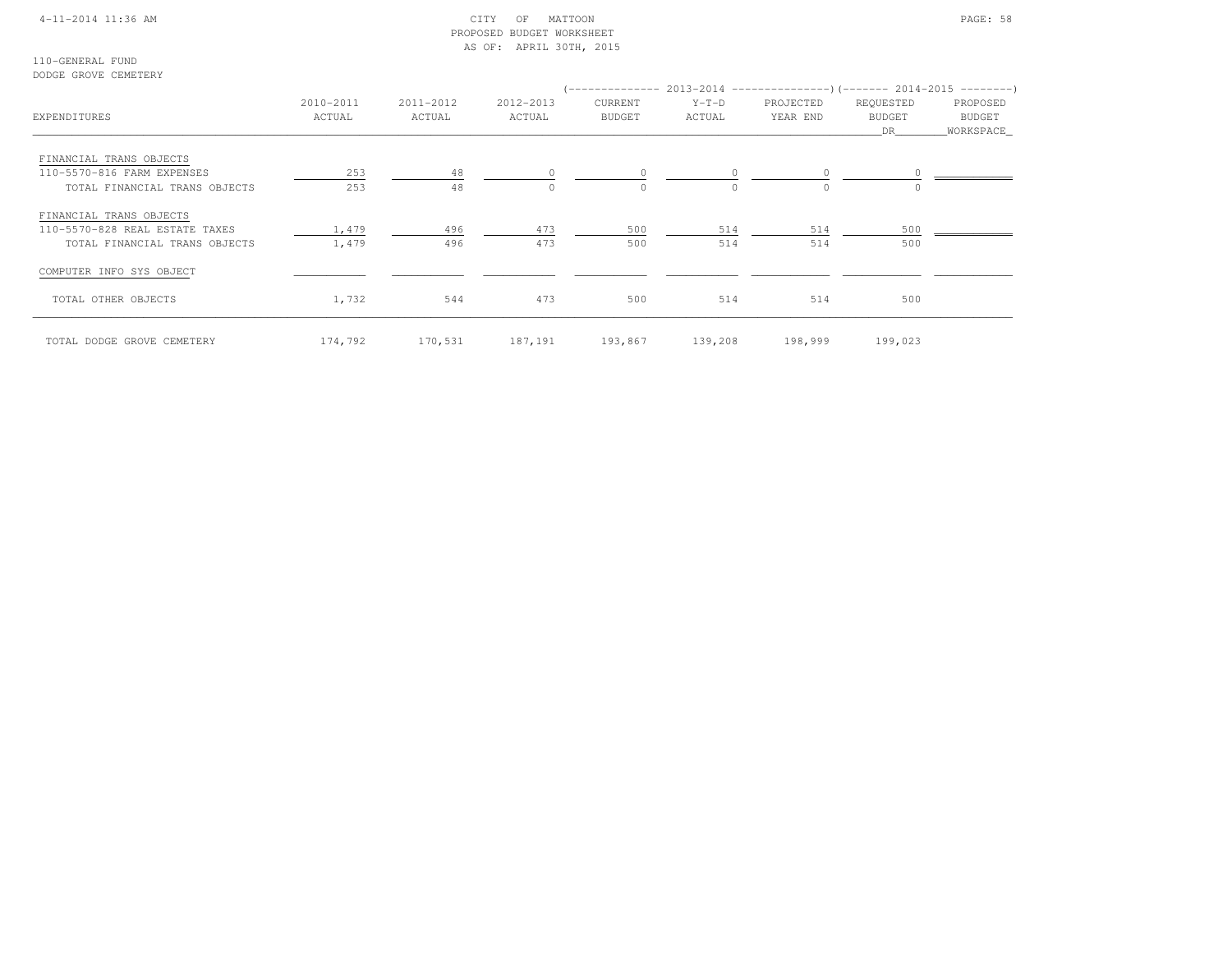|  | 4-11-2014 11:36 AM |  |
|--|--------------------|--|
|  |                    |  |

## $\begin{array}{ccc} \text{CITY} & \text{OF} & \text{MATION} \end{array}$  PROPOSED BUDGET WORKSHEETAS OF: APRIL 30TH, 2015

110-GENERAL FUNDCAPITAL OUTLAY

| ARII UU UULUU                                                         |                     |                     |                     | ( ______________         |                   | $2013-2014$ ----------------)(------- 2014-2015 ---------) |                                  |                                   |
|-----------------------------------------------------------------------|---------------------|---------------------|---------------------|--------------------------|-------------------|------------------------------------------------------------|----------------------------------|-----------------------------------|
| EXPENDITURES                                                          | 2010-2011<br>ACTUAL | 2011-2012<br>ACTUAL | 2012-2013<br>ACTUAL | CURRENT<br><b>BUDGET</b> | $Y-T-D$<br>ACTUAL | PROJECTED<br>YEAR END                                      | REQUESTED<br><b>BUDGET</b><br>DR | PROPOSED<br>BUDGET<br>_WORKSPACE_ |
| CAPITAL OUTLAY                                                        |                     |                     |                     |                          |                   |                                                            |                                  |                                   |
| CAPITAL OUTLAY<br>110-5600-000 CAPITAL OUTLAY<br>TOTAL CAPITAL OUTLAY | 216,379<br>216,379  | 231,830<br>231,830  | 114,929<br>114,929  | $\Omega$                 | $\Omega$          | $\Omega$                                                   | $\circ$                          |                                   |
| TOTAL CAPITAL OUTLAY                                                  | 216,379             | 231,830             | 114,929             | $\circ$                  | $\circ$           | $\circ$                                                    | $\circ$                          |                                   |
| TOTAL CAPITAL OUTLAY                                                  | 216,379             | 231,830             | 114,929             | $\circ$                  | 0                 | $\circ$                                                    | $\circ$                          |                                   |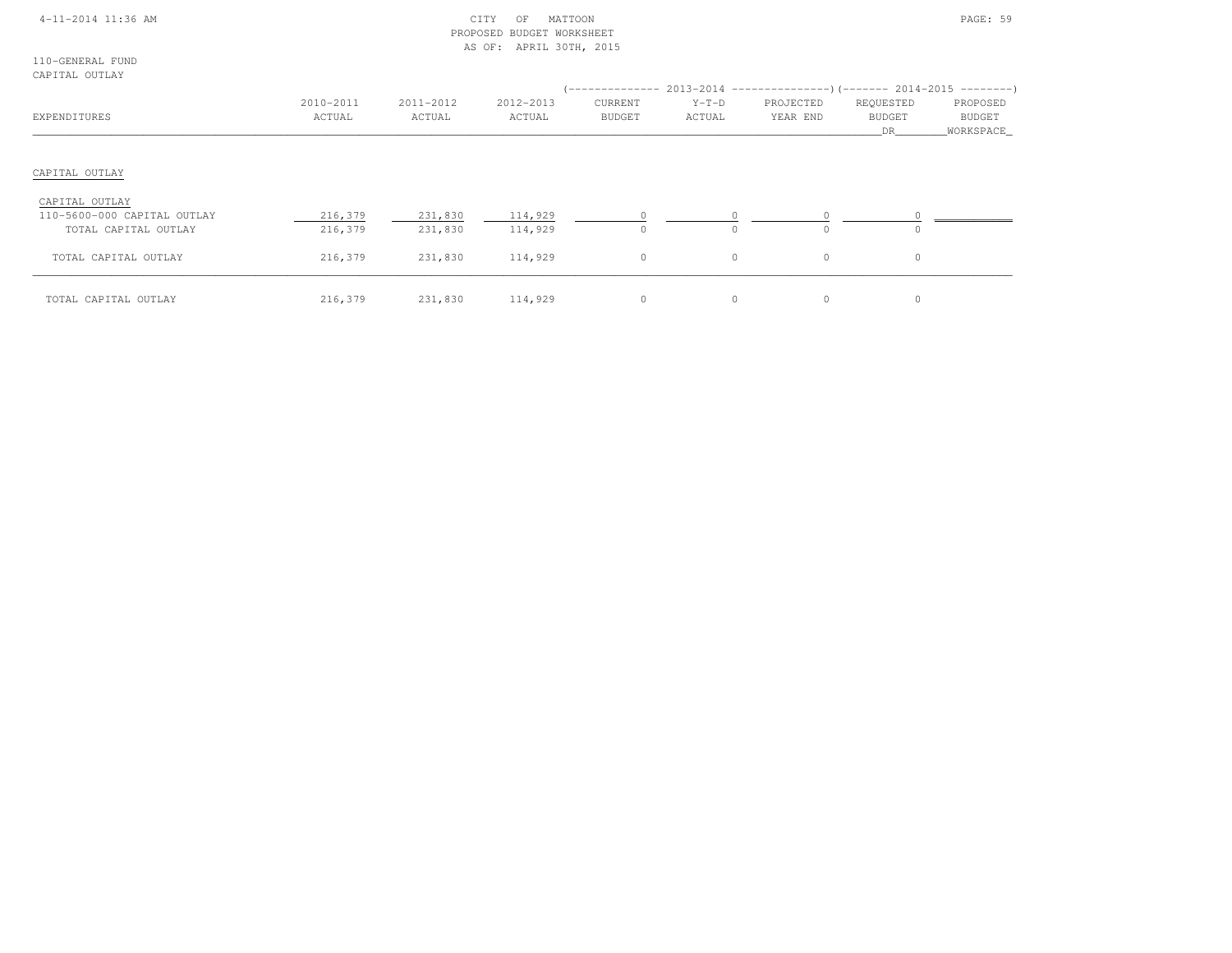### 4-11-2014 11:36 AM CITY OF MATTOON PAGE: 60 PROPOSED BUDGET WORKSHEETAS OF: APRIL 30TH, 2015

110-GENERAL FUNDECONOMIC DEVELOPMENT

|                                         |                     |                     |                     |                          | (-------------- 2013-2014 --------------------- 2014-2015 ---------- ) |                       |                                  |                                   |
|-----------------------------------------|---------------------|---------------------|---------------------|--------------------------|------------------------------------------------------------------------|-----------------------|----------------------------------|-----------------------------------|
| EXPENDITURES                            | 2010-2011<br>ACTUAL | 2011-2012<br>ACTUAL | 2012-2013<br>ACTUAL | CURRENT<br><b>BUDGET</b> | $Y-T-D$<br>ACTUAL                                                      | PROJECTED<br>YEAR END | REQUESTED<br><b>BUDGET</b><br>DR | PROPOSED<br>BUDGET<br>_WORKSPACE_ |
| OTHER PURCHASED SERVICES                |                     |                     |                     |                          |                                                                        |                       |                                  |                                   |
| PROFESSIONAL SERVICES                   |                     |                     |                     |                          |                                                                        |                       |                                  |                                   |
| 110-5651-519 OTHER PROFESSIONAL SERVICE | 500                 | 130                 | $\circ$             |                          | 0                                                                      |                       |                                  |                                   |
| TOTAL PROFESSIONAL SERVICES             | 500                 | 130                 | $\mathbf{0}$        | $\mathbf 0$              | $\Omega$                                                               | $\Omega$              | $\Omega$                         |                                   |
| OTHER PURCHASED SERVICES                |                     |                     |                     |                          |                                                                        |                       |                                  |                                   |
| 110-5651-571 DUES & MEMBERSHIPS         | 60,000              | 60,375              | 50,000              | 50,000                   | 33,333                                                                 | 50,000                | 50,000                           |                                   |
| 110-5651-579 FUTUREGEN ECONOMIC DEVELOP | 54,035              | 98,976              | $\Omega$            | $\Omega$                 |                                                                        |                       |                                  |                                   |
| TOTAL OTHER PURCHASED SERVICES          | 114,035             | 159,351             | 50,000              | 50,000                   | 33,333                                                                 | 50,000                | 50,000                           |                                   |
| TOTAL OTHER PURCHASED SERVICES          | 114,535             | 159,481             | 50,000              | 50,000                   | 33,333                                                                 | 50,000                | 50,000                           |                                   |
| TOTAL ECONOMIC DEVELOPMENT              | 114,535             | 159,481             | 50,000              | 50,000                   | 33,333                                                                 | 50,000                | 50,000                           |                                   |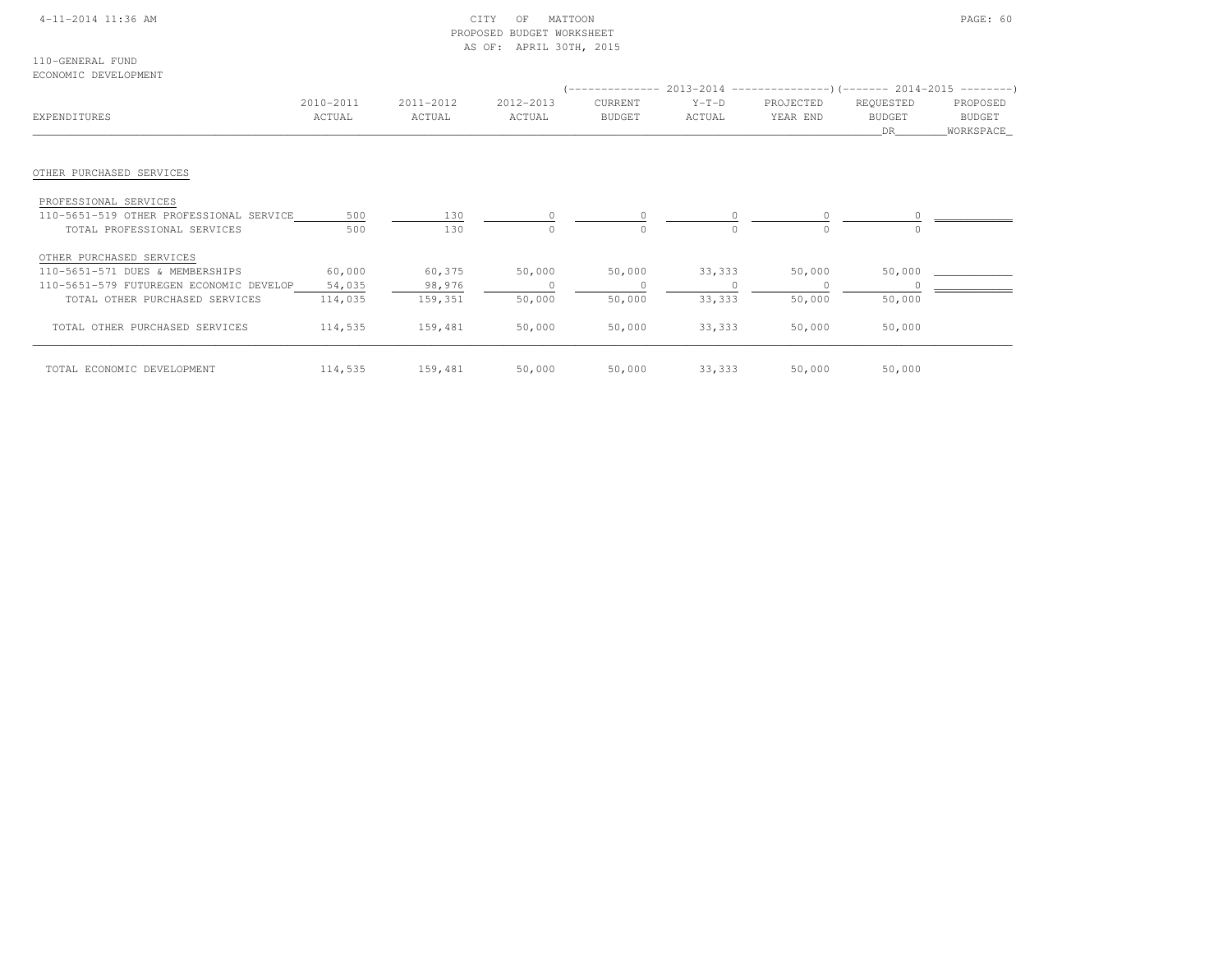### 4-11-2014 11:36 AM CITY OF MATTOON PAGE: 61 PROPOSED BUDGET WORKSHEETAS OF: APRIL 30TH, 2015

110-GENERAL FUNDERI/ENERGY

| -------------<br>EXPENDITURES                                                                     | 2010-2011<br>ACTUAL | 2011-2012<br>ACTUAL | 2012-2013<br>ACTUAL | CURRENT<br><b>BUDGET</b> | $Y-T-D$<br>ACTUAL | PROJECTED<br>YEAR END | REQUESTED<br><b>BUDGET</b><br>DR. | PROPOSED<br>BUDGET<br>WORKSPACE |
|---------------------------------------------------------------------------------------------------|---------------------|---------------------|---------------------|--------------------------|-------------------|-----------------------|-----------------------------------|---------------------------------|
| OTHER OBJECTS                                                                                     |                     |                     |                     |                          |                   |                       |                                   |                                 |
| FINANCIAL TRANS OBJECTS<br>110-5715-817 DEBT SERVICES-ERI/ENERGY<br>TOTAL FINANCIAL TRANS OBJECTS | $\Omega$            | 73,111<br>73,111    | 74,825<br>74,825    | $\Omega$                 | $\Omega$          | $\Omega$              | 213,632<br>213,632                |                                 |
| TOTAL OTHER OBJECTS                                                                               | $\circ$             | 73,111              | 74,825              | $\circ$                  | 0                 | $\circ$               | 213,632                           |                                 |
| TOTAL ERI/ENERGY                                                                                  | $\circ$             | 73,111              | 74,825              | $\circ$                  | 0                 | $\circ$               | 213,632                           |                                 |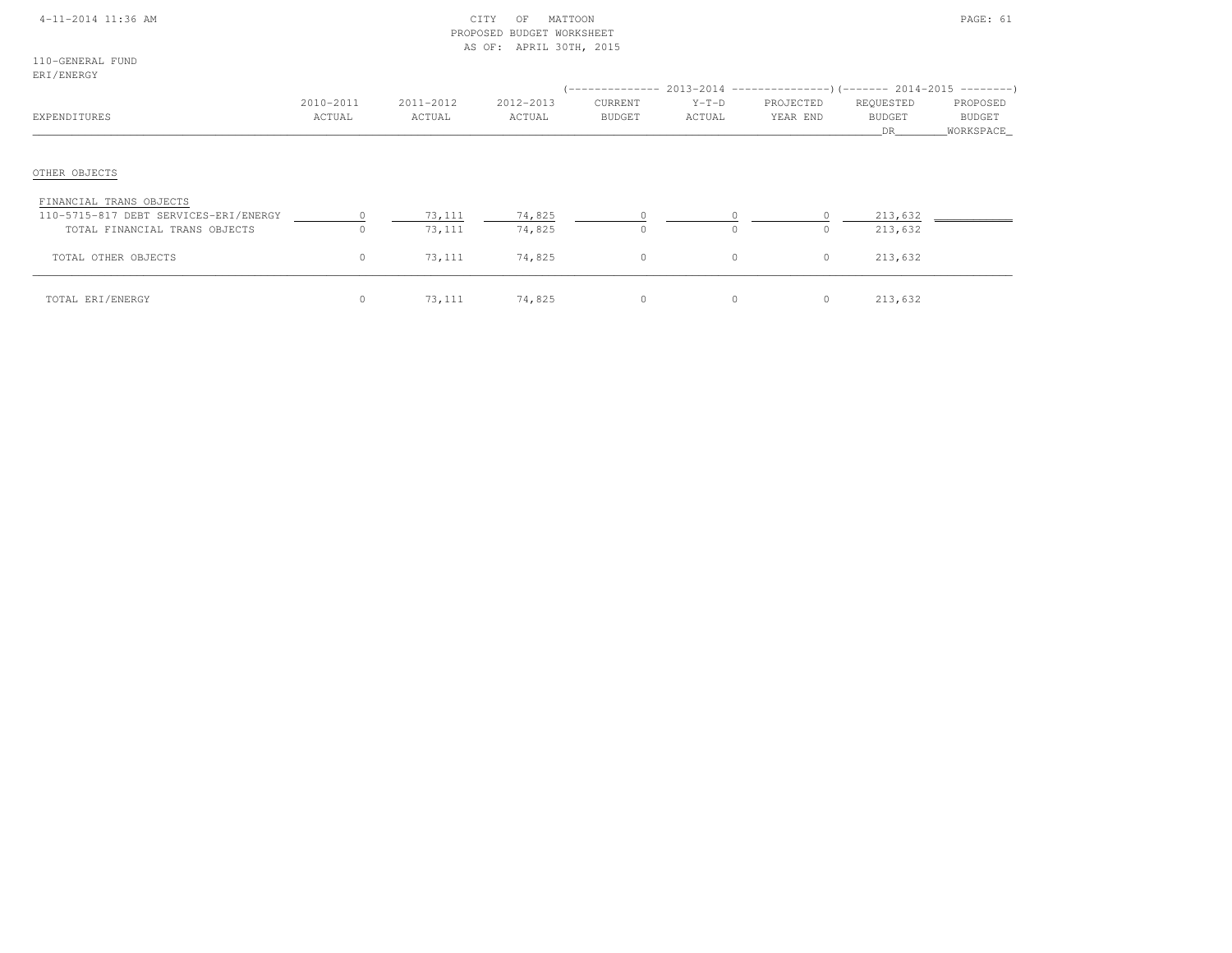### 4-11-2014 11:36 AM CITY OF MATTOON PAGE: 62 PROPOSED BUDGET WORKSHEETAS OF: APRIL 30TH, 2015

110-GENERAL FUNDDEBT SERVICE

| تابالا المحافظ المعاط          |           |           |           |               |         |           |                     |                            |
|--------------------------------|-----------|-----------|-----------|---------------|---------|-----------|---------------------|----------------------------|
|                                | 2010-2011 | 2011-2012 | 2012-2013 | CURRENT       | $Y-T-D$ | PROJECTED | REQUESTED           | PROPOSED                   |
| EXPENDITURES                   | ACTUAL    | ACTUAL    | ACTUAL    | <b>BUDGET</b> | ACTUAL  | YEAR END  | <b>BUDGET</b><br>DR | <b>BUDGET</b><br>WORKSPACE |
| OTHER OBJECTS                  |           |           |           |               |         |           |                     |                            |
| FINANCIAL TRANS OBJECTS        |           |           |           |               |         |           |                     |                            |
| 110-5716-817 DEBT SERVICES     | 469,624   | 74,000    | 76,000    | 620,821       | 573,406 | 573,406   |                     |                            |
| 110-5716-818 FISCAL AGENT FEES | 611       | 250       | 480       | 625           | 250     | 375       | 500                 |                            |
| 110-5716-819 INTEREST EXPENSE  | 52,957    | 98,764    | 82,003    |               | 47,415  | 47,415    | 48,268              |                            |
| TOTAL FINANCIAL TRANS OBJECTS  | 523,192   | 173,014   | 158,483   | 621,446       | 621,071 | 621,196   | 48,768              |                            |
| TOTAL OTHER OBJECTS            | 523,192   | 173,014   | 158,483   | 621,446       | 621,071 | 621,196   | 48,768              |                            |
| TOTAL DEBT SERVICE             | 523,192   | 173,014   | 158,483   | 621,446       | 621,071 | 621,196   | 48,768              |                            |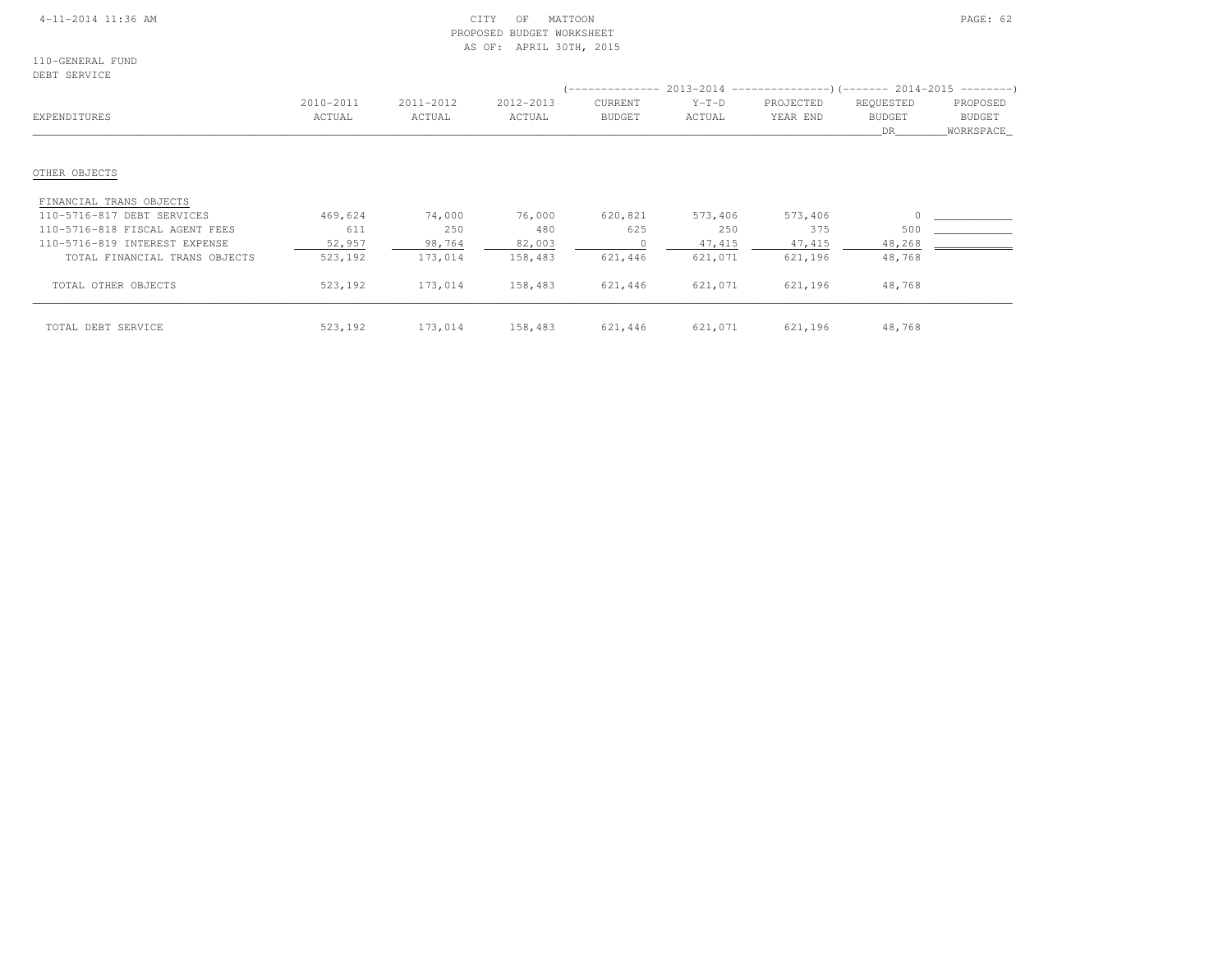### 4-11-2014 11:36 AM CITY OF MATTOON PAGE: 63 PROPOSED BUDGET WORKSHEETAS OF: APRIL 30TH, 2015

110-GENERAL FUND2003A ERI GO BONDS

| 2009N BRI OG BONDO                                                                                  |                     |                     |                     |                          |                   | $(-----12013-2014$ $-----2013-2014$ $[-----1014-2015$ $---2014-2015$ |                                  |                                          |
|-----------------------------------------------------------------------------------------------------|---------------------|---------------------|---------------------|--------------------------|-------------------|----------------------------------------------------------------------|----------------------------------|------------------------------------------|
| EXPENDITURES                                                                                        | 2010-2011<br>ACTUAL | 2011-2012<br>ACTUAL | 2012-2013<br>ACTUAL | CURRENT<br><b>BUDGET</b> | $Y-T-D$<br>ACTUAL | PROJECTED<br>YEAR END                                                | REQUESTED<br><b>BUDGET</b><br>DR | PROPOSED<br><b>BUDGET</b><br>_WORKSPACE_ |
| OTHER OBJECTS                                                                                       |                     |                     |                     |                          |                   |                                                                      |                                  |                                          |
| FINANCIAL TRANS OBJECTS<br>110-5717-817 2003A PENSION BENEFIT GO B<br>TOTAL FINANCIAL TRANS OBJECTS | $\Omega$            | 175,000<br>175,000  | 180,000<br>180,000  | $\Omega$                 | $\Omega$          |                                                                      | $\Omega$                         |                                          |
| TOTAL OTHER OBJECTS                                                                                 | $\circ$             | 175,000             | 180,000             | $\mathbf{0}$             | $\circ$           | $\Omega$                                                             | $\circ$                          |                                          |
| TOTAL 2003A ERI GO BONDS                                                                            |                     | 175,000             | 180,000             | 0                        | 0                 | 0                                                                    |                                  |                                          |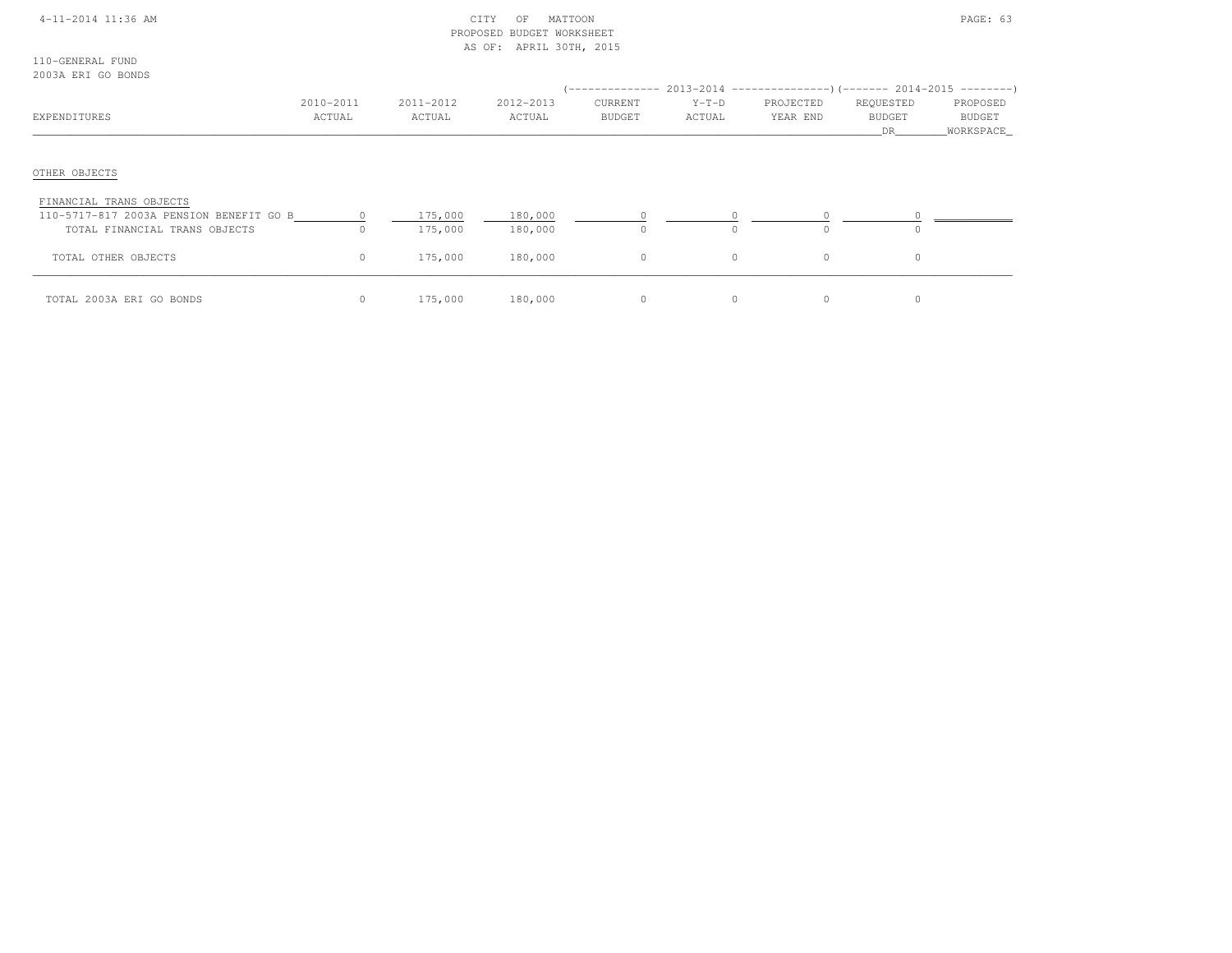### 4-11-2014 11:36 AM CITY OF MATTOON PAGE: 64 PROPOSED BUDGET WORKSHEETAS OF: APRIL 30TH, 2015

110-GENERAL FUND2005B REF GO BONDS

| 200JD INSE GO DONDU                                                 |                     |                     |                     |                          |                   |                       |                                  |                                 |
|---------------------------------------------------------------------|---------------------|---------------------|---------------------|--------------------------|-------------------|-----------------------|----------------------------------|---------------------------------|
| EXPENDITURES                                                        | 2010-2011<br>ACTUAL | 2011-2012<br>ACTUAL | 2012-2013<br>ACTUAL | CURRENT<br><b>BUDGET</b> | $Y-T-D$<br>ACTUAL | PROJECTED<br>YEAR END | REQUESTED<br><b>BUDGET</b><br>DR | PROPOSED<br>BUDGET<br>WORKSPACE |
| OTHER OBJECTS                                                       |                     |                     |                     |                          |                   |                       |                                  |                                 |
| FINANCIAL TRANS OBJECTS                                             |                     |                     |                     |                          |                   |                       |                                  |                                 |
| 110-5719-817 2005B REFUNDING BONDS<br>TOTAL FINANCIAL TRANS OBJECTS | $\circ$             | 145,000<br>145,000  | 150,000<br>150,000  | $\Omega$                 | $\Omega$          | $\Omega$              | 160,000<br>160,000               |                                 |
| TOTAL OTHER OBJECTS                                                 | $\circ$             | 145,000             | 150,000             | $\circ$                  | $\circ$           | $\circ$               | 160,000                          |                                 |
| TOTAL 2005B REF GO BONDS                                            | $\circ$             | 145,000             | 150,000             | $\circ$                  | $\circ$           | $\circ$               | 160,000                          |                                 |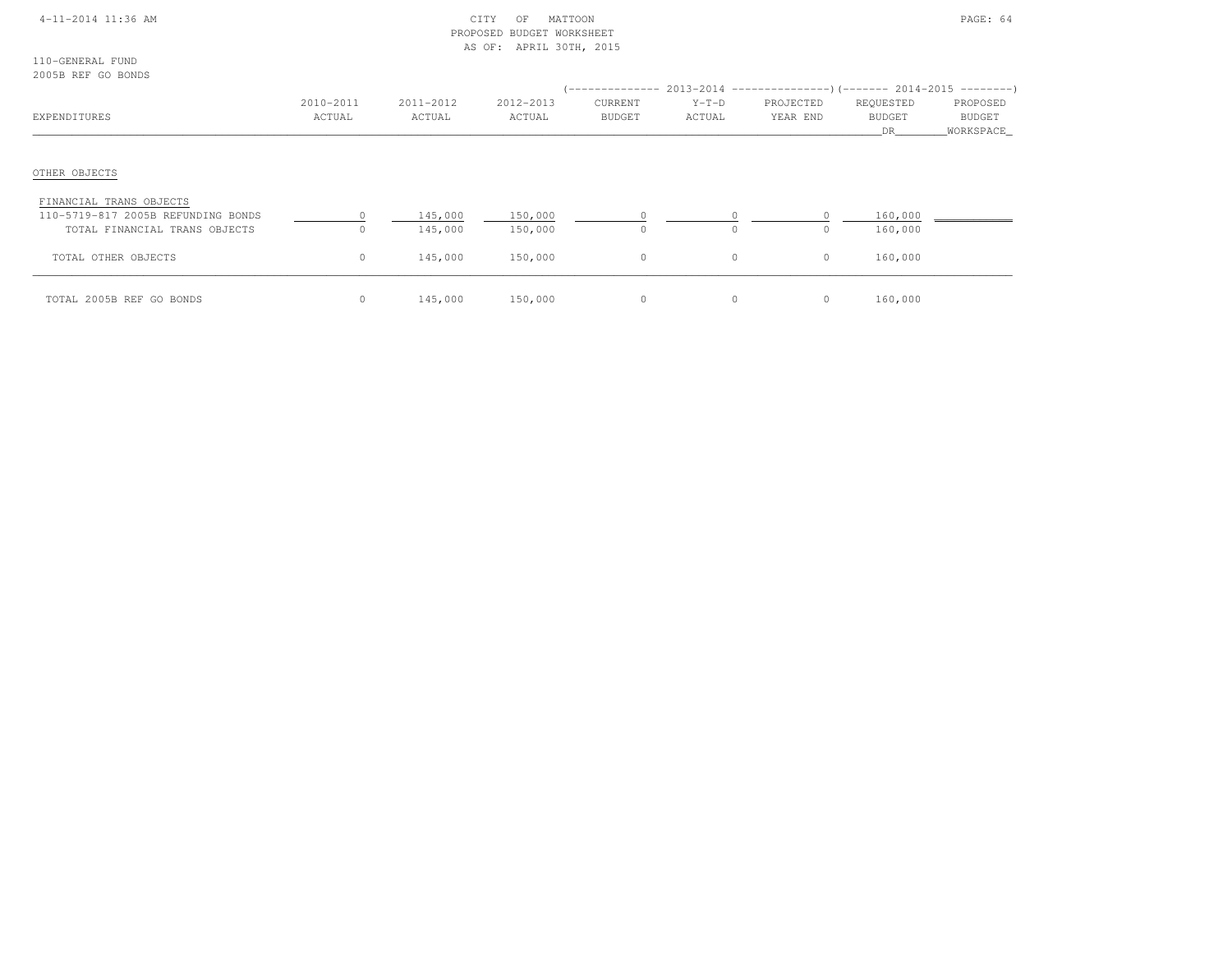## 4-11-2014 11:36 AM CITY OF MATTOON PAGE: 65 PROPOSED BUDGET WORKSHEETAS OF: APRIL 30TH, 2015

110-GENERAL FUNDKAL KAN WTR/SWR EXT

|              | 2010-2011 | 2011-2012 | 2012-2013 | CURRENT       | $Y-T-D$ | PROJECTED | REOUESTED | PROPOSED      |
|--------------|-----------|-----------|-----------|---------------|---------|-----------|-----------|---------------|
| EXPENDITURES | ACTUAL    | ACTUAL    | ACTUAL    | <b>BUDGET</b> | ACTUAL  | YEAR END  | BUDGET    | <b>BUDGET</b> |
|              |           |           |           |               |         |           |           | WORKSPACE     |

# OTHER OBJECTS

FINANCIAL TRANS OBJECTS \_\_\_\_\_\_\_\_\_\_\_ \_\_\_\_\_\_\_\_\_\_\_ \_\_\_\_\_\_\_\_\_\_\_ \_\_\_\_\_\_\_\_\_\_\_ \_\_\_\_\_\_\_\_\_\_\_ \_\_\_\_\_\_\_\_\_\_\_\_ \_\_\_\_\_\_\_\_\_\_\_\_ \_\_\_\_\_\_\_\_\_\_\_\_

| TOTAL EXPENDITURES                      | 14,653,266 | 15, 259, 241                                      | 15,514,770 | 15,684,833     | 11, 117, 802   | 16, 273, 983                       | 16, 175, 229 |
|-----------------------------------------|------------|---------------------------------------------------|------------|----------------|----------------|------------------------------------|--------------|
| REVENUE OVER/(UNDER) EXPENDITURES       | 1,299,495  | 1, 194, 155                                       | 1,969,053  | $1,262,321$ (  | 165, 515       | 1,259,869                          | 1,310,137    |
| OTHER FINANCING SOURCES                 |            |                                                   |            |                |                |                                    |              |
| 110-4902-010 TRFR FROM MOTOR FUEL TAX   | $\sim$ 0   | $\circ$                                           | 33,496     | $\Omega$       | $\Omega$       | $\Omega$                           |              |
| 110-4911-010 TRFR FROM WATER FUND       | 47,704     | $\cap$                                            | $\bigcap$  | $\cap$         | $\Omega$       | O.                                 |              |
| 110-4912-010 TRFR FROM SEWER FUND       | 89,819     | $\Omega$                                          | $\Omega$   | $\Omega$       |                |                                    |              |
| 110-4918-010 INTERFUND CHRG - CAPITAL ( | 78,092)    | $\Omega$                                          | $\bigcap$  |                | $\Omega$       | $\cap$                             |              |
| 110-4931-010 SALE OF CAPITAL ASSETS     | 52,488     | 188,378                                           | 17,827     | 0              | 3,337          | 3,337                              |              |
| 110-4949-010 LOAN PROCEEDS              | 677,671    |                                                   |            |                | 135,740        | 135,740                            |              |
| TOTAL OTHER FINANCING SOURCES           | 789,590    | 188,378                                           | 51,323     | $\cap$         | 139,077        | 139,077                            |              |
| OTHER FINANCING (USES)                  |            |                                                   |            |                |                |                                    |              |
| 110-5902-822 TRANSFER TO MOTOR FUEL TAX | 12,410     | $\circ$                                           | $\circ$    | $\overline{0}$ | $\overline{0}$ | $\sim$ 0                           | $\circ$      |
| 110-5912-822 TRANSFER TO LIBRARY FUND   | 427,761    | 435,124                                           | 437,336    | 439, 418       | 435,839        | 435,839                            | 438,850      |
| 110-5922-822 TRANSFER TO LIBRARY FUND   | 39,996     | 36,081                                            | 35,772     | 27,903         | 24,193         | 36,290                             | 41,377       |
| 110-5945-822 TRANSFER TO CAPITAL IMPROV | 609,613    | 893,028                                           | 656,566    | 775,000        | 370,841        | 741,682                            | 740,000      |
| TOTAL OTHER FINANCING (USES)            | 1,089,781  | 1,364,234                                         | 1,129,675  | 1,242,321      | 830,873        | 1,213,811                          | 1,220,227    |
| TOTAL OTHER FINANCING SOURCES (USES) (  | 300,191)   | $(1, 175, 856)$ $(1, 078, 352)$ $(1, 242, 321)$ ( |            |                |                | 691,796) ( 1,074,734) ( 1,220,227) |              |

\*\*\* END OF REPORT \*\*\*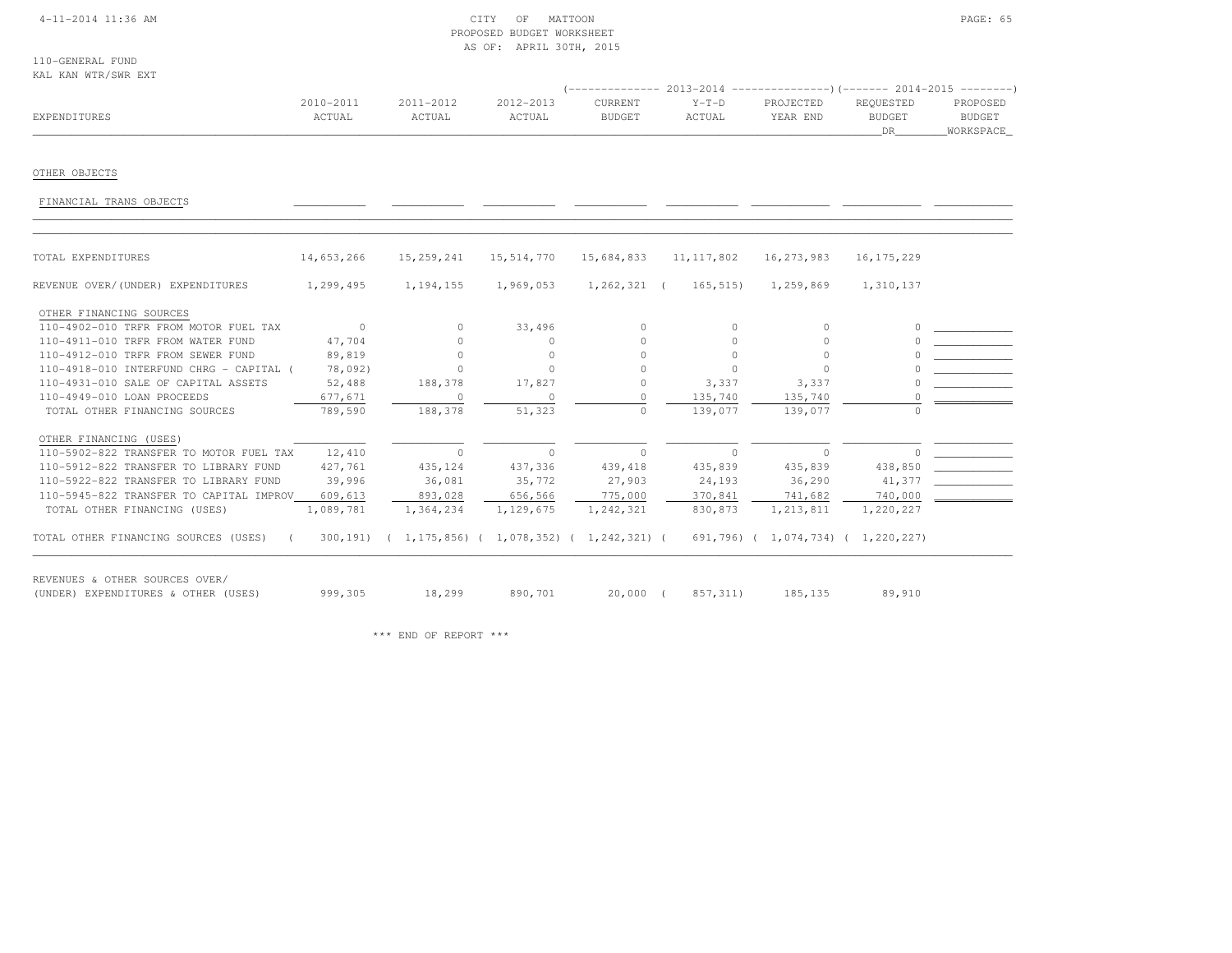### 4-11-2014 11:36 AM CITY OF MATTOON PAGE: 1 PROPOSED BUDGET WORKSHEETAS OF: APRIL 30TH, 2015

#### 121-MOTOR FUEL TAX FUND

| <b>REVENUES</b>                                                  | 2010-2011<br>ACTUAL | 2011-2012<br>ACTUAL | 2012-2013<br>ACTUAL | <b>CURRENT</b><br><b>BUDGET</b> | $Y-T-D$<br>ACTUAL | PROJECTED<br>YEAR END | REQUESTED<br><b>BUDGET</b><br>DR | PROPOSED<br>BUDGET<br>WORKSPACE |
|------------------------------------------------------------------|---------------------|---------------------|---------------------|---------------------------------|-------------------|-----------------------|----------------------------------|---------------------------------|
| INTERGOVERNMENTAL REV                                            |                     |                     |                     |                                 |                   |                       |                                  |                                 |
| FEDERAL GOVT GRANTS                                              |                     |                     |                     |                                 |                   |                       |                                  |                                 |
| 121-4313-023 FEDERAL CAPITAL GRANTS<br>TOTAL FEDERAL GOVT GRANTS | 0<br>$\Omega$       | 0<br>$\Omega$       | $\cap$              | 204,000<br>204,000              | $\Omega$          | 0<br>$\Omega$         | 208,000<br>208,000               |                                 |
| STATE GOVT GRANTS                                                |                     |                     |                     |                                 |                   |                       |                                  |                                 |
|                                                                  |                     |                     |                     |                                 |                   |                       |                                  |                                 |
| STATE GOVT SHARED REV<br>121-4332-010 MOTOR FUEL TAX             | 542,162             | 536,480             | 521,274             | 530,000                         | 348,650           | 525,400               | 525,000                          |                                 |
| TOTAL STATE GOVT SHARED REV                                      | 542,162             | 536,480             | 521,274             | 530,000                         | 348,650           | 525,400               | 525,000                          |                                 |
| TOTAL INTERGOVERNMENTAL REV                                      | 542,162             | 536,480             | 521,274             | 734,000                         | 348,650           | 525,400               | 733,000                          |                                 |
| CHARGES FOR SERVICES                                             |                     |                     |                     |                                 |                   |                       |                                  |                                 |
| PUBLIC WORKS DEPT CHRGS                                          |                     |                     |                     |                                 |                   |                       |                                  |                                 |
| 121-4444-010 IDOT TRAFFIC SIGNAL MAINT 17,655                    |                     | 10,245              | 16,434              | 14,000                          | 8,627             | 14,600                | 14,000                           |                                 |
| TOTAL PUBLIC WORKS DEPT CHRGS                                    | 17,655              | 10,245              | 16,434              | 14,000                          | 8,627             | 14,600                | 14,000                           |                                 |
| TOTAL CHARGES FOR SERVICES                                       | 17,655              | 10,245              | 16,434              | 14,000                          | 8,627             | 14,600                | 14,000                           |                                 |
| INVESTMENT EARNINGS                                              |                     |                     |                     |                                 |                   |                       |                                  |                                 |
| INTEREST EARNINGS                                                |                     |                     |                     |                                 |                   |                       |                                  |                                 |
| 121-4610-010 INTEREST EARNINGS                                   | 1,965               | 970                 | 1,110               | 1,000                           | 186               | 373                   | 300                              |                                 |
| TOTAL INTEREST EARNINGS                                          | 1,965               | 970                 | 1,110               | 1,000                           | 186               | 373                   | 300                              |                                 |
| TOTAL INVESTMENT EARNINGS                                        | 1,965               | 970                 | 1,110               | 1,000                           | 186               | 373                   | 300                              |                                 |
| CONTRIB & OTHER MISC REV                                         |                     |                     |                     |                                 |                   |                       |                                  |                                 |
| CONTRIBUTIONS & MISC REV                                         |                     |                     |                     |                                 |                   |                       |                                  |                                 |
| 121-4800-010 CONTRIBUTIONS & OTHER MISC                          | 537                 | 3,853               | 2,519               | $\mathbf 0$                     | 4,121             | 4,121                 | $\circ$                          |                                 |
| TOTAL CONTRIBUTIONS & MISC REV                                   | 537                 | 3,853               | 2,519               | $\circ$                         | 4,121             | 4,121                 | $\Omega$                         |                                 |
| TOTAL CONTRIB & OTHER MISC REV                                   | 537                 | $3,853$ (           | 2,519               | $\circ$                         | 4,121             | 4,121                 | $\circ$                          |                                 |
| TOTAL REVENUES                                                   | 562,318             | 551,548             | 536,299             | 749,000                         | 361,584           | 544,494               | 747,300                          |                                 |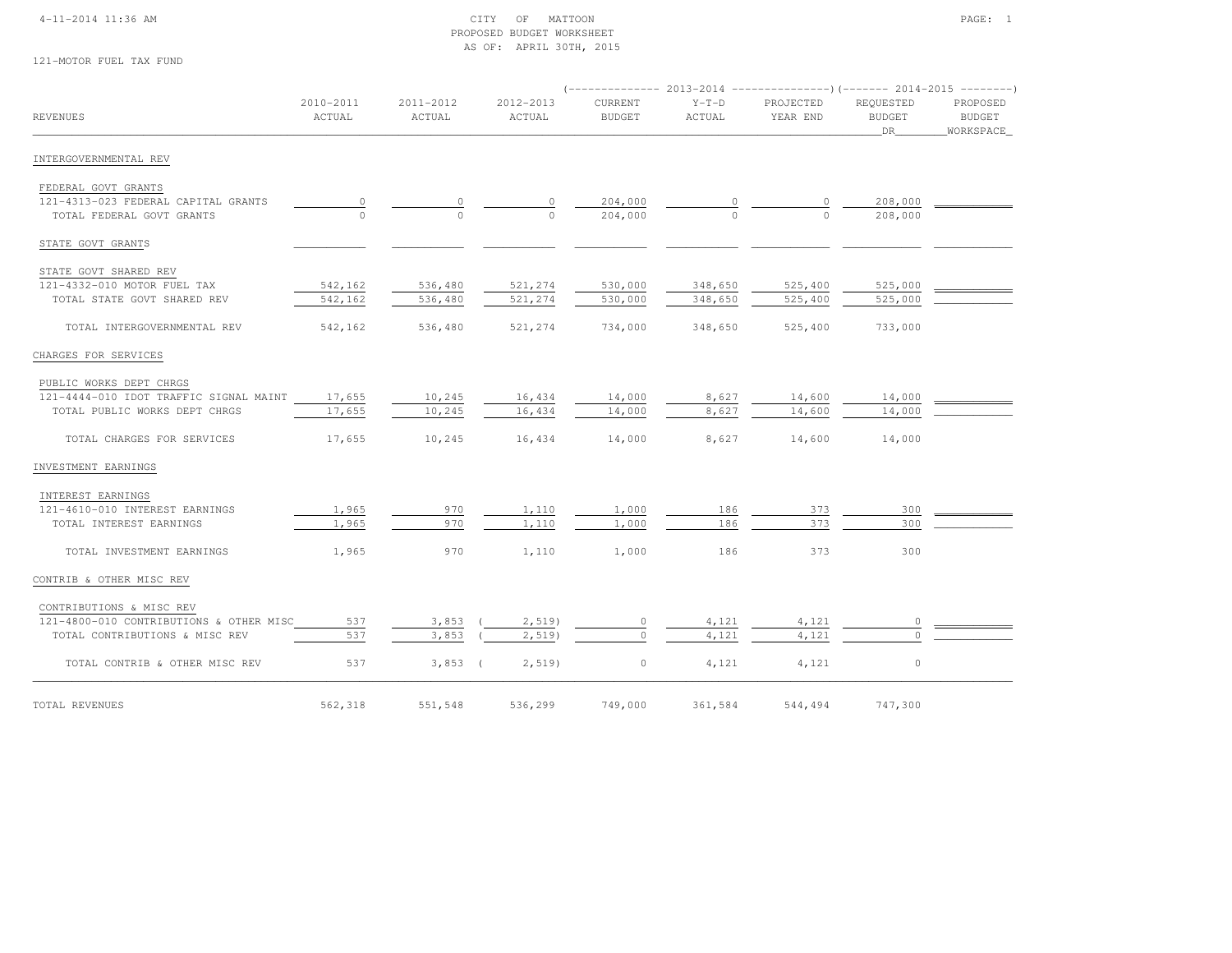### 4-11-2014 11:36 AM CITY OF MATTOON PAGE: 2 PROPOSED BUDGET WORKSHEETAS OF: APRIL 30TH, 2015

| 121-MOTOR FUEL TAX FUND |  |  |
|-------------------------|--|--|
| STREETS                 |  |  |

|                                         |                         |                     |                     |                          | $---------2013-2014$<br>----------------) (------- 2014-2015 ---------) |                       |                                  |                                          |
|-----------------------------------------|-------------------------|---------------------|---------------------|--------------------------|-------------------------------------------------------------------------|-----------------------|----------------------------------|------------------------------------------|
| EXPENDITURES                            | $2010 - 2011$<br>ACTUAL | 2011-2012<br>ACTUAL | 2012-2013<br>ACTUAL | CURRENT<br><b>BUDGET</b> | $Y-T-D$<br>ACTUAL                                                       | PROJECTED<br>YEAR END | REQUESTED<br><b>BUDGET</b><br>DR | PROPOSED<br><b>BUDGET</b><br>_WORKSPACE_ |
|                                         |                         |                     |                     |                          |                                                                         |                       |                                  |                                          |
| PERSONNEL SERVICES                      |                         |                     |                     |                          |                                                                         |                       |                                  |                                          |
| SALARIES & WAGES                        |                         |                     |                     |                          |                                                                         |                       |                                  |                                          |
| 121-5321-113 OVERTIME                   | $\overline{0}$          |                     |                     |                          |                                                                         |                       | 25,000                           |                                          |
| TOTAL SALARIES & WAGES                  | $\Omega$                | $\Omega$            |                     | $\cap$                   |                                                                         | $\cap$                | 25,000                           |                                          |
| TOTAL PERSONNEL SERVICES                | $\Omega$                | $\circ$             | $\circ$             | $\circ$                  | $\circ$                                                                 | $\circ$               | 25,000                           |                                          |
| SUPPLIES                                |                         |                     |                     |                          |                                                                         |                       |                                  |                                          |
| STREET MAINT SUPPLIES                   |                         |                     |                     |                          |                                                                         |                       |                                  |                                          |
| 121-5321-351 CONCRETE                   | 8,769                   | 31,759              | 37,770              | 68,000                   | 73,562                                                                  | 85,400                | 50,000                           |                                          |
| 121-5321-352 AGGREGATE SURFACE COAT     | 15,700                  | 18,415              | 15,486              | 25,000                   | 17,132                                                                  | 23,100                | 20,000                           |                                          |
| 121-5321-353 COLD MIX ASPHALT           | 57,033                  | 198,835             | 42,863              | 108,000                  | 15,827                                                                  | 19,400                | 20,000                           |                                          |
| 121-5321-354 HOT MIX ASPHALT            | $\circ$                 | $\circ$             | $\circ$             | $\circ$                  | $\circ$                                                                 | $\circ$               | 120,000                          |                                          |
| 121-5321-355 CRACK SEALER               | $\circ$                 | $\circ$             | $\circ$             | 19,000                   | $\circ$                                                                 | $\circ$               | 19,000                           |                                          |
| 121-5321-356 STREET SIGNS               | 1,890                   | $\circ$             | $\circ$             | $\circ$                  | $\circ$                                                                 | $\circ$               | $\cap$                           |                                          |
| 121-5321-359 OTHER STREET MTCE SUPPLIES | 1,997                   | 8,039               | 13,698              | 10,000                   | 1,198                                                                   | 2,450                 | 10,000                           |                                          |
| TOTAL STREET MAINT SUPPLIES             | 85,388                  | 257,048             | 109,818             | 230,000                  | 107,718                                                                 | 130,350               | 239,000                          |                                          |
| SWR SYSTM MAINT SUPPLIES                |                         |                     |                     |                          |                                                                         |                       |                                  |                                          |
| 121-5321-360 MISC CONCR SUPPLIES, FORMS | $\circ$                 | $\circ$             | 6,385               | 10,000                   | 7,290                                                                   | 13,700                | 15,000                           |                                          |
| 121-5321-361 AGGREGATE, CA-07           | $\circ$                 | $\circ$             | $\circ$             | 3,000                    | $\circ$                                                                 | $\Omega$              | 5,000                            |                                          |
| 121-5321-362 FLOWABLE FILL (CLSM)       | $\circ$                 | $\circ$             | $\circ$             | 5,000                    | 242                                                                     | 250                   | 5,000                            |                                          |
| TOTAL SWR SYSTM MAINT SUPPLIES          | $\Omega$                | $\circ$             | 6,385               | 18,000                   | 7,532                                                                   | 13,950                | 25,000                           |                                          |
| TOTAL SUPPLIES                          | 85,388                  | 257,048             | 116,203             | 248,000                  | 115,251                                                                 | 144,300               | 264,000                          |                                          |
| PURCHASED PROP MAINT SRV                |                         |                     |                     |                          |                                                                         |                       |                                  |                                          |
| RENTALS                                 |                         |                     |                     |                          |                                                                         |                       |                                  |                                          |
| 121-5321-440 RENTALS                    | $\frac{0}{0}$           |                     | $\Omega$            | 1,000                    | 0                                                                       | 0                     |                                  |                                          |
| TOTAL RENTALS                           |                         | $\circ$             | $\Omega$            | 1,000                    | $\Omega$                                                                | $\Omega$              | $\Omega$                         |                                          |
| CONSTRUCTION SERVICES                   |                         |                     |                     |                          |                                                                         |                       |                                  |                                          |
| 121-5321-451 SEAL COAT                  | 224,790                 | 131,923             | 134,736             | 130,000                  | $\circ$                                                                 | $\circ$               | 100,000                          |                                          |
| 121-5321-452 AGGREGATE SURFACE COAT     | 68,623                  | 43,149              | 24,762              | 35,000                   | $\circ$                                                                 | $\circ$               | 20,000                           |                                          |
| TOTAL CONSTRUCTION SERVICES             | 293, 413                | 175,071             | 159,498             | 165,000                  | $\circ$                                                                 | $\circ$               | 120,000                          |                                          |
| TOTAL PURCHASED PROP MAINT SRV          | 293, 413                | 175,071             | 159,498             | 166,000                  | $\circ$                                                                 | $\circ$               | 120,000                          |                                          |
| OTHER PURCHASED SERVICES                |                         |                     |                     |                          |                                                                         |                       |                                  |                                          |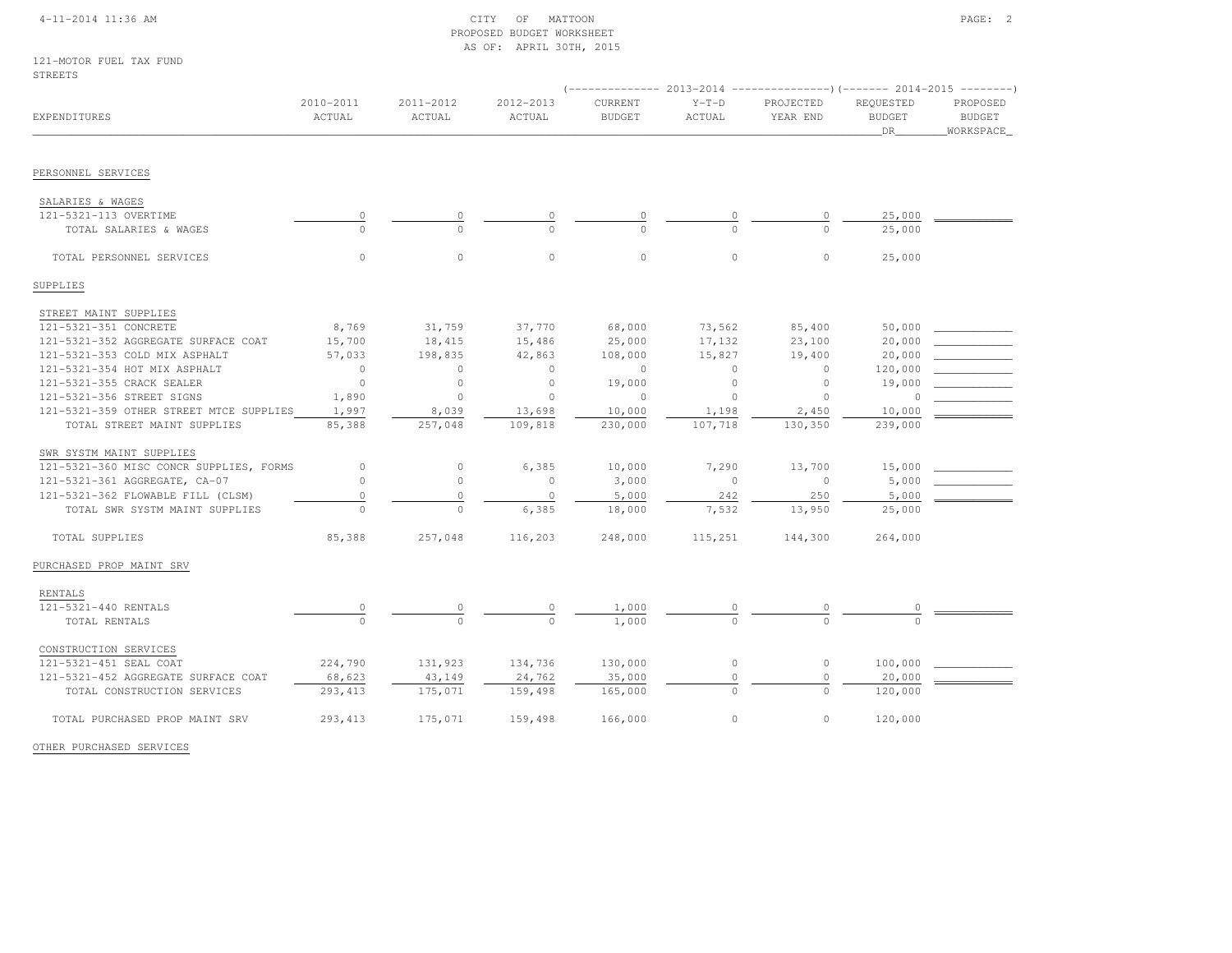### 4-11-2014 11:36 AM CITY OF MATTOON PAGE: 3 PROPOSED BUDGET WORKSHEETAS OF: APRIL 30TH, 2015

121-MOTOR FUEL TAX FUNDSTREETS

| EXPENDITURES                            | 2010-2011<br>ACTUAL | 2011-2012<br>ACTUAL | 2012-2013<br>ACTUAL | CURRENT<br><b>BUDGET</b> | $Y-T-D$<br>ACTUAL | PROJECTED<br>YEAR END | REQUESTED<br><b>BUDGET</b><br>DR | PROPOSED<br>BUDGET<br>WORKSPACE_ |  |  |
|-----------------------------------------|---------------------|---------------------|---------------------|--------------------------|-------------------|-----------------------|----------------------------------|----------------------------------|--|--|
|                                         |                     |                     |                     |                          |                   |                       |                                  |                                  |  |  |
| PROFESSIONAL SERVICES                   |                     |                     |                     |                          |                   |                       |                                  |                                  |  |  |
| 121-5321-519 OTHER PROFESSIONAL SERVICE | 25                  | 75                  | 75                  | 100                      |                   |                       |                                  |                                  |  |  |
| TOTAL PROFESSIONAL SERVICES             | 2.5                 | 75                  | 75                  | 100                      | $\Omega$          | $\cap$                |                                  |                                  |  |  |
| ADVERTISING                             |                     |                     |                     |                          |                   |                       |                                  |                                  |  |  |
| 121-5321-540 ADVERTISING                | 75                  | 117                 | 54                  | 1,000                    | 57                | 85                    | 1,000                            |                                  |  |  |
| TOTAL ADVERTISING                       | 75                  | 117                 | 54                  | 1,000                    | 57                | 85                    | 1,000                            |                                  |  |  |
| TOTAL OTHER PURCHASED SERVICES          | 100                 | 192                 | 129                 | 1,100                    | 57                | 85                    | 1,000                            |                                  |  |  |
| PROPERTY                                |                     |                     |                     |                          |                   |                       |                                  |                                  |  |  |
| IMPROVEMENTS-NOT BLDNGS                 |                     |                     |                     |                          |                   |                       |                                  |                                  |  |  |
| 121-5321-730 IMPROVEMENTS OTHER THAN B( | 11,650)             | 25                  | 159,788             | 405,000                  | 50,394            | 50,394                | 428,000                          |                                  |  |  |
| TOTAL IMPROVEMENTS-NOT BLDNGS           | 11,650)             | 25                  | 159,788             | 405,000                  | 50,394            | 50,394                | 428,000                          |                                  |  |  |
| TOTAL PROPERTY                          | 11,650)             | 25                  | 159,788             | 405,000                  | 50,394            | 50,394                | 428,000                          |                                  |  |  |
| OTHER OBJECTS                           |                     |                     |                     |                          |                   |                       |                                  |                                  |  |  |
| FINANCIAL TRANS OBJECTS                 |                     |                     |                     |                          |                   |                       |                                  |                                  |  |  |
| TOTAL STREETS                           | 367,251             | 432,336             | 435,619             | 820,100                  | 165,702           | 194,779               | 838,000                          |                                  |  |  |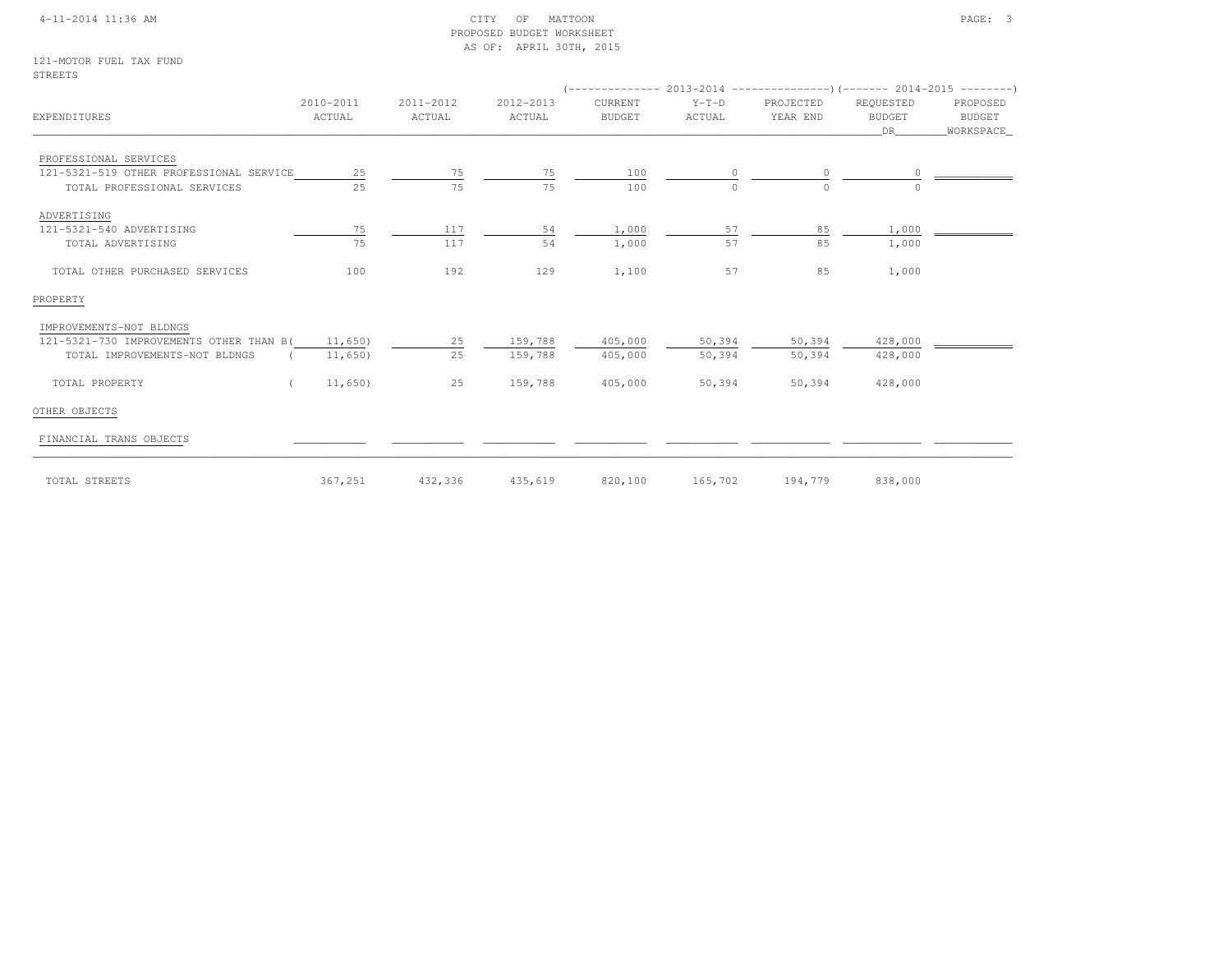### 4-11-2014 11:36 AM CITY OF MATTOON PAGE: 4 PROPOSED BUDGET WORKSHEETAS OF: APRIL 30TH, 2015

121-MOTOR FUEL TAX FUNDSIDEWALKS & CROSSWALKS

| EXPENDITURES                            | 2010-2011<br>ACTUAL | 2011-2012<br>ACTUAL | 2012-2013<br>ACTUAL | CURRENT<br><b>BUDGET</b> | $Y-T-D$<br>ACTUAL | PROJECTED<br>YEAR END | REQUESTED<br><b>BUDGET</b><br>DR | PROPOSED<br>BUDGET<br>_WORKSPACE_ |  |
|-----------------------------------------|---------------------|---------------------|---------------------|--------------------------|-------------------|-----------------------|----------------------------------|-----------------------------------|--|
| SUPPLIES                                |                     |                     |                     |                          |                   |                       |                                  |                                   |  |
|                                         |                     |                     |                     |                          |                   |                       |                                  |                                   |  |
| STREET MAINT SUPPLIES                   |                     |                     |                     |                          |                   |                       |                                  |                                   |  |
| 121-5323-351 CONCRETE                   | 1,275               | 3,772               | 558                 |                          |                   |                       |                                  |                                   |  |
| TOTAL STREET MAINT SUPPLIES             | 1,275               | 3,772               | 558                 | $\cap$                   |                   |                       |                                  |                                   |  |
| TOTAL SUPPLIES                          | 1,275               | 3,772               | 558                 | $\Omega$                 | $\Omega$          | $\Omega$              | $\Omega$                         |                                   |  |
| PURCHASED PROP MAINT SRV                |                     |                     |                     |                          |                   |                       |                                  |                                   |  |
| CONSTRUCTION SERVICES                   |                     |                     |                     |                          |                   |                       |                                  |                                   |  |
| 121-5323-459 OTHER CONSTRUCTION COST    | 78                  | 0                   |                     |                          |                   |                       |                                  |                                   |  |
| TOTAL CONSTRUCTION SERVICES             | 78                  | $\bigcap$           |                     | <sup>n</sup>             |                   | $\cap$                |                                  |                                   |  |
| TOTAL PURCHASED PROP MAINT SRV          | 78                  | $\circ$             | $\circ$             | $\circ$                  | $\circ$           | $\circ$               | $\circ$                          |                                   |  |
| PROPERTY                                |                     |                     |                     |                          |                   |                       |                                  |                                   |  |
| IMPROVEMENTS-NOT BLDNGS                 |                     |                     |                     |                          |                   |                       |                                  |                                   |  |
| 121-5323-730 DAY LABOR SIDEWALK IMPROVE |                     |                     |                     | 120,000                  |                   |                       | 120,000                          |                                   |  |
| TOTAL IMPROVEMENTS-NOT BLDNGS           |                     | $\Omega$            | $\bigcap$           | 120,000                  | $\cap$            | $\cap$                | 120,000                          |                                   |  |
| TOTAL PROPERTY                          | $\circ$             | $\circ$             | $\circ$             | 120,000                  | $\circ$           | $\circ$               | 120,000                          |                                   |  |
| TOTAL SIDEWALKS & CROSSWALKS            | 1,353               | 3,772               | 558                 | 120,000                  | $\circ$           | $\circ$               | 120,000                          |                                   |  |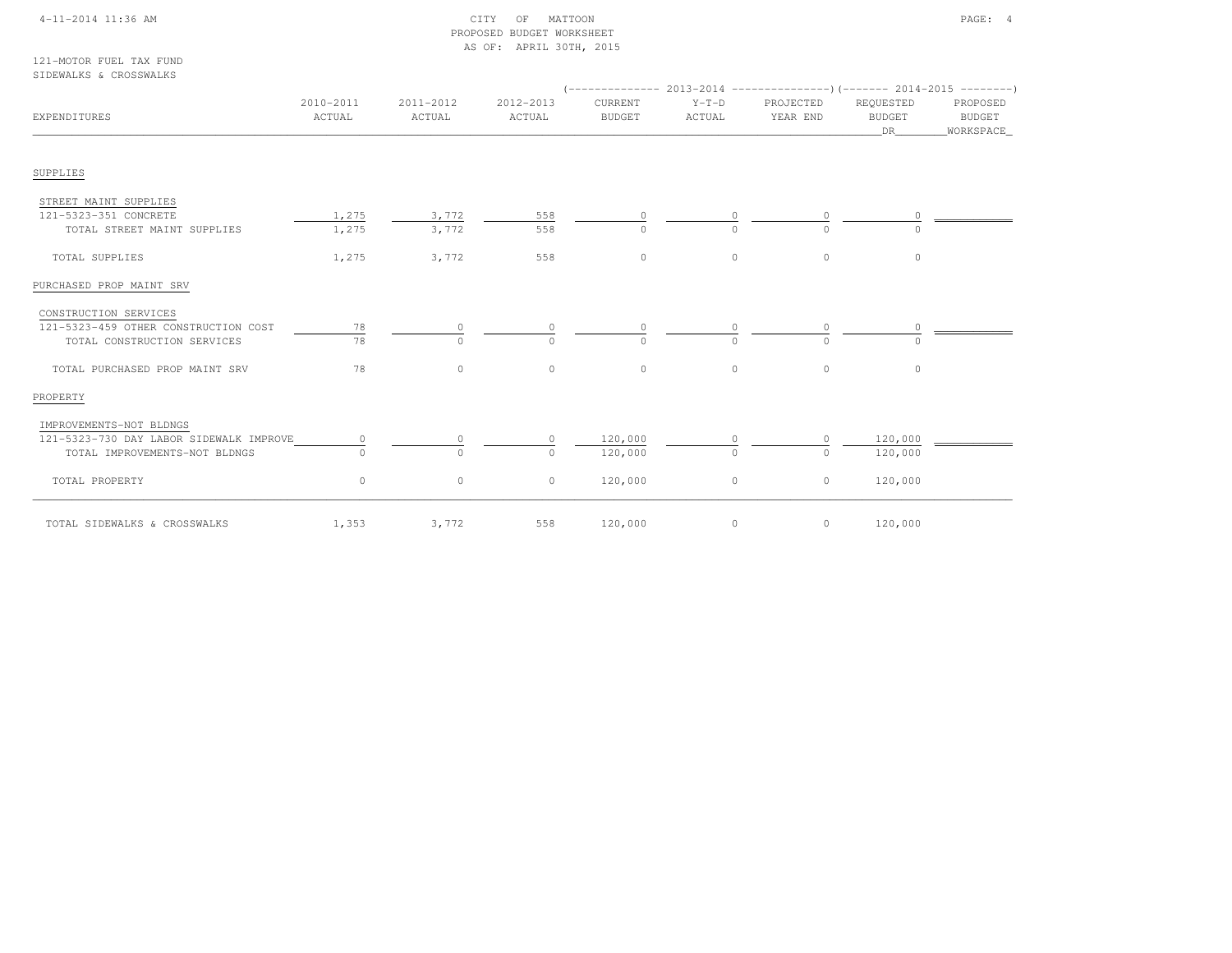| 4-11-2014 11:36 AM |  |
|--------------------|--|
|                    |  |

# $\text{CITY}$  OF MATTOON PAGE: 5 PROPOSED BUDGET WORKSHEETAS OF: APRIL 30TH, 2015

121-MOTOR FUEL TAX FUNDBRIDGES, VIADUCTS & GRADE

| EXPENDITURES                                                                            | 2010-2011<br>ACTUAL | 2011-2012<br>ACTUAL | 2012-2013<br>ACTUAL | CURRENT<br><b>BUDGET</b> | $Y-T-D$<br>ACTUAL | (-------------- 2013-2014 -------------------- ) (------- 2014-2015 ----------)<br>PROJECTED<br>YEAR END | REQUESTED<br><b>BUDGET</b><br>DR | PROPOSED<br><b>BUDGET</b><br>_WORKSPACE_ |
|-----------------------------------------------------------------------------------------|---------------------|---------------------|---------------------|--------------------------|-------------------|----------------------------------------------------------------------------------------------------------|----------------------------------|------------------------------------------|
| PROPERTY                                                                                |                     |                     |                     |                          |                   |                                                                                                          |                                  |                                          |
| IMPROVEMENTS-NOT BLDNGS<br>121-5324-731 CAPITAL OUTLAY<br>TOTAL IMPROVEMENTS-NOT BLDNGS | $\Omega$            | $\circ$             | 18,935<br>18,935    | 0<br>$\Omega$            | 0                 |                                                                                                          | $\Omega$                         |                                          |
| TOTAL PROPERTY                                                                          | 0                   | $\circ$             | 18,935              | $\mathbf{0}$             | $\circ$           | $\Omega$                                                                                                 | $\circ$                          |                                          |
| TOTAL BRIDGES, VIADUCTS & GRADE                                                         |                     | $\circ$             | 18,935              | 0                        | 0                 | $\Omega$                                                                                                 | $\circ$                          |                                          |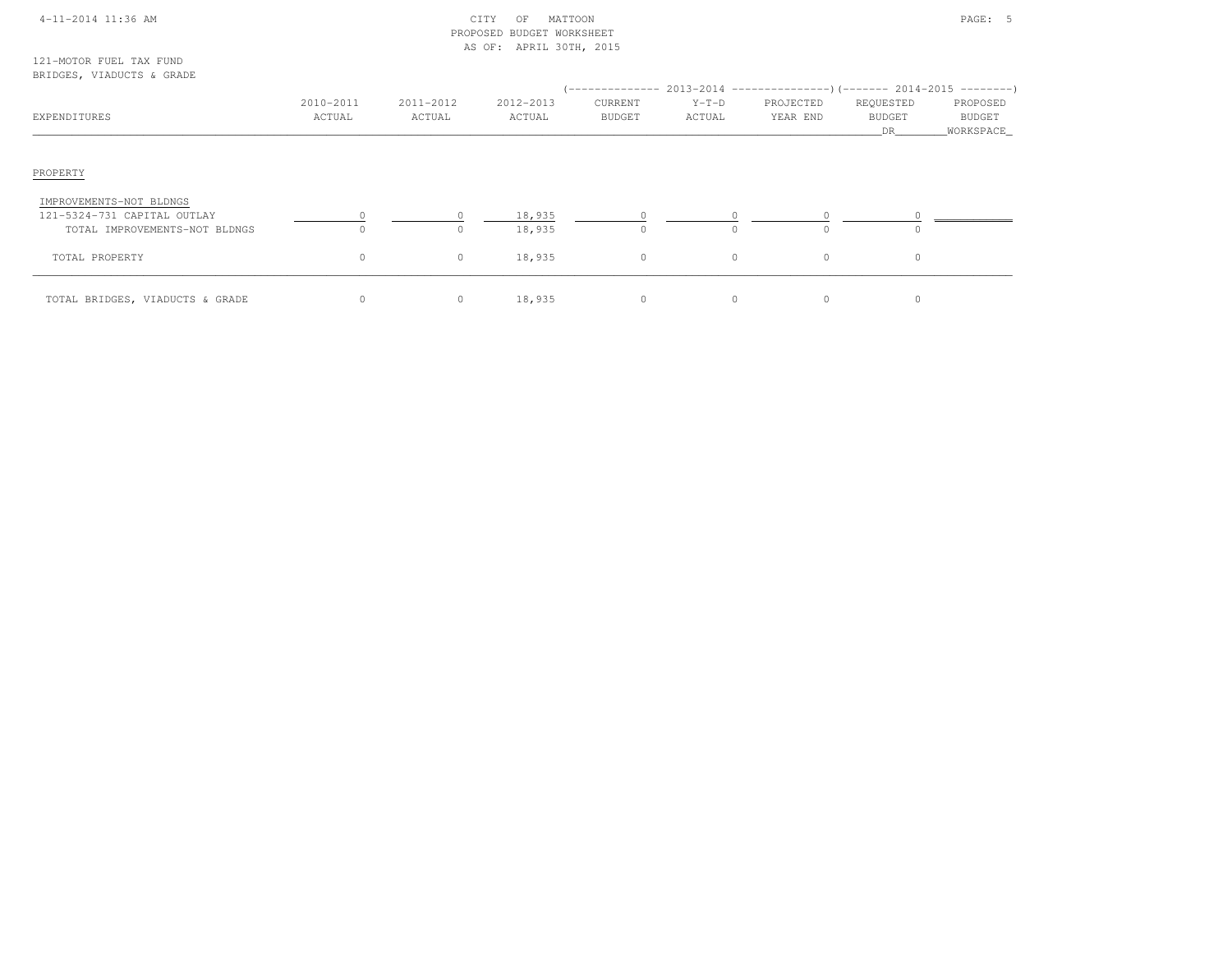### 4-11-2014 11:36 AM CITY OF MATTOON PAGE: 6 PROPOSED BUDGET WORKSHEETAS OF: APRIL 30TH, 2015

121-MOTOR FUEL TAX FUNDSNOW & ICE REMOVAL

| SNOW & ICE REMOVAL                                                                         |                     |                     |                     |                          |                   | (-------------- 2013-2014 --------------------- 2014-2015 ---------- ) |                                  |                                        |
|--------------------------------------------------------------------------------------------|---------------------|---------------------|---------------------|--------------------------|-------------------|------------------------------------------------------------------------|----------------------------------|----------------------------------------|
| EXPENDITURES                                                                               | 2010-2011<br>ACTUAL | 2011-2012<br>ACTUAL | 2012-2013<br>ACTUAL | CURRENT<br><b>BUDGET</b> | $Y-T-D$<br>ACTUAL | PROJECTED<br>YEAR END                                                  | REQUESTED<br><b>BUDGET</b><br>DR | PROPOSED<br><b>BUDGET</b><br>WORKSPACE |
| SUPPLIES                                                                                   |                     |                     |                     |                          |                   |                                                                        |                                  |                                        |
| STREET MAINT SUPPLIES<br>121-5325-354 ICE REMOVAL CHEMICALS<br>TOTAL STREET MAINT SUPPLIES | 24,354<br>24,354    | 15,278<br>15,278    | 5,662<br>5,662      | 27,000<br>27,000         | 14,657<br>14,657  | 25,000<br>25,000                                                       | 20,000<br>20,000                 |                                        |
| TOTAL SUPPLIES                                                                             | 24,354              | 15,278              | 5,662               | 27,000                   | 14,657            | 25,000                                                                 | 20,000                           |                                        |
| TOTAL SNOW & ICE REMOVAL                                                                   | 24,354              | 15,278              | 5,662               | 27,000                   | 14,657            | 25,000                                                                 | 20,000                           |                                        |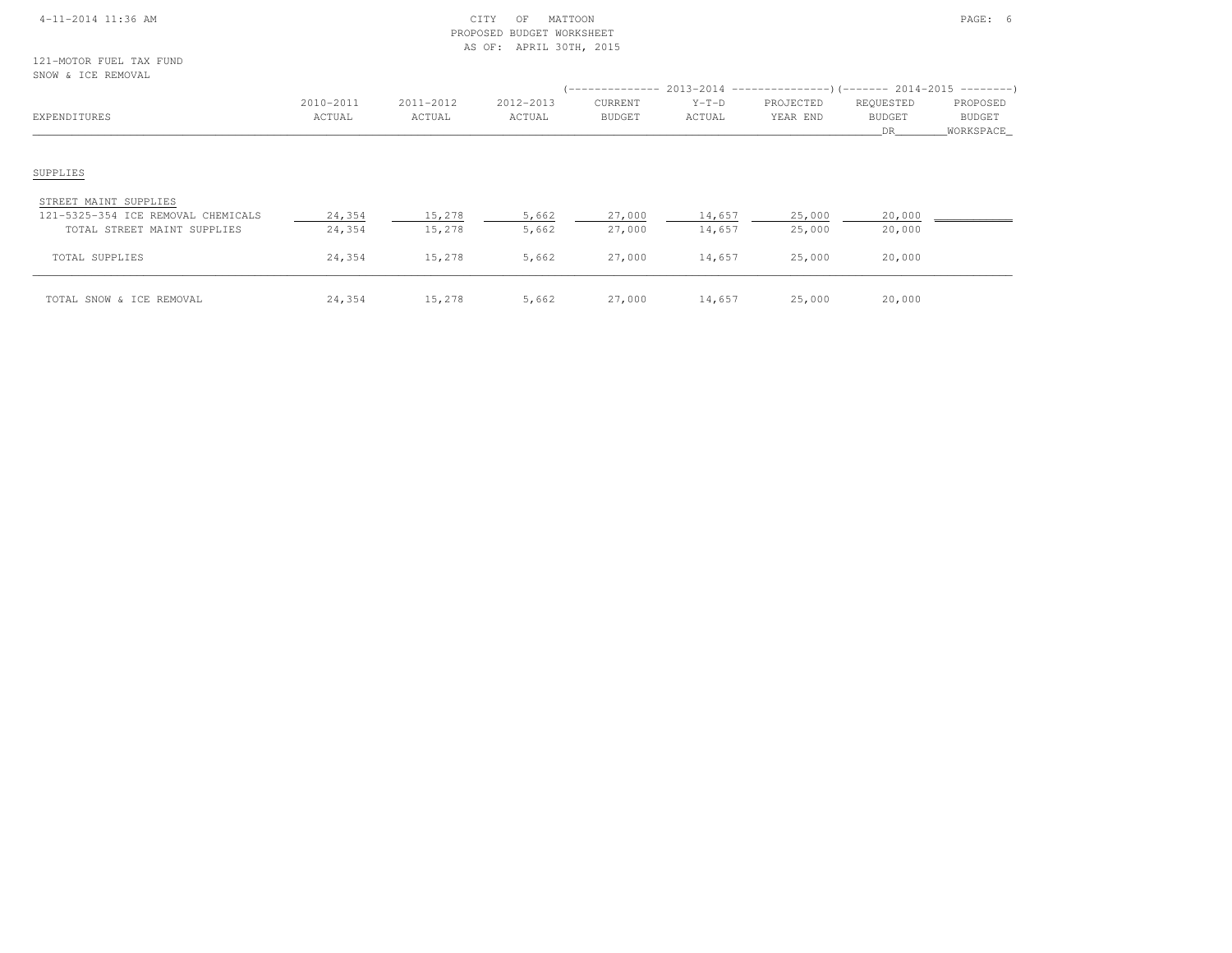### 4-11-2014 11:36 AM CITY OF MATTOON PAGE: 7 PROPOSED BUDGET WORKSHEETAS OF: APRIL 30TH, 2015

| EXPENDITURES                           | 2010-2011<br>ACTUAL | 2011-2012<br>ACTUAL | 2012-2013<br>ACTUAL | CURRENT<br><b>BUDGET</b> | $Y-T-D$<br>ACTUAL | PROJECTED<br>YEAR END | REQUESTED<br><b>BUDGET</b><br>DR | PROPOSED<br>BUDGET<br>WORKSPACE |
|----------------------------------------|---------------------|---------------------|---------------------|--------------------------|-------------------|-----------------------|----------------------------------|---------------------------------|
| SUPPLIES                               |                     |                     |                     |                          |                   |                       |                                  |                                 |
| ENERGY                                 |                     |                     |                     |                          |                   |                       |                                  |                                 |
| 121-5326-321 NATURAL GAS & ELECTRIC    | 145,712             | 144,383             | 125,357             | 150,000                  | 57,025            | 104,130               | 150,000                          |                                 |
| 121-5326-322 ELECTRIC (COLES MOULTRIE) | 3,678               | 4,218               | 6,330               | 6,000                    | 4,034             | 7,400                 | 10,000                           |                                 |
| TOTAL ENERGY                           | 149,390             | 148,600             | 131,687             | 156,000                  | 61,059            | 111,530               | 160,000                          |                                 |
| TOTAL SUPPLIES                         | 149,390             | 148,600             | 131,687             | 156,000                  | 61,059            | 111,530               | 160,000                          |                                 |
| PURCHASED PROP MAINT SRV               |                     |                     |                     |                          |                   |                       |                                  |                                 |
| REPAIR & MAINT SERVICES                |                     |                     |                     |                          |                   |                       |                                  |                                 |
| 121-5326-432 REPAIR OF STRUCTURES      | 6,885               | 12,392              | 22,152              | 15,000                   | 12,609            | 24,300                | 15,000                           |                                 |
| TOTAL REPAIR & MAINT SERVICES          | 6,885               | 12,392              | 22,152              | 15,000                   | 12,609            | 24,300                | 15,000                           |                                 |
| TOTAL PURCHASED PROP MAINT SRV         | 6,885               | 12,392              | 22,152              | 15,000                   | 12,609            | 24,300                | 15,000                           |                                 |
|                                        |                     |                     |                     |                          |                   |                       |                                  |                                 |

TOTAL STREET LIGHTING  $156, 275$   $160, 992$   $153, 839$   $171, 000$   $73, 668$   $135, 830$   $175, 000$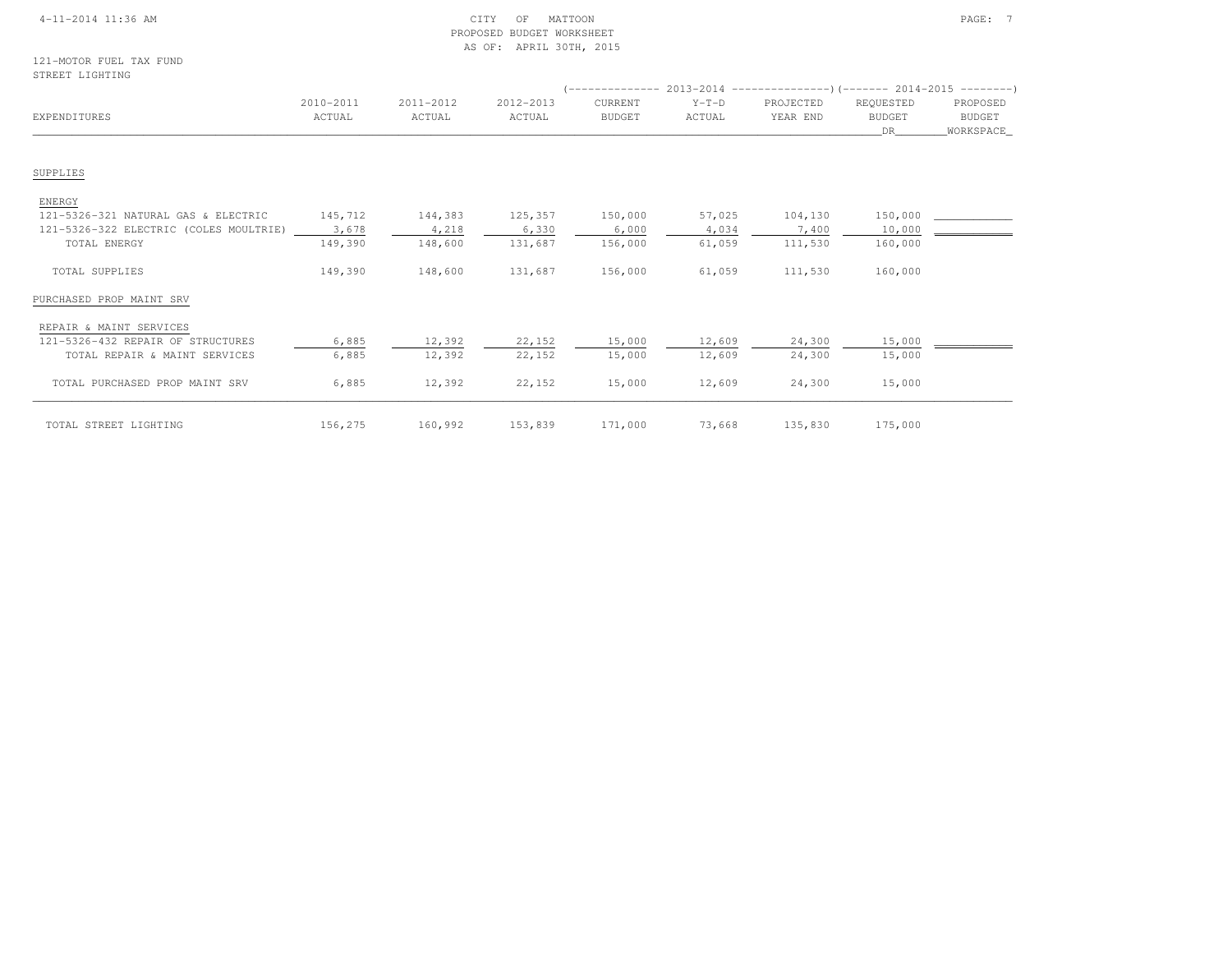### 4-11-2014 11:36 AM CITY OF MATTOON PAGE: 8 PROPOSED BUDGET WORKSHEETAS OF: APRIL 30TH, 2015

121-MOTOR FUEL TAX FUNDTRAFFIC CONTROL DEVICES

|                                         |                     |                     |                     |                          |                   | $($ -------------- 2013-2014 --------------------- $($ ------- 2014-2015 ---------) |                                  |                                        |
|-----------------------------------------|---------------------|---------------------|---------------------|--------------------------|-------------------|-------------------------------------------------------------------------------------|----------------------------------|----------------------------------------|
| EXPENDITURES                            | 2010-2011<br>ACTUAL | 2011-2012<br>ACTUAL | 2012-2013<br>ACTUAL | CURRENT<br><b>BUDGET</b> | $Y-T-D$<br>ACTUAL | PROJECTED<br>YEAR END                                                               | REQUESTED<br><b>BUDGET</b><br>DR | PROPOSED<br><b>BUDGET</b><br>WORKSPACE |
| SUPPLIES                                |                     |                     |                     |                          |                   |                                                                                     |                                  |                                        |
| STREET MAINT SUPPLIES                   |                     |                     |                     |                          |                   |                                                                                     |                                  |                                        |
| 121-5327-356 STREET SIGNS               | $\overline{0}$      | 6,467               | 14,921              | 8,000                    | 859               | 12,100                                                                              | 7,000                            |                                        |
| 121-5327-359 OTHER STREET MAINT SUPPLIE | 2,926               | 1,709               | 5,734               | 7,000                    | $\Omega$          | $\Omega$                                                                            | 1,000                            |                                        |
| TOTAL STREET MAINT SUPPLIES             | 2,926               | 8,176               | 20,655              | 15,000                   | 859               | 12,100                                                                              | 8,000                            |                                        |
| TOTAL SUPPLIES                          | 2,926               | 8,176               | 20,655              | 15,000                   | 859               | 12,100                                                                              | 8,000                            |                                        |
| PURCHASED PROP MAINT SRV                |                     |                     |                     |                          |                   |                                                                                     |                                  |                                        |
| REPAIR & MAINT SERVICES                 |                     |                     |                     |                          |                   |                                                                                     |                                  |                                        |
| 121-5327-432 REPAIR OF STRUCTURE        | 10,305              | 5,067               | 7,132               | 6,000                    | 6,775             | 9,900                                                                               | 19,000                           |                                        |
| TOTAL REPAIR & MAINT SERVICES           | 10,305              | 5,067               | 7,132               | 6,000                    | 6,775             | 9,900                                                                               | 19,000                           |                                        |
| TOTAL PURCHASED PROP MAINT SRV          | 10,305              | 5,067               | 7,132               | 6,000                    | 6,775             | 9,900                                                                               | 19,000                           |                                        |
| PROPERTY                                |                     |                     |                     |                          |                   |                                                                                     |                                  |                                        |
| IMPROVEMENTS-NOT BLDNGS                 |                     |                     |                     |                          |                   |                                                                                     |                                  |                                        |
| TOTAL TRAFFIC CONTROL DEVICES           | 13,231              | 13,243              | 27,787              | 21,000                   | 7,634             | 22,000                                                                              | 27,000                           |                                        |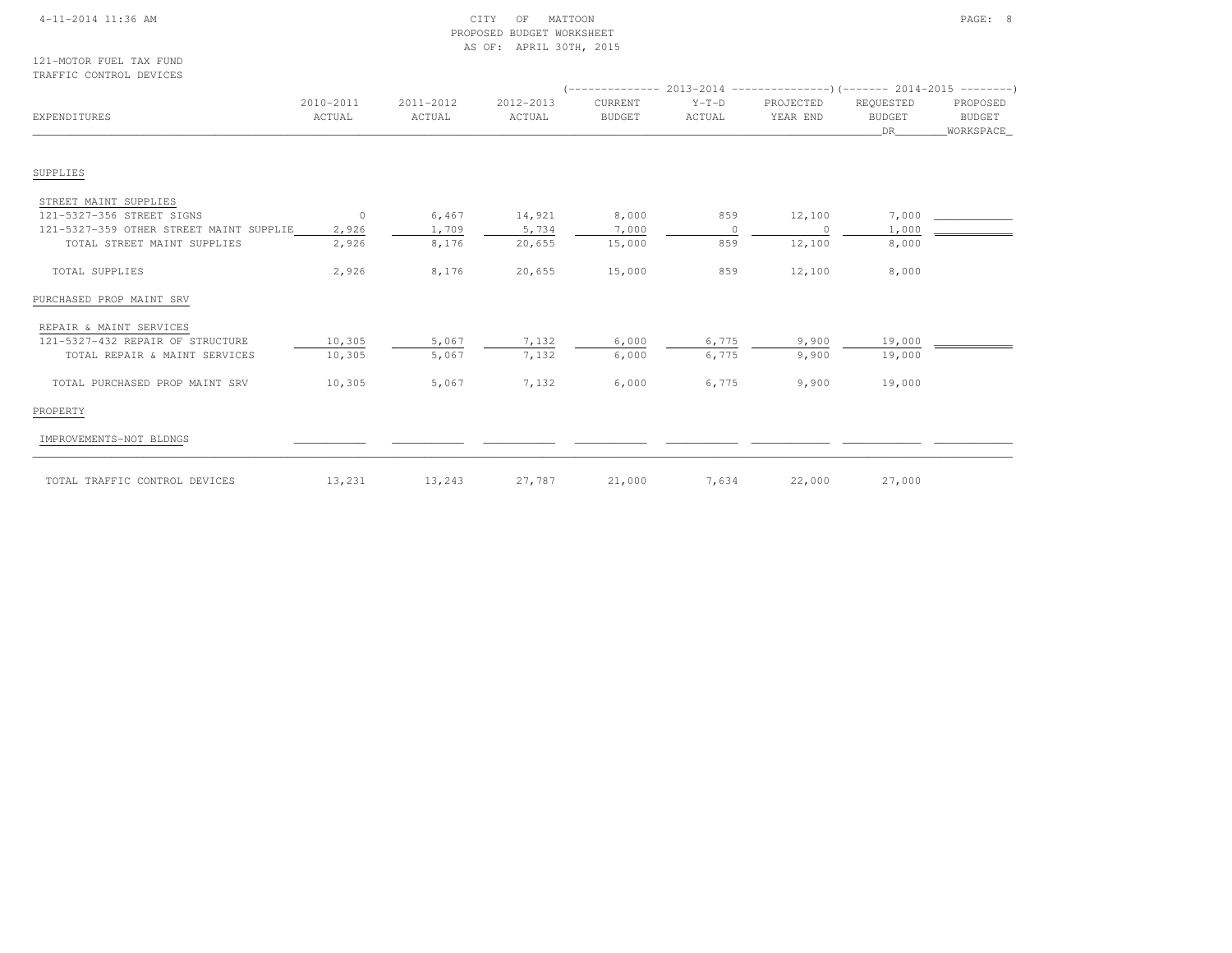### 4-11-2014 11:36 AM CITY OF MATTOON PAGE: 9 PROPOSED BUDGET WORKSHEETAS OF: APRIL 30TH, 2015

121-MOTOR FUEL TAX FUNDSTORM DRAINAGE

| EXPENDITURES                                                          | 2010-2011<br>ACTUAL | 2011-2012<br>ACTUAL                   | 2012-2013<br>ACTUAL | CURRENT<br><b>BUDGET</b> | $Y-T-D$<br>ACTUAL | PROJECTED<br>YEAR END | REOUESTED<br><b>BUDGET</b><br>DR | PROPOSED<br>BUDGET<br>WORKSPACE |
|-----------------------------------------------------------------------|---------------------|---------------------------------------|---------------------|--------------------------|-------------------|-----------------------|----------------------------------|---------------------------------|
| SUPPLIES                                                              |                     |                                       |                     |                          |                   |                       |                                  |                                 |
|                                                                       |                     |                                       |                     |                          |                   |                       |                                  |                                 |
| STREET MAINT SUPPLIES                                                 |                     |                                       |                     |                          |                   |                       |                                  |                                 |
| 121-5328-357 CATCH BASINS                                             | 5,531               | 5,248                                 | 6,292               | 12,000                   | 7,658             | 9,200                 | 12,000                           |                                 |
| 121-5328-358 PIPE                                                     | 503                 | 555                                   | 3,600               | 8,000                    | 1,440             | 2,000                 | 8,000                            |                                 |
| TOTAL STREET MAINT SUPPLIES                                           | 6,034               | 5,803                                 | 9,891               | 20,000                   | 9,098             | 11,200                | 20,000                           |                                 |
| TOTAL SUPPLIES                                                        | 6,034               | 5,803                                 | 9,891               | 20,000                   | 9,098             | 11,200                | 20,000                           |                                 |
| PURCHASED PROP MAINT SRV                                              |                     |                                       |                     |                          |                   |                       |                                  |                                 |
| CONSTRUCTION SERVICES                                                 |                     |                                       |                     |                          |                   |                       |                                  |                                 |
| TOTAL STORM DRAINAGE                                                  | 6,034               | 5,803                                 | 9,891               | 20,000                   | 9,098             | 11,200                | 20,000                           |                                 |
| TOTAL EXPENDITURES                                                    | 568,498             | 631,424                               | 652,291             | 1,179,100                | 270,759           | 388,809               | 1,200,000                        |                                 |
| REVENUE OVER/(UNDER) EXPENDITURES                                     | (6, 180)            | 79,876) (                             |                     | $115,992$ ( $430,100$ )  | 90,825            | 155,685 (             | 452,700)                         |                                 |
| OTHER FINANCING SOURCES                                               |                     |                                       |                     |                          |                   |                       |                                  |                                 |
| 121-4941-023 TRANSFER FROM GENERAL FUND                               | 12,410              | 5,920                                 |                     |                          |                   |                       |                                  |                                 |
| TOTAL OTHER FINANCING SOURCES                                         | 12,410              | 5,920                                 |                     |                          |                   |                       |                                  |                                 |
| OTHER FINANCING (USES)                                                |                     |                                       |                     |                          |                   |                       |                                  |                                 |
| 121-5901-100 TRFR TO GENERAL FUND                                     |                     | $\frac{0}{\sqrt{2}}$                  | 33,496              | $\frac{0}{0}$            |                   | 0                     |                                  |                                 |
| TOTAL OTHER FINANCING (USES)                                          |                     | $\Omega$                              | 33,496              |                          |                   |                       |                                  |                                 |
| TOTAL OTHER FINANCING SOURCES (USES)                                  | 12,410              | $5,920$ (                             | 33,496)             | $\circ$                  | $\circ$           | $\circ$               | $\circ$                          |                                 |
|                                                                       |                     |                                       |                     |                          |                   |                       |                                  |                                 |
| REVENUES & OTHER SOURCES OVER/<br>(UNDER) EXPENDITURES & OTHER (USES) |                     | 6,231 ( 73,956) ( 149,488) ( 430,100) |                     |                          | 90,825            | 155,685 (452,700)     |                                  |                                 |

\*\*\* END OF REPORT \*\*\*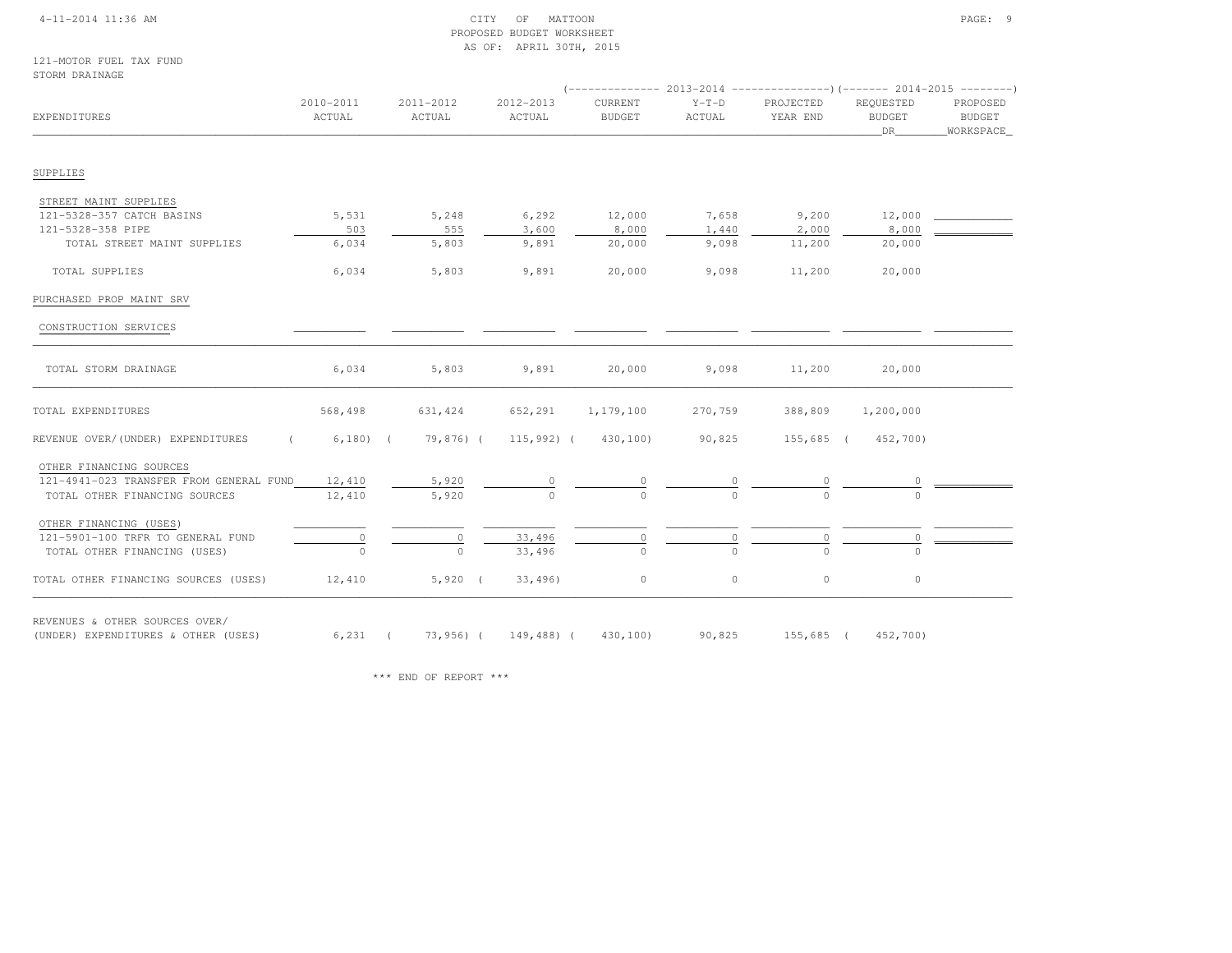### 4-11-2014 11:36 AM CITY OF MATTOON PAGE: 1 PROPOSED BUDGET WORKSHEETAS OF: APRIL 30TH, 2015

122-HOTEL TAX FUND

| REVENUES                                | 2010-2011<br>ACTUAL | 2011-2012<br>ACTUAL | 2012-2013<br>ACTUAL | CURRENT<br><b>BUDGET</b> | $Y-T-D$<br>ACTUAL | PROJECTED<br>YEAR END | REQUESTED<br><b>BUDGET</b><br>DR | PROPOSED<br>BUDGET<br>WORKSPACE |  |
|-----------------------------------------|---------------------|---------------------|---------------------|--------------------------|-------------------|-----------------------|----------------------------------|---------------------------------|--|
| TAXES                                   |                     |                     |                     |                          |                   |                       |                                  |                                 |  |
| HOTEL & MOTEL TAX                       |                     |                     |                     |                          |                   |                       |                                  |                                 |  |
| 122-4170-100 HOTEL & MOTEL TAXES        | 284,202             | 297,270             | 342,427             | 300,000                  | 184,200           | 276,299               | 300,000                          |                                 |  |
| TOTAL HOTEL & MOTEL TAX                 | 284,202             | 297,270             | 342,427             | 300,000                  | 184,200           | 276,299               | 300,000                          |                                 |  |
| TOTAL TAXES                             | 284,202             | 297,270             | 342,427             | 300,000                  | 184,200           | 276,299               | 300,000                          |                                 |  |
| CHARGES FOR SERVICES                    |                     |                     |                     |                          |                   |                       |                                  |                                 |  |
| GENERAL GOVT CHARGES                    |                     |                     |                     |                          |                   |                       |                                  |                                 |  |
| 122-4419-100 OTHER MISC GENERAL GOVT CH | $\circ$             | 11,300              | 187                 | $\circ$                  |                   |                       |                                  |                                 |  |
| TOTAL GENERAL GOVT CHARGES              |                     | 11,300              | 187                 | $\Omega$                 |                   |                       |                                  |                                 |  |
| TOTAL CHARGES FOR SERVICES              | $\Omega$            | 11,300              | 187                 | $\circ$                  | $\circ$           | $\circ$               | $\circ$                          |                                 |  |
| CONTRIB & OTHER MISC REV                |                     |                     |                     |                          |                   |                       |                                  |                                 |  |
| CONTRIBUTIONS & MISC REV                |                     |                     |                     |                          |                   |                       |                                  |                                 |  |
| 122-4800-100 CONTRIBUTIONS & OTHER MISC |                     | $\circ$             |                     | $\circ$                  | 55                | 83                    |                                  |                                 |  |
| TOTAL CONTRIBUTIONS & MISC REV          |                     | $\bigcap$           |                     | $\Omega$                 | 55                | 83                    |                                  |                                 |  |
| TOTAL CONTRIB & OTHER MISC REV          | $\circ$             | $\circ$             | $\circ$             | $\circ$                  | 55                | 83                    | 0                                |                                 |  |

TOTAL REVENUES 284,202 308,570 342,614 300,000 184,255 276,382 300,000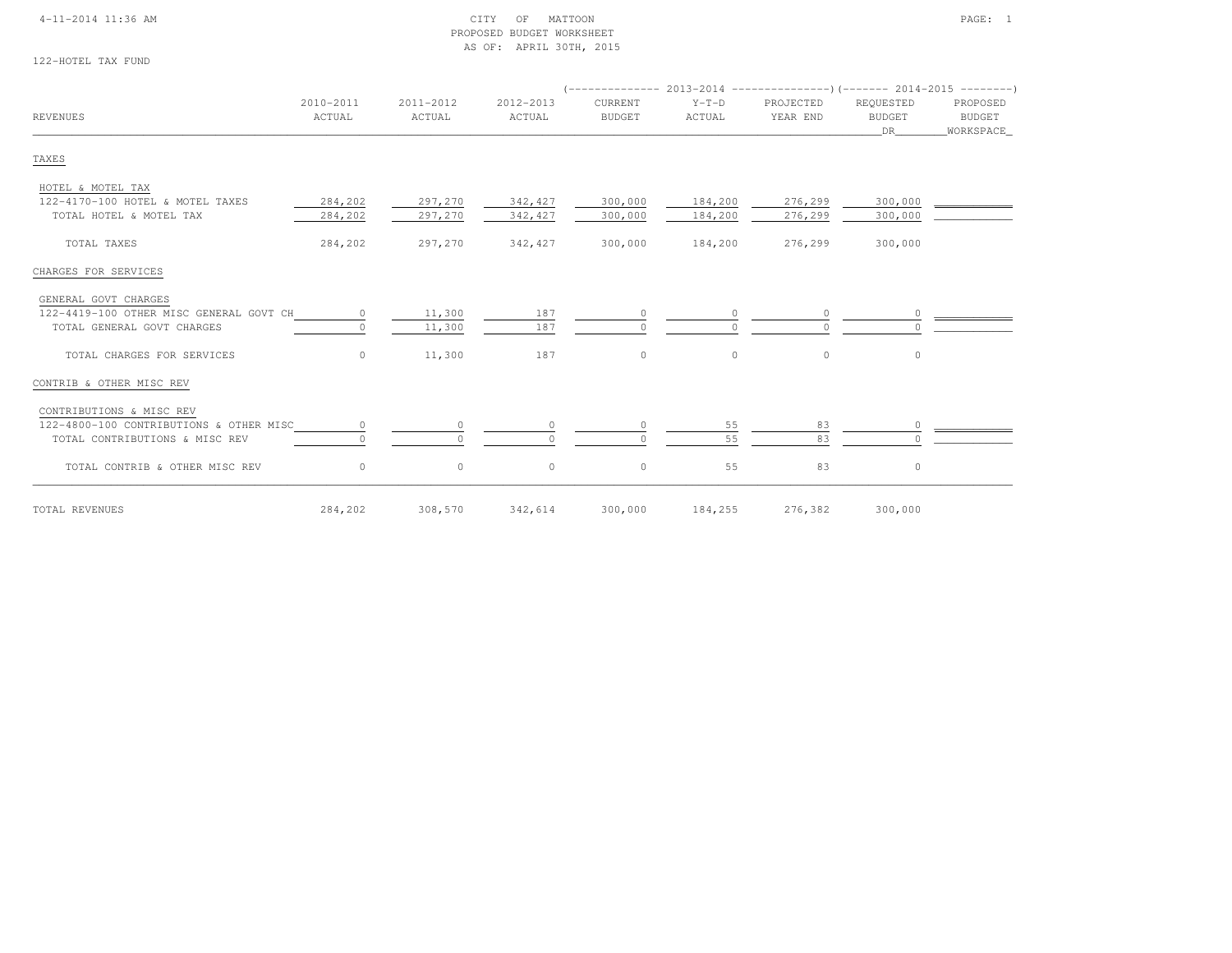### 4-11-2014 11:36 AM CITY OF MATTOON PAGE: 2 PROPOSED BUDGET WORKSHEETAS OF: APRIL 30TH, 2015

122-HOTEL TAX FUNDHOTEL TAX ADMINISTRATION

|                                         |                     |                     |                     | $---------2013-2014$     |                          | ----------------) (------- 2014-2015 ---------) |                                  |                                        |
|-----------------------------------------|---------------------|---------------------|---------------------|--------------------------|--------------------------|-------------------------------------------------|----------------------------------|----------------------------------------|
| EXPENDITURES                            | 2010-2011<br>ACTUAL | 2011-2012<br>ACTUAL | 2012-2013<br>ACTUAL | CURRENT<br><b>BUDGET</b> | $Y-T-D$<br><b>ACTUAL</b> | PROJECTED<br>YEAR END                           | REQUESTED<br><b>BUDGET</b><br>DR | PROPOSED<br><b>BUDGET</b><br>WORKSPACE |
|                                         |                     |                     |                     |                          |                          |                                                 |                                  |                                        |
| PERSONNEL SERVICES                      |                     |                     |                     |                          |                          |                                                 |                                  |                                        |
| SALARIES & WAGES                        |                     |                     |                     |                          |                          |                                                 |                                  |                                        |
| 122-5653-111 SALARIES OF REG EMPLOYEES  | 42,270              | 42,215              | 45,192              | 48,496                   | 28,503                   | 46,317                                          | 50,921                           |                                        |
| 122-5653-112 SALARIES OF TEMP EMPLOYEES | 5,125               | 6,997               | 8,303               | 31,590                   | 12,532                   | 20,365                                          | 28,000                           |                                        |
| 122-5653-113 OVERTIME                   | 1,045               | 1,228               | 1,195               | 1,779                    | 1,346                    | 2,187                                           | 1,500                            |                                        |
| 122-5653-114 COMPENSATED ABSENCES       | 958                 | 2,580               | 2,276               | $\overline{0}$           | 1,772                    | 2,880                                           | $\circ$                          |                                        |
| TOTAL SALARIES & WAGES                  | 49,399              | 53,020              | 56,967              | 81,865                   | 44,153                   | 71,749                                          | 80,421                           |                                        |
| TOTAL PERSONNEL SERVICES                | 49,399              | 53,020              | 56,967              | 81,865                   | 44,153                   | 71,749                                          | 80,421                           |                                        |
| EMPLOYEE BENEFITS                       |                     |                     |                     |                          |                          |                                                 |                                  |                                        |
| GROUP INSURANCE                         |                     |                     |                     |                          |                          |                                                 |                                  |                                        |
| 122-5653-211 GROUP HEALTH INSURANCE     | 8,767               | 8,540               | 9,653               | 10,507                   | 7,005                    | 10,507                                          | 15,340                           |                                        |
| 122-5653-212 GROUP LIFE INSURANCE       | 144                 | 144                 | 150                 | 150                      | 100                      | 150                                             | 134                              |                                        |
| TOTAL GROUP INSURANCE                   | 8,911               | 8,684               | 9,803               | 10,657                   | 7,105                    | 10,658                                          | 15,474                           |                                        |
| SOCIAL SECURITY CONTRIB                 |                     |                     |                     |                          |                          |                                                 |                                  |                                        |
| 122-5653-221 FICA CONTRIBUTIONS         | 2,943               | 3,103               | 3,365               | 4,988                    | 2,732                    | 4,448                                           | 4,986                            |                                        |
| 122-5653-222 MEDICARE CONTRIBUTIONS     | 688                 | 726                 | 787                 | 1,167                    | 639                      | 1,040                                           | 1,166                            |                                        |
| TOTAL SOCIAL SECURITY CONTRIB           | 3,631               | 3,829               | 4,152               | 6,155                    | 3,372                    | 5,488                                           | 6,152                            |                                        |
| RETIREMENT CONTRIBTUIONS                |                     |                     |                     |                          |                          |                                                 |                                  |                                        |
| 122-5653-231 IMRF CONTRIBUTIONS         | 5,434               | 5,838               | 6,591               | 6,785                    | 4,293                    | 6,440                                           | 6,620                            |                                        |
| TOTAL RETIREMENT CONTRIBTUIONS          | 5,434               | 5,838               | 6,591               | 6,785                    | 4,293                    | 6,440                                           | 6,620                            |                                        |
| UNEMPLOYMNT COMPENSATION                |                     |                     |                     |                          |                          |                                                 |                                  |                                        |
| 122-5653-240 UNEMPLOYMENT COMP.         | 206                 | 323                 | 790                 | 1,046                    | 697                      | 1,125                                           | 1,208                            |                                        |
| TOTAL UNEMPLOYMNT COMPENSATION          | 206                 | 323                 | 790                 | 1,046                    | 697                      | 1,125                                           | 1,208                            |                                        |
| WORKER'S COMPENSATION                   |                     |                     |                     |                          |                          |                                                 |                                  |                                        |
| 122-5653-250 WORKERS' COMPENSATION      | 126                 | 133                 | 134                 | 152                      | 103                      | 154                                             | 145                              |                                        |
| TOTAL WORKER'S COMPENSATION             | 126                 | 133                 | 134                 | 152                      | 103                      | 154                                             | 145                              |                                        |
| TOTAL EMPLOYEE BENEFITS                 | 18,308              | 18,807              | 21,470              | 24,795                   | 15,570                   | 23,865                                          | 29,599                           |                                        |
| SUPPLIES                                |                     |                     |                     |                          |                          |                                                 |                                  |                                        |
| GENERAL SUPPLIES                        |                     |                     |                     |                          |                          |                                                 |                                  |                                        |
| 122-5653-311 OFFICE SUPPLIES            | 623                 | 1,790               | 1,443               | 1,000                    | 1,725                    | 2,520                                           | 1,000                            |                                        |
| 122-5653-316 TOOLS & EQUIPMENT          | $\circ$             | $\circ$             | $\mathbf{0}$        | 1,000                    | $\circ$                  | $\circ$                                         | $\Omega$                         |                                        |
| 122-5653-317 CONCESSION & SOUVENIR SUPP | 575                 | $\circ$             | 247                 | 1,000                    | 432                      | 647                                             | 1,000                            |                                        |
| 122-5653-319 MISCELLANEOUS SUPPLIES     | $\mathbb O$         | $\circ$             | 6                   | 1,000                    | 60                       | 90                                              | 0                                |                                        |
| TOTAL GENERAL SUPPLIES                  | 1,198               | 1,790               | 1,696               | 4,000                    | 2,216                    | 3,257                                           | 2,000                            |                                        |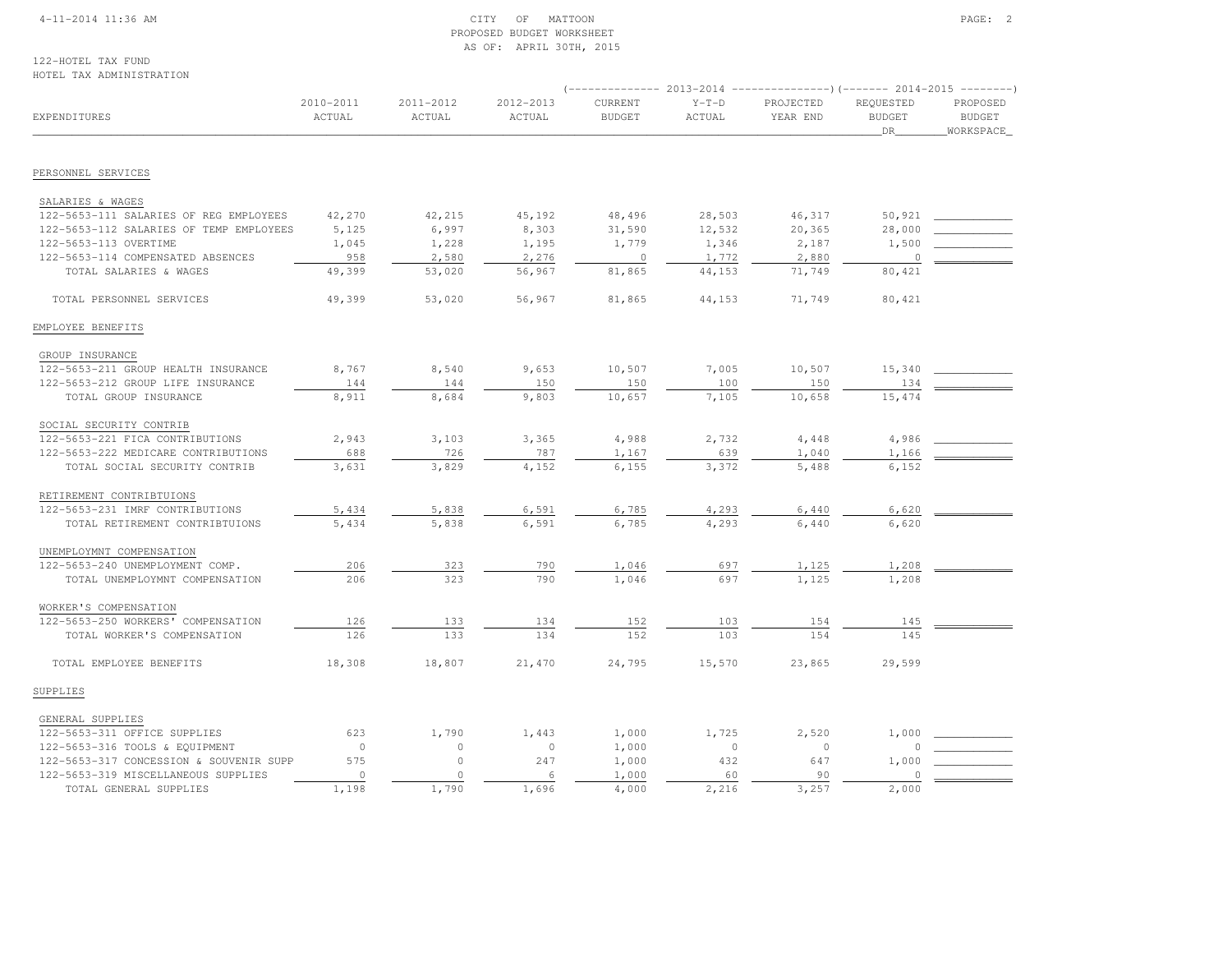### 4-11-2014 11:36 AM CITY OF MATTOON PAGE: 3 PROPOSED BUDGET WORKSHEETAS OF: APRIL 30TH, 2015

122-HOTEL TAX FUNDHOTEL TAX ADMINISTRATION

|                                                         |                     |                     |                     | ----------- 2013-2014    |                   | ----------------) (------- 2014-2015 ---------) |                                  |                                         |  |
|---------------------------------------------------------|---------------------|---------------------|---------------------|--------------------------|-------------------|-------------------------------------------------|----------------------------------|-----------------------------------------|--|
| EXPENDITURES                                            | 2010-2011<br>ACTUAL | 2011-2012<br>ACTUAL | 2012-2013<br>ACTUAL | CURRENT<br><b>BUDGET</b> | $Y-T-D$<br>ACTUAL | PROJECTED<br>YEAR END                           | REQUESTED<br><b>BUDGET</b><br>DR | PROPOSED<br><b>BUDGET</b><br>WORKSPACE_ |  |
|                                                         |                     |                     |                     |                          |                   |                                                 |                                  |                                         |  |
| ENERGY                                                  |                     | 918                 | 508                 |                          |                   |                                                 | 1,500                            |                                         |  |
| 122-5653-321 NATURAL GAS & ELECTRIC (CI                 | 1,063               | 399                 |                     | 1,500                    | 1,000             | 1,500                                           |                                  |                                         |  |
| 122-5653-322 ELECTRICITY (COLES MOULTRI<br>TOTAL ENERGY | 391<br>1,454        | 1,317               | 719<br>1,228        | 1,000<br>2,500           | 147<br>1,147      | 220<br>1,720                                    | 200<br>1,700                     |                                         |  |
|                                                         |                     |                     |                     |                          |                   |                                                 |                                  |                                         |  |
| TOTAL SUPPLIES                                          | 2,652               | 3,107               | 2,924               | 6,500                    | 3,363             | 4,977                                           | 3,700                            |                                         |  |
| PURCHASED PROP MAINT SRV                                |                     |                     |                     |                          |                   |                                                 |                                  |                                         |  |
| REPAIR & MAINT SERVICES                                 |                     |                     |                     |                          |                   |                                                 |                                  |                                         |  |
| 122-5653-432 REPAIR OF STRUCTURES                       | 0                   | 0                   | 2,115               |                          |                   |                                                 |                                  |                                         |  |
| TOTAL REPAIR & MAINT SERVICES                           | $\cap$              | $\Omega$            | 2,115               | $\cap$                   |                   | $\cap$                                          |                                  |                                         |  |
| TOTAL PURCHASED PROP MAINT SRV                          | $\circ$             | $\circ$             | 2,115               | $\mathbb O$              | $\mathbb O$       | $\circ$                                         | $\circ$                          |                                         |  |
| OTHER PURCHASED SERVICES                                |                     |                     |                     |                          |                   |                                                 |                                  |                                         |  |
| PROFESSIONAL SERVICES                                   |                     |                     |                     |                          |                   |                                                 |                                  |                                         |  |
| 122-5653-513 AUDITING SERVICES                          | 1,100               | 1,100               | 1,683               | 1,100                    | 371               | 557                                             | 1,100                            |                                         |  |
| 122-5653-516 TECHNOLOGY SERVICES                        | 2,964               | 2,964               | 2,964               | 2,964                    | 1,976             | 2,964                                           | 2,964                            |                                         |  |
| TOTAL PROFESSIONAL SERVICES                             | 4,064               | 4,064               | 4,647               | 4,064                    | 2,347             | 3,521                                           | 4,064                            |                                         |  |
| COMMUNICATION                                           |                     |                     |                     |                          |                   |                                                 |                                  |                                         |  |
| 122-5653-531 POSTAGE                                    | 103                 | 92                  | 101                 | 250                      | 184               | 276                                             | 200                              |                                         |  |
| 122-5653-532 TELEPHONE                                  | 2,342               | 2,756               | 2,082               | 3,000                    | 1,453             | 2,180                                           | 2,500                            |                                         |  |
| 122-5653-533 CELLULAR PHONE                             | 1,255               | 560                 | 2,243               | 1,200                    | 800               | 1,200                                           | 1,200                            |                                         |  |
| TOTAL COMMUNICATION                                     | 3,699               | 3,407               | 4,427               | 4,450                    | 2,437             | 3,656                                           | 3,900                            |                                         |  |
|                                                         |                     |                     |                     |                          |                   |                                                 |                                  |                                         |  |
| ADVERTISING                                             |                     |                     |                     |                          |                   |                                                 |                                  |                                         |  |
| 122-5653-540 ADVERTISING                                | 13,877              | 25,740              | 33,364              | 25,000                   | 15,139            | 22,709                                          | 20,000                           |                                         |  |
| TOTAL ADVERTISING                                       | 13,877              | 25,740              | 33,364              | 25,000                   | 15,139            | 22,709                                          | 20,000                           |                                         |  |
| PRINTING & BUILDING                                     |                     |                     |                     |                          |                   |                                                 |                                  |                                         |  |
| 122-5653-550 PRINTING & BINDING                         | $\circ$             | $\overline{0}$      | $\circ$             | 2,000                    | 308               | 462                                             | 2,000                            |                                         |  |
| TOTAL PRINTING & BUILDING                               |                     | $\mathbf{0}$        | $\mathbf{0}$        | 2,000                    | 308               | 462                                             | 2,000                            |                                         |  |
| EMPLOYEE BUSINESS EXP                                   |                     |                     |                     |                          |                   |                                                 |                                  |                                         |  |
| 122-5653-561 BUSINESS MEETING EXPENSE                   | 1,783               | 678                 | 1,194               | 2,000                    | 539               | 809                                             | 1,000                            |                                         |  |
| 122-5653-562 TRAVEL & TRAINING                          | 3,765               | 7,260               | 6,396               | 5,000                    | 3,084             | 4,627                                           | 5,000                            |                                         |  |
| 122-5653-564 PRIVATE VEHICLE EXPENSE RE                 | 589                 | $\circ$             | $\circ$             | $\circ$                  | $\circ$           | $\circ$                                         | $\cap$                           |                                         |  |
| TOTAL EMPLOYEE BUSINESS EXP                             | 6,136               | 7,938               | 7,590               | 7,000                    | 3,624             | 5,436                                           | 6,000                            |                                         |  |
| OTHER PURCHASED SERVICES                                |                     |                     |                     |                          |                   |                                                 |                                  |                                         |  |
| 122-5653-571 DUES & MEMBERSHIPS                         | 1,500               | 1,625               | $\circ$             | 1,750                    | 3,125             | 4,688                                           | 1,750                            |                                         |  |
| 122-5653-572 COMMUNITY PROMOTION & RELA                 | 2,324               | 10,127              | 6,809               | 3,000                    | 2,612             | 3,918                                           | 2,000                            |                                         |  |
| TOTAL OTHER PURCHASED SERVICES                          | 3,824               | 11,752              | 6,809               | 4,750                    | 5,737             | 8,606                                           | 3,750                            |                                         |  |
| TOTAL OTHER PURCHASED SERVICES                          | 31,600              | 52,901              | 56,836              | 47,264                   | 29,593            | 44,389                                          | 39,714                           |                                         |  |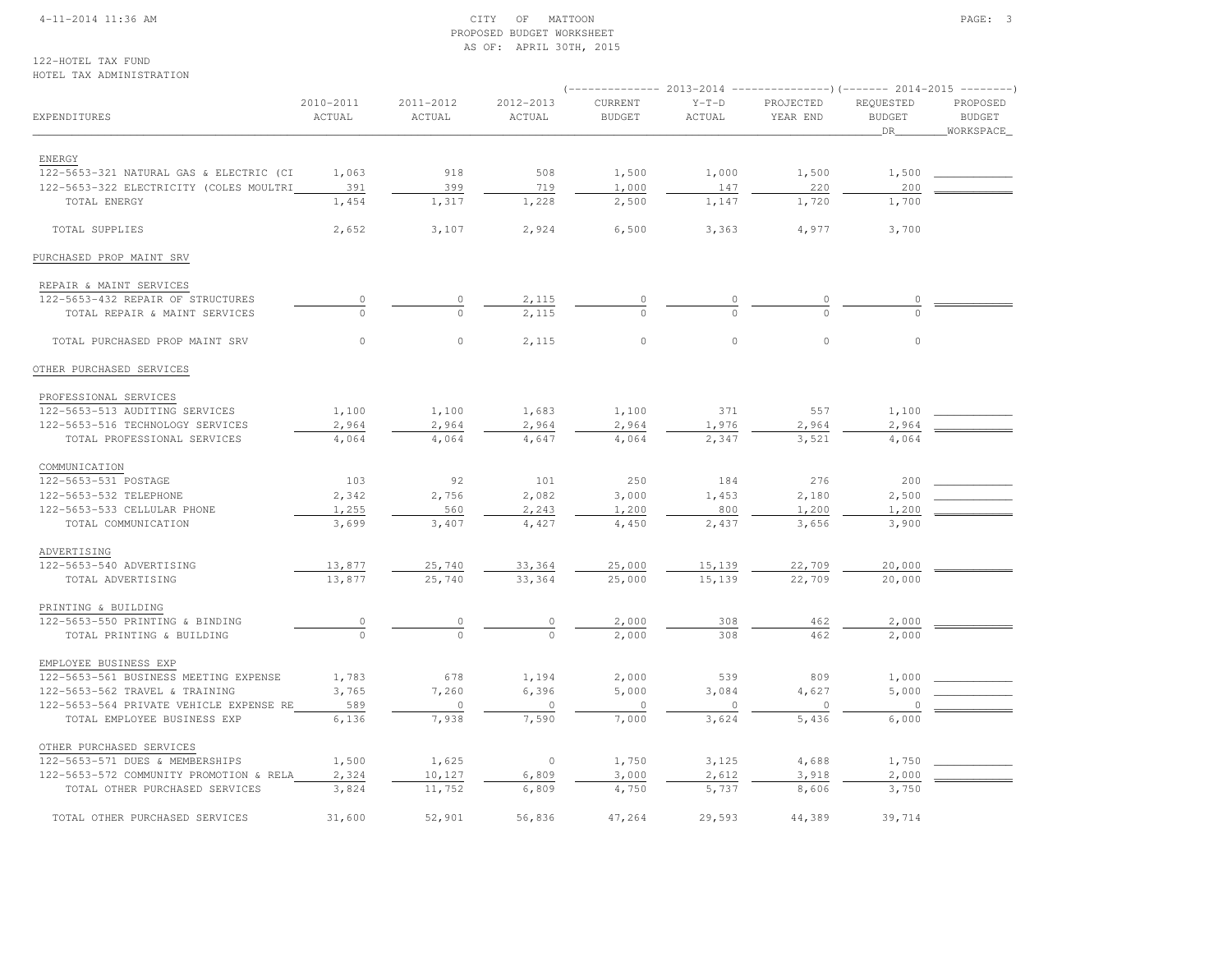### 4-11-2014 11:36 AM CITY OF MATTOON PAGE: 4 PROPOSED BUDGET WORKSHEETAS OF: APRIL 30TH, 2015

122-HOTEL TAX FUNDHOTEL TAX ADMINISTRATION

| EXPENDITURES                                                          | 2010-2011<br>ACTUAL      | 2011-2012<br>ACTUAL                                     | 2012-2013<br>ACTUAL | CURRENT<br><b>BUDGET</b> | $Y-T-D$<br>ACTUAL  | PROJECTED<br>YEAR END | REQUESTED<br><b>BUDGET</b><br>DR <sub>1</sub> | PROPOSED<br>BUDGET<br>_WORKSPACE_ |
|-----------------------------------------------------------------------|--------------------------|---------------------------------------------------------|---------------------|--------------------------|--------------------|-----------------------|-----------------------------------------------|-----------------------------------|
| PROPERTY                                                              |                          |                                                         |                     |                          |                    |                       |                                               |                                   |
| IMPROVEMENTS-NOT BLDNGS                                               |                          |                                                         |                     |                          |                    |                       |                                               |                                   |
| 122-5653-730 IMPROVEMENTS OTHER THAN BL                               | $\circ$                  | 0                                                       | 0                   | 25,000                   | 48,335             | 50,000                | 0                                             |                                   |
| TOTAL IMPROVEMENTS-NOT BLDNGS                                         |                          |                                                         |                     | 25,000                   | 48,335             | 50,000                |                                               |                                   |
| TOTAL PROPERTY                                                        | $\circ$                  | $\circ$                                                 | $\circ$             | 25,000                   | 48,335             | 50,000                | $\circ$                                       |                                   |
| OTHER OBJECTS                                                         |                          |                                                         |                     |                          |                    |                       |                                               |                                   |
| FINANCIAL TRANS OBJECTS                                               |                          |                                                         |                     |                          |                    |                       |                                               |                                   |
| 122-5653-814 PRINTING & COPY MACHINE MA                               | $\overline{\phantom{0}}$ | $\circ$                                                 |                     | 0                        | 599                | 899                   | 599                                           |                                   |
| TOTAL FINANCIAL TRANS OBJECTS                                         |                          |                                                         |                     |                          | 599                | 899                   | 599                                           |                                   |
| FINANCIAL TRANS OBJECTS                                               |                          |                                                         |                     |                          |                    |                       |                                               |                                   |
| 122-5653-825 TOURISM GRANTS                                           | 138,296                  | 153,751                                                 | 139,660             | 120,000                  | 113,471 120,000    |                       | 100,000                                       |                                   |
| TOTAL FINANCIAL TRANS OBJECTS                                         | 138,296                  | 153,751                                                 | 139,660             | 120,000                  | 113,471            | 120,000               | 100,000                                       |                                   |
| COMPUTER INFO SYS OBJECT                                              |                          |                                                         |                     |                          |                    |                       |                                               |                                   |
| 122-5653-863 COMPUTERS                                                | 1,590                    | $\circ$                                                 | 595                 | 1,500                    | 2,427              | 3,641                 | 1,500                                         |                                   |
| TOTAL COMPUTER INFO SYS OBJECT                                        | 1,590                    | $\Omega$                                                | 595                 | 1,500                    | 2,427              | 3,641                 | 1,500                                         |                                   |
| TOTAL OTHER OBJECTS                                                   | 139,886                  | 153,751                                                 | 140,255             | 121,500                  | 116,497            | 124,539               | 102,099                                       |                                   |
| TOTAL HOTEL TAX ADMINISTRATION                                        | 241,844                  | 281,586                                                 | 280,566             | 306,924                  | 257,511            | 319,519               | 255,533                                       |                                   |
| TOTAL EXPENDITURES                                                    | 241,844                  | 281,586                                                 | 280,566             | 306,924                  | 257,511            | 319,519               | 255,533                                       |                                   |
| REVENUE OVER/(UNDER) EXPENDITURES                                     | 42,358                   | 26,984                                                  | 62,048 (            | $6,924$ ) (              | 73,256) (          | 43, 137)              | 44,467                                        |                                   |
| OTHER FINANCING (USES)                                                |                          |                                                         |                     |                          |                    |                       |                                               |                                   |
| 122-5904-822 TRFR TO FESTIVAL MANAGEMEN                               | 40,313                   | 37,500                                                  | 47,500              | 47,500                   | 31,667             | 47,501                | 44,500                                        |                                   |
| TOTAL OTHER FINANCING (USES)                                          | 40,313                   | 37,500                                                  | 47,500              | 47,500                   | 31,667             | 47,501                | 44,500                                        |                                   |
| TOTAL OTHER FINANCING SOURCES (USES) (                                | $40,313)$ (              | $37,500$ (                                              | 47,500) (           |                          | 47,500) (31,667) ( | $47,501$ (            | 44,500)                                       |                                   |
| REVENUES & OTHER SOURCES OVER/<br>(UNDER) EXPENDITURES & OTHER (USES) |                          | 2,045 ( 10,516) 14,548 ( 54,424) ( 104,923) ( 90,637) ( |                     |                          |                    |                       | 33)                                           |                                   |

\*\*\* END OF REPORT \*\*\*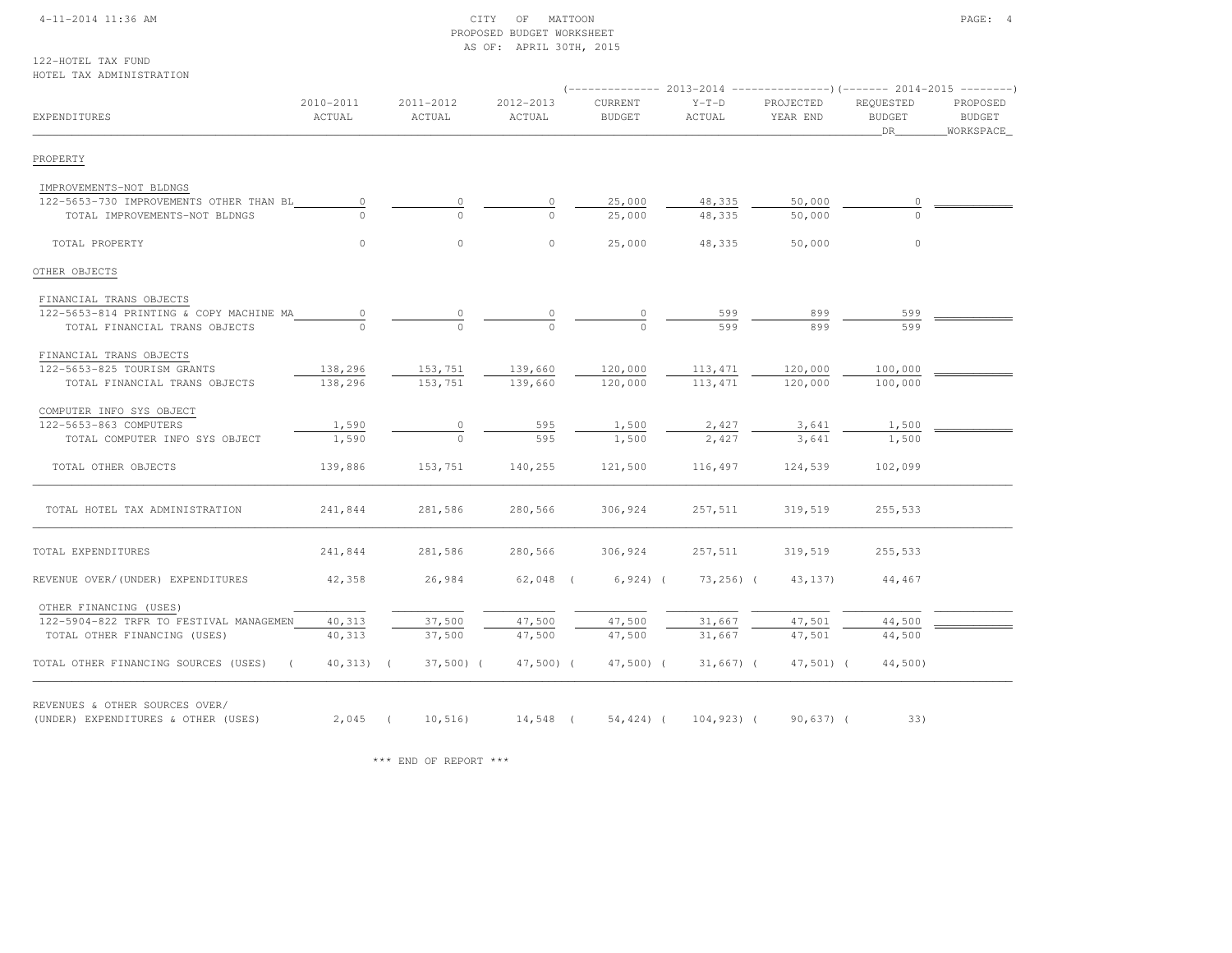# 4-11-2014 11:36 AM CITY OF MATTOON PAGE: 1 PROPOSED BUDGET WORKSHEETAS OF: APRIL 30TH, 2015

123-FESTIVAL MGMT FUND

|                                         |           |           |           |               |         |           | (-------------- 2013-2014 --------------------- 2014-2015 ----------------------- |               |  |
|-----------------------------------------|-----------|-----------|-----------|---------------|---------|-----------|-----------------------------------------------------------------------------------|---------------|--|
|                                         | 2010-2011 | 2011-2012 | 2012-2013 | CURRENT       | $Y-T-D$ | PROJECTED | REQUESTED                                                                         | PROPOSED      |  |
| REVENUES                                | ACTUAL    | ACTUAL    | ACTUAL    | <b>BUDGET</b> | ACTUAL  | YEAR END  | <b>BUDGET</b>                                                                     | <b>BUDGET</b> |  |
|                                         |           |           |           |               |         |           | DR.                                                                               | WORKSPACE     |  |
| CHARGES FOR SERVICES                    |           |           |           |               |         |           |                                                                                   |               |  |
| CEMETERY DEPT CHRGS                     |           |           |           |               |         |           |                                                                                   |               |  |
| 123-4491-010 CONTRIBUTIONS FOR FIREWORK | 13,162    | 13,002    | 13,245    | 12,500        | 13,347  | 13,347    | 12,500                                                                            |               |  |
| 123-4492-010 CONTRIBUTIONS FOR LIGHTWOR | 34,498    | 38,142    | 40,744    | 33,500        | 39,308  | 39,308    | 33,500                                                                            |               |  |
| 123-4494-010 CONTRIBUTIONS FOR BAGELFES | 72,331    | 70,938    | 71,068    | 70,000        | 60,965  | 60,965    | 65,000                                                                            |               |  |
| TOTAL CEMETERY DEPT CHRGS               | 119,990   | 122,082   | 125,057   | 116,000       | 113,620 | 113,620   | 111,000                                                                           |               |  |
| TOTAL CHARGES FOR SERVICES              | 119,990   | 122,082   | 125,057   | 116,000       | 113,620 | 113,620   | 111,000                                                                           |               |  |
| TOTAL REVENUES                          | 119,990   | 122,082   | 125,057   | 116,000       | 113,620 | 113,620   | 111,000                                                                           |               |  |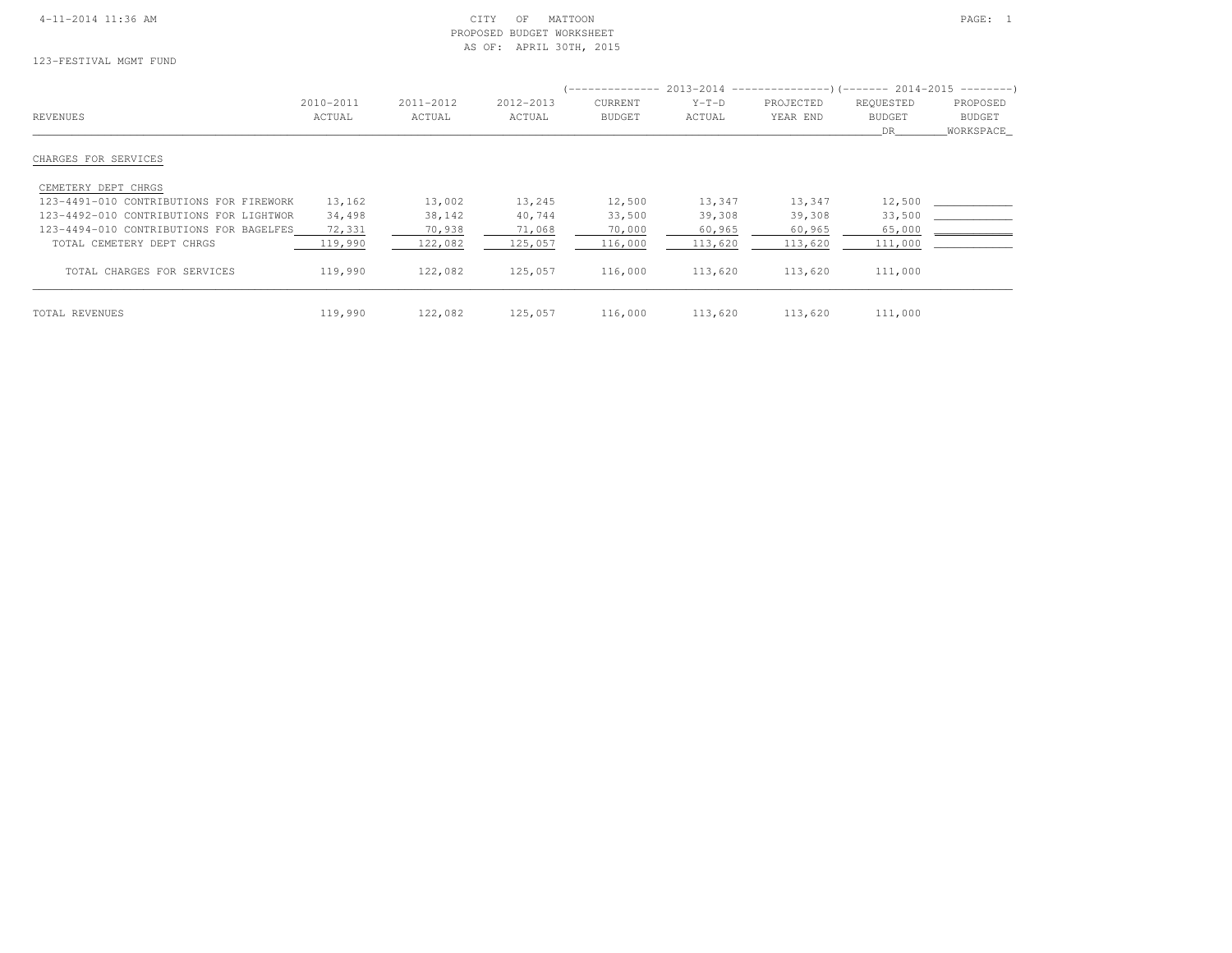# 4-11-2014 11:36 AM CITY OF MATTOON PAGE: 2 PROPOSED BUDGET WORKSHEETAS OF: APRIL 30TH, 2015

123-FESTIVAL MGMT FUNDFESTIVAL ADMINISTRATION

| EXPENDITURES                                                                                  | 2010-2011<br>ACTUAL | 2011-2012<br>ACTUAL | 2012-2013<br>ACTUAL | CURRENT<br><b>BUDGET</b> | $Y-T-D$<br>ACTUAL | PROJECTED<br>YEAR END | REQUESTED<br><b>BUDGET</b><br>DR | PROPOSED<br>BUDGET<br>_WORKSPACE_ |
|-----------------------------------------------------------------------------------------------|---------------------|---------------------|---------------------|--------------------------|-------------------|-----------------------|----------------------------------|-----------------------------------|
| SUPPLIES                                                                                      |                     |                     |                     |                          |                   |                       |                                  |                                   |
| GENERAL SUPPLIES<br>123-5581-311 OFFICE SUPPLIES<br>TOTAL GENERAL SUPPLIES                    |                     | $\Omega$            | $\cap$              | $\Omega$                 | 78<br>78          | 117<br>117            |                                  |                                   |
| TOTAL SUPPLIES                                                                                | $\circ$             | $\circ$             | $\circ$             | $\circ$                  | 78                | 117                   | $\circ$                          |                                   |
| OTHER PURCHASED SERVICES                                                                      |                     |                     |                     |                          |                   |                       |                                  |                                   |
| EMPLOYEE BUSINESS EXP<br>123-5581-561 BUSINESS MEETING EXPENSE<br>TOTAL EMPLOYEE BUSINESS EXP | 57<br>57            | $\Omega$            | $\circ$             | 200<br>200               | $\Omega$          |                       |                                  |                                   |
| TOTAL OTHER PURCHASED SERVICES                                                                | 57                  | $\circ$             | $\circ$             | 200                      | $\circ$           | $\circ$               | $\circ$                          |                                   |
| TOTAL FESTIVAL ADMINISTRATION                                                                 | 57                  | $\circ$             | $\circ$             | 200                      | 78                | 117                   | 0                                |                                   |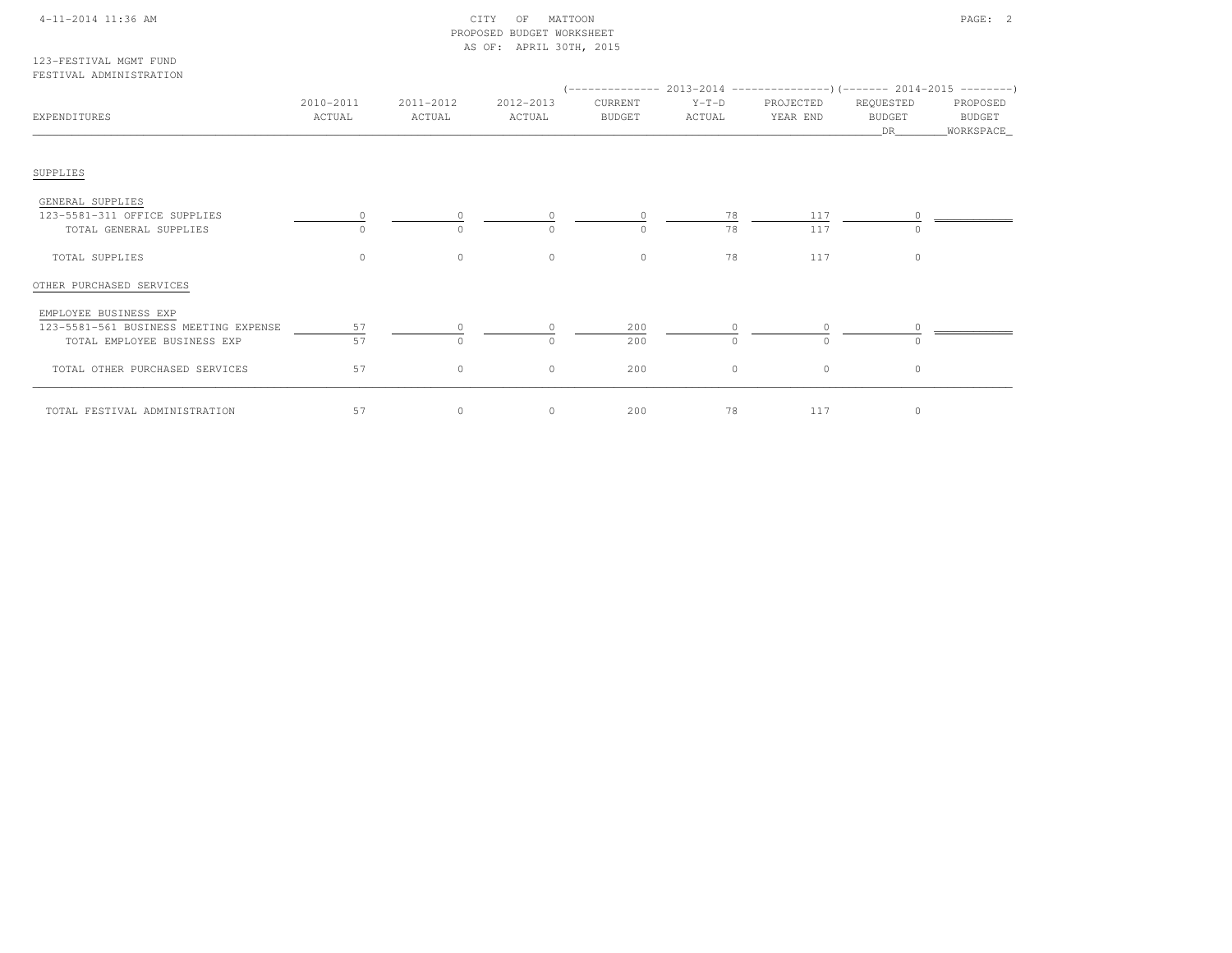### 4-11-2014 11:36 AM CITY OF MATTOON PAGE: 3 PROPOSED BUDGET WORKSHEETAS OF: APRIL 30TH, 2015

123-FESTIVAL MGMT FUNDJULY 4TH FIREWORKS

| OULL SIN FIREWORNS                                      |                     |                     |                     |                          |                   |                       |                                  |                                        |  |
|---------------------------------------------------------|---------------------|---------------------|---------------------|--------------------------|-------------------|-----------------------|----------------------------------|----------------------------------------|--|
| EXPENDITURES                                            | 2010-2011<br>ACTUAL | 2011-2012<br>ACTUAL | 2012-2013<br>ACTUAL | CURRENT<br><b>BUDGET</b> | $Y-T-D$<br>ACTUAL | PROJECTED<br>YEAR END | REQUESTED<br><b>BUDGET</b><br>DR | PROPOSED<br><b>BUDGET</b><br>WORKSPACE |  |
| SUPPLIES                                                |                     |                     |                     |                          |                   |                       |                                  |                                        |  |
|                                                         |                     |                     |                     |                          |                   |                       |                                  |                                        |  |
| GENERAL SUPPLIES<br>123-5582-319 MISCELLANEOUS SUPPLIES | $\mathbb O$         | 533                 | $\circ$             | 100                      |                   |                       |                                  |                                        |  |
| TOTAL GENERAL SUPPLIES                                  | $\circ$             | 533                 | $\Omega$            | 100                      | $\Omega$          | $\cap$                | $\Omega$                         |                                        |  |
|                                                         |                     |                     |                     |                          |                   |                       |                                  |                                        |  |
| FOOD                                                    |                     |                     |                     |                          |                   |                       |                                  |                                        |  |
| 123-5582-330 FOOD                                       | 101                 | 133                 | 187                 | 200                      | 45                | 45                    | 200                              |                                        |  |
| TOTAL FOOD                                              | 101                 | 133                 | 187                 | 200                      | 45                | 45                    | 200                              |                                        |  |
| TOTAL SUPPLIES                                          | 101                 | 666                 | 187                 | 300                      | 45                | 45                    | 200                              |                                        |  |
| PURCHASED PROP MAINT SRV                                |                     |                     |                     |                          |                   |                       |                                  |                                        |  |
| RENTALS                                                 |                     |                     |                     |                          |                   |                       |                                  |                                        |  |
| 123-5582-440 RENTALS                                    | 1,700               | 2,520               | 1,020               | 3,000                    | 2,675             | 2,675                 | 3,000                            |                                        |  |
| TOTAL RENTALS                                           | 1,700               | 2,520               | 1,020               | 3,000                    | 2,675             | 2,675                 | 3,000                            |                                        |  |
| TOTAL PURCHASED PROP MAINT SRV                          | 1,700               | 2,520               | 1,020               | 3,000                    | 2,675             | 2,675                 | 3,000                            |                                        |  |
| OTHER PURCHASED SERVICES                                |                     |                     |                     |                          |                   |                       |                                  |                                        |  |
|                                                         |                     |                     |                     |                          |                   |                       |                                  |                                        |  |
| PROFESSIONAL SERVICES                                   |                     |                     |                     |                          |                   |                       |                                  |                                        |  |
| 123-5582-519 OTHER PROFESSIONAL SERVICE                 | 1,416               | 4,427               | 4,802               | 4,500                    | 3,143             | 3,143                 | 4,500                            |                                        |  |
| TOTAL PROFESSIONAL SERVICES                             | 1,416               | 4,427               | 4,802               | 4,500                    | 3,143             | 3,143                 | 4,500                            |                                        |  |
| COMMUNICATION                                           |                     |                     |                     |                          |                   |                       |                                  |                                        |  |
| ADVERTISING                                             |                     |                     |                     |                          |                   |                       |                                  |                                        |  |
| 123-5582-540 ADVERTISING                                | 1,851               | 1,825               | 2,450               | 1,825                    | 3,230             | 3,230                 | 2,500                            |                                        |  |
| TOTAL ADVERTISING                                       | 1,851               | 1,825               | 2,450               | 1,825                    | 3,230             | 3,230                 | 2,500                            |                                        |  |
| OTHER PURCHASED SERVICES                                |                     |                     |                     |                          |                   |                       |                                  |                                        |  |
| 123-5582-574 SPECIAL EVENT SERVICES                     | $\circ$             | 58                  | 215                 | $\circ$                  | 500               | 500                   | 500                              |                                        |  |
| 123-5582-579 MISC. OTHER PURCHASED SERV                 | 4,972               | 500                 | $\circ$             | 500                      | 165               | 165                   | 0                                |                                        |  |
| TOTAL OTHER PURCHASED SERVICES                          | 4,972               | 558                 | 215                 | 500                      | 665               | 665                   | 500                              |                                        |  |
| TOTAL OTHER PURCHASED SERVICES                          | 8,239               | 6,810               | 7,467               | 6,825                    | 7,037             | 7,038                 | 7,500                            |                                        |  |
| OTHER OBJECTS                                           |                     |                     |                     |                          |                   |                       |                                  |                                        |  |
|                                                         |                     |                     |                     |                          |                   |                       |                                  |                                        |  |
| SPECIAL EVENT OBJECTS                                   |                     |                     |                     |                          |                   |                       |                                  |                                        |  |
| 123-5582-831 PARADES                                    | 400                 | 610                 | 610                 | 600                      | 610               | 610                   | 600                              |                                        |  |
| 123-5582-835 FIREWORKS                                  | 15,000              | 15,000              | 15,000              | 15,000                   | 15,000            | 15,000                | 15,000                           |                                        |  |
| TOTAL SPECIAL EVENT OBJECTS                             | 15,400              | 15,610              | 15,610              | 15,600                   | 15,610            | 15,610                | 15,600                           |                                        |  |
| TOTAL OTHER OBJECTS                                     | 15,400              | 15,610              | 15,610              | 15,600                   | 15,610            | 15,610                | 15,600                           |                                        |  |
|                                                         | 25,440              | 25,606              | 24,285              | 25,725                   | 25,367            | 25,368                | 26,300                           |                                        |  |
| TOTAL JULY 4TH FIREWORKS                                |                     |                     |                     |                          |                   |                       |                                  |                                        |  |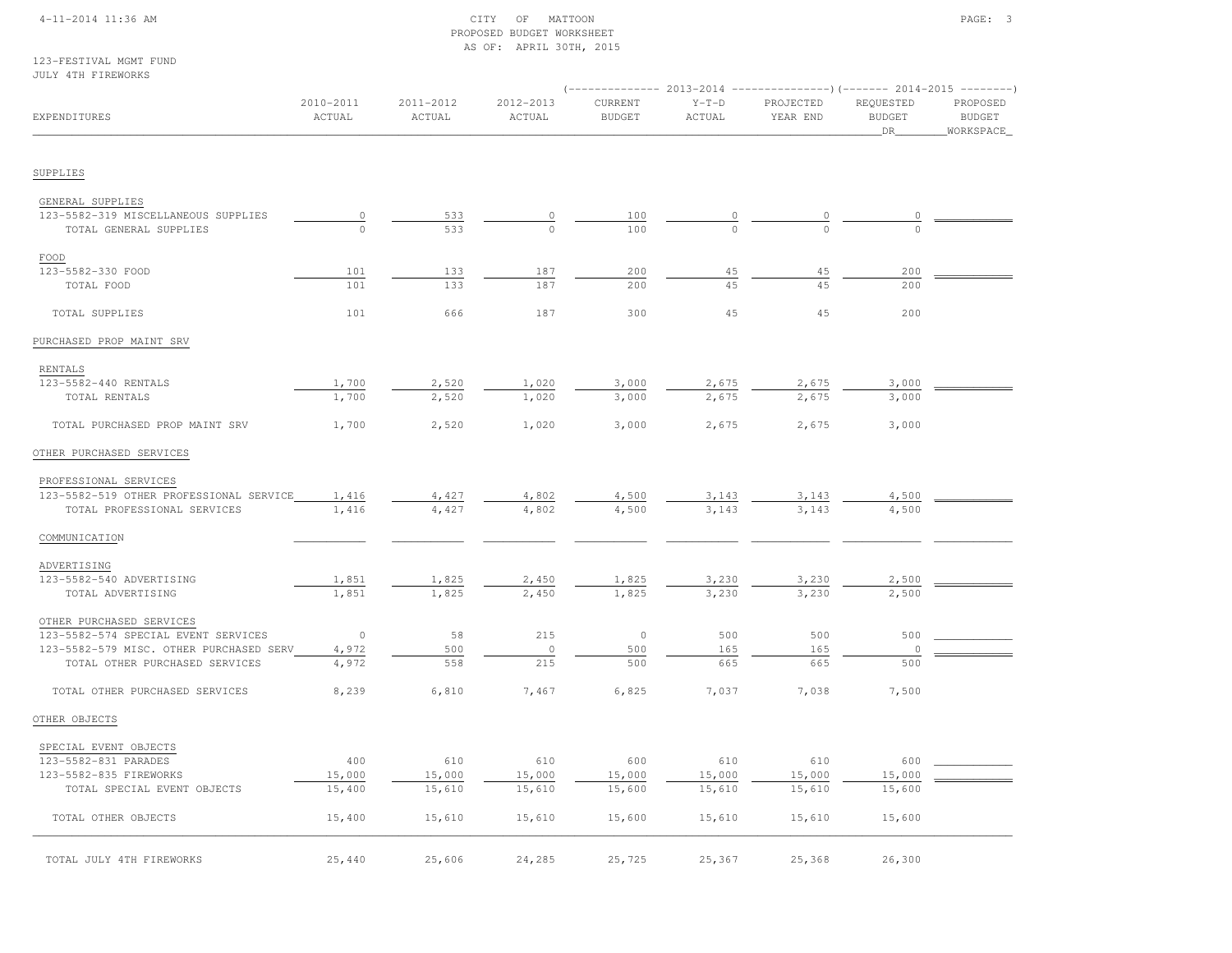### 4-11-2014 11:36 AM CITY OF MATTOON PAGE: 4 PROPOSED BUDGET WORKSHEETAS OF: APRIL 30TH, 2015

123-FESTIVAL MGMT FUNDBAGELFEST

|                                         |                     |                     |                     |                          |                          | ------------ 2013-2014 -----------------) (------- 2014-2015 ---------) |                                         |                                        |
|-----------------------------------------|---------------------|---------------------|---------------------|--------------------------|--------------------------|-------------------------------------------------------------------------|-----------------------------------------|----------------------------------------|
| <b>EXPENDITURES</b>                     | 2010-2011<br>ACTUAL | 2011-2012<br>ACTUAL | 2012-2013<br>ACTUAL | CURRENT<br><b>BUDGET</b> | $Y-T-D$<br>ACTUAL        | PROJECTED<br>YEAR END                                                   | REQUESTED<br><b>BUDGET</b><br><b>DR</b> | PROPOSED<br><b>BUDGET</b><br>WORKSPACE |
|                                         |                     |                     |                     |                          |                          |                                                                         |                                         |                                        |
| SUPPLIES                                |                     |                     |                     |                          |                          |                                                                         |                                         |                                        |
| GENERAL SUPPLIES                        |                     |                     |                     |                          |                          |                                                                         |                                         |                                        |
| 123-5584-311 OFFICE SUPPLIES            | $\circ$             | 71                  | 26                  | 100                      | $\overline{\phantom{0}}$ | $\circ$                                                                 | $\circ$                                 |                                        |
| 123-5584-312 CLEANING SUPPLIES          | $\circ$             | $\circ$             | $\overline{0}$      | $\mathbf{0}$             | 11                       | 11                                                                      |                                         |                                        |
| 123-5584-317 CONCESSION & SOUVENIR SUPP | $\circ$             | 1,074               | 1,614               | 1,500                    | 1,800                    | 1,800                                                                   | 1,500                                   |                                        |
| 123-5584-319 MISCELLANEOUS SUPPLIES     | 2,094               | 51                  | 469                 | 400                      | $\circ$                  | $\circ$                                                                 |                                         |                                        |
| TOTAL GENERAL SUPPLIES                  | 2,094               | 1,197               | 2,108               | 2,000                    | 1,811                    | 1,811                                                                   | 1,500                                   |                                        |
| ENERGY                                  |                     |                     |                     |                          |                          |                                                                         |                                         |                                        |
| 123-5584-321 NATURAL GAS & ELECTRIC     | $\circ$             | $\circ$             | 0                   | $\circ$                  | 307                      | 307                                                                     | 0                                       |                                        |
| TOTAL ENERGY                            | $\Omega$            | $\bigcap$           | $\Omega$            | $\Omega$                 | 307                      | 307                                                                     | $\bigcap$                               |                                        |
| FOOD                                    |                     |                     |                     |                          |                          |                                                                         |                                         |                                        |
| 123-5584-330 FOOD                       | 34                  | 76                  | 68                  | 100                      | 28                       | 28                                                                      | 100                                     |                                        |
| TOTAL FOOD                              | 34                  | 76                  | 68                  | 100                      | 28                       | 28                                                                      | 100                                     |                                        |
| TOTAL SUPPLIES                          | 2,127               | 1,273               | 2,176               | 2,100                    | 2,146                    | 2,146                                                                   | 1,600                                   |                                        |
| PURCHASED PROP MAINT SRV                |                     |                     |                     |                          |                          |                                                                         |                                         |                                        |
| RENTALS                                 |                     |                     |                     |                          |                          |                                                                         |                                         |                                        |
| 123-5584-440 RENTALS                    | 19,089              | 5,983               | 7,638               | 8,000                    | 21,119                   | 21,119                                                                  | 20,000                                  |                                        |
| TOTAL RENTALS                           | 19,089              | 5,983               | 7,638               | 8,000                    | 21,119                   | 21,119                                                                  | 20,000                                  |                                        |
| TOTAL PURCHASED PROP MAINT SRV          | 19,089              | 5,983               | 7,638               | 8,000                    | 21,119                   | 21,119                                                                  | 20,000                                  |                                        |
| OTHER PURCHASED SERVICES                |                     |                     |                     |                          |                          |                                                                         |                                         |                                        |
| INSURANCE                               |                     |                     |                     |                          |                          |                                                                         |                                         |                                        |
| 123-5584-525 SPECIAL EVENT INSURANCE    | 5,120               | 3,150               | 2,400               | 3,500                    | 2,100                    | 2,100                                                                   | 3,500                                   |                                        |
| TOTAL INSURANCE                         | 5,120               | 3,150               | 2,400               | 3,500                    | 2,100                    | 2,100                                                                   | 3,500                                   |                                        |
| COMMUNICATION                           |                     |                     |                     |                          |                          |                                                                         |                                         |                                        |
| 123-5584-531 POSTAGE                    | 270                 | 281                 | 471                 | 300                      | 55                       | 55                                                                      | 100                                     |                                        |
| TOTAL COMMUNICATION                     | 270                 | 281                 | 471                 | 300                      | 55                       | 5.5                                                                     | 100                                     |                                        |
| ADVERTISING                             |                     |                     |                     |                          |                          |                                                                         |                                         |                                        |
| 123-5584-540 ADVERTISING                | 10,976              | 12,420              | 10,630              | 7,500                    | 11,862                   | 11,862                                                                  | 8,000                                   |                                        |
| TOTAL ADVERTISING                       | 10,976              | 12,420              | 10,630              | 7,500                    | 11,862                   | 11,862                                                                  | 8,000                                   |                                        |
| PRINTING & BUILDING                     |                     |                     |                     |                          |                          |                                                                         |                                         |                                        |
| 123-5584-550 PRINTING & BINDING         | 1,924               | 727                 | 2,376               | 2,000                    | 660                      | 660                                                                     | 2,000                                   |                                        |
| TOTAL PRINTING & BUILDING               | 1,924               | 727                 | 2,376               | 2,000                    | 660                      | 660                                                                     | 2,000                                   |                                        |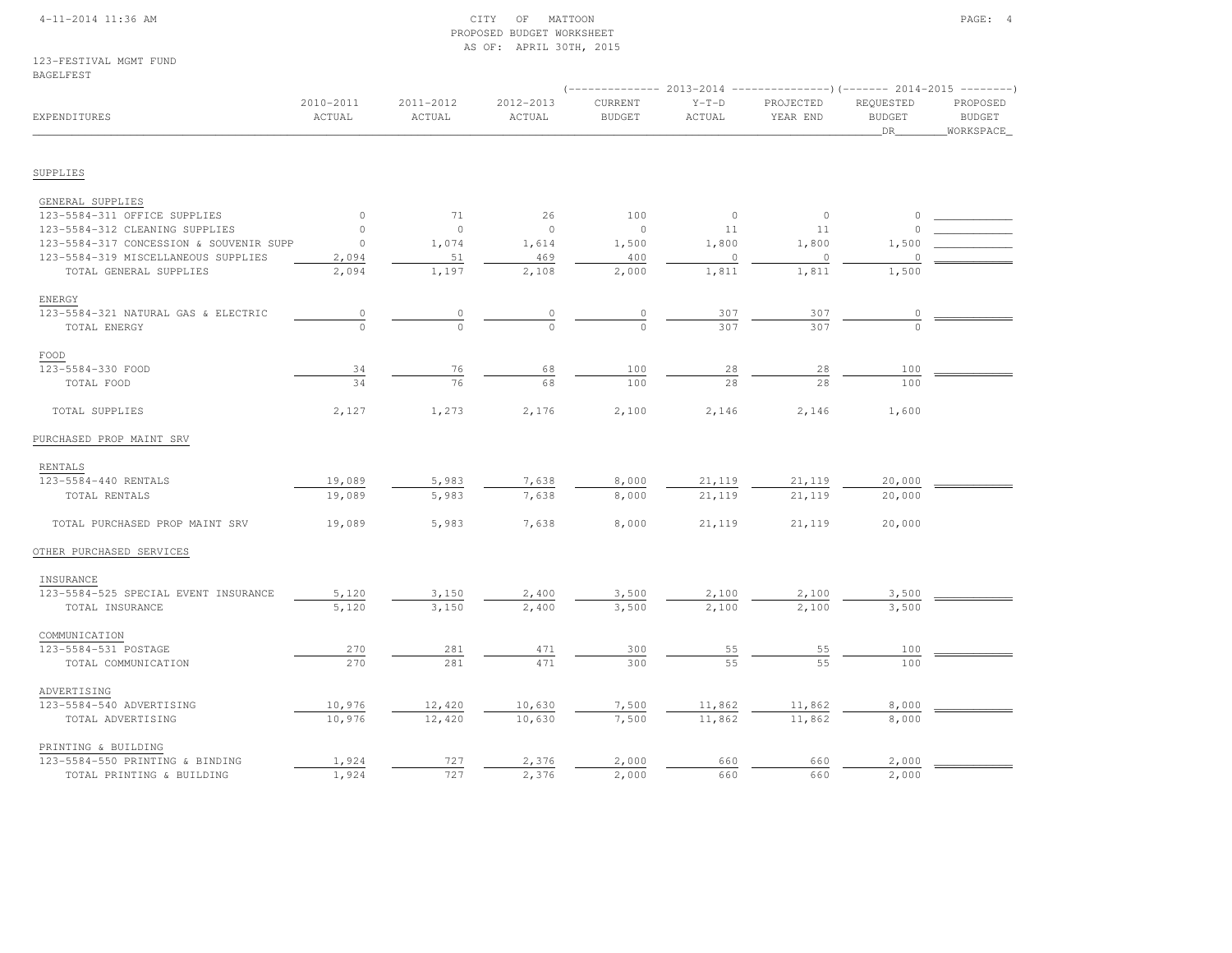### 4-11-2014 11:36 AM CITY OF MATTOON PAGE: 5 PROPOSED BUDGET WORKSHEETAS OF: APRIL 30TH, 2015

123-FESTIVAL MGMT FUNDBAGELFEST

| EXPENDITURES                            | 2010-2011<br>ACTUAL | 2011-2012<br>ACTUAL | 2012-2013<br>ACTUAL | CURRENT<br><b>BUDGET</b> | $Y-T-D$<br>ACTUAL | PROJECTED<br>YEAR END | REOUESTED<br><b>BUDGET</b><br>DR 1999 | PROPOSED<br>BUDGET<br>_WORKSPACE_ |  |
|-----------------------------------------|---------------------|---------------------|---------------------|--------------------------|-------------------|-----------------------|---------------------------------------|-----------------------------------|--|
| EMPLOYEE BUSINESS EXP                   |                     |                     |                     |                          |                   |                       |                                       |                                   |  |
| 123-5584-561 BUSINESS MEETING EXPENSE   | 363                 | 101                 | 129                 | 500                      | 23                | 23                    | 100                                   |                                   |  |
| TOTAL EMPLOYEE BUSINESS EXP             | 363                 | 101                 | 129                 | 500                      | 23                | 23                    | 100                                   |                                   |  |
| OTHER PURCHASED SERVICES                |                     |                     |                     |                          |                   |                       |                                       |                                   |  |
| 123-5584-574 SPECIAL EVENT SERVICES     | $\sim$ 0            | 8,672               | 3,001               | 10,000                   | 3,000             | 3,000                 | 3,000                                 |                                   |  |
| 123-5584-579 MISC OTHER PURCHASED SERVI | 12,711              | 3,727               | 6,401               | 500                      | 9,517             | 9,517                 | 10,000                                |                                   |  |
| TOTAL OTHER PURCHASED SERVICES          | 12,711              | 12,399              | 9,402               | 10,500                   | 12,517            | 12,517                | 13,000                                |                                   |  |
| TOTAL OTHER PURCHASED SERVICES          | 31,364              | 29,078              | 25,408              | 24,300                   | 27,218            | 27,217                | 26,700                                |                                   |  |
| OTHER OBJECTS                           |                     |                     |                     |                          |                   |                       |                                       |                                   |  |
| FINANCIAL TRANS OBJECTS                 |                     |                     |                     |                          |                   |                       |                                       |                                   |  |
| 123-5584-813 OTHER REFUND               |                     |                     |                     | 500                      |                   |                       |                                       |                                   |  |
| TOTAL FINANCIAL TRANS OBJECTS           |                     |                     |                     | 500                      |                   |                       |                                       |                                   |  |
| SPECIAL EVENT OBJECTS                   |                     |                     |                     |                          |                   |                       |                                       |                                   |  |
| 123-5584-831 PARADES                    | 610                 | 569                 | 400                 | 600                      | 400               | 400                   | 400                                   |                                   |  |
| 123-5584-832 BEER TENT                  | 13,364              | 12,894              | 10,196              | 13,000                   | 11,116            | 11,116                | 13,000                                |                                   |  |
| 123-5584-833 QUEEN PAGEANT              | 630                 | 613                 | 445                 | 600                      | 346               | 346                   | 600                                   |                                   |  |
| 123-5584-834 ENTERTAINMENT              | 47,553              | 73,667              | 54,904              | 45,000                   | 38,757            | 38,757                | 45,000                                |                                   |  |
| TOTAL SPECIAL EVENT OBJECTS             | 62,157              | 87,744              | 65,945              | 59,200                   | 50,619            | 50,619                | 59,000                                |                                   |  |
| TOTAL OTHER OBJECTS                     | 62,157              | 87,744              | 65,945              | 59,700                   | 50,619            | 50,619                | 59,000                                |                                   |  |
| TOTAL BAGELFEST                         | 114,738             | 124,077             | 101,168             | 94,100                   | 101,101           | 101,101               | 107,300                               |                                   |  |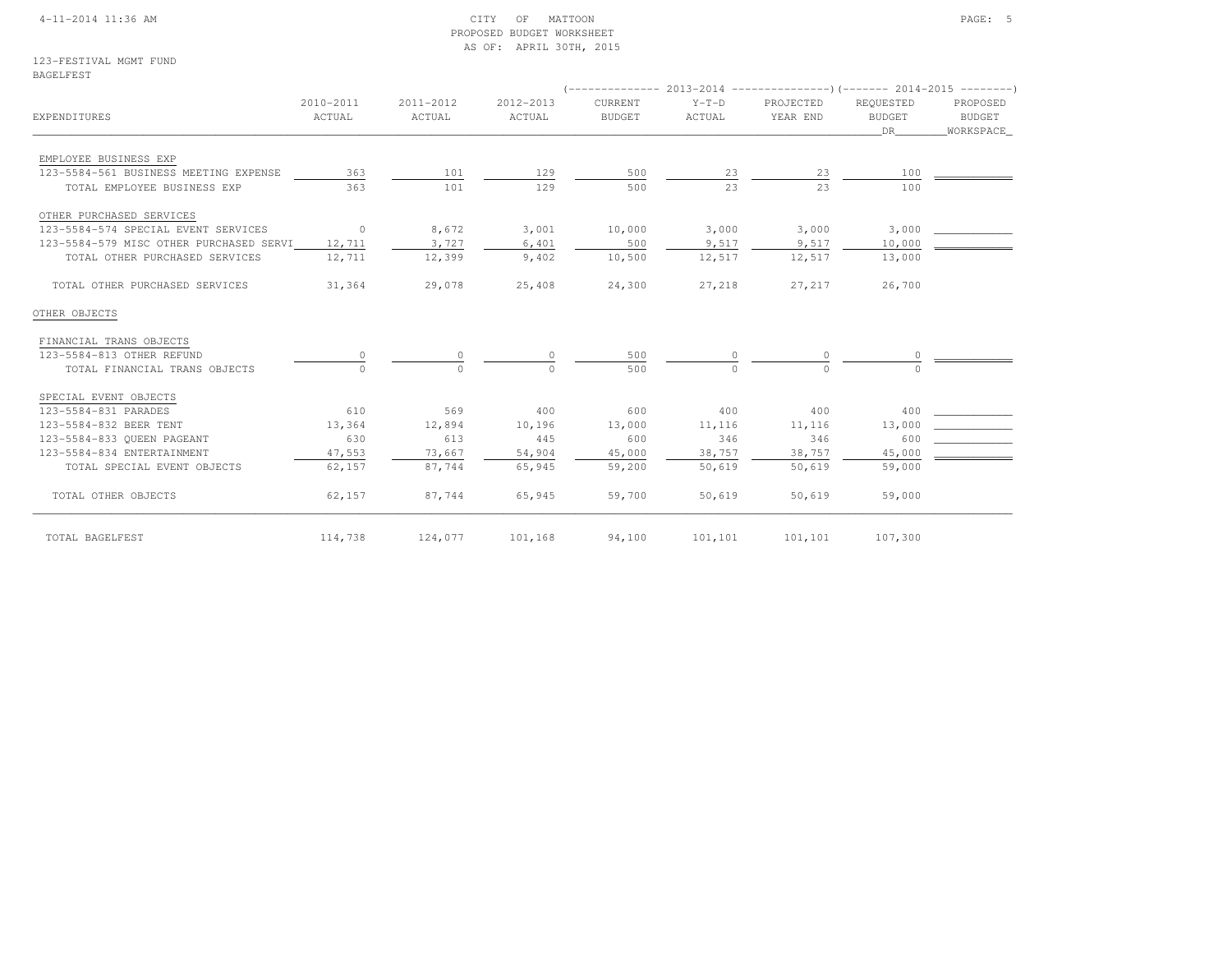### 4-11-2014 11:36 AM CITY OF MATTOON PAGE: 6 PROPOSED BUDGET WORKSHEETAS OF: APRIL 30TH, 2015

|                                     |                     |                     |                     |                          |                   | ----------- 2013-2014 ----------------)(-------- 2014-2015 --------) |                                  |                                        |
|-------------------------------------|---------------------|---------------------|---------------------|--------------------------|-------------------|----------------------------------------------------------------------|----------------------------------|----------------------------------------|
| EXPENDITURES                        | 2010-2011<br>ACTUAL | 2011-2012<br>ACTUAL | 2012-2013<br>ACTUAL | CURRENT<br><b>BUDGET</b> | $Y-T-D$<br>ACTUAL | PROJECTED<br>YEAR END                                                | REQUESTED<br><b>BUDGET</b><br>DR | PROPOSED<br><b>BUDGET</b><br>WORKSPACE |
|                                     |                     |                     |                     |                          |                   |                                                                      |                                  |                                        |
| SUPPLIES                            |                     |                     |                     |                          |                   |                                                                      |                                  |                                        |
| GENERAL SUPPLIES                    |                     |                     |                     |                          |                   |                                                                      |                                  |                                        |
| 123-5586-316 TOOLS & EQUIPMENT      | $\circ$             | 8,861               | 244                 | 500                      | 1,303             | 1,303                                                                | 1,500                            |                                        |
| 123-5586-319 MISCELLANEOUS SUPPLIES | 241                 | 27,506              | 485                 | 6,000                    | 400               | 400                                                                  |                                  |                                        |
| TOTAL GENERAL SUPPLIES              | 241                 | 36,367              | 729                 | 6,500                    | 1,703             | 1,703                                                                | 1,500                            |                                        |
| ENERGY                              |                     |                     |                     |                          |                   |                                                                      |                                  |                                        |
| 123-5586-321 NATURAL GAS & ELECTRIC | 617                 | 2,066               | 217                 | 1,500                    | $\overline{0}$    | $\overline{0}$                                                       | $\overline{0}$                   |                                        |
| TOTAL ENERGY                        | 617                 | 2,066               | 217                 | 1,500                    |                   |                                                                      |                                  |                                        |
| FOOD                                |                     |                     |                     |                          |                   |                                                                      |                                  |                                        |
| 123-5586-330 FOOD                   | 2,342               | 2,380               | 2,524               | 2,400                    | 2,524             | 2,524                                                                | 2,400                            |                                        |
| TOTAL FOOD                          | 2,342               | 2,380               | 2,524               | 2,400                    | 2,524             | 2,524                                                                | 2,400                            |                                        |
| TOTAL SUPPLIES                      | 3,200               | 40,813              | 3,470               | 10,400                   | 4,227             | 4,227                                                                | 3,900                            |                                        |
| PURCHASED PROP MAINT SRV            |                     |                     |                     |                          |                   |                                                                      |                                  |                                        |
| REPAIR & MAINT SERVICES             |                     |                     |                     |                          |                   |                                                                      |                                  |                                        |
| 123-5586-432 REPAIR OF STRUCTURES   | 11,034              | 2,089               | 30,178              | 5,000                    | 2,579             | 2,579                                                                | 5,000                            |                                        |
| TOTAL REPAIR & MAINT SERVICES       | 11,034              | 2,089               | 30,178              | 5,000                    | 2,579             | 2,579                                                                | 5,000                            |                                        |
| TOTAL PURCHASED PROP MAINT SRV      | 11,034              | 2,089               | 30,178              | 5,000                    | 2,579             | 2,579                                                                | 5,000                            |                                        |
| OTHER PURCHASED SERVICES            |                     |                     |                     |                          |                   |                                                                      |                                  |                                        |
| PROFESSIONAL SERVICES               |                     |                     |                     |                          |                   |                                                                      |                                  |                                        |
| COMMUNICATION                       |                     |                     |                     |                          |                   |                                                                      |                                  |                                        |
| 123-5586-531 POSTAGE                | 22                  | 15                  | 0                   | 100                      |                   |                                                                      |                                  |                                        |
| TOTAL COMMUNICATION                 | 22                  | 15                  | $\Omega$            | 100                      |                   |                                                                      |                                  |                                        |
| ADVERTISING                         |                     |                     |                     |                          |                   |                                                                      |                                  |                                        |
| 123-5586-540 ADVERTISING            | 6,010               | 6,269               | 5,070               | 3,500                    | 1,678             | 1,678                                                                | 3,000                            |                                        |
| TOTAL ADVERTISING                   | 6,010               | 6,269               | 5,070               | 3,500                    | 1,678             | 1,678                                                                | 3,000                            |                                        |
| PRINTING & BUILDING                 |                     |                     |                     |                          |                   |                                                                      |                                  |                                        |
| 123-5586-550 PRINTING & BINDING     | $\circ$             | 2,507               | 2,380               | 2,400                    | 2,380             | 2,380                                                                | 2,500                            |                                        |
| TOTAL PRINTING & BUILDING           | $\circ$             | 2,507               | 2,380               | 2,400                    | 2,380             | 2,380                                                                | 2,500                            |                                        |
| OTHER PURCHASED SERVICES            |                     |                     |                     |                          |                   |                                                                      |                                  |                                        |
| 123-5586-574 SPECIAL EVENT SERVICES | 600                 | 1,470               | $\circ$             | 600                      | $\overline{0}$    | $\overline{0}$                                                       | 0                                |                                        |
| TOTAL OTHER PURCHASED SERVICES      | 600                 | 1,470               | $\cap$              | 600                      |                   |                                                                      |                                  |                                        |
| TOTAL OTHER PURCHASED SERVICES      | 6,632               | 10,262              | 7,450               | 6,600                    | 4,058             | 4,058                                                                | 5,500                            |                                        |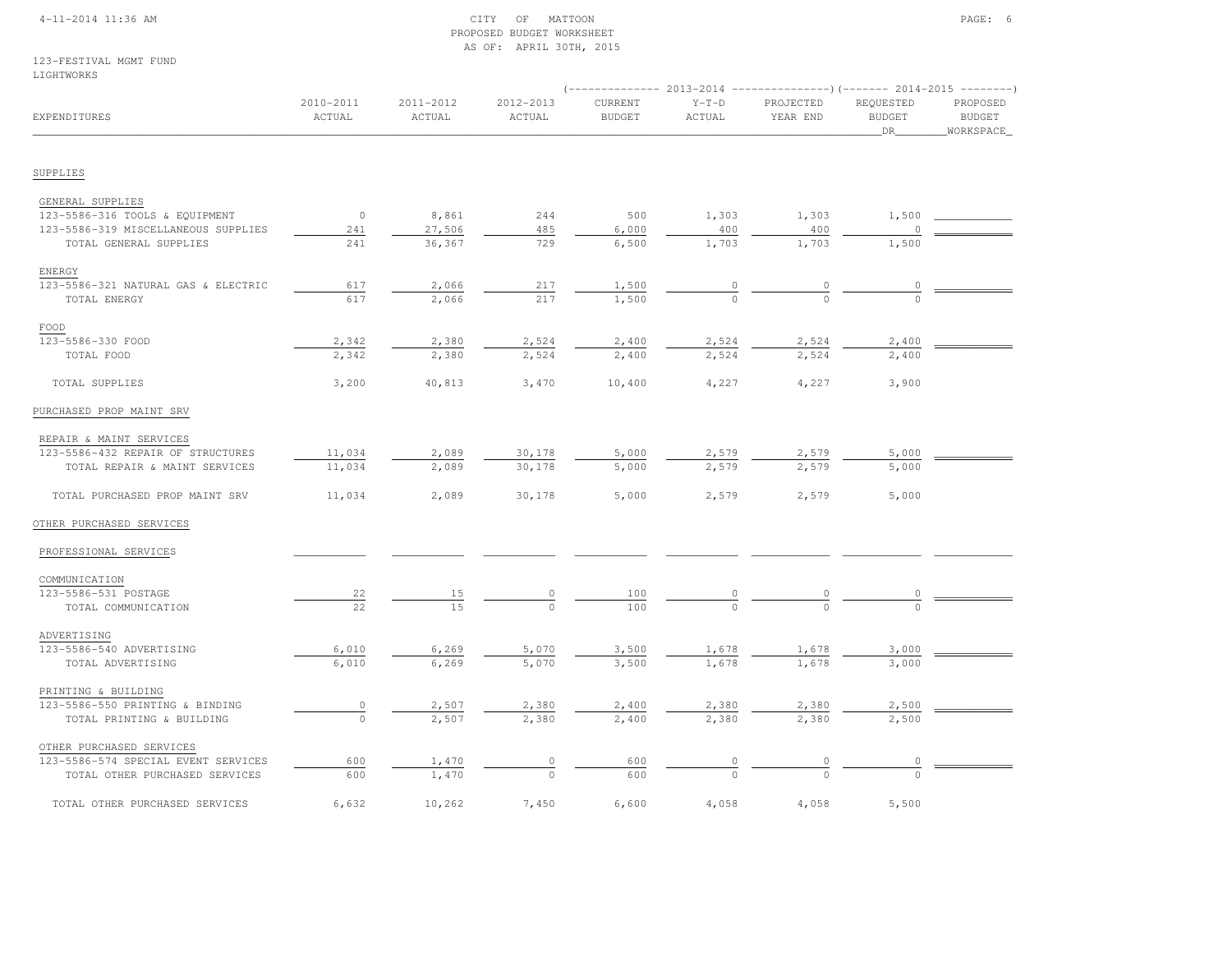### 4-11-2014 11:36 AM CITY OF MATTOON PAGE: 7 PROPOSED BUDGET WORKSHEETAS OF: APRIL 30TH, 2015

### 123-FESTIVAL MGMT FUNDLIGHTWORKS

| EXPENDITURES                                                          | 2010-2011<br>ACTUAL | 2011-2012<br>ACTUAL | 2012-2013<br>ACTUAL | CURRENT<br><b>BUDGET</b> | $Y-T-D$<br>ACTUAL | PROJECTED<br>YEAR END | REQUESTED<br><b>BUDGET</b><br>DR | PROPOSED<br><b>BUDGET</b><br>WORKSPACE |  |
|-----------------------------------------------------------------------|---------------------|---------------------|---------------------|--------------------------|-------------------|-----------------------|----------------------------------|----------------------------------------|--|
| OTHER OBJECTS                                                         |                     |                     |                     |                          |                   |                       |                                  |                                        |  |
| SPECIAL EVENT OBJECTS                                                 |                     |                     |                     |                          |                   |                       |                                  |                                        |  |
| 123-5586-831 PARADES                                                  | 4,089               | 2,697               | 1,752               | 1,600                    | 795               | 795                   | 1,000                            |                                        |  |
| TOTAL SPECIAL EVENT OBJECTS                                           | 4,089               | 2,697               | 1,752               | 1,600                    | 795               | 795                   | 1,000                            |                                        |  |
| TOTAL OTHER OBJECTS                                                   | 4,089               | 2,697               | 1,752               | 1,600                    | 795               | 795                   | 1,000                            |                                        |  |
| TOTAL LIGHTWORKS                                                      | 24,954              | 55,861              | 42,850              | 23,600                   | 11,660            | 11,659                | 15,400                           |                                        |  |
| TOTAL EXPENDITURES                                                    | 165,188             | 205,544             | 168,302             | 143,625                  | 138,206           | 138,245               | 149,000                          |                                        |  |
| REVENUE OVER/(UNDER) EXPENDITURES                                     | 45,198) (           | $83,462$ ) (        | $43, 245$ ) (       | $27,625$ ) (             | 24,586) (         | $24,625$ ) (          | 38,000)                          |                                        |  |
| OTHER FINANCING SOURCES                                               |                     |                     |                     |                          |                   |                       |                                  |                                        |  |
| 123-4903-011 TRFR FRM H&M TAX-FIREWORKS                               | 15,000              | 15,000              | 15,000              | 15,000                   | 10,000            | 15,000                | 13,000                           |                                        |  |
| 123-4903-012 TRFR FRM H&M TAX-LIGHTWORK                               | 2,813               | 2,500               | 2,500               | 2,500                    | 1,667             | 2,501                 | 2,500                            |                                        |  |
| 123-4903-014 TRFR FRM H&M TAX-BAGELFEST                               | 22,500              | 20,000              | 30,000              | 30,000                   | 20,000            | 30,000                | 29,000                           |                                        |  |
| TOTAL OTHER FINANCING SOURCES                                         | 40,313              | 37,500              | 47,500              | 47,500                   | 31,667            | 47,501                | 44,500                           |                                        |  |
| TOTAL OTHER FINANCING SOURCES (USES)                                  | 40,313              | 37,500              | 47,500              | 47,500                   | 31,667            | 47,501                | 44,500                           |                                        |  |
| REVENUES & OTHER SOURCES OVER/<br>(UNDER) EXPENDITURES & OTHER (USES) | $4,885$ ) (         | 45,962)             | 4,255               | 19,875                   | 7,081             | 22,876                | 6,500                            |                                        |  |

\*\*\* END OF REPORT \*\*\*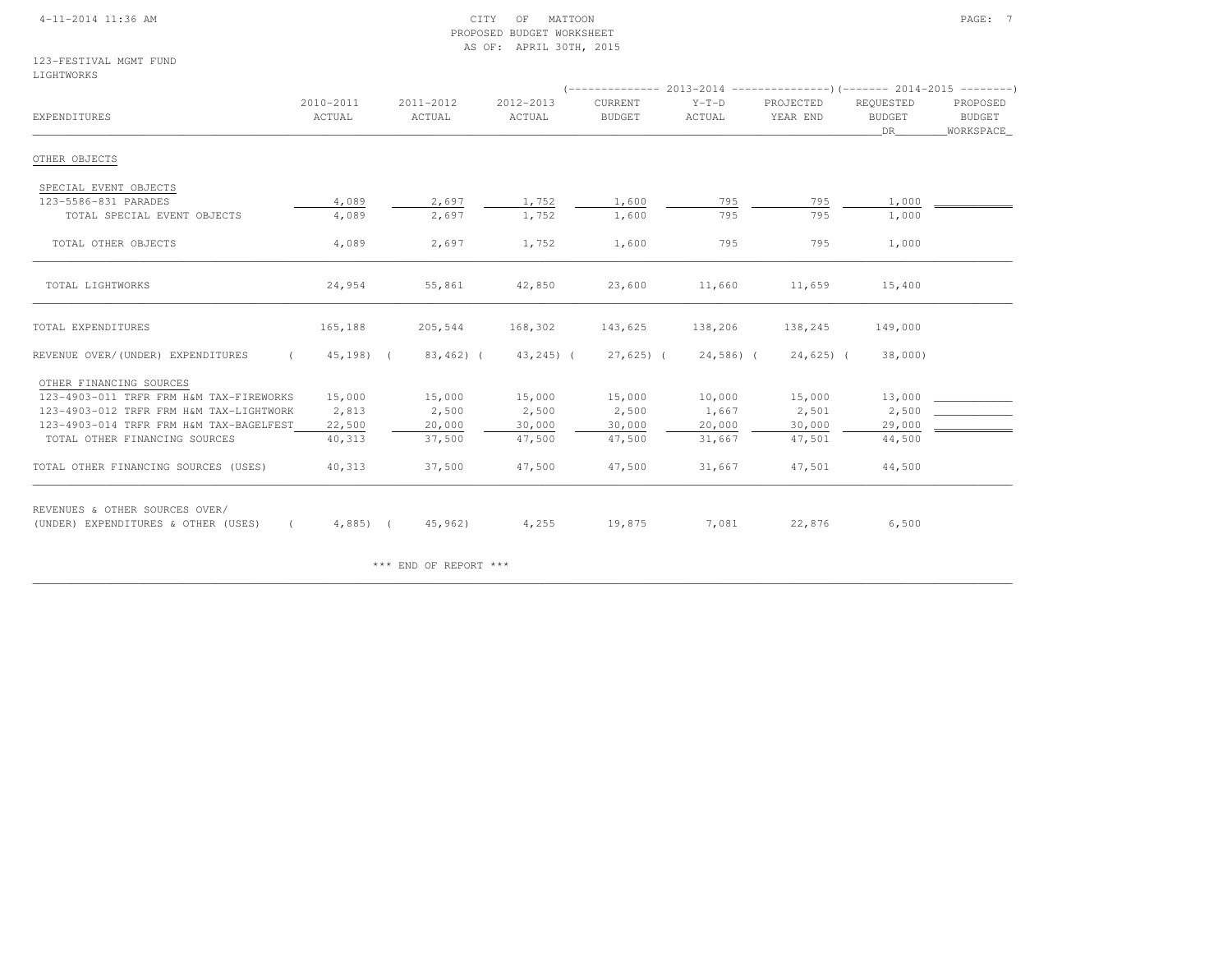| 4-11-2014 11:36 AM |  |
|--------------------|--|
|                    |  |

### $\begin{array}{ccc} \text{CITY} & \text{OF} & \text{MATION} \end{array}$  PROPOSED BUDGET WORKSHEETAS OF: APRIL 30TH, 2015

124-MOBILE EQUIPMENT FUNDPOLICE VEH & MACH

| EXPENDITURES                 | 2010-2011<br>ACTUAL | 2011-2012<br>ACTUAL | 2012-2013<br>ACTUAL | ______________<br>CURRENT<br>BUDGET | $Y-T-D$<br>ACTUAL | $2013-2014$ ----------------)(------- 2014-2015 ---------)<br>PROJECTED<br>YEAR END | REQUESTED<br><b>BUDGET</b><br>DR. | PROPOSED<br><b>BUDGET</b><br>WORKSPACE |
|------------------------------|---------------------|---------------------|---------------------|-------------------------------------|-------------------|-------------------------------------------------------------------------------------|-----------------------------------|----------------------------------------|
| PROPERTY                     |                     |                     |                     |                                     |                   |                                                                                     |                                   |                                        |
| MACHINERY & EQUIPMENT        |                     |                     |                     |                                     |                   |                                                                                     |                                   |                                        |
| 124-5223-742 POLICE VEHICLES |                     | 15,455              | 60,919              | 72,000                              | 73,211            | 73,211                                                                              | 50,000                            |                                        |
| TOTAL MACHINERY & EQUIPMENT  | $\Omega$            | 15,455              | 60,919              | 72,000                              | 73,211            | 73,211                                                                              | 50,000                            |                                        |
| TOTAL PROPERTY               | $\circ$             | 15,455              | 60,919              | 72,000                              | 73,211            | 73,211                                                                              | 50,000                            |                                        |
| TOTAL POLICE VEH & MACH      | $\circ$             | 15,455              | 60,919              | 72,000                              | 73,211            | 73,211                                                                              | 50,000                            |                                        |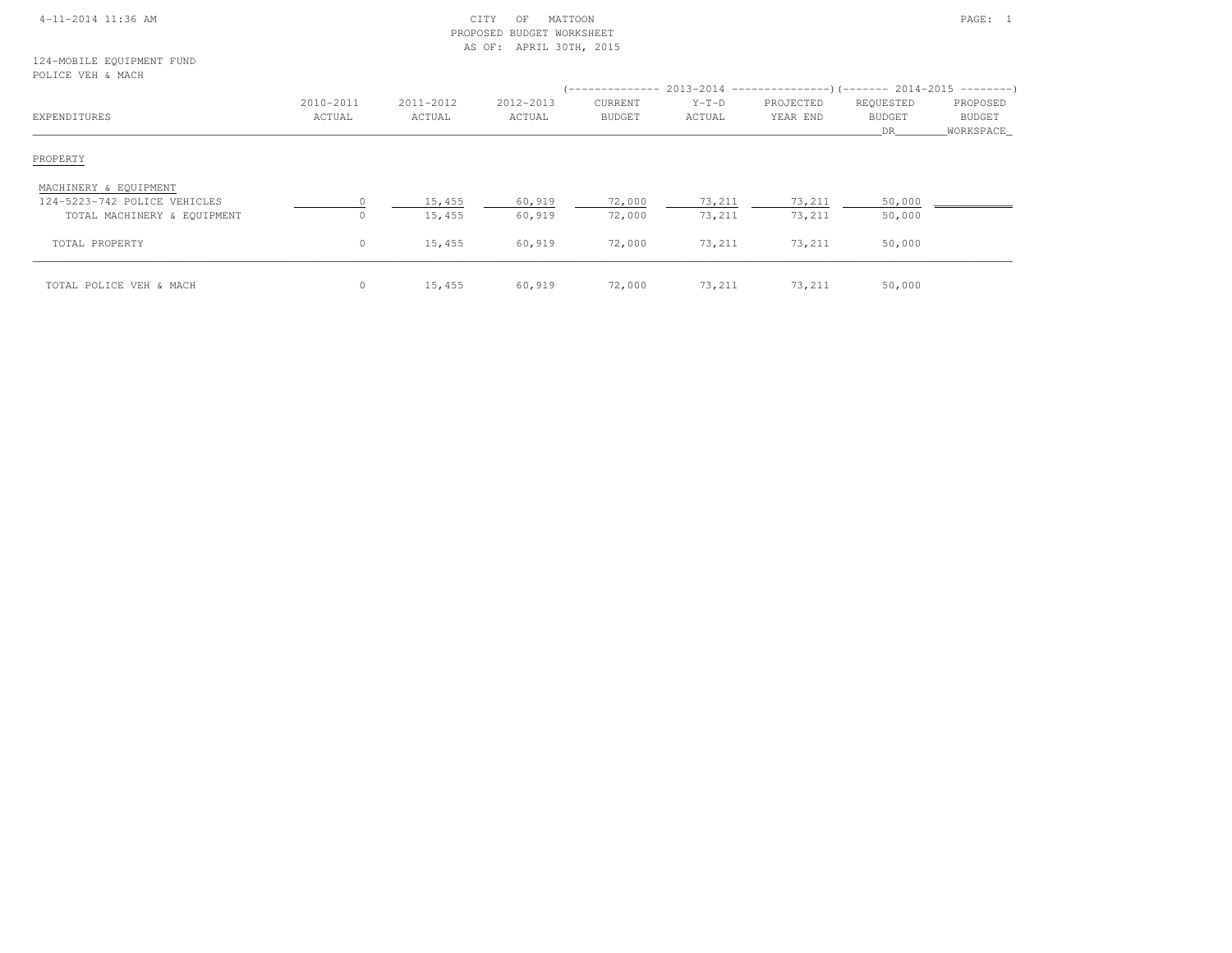|  | 4-11-2014 11:36 AM |  |
|--|--------------------|--|
|  |                    |  |

### 4-11-2014 CITY OF MATTOON PAGE: 2 PROPOSED BUDGET WORKSHEETAS OF: APRIL 30TH, 2015

124-MOBILE EQUIPMENT FUNDFIRE VEH & MACH

| FIRE VEH & MACH                                                                    |                       |                     |                     |                          |                   | (-------------- 2013-2014 ---------------------- 2014-2015 ---------------------- |                                  |                                        |
|------------------------------------------------------------------------------------|-----------------------|---------------------|---------------------|--------------------------|-------------------|-----------------------------------------------------------------------------------|----------------------------------|----------------------------------------|
| EXPENDITURES                                                                       | 2010-2011<br>ACTUAL   | 2011-2012<br>ACTUAL | 2012-2013<br>ACTUAL | CURRENT<br><b>BUDGET</b> | $Y-T-D$<br>ACTUAL | PROJECTED<br>YEAR END                                                             | REQUESTED<br><b>BUDGET</b><br>DR | PROPOSED<br><b>BUDGET</b><br>WORKSPACE |
| PROPERTY                                                                           |                       |                     |                     |                          |                   |                                                                                   |                                  |                                        |
| MACHINERY & EQUIPMENT<br>124-5241-742 FIRE VEHICLES<br>TOTAL MACHINERY & EQUIPMENT | $\bigcap$<br>$\Omega$ | 107,379<br>107,379  | 219,240<br>219,240  | 64,452<br>64,452         | 64,452<br>64,452  | 64,452<br>64,452                                                                  | 64,452<br>64,452                 |                                        |
| TOTAL PROPERTY                                                                     | $\circ$               | 107,379             | 219,240             | 64,452                   | 64,452            | 64,452                                                                            | 64,452                           |                                        |
| TOTAL FIRE VEH & MACH                                                              | $\circ$               | 107,379             | 219,240             | 64,452                   | 64,452            | 64,452                                                                            | 64,452                           |                                        |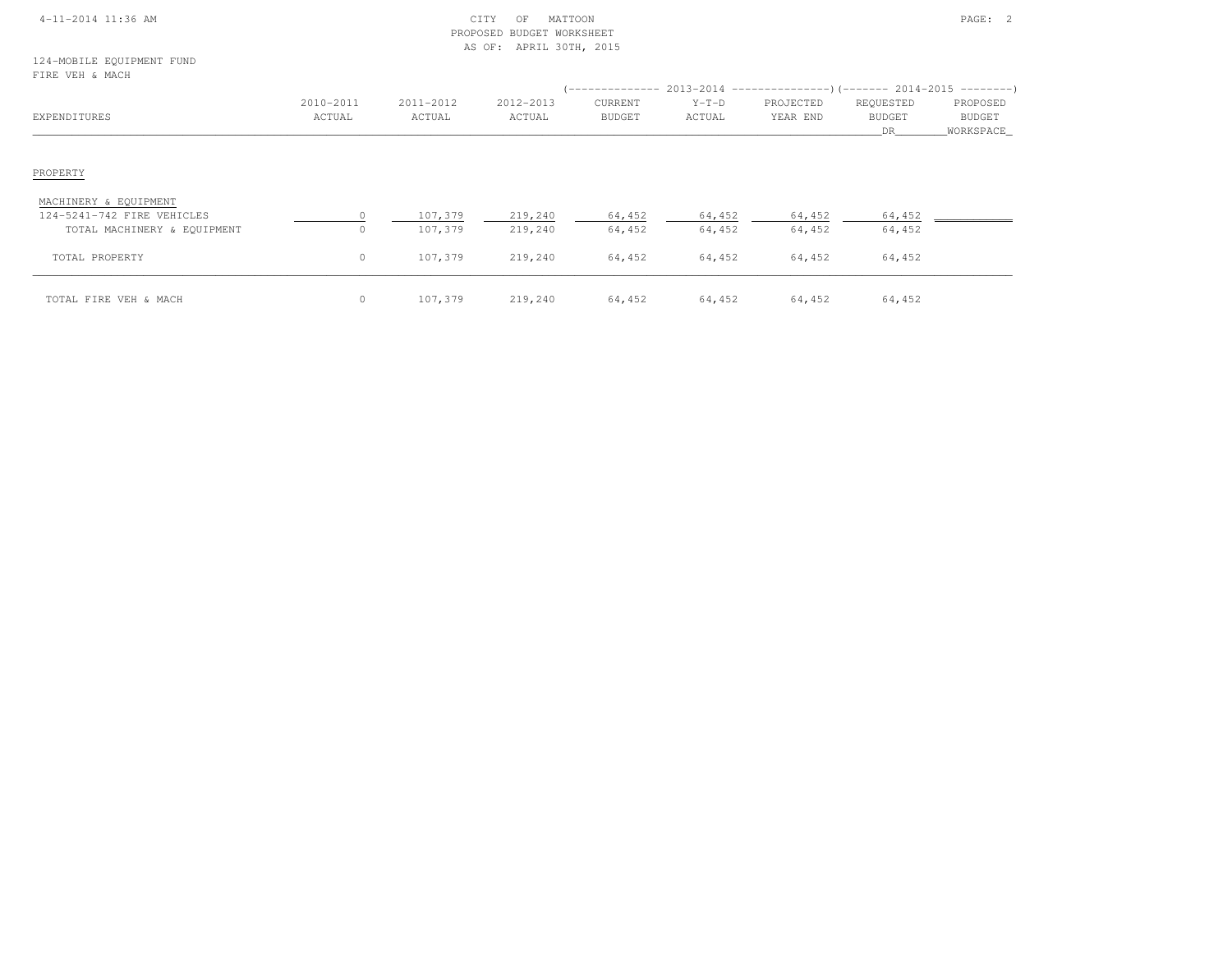| 4-11-2014 11:36 AM        |           |           | MATTOON<br>CITY<br>OF<br>PROPOSED BUDGET WORKSHEET |               |         |           |               | PAGE: 3       |
|---------------------------|-----------|-----------|----------------------------------------------------|---------------|---------|-----------|---------------|---------------|
|                           |           |           | AS OF: APRIL 30TH, 2015                            |               |         |           |               |               |
| 124-MOBILE EQUIPMENT FUND |           |           |                                                    |               |         |           |               |               |
| PUBLIC WORKS VEH & MACH   |           |           |                                                    |               |         |           |               |               |
|                           |           |           |                                                    |               |         |           |               |               |
|                           | 2010-2011 | 2011-2012 | 2012-2013                                          | CURRENT       | $Y-T-D$ | PROJECTED | REQUESTED     | PROPOSED      |
| EXPENDITURES              | ACTUAL    | ACTUAL    | ACTUAL                                             | <b>BUDGET</b> | ACTUAL  | YEAR END  | <b>BUDGET</b> | <b>BUDGET</b> |
|                           |           |           |                                                    |               |         |           | DR.           | WORKSPACE     |

PROPERTY

MACHINERY & EQUIPMENT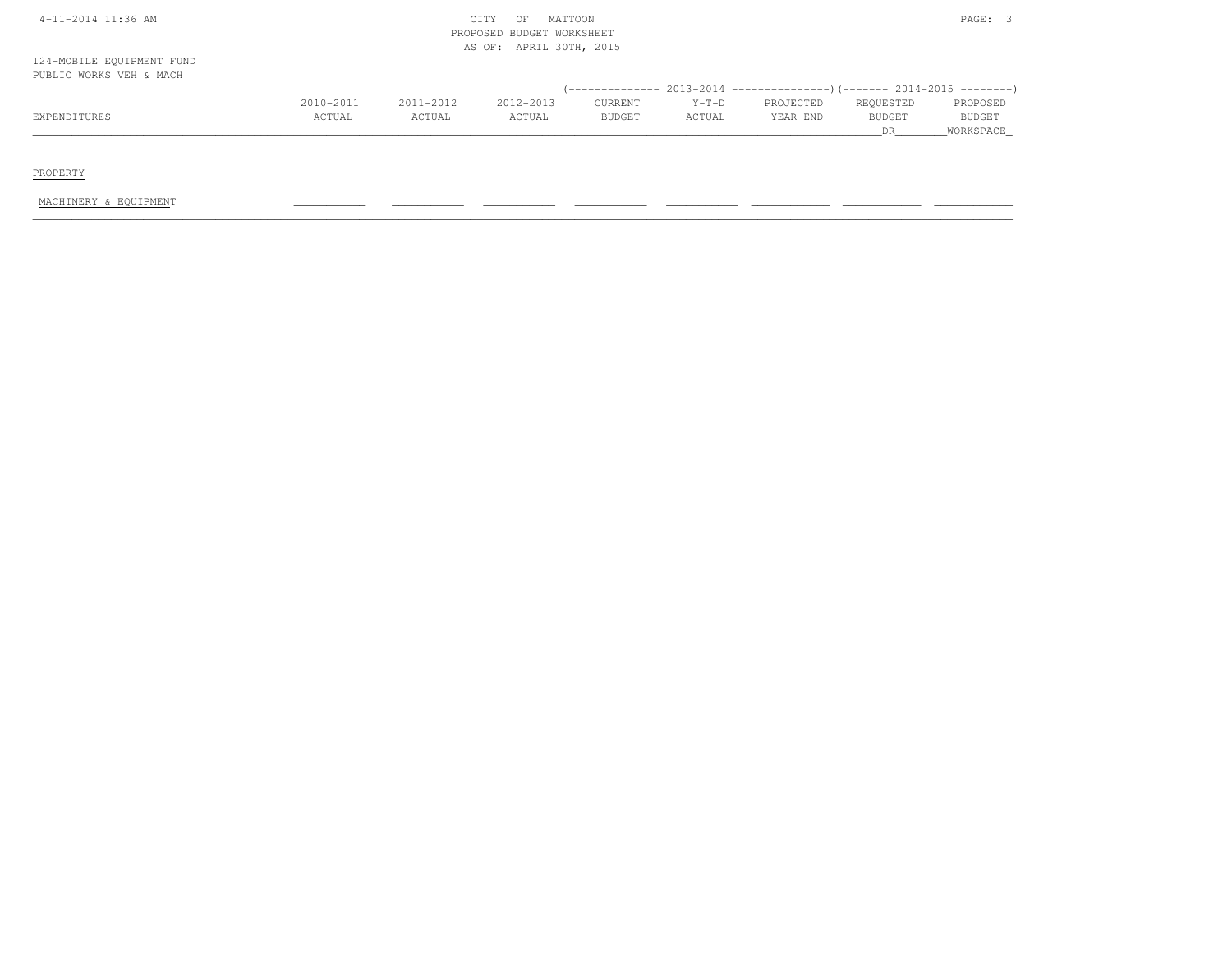| $4-11-2014$ 11:36 AM |
|----------------------|
|----------------------|

### CITY OF MATTOON **Example 2014** 2014 11:36 AM CITY OF MATTOON PROPOSED BUDGET WORKSHEETAS OF: APRIL 30TH, 2015

### 124-MOBILE EQUIPMENT FUNDSTREETS VEH & MACH

| EXPENDITURES                            | 2010-2011<br>ACTUAL | 2011-2012<br>ACTUAL | 2012-2013<br>ACTUAL | <b>CURRENT</b><br><b>BUDGET</b> | $Y-T-D$<br>ACTUAL | (-------------- 2013-2014 ----------------) (------- 2014-2015 ---------)<br>PROJECTED<br>YEAR END | REQUESTED<br><b>BUDGET</b> | PROPOSED<br><b>BUDGET</b> |
|-----------------------------------------|---------------------|---------------------|---------------------|---------------------------------|-------------------|----------------------------------------------------------------------------------------------------|----------------------------|---------------------------|
|                                         |                     |                     |                     |                                 |                   |                                                                                                    | <b>DR</b>                  | WORKSPACE                 |
| PROPERTY                                |                     |                     |                     |                                 |                   |                                                                                                    |                            |                           |
| MACHINERY & EQUIPMENT                   |                     |                     |                     |                                 |                   |                                                                                                    |                            |                           |
| 124-5320-741 STREETS MACHINERY & EQUIPM | $\circ$             | 21,202              | 22,705              | 40,000                          | 33,935            | 33,935                                                                                             | 58,718                     |                           |
| 124-5320-742 STREET VEHICLES            |                     | 111,382             | 5,458               | $\cap$                          |                   |                                                                                                    |                            |                           |
| TOTAL MACHINERY & EQUIPMENT             | $\Omega$            | 132,584             | 28,163              | 40,000                          | 33,935            | 33,935                                                                                             | 58,718                     |                           |
| TOTAL PROPERTY                          | $\circ$             | 132,584             | 28,163              | 40,000                          | 33,935            | 33,935                                                                                             | 58,718                     |                           |
| TOTAL STREETS VEH & MACH                | $\Omega$            | 132,584             | 28,163              | 40,000                          | 33,935            | 33,935                                                                                             | 58,718                     |                           |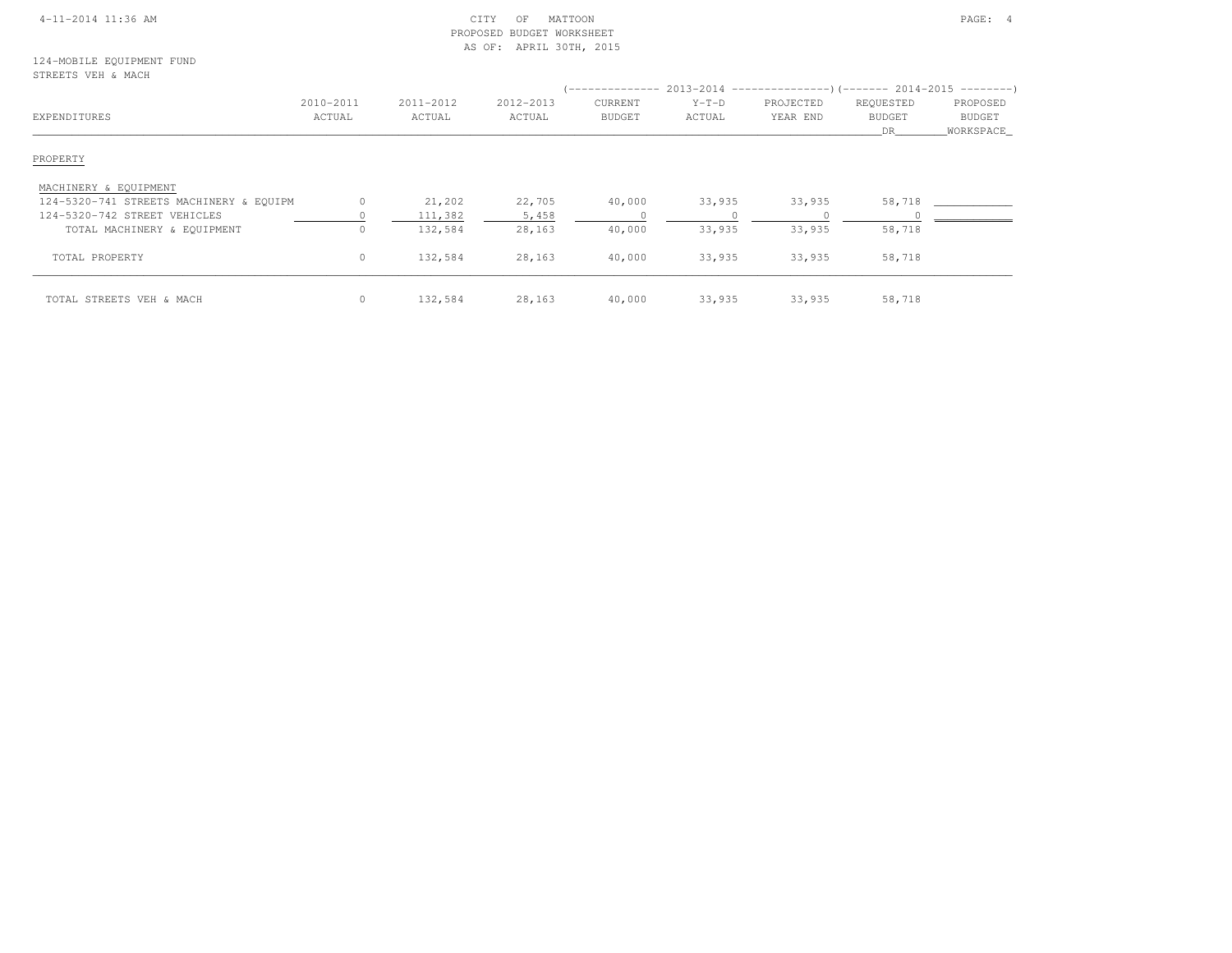| 4-11-2014 11:36 AM |  |  |
|--------------------|--|--|
|                    |  |  |

## $\begin{array}{ccc} \text{CITY} & \text{OF} & \text{MATION} \end{array}$  PROPOSED BUDGET WORKSHEETAS OF: APRIL 30TH, 2015

#### 124-MOBILE EQUIPMENT FUNDYARD WASTER VEH & MACH

| IAKU WASILK VLH & MACH                                                                          |                     |                     |                     | --------------           |                   | $2013-2014$ ---------------)(------- 2014-2015 --------) |                                  |                                 |
|-------------------------------------------------------------------------------------------------|---------------------|---------------------|---------------------|--------------------------|-------------------|----------------------------------------------------------|----------------------------------|---------------------------------|
| EXPENDITURES                                                                                    | 2010-2011<br>ACTUAL | 2011-2012<br>ACTUAL | 2012-2013<br>ACTUAL | CURRENT<br><b>BUDGET</b> | $Y-T-D$<br>ACTUAL | PROJECTED<br>YEAR END                                    | REQUESTED<br><b>BUDGET</b><br>DR | PROPOSED<br>BUDGET<br>WORKSPACE |
| PROPERTY                                                                                        |                     |                     |                     |                          |                   |                                                          |                                  |                                 |
| MACHINERY & EQUIPMENT<br>124-5335-741 YARD WASTE MACHINERY & EQU<br>TOTAL MACHINERY & EQUIPMENT | $\Omega$            | 40,527<br>40,527    |                     | $\Omega$                 | $\cap$            |                                                          | $\bigcap$                        |                                 |
| TOTAL PROPERTY                                                                                  | $\circ$             | 40,527              | $\circ$             | $\circ$                  | $\circ$           | $\circ$                                                  | 0                                |                                 |
| TOTAL YARD WASTER VEH & MACH                                                                    | 0                   | 40,527              | $\circ$             | 0                        |                   | $\circ$                                                  | 0                                |                                 |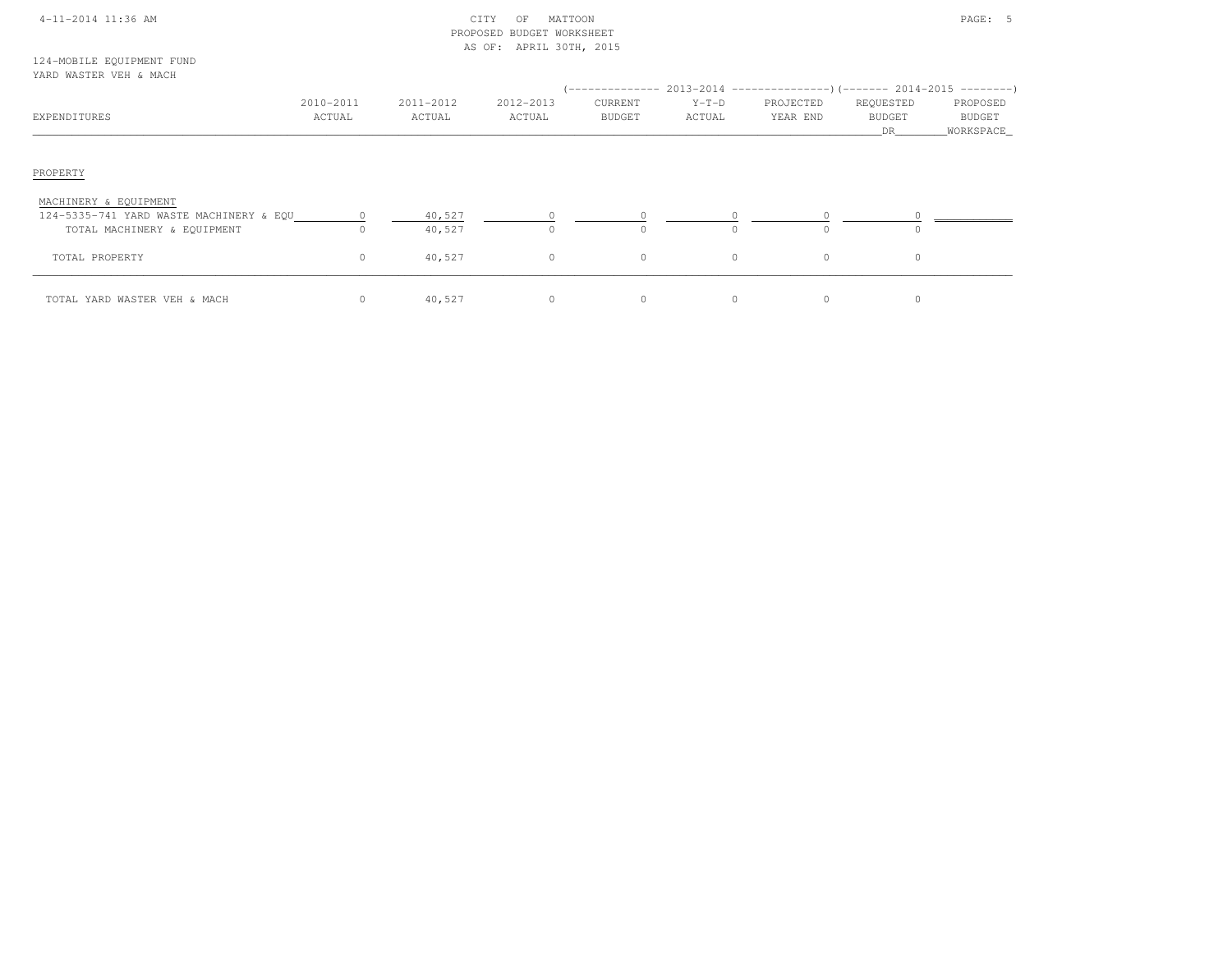### 4-11-2014 11:36 AM CITY OF MATTOON PAGE: 6 PROPOSED BUDGET WORKSHEETAS OF: APRIL 30TH, 2015

| EXPENDITURES                           | 2010-2011<br>ACTUAL | 2011-2012<br>ACTUAL | 2012-2013<br>ACTUAL | CURRENT<br><b>BUDGET</b> | $Y-T-D$<br>ACTUAL | PROJECTED<br>YEAR END | REQUESTED<br><b>BUDGET</b><br>DR. | PROPOSED<br>BUDGET<br>WORKSPACE_ |
|----------------------------------------|---------------------|---------------------|---------------------|--------------------------|-------------------|-----------------------|-----------------------------------|----------------------------------|
| PROPERTY                               |                     |                     |                     |                          |                   |                       |                                   |                                  |
| MACHINERY & EQUIPMENT                  |                     |                     |                     |                          |                   |                       |                                   |                                  |
| 124-5342-741 SEWER COLL MACH & EQUIP   | 0                   | 33,081              | 1,890               | 58,000                   | 46,816            | 46,816                | 45,000                            |                                  |
| 124-5342-742 SEWER COLLECTION VEHICLES |                     | 104,291             | 5,675               |                          |                   | $\Omega$              | 58,000                            |                                  |
| TOTAL MACHINERY & EQUIPMENT            | $\circ$             | 137,371             | 7,565               | 58,000                   | 46,816            | 46,816                | 103,000                           |                                  |
| TOTAL PROPERTY                         | $\circ$             | 137,371             | 7,565               | 58,000                   | 46,816            | 46,816                | 103,000                           |                                  |
| TOTAL SEWER VEH & MACH                 | $\circ$             | 137,371             | 7,565               | 58,000                   | 46,816            | 46,816                | 103,000                           |                                  |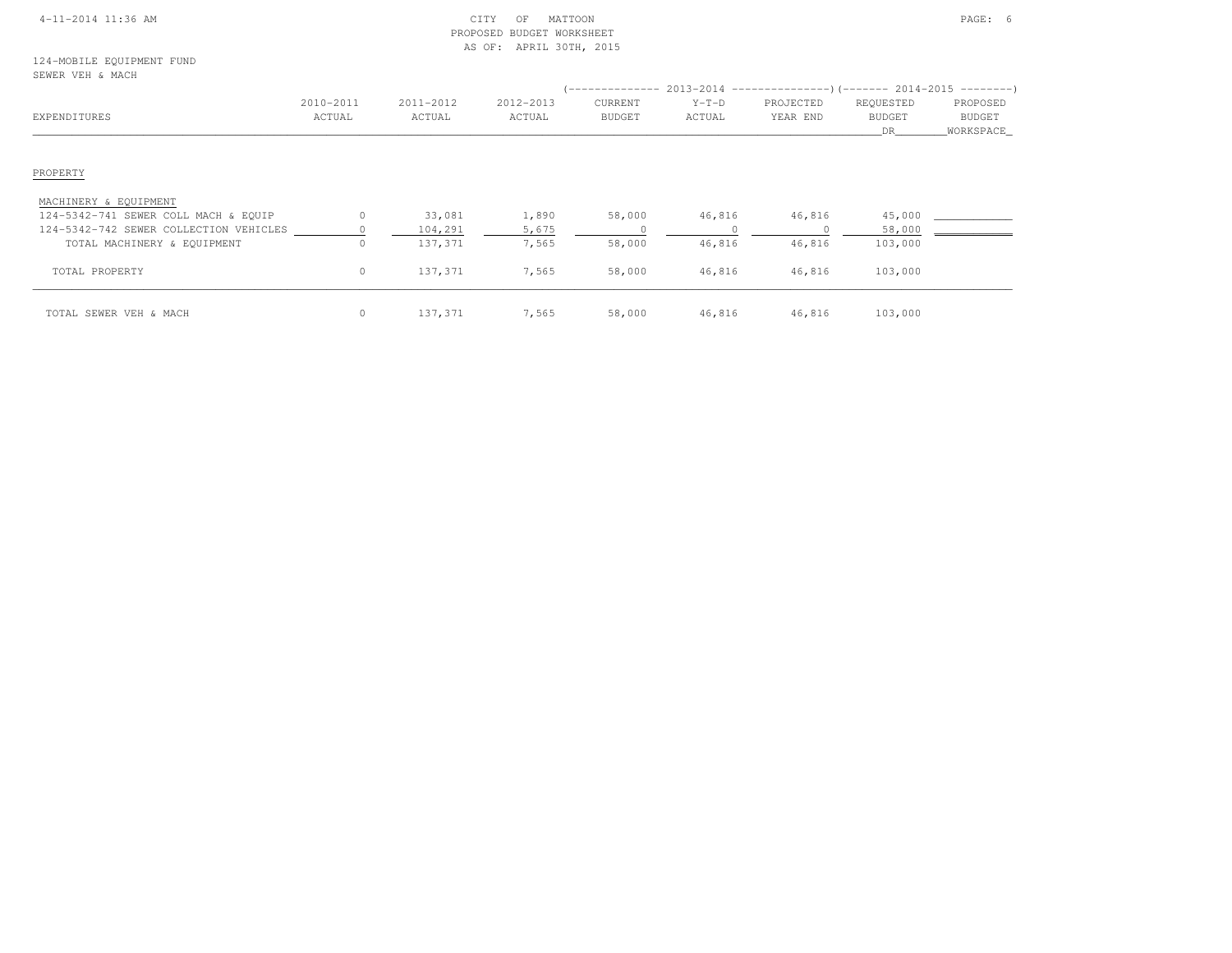|  | $4 - 11 - 2014$ 11:36 AM |  |
|--|--------------------------|--|
|  |                          |  |

### 4-11-2014 CITY OF MATTOON CITY OF MATTOON PAGE: 7 PROPOSED BUDGET WORKSHEETAS OF: APRIL 30TH, 2015

124-MOBILE EQUIPMENT FUNDWASTEWATER TRTMT VEH & M

| EXPENDITURES                                                     | 2010-2011<br>ACTUAL | 2011-2012<br>ACTUAL | 2012-2013<br>ACTUAL | CURRENT<br><b>BUDGET</b> | $Y-T-D$<br>ACTUAL | PROJECTED<br>YEAR END | REQUESTED<br><b>BUDGET</b><br>DR. | PROPOSED<br>BUDGET<br>_WORKSPACE_ |
|------------------------------------------------------------------|---------------------|---------------------|---------------------|--------------------------|-------------------|-----------------------|-----------------------------------|-----------------------------------|
| PROPERTY                                                         |                     |                     |                     |                          |                   |                       |                                   |                                   |
| MACHINERY & EQUIPMENT<br>124-5344-742 WASTEWATER TRTMT PLANT VEH |                     |                     |                     | 18,000                   | 18,054            | 18,054                |                                   |                                   |
| TOTAL MACHINERY & EQUIPMENT                                      | $\Omega$            | $\mathbf{0}$        | $\circ$             | 18,000                   | 18,054            | 18,054                | $\Omega$                          |                                   |
| TOTAL PROPERTY                                                   | 0                   | 0                   | $\circ$             | 18,000                   | 18,054            | 18,054                | 0                                 |                                   |
| TOTAL WASTEWATER TRTMT VEH & M                                   | 0                   | 0                   | $\circ$             | 18,000                   | 18,054            | 18,054                | $\Omega$                          |                                   |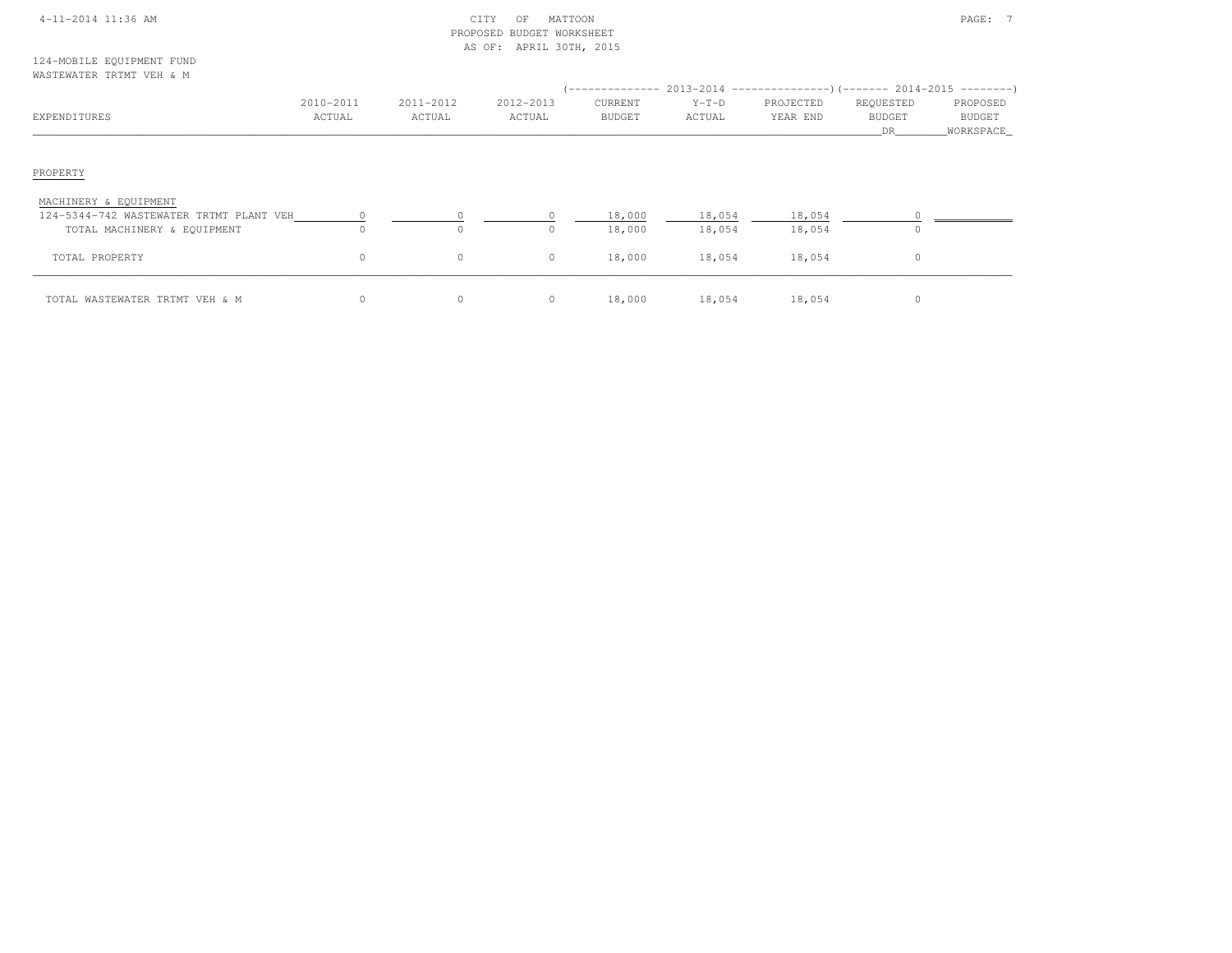| $4-11-2014$ 11:36 AM |  |
|----------------------|--|
|                      |  |

### $\begin{array}{ccc} \text{CITY} & \text{OF} & \text{MATION} \end{array}$  PROPOSED BUDGET WORKSHEETAS OF: APRIL 30TH, 2015

124-MOBILE EQUIPMENT FUNDSEWER ACCTG & COLL VEH &

| ARMEN UCCIO & COUR ARII &                                                                       |                     |                     |                     |                          |                   | $($ -------------- 2013-2014 ----------------) (------- 2014-2015 ---------) |                                  |                                   |
|-------------------------------------------------------------------------------------------------|---------------------|---------------------|---------------------|--------------------------|-------------------|------------------------------------------------------------------------------|----------------------------------|-----------------------------------|
| EXPENDITURES                                                                                    | 2010-2011<br>ACTUAL | 2011-2012<br>ACTUAL | 2012-2013<br>ACTUAL | CURRENT<br><b>BUDGET</b> | $Y-T-D$<br>ACTUAL | PROJECTED<br>YEAR END                                                        | REQUESTED<br><b>BUDGET</b><br>DR | PROPOSED<br>BUDGET<br>_WORKSPACE_ |
| PROPERTY                                                                                        |                     |                     |                     |                          |                   |                                                                              |                                  |                                   |
| MACHINERY & EQUIPMENT<br>124-5345-742 SEWER ACCTG & COLL VEHICLE<br>TOTAL MACHINERY & EQUIPMENT |                     | $\Omega$            | $\Omega$            | 11,000<br>11,000         | 10,072<br>10,072  | 10,072<br>10,072                                                             |                                  |                                   |
| TOTAL PROPERTY                                                                                  | 0                   | $\circ$             | $\circ$             | 11,000                   | 10,072            | 10,072                                                                       | 0                                |                                   |
| TOTAL SEWER ACCTG & COLL VEH &                                                                  |                     | $\circ$             | $\circ$             | 11,000                   | 10,072            | 10,072                                                                       | 0                                |                                   |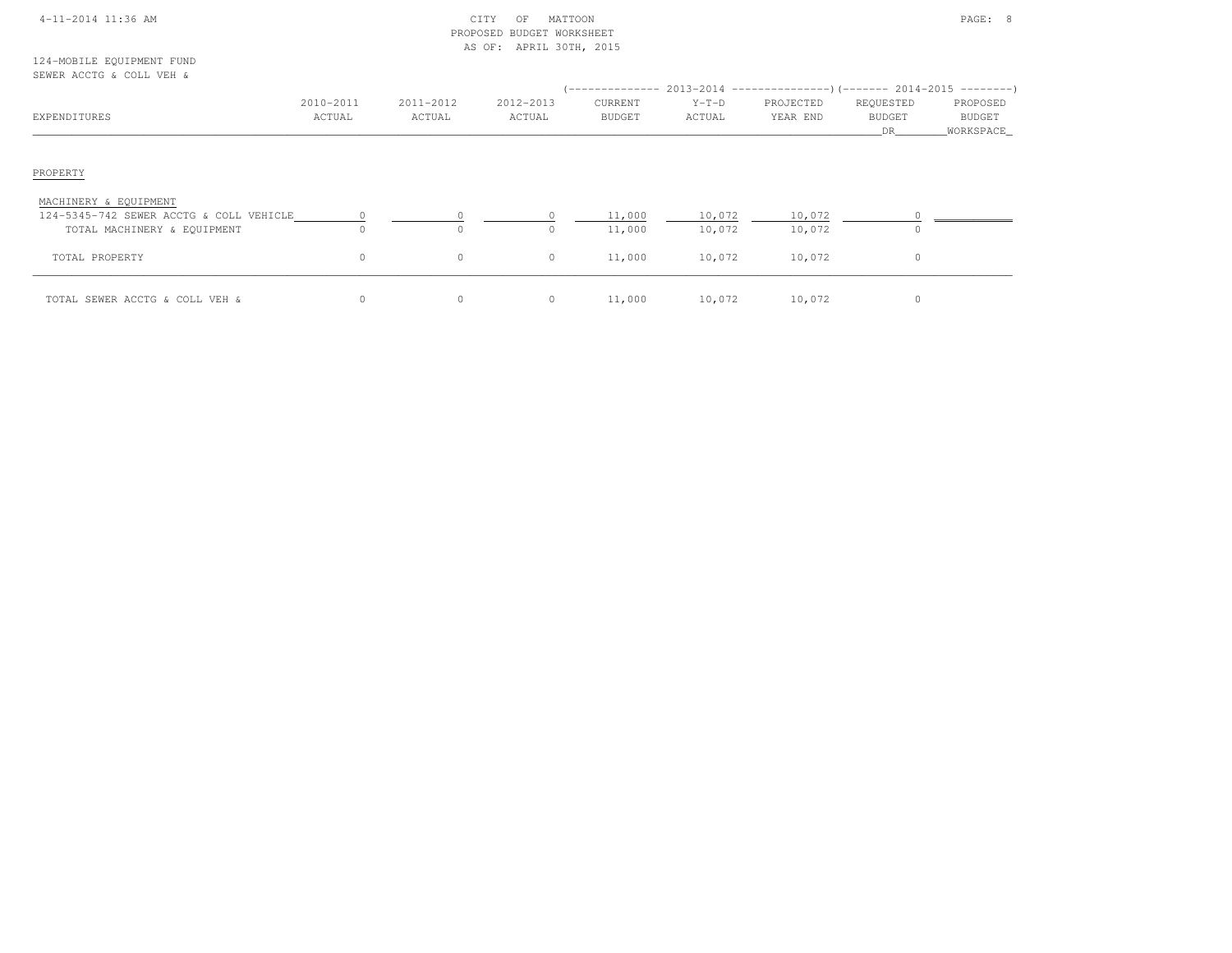|  | 4-11-2014 11:36 AM |  |
|--|--------------------|--|
|  |                    |  |

### 4-11-2014 CITY OF MATTOON CITY OF MATTOON PAGE: 9 PROPOSED BUDGET WORKSHEETAS OF: APRIL 30TH, 2015

#### 124-MOBILE EQUIPMENT FUNDWATER TREATMENT VEH & MA

| EXPENDITURES                                                     | 2010-2011<br>ACTUAL | 2011-2012<br>ACTUAL  | 2012-2013<br>ACTUAL | CURRENT<br>BUDGET | $Y-T-D$<br>ACTUAL | PROJECTED<br>YEAR END | REQUESTED<br><b>BUDGET</b><br>DR <sub>am</sub> | PROPOSED<br>BUDGET<br>WORKSPACE |
|------------------------------------------------------------------|---------------------|----------------------|---------------------|-------------------|-------------------|-----------------------|------------------------------------------------|---------------------------------|
| PROPERTY                                                         |                     |                      |                     |                   |                   |                       |                                                |                                 |
| MACHINERY & EQUIPMENT<br>124-5353-741 WATER TRTMT PLANT MACH & E |                     |                      |                     | 3,500             | 1,316             | 1,316                 |                                                |                                 |
| TOTAL MACHINERY & EQUIPMENT<br>TOTAL PROPERTY                    | $\Omega$<br>$\circ$ | $\bigcap$<br>$\circ$ | $\Omega$<br>$\circ$ | 3,500<br>3,500    | 1,316<br>1,316    | 1,316<br>1,316        | $\Omega$<br>$\circ$                            |                                 |
| TOTAL WATER TREATMENT VEH & MA                                   | $\circ$             | $\circ$              | $\circ$             | 3,500             | 1,316             | 1,316                 |                                                |                                 |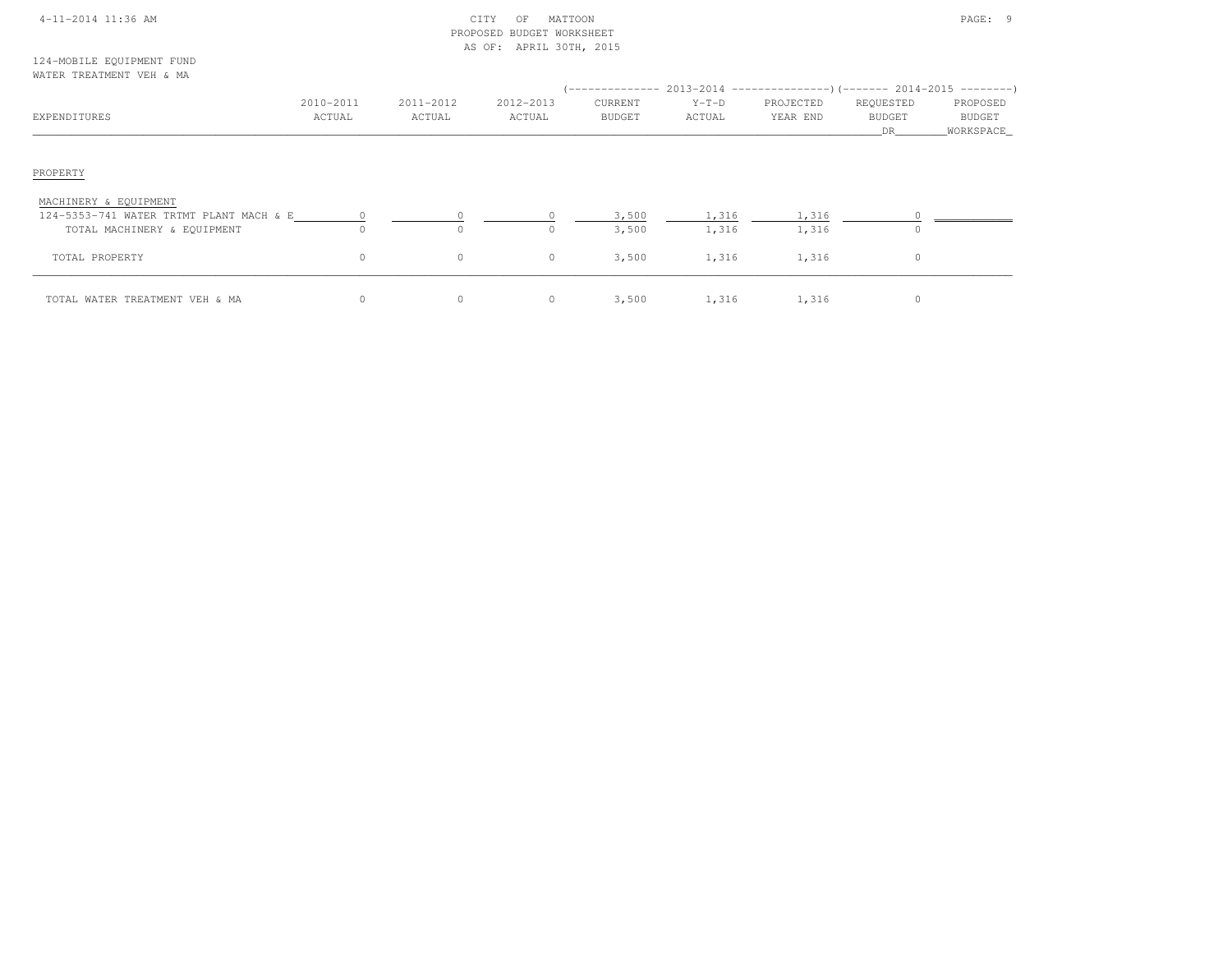### 4-11-2014 11:36 AM CITY OF MATTOON PAGE: 10 PROPOSED BUDGET WORKSHEETAS OF: APRIL 30TH, 2015

124-MOBILE EQUIPMENT FUNDWATER DIST VEH & MACH

| EXPENDITURES                         | 2010-2011<br>ACTUAL | 2011-2012<br>ACTUAL | 2012-2013<br>ACTUAL | CURRENT<br><b>BUDGET</b> | $Y-T-D$<br>ACTUAL | (-------------- 2013-2014 ----------------) (------- 2014-2015 ---------)<br>PROJECTED<br>YEAR END | REQUESTED<br><b>BUDGET</b> | PROPOSED<br>BUDGET |
|--------------------------------------|---------------------|---------------------|---------------------|--------------------------|-------------------|----------------------------------------------------------------------------------------------------|----------------------------|--------------------|
|                                      |                     |                     |                     |                          |                   |                                                                                                    | DR                         | WORKSPACE_         |
| PROPERTY                             |                     |                     |                     |                          |                   |                                                                                                    |                            |                    |
| MACHINERY & EQUIPMENT                |                     |                     |                     |                          |                   |                                                                                                    |                            |                    |
| 124-5354-741 WATER DIST MACH & EQUIP | $\Omega$            | 33,081              | 1,890               | 58,000                   | 46,816            | 46,816                                                                                             | 49,000                     |                    |
| 124-5354-742 WATER DIST VEHICLES     |                     | 50,801              | 8,876               | 33,000                   | 29,945            | 29,945                                                                                             | 58,000                     |                    |
| TOTAL MACHINERY & EQUIPMENT          |                     | 83,882              | 10,766              | 91,000                   | 76,761            | 76,761                                                                                             | 107,000                    |                    |
| TOTAL PROPERTY                       | $\circ$             | 83,882              | 10,766              | 91,000                   | 76,761            | 76,761                                                                                             | 107,000                    |                    |
| TOTAL WATER DIST VEH & MACH          | $\circ$             | 83,882              | 10,766              | 91,000                   | 76,761            | 76,761                                                                                             | 107,000                    |                    |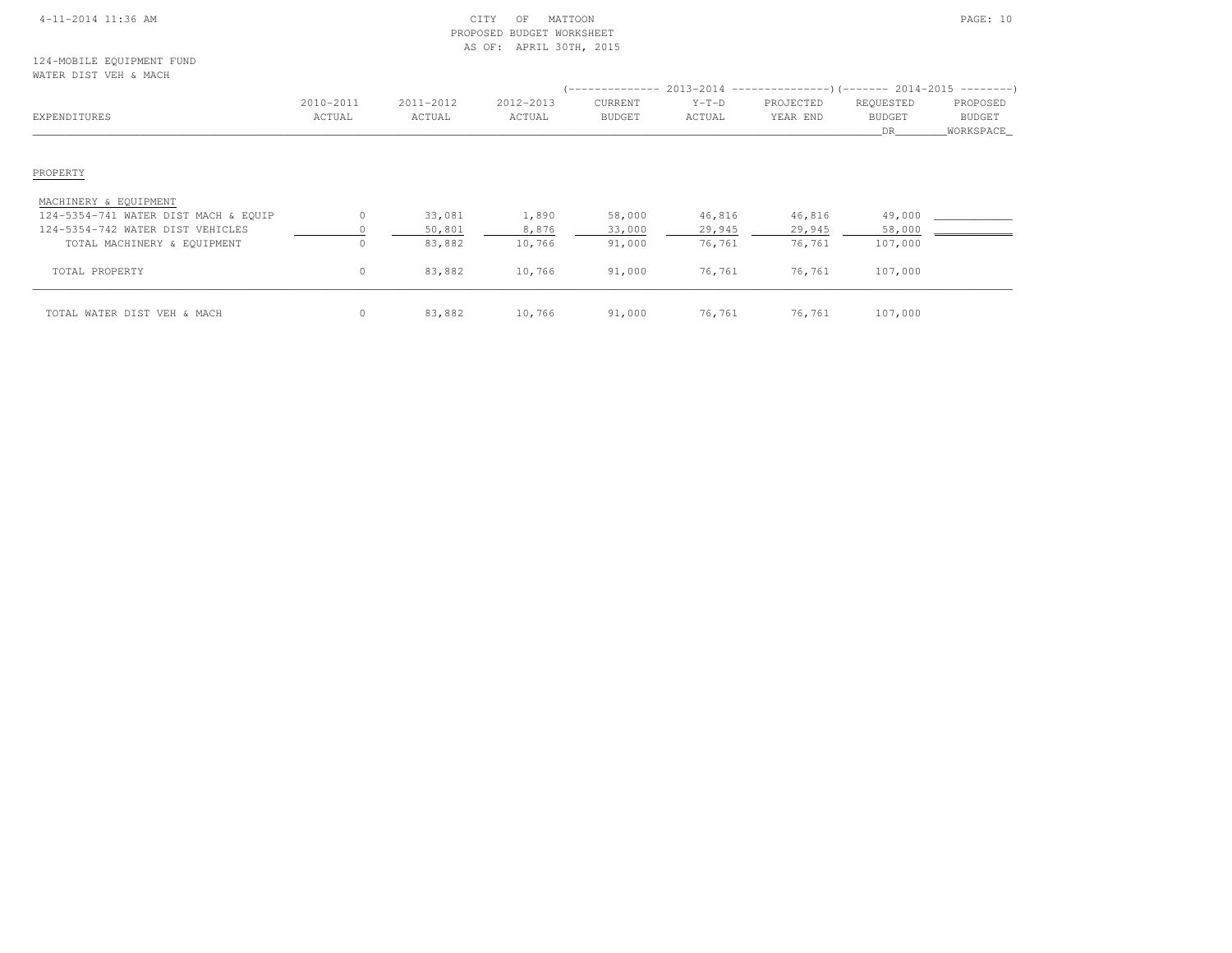| 4-11-2014 11:36 AM |  |  |
|--------------------|--|--|
|                    |  |  |

### $\begin{array}{ccc} \text{CITY} & \text{OF} & \text{MATION} \end{array}$  PROPOSED BUDGET WORKSHEETAS OF: APRIL 30TH, 2015

124-MOBILE EQUIPMENT FUNDWATER ACCTG & COLL VEH &

| WALLER ACCIOUT COMMUNIST                                               |                      |                     |                     |                          |                   | (-------------- 2013-2014 ---------------------- 2014-2015 ---------------------- |                                  |                                   |
|------------------------------------------------------------------------|----------------------|---------------------|---------------------|--------------------------|-------------------|-----------------------------------------------------------------------------------|----------------------------------|-----------------------------------|
| EXPENDITURES                                                           | 2010-2011<br>ACTUAL  | 2011-2012<br>ACTUAL | 2012-2013<br>ACTUAL | CURRENT<br><b>BUDGET</b> | $Y-T-D$<br>ACTUAL | PROJECTED<br>YEAR END                                                             | REQUESTED<br><b>BUDGET</b><br>DR | PROPOSED<br>BUDGET<br>_WORKSPACE_ |
| PROPERTY                                                               |                      |                     |                     |                          |                   |                                                                                   |                                  |                                   |
| MACHINERY & EQUIPMENT                                                  |                      |                     |                     |                          |                   |                                                                                   |                                  |                                   |
| 124-5355-742 WATER ACCTG & COLL VEHICLE<br>TOTAL MACHINERY & EQUIPMENT | $\sim$ 0<br>$\Omega$ | $\Omega$            | $\Omega$            | 11,000<br>11,000         | 10,072<br>10,072  | 10,072<br>10,072                                                                  | $\Omega$                         |                                   |
| TOTAL PROPERTY                                                         | 0                    | $\circ$             | $\circ$             | 11,000                   | 10,072            | 10,072                                                                            | 0                                |                                   |
| TOTAL WATER ACCTG & COLL VEH &                                         | 0                    | 0                   | $\circ$             | 11,000                   | 10,072            | 10,072                                                                            | 0                                |                                   |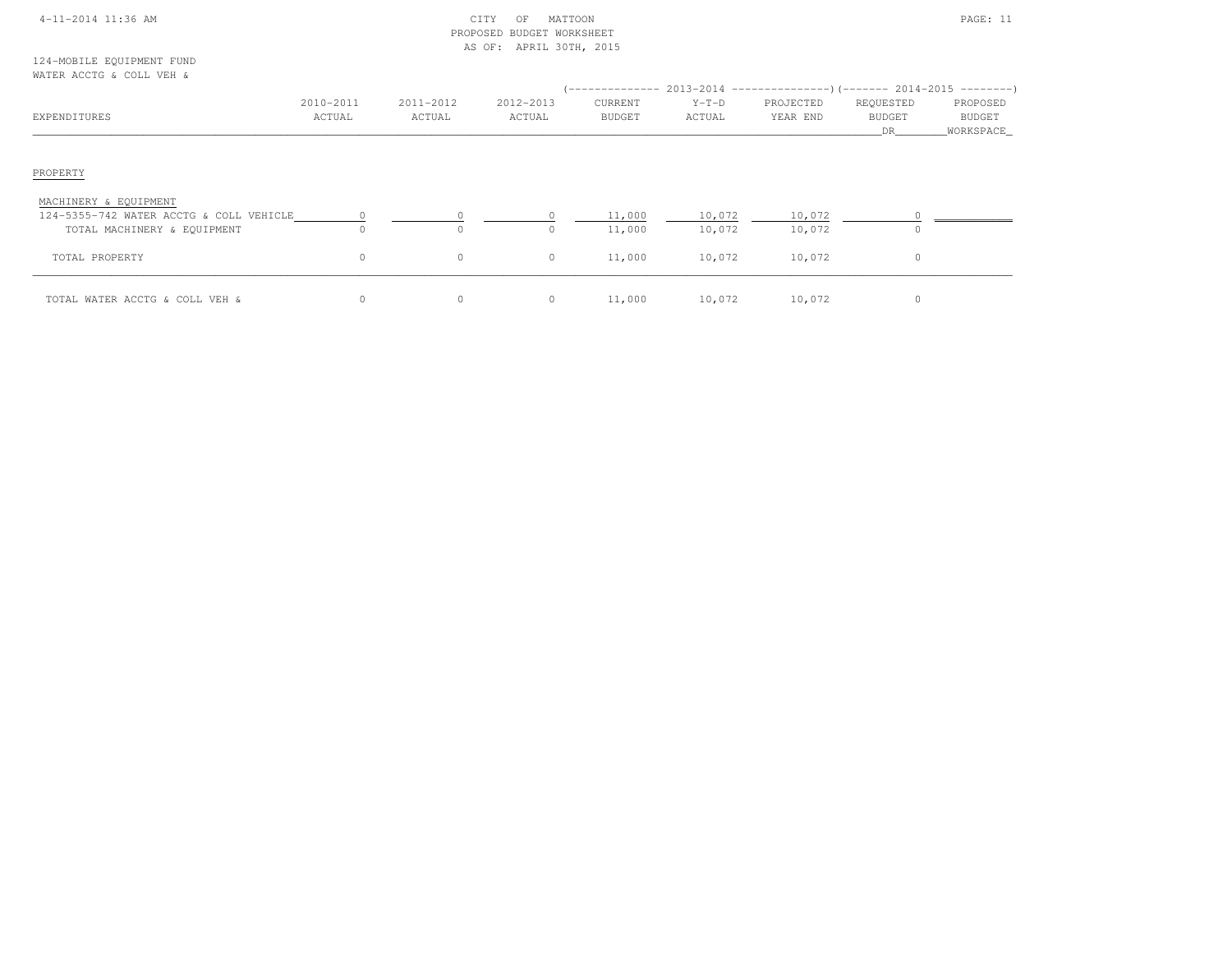### 4-11-2014 11:36 AM CITY OF MATTOON PAGE: 12 PROPOSED BUDGET WORKSHEETAS OF: APRIL 30TH, 2015

124-MOBILE EQUIPMENT FUNDPARKS VEH & MACH

| EXPENDITURES                            | 2010-2011<br>ACTUAL | 2011-2012<br>ACTUAL | 2012-2013<br>ACTUAL | CURRENT<br><b>BUDGET</b> | $Y-T-D$<br>ACTUAL | -------------- 2013-2014 -------------------- (------- 2014-2015 ----------)<br>PROJECTED<br>YEAR END | REQUESTED<br><b>BUDGET</b><br>DR. | PROPOSED<br>BUDGET<br>WORKSPACE_ |
|-----------------------------------------|---------------------|---------------------|---------------------|--------------------------|-------------------|-------------------------------------------------------------------------------------------------------|-----------------------------------|----------------------------------|
| PROPERTY                                |                     |                     |                     |                          |                   |                                                                                                       |                                   |                                  |
| MACHINERY & EQUIPMENT                   |                     |                     |                     |                          |                   |                                                                                                       |                                   |                                  |
| 124-5511-741 PARKS MACHINERY & EQUIPMEN | $\Omega$            | 9,923               | $\Omega$            | $\Omega$                 |                   |                                                                                                       |                                   |                                  |
| 124-5511-742 PARK VEHICLES              |                     | 4,435               |                     |                          |                   |                                                                                                       |                                   |                                  |
| TOTAL MACHINERY & EQUIPMENT             |                     | 14,358              |                     | $\Omega$                 |                   |                                                                                                       |                                   |                                  |
| TOTAL PROPERTY                          | $\circ$             | 14,358              | $\circ$             | $\circ$                  | $\circ$           | $\circ$                                                                                               | $\Omega$                          |                                  |
| TOTAL PARKS VEH & MACH                  | $\circ$             | 14,358              | $\mathbf{0}$        | $\circ$                  |                   |                                                                                                       |                                   |                                  |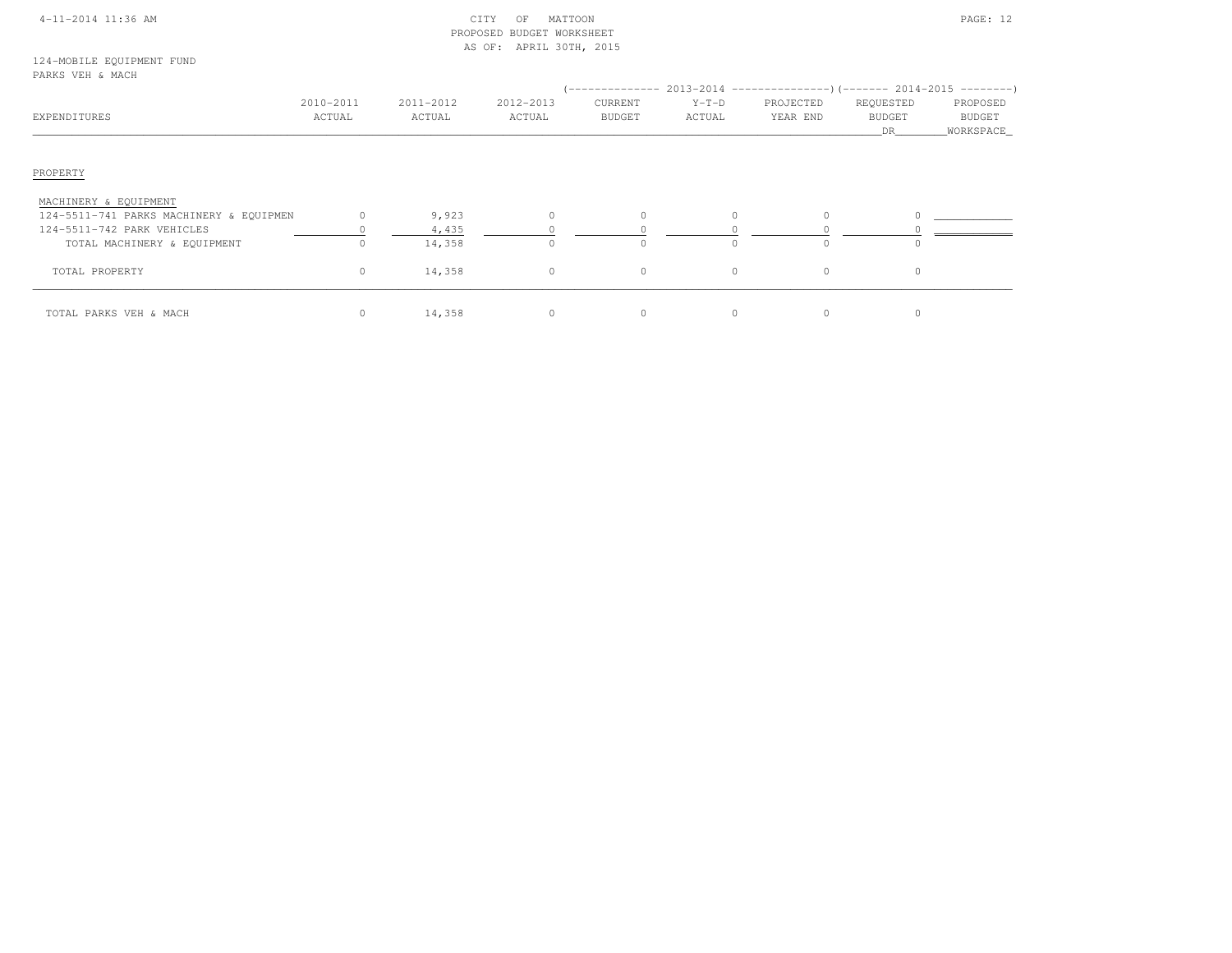| $4 - 11 - 2014$ 11:36 AM |
|--------------------------|
|--------------------------|

# $\begin{array}{ccc} \text{CITY} & \text{OF} & \text{MATION} \end{array}$  PROPOSED BUDGET WORKSHEETAS OF: APRIL 30TH, 2015

124-MOBILE EQUIPMENT FUNDLAKES VEH & MACH

| minuu viin a mion                                   |                     |                     |                     |                          |                   |                       |                                  |                                          |
|-----------------------------------------------------|---------------------|---------------------|---------------------|--------------------------|-------------------|-----------------------|----------------------------------|------------------------------------------|
| EXPENDITURES                                        | 2010-2011<br>ACTUAL | 2011-2012<br>ACTUAL | 2012-2013<br>ACTUAL | CURRENT<br><b>BUDGET</b> | $Y-T-D$<br>ACTUAL | PROJECTED<br>YEAR END | REQUESTED<br><b>BUDGET</b><br>DR | PROPOSED<br><b>BUDGET</b><br>_WORKSPACE_ |
| PROPERTY                                            |                     |                     |                     |                          |                   |                       |                                  |                                          |
| MACHINERY & EQUIPMENT<br>124-5512-742 LAKE VEHICLES |                     |                     |                     | 18,000                   | 18,054            | 18,054                |                                  |                                          |
| TOTAL MACHINERY & EQUIPMENT                         |                     | $\circ$             | $\Omega$            | 18,000                   | 18,054            | 18,054                |                                  |                                          |
| TOTAL PROPERTY                                      | $\circ$             | $\circ$             | $\circ$             | 18,000                   | 18,054            | 18,054                | $\circ$                          |                                          |
| TOTAL LAKES VEH & MACH                              | $\circ$             | $\circ$             | $\circ$             | 18,000                   | 18,054            | 18,054                | $\circ$                          |                                          |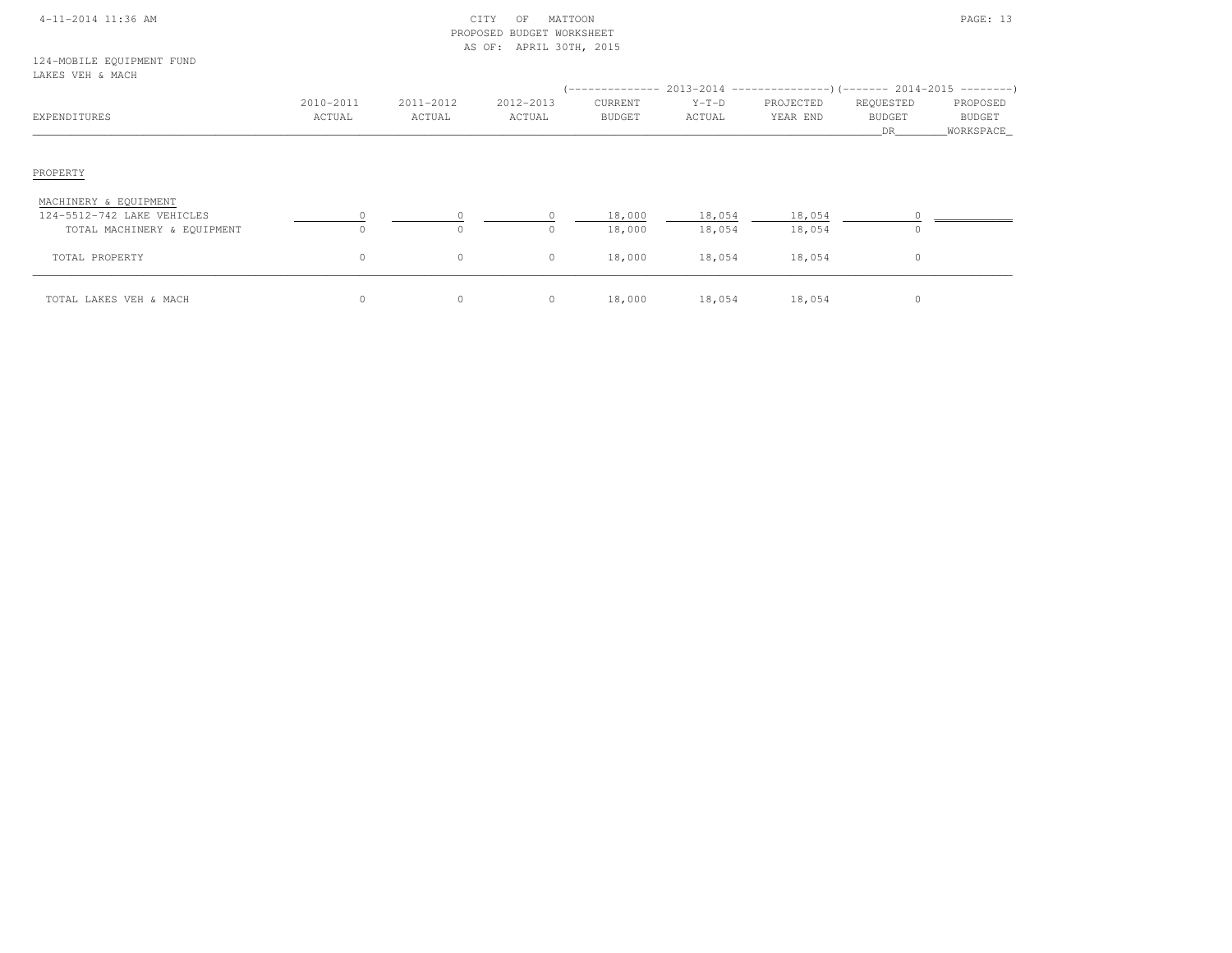### 4-11-2014 11:36 AM CITY OF MATTOON PAGE: 14 PROPOSED BUDGET WORKSHEETAS OF: APRIL 30TH, 2015

124-MOBILE EQUIPMENT FUNDCEMETERY VEH & MACH

| EXPENDITURES                            | 2010-2011<br>ACTUAL | 2011-2012<br>ACTUAL      | 2012-2013<br>ACTUAL      | CURRENT<br><b>BUDGET</b> | $Y-T-D$<br>ACTUAL | PROJECTED<br>YEAR END | REOUESTED<br><b>BUDGET</b><br>DR | PROPOSED<br>BUDGET<br>WORKSPACE |
|-----------------------------------------|---------------------|--------------------------|--------------------------|--------------------------|-------------------|-----------------------|----------------------------------|---------------------------------|
| PROPERTY                                |                     |                          |                          |                          |                   |                       |                                  |                                 |
| MACHINERY & EQUIPMENT                   |                     |                          |                          |                          |                   |                       |                                  |                                 |
| 124-5570-741 CEMETERY MACHINERY & EQUIP | $\circ$             | 10,412                   | $\circ$                  | 11,300                   | 9,989             | 9,989                 |                                  |                                 |
| TOTAL MACHINERY & EQUIPMENT             | $\bigcap$           | 10,412                   | $\Omega$                 | 11,300                   | 9,989             | 9,989                 |                                  |                                 |
| TOTAL PROPERTY                          | $\circ$             | 10,412                   | $\circ$                  | 11,300                   | 9,989             | 9,989                 | 0                                |                                 |
| TOTAL CEMETERY VEH & MACH               | $\circ$             | 10,412                   | $\circ$                  | 11,300                   | 9,989             | 9,989                 | $\circ$                          |                                 |
| TOTAL EXPENDITURES                      | $\circ$             | 541,969                  | 326,653                  | 398,252                  | 362,733           | 362,732               | 383,170                          |                                 |
| REVENUE OVER/(UNDER) EXPENDITURES       | $\overline{0}$      | 541,969) (<br>$\sqrt{2}$ | $326, 653)$ (            | $398, 252$ ) (           | $362,733$ ) (     | 362,732) (            | 383,170)                         |                                 |
| OTHER FINANCING SOURCES                 |                     |                          |                          |                          |                   |                       |                                  |                                 |
| 124-4901-021 TRFR FROM GEN FUND         | $\circ$             | 526,422                  | 443,470                  | 235,329                  | 156,886           | 235,329               | 268,170                          |                                 |
| 124-4911-021 TRFR FROM WATER FUND       | $\circ$             | 80,780                   | 77,479                   | 105,500                  | 70,333            | 105,500               | 103,000                          |                                 |
| 124-4912-021 TRFR FROM SEWER FUND       | $\circ$             | 130,792                  | 58,718                   | 87,000                   | 58,000            | 87,000                | 107,000                          |                                 |
| TOTAL OTHER FINANCING SOURCES           | $\circ$             | 737,994                  | 579,667                  | 427,829                  | 285,219           | 427,829               | 478,170                          |                                 |
| TOTAL OTHER FINANCING SOURCES (USES)    | $\circ$             | 737,994                  | 579,667                  | 427,829                  | 285,219           | 427,829               | 478,170                          |                                 |
| REVENUES & OTHER SOURCES OVER/          |                     |                          |                          |                          |                   |                       |                                  |                                 |
| (UNDER) EXPENDITURES & OTHER (USES)     | $\circ$             | 196,025                  | 253,014 29,577 ( 77,513) |                          |                   | 65,097                | 95,000                           |                                 |

\*\*\* END OF REPORT \*\*\*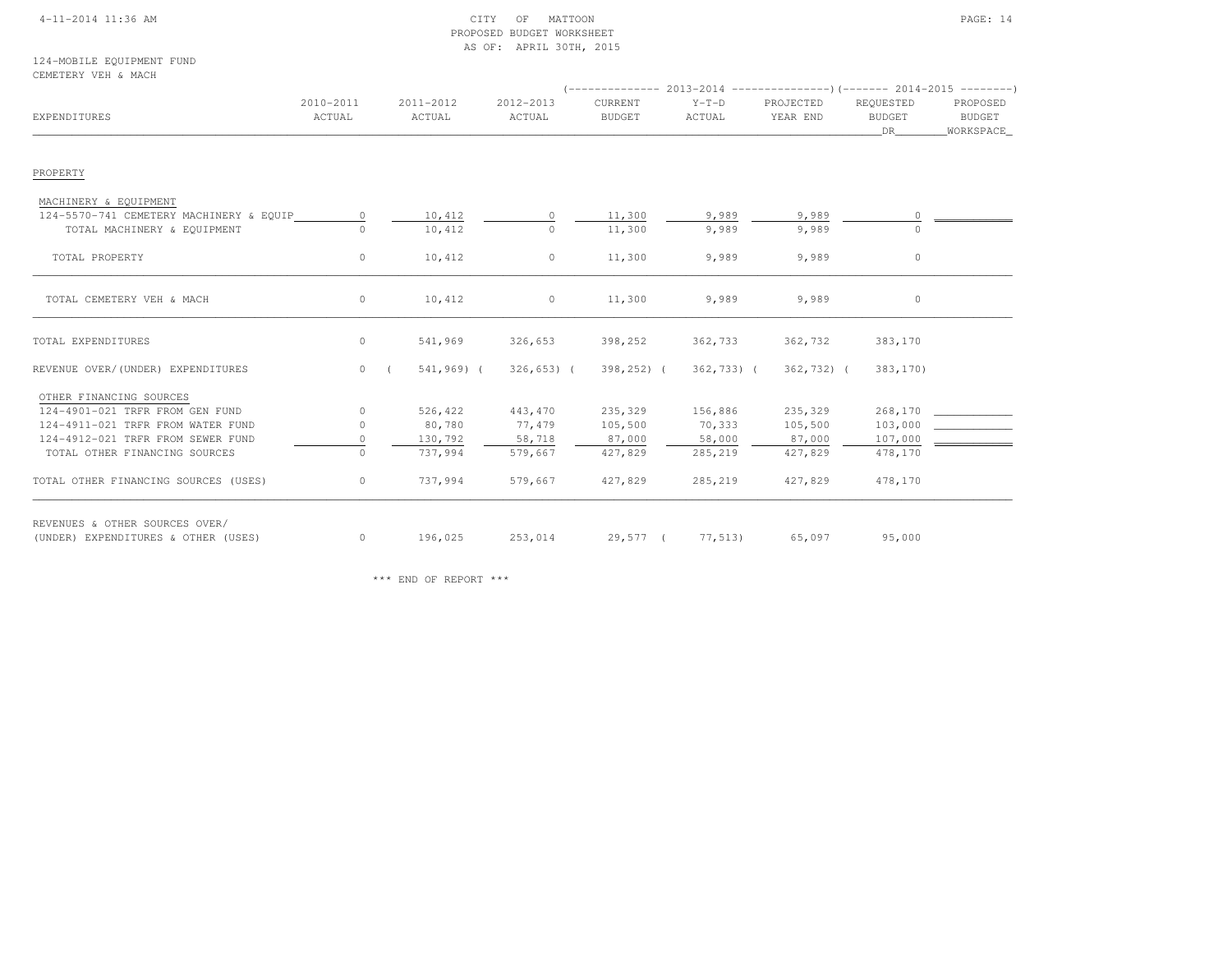## 4-11-2014 11:36 AM CITY OF MATTOON PAGE: 1 PROPOSED BUDGET WORKSHEETAS OF: APRIL 30TH, 2015

125-INSURANCE & TORT JDGMNT

|                                         | 2010-2011 | 2011-2012 | 2012-2013 | CURRENT       | $Y-T-D$ | PROJECTED | REQUESTED     | PROPOSED    |
|-----------------------------------------|-----------|-----------|-----------|---------------|---------|-----------|---------------|-------------|
| <b>REVENUES</b>                         | ACTUAL    | ACTUAL    | ACTUAL    | <b>BUDGET</b> | ACTUAL  | YEAR END  | <b>BUDGET</b> | BUDGET      |
|                                         |           |           |           |               |         |           | DR            | _WORKSPACE_ |
| TAXES                                   |           |           |           |               |         |           |               |             |
| UNLIMITED RATE PROP TAX                 |           |           |           |               |         |           |               |             |
| INVESTMENT EARNINGS                     |           |           |           |               |         |           |               |             |
| INTEREST EARNINGS                       |           |           |           |               |         |           |               |             |
| CONTRIB & OTHER MISC REV                |           |           |           |               |         |           |               |             |
| CONTRIBUTIONS & MISC REV                |           |           |           |               |         |           |               |             |
| 125-4807-010 MISC. FINANCE DEPT REVENUE | 110,333   | 65,892    | 101,219   | 96,340        | 48,024  | 70,806    | 31,390        |             |
| TOTAL CONTRIBUTIONS & MISC REV          | 110,333   | 65,892    | 101,219   | 96,340        | 48,024  | 70,806    | 31,390        |             |
| TOTAL CONTRIB & OTHER MISC REV          | 110,333   | 65,892    | 101,219   | 96,340        | 48,024  | 70,806    | 31,390        |             |
| TOTAL REVENUES                          | 110,333   | 65,892    | 101,219   | 96,340        | 48,024  | 70,806    | 31,390        |             |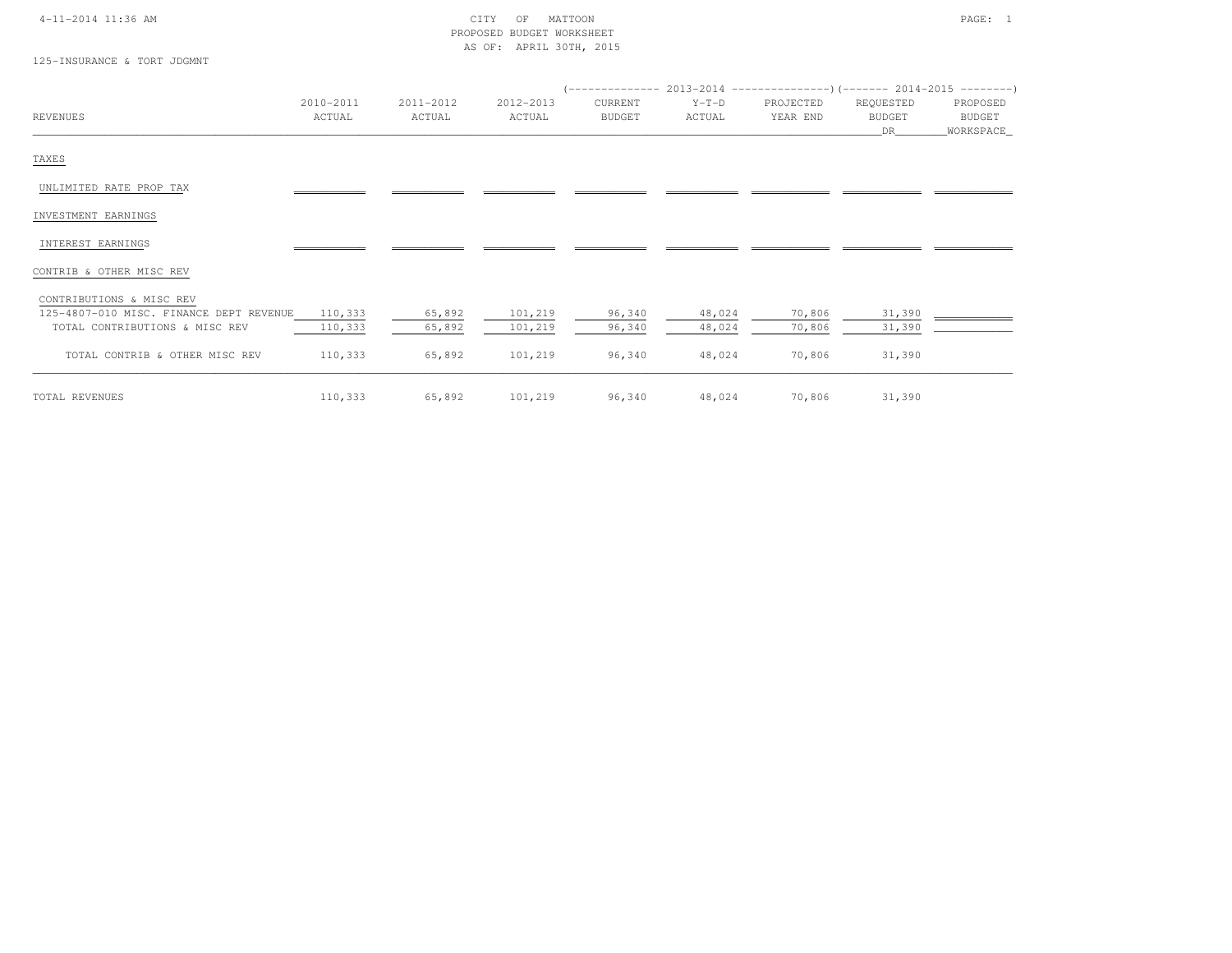### 4-11-2014 11:36 AM CITY OF MATTOON PAGE: 2 PROPOSED BUDGET WORKSHEETAS OF: APRIL 30TH, 2015

|                                         |                     |                     |                     | $---------2013-2014$<br>--------------)(------- 2014-2015 ---------) |                   |                       |                                   |                                         |
|-----------------------------------------|---------------------|---------------------|---------------------|----------------------------------------------------------------------|-------------------|-----------------------|-----------------------------------|-----------------------------------------|
| EXPENDITURES                            | 2010-2011<br>ACTUAL | 2011-2012<br>ACTUAL | 2012-2013<br>ACTUAL | CURRENT<br><b>BUDGET</b>                                             | $Y-T-D$<br>ACTUAL | PROJECTED<br>YEAR END | REQUESTED<br><b>BUDGET</b><br>DR. | PROPOSED<br><b>BUDGET</b><br>WORKSPACE_ |
| EMPLOYEE BENEFITS                       |                     |                     |                     |                                                                      |                   |                       |                                   |                                         |
|                                         |                     |                     |                     |                                                                      |                   |                       |                                   |                                         |
| UNEMPLOYMNT COMPENSATION                |                     |                     |                     |                                                                      |                   |                       |                                   |                                         |
| 125-5150-240 UNEMPLOYMENT COMP.         | 24,163              | 48,819              | 47,373              | 45,987                                                               | 4,527             | 6,790                 | 57,192                            |                                         |
| TOTAL UNEMPLOYMNT COMPENSATION          | 24,163              | 48,819              | 47,373              | 45,987                                                               | 4,527             | 6,790                 | 57,192                            |                                         |
| WORKER'S COMPENSATION                   |                     |                     |                     |                                                                      |                   |                       |                                   |                                         |
| 125-5150-250 WORKERS' COMPENSATION      | 452,667             | 469,066             | 433,240             | 446, 477                                                             | 305,224           | 457,836               | 461,625                           |                                         |
| TOTAL WORKER'S COMPENSATION             | 452,667             | 469,066             | 433,240             | 446,477                                                              | 305,224           | 457,836               | 461,625                           |                                         |
| TOTAL EMPLOYEE BENEFITS                 | 476,830             | 517,885             | 480,613             | 492,464                                                              | 309,751           | 464,626               | 518,817                           |                                         |
| OTHER PURCHASED SERVICES                |                     |                     |                     |                                                                      |                   |                       |                                   |                                         |
| PROFESSIONAL SERVICES                   |                     |                     |                     |                                                                      |                   |                       |                                   |                                         |
| 125-5150-519 OTHER PROFESSIONAL SERVICE | 18,239              | 37,262              | 25,382              | 28,235                                                               | 22,454            | 33,681                | 24,796                            |                                         |
| TOTAL PROFESSIONAL SERVICES             | 18,239              | 37,262              | 25,382              | 28,235                                                               | 22,454            | 33,681                | 24,796                            |                                         |
| INSURANCE                               |                     |                     |                     |                                                                      |                   |                       |                                   |                                         |
| 125-5150-523 PROPERTY & CASUALTY INSURA | 263,019             | 178,304             | 213,112             | 286,807                                                              | 135,990           | 203,985               | 223,762                           |                                         |
| 125-5150-527 SELF INSURED RETENTION/DED | 48,463              | 29,081              | 17,836              | 45,000                                                               | 4,268             | 6,402                 | 6,594                             |                                         |
| 125-5150-528 UNINSURED JUDGEMENTS       | $\circ$             | 850                 | $\circ$             | $\circ$                                                              | $\circ$           | $\Omega$              |                                   |                                         |
| TOTAL INSURANCE                         | 311,482             | 208,235             | 230,948             | 331,807                                                              | 140,258           | 210,388               | 230,356                           |                                         |
| COMMUNICATION                           |                     |                     |                     |                                                                      |                   |                       |                                   |                                         |
| TOTAL OTHER PURCHASED SERVICES          | 329,722             | 245,497             | 256,330             | 360,042                                                              | 162,712           | 244,069               | 255,152                           |                                         |
| TOTAL FINANCIAL ADMINISTRATION          | 806,552             | 763,381             | 736,942             | 852,506                                                              | 472,463           | 708,695               | 773,969                           |                                         |
| TOTAL EXPENDITURES                      | 806,552             | 763,381             | 736,942             | 852,506                                                              | 472,463           | 708,695               | 773,969                           |                                         |
| REVENUE OVER/(UNDER) EXPENDITURES       | 696,218)            | 697,489) (          | $635, 723)$ (       | $756, 166)$ (                                                        | $424, 439$ (      | 637,888) (            | 742,579)                          |                                         |
| OTHER FINANCING SOURCES                 |                     |                     |                     |                                                                      |                   |                       |                                   |                                         |
| 125-4901-010 INTERFUND XFRS FROM GEN FU | $\circ$             | 91,898              | 109,825             | $\circ$                                                              | $\circ$           | $\circ$               |                                   |                                         |
| 125-4901-021 INTERFUND CHG - GENERAL FU | 525,235             | 397,626             | 337,736             | 527,951                                                              | 351,967           | 527,951               | 531,488                           |                                         |
| 125-4903-021 INTERFUND CHG - HOTEL TAX  | 332                 | 456                 | 924                 | 1,198                                                                | 800               | 1,200                 | 1,350                             |                                         |
| 125-4911-021 INTERFUND CHG - WATER FUND | 67,979              | 78,822              | 69,385              | 81,793                                                               | 54,529            | 81,793                | 77,765                            |                                         |
| 125-4912-021 INTERFUND CHG - SEWER FUND | 93,910              | 116,565             | 107,554             | 132,225                                                              | 87,792            | 131,689               | 120,954                           |                                         |
| 125-4917-021 INTERFUND CHG - LIBRARY FU | 8,763               | 12,123              | 10,299              | 12,999                                                               | 7,583             | 12,604                | 11,022                            |                                         |
| TOTAL OTHER FINANCING SOURCES           | 696,218             | 697,489             | 635,723             | 756,166                                                              | 502,671           | 755,237               | 742,579                           |                                         |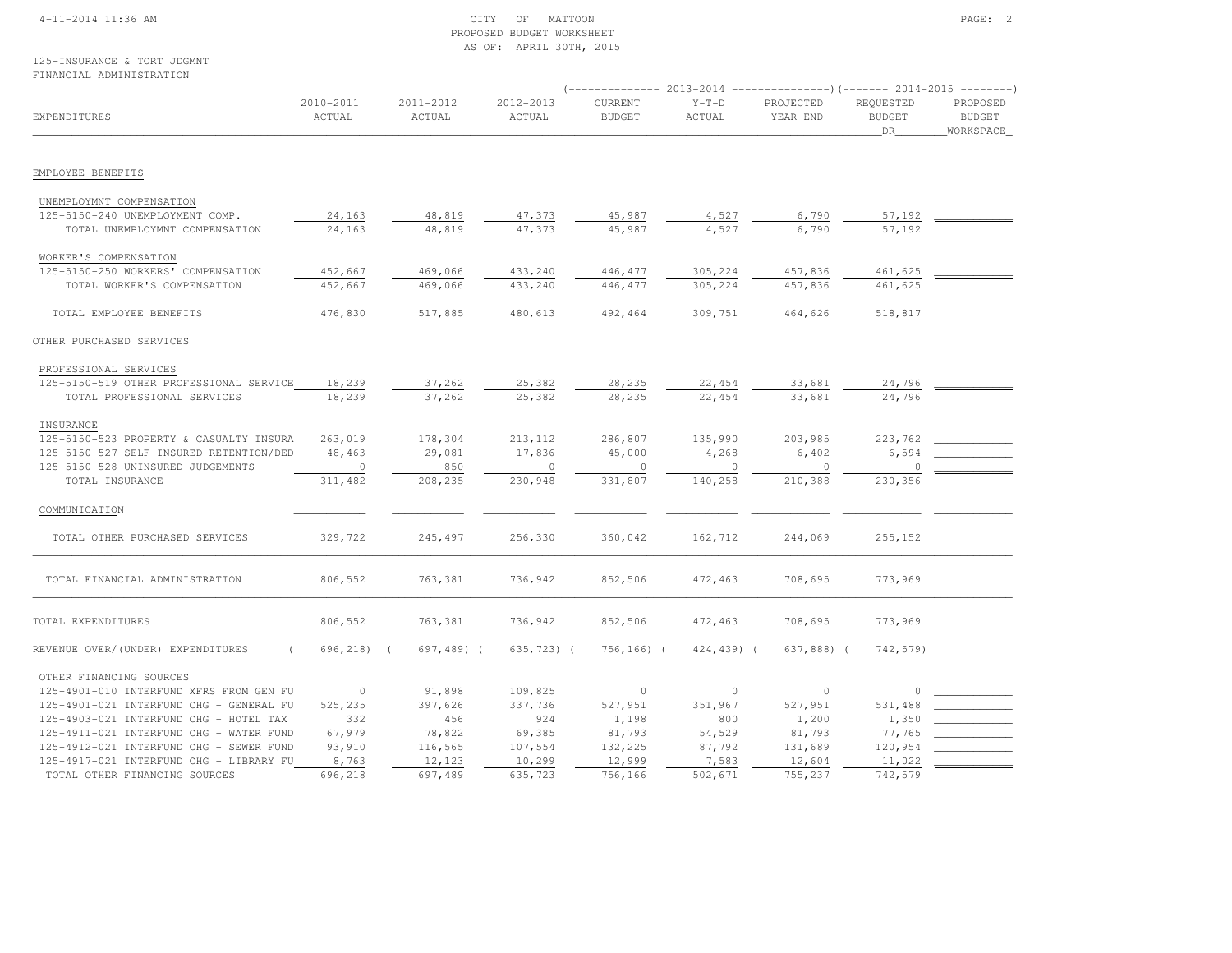|  |  | 4-11-2014 11:36 AM |
|--|--|--------------------|
|--|--|--------------------|

### $\begin{array}{ccc} \text{CITY} & \text{OF} & \text{MATION} \end{array}$  PROPOSED BUDGET WORKSHEETAS OF: APRIL 30TH, 2015

125-INSURANCE & TORT JDGMNTFINANCIAL ADMINISTRATION

| EXPENDITURES                                                          | 2010-2011<br>ACTUAL | 2011-2012<br>ACTUAL | 2012-2013<br>ACTUAL | CURRENT<br><b>BUDGET</b> | $Y-T-D$<br>ACTUAL | (-------------- 2013-2014 ----------------)(------- 2014-2015 ---------)<br>PROJECTED<br>YEAR END | REQUESTED<br>BUDGET<br>DR | PROPOSED<br>BUDGET<br>WORKSPACE |
|-----------------------------------------------------------------------|---------------------|---------------------|---------------------|--------------------------|-------------------|---------------------------------------------------------------------------------------------------|---------------------------|---------------------------------|
| OTHER FINANCING (USES)<br>TOTAL OTHER FINANCING SOURCES (USES)        | 696,218             | 697,489             | 635,723             | 756,166                  | 502,671           | 755,237                                                                                           | 742,579                   |                                 |
| REVENUES & OTHER SOURCES OVER/<br>(UNDER) EXPENDITURES & OTHER (USES) |                     | 0)                  | $\Omega$            | $\circ$                  | 78,232            | 117,349                                                                                           |                           |                                 |

\*\*\* END OF REPORT \*\*\*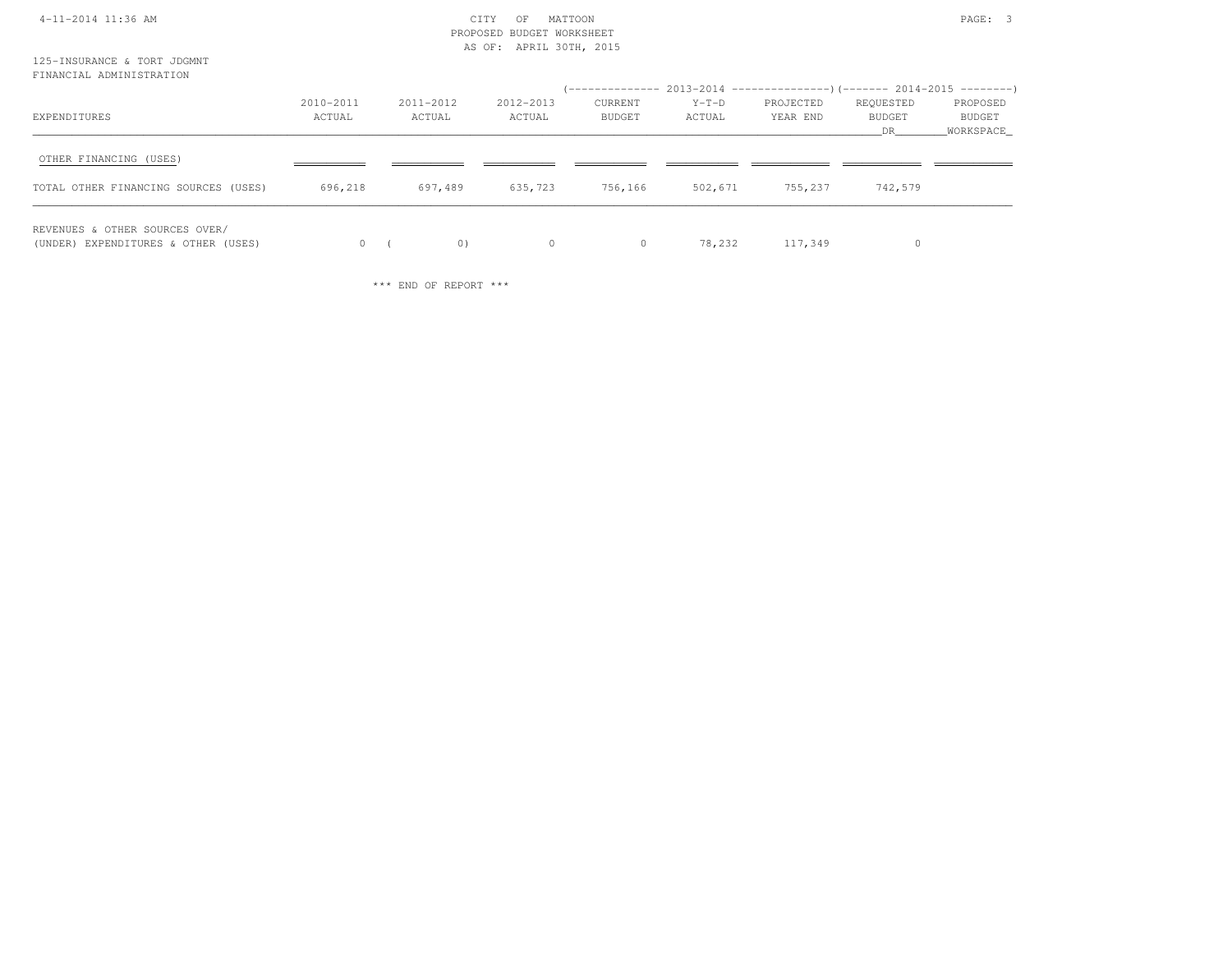### 4-11-2014 11:36 AM CITY OF MATTOON PAGE: 1 PROPOSED BUDGET WORKSHEETAS OF: APRIL 30TH, 2015

127-REVOLVING LOAN FUND

|                                         |           |           |                |         |         | $($ -------------- 2013-2014 ----------------) (------- 2014-2015 ---------) |           |             |
|-----------------------------------------|-----------|-----------|----------------|---------|---------|------------------------------------------------------------------------------|-----------|-------------|
|                                         | 2010-2011 | 2011-2012 | 2012-2013      | CURRENT | $Y-T-D$ | PROJECTED                                                                    | REQUESTED | PROPOSED    |
| REVENUES                                | ACTUAL    | ACTUAL    | ACTUAL         | BUDGET  | ACTUAL  | YEAR END                                                                     | BUDGET    | BUDGET      |
|                                         |           |           |                |         |         |                                                                              | DR        | _WORKSPACE_ |
| INVESTMENT EARNINGS                     |           |           |                |         |         |                                                                              |           |             |
| INTEREST EARNINGS                       |           |           |                |         |         |                                                                              |           |             |
| 127-4610-022 INTEREST EARNINGS          | 20,240    | 15,482    | 11,308         | 1,000   | 319     | 419                                                                          | 450       |             |
| TOTAL INTEREST EARNINGS                 | 20,240    | 15,482    | 11,308         | 1,000   | 319     | 419                                                                          | 450       |             |
| REVOLVING LOAN FUND                     |           |           |                |         |         |                                                                              |           |             |
| 127-4630-022 REVOLVING LOAN FUND REPAYM | $\circ$   | $\Omega$  | $\Omega$       | 110,123 | 93,530  | 134,295                                                                      | 83,344    |             |
| TOTAL REVOLVING LOAN FUND               | $\circ$   | $\circ$   | $\Omega$       | 110,123 | 93,530  | 134,295                                                                      | 83,344    |             |
| NET INCREASE (DECREASE)                 |           |           |                |         |         |                                                                              |           |             |
| RENTS & ROYALTIES                       |           |           |                |         |         |                                                                              |           |             |
| TOTAL INVESTMENT EARNINGS               | 20,240    | 15,482    | 11,308 111,123 |         | 93,850  | 134,713                                                                      | 83,794    |             |
| TOTAL REVENUES                          | 20,240    | 15,482    | 11,308 111,123 |         |         | 93,850 134,713                                                               | 83,794    |             |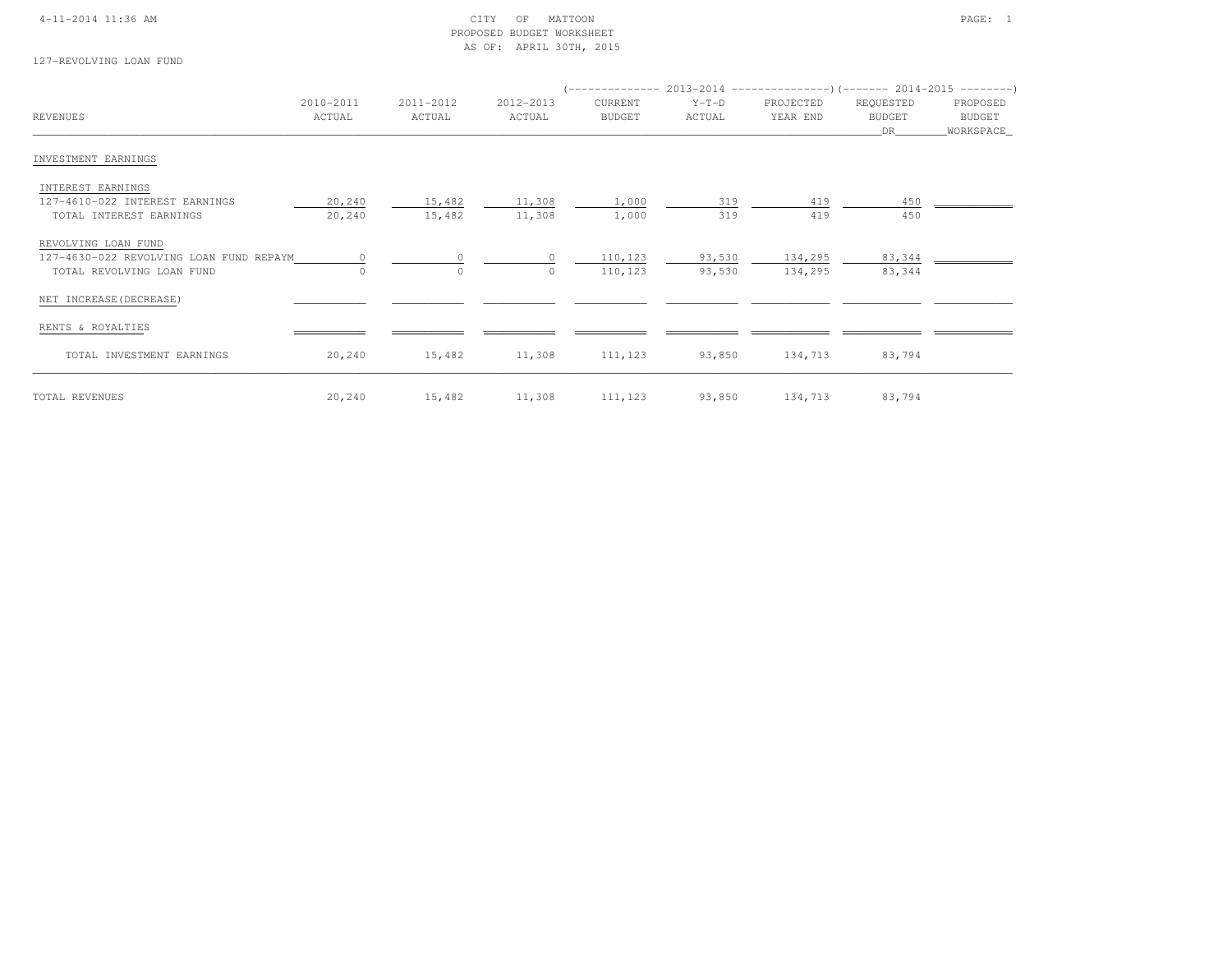### 4-11-2014 11:36 AM CITY OF MATTOON PAGE: 2 PROPOSED BUDGET WORKSHEETAS OF: APRIL 30TH, 2015

127-REVOLVING LOAN FUNDREVOLVING LOANS

| EXPENDITURES                            | $2010 - 2011$<br>ACTUAL | 2011-2012<br>ACTUAL    | 2012-2013<br>ACTUAL | CURRENT<br><b>BUDGET</b> | $Y-T-D$<br>ACTUAL | PROJECTED<br>YEAR END | REOUESTED<br><b>BUDGET</b><br>DR   | PROPOSED<br>BUDGET<br>WORKSPACE |
|-----------------------------------------|-------------------------|------------------------|---------------------|--------------------------|-------------------|-----------------------|------------------------------------|---------------------------------|
| OTHER PURCHASED SERVICES                |                         |                        |                     |                          |                   |                       |                                    |                                 |
|                                         |                         |                        |                     |                          |                   |                       |                                    |                                 |
| PROFESSIONAL SERVICES                   |                         |                        |                     |                          |                   |                       |                                    |                                 |
| 127-5652-513 AUDITING SERVICES          | 1,100                   | 1,100                  | 1,683               | 1,100                    | 371               | 557                   | 1,100                              |                                 |
| 127-5652-519 OTHER PROFESSIONAL SERVICE | 90                      | 90                     | 2,853               | 2,500                    | $\overline{0}$    | $\overline{0}$        | 3,000                              |                                 |
| TOTAL PROFESSIONAL SERVICES             | 1,190                   | 1,190                  | 4,536               | 3,600                    | 371               | 557                   | 4,100                              |                                 |
| TOTAL OTHER PURCHASED SERVICES          | 1,190                   | 1,190                  | 4,536               | 3,600                    | 371               | 557                   | 4,100                              |                                 |
| OTHER OBJECTS                           |                         |                        |                     |                          |                   |                       |                                    |                                 |
| FINANCIAL TRANS OBJECTS                 |                         |                        |                     |                          |                   |                       |                                    |                                 |
| 127-5652-826 SPECIAL ITEMS              |                         |                        | $\circ$             | 107,523                  |                   |                       | 79,694                             |                                 |
| TOTAL FINANCIAL TRANS OBJECTS           |                         |                        |                     | 107,523                  | $\frac{0}{0}$     |                       | 79,694                             |                                 |
| SPECIAL EVENT OBJECTS                   |                         |                        |                     |                          |                   |                       |                                    |                                 |
| 127-5652-830 BAD DEBT EXPENSE           | 0                       | 104,425                | $\frac{0}{0}$       | $\frac{0}{0}$            | $\frac{0}{0}$     |                       | $\begin{array}{c}\n0\n\end{array}$ |                                 |
| TOTAL SPECIAL EVENT OBJECTS             |                         | 104,425                |                     |                          |                   |                       |                                    |                                 |
| TOTAL OTHER OBJECTS                     | $\circ$                 | 104,425                | $\circ$             | 107,523                  | $\circ$           | $\circ$               | 79,694                             |                                 |
| TOTAL REVOLVING LOANS                   | 1,190                   | 105,615                | 4,536               | 111,123                  | 371               | 557                   | 83,794                             |                                 |
| TOTAL EXPENDITURES                      | 1,190                   | 105,615                | 4,536               | 111,123                  | 371               | 557                   | 83,794                             |                                 |
| REVENUE OVER/(UNDER) EXPENDITURES       | 19,050                  | 90, 133)<br>$\sqrt{2}$ | 6,772               | $\circ$                  | 93,478            | 134,156               | $\circ$                            |                                 |
| OTHER FINANCING SOURCES                 |                         |                        |                     |                          |                   |                       |                                    |                                 |
|                                         |                         |                        |                     |                          |                   |                       |                                    |                                 |
| OTHER FINANCING (USES)                  |                         |                        |                     |                          |                   |                       |                                    |                                 |
| REVENUES & OTHER SOURCES OVER/          |                         |                        |                     |                          |                   |                       |                                    |                                 |
| (UNDER) EXPENDITURES & OTHER (USES)     |                         | 19,050 (90,133) 6,772  |                     | 0 93, 478 134, 156       |                   |                       | $\circ$                            |                                 |

\*\*\* END OF REPORT \*\*\*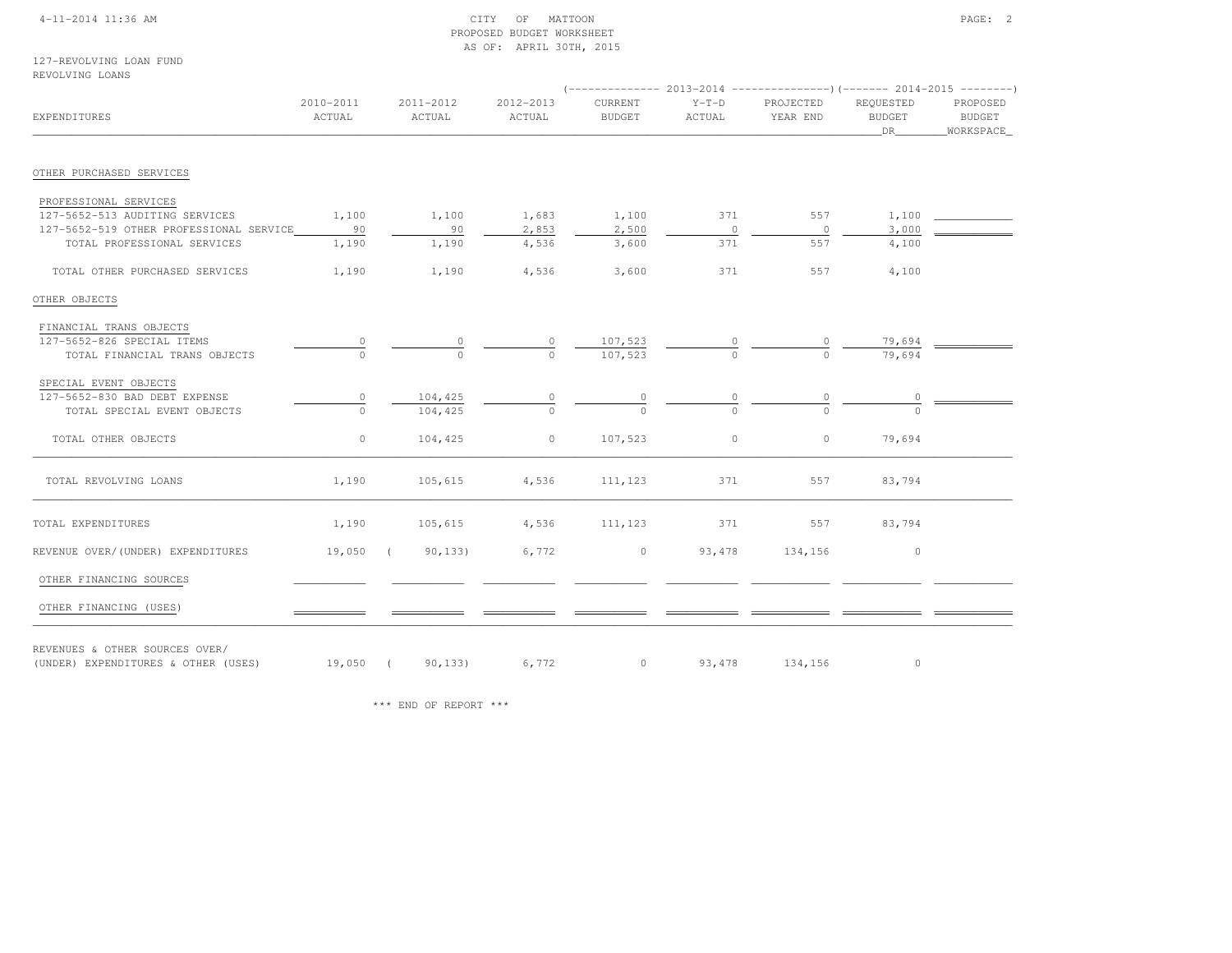### 4-11-2014 11:36 AM CITY OF MATTOON PAGE: 1 PROPOSED BUDGET WORKSHEETAS OF: APRIL 30TH, 2015

128-MIDTOWN TIF FUND

| <b>REVENUES</b>                    |                     |                     |                     |                          |                   |                       |                                  |                                 |
|------------------------------------|---------------------|---------------------|---------------------|--------------------------|-------------------|-----------------------|----------------------------------|---------------------------------|
|                                    | 2010-2011<br>ACTUAL | 2011-2012<br>ACTUAL | 2012-2013<br>ACTUAL | CURRENT<br><b>BUDGET</b> | $Y-T-D$<br>ACTUAL | PROJECTED<br>YEAR END | REQUESTED<br><b>BUDGET</b><br>DR | PROPOSED<br>BUDGET<br>WORKSPACE |
| TAXES                              |                     |                     |                     |                          |                   |                       |                                  |                                 |
| TIF/BD TAX RECEIPTS                |                     |                     |                     |                          |                   |                       |                                  |                                 |
| 128-4192-023 PROPERTY TAX RECEIPTS | 223,793             | 246,850             | 283,401             | 278,000                  | 298,473           | 298,473               | 300,000                          |                                 |
| TOTAL TIF/BD TAX RECEIPTS          | 223,793             | 246,850             | 283,401             | 278,000                  | 298,473           | 298,473               | 300,000                          |                                 |
| TOTAL TAXES                        | 223,793             | 246,850             | 283,401             | 278,000                  | 298,473           | 298,473               | 300,000                          |                                 |
| INVESTMENT EARNINGS                |                     |                     |                     |                          |                   |                       |                                  |                                 |
| INTEREST EARNINGS                  |                     |                     |                     |                          |                   |                       |                                  |                                 |
| 128-4610-023 INTEREST EARNINGS     | 773                 | 317                 | 360                 | 200                      | 212               | 318                   | 200                              |                                 |
| TOTAL INTEREST EARNINGS            | 773                 | 317                 | 360                 | 200                      | 212               | 318                   | 200                              |                                 |
| TOTAL INVESTMENT EARNINGS          | 773                 | 317                 | 360                 | 200                      | 212               | 318                   | 200                              |                                 |
| CONTRIB & OTHER MISC REV           |                     |                     |                     |                          |                   |                       |                                  |                                 |
| CONTRIBUTIONS & MISC REV           |                     |                     |                     |                          |                   |                       |                                  |                                 |
| TOTAL REVENUES                     | 224,566             | 247,167             | 283,761             | 278,200                  | 298,685           | 298,791               | 300,200                          |                                 |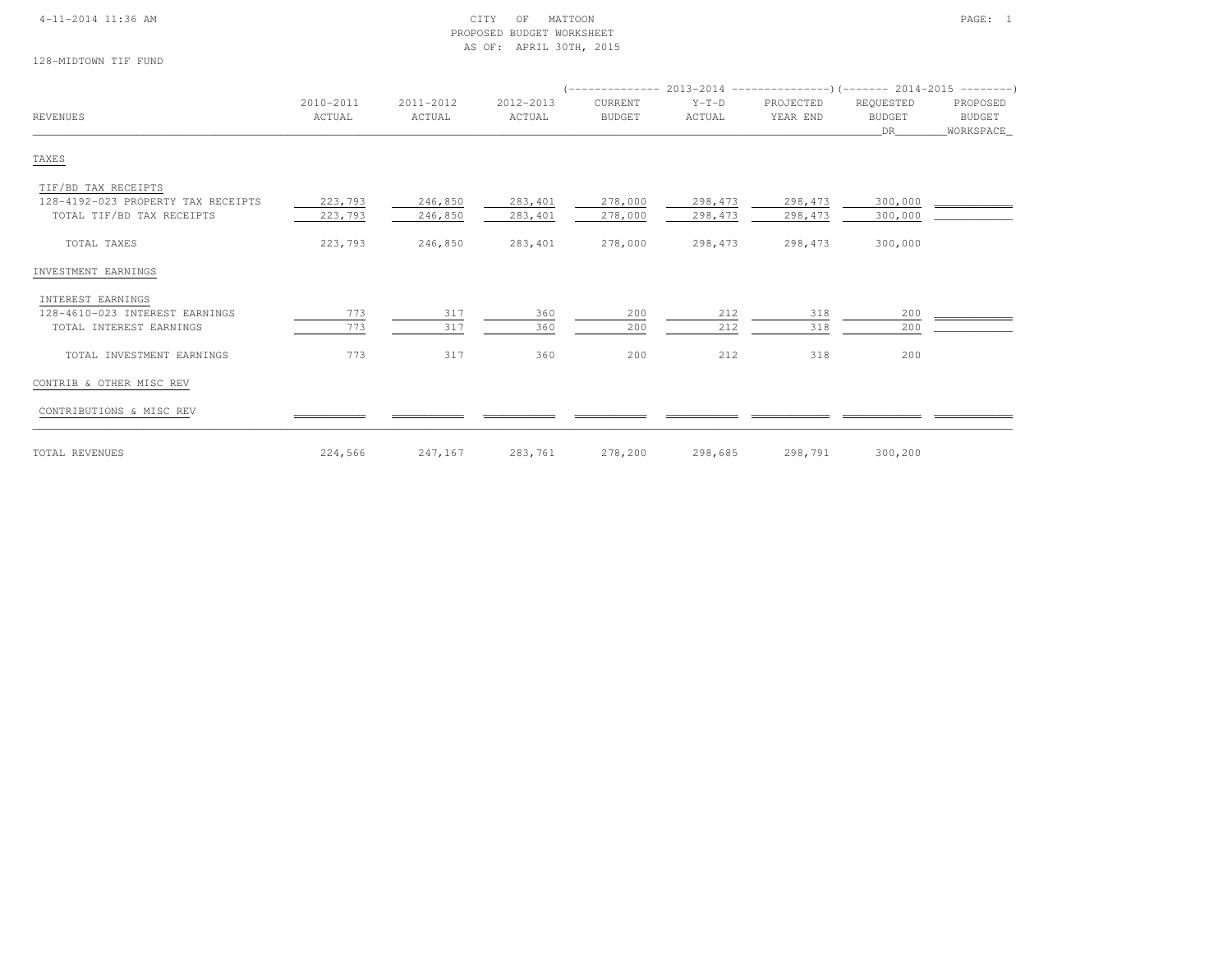### 4-11-2014 11:36 AM CITY OF MATTOON PAGE: 2 PROPOSED BUDGET WORKSHEETAS OF: APRIL 30TH, 2015

128-MIDTOWN TIF FUND

| MIDTOWN TIF DISTRICT                                                                                                                                                                          |                                                         |                                                           |                                                             | (-------------- 2013-2014 ----------------) (------- 2014-2015 --------- |                                                                  |                                                            |                                                |                                        |  |
|-----------------------------------------------------------------------------------------------------------------------------------------------------------------------------------------------|---------------------------------------------------------|-----------------------------------------------------------|-------------------------------------------------------------|--------------------------------------------------------------------------|------------------------------------------------------------------|------------------------------------------------------------|------------------------------------------------|----------------------------------------|--|
| EXPENDITURES                                                                                                                                                                                  | 2010-2011<br>ACTUAL                                     | 2011-2012<br>ACTUAL                                       | 2012-2013<br>ACTUAL                                         | CURRENT<br><b>BUDGET</b>                                                 | $Y-T-D$<br>ACTUAL                                                | PROJECTED<br>YEAR END                                      | REQUESTED<br><b>BUDGET</b><br>DR               | PROPOSED<br><b>BUDGET</b><br>WORKSPACE |  |
| SUPPLIES                                                                                                                                                                                      |                                                         |                                                           |                                                             |                                                                          |                                                                  |                                                            |                                                |                                        |  |
| GENERAL SUPPLIES                                                                                                                                                                              |                                                         |                                                           |                                                             |                                                                          |                                                                  |                                                            |                                                |                                        |  |
| OTHER PURCHASED SERVICES                                                                                                                                                                      |                                                         |                                                           |                                                             |                                                                          |                                                                  |                                                            |                                                |                                        |  |
| PROFESSIONAL SERVICES<br>128-5604-513 AUDITING SERVICES<br>TOTAL PROFESSIONAL SERVICES                                                                                                        | 1,100<br>1,100                                          | 1,100<br>1,100                                            | 1,683<br>1,683                                              | 1,100<br>1,100                                                           | 371<br>371                                                       | 1,100<br>1,100                                             | 1,100<br>1,100                                 |                                        |  |
| COMMUNICATION                                                                                                                                                                                 |                                                         |                                                           |                                                             |                                                                          |                                                                  |                                                            |                                                |                                        |  |
| ADVERTISING                                                                                                                                                                                   |                                                         |                                                           |                                                             |                                                                          |                                                                  |                                                            |                                                |                                        |  |
| PRINTING & BUILDING                                                                                                                                                                           |                                                         |                                                           |                                                             |                                                                          |                                                                  |                                                            |                                                |                                        |  |
| EMPLOYEE BUSINESS EXP                                                                                                                                                                         |                                                         |                                                           |                                                             |                                                                          |                                                                  |                                                            |                                                |                                        |  |
| OTHER PURCHASED SERVICES                                                                                                                                                                      |                                                         |                                                           |                                                             |                                                                          |                                                                  |                                                            |                                                |                                        |  |
| TOTAL OTHER PURCHASED SERVICES                                                                                                                                                                | 1,100                                                   | 1,100                                                     | 1,683                                                       | 1,100                                                                    | 371                                                              | 1,100                                                      | 1,100                                          |                                        |  |
| OTHER OBJECTS                                                                                                                                                                                 |                                                         |                                                           |                                                             |                                                                          |                                                                  |                                                            |                                                |                                        |  |
| FINANCIAL TRANS OBJECTS                                                                                                                                                                       |                                                         |                                                           |                                                             |                                                                          |                                                                  |                                                            |                                                |                                        |  |
| FINANCIAL TRANS OBJECTS<br>128-5604-821 SHARED INCREMENT (20%)<br>128-5604-825 TIF GRANTS<br>TOTAL FINANCIAL TRANS OBJECTS                                                                    | 44,759<br>137,990<br>182,748                            | 49,370<br>180,060<br>229,430                              | 56,680<br>115,955<br>172,635                                | 55,632<br>130,000<br>185,632                                             | $\circ$<br>121,679<br>121,679                                    | 59,695<br>121,679<br>181,374                               | 60,000<br>132,631<br>192,631                   |                                        |  |
| TOTAL OTHER OBJECTS                                                                                                                                                                           | 182,748                                                 | 229,430                                                   | 172,635                                                     | 185,632                                                                  | 121,679                                                          | 181,374                                                    | 192,631                                        |                                        |  |
| CAPITAL PROJECTS                                                                                                                                                                              |                                                         |                                                           |                                                             |                                                                          |                                                                  |                                                            |                                                |                                        |  |
| CAPITAL PROJECTS<br>128-5604-900 PARKS<br>128-5604-901 STREETS<br>128-5604-902 SIDEWALKS & CROSSWALKS<br>128-5604-908 PARKING LOTS<br>128-5604-909 PUBLIC BUILDINGS<br>TOTAL CAPITAL PROJECTS | $\circ$<br>8,500<br>6,110<br>7,833<br>$\circ$<br>22,443 | 11,020<br>18,226<br>9,050<br>$\circ$<br>$\circ$<br>38,295 | 18,255<br>$\circ$<br>15,462<br>$\circ$<br>$\circ$<br>33,717 | 10,000<br>$\circ$<br>10,000<br>6,000<br>100,000<br>126,000               | $\mathbb O$<br>$\mathbb O$<br>$\circ$<br>730<br>26,842<br>27,572 | $\circ$<br>$\circ$<br>$\circ$<br>1,095<br>40,262<br>41,357 | 72,000<br>0<br>0<br>5,000<br>75,000<br>152,000 |                                        |  |
| TOTAL CAPITAL PROJECTS                                                                                                                                                                        | 22,443                                                  | 38,295                                                    | 33,717                                                      | 126,000                                                                  | 27,572                                                           | 41,357                                                     | 152,000                                        |                                        |  |
| TOTAL MIDTOWN TIF DISTRICT                                                                                                                                                                    | 206,291                                                 | 268,825                                                   | 208,036                                                     | 312,732                                                                  | 149,622                                                          | 223,831                                                    | 345,731                                        |                                        |  |
| TOTAL EXPENDITURES                                                                                                                                                                            | 206,291                                                 | 268,825                                                   | 208,036                                                     | 312,732                                                                  | 149,622                                                          | 223,831                                                    | 345,731                                        |                                        |  |
| REVENUE OVER/(UNDER) EXPENDITURES                                                                                                                                                             | 18,275                                                  | 21,658                                                    | $75, 725$ (                                                 | 34,532                                                                   | 149,063                                                          | 74,960                                                     | 45,531)                                        |                                        |  |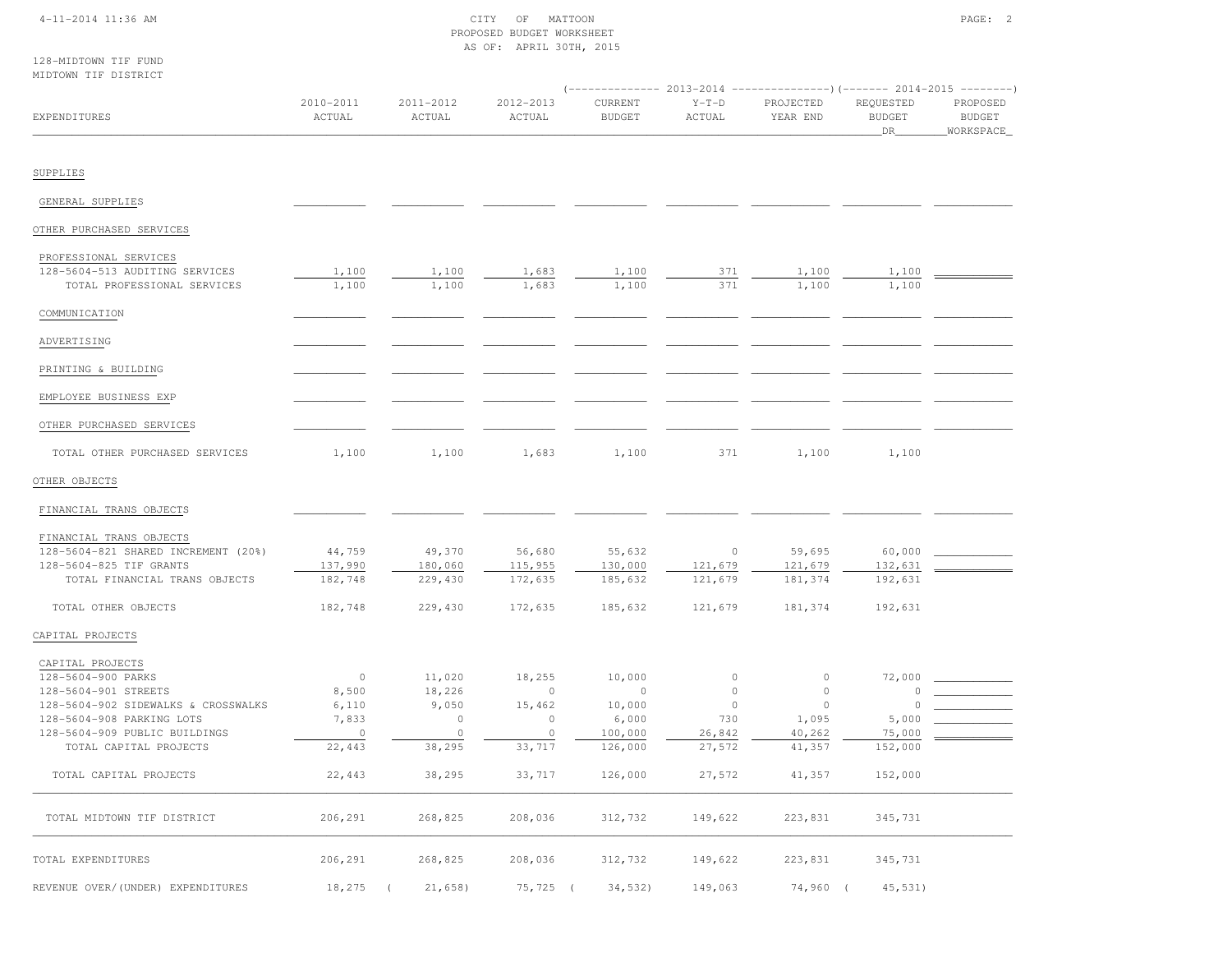| 4-11-2014 11:36 AM<br>128-MIDTOWN TIF FUND                            |                     |                     | MATTOON<br>CITY<br>OF<br>PROPOSED BUDGET WORKSHEET<br>AS OF: APRIL 30TH, 2015 |                   |                   |                       |                                                                           | PAGE: 3                         |
|-----------------------------------------------------------------------|---------------------|---------------------|-------------------------------------------------------------------------------|-------------------|-------------------|-----------------------|---------------------------------------------------------------------------|---------------------------------|
| MIDTOWN TIF DISTRICT                                                  |                     |                     |                                                                               |                   |                   |                       | (-------------- 2013-2014 ----------------) (------- 2014-2015 ---------) |                                 |
| EXPENDITURES                                                          | 2010-2011<br>ACTUAL | 2011-2012<br>ACTUAL | 2012-2013<br>ACTUAL                                                           | CURRENT<br>BUDGET | $Y-T-D$<br>ACTUAL | PROJECTED<br>YEAR END | REQUESTED<br><b>BUDGET</b><br>DR                                          | PROPOSED<br>BUDGET<br>WORKSPACE |
| OTHER FINANCING SOURCES                                               |                     |                     |                                                                               |                   |                   |                       |                                                                           |                                 |
| REVENUES & OTHER SOURCES OVER/<br>(UNDER) EXPENDITURES & OTHER (USES) | 18,275 (            | 21,658)             | 75,725 (                                                                      | 34,532)           | 149,063           | 74,960 (              | 45,531)                                                                   |                                 |

\*\*\* END OF REPORT \*\*\*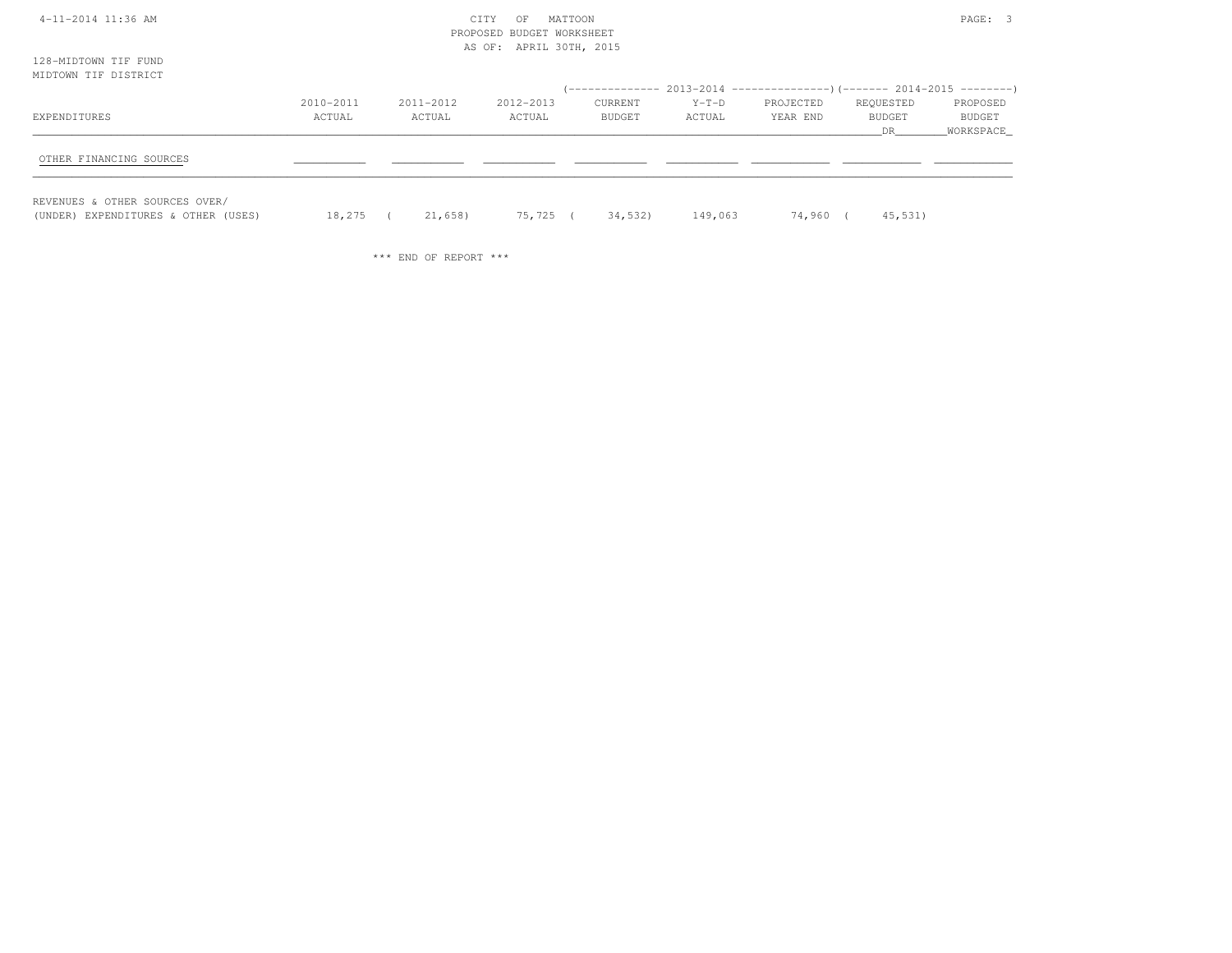### 4-11-2014 11:36 AM CITY OF MATTOON PAGE: 1 PROPOSED BUDGET WORKSHEETAS OF: APRIL 30TH, 2015

# 130-CAPITAL PROJECT FUND

|                                         |                     |                     |                     | ( --------------         | 2013-2014         |                       |                                  |                                        |
|-----------------------------------------|---------------------|---------------------|---------------------|--------------------------|-------------------|-----------------------|----------------------------------|----------------------------------------|
| REVENUES                                | 2010-2011<br>ACTUAL | 2011-2012<br>ACTUAL | 2012-2013<br>ACTUAL | CURRENT<br><b>BUDGET</b> | $Y-T-D$<br>ACTUAL | PROJECTED<br>YEAR END | REQUESTED<br><b>BUDGET</b><br>DR | PROPOSED<br><b>BUDGET</b><br>WORKSPACE |
| INTERGOVERNMENTAL REV                   |                     |                     |                     |                          |                   |                       |                                  |                                        |
| FEDERAL GOVT GRANTS                     |                     |                     |                     |                          |                   |                       |                                  |                                        |
| 130-4313-023 FEDERAL CAPITAL GRANTS     | 435,678             | 21,389              |                     | 0                        |                   |                       |                                  |                                        |
| TOTAL FEDERAL GOVT GRANTS               | 435,678             | 21,389              | $\Omega$            | $\Omega$                 |                   | $\cap$                |                                  |                                        |
| STATE GOVT GRANTS                       |                     |                     |                     |                          |                   |                       |                                  |                                        |
| 130-4323-023 STATE CAPITAL GRANTS       | $\circ$             | 473,343             | 526,657             | 385,000                  | 0                 | 0                     | 625,000                          |                                        |
| TOTAL STATE GOVT GRANTS                 | $\circ$             | 473,343             | 526,657             | 385,000                  | $\cap$            | 0                     | 625,000                          |                                        |
| TOTAL INTERGOVERNMENTAL REV             | 435,678             | 494,732             | 526,657             | 385,000                  | $\circ$           | $\circ$               | 625,000                          |                                        |
| INVESTMENT EARNINGS                     |                     |                     |                     |                          |                   |                       |                                  |                                        |
| INTEREST EARNINGS                       |                     |                     |                     |                          |                   |                       |                                  |                                        |
| 130-4610-010 INTEREST EARNINGS          | 8,137               | 3,301               | 4,378               | 1,000                    | 1,494             | 2,360                 | 2,000                            |                                        |
| TOTAL INTEREST EARNINGS                 | 8,137               | 3,301               | 4,378               | 1,000                    | 1,494             | 2,360                 | 2,000                            |                                        |
| RENTS & ROYALTIES                       |                     |                     |                     |                          |                   |                       |                                  |                                        |
| 130-4650-010 FARM INCOME                | 10,565              | 7,971               | 23,073              | 10,000                   | 9,231             | 19,378                | 19,000                           |                                        |
| TOTAL RENTS & ROYALTIES                 | 10,565              | 7,971               | 23,073              | 10,000                   | 9,231             | 19,378                | 19,000                           |                                        |
| TOTAL INVESTMENT EARNINGS               | 18,702              | 11,272              | 27,450              | 11,000                   | 10,725            | 21,738                | 21,000                           |                                        |
| CONTRIB & OTHER MISC REV                |                     |                     |                     |                          |                   |                       |                                  |                                        |
| CONTRIBUTIONS & MISC REV                |                     |                     |                     |                          |                   |                       |                                  |                                        |
| 130-4805-023 CONTRIBUTIONS & OTHER MISC | 0                   | 143,292             | 18,102              | 0                        | 6,001             | 6,001                 | 40,000                           |                                        |
| TOTAL CONTRIBUTIONS & MISC REV          | $\bigcap$           | 143,292             | 18,102              | $\Omega$                 | 6,001             | 6,001                 | 40,000                           |                                        |
| CONTRIBUTIONS & MISC REV                |                     |                     |                     |                          |                   |                       |                                  |                                        |
| 130-4811-023 HIST. SOC. GRANT-DEPOT RES | $\circ$             | 113,804             | $\circ$             | 0                        | 0                 | 0                     | 0                                |                                        |
| TOTAL CONTRIBUTIONS & MISC REV          | $\circ$             | 113,804             | $\circ$             | $\Omega$                 | $\cap$            | $\Omega$              |                                  |                                        |
| TOTAL CONTRIB & OTHER MISC REV          | $\circ$             | 257,096             | 18,102              | $\circ$                  | 6,001             | 6,001                 | 40,000                           |                                        |
| TOTAL REVENUES                          | 454,380             | 763,100             | 572,209             | 396,000                  | 16,726            | 27,739                | 686,000                          |                                        |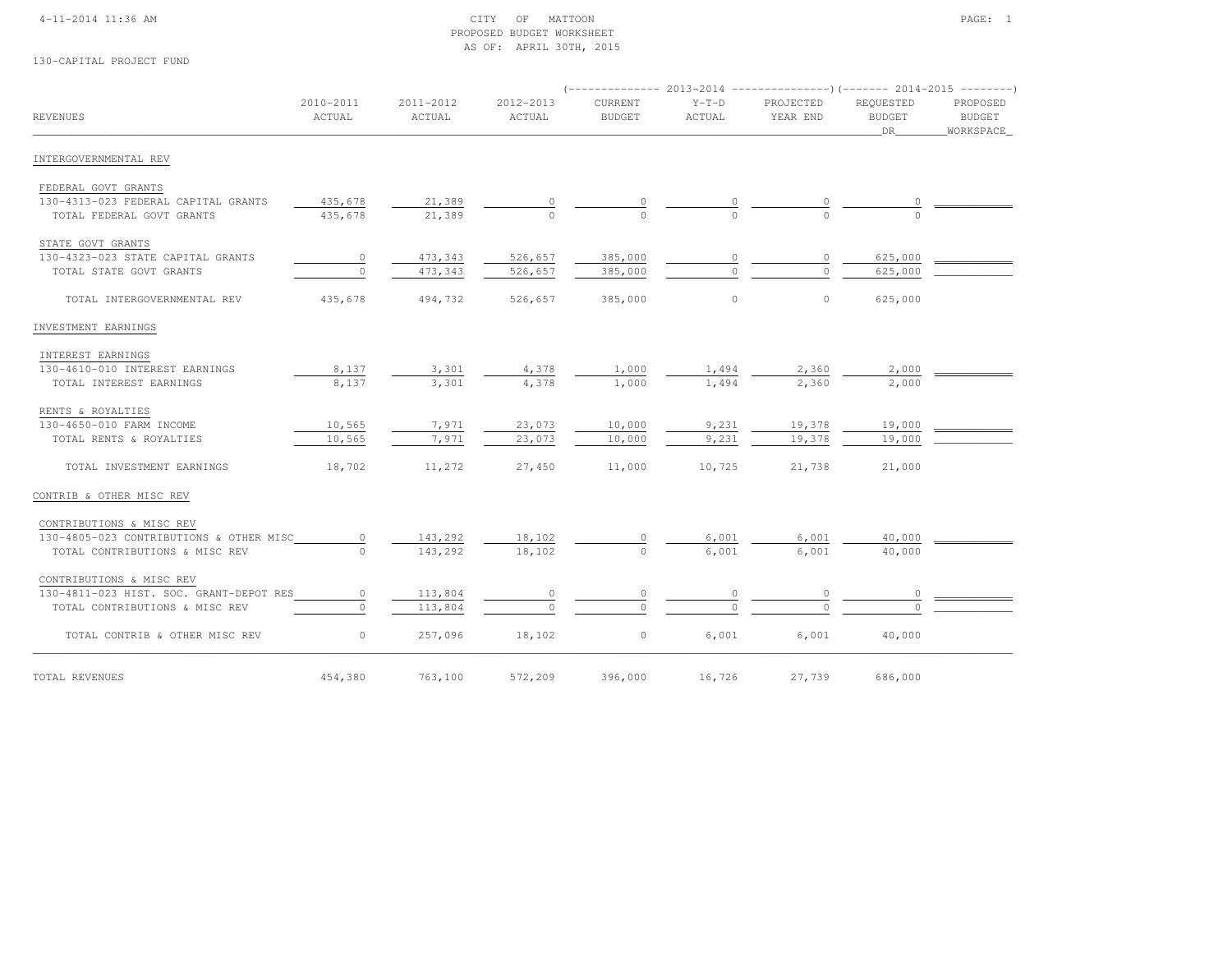# 4-11-2014 11:36 AM CITY OF MATTOON PAGE: 2 PROPOSED BUDGET WORKSHEETAS OF: APRIL 30TH, 2015

| 130-CAPITAL PROJECT FUND |  |  |
|--------------------------|--|--|
| FINANCIAL ADMINISTRATION |  |  |

|                                   |           |           |           |         |          |           | $($ -------------- 2013-2014 ----------------) (------- 2014-2015 ---------) |             |  |
|-----------------------------------|-----------|-----------|-----------|---------|----------|-----------|------------------------------------------------------------------------------|-------------|--|
|                                   | 2010-2011 | 2011-2012 | 2012-2013 | CURRENT | $Y-T-D$  | PROJECTED | REQUESTED                                                                    | PROPOSED    |  |
| EXPENDITURES                      | ACTUAL    | ACTUAL    | ACTUAL    | BUDGET  | ACTUAL   | YEAR END  | <b>BUDGET</b>                                                                | BUDGET      |  |
|                                   |           |           |           |         |          |           | DR                                                                           | _WORKSPACE_ |  |
|                                   |           |           |           |         |          |           |                                                                              |             |  |
| OTHER PURCHASED SERVICES          |           |           |           |         |          |           |                                                                              |             |  |
| PROFESSIONAL SERVICES             |           |           |           |         |          |           |                                                                              |             |  |
| OTHER OBJECTS                     |           |           |           |         |          |           |                                                                              |             |  |
| FINANCIAL TRANS OBJECTS           |           |           |           |         |          |           |                                                                              |             |  |
| 130-5150-811 BANK SERVICE CHARGES | 300       | 125       |           | $\circ$ | $\Omega$ | $\circ$   |                                                                              |             |  |
| 130-5150-816 FARM EXPENSES        | 1,229     | 3,427     | 1,748     | 3,500   | 1,462    | 1,462     | 3,500                                                                        |             |  |
| TOTAL FINANCIAL TRANS OBJECTS     | 1,529     | 3,552     | 1,749     | 3,500   | 1,462    | 1,462     | 3,500                                                                        |             |  |
| TOTAL OTHER OBJECTS               | 1,529     | 3,552     | 1,749     | 3,500   | 1,462    | 1,462     | 3,500                                                                        |             |  |
| TOTAL FINANCIAL ADMINISTRATION    | 1,529     | 3,552     | 1,749     | 3,500   | 1,462    | 1,462     | 3,500                                                                        |             |  |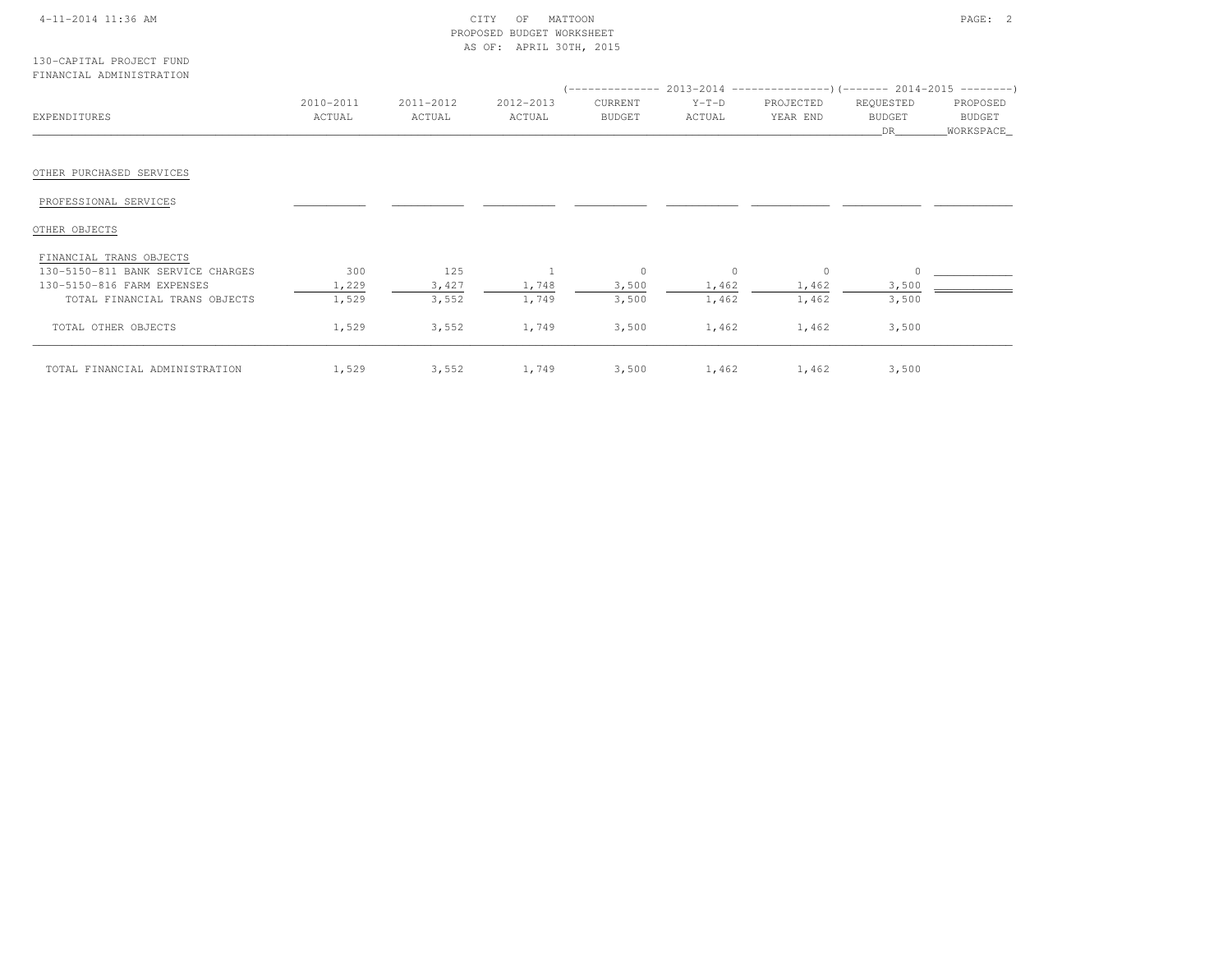|  | 4-11-2014 11:36 AM |  |
|--|--------------------|--|
|  |                    |  |

## $\begin{array}{cccccccccc} \text{CITY} & \text{OF} & \text{MATTON} \end{array}$  PROPOSED BUDGET WORKSHEETAS OF: APRIL 30TH, 2015

## 130-CAPITAL PROJECT FUNDPOLICE ADMINISTRATION

| EXPENDITURES                  | 2010-2011<br>ACTUAL | 2011-2012<br>ACTUAL | 2012-2013<br>ACTUAL | '--------------<br>CURRENT<br><b>BUDGET</b> | $Y-T-D$<br>ACTUAL | PROJECTED<br>YEAR END | REQUESTED<br><b>BUDGET</b><br>DR | PROPOSED<br>BUDGET<br>_WORKSPACE_ |
|-------------------------------|---------------------|---------------------|---------------------|---------------------------------------------|-------------------|-----------------------|----------------------------------|-----------------------------------|
| PROPERTY<br>BUILDINGS         |                     |                     |                     |                                             |                   |                       |                                  |                                   |
| 130-5211-720 POLICE BUILDINGS | $\cap$              | 159,141             | 68,292              | 96,000                                      | 41,770            | 62,655                | 70,000                           |                                   |
| TOTAL BUILDINGS               | $\circ$             | 159,141             | 68,292              | 96,000                                      | 41,770            | 62,655                | 70,000                           |                                   |
| TOTAL PROPERTY                | $\circ$             | 159,141             | 68,292              | 96,000                                      | 41,770            | 62,655                | 70,000                           |                                   |
| TOTAL POLICE ADMINISTRATION   | $\circ$             | 159,141             | 68,292              | 96,000                                      | 41,770            | 62,655                | 70,000                           |                                   |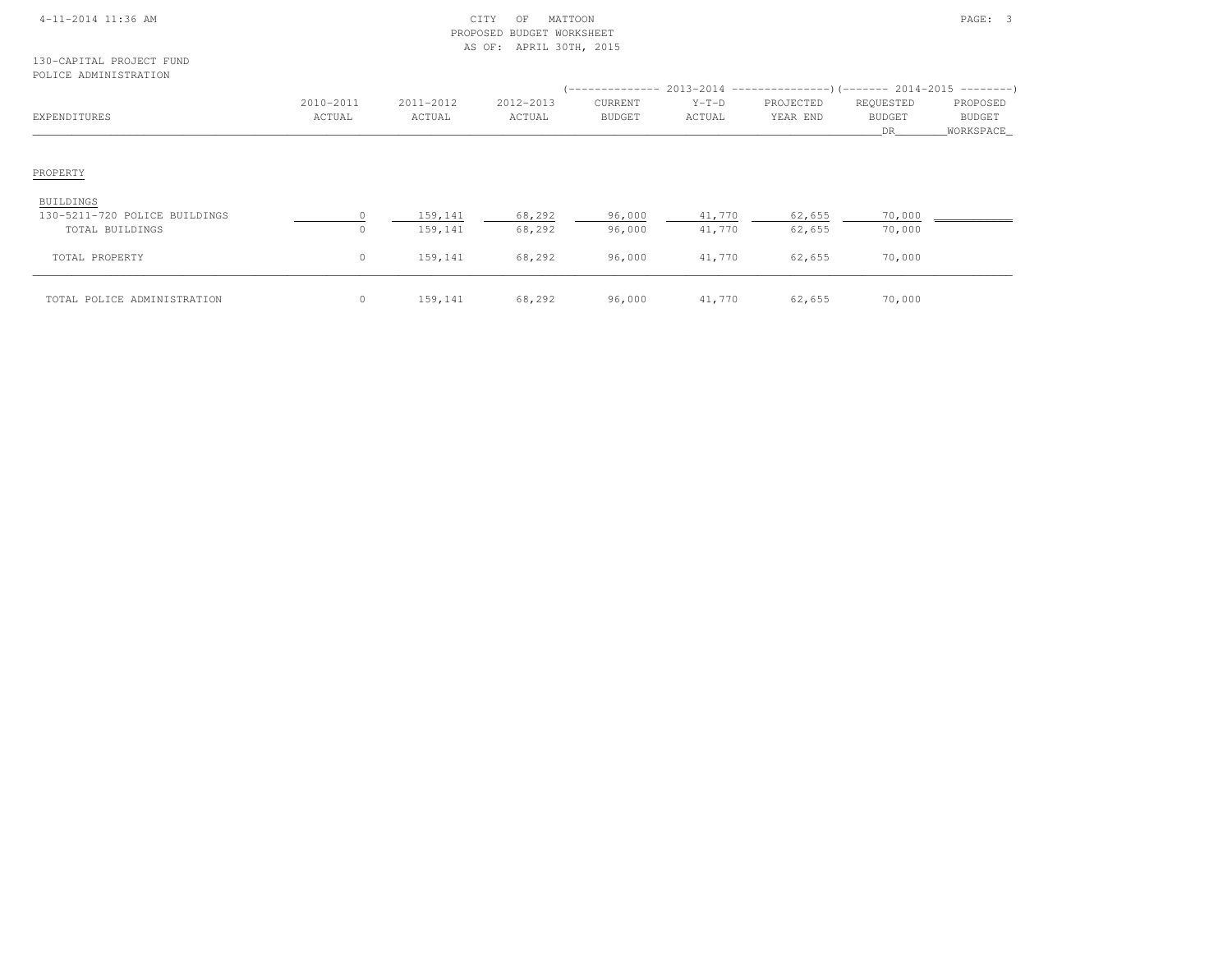|  | 4-11-2014 11:36 AM |  |
|--|--------------------|--|
|  |                    |  |

## $\text{CITY}$  OF MATTOON PAGE: 4 PROPOSED BUDGET WORKSHEETAS OF: APRIL 30TH, 2015

## 130-CAPITAL PROJECT FUNDFIRE ADMINISTRATION

| EXPENDITURES                                                | 2010-2011<br>ACTUAL | 2011-2012<br>ACTUAL | 2012-2013<br>ACTUAL | CURRENT<br>BUDGET | $Y-T-D$<br>ACTUAL | $($ -------------- 2013-2014 -----------------) (------- 2014-2015 ---------)<br>PROJECTED<br>YEAR END | REQUESTED<br><b>BUDGET</b><br><b>DR</b> | PROPOSED<br>BUDGET<br>_WORKSPACE_ |
|-------------------------------------------------------------|---------------------|---------------------|---------------------|-------------------|-------------------|--------------------------------------------------------------------------------------------------------|-----------------------------------------|-----------------------------------|
| PROPERTY                                                    |                     |                     |                     |                   |                   |                                                                                                        |                                         |                                   |
| BUILDINGS<br>130-5241-720 FIRE BUILDINGS<br>TOTAL BUILDINGS | $\Omega$<br>$\circ$ | 189,111<br>189,111  | 8,581<br>8,581      | 17,000<br>17,000  | 8,275<br>8,275    | 12,413<br>12,413                                                                                       | 66,000<br>66,000                        |                                   |
| TOTAL PROPERTY                                              | $\circ$             | 189,111             | 8,581               | 17,000            | 8,275             | 12,413                                                                                                 | 66,000                                  |                                   |
| TOTAL FIRE ADMINISTRATION                                   | $\circ$             | 189,111             | 8,581               | 17,000            | 8,275             | 12,413                                                                                                 | 66,000                                  |                                   |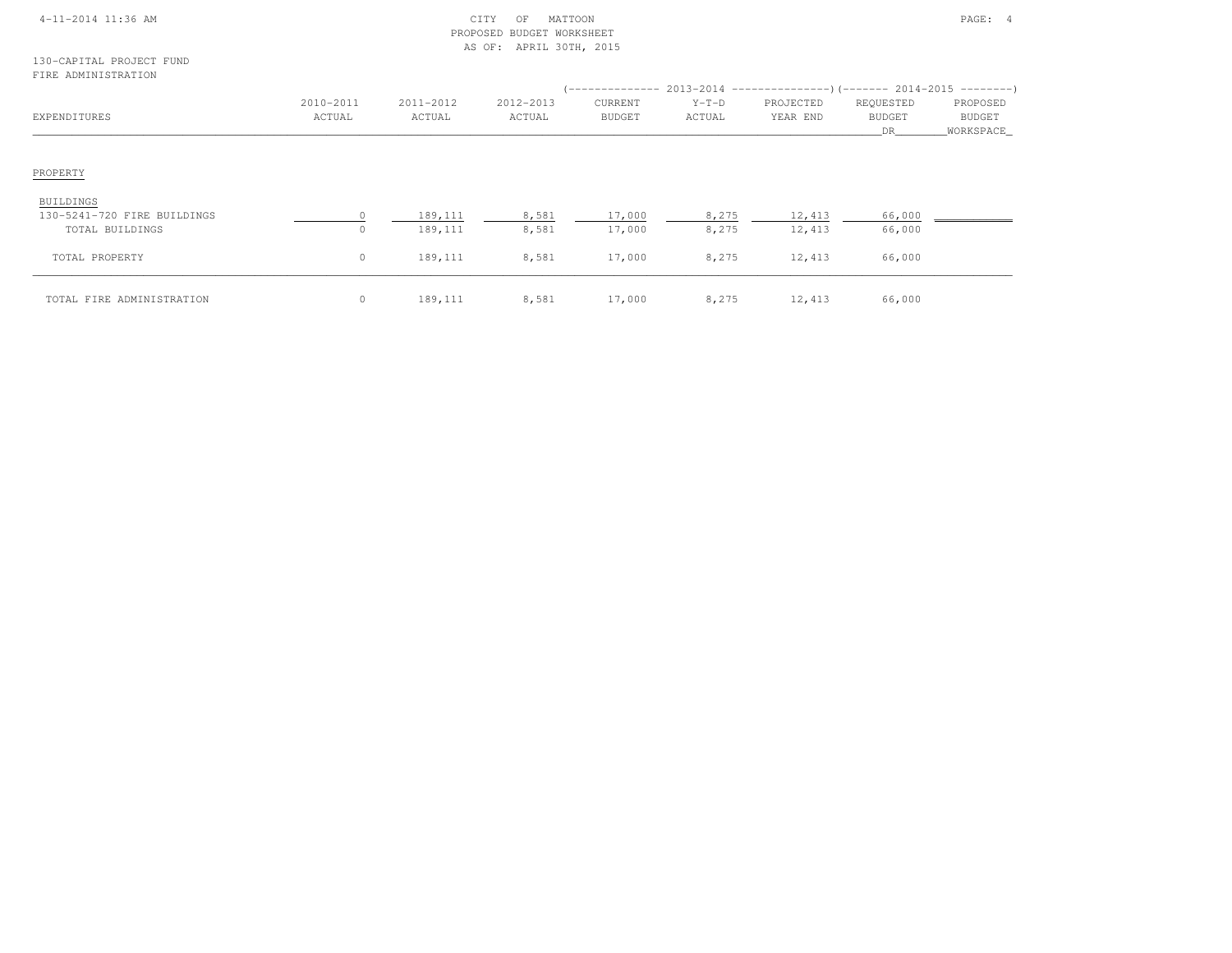|                                                                          |                     |                     | PROPOSED BUDGET WORKSHEET<br>AS OF: APRIL 30TH, 2015 |                          |                                                                                                    |                       |                                   |                                        |
|--------------------------------------------------------------------------|---------------------|---------------------|------------------------------------------------------|--------------------------|----------------------------------------------------------------------------------------------------|-----------------------|-----------------------------------|----------------------------------------|
| 130-CAPITAL PROJECT FUND<br>STREETS                                      |                     |                     |                                                      |                          |                                                                                                    |                       |                                   |                                        |
| EXPENDITURES                                                             | 2010-2011<br>ACTUAL | 2011-2012<br>ACTUAL | 2012-2013<br>ACTUAL                                  | CURRENT<br><b>BUDGET</b> | $($ -------------- 2013-2014 -----------------) (------- 2014-2015 ---------)<br>$Y-T-D$<br>ACTUAL | PROJECTED<br>YEAR END | REQUESTED<br><b>BUDGET</b><br>DR. | PROPOSED<br><b>BUDGET</b><br>WORKSPACE |
| PROPERTY                                                                 |                     |                     |                                                      |                          |                                                                                                    |                       |                                   |                                        |
| <b>BUILDINGS</b><br>130-5321-720 PUBLIC WORKS BUILDINGS                  | 386                 | 3,421               |                                                      | 3,000,000                | 105,253                                                                                            | 105,253               | 2,900,000                         |                                        |
| TOTAL BUILDINGS                                                          | 386                 | 3,421               | $\circ$                                              | 3,000,000                | 105,253                                                                                            | 105,253               | 2,900,000                         |                                        |
| IMPROVEMENTS-NOT BLDNGS                                                  |                     |                     |                                                      |                          |                                                                                                    |                       |                                   |                                        |
| 130-5321-730 IMPROVEMENTS OTHER THAN BL<br>TOTAL IMPROVEMENTS-NOT BLDNGS | 297,491<br>297,491  | 729,811<br>729,811  | 71,946<br>71,946                                     | 160,000<br>160,000       | 133,836<br>133,836                                                                                 | 149,500<br>149,500    | 710,000<br>710,000                |                                        |
| TOTAL PROPERTY                                                           | 297,877             | 733,231             | 71,946                                               | 3,160,000                | 239,089                                                                                            | 254,753               | 3,610,000                         |                                        |
| TOTAL STREETS                                                            | 297,877             | 733,231             | 71,946                                               | 3,160,000                | 239,089                                                                                            | 254,753               | 3,610,000                         |                                        |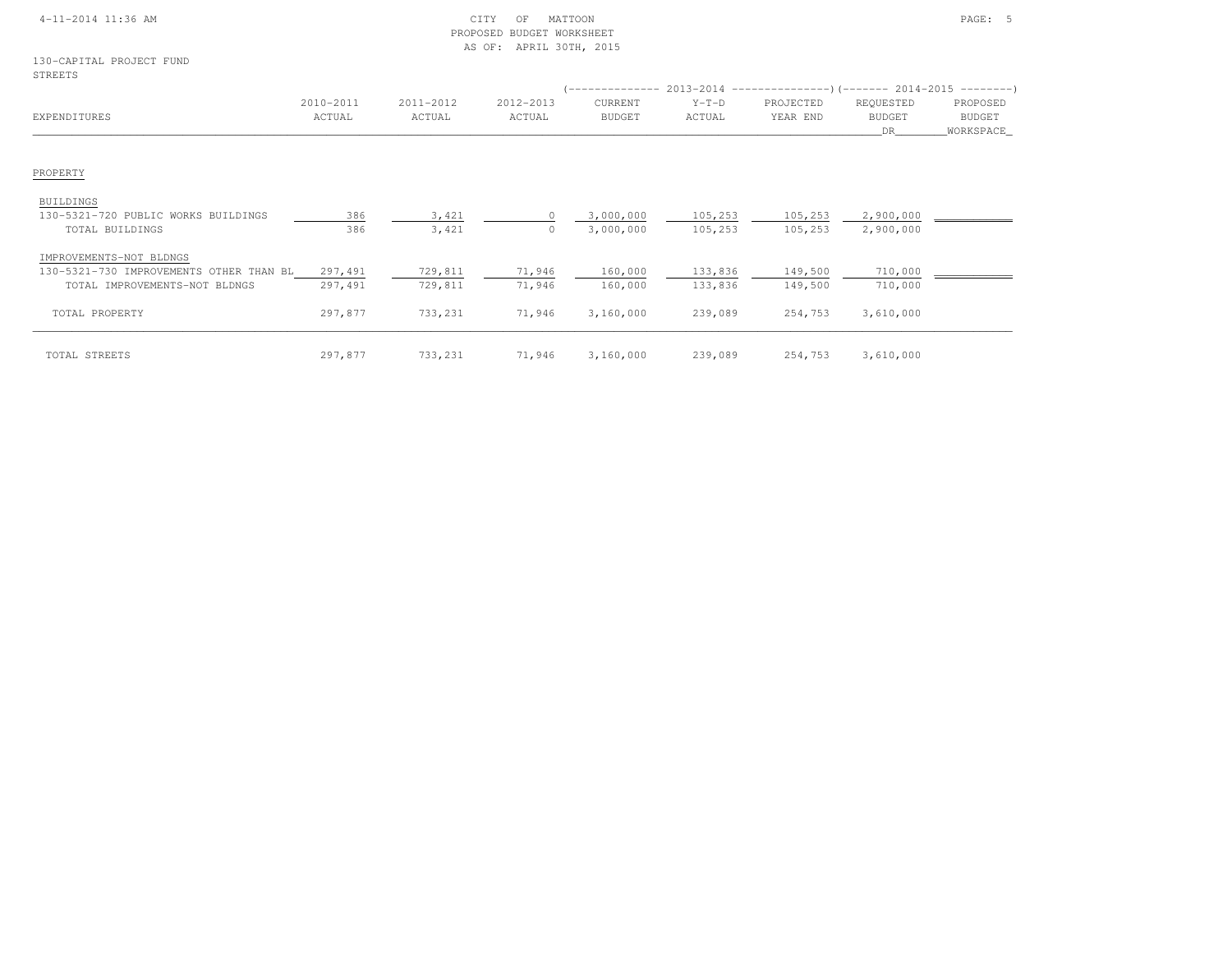## 4-11-2014 11:36 AM CITY OF MATTOON PAGE: 6 PROPOSED BUDGET WORKSHEETAS OF: APRIL 30TH, 2015

## 130-CAPITAL PROJECT FUNDST<sub>(</sub>

| STORM DRAINAGE                                                            |                     |                     |                     |                                 |                   | (-------------- 2013-2014 -----------------) (------- 2014-2015 ---------) |                                  |                                        |
|---------------------------------------------------------------------------|---------------------|---------------------|---------------------|---------------------------------|-------------------|----------------------------------------------------------------------------|----------------------------------|----------------------------------------|
| EXPENDITURES                                                              | 2010-2011<br>ACTUAL | 2011-2012<br>ACTUAL | 2012-2013<br>ACTUAL | <b>CURRENT</b><br><b>BUDGET</b> | $Y-T-D$<br>ACTUAL | PROJECTED<br>YEAR END                                                      | REQUESTED<br><b>BUDGET</b><br>DR | PROPOSED<br><b>BUDGET</b><br>WORKSPACE |
| PROPERTY                                                                  |                     |                     |                     |                                 |                   |                                                                            |                                  |                                        |
| IMPROVEMENTS-NOT BLDNGS<br>130-5328-730 IMPROVEMENTS OTHER THAN BL 10,725 |                     | 668,465             | 3,987               | 450,000                         | 112,572           | 168,858                                                                    | 473,754                          |                                        |
| TOTAL IMPROVEMENTS-NOT BLDNGS                                             | 10,725              | 668,465             | 3,987               | 450,000                         | 112,572           | 168,858                                                                    | 473,754                          |                                        |
| TOTAL PROPERTY                                                            | 10,725              | 668,465             | 3,987               | 450,000                         | 112,572           | 168,858                                                                    | 473,754                          |                                        |
| TOTAL STORM DRAINAGE                                                      | 10,725              | 668,465             | 3,987               | 450,000                         | 112,572           | 168,858                                                                    | 473,754                          |                                        |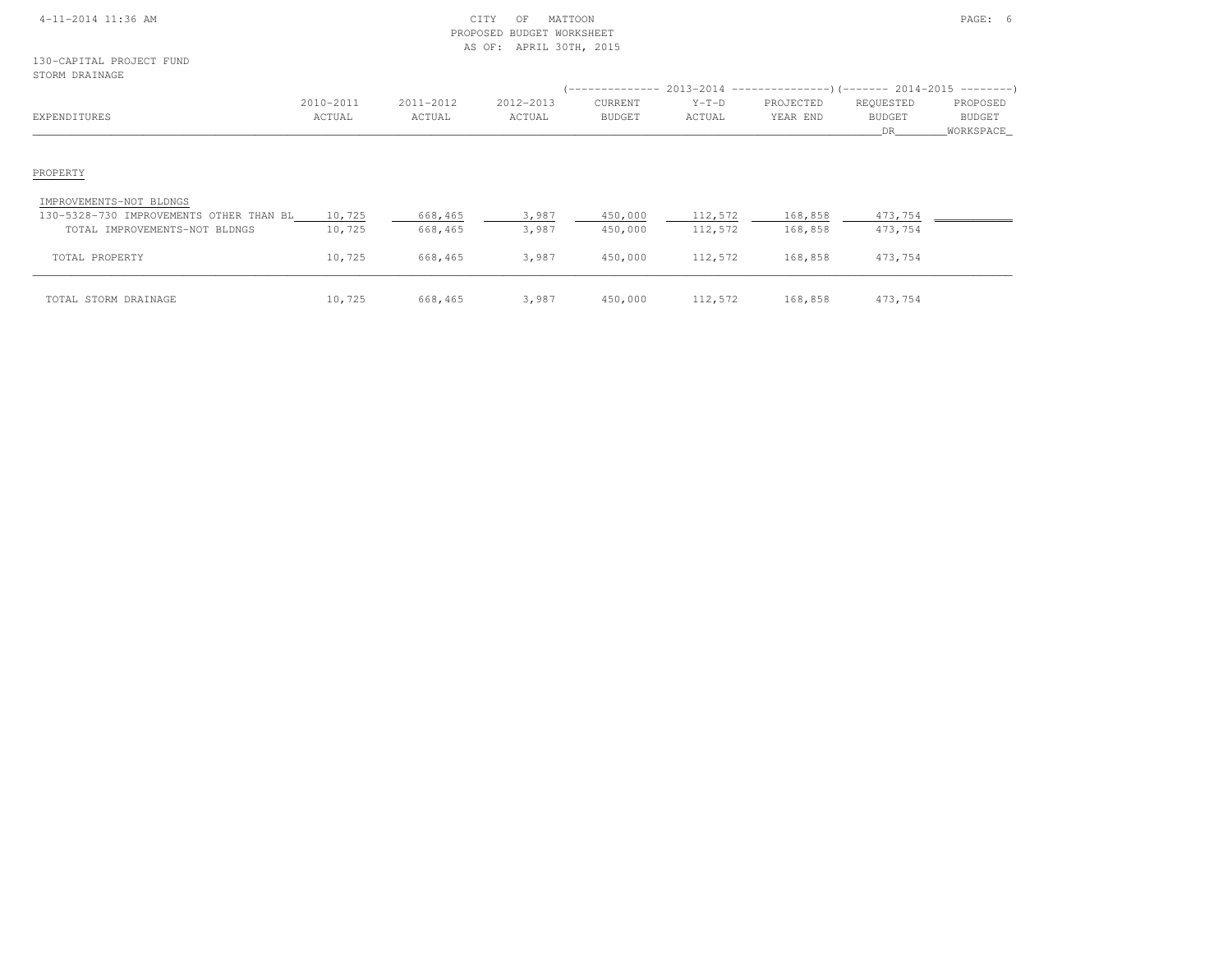| 4-11-2014 11:36 AM |  |  |  |  |
|--------------------|--|--|--|--|
|                    |  |  |  |  |

## 4-11-2014 CITY OF MATTOON PAGE: 7 AM CITY OF MATTOON PAGE: 7 PROPOSED BUDGET WORKSHEETAS OF: APRIL 30TH, 2015

#### 130-CAPITAL PROJECT FUNDENGINEERING ALLOCATION

|                                         |                     |                     |                     |                          |                   | (-------------- 2013-2014 --------------------- 2014-2015 ---------- ) |                                   |                                        |
|-----------------------------------------|---------------------|---------------------|---------------------|--------------------------|-------------------|------------------------------------------------------------------------|-----------------------------------|----------------------------------------|
| EXPENDITURES                            | 2010-2011<br>ACTUAL | 2011-2012<br>ACTUAL | 2012-2013<br>ACTUAL | CURRENT<br><b>BUDGET</b> | $Y-T-D$<br>ACTUAL | PROJECTED<br>YEAR END                                                  | REQUESTED<br><b>BUDGET</b><br>DR. | PROPOSED<br><b>BUDGET</b><br>WORKSPACE |
| PERSONNEL SERVICES<br>SALARIES & WAGES  |                     |                     |                     |                          |                   |                                                                        |                                   |                                        |
| 130-5356-111 ENGINEERING SALARIES ALLOC | 55,355              | 58,129              | 24,351              |                          | 408               | 612                                                                    | 1,000                             |                                        |
| TOTAL SALARIES & WAGES                  | 55,355              | 58,129              | 24,351              | $\Omega$                 | 408               | 612                                                                    | 1,000                             |                                        |
| TOTAL PERSONNEL SERVICES                | 55,355              | 58,129              | 24,351              | $\mathbf{0}$             | 408               | 612                                                                    | 1,000                             |                                        |
| TOTAL ENGINEERING ALLOCATION            | 55,355              | 58,129              | 24,351              | $\circ$                  | 408               | 612                                                                    | 1,000                             |                                        |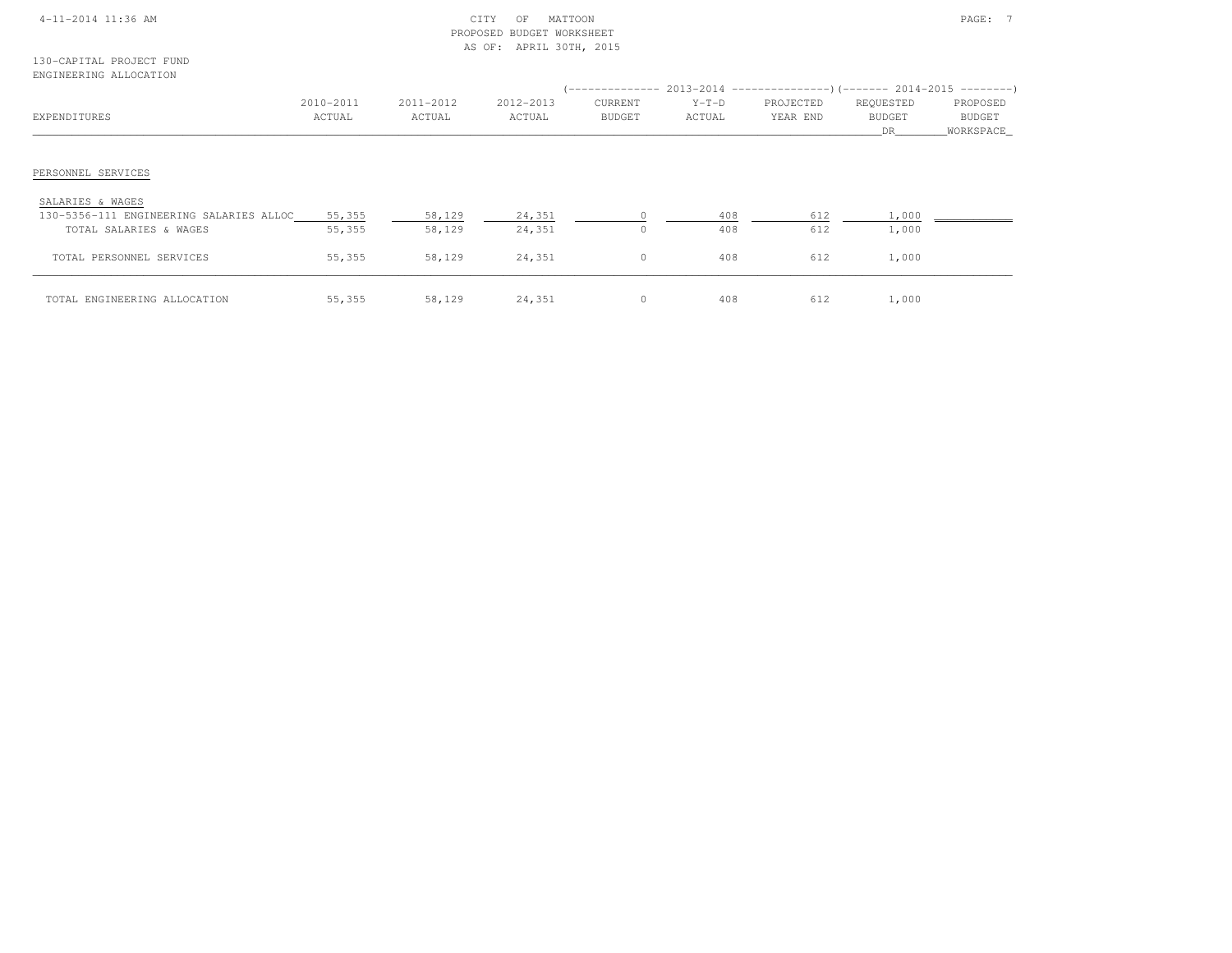| 4-11-2014 11:36 AM |  |
|--------------------|--|
|                    |  |

## $\begin{array}{ccc} \text{CITY} & \text{OF} & \text{MATTON} \end{array}$  PROPOSED BUDGET WORKSHEETAS OF: APRIL 30TH, 2015

130-CAPITAL PROJECT FUNDCITY HALL

| CITI HATP                                     |                     |                     |                     |                          |                   |                       | (-------------- 2013-2014 ----------------) (------- 2014-2015 ---------) |                                          |
|-----------------------------------------------|---------------------|---------------------|---------------------|--------------------------|-------------------|-----------------------|---------------------------------------------------------------------------|------------------------------------------|
| EXPENDITURES                                  | 2010-2011<br>ACTUAL | 2011-2012<br>ACTUAL | 2012-2013<br>ACTUAL | CURRENT<br><b>BUDGET</b> | $Y-T-D$<br>ACTUAL | PROJECTED<br>YEAR END | REQUESTED<br><b>BUDGET</b><br>DR.                                         | PROPOSED<br><b>BUDGET</b><br>_WORKSPACE_ |
| PROPERTY                                      |                     |                     |                     |                          |                   |                       |                                                                           |                                          |
| BUILDINGS<br>130-5382-721 BUILDINGS & GROUNDS |                     | 18,672              |                     | 60,000                   | 57,137            | 85,706                | 58,000                                                                    |                                          |
| TOTAL BUILDINGS                               | $\Omega$            | 18,672              |                     | 60,000                   | 57,137            | 85,706                | 58,000                                                                    |                                          |
| TOTAL PROPERTY                                | $\circ$             | 18,672              | $\circ$             | 60,000                   | 57,137            | 85,706                | 58,000                                                                    |                                          |
| TOTAL CITY HALL                               | $\circ$             | 18,672              | $\circ$             | 60,000                   | 57,137            | 85,706                | 58,000                                                                    |                                          |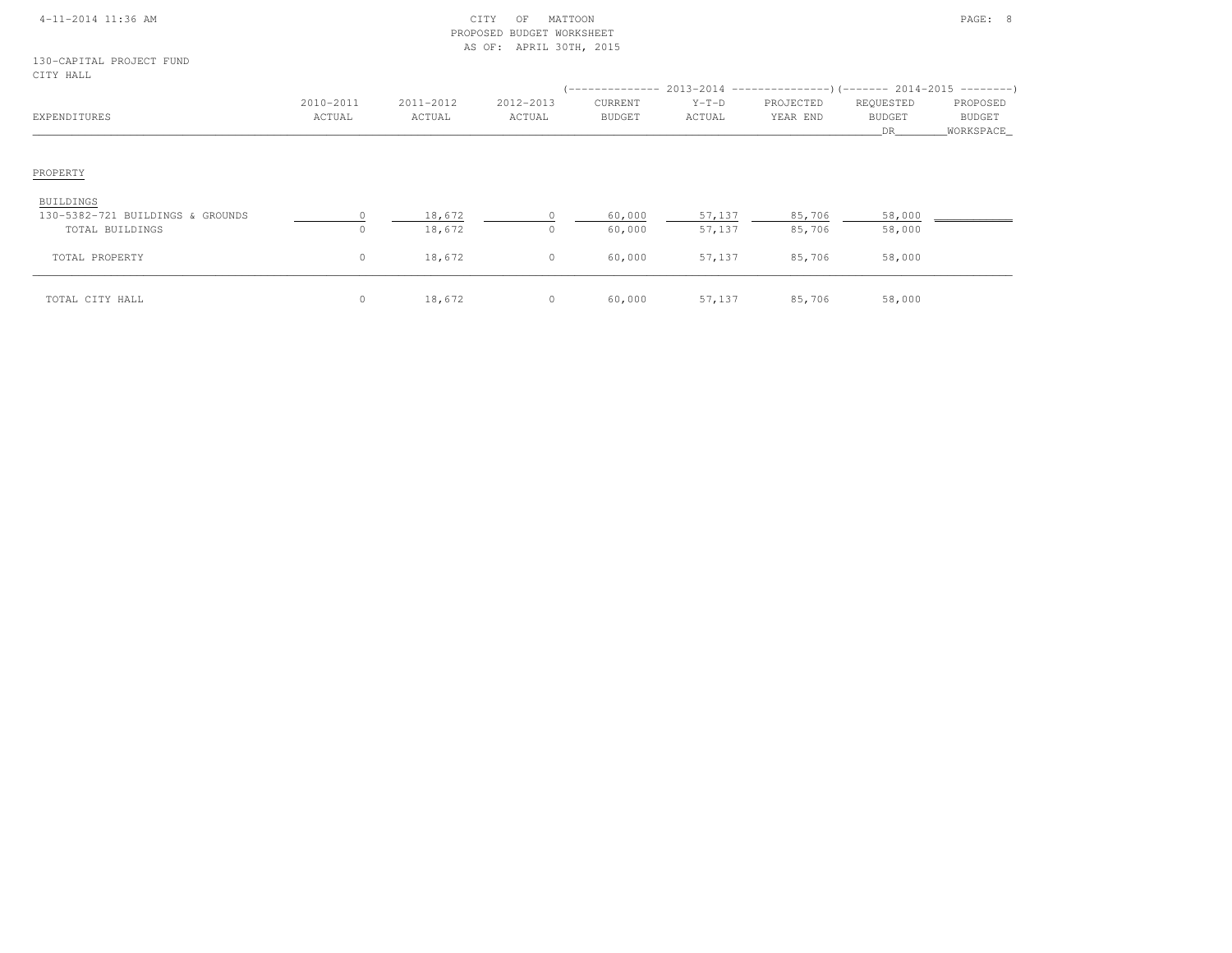| $4 - 11 - 2014$ 11:36 AM |  |
|--------------------------|--|
|                          |  |

## 4-11-2014 11:36 AM CITY OF MATTOON PAGE: 9 PROPOSED BUDGET WORKSHEETAS OF: APRIL 30TH, 2015

130-CAPITAL PROJECT FUNDRAILROAD

| RAILROAD                          |                     |                     |                     |                          |                   | -------------- 2013-2014 -------------------- (------- 2014-2015 ----------) |                                         |                                        |
|-----------------------------------|---------------------|---------------------|---------------------|--------------------------|-------------------|------------------------------------------------------------------------------|-----------------------------------------|----------------------------------------|
| EXPENDITURES                      | 2010-2011<br>ACTUAL | 2011-2012<br>ACTUAL | 2012-2013<br>ACTUAL | CURRENT<br><b>BUDGET</b> | $Y-T-D$<br>ACTUAL | PROJECTED<br>YEAR END                                                        | REQUESTED<br><b>BUDGET</b><br><b>DR</b> | PROPOSED<br><b>BUDGET</b><br>WORKSPACE |
| PROPERTY                          |                     |                     |                     |                          |                   |                                                                              |                                         |                                        |
| BUILDINGS                         |                     |                     |                     |                          |                   |                                                                              |                                         |                                        |
| 130-5384-720 IC DEPOT RESTORATION | 264,291             | 98,277              | 281                 | 400,000                  |                   |                                                                              |                                         |                                        |
| TOTAL BUILDINGS                   | 264,291             | 98,277              | 281                 | 400,000                  | 0                 | 0                                                                            | $\circ$                                 |                                        |
| TOTAL PROPERTY                    | 264,291             | 98,277              | 281                 | 400,000                  | 0                 | $\circ$                                                                      | $\circ$                                 |                                        |
| TOTAL RAILROAD                    | 264,291             | 98,277              | 281                 | 400,000                  | 0                 | $\circ$                                                                      | $\circ$                                 |                                        |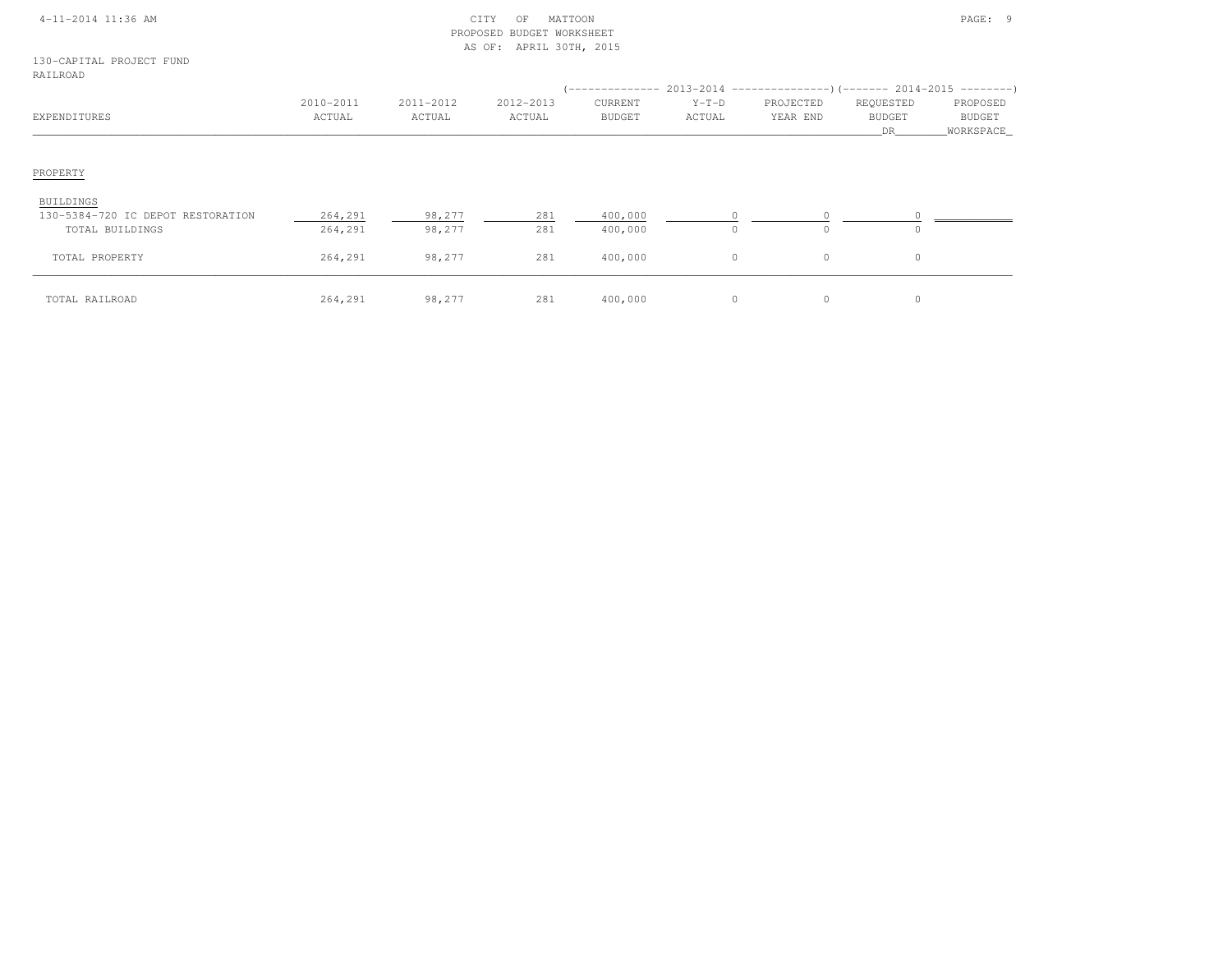|  | 4-11-2014 11:36 AM |  |
|--|--------------------|--|
|  |                    |  |

## $\begin{array}{ccc} \textrm{CITY} & \textrm{OF} & \textrm{MATION} \end{array}$  PROPOSED BUDGET WORKSHEETAS OF: APRIL 30TH, 2015

#### 130-CAPITAL PROJECT FUNDCULTURE AND RECREATION

| COLIONE AND NECKEAIION              |                     |                     |                     |                          |                   |                       |                                  |                                   |
|-------------------------------------|---------------------|---------------------|---------------------|--------------------------|-------------------|-----------------------|----------------------------------|-----------------------------------|
| EXPENDITURES                        | 2010-2011<br>ACTUAL | 2011-2012<br>ACTUAL | 2012-2013<br>ACTUAL | CURRENT<br><b>BUDGET</b> | $Y-T-D$<br>ACTUAL | PROJECTED<br>YEAR END | REQUESTED<br><b>BUDGET</b><br>DR | PROPOSED<br>BUDGET<br>_WORKSPACE_ |
|                                     |                     |                     |                     |                          |                   |                       |                                  |                                   |
| PROPERTY                            |                     |                     |                     |                          |                   |                       |                                  |                                   |
| BUILDINGS                           |                     |                     |                     |                          |                   |                       |                                  |                                   |
| 130-5385-720 CULTURE AND RECREATION | 896                 | 32,980              | 21,863              | $\Omega$                 | 2,435             | 3,653                 | 90,000                           |                                   |
| TOTAL BUILDINGS                     | 896                 | 32,980              | 21,863              | $\circ$                  | 2,435             | 3,653                 | 90,000                           |                                   |
| TOTAL PROPERTY                      | 896                 | 32,980              | 21,863              | $\circ$                  | 2,435             | 3,653                 | 90,000                           |                                   |
| TOTAL CULTURE AND RECREATION        | 896                 | 32,980              | 21,863              | $\circ$                  | 2,435             | 3,653                 | 90,000                           |                                   |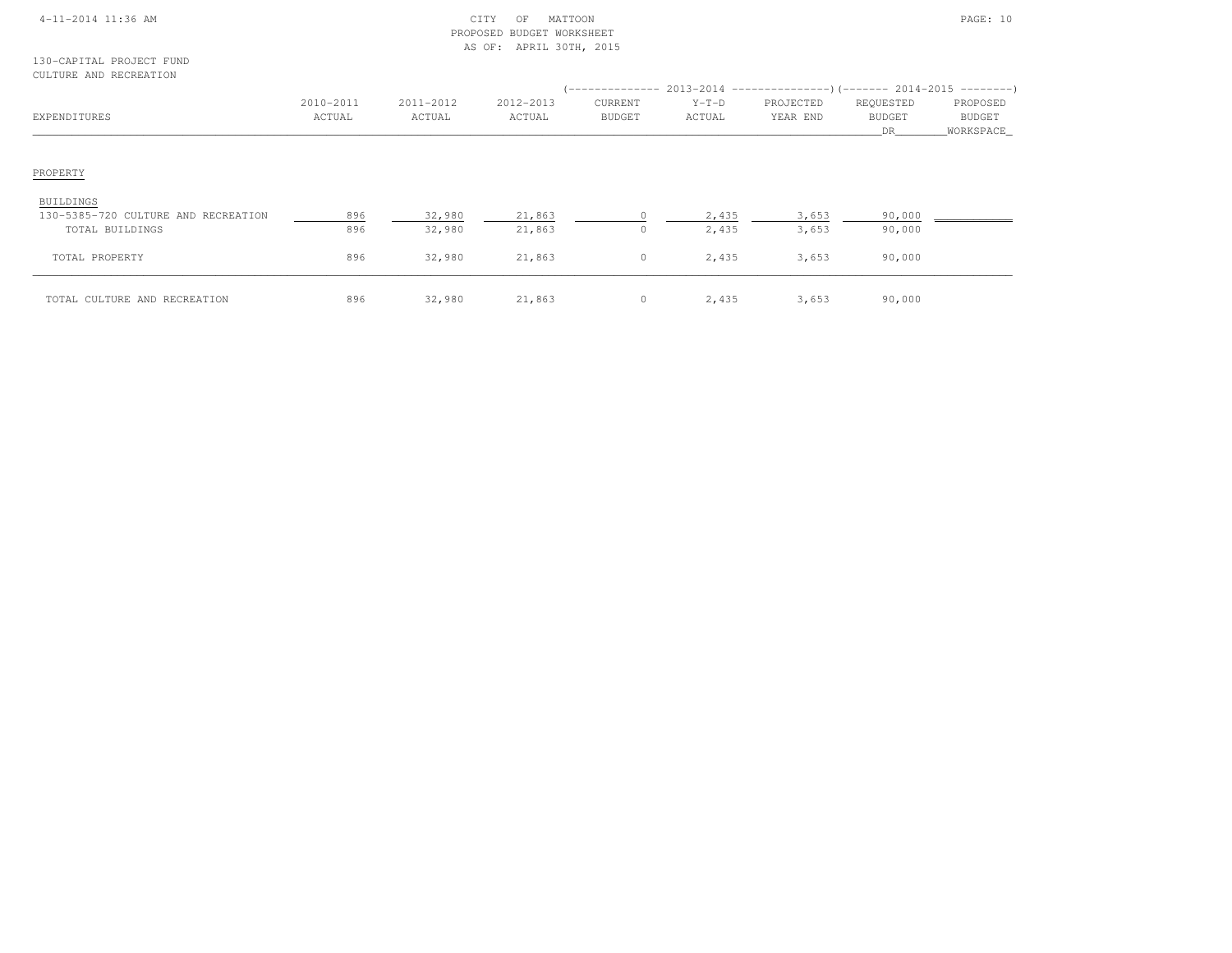|  | 4-11-2014 11:36 AM |  |
|--|--------------------|--|
|  |                    |  |

## $\begin{array}{ccc} \text{CITY} & \text{OF} & \text{MATION} \end{array}$  PROPOSED BUDGET WORKSHEETAS OF: APRIL 30TH, 2015

#### 130-CAPITAL PROJECT FUNDCAPITAL OUTLAY

|                             |                     |                     |                     |                          |                   | (-------------- 2013-2014 ----------------) (------- 2014-2015 ---------) |                                  |                                          |
|-----------------------------|---------------------|---------------------|---------------------|--------------------------|-------------------|---------------------------------------------------------------------------|----------------------------------|------------------------------------------|
| EXPENDITURES                | 2010-2011<br>ACTUAL | 2011-2012<br>ACTUAL | 2012-2013<br>ACTUAL | CURRENT<br><b>BUDGET</b> | $Y-T-D$<br>ACTUAL | PROJECTED<br>YEAR END                                                     | REQUESTED<br><b>BUDGET</b><br>DR | PROPOSED<br><b>BUDGET</b><br>_WORKSPACE_ |
| CAPITAL OUTLAY              |                     |                     |                     |                          |                   |                                                                           |                                  |                                          |
|                             |                     |                     |                     |                          |                   |                                                                           |                                  |                                          |
| CAPITAL OUTLAY              |                     |                     |                     |                          |                   |                                                                           |                                  |                                          |
| 130-5600-000 CAPITAL OUTLAY |                     | 14,942              | 1,133,977           |                          |                   |                                                                           |                                  |                                          |
| TOTAL CAPITAL OUTLAY        | $\circ$             | 14,942              | 1,133,977           | $\circ$                  |                   | $\Omega$                                                                  | $\circ$                          |                                          |
| TOTAL CAPITAL OUTLAY        | $\circ$             | 14,942              | 1,133,977           | $\circ$                  | $\circ$           | $\circ$                                                                   | $\circ$                          |                                          |
| TOTAL CAPITAL OUTLAY        | $\circ$             | 14,942              | 1,133,977           | 0                        | $\circ$           | $\circ$                                                                   | $\circ$                          |                                          |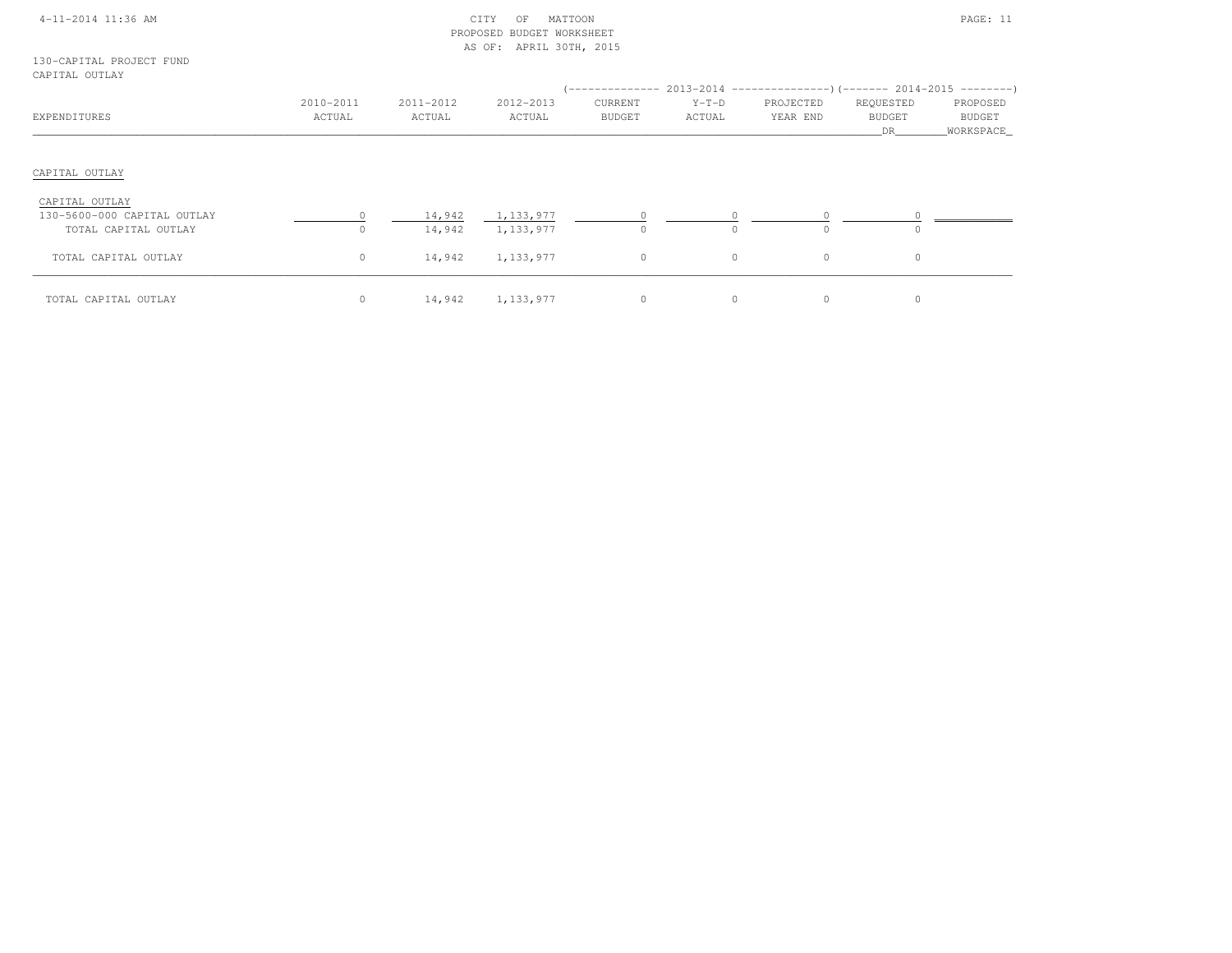|  | 4-11-2014 11:36 AM |  |  |
|--|--------------------|--|--|
|  |                    |  |  |

## $\text{CITY}$  OF MATTOON  $\text{PAGE: } 12$  PROPOSED BUDGET WORKSHEETAS OF: APRIL 30TH, 2015

130-CAPITAL PROJECT FUNDI-57 EAST TIF DISTRICT

|              |           |           |                      | (-------------- 2013-2014 |                      | ----------------)(------- 2014-2015 ---------) |               |               |
|--------------|-----------|-----------|----------------------|---------------------------|----------------------|------------------------------------------------|---------------|---------------|
|              | 2010-2011 | 2011-2012 | $2012 - 2013$        | CURRENT                   | $Y-T-D$              | PROJECTED                                      | REQUESTED     | PROPOSED      |
| EXPENDITURE: | CTUAL     | ACTUAL    | <b><i>ACTUAL</i></b> | <b>BUDGET</b>             | <b><i>ACTUAL</i></b> | YEAR END                                       | <b>BUDGET</b> | <b>BUDGET</b> |
|              |           |           |                      |                           |                      |                                                |               |               |

OTHER PURCHASED SERVICES

PROFESSIONAL SERVICES \_\_\_\_\_\_\_\_\_\_\_ \_\_\_\_\_\_\_\_\_\_\_ \_\_\_\_\_\_\_\_\_\_\_ \_\_\_\_\_\_\_\_\_\_\_ \_\_\_\_\_\_\_\_\_\_\_ \_\_\_\_\_\_\_\_\_\_\_\_ \_\_\_\_\_\_\_\_\_\_\_\_ \_\_\_\_\_\_\_\_\_\_\_\_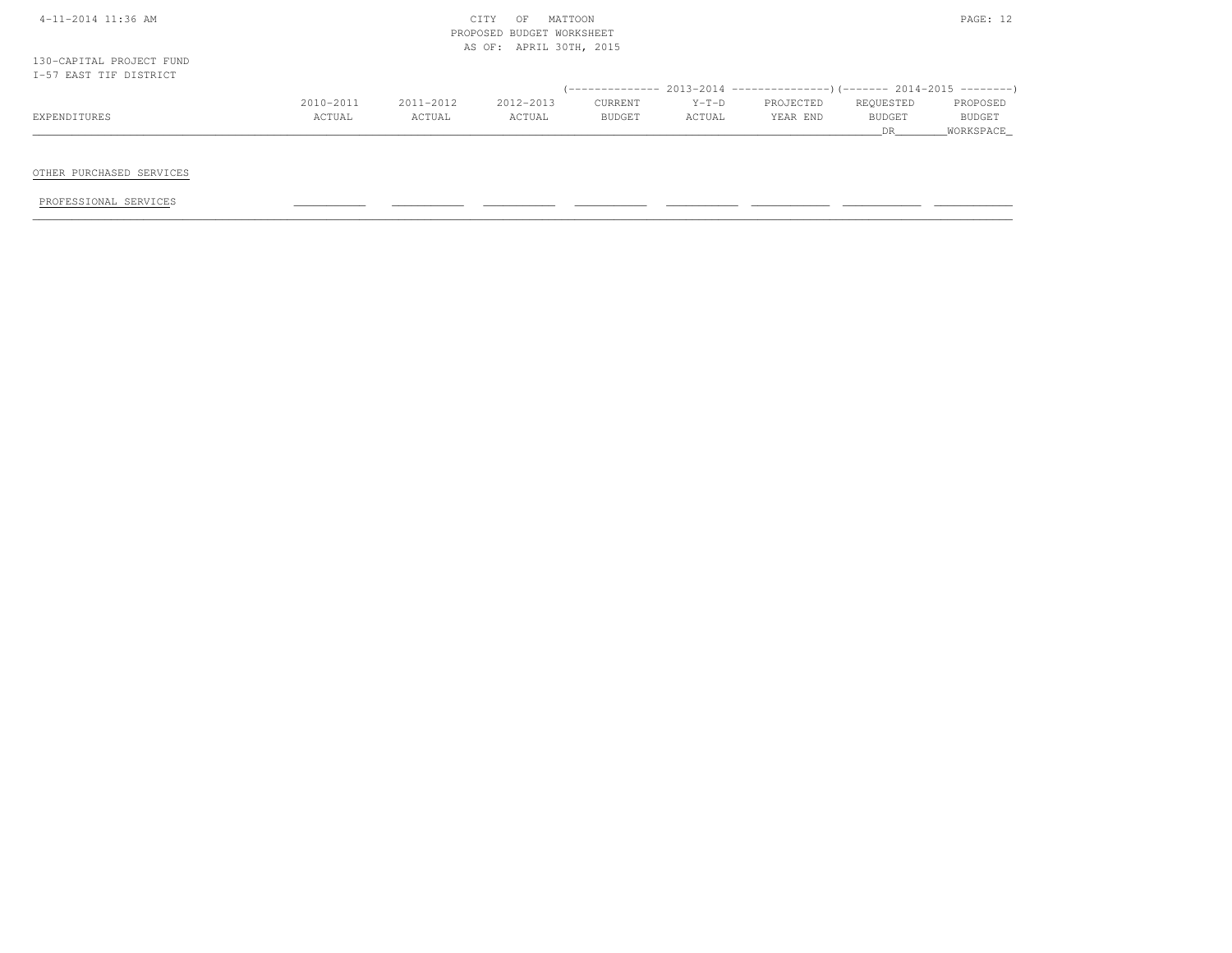|                                                       | MATTOON<br>CITY<br>OF<br>PROPOSED BUDGET WORKSHEET<br>AS OF: APRIL 30TH, 2015 |           |           |         |         |                                                                              |           | PAGE: 13      |
|-------------------------------------------------------|-------------------------------------------------------------------------------|-----------|-----------|---------|---------|------------------------------------------------------------------------------|-----------|---------------|
| 130-CAPITAL PROJECT FUND<br>CONDEMNATIONS/DEMOLITIONS |                                                                               |           |           |         |         |                                                                              |           |               |
|                                                       |                                                                               |           |           |         |         | $($ -------------- 2013-2014 ----------------) (------- 2014-2015 ---------) |           |               |
|                                                       | 2010-2011                                                                     | 2011-2012 | 2012-2013 | CURRENT | $Y-T-D$ | PROJECTED                                                                    | REQUESTED | PROPOSED      |
| EXPENDITURES                                          | ACTUAL                                                                        | ACTUAL    | ACTUAL    | BUDGET  | ACTUAL  | YEAR END                                                                     | BUDGET    | <b>BUDGET</b> |
|                                                       |                                                                               |           |           |         |         |                                                                              | DR.       | WORKSPACE     |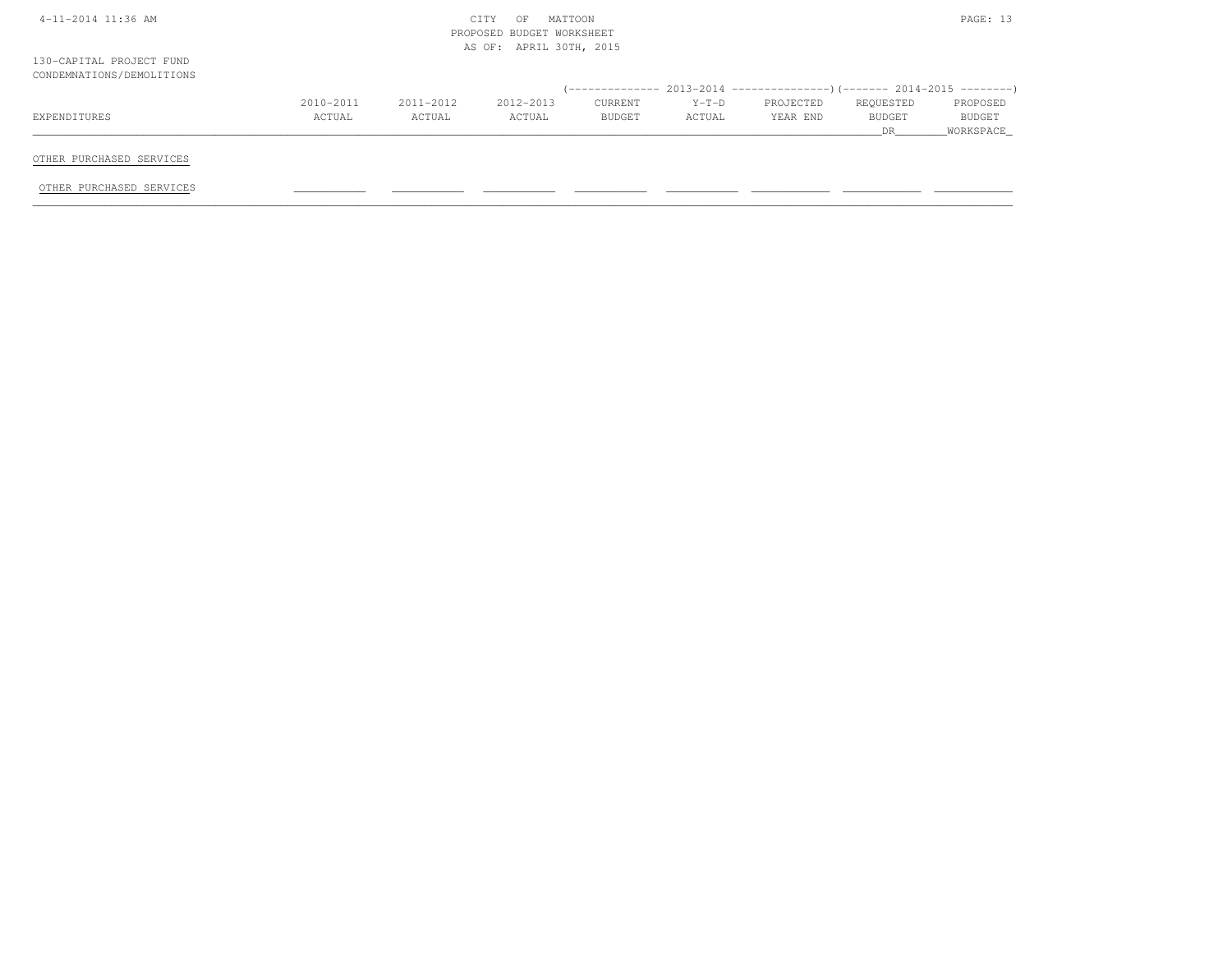|                                                   |           |           | MATTOON<br>CITY<br>OF<br>PROPOSED BUDGET WORKSHEET<br>AS OF: APRIL 30TH, 2015 |         |         |           |           | PAGE: 14  |
|---------------------------------------------------|-----------|-----------|-------------------------------------------------------------------------------|---------|---------|-----------|-----------|-----------|
| 130-CAPITAL PROJECT FUND<br>SOUTH 45 TIF DISTRICT |           |           |                                                                               |         |         |           |           |           |
|                                                   |           |           |                                                                               |         |         |           |           |           |
|                                                   | 2010-2011 | 2011-2012 | 2012-2013                                                                     | CURRENT | $Y-T-D$ | PROJECTED | REQUESTED | PROPOSED  |
| EXPENDITURES                                      | ACTUAL    | ACTUAL    | ACTUAL                                                                        | BUDGET  | ACTUAL  | YEAR END  | BUDGET    | BUDGET    |
|                                                   |           |           |                                                                               |         |         |           | DR        | WORKSPACE |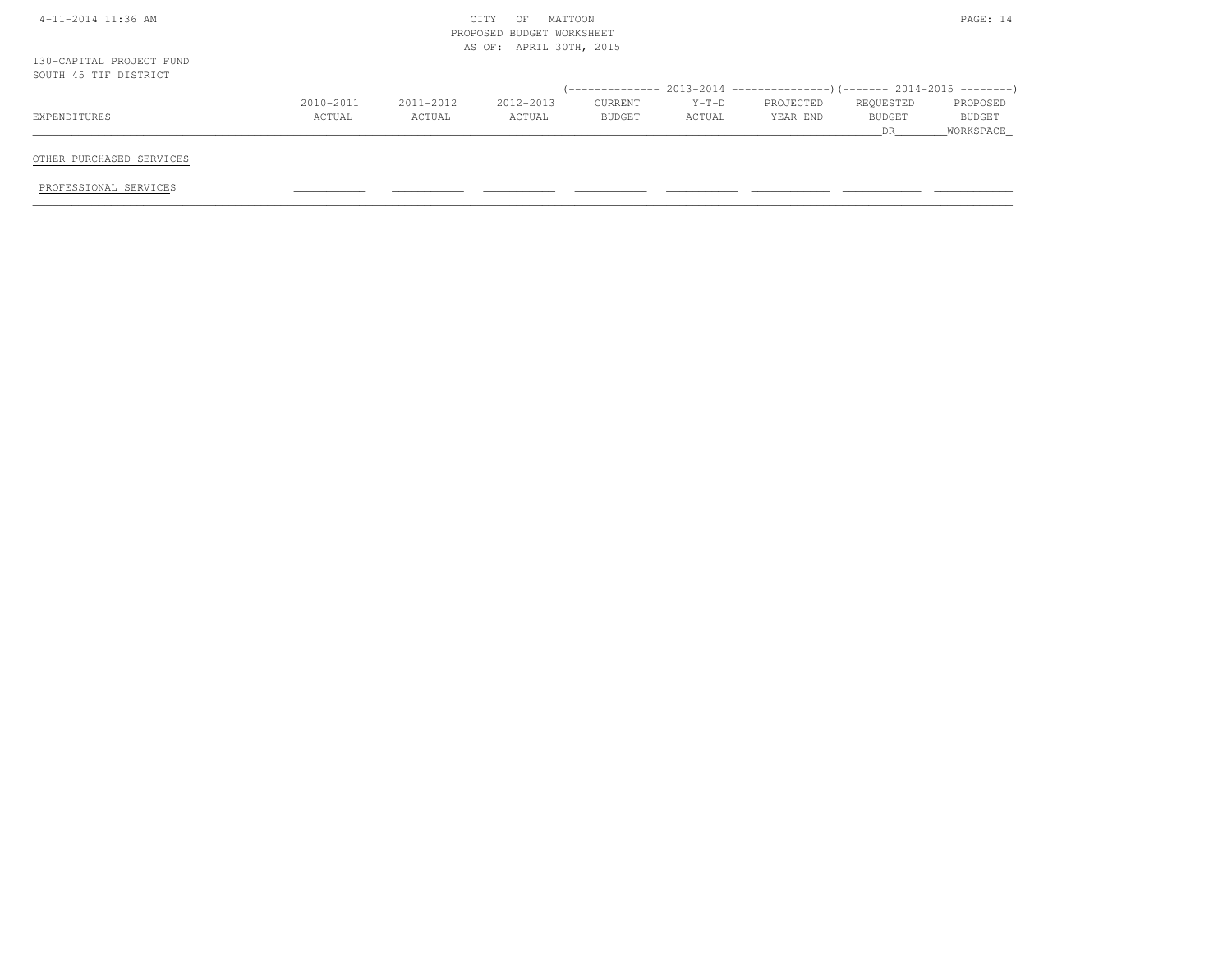## 4-11-2014 11:36 AM CITY OF MATTOON PAGE: 15 PROPOSED BUDGET WORKSHEETAS OF: APRIL 30TH, 2015

130-CAPITAL PROJECT FUNDYMCA PARKING LOT

| $1.1011$ $1.11111110$ $1.11111$    |                     |                     |                     |                          |                   | (-------------- 2013-2014 ----------------) (------- 2014-2015 ---------) |                                   |                                 |
|------------------------------------|---------------------|---------------------|---------------------|--------------------------|-------------------|---------------------------------------------------------------------------|-----------------------------------|---------------------------------|
| EXPENDITURES                       | 2010-2011<br>ACTUAL | 2011-2012<br>ACTUAL | 2012-2013<br>ACTUAL | CURRENT<br><b>BUDGET</b> | $Y-T-D$<br>ACTUAL | PROJECTED<br>YEAR END                                                     | REQUESTED<br><b>BUDGET</b><br>DR. | PROPOSED<br>BUDGET<br>WORKSPACE |
| OTHER PURCHASED SERVICES           |                     |                     |                     |                          |                   |                                                                           |                                   |                                 |
| OTHER PURCHASED SERVICES           |                     |                     |                     |                          |                   |                                                                           |                                   |                                 |
| 130-5608-577 YMCA LAND ACQUISITION | 766,149             | 146,968             |                     |                          |                   |                                                                           |                                   |                                 |
| TOTAL OTHER PURCHASED SERVICES     | 766,149             | 146,968             |                     | $\Omega$                 |                   | $\cap$                                                                    | $\bigcap$                         |                                 |
| TOTAL OTHER PURCHASED SERVICES     | 766,149             | 146,968             | $\Omega$            | $\Omega$                 | $\Omega$          | $\Omega$                                                                  | $\circ$                           |                                 |
| TOTAL YMCA PARKING LOT             | 766,149             | 146,968             |                     | 0                        |                   | $\Omega$                                                                  |                                   |                                 |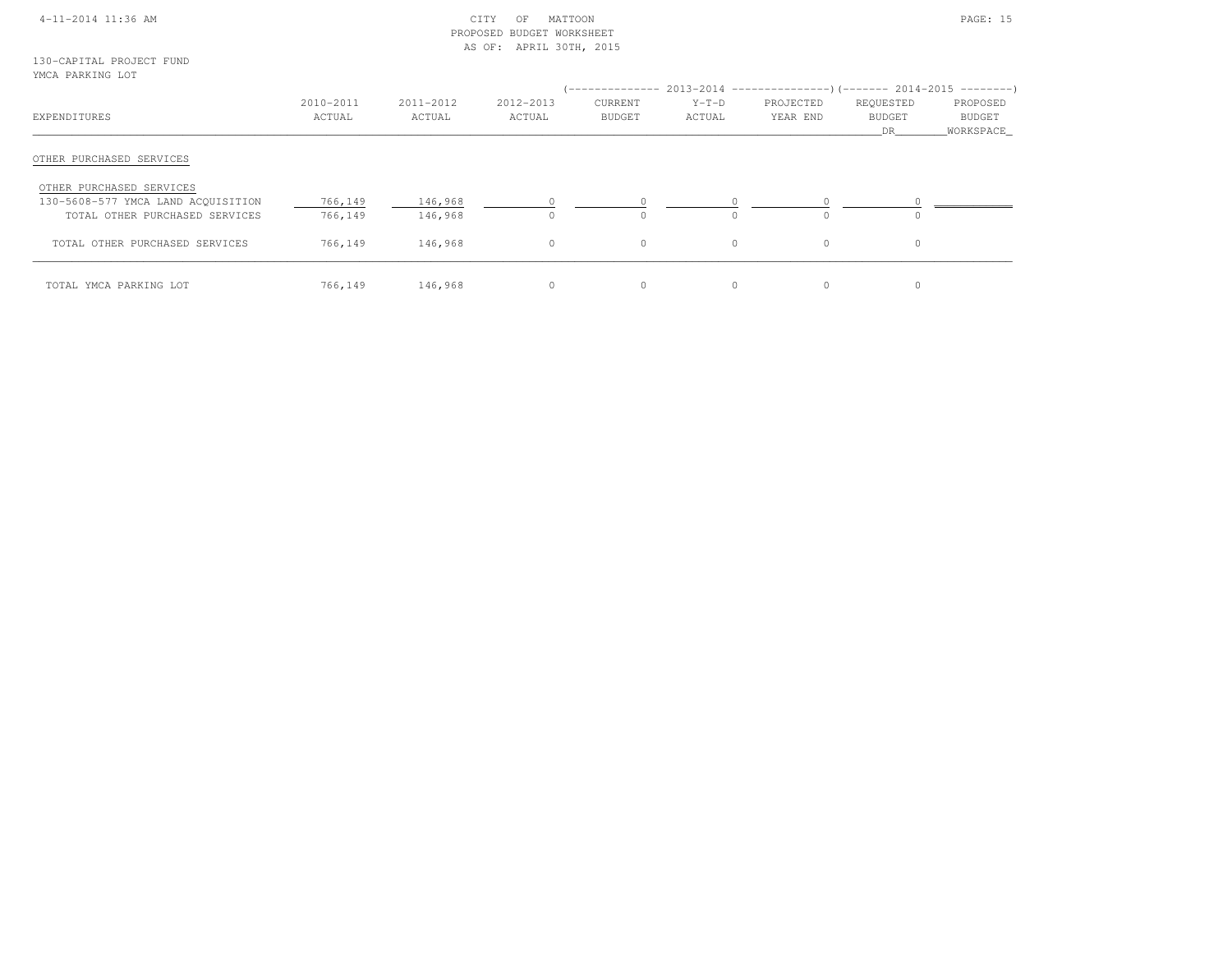| $4-11-2014$ 11:36 AM |  |
|----------------------|--|
|                      |  |

## $\text{CITY}$  OF MATTOON  $\text{PAGE: } 16$  PROPOSED BUDGET WORKSHEETAS OF: APRIL 30TH, 2015

130-CAPITAL PROJECT FUNDJUSTRITE CDAP EXPENSES

|              | 2010-2011    | $2011 - 2012$ | 2012-2013 | CURRENT       | $Y-T-D$      | PROJECTED | REQUESTED     | PROPOSED      |
|--------------|--------------|---------------|-----------|---------------|--------------|-----------|---------------|---------------|
| EXPENDITURES | <b>CTUAL</b> | <b>ACTUAL</b> | ACTUAL    | <b>BUDGET</b> | <b>CTUAL</b> | YEAR END  | <b>BUDGET</b> | <b>BUDGET</b> |
|              |              |               |           |               |              |           |               |               |

OTHER PURCHASED SERVICES

OTHER PURCHASED SERVICES \_\_\_\_\_\_\_\_\_\_\_ \_\_\_\_\_\_\_\_\_\_\_ \_\_\_\_\_\_\_\_\_\_\_ \_\_\_\_\_\_\_\_\_\_\_ \_\_\_\_\_\_\_\_\_\_\_ \_\_\_\_\_\_\_\_\_\_\_\_ \_\_\_\_\_\_\_\_\_\_\_\_ \_\_\_\_\_\_\_\_\_\_\_\_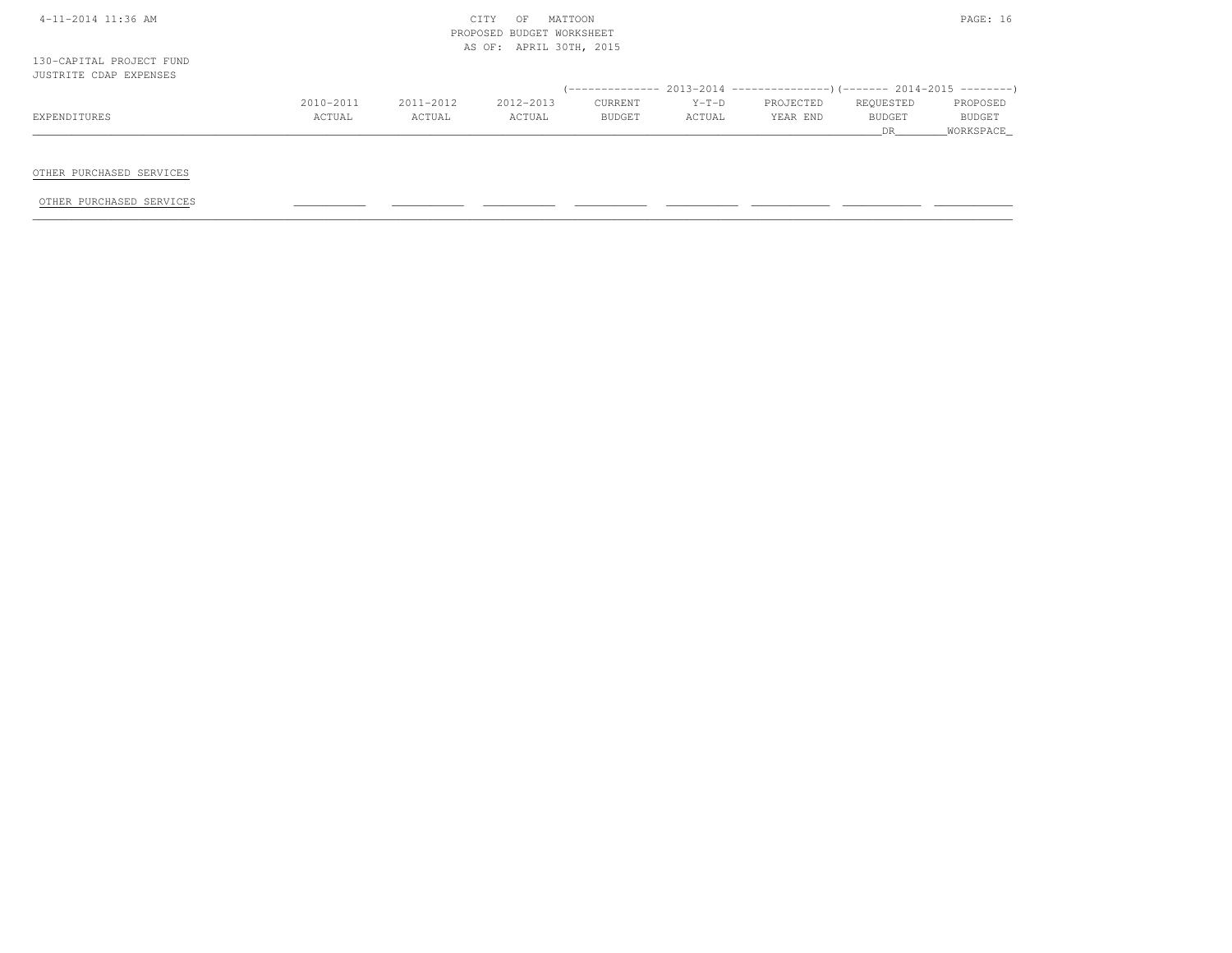## 4-11-2014 11:36 AM CITY OF MATTOON PAGE: 17 PROPOSED BUDGET WORKSHEETAS OF: APRIL 30TH, 2015

130-CAPITAL PROJECT FUNDGO BONDS

| --------                              |                     |                     |                     |                          |                   | (-------------- 2013-2014 --------------------       2014-2015 ------------------ |                                  |                                 |
|---------------------------------------|---------------------|---------------------|---------------------|--------------------------|-------------------|-----------------------------------------------------------------------------------|----------------------------------|---------------------------------|
| EXPENDITURES                          | 2010-2011<br>ACTUAL | 2011-2012<br>ACTUAL | 2012-2013<br>ACTUAL | CURRENT<br><b>BUDGET</b> | $Y-T-D$<br>ACTUAL | PROJECTED<br>YEAR END                                                             | REQUESTED<br><b>BUDGET</b><br>DR | PROPOSED<br>BUDGET<br>WORKSPACE |
| OTHER OBJECTS                         |                     |                     |                     |                          |                   |                                                                                   |                                  |                                 |
| FINANCIAL TRANS OBJECTS               |                     |                     |                     |                          |                   |                                                                                   |                                  |                                 |
| 130-5719-817 GENERAL OBLIGATION BONDS | 393,098             | 338,160             | 235,000             | 446,000                  | 240,000           | 240,000                                                                           | 250,000                          |                                 |
| TOTAL FINANCIAL TRANS OBJECTS         | 393,098             | 338,160             | 235,000             | 446,000                  | 240,000           | 240,000                                                                           | 250,000                          |                                 |
| TOTAL OTHER OBJECTS                   | 393,098             | 338,160             | 235,000             | 446,000                  | 240,000           | 240,000                                                                           | 250,000                          |                                 |
| TOTAL GO BONDS                        | 393,098             | 338,160             | 235,000             | 446,000                  | 240,000           | 240,000                                                                           | 250,000                          |                                 |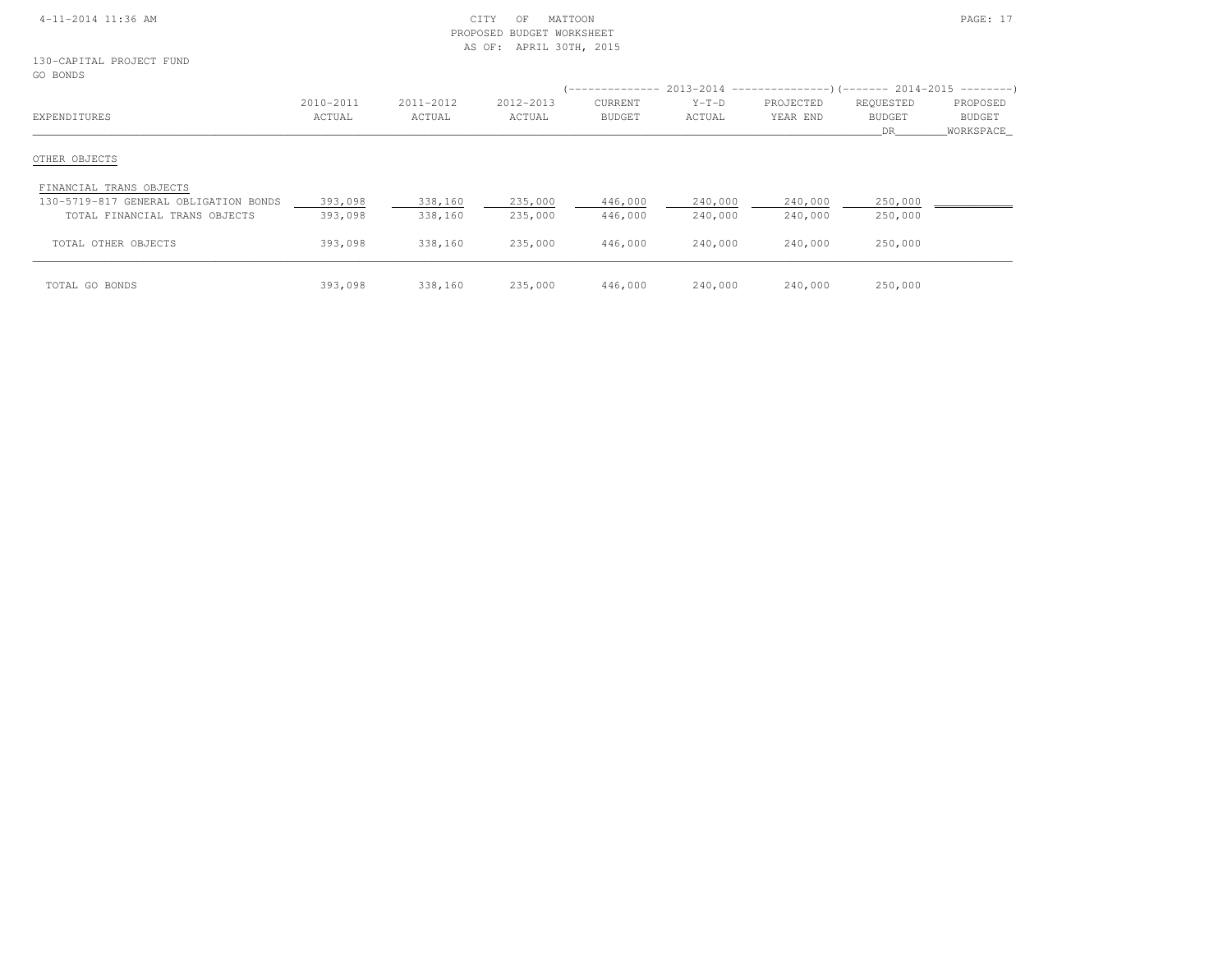| 4-11-2014 11:36 AM |
|--------------------|
|--------------------|

## $\begin{array}{ccc} \text{CITY} & \text{OF} & \text{MATION} \end{array}$  PROPOSED BUDGET WORKSHEETAS OF: APRIL 30TH, 2015

130-CAPITAL PROJECT FUNDINTEREST EXPENSE

| INIERESI EXPENSE                                                                          |                      |                     |                     |                          |                    |                       | $(-----12013-2014$ $-----2013-2014$ $[-----1014-2015$ $---2014-2015$ |                                 |
|-------------------------------------------------------------------------------------------|----------------------|---------------------|---------------------|--------------------------|--------------------|-----------------------|----------------------------------------------------------------------|---------------------------------|
| EXPENDITURES                                                                              | 2010-2011<br>ACTUAL  | 2011-2012<br>ACTUAL | 2012-2013<br>ACTUAL | CURRENT<br><b>BUDGET</b> | $Y-T-D$<br>ACTUAL  | PROJECTED<br>YEAR END | REQUESTED<br><b>BUDGET</b><br>DR                                     | PROPOSED<br>BUDGET<br>WORKSPACE |
| OTHER OBJECTS                                                                             |                      |                     |                     |                          |                    |                       |                                                                      |                                 |
| FINANCIAL TRANS OBJECTS<br>130-5795-817 INTEREST EXPENSE<br>TOTAL FINANCIAL TRANS OBJECTS | $\Omega$<br>$\Omega$ | 108,160<br>108,160  | 212,870<br>212,870  | 0                        | 205,820<br>205,820 | 205,820<br>205,820    | 198,620<br>198,620                                                   |                                 |
| TOTAL OTHER OBJECTS                                                                       | $\circ$              | 108,160             | 212,870             | $\circ$                  | 205,820            | 205,820               | 198,620                                                              |                                 |
| TOTAL INTEREST EXPENSE                                                                    | $\circ$              | 108,160             | 212,870             | $\circ$                  | 205,820            | 205,820               | 198,620                                                              |                                 |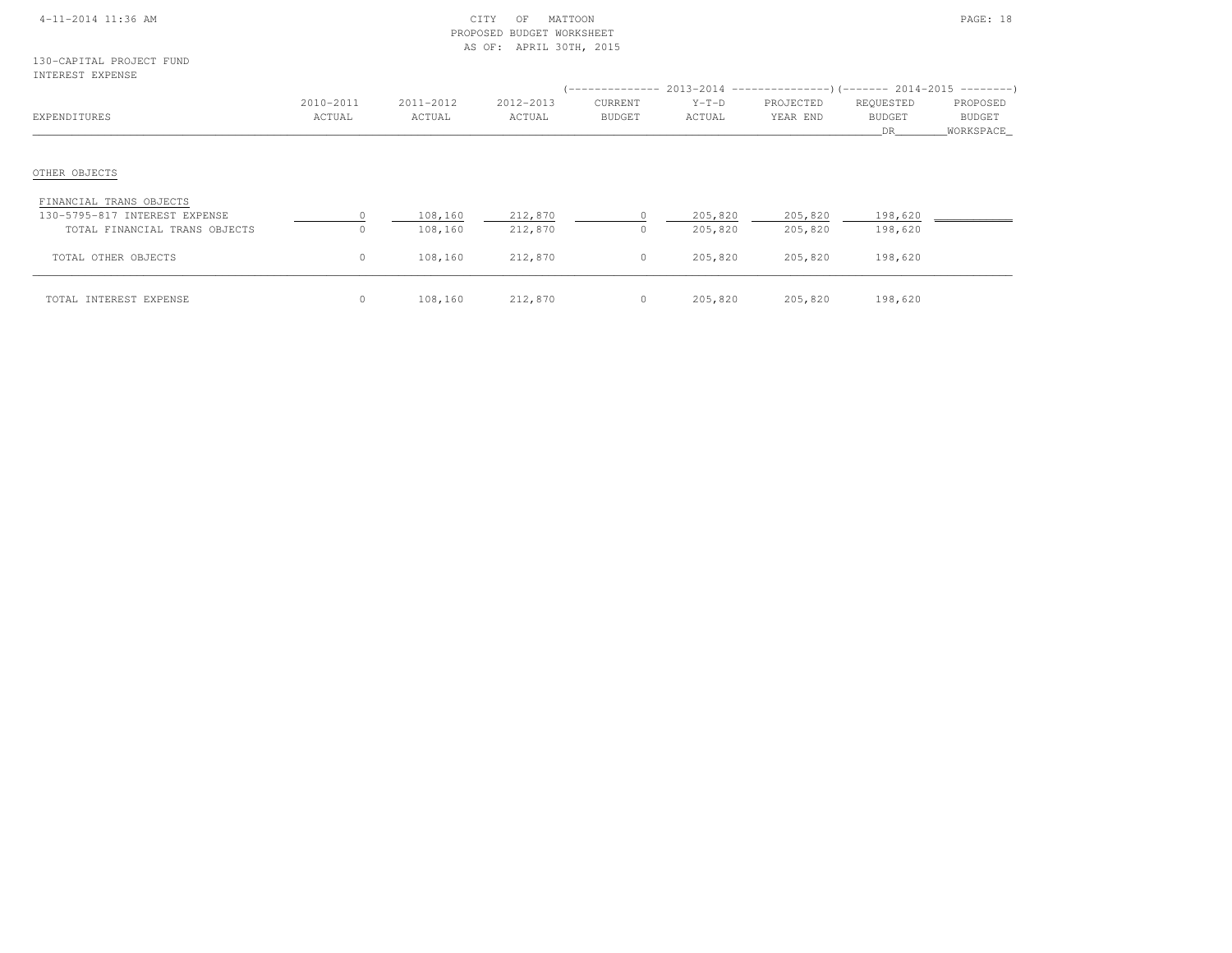## 4-11-2014 11:36 AM CITY OF MATTOON PAGE: 19 PROPOSED BUDGET WORKSHEETAS OF: APRIL 30TH, 2015

130-CAPITAL PROJECT FUNDDEBT SERVICES

| EXPENDITURES                                                             | 2010-2011<br>ACTUAL | 2011-2012<br>ACTUAL                                       | 2012-2013<br>ACTUAL | CURRENT<br><b>BUDGET</b> | $Y-T-D$<br>ACTUAL  | PROJECTED<br>YEAR END   | REQUESTED<br><b>BUDGET</b><br>DR | PROPOSED<br>BUDGET<br>WORKSPACE_ |
|--------------------------------------------------------------------------|---------------------|-----------------------------------------------------------|---------------------|--------------------------|--------------------|-------------------------|----------------------------------|----------------------------------|
| OTHER OBJECTS                                                            |                     |                                                           |                     |                          |                    |                         |                                  |                                  |
| FINANCIAL TRANS OBJECTS                                                  |                     |                                                           |                     |                          |                    |                         |                                  |                                  |
| 130-5800-817 DEBT ISSUANCE COSTS                                         | 428                 | 428                                                       | 428                 | <sup>0</sup>             |                    |                         | 750                              |                                  |
| TOTAL FINANCIAL TRANS OBJECTS                                            | 428                 | 428                                                       | 428                 | $\Omega$                 | $\Omega$           | $\cap$                  | 750                              |                                  |
| TOTAL OTHER OBJECTS                                                      | 428                 | 428                                                       | 428                 | $\circ$                  | $\circ$            | $\circ$                 | 750                              |                                  |
| TOTAL DEBT SERVICES                                                      | 428                 | 428                                                       | 428                 | $\circ$                  | $\circ$            | $\circ$                 | 750                              |                                  |
| TOTAL EXPENDITURES                                                       | 1,790,348           | 2,570,216                                                 | 1,783,324           | 4,632,500                | 908,969            | 1,035,932               | 4,821,624                        |                                  |
| REVENUE OVER/(UNDER) EXPENDITURES                                        |                     | $(1,335,967)$ $(1,807,116)$ $(1,211,114)$ $(4,236,500)$ ( |                     |                          |                    | 892,243) ( 1,008,193) ( | 4, 135, 624)                     |                                  |
| OTHER FINANCING SOURCES                                                  |                     |                                                           |                     |                          |                    |                         |                                  |                                  |
| 130-4901-010 INTERFUND XFRS FROM GEN. F<br>TOTAL OTHER FINANCING SOURCES | 609,613<br>609,613  | 893,028<br>893,028                                        | 656,566<br>656,566  | 775,000<br>775,000       | 370,841<br>370,841 | 752,856<br>752,856      | 740,000<br>740,000               |                                  |
| OTHER FINANCING (USES)                                                   |                     |                                                           |                     |                          |                    |                         |                                  |                                  |
| TOTAL OTHER FINANCING SOURCES (USES)                                     | 609,613             | 893,028                                                   | 656,566             | 775,000                  | 370,841            | 752,856                 | 740,000                          |                                  |

REVENUES & OTHER SOURCES OVER/

(UNDER) EXPENDITURES & OTHER (USES) ( 726,354) ( 914,088) ( 554,548) ( 3,461,500) ( 521,402) ( 255,337) ( 3,395,624)

\*\*\* END OF REPORT \*\*\*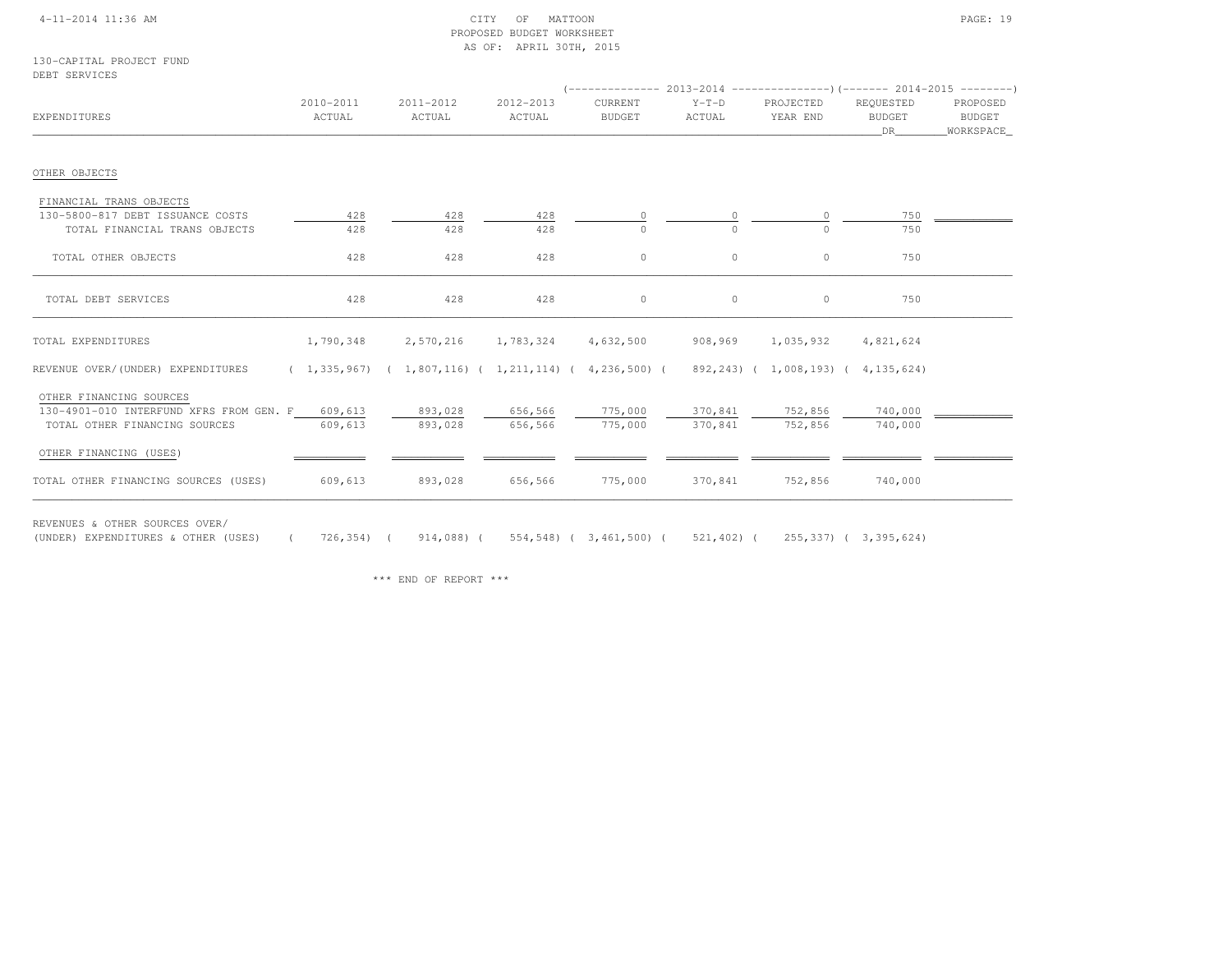## 4-11-2014 11:36 AM CITY OF MATTOON PAGE: 1 PROPOSED BUDGET WORKSHEETAS OF: APRIL 30TH, 2015

150-I-57 EAST TIF DISTRICT

| <b>REVENUES</b>                                           | 2010-2011<br>ACTUAL | 2011-2012<br>ACTUAL | 2012-2013<br>ACTUAL | CURRENT<br><b>BUDGET</b> | $Y-T-D$<br>ACTUAL | PROJECTED<br>YEAR END | REQUESTED<br><b>BUDGET</b> | PROPOSED<br>BUDGET |
|-----------------------------------------------------------|---------------------|---------------------|---------------------|--------------------------|-------------------|-----------------------|----------------------------|--------------------|
| TAXES                                                     |                     |                     |                     |                          |                   |                       | DR.                        | WORKSPACE          |
|                                                           |                     |                     |                     |                          |                   |                       |                            |                    |
| TIF/BD TAX RECEIPTS<br>150-4192-023 PROPERTY TAX RECEIPTS | 25,313              | 23,966              | 58,337              | 58,337                   | 35,345            | 35,345                | 35,345                     |                    |
| TOTAL TIF/BD TAX RECEIPTS                                 | 25,313              | 23,966              | 58,337              | 58,337                   | 35,345            | 35,345                | 35,345                     |                    |
| TOTAL TAXES                                               | 25,313              | 23,966              | 58,337              | 58,337                   | 35,345            | 35,345                | 35,345                     |                    |
| INVESTMENT EARNINGS                                       |                     |                     |                     |                          |                   |                       |                            |                    |
| INTEREST EARNINGS                                         |                     |                     |                     |                          |                   |                       |                            |                    |
| 150-4610-023 INTEREST EARNINGS                            | $\circ$             |                     | Q                   | $\Omega$                 | $\Omega$          | $\circ$               |                            |                    |
| TOTAL INTEREST EARNINGS                                   |                     |                     |                     |                          | $\cap$            | $\Omega$              |                            |                    |
| TOTAL INVESTMENT EARNINGS                                 | $\circ$             | $\circ$             | 9                   | $\circ$                  | $\circ$           | $\circ$               | $\circ$                    |                    |
| CONTRIB & OTHER MISC REV                                  |                     |                     |                     |                          |                   |                       |                            |                    |
| CONTRIBUTIONS & MISC REV                                  |                     |                     |                     |                          |                   |                       |                            |                    |
| TOTAL REVENUES                                            | 25,313              | 23,966              | 58,346              | 58,337                   | 35,345            | 35,345                | 35,345                     |                    |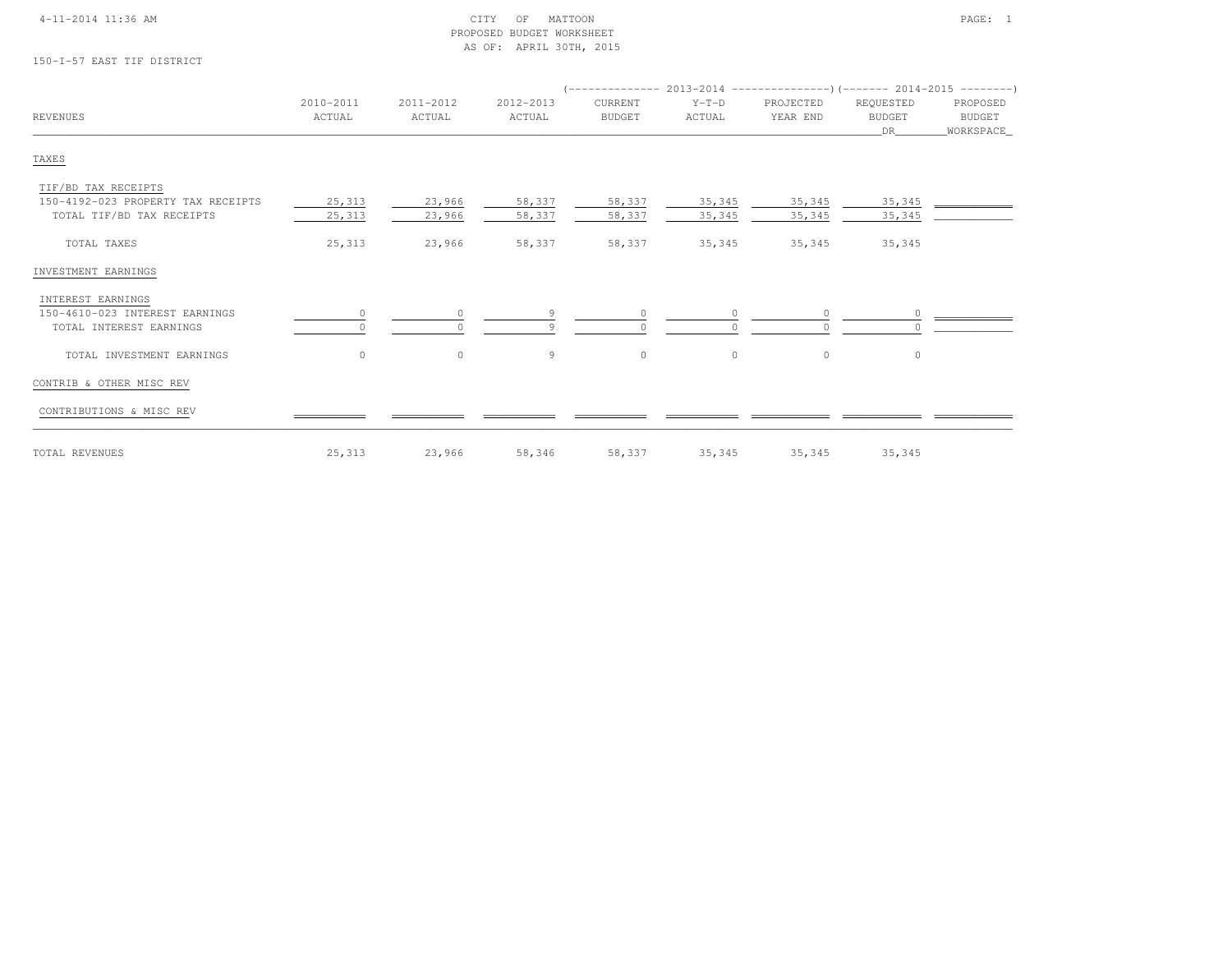| 4-11-2014 11:36 AM                                    |           |           | MATTOON<br>CITY<br>OF<br>PROPOSED BUDGET WORKSHEET |               |         |                                                                         |                      | PAGE: 2             |
|-------------------------------------------------------|-----------|-----------|----------------------------------------------------|---------------|---------|-------------------------------------------------------------------------|----------------------|---------------------|
|                                                       |           |           | AS OF: APRIL 30TH, 2015                            |               |         |                                                                         |                      |                     |
| 150-I-57 EAST TIF DISTRICT<br>TRAFFIC CONTROL DEVICES |           |           |                                                    |               |         | (-------------- 2013-2014 ----------------)(------- 2014-2015 --------) |                      |                     |
|                                                       | 2010-2011 | 2011-2012 | 2012-2013                                          | CURRENT       | $Y-T-D$ | PROJECTED                                                               | REQUESTED            | PROPOSED            |
| EXPENDITURES                                          | ACTUAL    | ACTUAL    | ACTUAL                                             | <b>BUDGET</b> | ACTUAL  | YEAR END                                                                | <b>BUDGET</b><br>DR. | BUDGET<br>WORKSPACE |

PROPERTY

IMPROVEMENTS-NOT BLDNGS \_\_\_\_\_\_\_\_\_\_\_ \_\_\_\_\_\_\_\_\_\_\_ \_\_\_\_\_\_\_\_\_\_\_ \_\_\_\_\_\_\_\_\_\_\_ \_\_\_\_\_\_\_\_\_\_\_ \_\_\_\_\_\_\_\_\_\_\_\_ \_\_\_\_\_\_\_\_\_\_\_\_ \_\_\_\_\_\_\_\_\_\_\_\_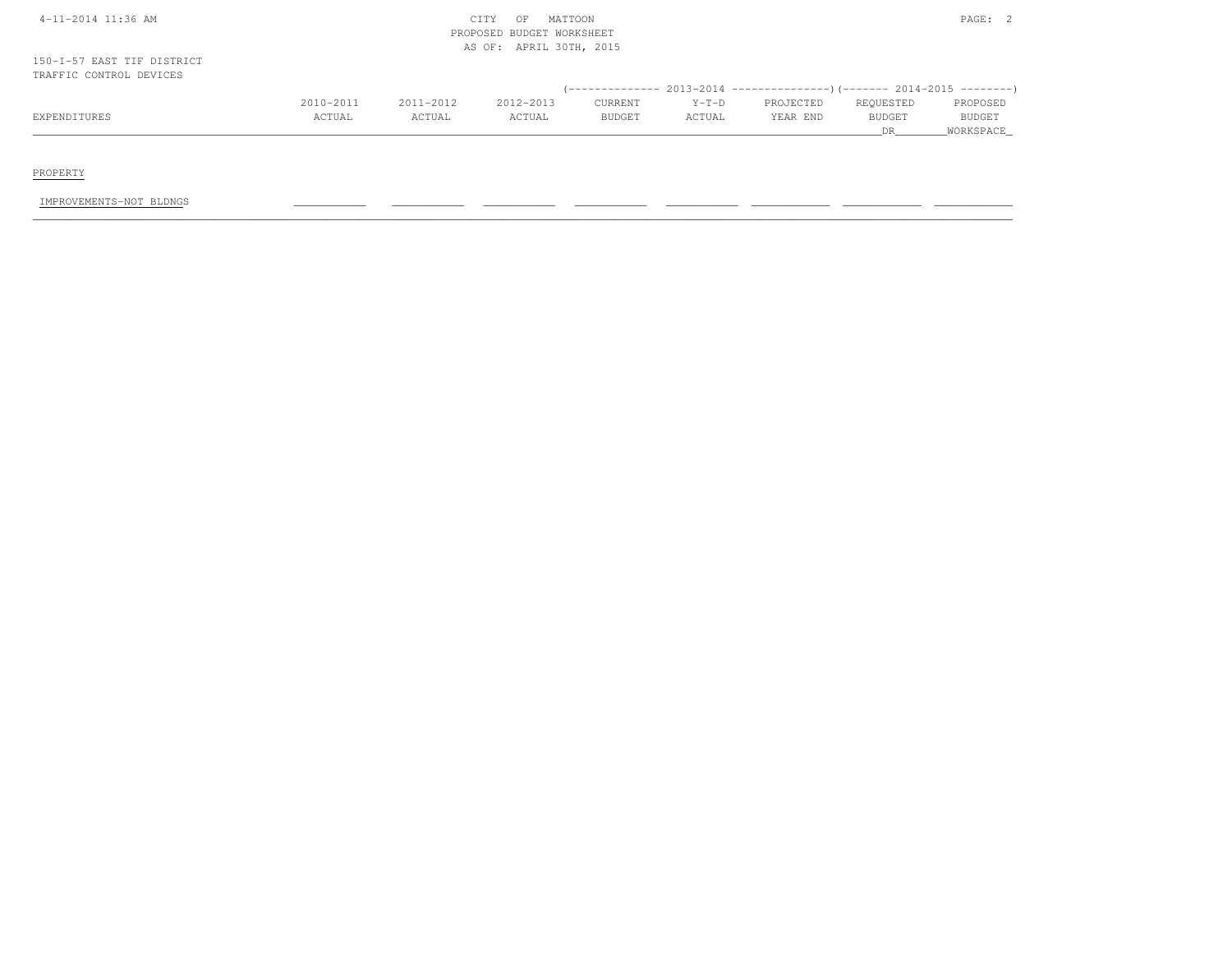| 4-11-2014 11:36 AM                           |           |           | MATTOON<br>CITY<br>OF<br>PROPOSED BUDGET WORKSHEET<br>AS OF: APRIL 30TH, 2015 |         |         |                                                                              |               | PAGE: 3   |
|----------------------------------------------|-----------|-----------|-------------------------------------------------------------------------------|---------|---------|------------------------------------------------------------------------------|---------------|-----------|
| 150-I-57 EAST TIF DISTRICT<br>STORM DRAINAGE |           |           |                                                                               |         |         |                                                                              |               |           |
|                                              |           |           |                                                                               |         |         | $($ -------------- 2013-2014 ----------------) (------- 2014-2015 ---------) |               |           |
|                                              | 2010-2011 | 2011-2012 | 2012-2013                                                                     | CURRENT | $Y-T-D$ | PROJECTED                                                                    | REQUESTED     | PROPOSED  |
| EXPENDITURES                                 | ACTUAL    | ACTUAL    | ACTUAL                                                                        | BUDGET  | ACTUAL  | YEAR END                                                                     | <b>BUDGET</b> | BUDGET    |
|                                              |           |           |                                                                               |         |         |                                                                              | <b>DR</b>     | WORKSPACE |
|                                              |           |           |                                                                               |         |         |                                                                              |               |           |
| PROPERTY                                     |           |           |                                                                               |         |         |                                                                              |               |           |

IMPROVEMENTS-NOT BLDNGS \_\_\_\_\_\_\_\_\_\_\_ \_\_\_\_\_\_\_\_\_\_\_ \_\_\_\_\_\_\_\_\_\_\_ \_\_\_\_\_\_\_\_\_\_\_ \_\_\_\_\_\_\_\_\_\_\_ \_\_\_\_\_\_\_\_\_\_\_\_ \_\_\_\_\_\_\_\_\_\_\_\_ \_\_\_\_\_\_\_\_\_\_\_\_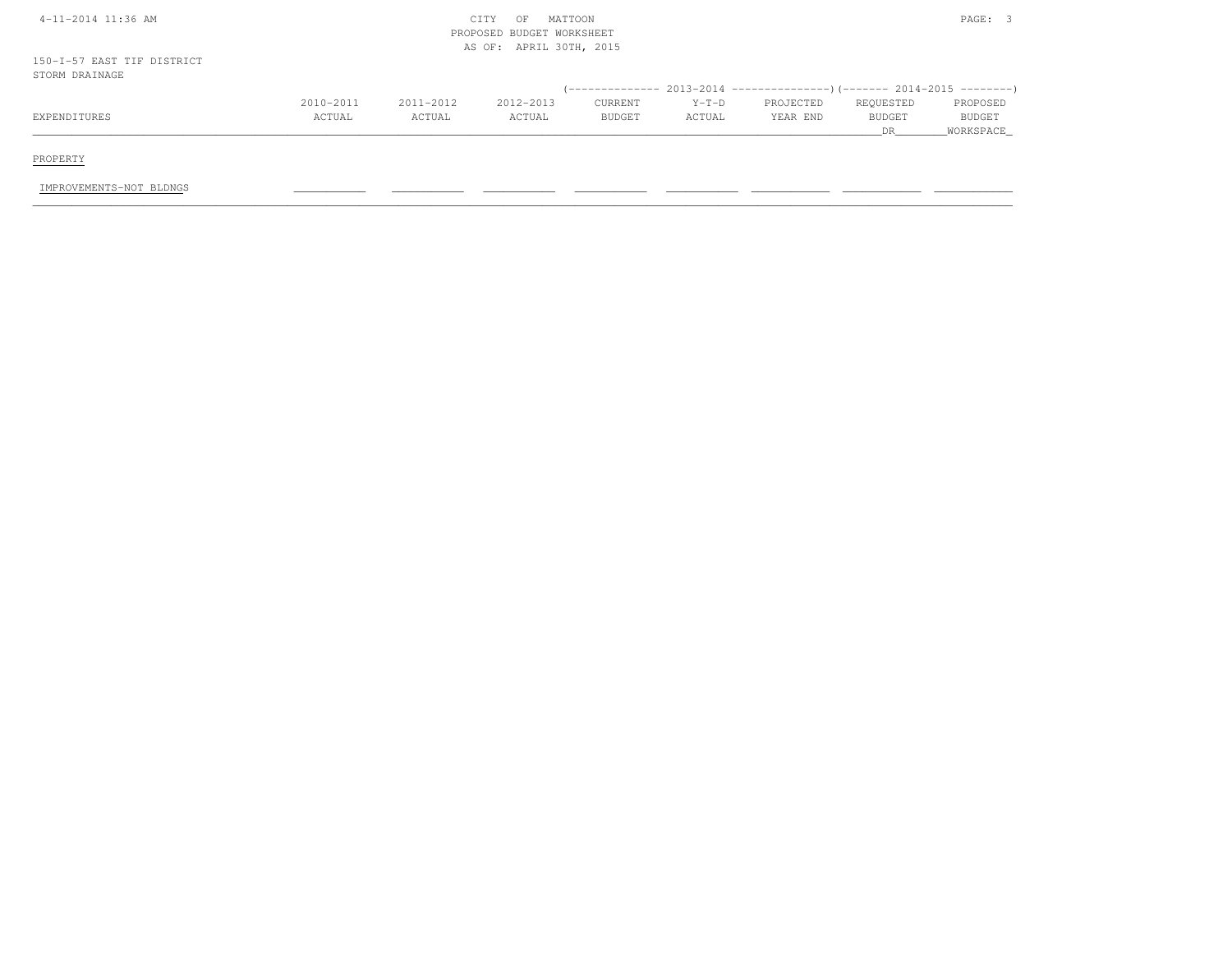| 4-11-2014 11:36 AM                           |           |           | MATTOON<br>CITY<br>OF<br>PROPOSED BUDGET WORKSHEET<br>AS OF: APRIL 30TH, 2015 |                |         |                                                           |                      | PAGE: 4             |
|----------------------------------------------|-----------|-----------|-------------------------------------------------------------------------------|----------------|---------|-----------------------------------------------------------|----------------------|---------------------|
| 150-I-57 EAST TIF DISTRICT<br>SANITARY SEWER |           |           |                                                                               |                |         |                                                           |                      |                     |
|                                              |           |           |                                                                               | -------------- |         | $2013-2014$ ----------------)(------- 2014-2015 --------) |                      |                     |
|                                              | 2010-2011 | 2011-2012 | 2012-2013                                                                     | CURRENT        | $Y-T-D$ | PROJECTED                                                 | REQUESTED            | PROPOSED            |
| EXPENDITURES                                 | ACTUAL    | ACTUAL    | ACTUAL                                                                        | <b>BUDGET</b>  | ACTUAL  | YEAR END                                                  | <b>BUDGET</b><br>DR. | BUDGET<br>WORKSPACE |
| PROPERTY                                     |           |           |                                                                               |                |         |                                                           |                      |                     |
| IMPROVEMENTS-NOT BLDNGS                      |           |           |                                                                               |                |         |                                                           |                      |                     |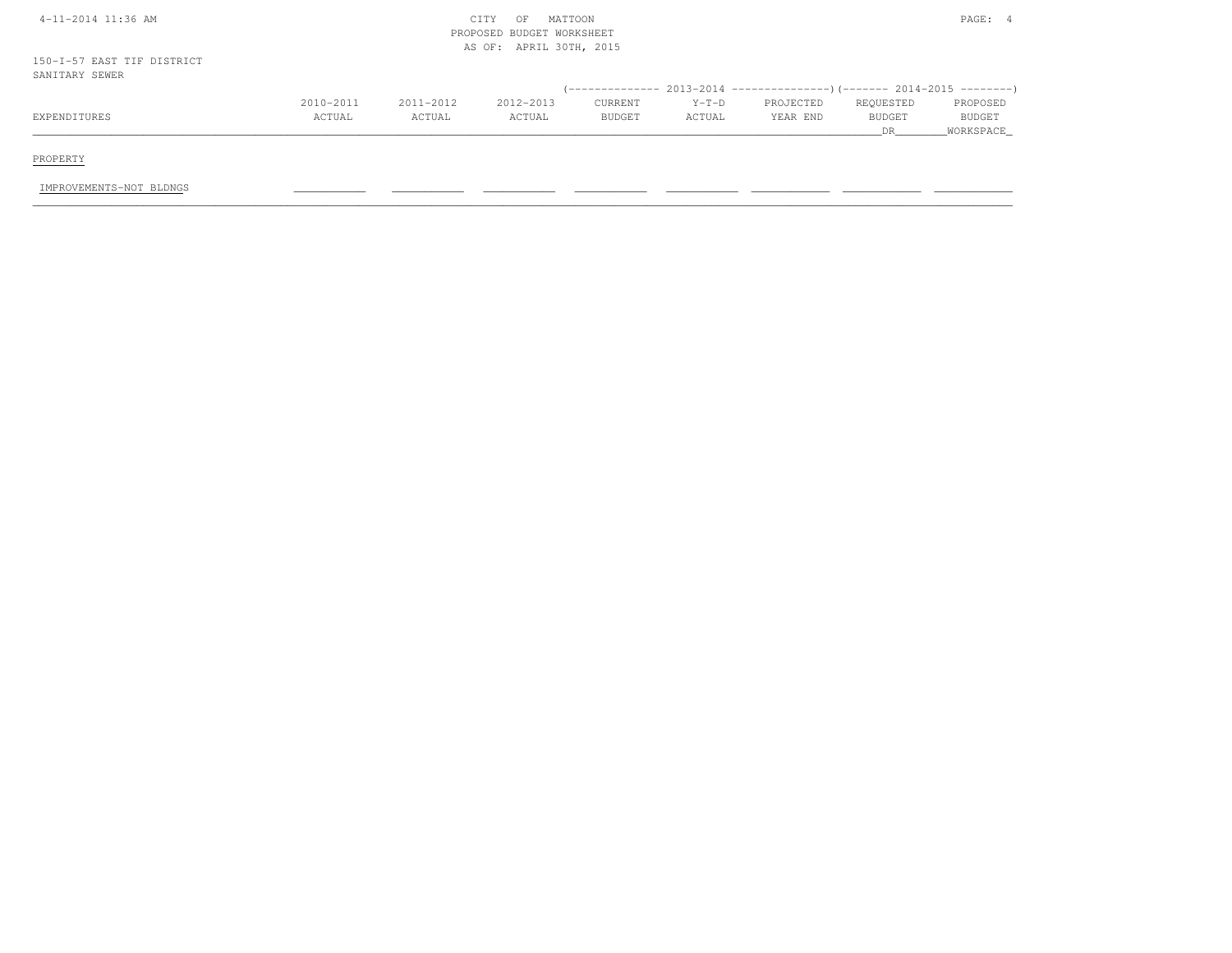| 4-11-2014 11:36 AM                               |           |           | MATTOON<br>CITY<br>OF<br>PROPOSED BUDGET WORKSHEET<br>AS OF: APRIL 30TH, 2015 |         |         |                                                                           |               | PAGE: 5   |
|--------------------------------------------------|-----------|-----------|-------------------------------------------------------------------------------|---------|---------|---------------------------------------------------------------------------|---------------|-----------|
| 150-I-57 EAST TIF DISTRICT<br>WATER DISTRIBUTION |           |           |                                                                               |         |         |                                                                           |               |           |
|                                                  |           |           |                                                                               |         |         | (-------------- 2013-2014 ----------------) (------- 2014-2015 ---------) |               |           |
|                                                  | 2010-2011 | 2011-2012 | 2012-2013                                                                     | CURRENT | $Y-T-D$ | PROJECTED                                                                 | REQUESTED     | PROPOSED  |
| EXPENDITURES                                     | ACTUAL    | ACTUAL    | ACTUAL                                                                        | BUDGET  | ACTUAL  | YEAR END                                                                  | <b>BUDGET</b> | BUDGET    |
|                                                  |           |           |                                                                               |         |         |                                                                           | DR.           | WORKSPACE |
|                                                  |           |           |                                                                               |         |         |                                                                           |               |           |
| PROPERTY                                         |           |           |                                                                               |         |         |                                                                           |               |           |
| IMPROVEMENTS-NOT BLDNGS                          |           |           |                                                                               |         |         |                                                                           |               |           |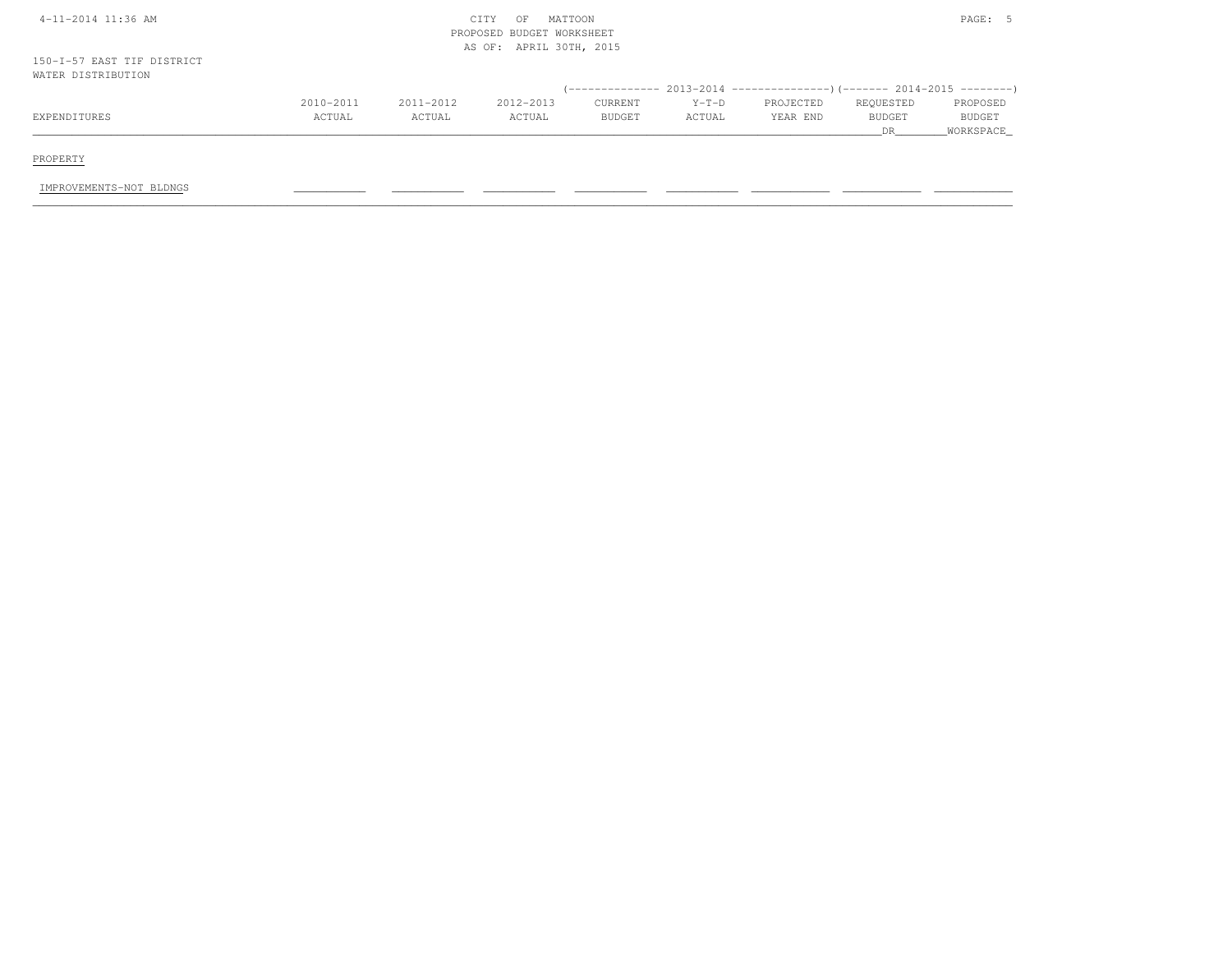| 4-11-2014 11:36 AM                         |           |           | MATTOON<br>CITY<br>OF<br>PROPOSED BUDGET WORKSHEET |                                    |         |                                                                         |               | PAGE: 6                    |
|--------------------------------------------|-----------|-----------|----------------------------------------------------|------------------------------------|---------|-------------------------------------------------------------------------|---------------|----------------------------|
| 150-I-57 EAST TIF DISTRICT<br>PARKING LOTS |           |           | AS OF: APRIL 30TH, 2015                            |                                    |         |                                                                         |               |                            |
|                                            | 2010-2011 | 2011-2012 | 2012-2013                                          | ( ______________<br><b>CURRENT</b> | $Y-T-D$ | $2013-2014$ ----------------)(------- 2014-2015 ---------)<br>PROJECTED | REQUESTED     | PROPOSED                   |
| EXPENDITURES                               | ACTUAL    | ACTUAL    | ACTUAL                                             | <b>BUDGET</b>                      | ACTUAL  | YEAR END                                                                | BUDGET<br>DR. | <b>BUDGET</b><br>WORKSPACE |
| PROPERTY                                   |           |           |                                                    |                                    |         |                                                                         |               |                            |
| IMPROVEMENTS-NOT BLDNGS                    |           |           |                                                    |                                    |         |                                                                         |               |                            |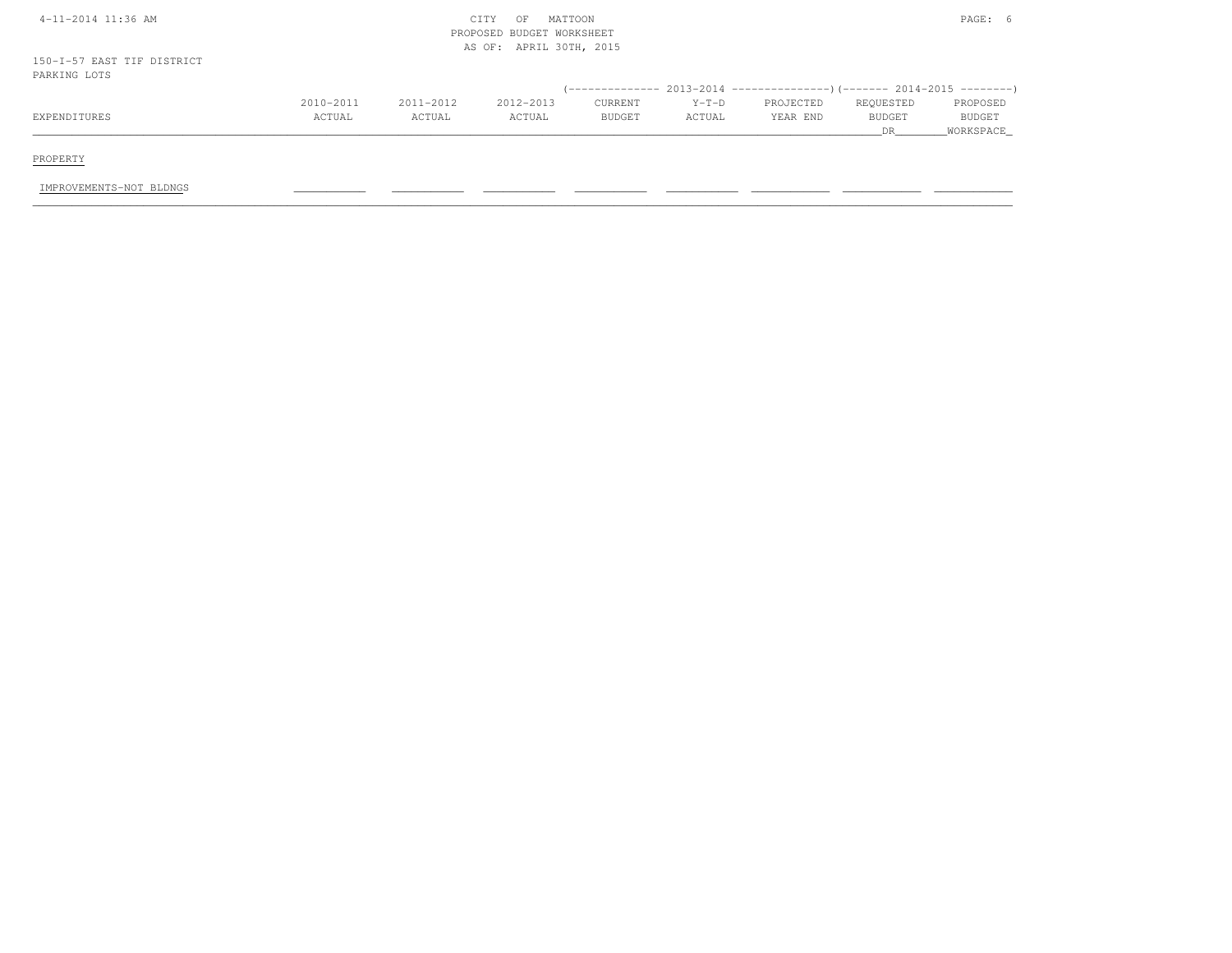| 4-11-2014 11:36 AM                             |           |           | MATTOON<br>CITY<br>OF<br>PROPOSED BUDGET WORKSHEET<br>AS OF: APRIL 30TH, 2015 |               |         |                                                                           |               | PAGE: 7       |
|------------------------------------------------|-----------|-----------|-------------------------------------------------------------------------------|---------------|---------|---------------------------------------------------------------------------|---------------|---------------|
| 150-I-57 EAST TIF DISTRICT<br>PUBLIC BUILDINGS |           |           |                                                                               |               |         |                                                                           |               |               |
|                                                |           |           |                                                                               |               |         | (-------------- 2013-2014 ----------------) (------- 2014-2015 ---------) |               |               |
|                                                | 2010-2011 | 2011-2012 | 2012-2013                                                                     | CURRENT       | $Y-T-D$ | PROJECTED                                                                 | REQUESTED     | PROPOSED      |
| EXPENDITURES                                   | ACTUAL    | ACTUAL    | ACTUAL                                                                        | <b>BUDGET</b> | ACTUAL  | YEAR END                                                                  | <b>BUDGET</b> | <b>BUDGET</b> |
|                                                |           |           |                                                                               |               |         |                                                                           | DR            | WORKSPACE     |
| PROPERTY                                       |           |           |                                                                               |               |         |                                                                           |               |               |
|                                                |           |           |                                                                               |               |         |                                                                           |               |               |
| BUILDINGS                                      |           |           |                                                                               |               |         |                                                                           |               |               |
|                                                |           |           |                                                                               |               |         |                                                                           |               |               |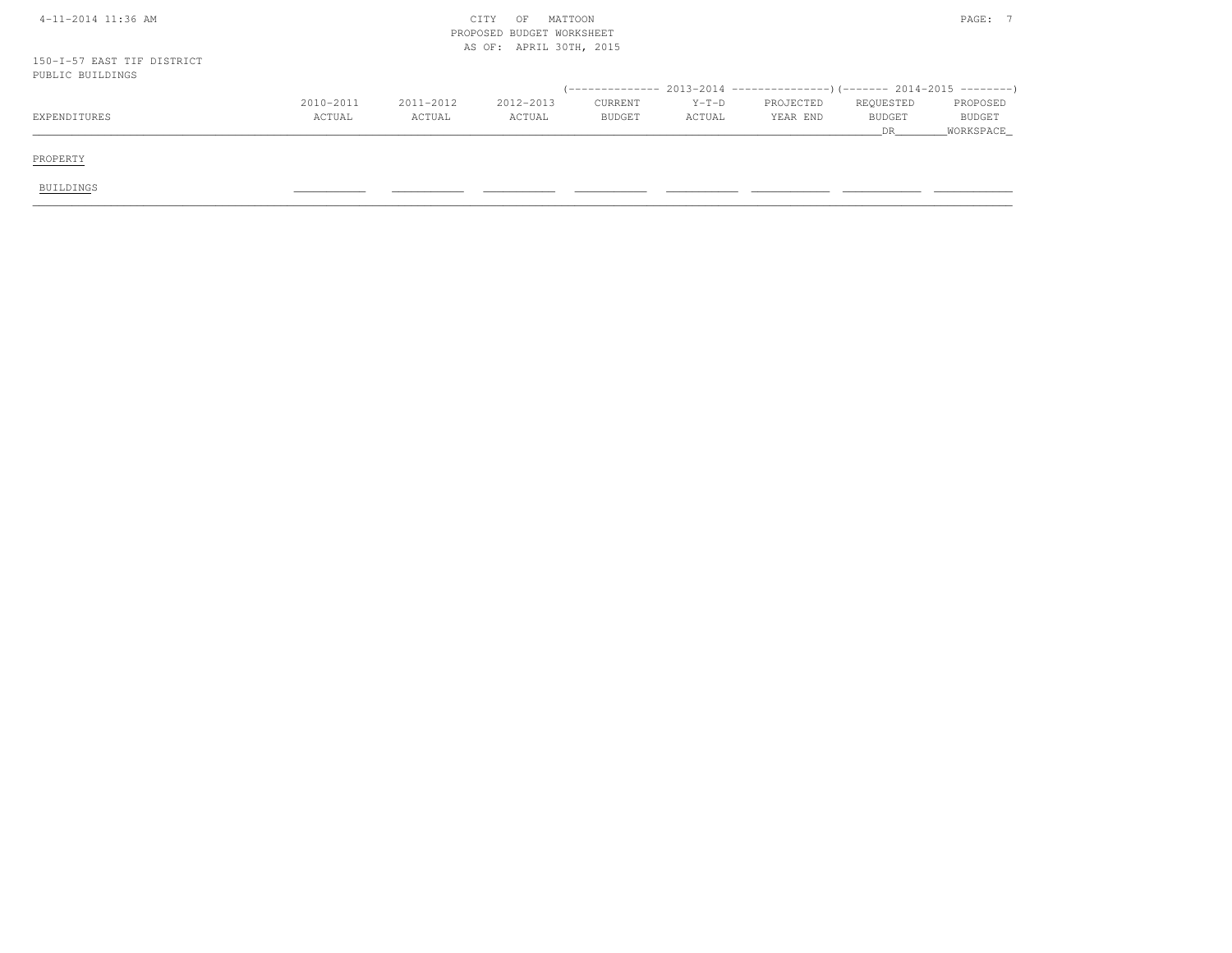| 4-11-2014 11:36 AM                  | MATTOON<br>CITY<br>OF<br>PROPOSED BUDGET WORKSHEET<br>AS OF: APRIL 30TH, 2015 |               |           |               |         |           |               |               |
|-------------------------------------|-------------------------------------------------------------------------------|---------------|-----------|---------------|---------|-----------|---------------|---------------|
| 150-I-57 EAST TIF DISTRICT<br>PARKS |                                                                               |               |           |               |         |           |               |               |
|                                     |                                                                               |               |           |               |         |           |               |               |
|                                     | $2010 - 2011$                                                                 | $2011 - 2012$ | 2012-2013 | CURRENT       | $Y-T-D$ | PROJECTED | REQUESTED     | PROPOSED      |
| EXPENDITURES                        | ACTUAL                                                                        | ACTUAL        | ACTUAL    | <b>BUDGET</b> | ACTUAL  | YEAR END  | <b>BUDGET</b> | <b>BUDGET</b> |
|                                     |                                                                               |               |           |               |         |           | DR.           | WORKSPACE     |
|                                     |                                                                               |               |           |               |         |           |               |               |
| PROPERTY                            |                                                                               |               |           |               |         |           |               |               |

IMPROVEMENTS-NOT BLDNGS \_\_\_\_\_\_\_\_\_\_\_ \_\_\_\_\_\_\_\_\_\_\_ \_\_\_\_\_\_\_\_\_\_\_ \_\_\_\_\_\_\_\_\_\_\_ \_\_\_\_\_\_\_\_\_\_\_ \_\_\_\_\_\_\_\_\_\_\_\_ \_\_\_\_\_\_\_\_\_\_\_\_ \_\_\_\_\_\_\_\_\_\_\_\_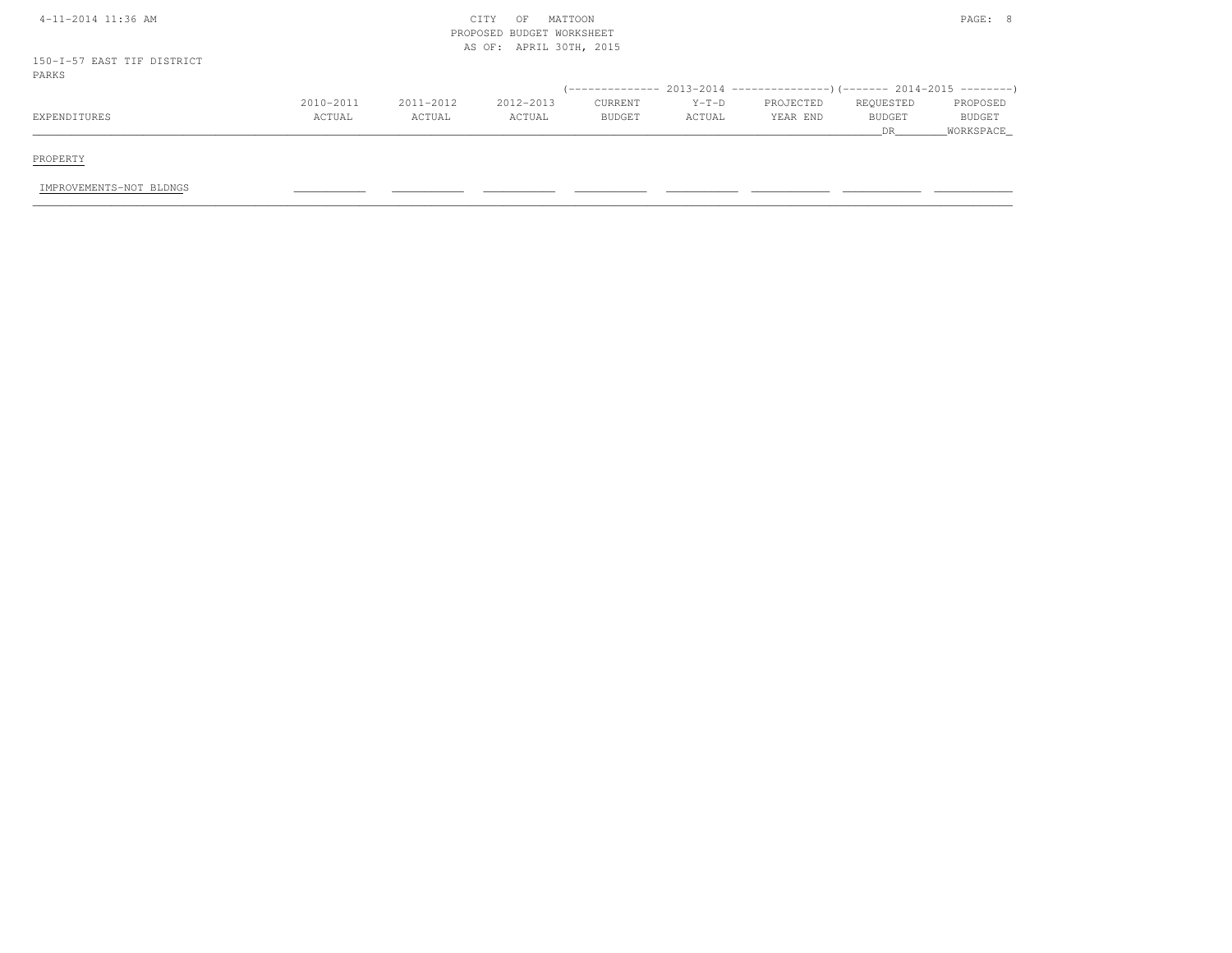## 4-11-2014 11:36 AM CITY OF MATTOON PAGE: 9 PROPOSED BUDGET WORKSHEETAS OF: APRIL 30TH, 2015

|                         |  | 150-T-57 EAST TIF DISTRICT |
|-------------------------|--|----------------------------|
| ADMINISTRATIVE EXPENSES |  |                            |

| EXPENDITURES                                                           | 2010-2011<br>ACTUAL | 2011-2012<br>ACTUAL | 2012-2013<br>ACTUAL | CURRENT<br><b>BUDGET</b> | $Y-T-D$<br>ACTUAL    | PROJECTED<br>YEAR END | REQUESTED<br>BUDGET<br>DR | PROPOSED<br><b>BUDGET</b><br>_WORKSPACE_ |
|------------------------------------------------------------------------|---------------------|---------------------|---------------------|--------------------------|----------------------|-----------------------|---------------------------|------------------------------------------|
| SUPPLIES                                                               |                     |                     |                     |                          |                      |                       |                           |                                          |
| GENERAL SUPPLIES                                                       |                     |                     |                     |                          |                      |                       |                           |                                          |
| OTHER PURCHASED SERVICES                                               |                     |                     |                     |                          |                      |                       |                           |                                          |
| PROFESSIONAL SERVICES<br>150-5604-511 PLANNING & DESIGN SERVICES       | 1,224               | $\circ$             | $\circ$             | $\circ$                  | $\circ$              | $\circ$               | $\circ$                   |                                          |
| 150-5604-519 OTHER PROFESSIONAL SERVICE<br>TOTAL PROFESSIONAL SERVICES | 905<br>2,128        | $\circ$<br>$\Omega$ | $\Omega$<br>$\cap$  | $\circ$<br>$\Omega$      | $\Omega$<br>$\Omega$ | $\Omega$<br>$\Omega$  | $\bigcap$                 |                                          |
| COMMUNICATION                                                          |                     |                     |                     |                          |                      |                       |                           |                                          |
| ADVERTISING                                                            |                     |                     |                     |                          |                      |                       |                           |                                          |
| PRINTING & BUILDING                                                    |                     |                     |                     |                          |                      |                       |                           |                                          |
| EMPLOYEE BUSINESS EXP                                                  |                     |                     |                     |                          |                      |                       |                           |                                          |
| OTHER PURCHASED SERVICES                                               |                     |                     |                     |                          |                      |                       |                           |                                          |
| TOTAL OTHER PURCHASED SERVICES                                         | 2,128               | $\circ$             | $\circ$             | $\circ$                  | $\circ$              | $\circ$               | $\circ$                   |                                          |
| CAPITAL PROJECTS                                                       |                     |                     |                     |                          |                      |                       |                           |                                          |
| CAPITAL PROJECTS<br>150-5604-901 STREETS                               | 12,500              | $\circ$             | $\circ$             |                          |                      |                       | $\circ$                   |                                          |
| TOTAL CAPITAL PROJECTS                                                 | 12,500              | $\Omega$            |                     |                          |                      |                       | $\cap$                    |                                          |
| TOTAL CAPITAL PROJECTS                                                 | 12,500              | $\circ$             | $\circ$             | $\circ$                  | $\circ$              | $\circ$               | $\circ$                   |                                          |
| TOTAL ADMINISTRATIVE EXPENSES                                          | 14,628              | $\circ$             | $\circ$             | $\mathbb O$              | $\circ$              | $\circ$               | $\circ$                   |                                          |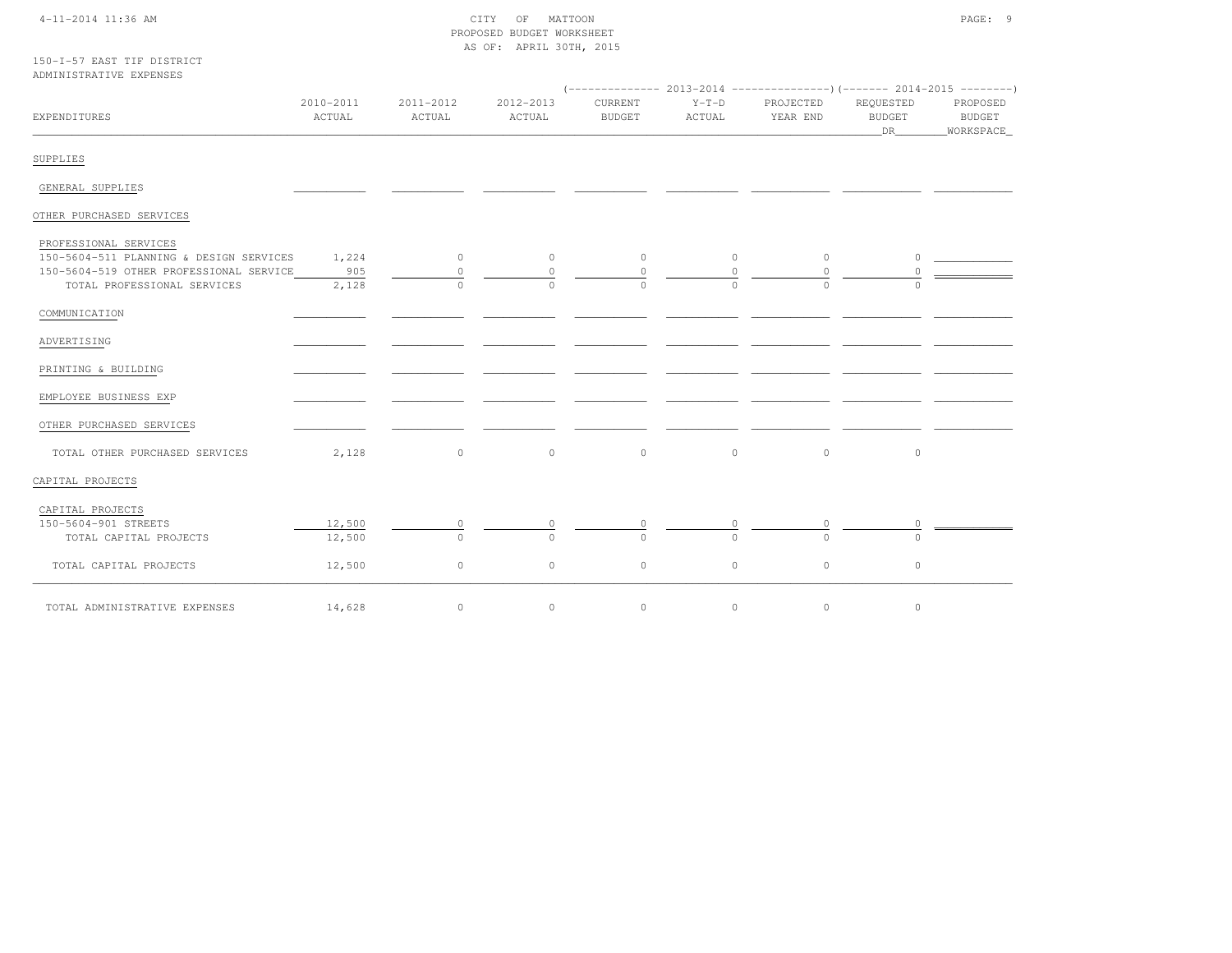|        |           | CITY<br>OF | MATTOON   |                                                                 |          |           | PAGE: 10            |
|--------|-----------|------------|-----------|-----------------------------------------------------------------|----------|-----------|---------------------|
|        |           |            |           |                                                                 |          |           |                     |
|        |           |            |           |                                                                 |          |           | PROPOSED            |
| ACTUAL | ACTUAL    | ACTUAL     | BUDGET    | ACTUAL                                                          | YEAR END | BUDGET    | BUDGET<br>WORKSPACE |
|        | 2010-2011 | 2011-2012  | 2012-2013 | PROPOSED BUDGET WORKSHEET<br>AS OF: APRIL 30TH, 2015<br>CURRENT | $Y-T-D$  | PROJECTED | REQUESTED<br>DR.    |

OTHER OBJECTS

FINANCIAL TRANS OBJECTS \_\_\_\_\_\_\_\_\_\_\_ \_\_\_\_\_\_\_\_\_\_\_ \_\_\_\_\_\_\_\_\_\_\_ \_\_\_\_\_\_\_\_\_\_\_ \_\_\_\_\_\_\_\_\_\_\_ \_\_\_\_\_\_\_\_\_\_\_\_ \_\_\_\_\_\_\_\_\_\_\_\_ \_\_\_\_\_\_\_\_\_\_\_\_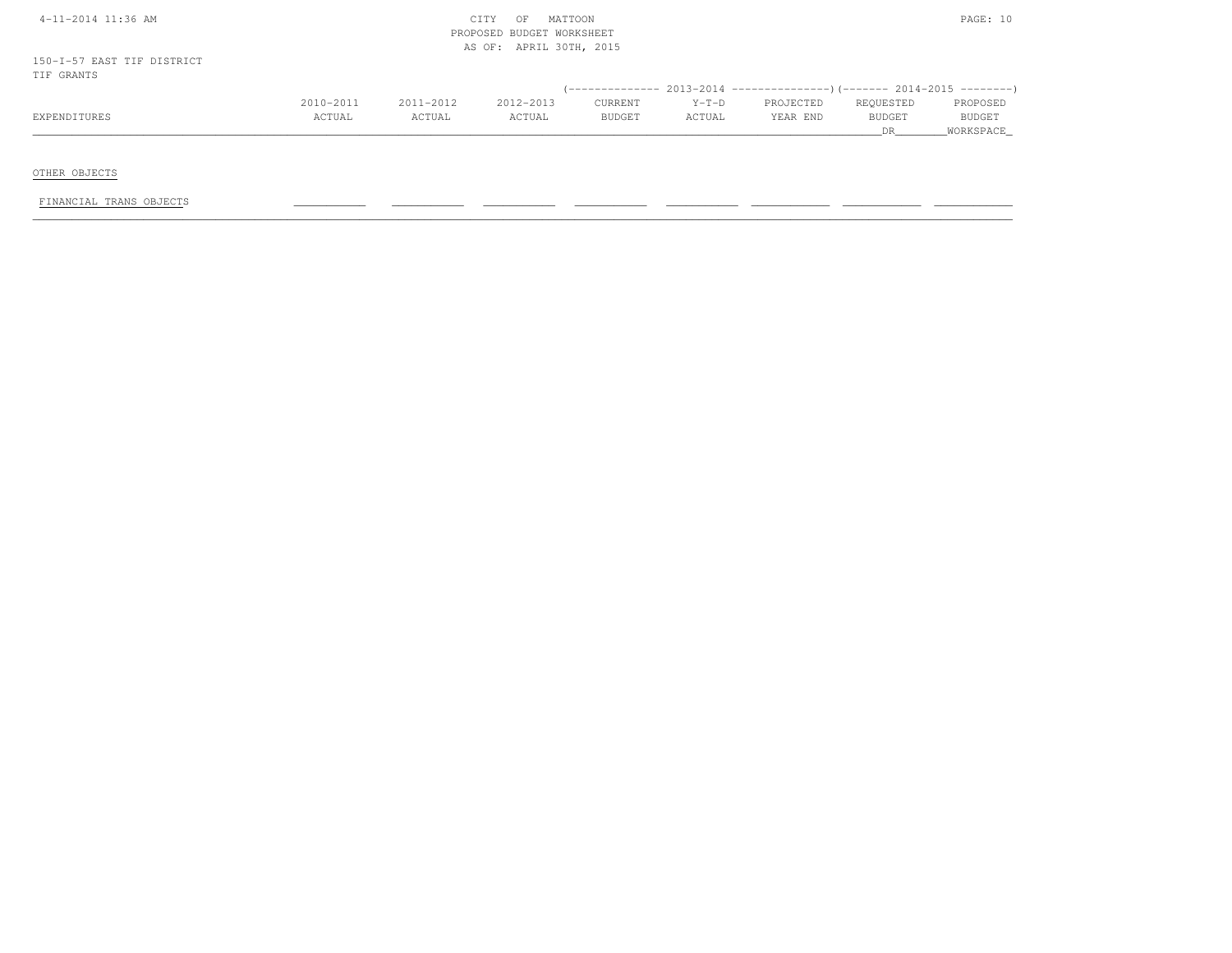| 4-11-2014 11:36 AM                      | MATTOON<br>CITY<br>OF<br>PROPOSED BUDGET WORKSHEET<br>APRIL 30TH, 2015<br>AS OF: |                     |                     |                          |                   |                                                                                |                                   |                                        |
|-----------------------------------------|----------------------------------------------------------------------------------|---------------------|---------------------|--------------------------|-------------------|--------------------------------------------------------------------------------|-----------------------------------|----------------------------------------|
| 150-I-57 EAST TIF DISTRICT<br>TIF LOANS |                                                                                  |                     |                     |                          |                   |                                                                                |                                   |                                        |
|                                         |                                                                                  |                     |                     |                          |                   | (-------------- 2013-2014 -------------------- ) (------- 2014-2015 ---------) |                                   |                                        |
| EXPENDITURES                            | 2010-2011<br>ACTUAL                                                              | 2011-2012<br>ACTUAL | 2012-2013<br>ACTUAL | <b>CURRENT</b><br>BUDGET | $Y-T-D$<br>ACTUAL | PROJECTED<br>YEAR END                                                          | REQUESTED<br><b>BUDGET</b><br>DR. | PROPOSED<br><b>BUDGET</b><br>WORKSPACE |
| OTHER OBJECTS                           |                                                                                  |                     |                     |                          |                   |                                                                                |                                   |                                        |
| FINANCIAL TRANS OBJECTS                 |                                                                                  |                     |                     |                          |                   |                                                                                |                                   |                                        |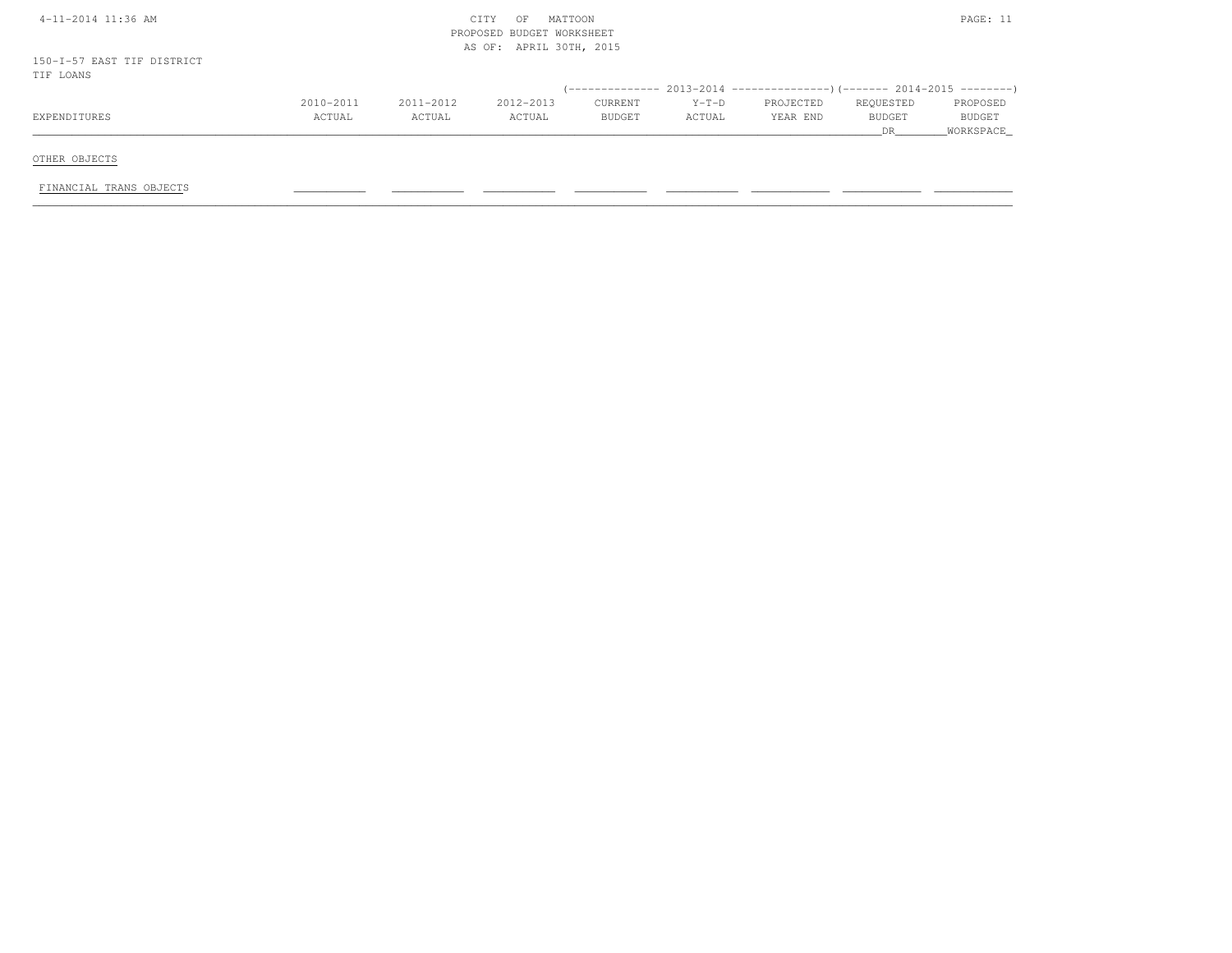| 4-11-2014 11:36 AM                                 | MATTOON<br>CITY<br>OF<br>PROPOSED BUDGET WORKSHEET<br>AS OF: APRIL 30TH, 2015 |           |           |               |         |                                                                              |                     |                     |  |  |
|----------------------------------------------------|-------------------------------------------------------------------------------|-----------|-----------|---------------|---------|------------------------------------------------------------------------------|---------------------|---------------------|--|--|
| 150-I-57 EAST TIF DISTRICT<br>TIF ALT REV GO BONDS |                                                                               |           |           |               |         |                                                                              |                     |                     |  |  |
|                                                    |                                                                               |           |           |               |         | $($ -------------- 2013-2014 ----------------) (------- 2014-2015 ---------) |                     |                     |  |  |
|                                                    | 2010-2011                                                                     | 2011-2012 | 2012-2013 | CURRENT       | $Y-T-D$ | PROJECTED                                                                    | REQUESTED           | PROPOSED            |  |  |
| EXPENDITURES                                       | ACTUAL                                                                        | ACTUAL    | ACTUAL    | <b>BUDGET</b> | ACTUAL  | YEAR END                                                                     | BUDGET<br><b>DR</b> | BUDGET<br>WORKSPACE |  |  |
| OTHER OBJECTS                                      |                                                                               |           |           |               |         |                                                                              |                     |                     |  |  |
| FINANCIAL TRANS OBJECTS                            |                                                                               |           |           |               |         |                                                                              |                     |                     |  |  |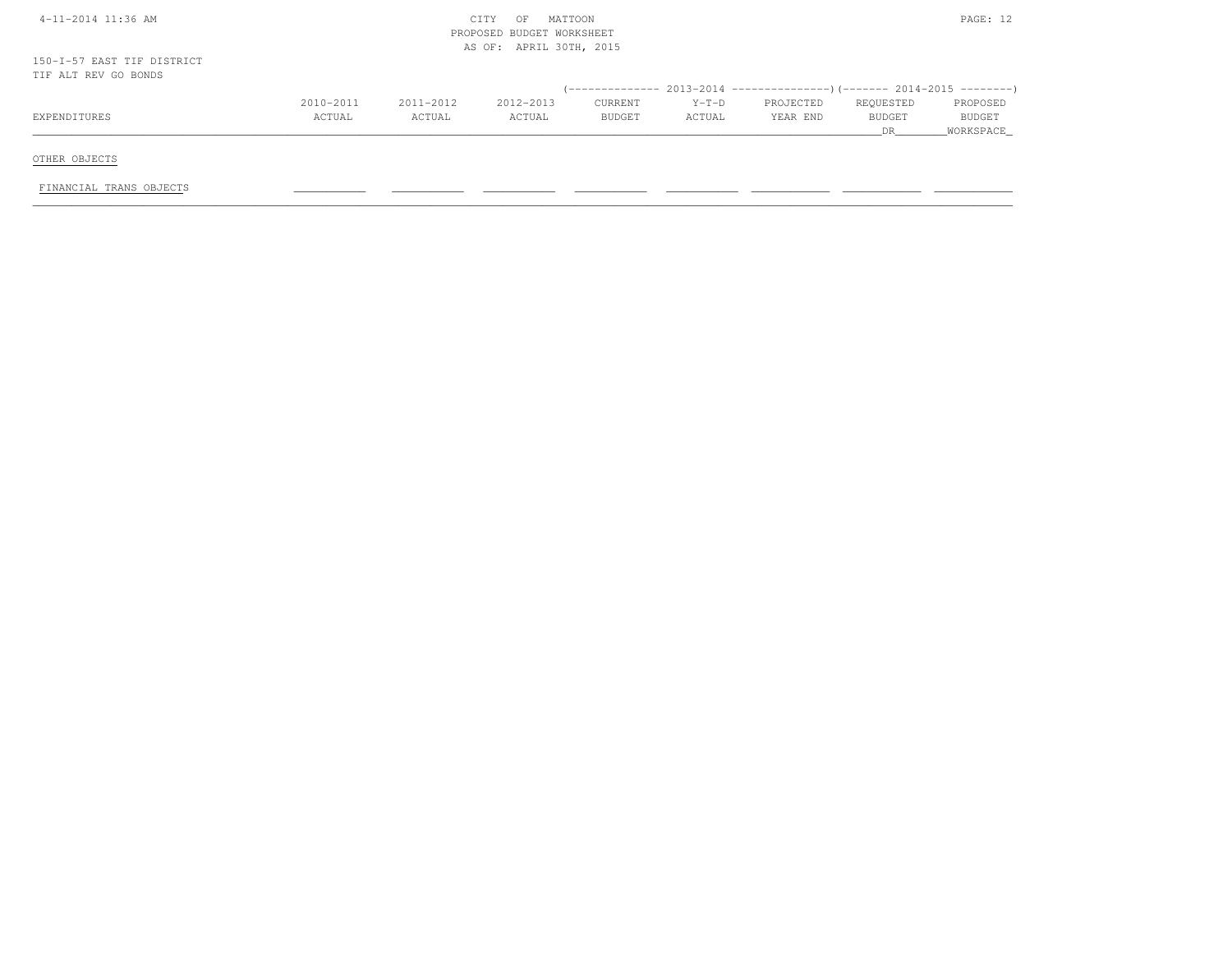| $4-11-2014$ 11:36 AM                              | MATTOON<br>CITY<br>OF<br>PROPOSED BUDGET WORKSHEET |           |                         |         |         |           |               |           |  |
|---------------------------------------------------|----------------------------------------------------|-----------|-------------------------|---------|---------|-----------|---------------|-----------|--|
| 150-I-57 EAST TIF DISTRICT<br>OTHER DEBT SERVICES |                                                    |           | AS OF: APRIL 30TH, 2015 |         |         |           |               |           |  |
|                                                   |                                                    |           |                         |         |         |           |               |           |  |
|                                                   | 2010-2011                                          | 2011-2012 | 2012-2013               | CURRENT | $Y-T-D$ | PROJECTED | REQUESTED     | PROPOSED  |  |
| EXPENDITURES                                      | ACTUAL                                             | ACTUAL    | ACTUAL                  | BUDGET  | ACTUAL  | YEAR END  | <b>BUDGET</b> | BUDGET    |  |
|                                                   |                                                    |           |                         |         |         |           | DR            | WORKSPACE |  |
| OTHER OBJECTS                                     |                                                    |           |                         |         |         |           |               |           |  |
| FINANCIAL TRANS OBJECTS                           |                                                    |           |                         |         |         |           |               |           |  |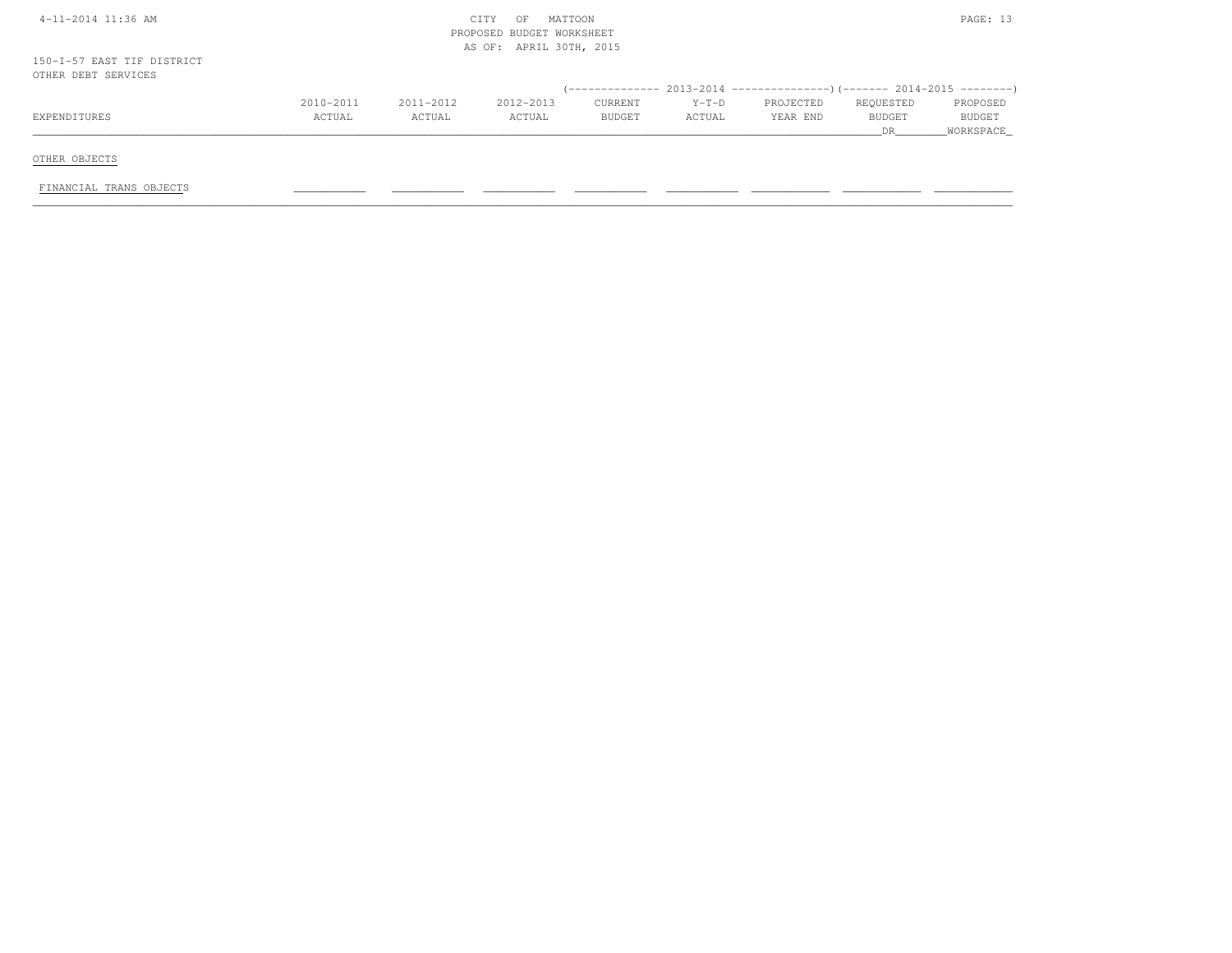## 4-11-2014 11:36 AM CITY OF MATTOON PAGE: 14 PROPOSED BUDGET WORKSHEETAS OF: APRIL 30TH, 2015

## 150-I-57 EAST TIF DISTRICTINTERGOVERNMENTAL EXP

| EXPENDITURES                                                          | 2010-2011<br>ACTUAL | 2011-2012<br>ACTUAL | 2012-2013<br>ACTUAL | CURRENT<br><b>BUDGET</b> | $Y-T-D$<br>ACTUAL | PROJECTED<br>YEAR END | REQUESTED<br>BUDGET<br>DR | PROPOSED<br>BUDGET<br>_WORKSPACE_ |
|-----------------------------------------------------------------------|---------------------|---------------------|---------------------|--------------------------|-------------------|-----------------------|---------------------------|-----------------------------------|
| OTHER OBJECTS                                                         |                     |                     |                     |                          |                   |                       |                           |                                   |
| FINANCIAL TRANS OBJECTS                                               |                     |                     |                     |                          |                   |                       |                           |                                   |
| FINANCIAL TRANS OBJECTS                                               |                     |                     |                     |                          |                   |                       |                           |                                   |
| 150-5800-821 SHARED INCREMENT (20%)                                   | 5,063               | 4,793               | 11,667              | 11,667                   | $\overline{0}$    | 7,069                 | 7,069                     |                                   |
| 150-5800-822 PROPERTY TAX REIMBURSEMENT                               | 384                 | 420                 | 428                 | 500                      | 438               | 438                   | 500                       |                                   |
| TOTAL FINANCIAL TRANS OBJECTS                                         | 5,447               | 5,214               | 12,095              | 12,167                   | 438               | 7,507                 | 7,569                     |                                   |
| TOTAL OTHER OBJECTS                                                   | 5,447               | 5,214               | 12,095              | 12,167                   | 438               | 7,507                 | 7,569                     |                                   |
| TOTAL INTERGOVERNMENTAL EXP                                           | 5,447               | 5,214               | 12,095              | 12,167                   | 438               | 7,507                 | 7,569                     |                                   |
| TOTAL EXPENDITURES                                                    | 20,075              | 5,214               | 12,095              | 12,167                   | 438               | 7,507                 | 7,569                     |                                   |
| REVENUE OVER/(UNDER) EXPENDITURES                                     | 5,238               | 18,752              | 46,251              | 46,170                   | 34,907            | 27,838                | 27,776                    |                                   |
| OTHER FINANCING SOURCES                                               |                     |                     |                     |                          |                   |                       |                           |                                   |
| REVENUES & OTHER SOURCES OVER/<br>(UNDER) EXPENDITURES & OTHER (USES) | 5,238               | 18,752              | 46,251              | 46,170                   | 34,907            | 27,838                | 27,776                    |                                   |

\*\*\* END OF REPORT \*\*\*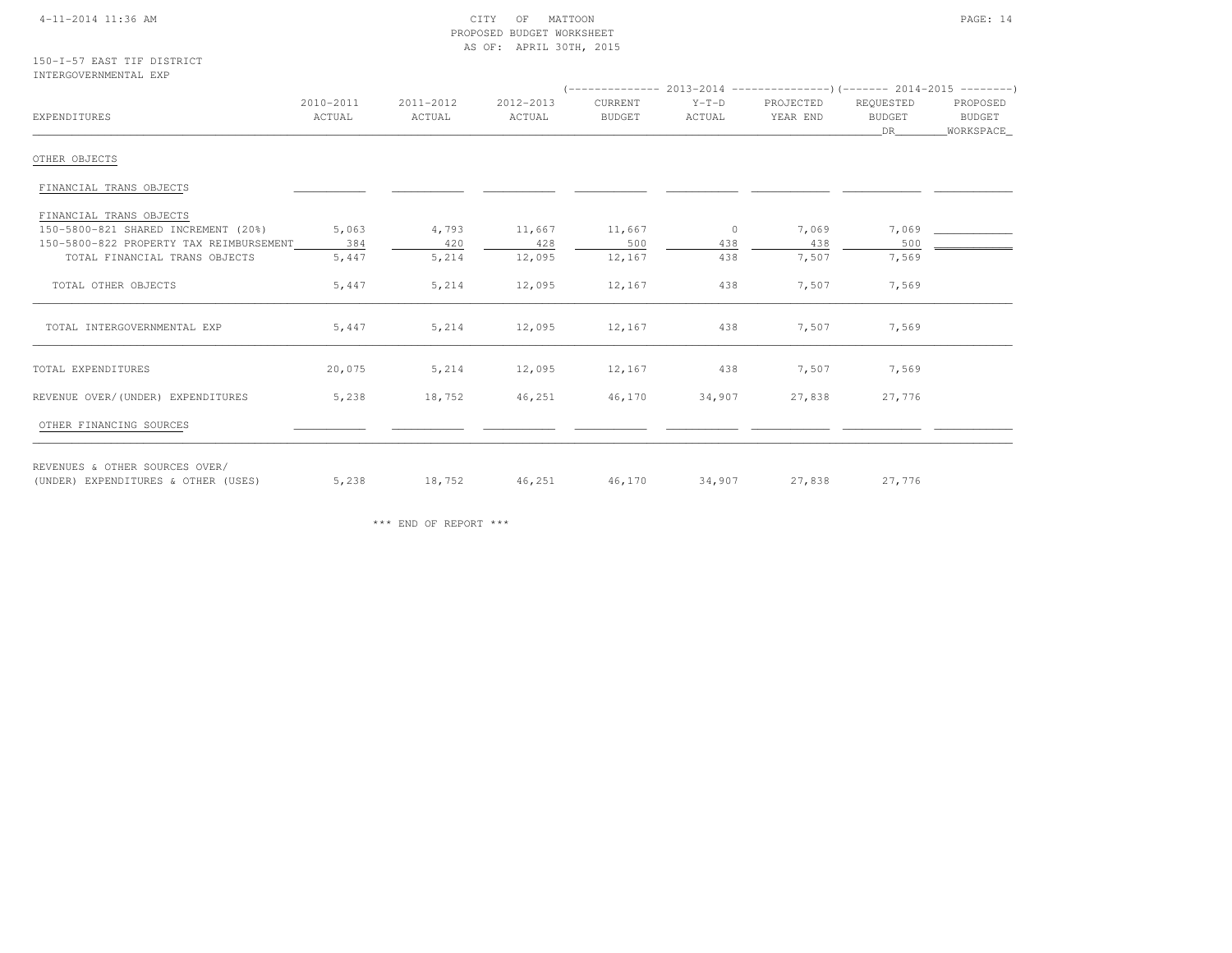## 4-11-2014 11:36 AM CITY OF MATTOON PAGE: 1 PROPOSED BUDGET WORKSHEETAS OF: APRIL 30TH, 2015

151-SOUTH RT 45 TIF DISTRICT

| REVENUES                           | 2010-2011<br>ACTUAL | 2011-2012<br>ACTUAL | 2012-2013<br>ACTUAL | CURRENT<br><b>BUDGET</b> | $Y-T-D$<br>ACTUAL | PROJECTED<br>YEAR END | REQUESTED<br><b>BUDGET</b><br>DR | PROPOSED<br>BUDGET<br>WORKSPACE |
|------------------------------------|---------------------|---------------------|---------------------|--------------------------|-------------------|-----------------------|----------------------------------|---------------------------------|
| TAXES                              |                     |                     |                     |                          |                   |                       |                                  |                                 |
| TIF/BD TAX RECEIPTS                |                     |                     |                     |                          |                   |                       |                                  |                                 |
| 151-4192-023 PROPERTY TAX RECEIPTS | 1,351               | 1,570               | 44,714              | 44,714                   | 27,317            | 27,317                | 27,317                           |                                 |
| TOTAL TIF/BD TAX RECEIPTS          | 1,351               | 1,570               | 44,714              | 44,714                   | 27,317            | 27,317                | 27,317                           |                                 |
| TOTAL TAXES                        | 1,351               | 1,570               | 44,714              | 44,714                   | 27,317            | 27,317                | 27,317                           |                                 |
| INVESTMENT EARNINGS                |                     |                     |                     |                          |                   |                       |                                  |                                 |
| INTEREST EARNINGS                  |                     |                     |                     |                          |                   |                       |                                  |                                 |
| 151-4610-023 INVESTMENT EARNINGS   | $\circ$             |                     |                     | $\Omega$                 |                   | $\Omega$              |                                  |                                 |
| TOTAL INTEREST EARNINGS            |                     |                     |                     |                          |                   | $\cap$                |                                  |                                 |
| TOTAL INVESTMENT EARNINGS          | $\circ$             | $\circ$             | $\overline{7}$      | $\circ$                  | $\circ$           | $\circ$               | $\circ$                          |                                 |
| CONTRIB & OTHER MISC REV           |                     |                     |                     |                          |                   |                       |                                  |                                 |
| CONTRIBUTIONS & MISC REV           |                     |                     |                     |                          |                   |                       |                                  |                                 |
| TOTAL REVENUES                     | 1,351               | 1,570               | 44,721              | 44,714                   | 27,317            | 27,317                | 27,317                           |                                 |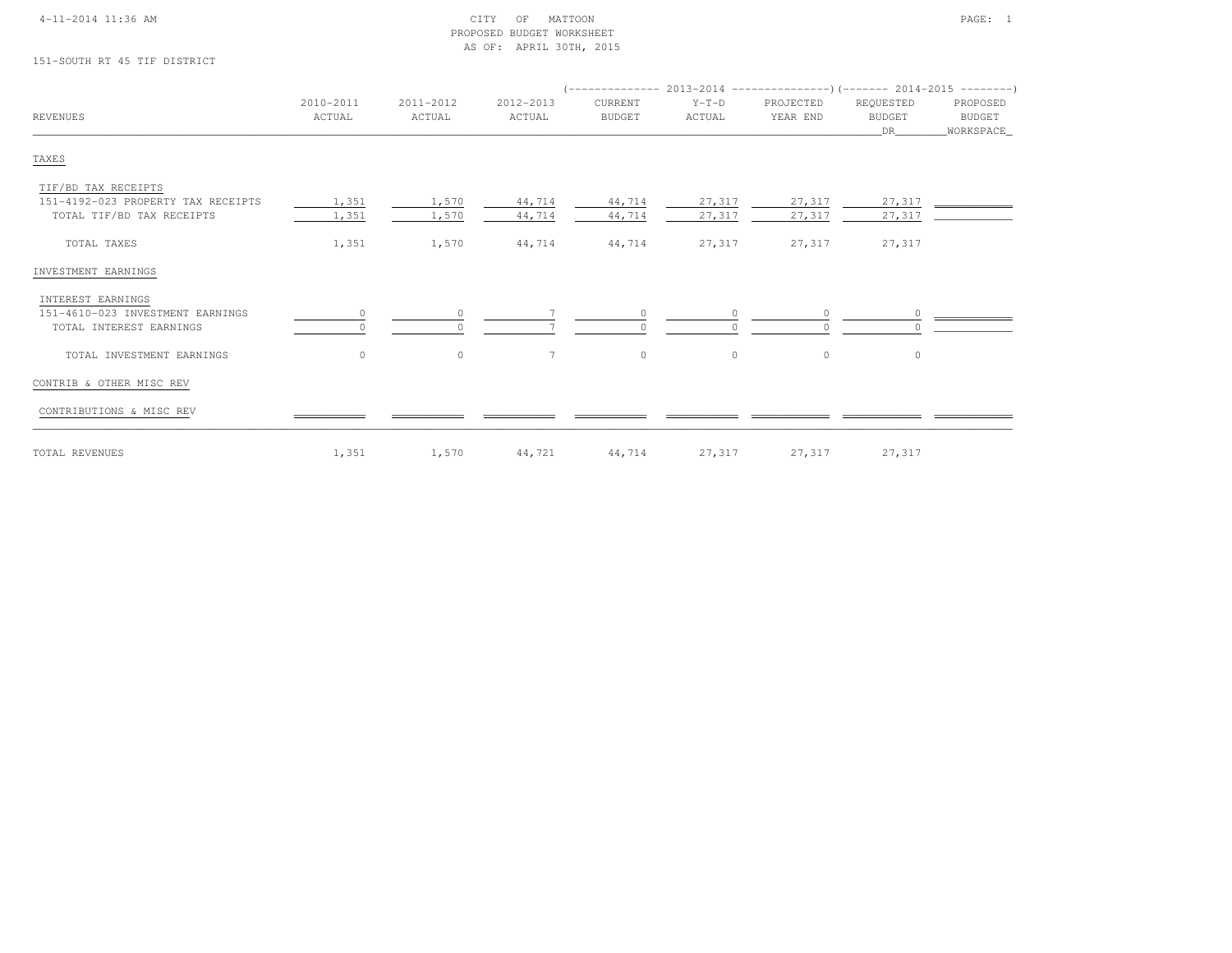# 4-11-2014 11:36 AM CITY OF MATTOON PAGE: 2 PROPOSED BUDGET WORKSHEETAS OF: APRIL 30TH, 2015

151-SOUTH RT 45 TIF DISTRICTSOUTH RT 45 TIF DISTRICT

| OOGIN MI 40 III DIGINIGI                                  |                     |                     |                     | $(----------2013-2014$ ---------------) (------- 2014-2015 -------) |                   |                       |                                  |                                        |
|-----------------------------------------------------------|---------------------|---------------------|---------------------|---------------------------------------------------------------------|-------------------|-----------------------|----------------------------------|----------------------------------------|
| EXPENDITURES                                              | 2010-2011<br>ACTUAL | 2011-2012<br>ACTUAL | 2012-2013<br>ACTUAL | CURRENT<br><b>BUDGET</b>                                            | $Y-T-D$<br>ACTUAL | PROJECTED<br>YEAR END | REQUESTED<br><b>BUDGET</b><br>DR | PROPOSED<br><b>BUDGET</b><br>WORKSPACE |
| SUPPLIES                                                  |                     |                     |                     |                                                                     |                   |                       |                                  |                                        |
| GENERAL SUPPLIES                                          |                     |                     |                     |                                                                     |                   |                       |                                  |                                        |
| OTHER PURCHASED SERVICES                                  |                     |                     |                     |                                                                     |                   |                       |                                  |                                        |
| PROFESSIONAL SERVICES                                     |                     |                     |                     |                                                                     |                   |                       |                                  |                                        |
| COMMUNICATION                                             |                     |                     |                     |                                                                     |                   |                       |                                  |                                        |
| ADVERTISING                                               |                     |                     |                     |                                                                     |                   |                       |                                  |                                        |
| PRINTING & BUILDING                                       |                     |                     |                     |                                                                     |                   |                       |                                  |                                        |
| EMPLOYEE BUSINESS EXP                                     |                     |                     |                     |                                                                     |                   |                       |                                  |                                        |
| OTHER PURCHASED SERVICES                                  |                     |                     |                     |                                                                     |                   |                       |                                  |                                        |
| OTHER OBJECTS                                             |                     |                     |                     |                                                                     |                   |                       |                                  |                                        |
| FINANCIAL TRANS OBJECTS<br>151-5604-817 INTEREST EXPENSES | $\overline{0}$      | 39,396              | 37,387              | $\sim$ 0                                                            | 36,196            | $\circ$               | 34,535                           |                                        |
| 151-5604-818 OTHER TIF DEBT INSTRUMENTS                   | 63,650              | 21,221              | 23,230              | 60,617                                                              | 24,421            | 60,617                | 26,082                           |                                        |
| 151-5604-819 DEBT ISSUANCE COSTS                          | 2,287               | $\overline{0}$      | $\overline{0}$      | $\overline{0}$                                                      | $\circ$           | $\circ$               | $\circ$                          |                                        |
| TOTAL FINANCIAL TRANS OBJECTS                             | 65,937              | 60,617              | 60,617              | 60,617                                                              | 60,617            | 60,617                | 60,617                           |                                        |
| FINANCIAL TRANS OBJECTS                                   |                     |                     |                     |                                                                     |                   |                       |                                  |                                        |
| 151-5604-821 SHARED INCREMENT (20%)                       | 270                 | 314                 | 8,943               | 8,943                                                               | $\sim$ 0          | 5,463                 | 5,463                            |                                        |
| 151-5604-825 TIF GRANTS                                   | 420,000             | 6,054               | 6,054               | 6,054                                                               | 6,054             | 6,054                 | 6,054                            |                                        |
| TOTAL FINANCIAL TRANS OBJECTS                             | 420,270             | 6,368               | 14,997              | 14,997                                                              | 6,054             | 11,517                | 11,517                           |                                        |
| TOTAL OTHER OBJECTS                                       | 486,207             | 66,985              | 75,614              | 75,614                                                              | 66,671            | 72,134                | 72,134                           |                                        |
| CAPITAL PROJECTS                                          |                     |                     |                     |                                                                     |                   |                       |                                  |                                        |
| CAPITAL PROJECTS                                          |                     |                     |                     |                                                                     |                   |                       |                                  |                                        |
| TOTAL SOUTH RT 45 TIF DISTRICT                            | 486,207             | 66,985              | 75,614              | 75,614                                                              | 66,671            | 72,134                | 72,134                           |                                        |
| TOTAL EXPENDITURES                                        | 486,207             | 66,985              | 75,614              | 75,614                                                              | 66,671            | 72,134                | 72,134                           |                                        |
| REVENUE OVER/(UNDER) EXPENDITURES                         | 484,856) (          | $65, 415)$ (        | $30,893)$ (         | $30,900$ (                                                          | $39,354)$ (       | 44,817) (             | 44,817)                          |                                        |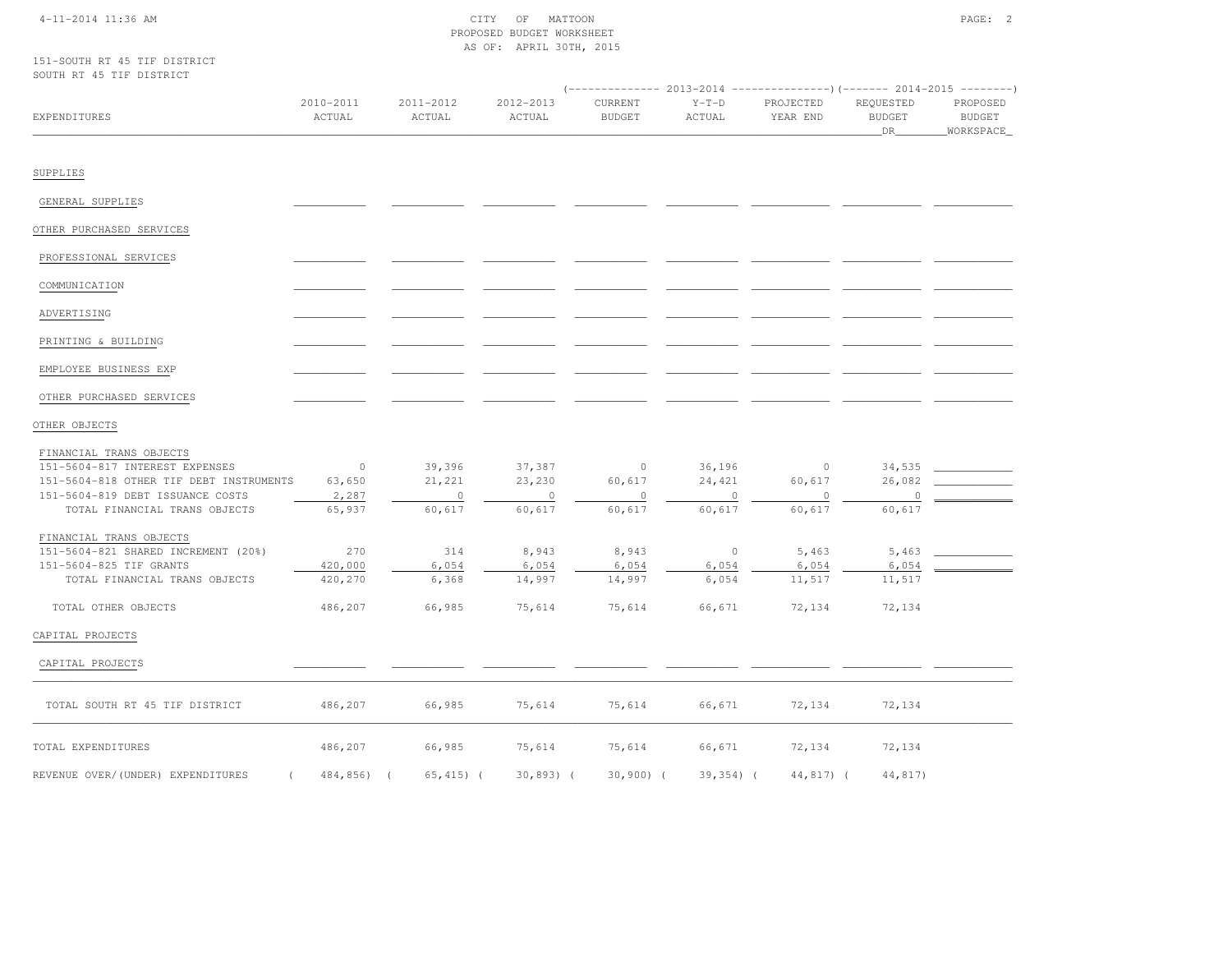## 4-11-2014 11:36 AM CITY OF MATTOON PAGE: 3 PROPOSED BUDGET WORKSHEETAS OF: APRIL 30TH, 2015

|                                        |           |           |           | (-------------- 2013-2014 -----------------) (------- 2014-2015 ---------) |          |           |               |           |
|----------------------------------------|-----------|-----------|-----------|----------------------------------------------------------------------------|----------|-----------|---------------|-----------|
|                                        | 2010-2011 | 2011-2012 | 2012-2013 | <b>CURRENT</b>                                                             | $Y-T-D$  | PROJECTED | REQUESTED     | PROPOSED  |
| EXPENDITURES                           | ACTUAL    | ACTUAL    | ACTUAL    | BUDGET                                                                     | ACTUAL   | YEAR END  | <b>BUDGET</b> | BUDGET    |
|                                        |           |           |           |                                                                            |          |           | DR.           | WORKSPACE |
| OTHER FINANCING SOURCES                |           |           |           |                                                                            |          |           |               |           |
| 151-4901-021 INTRFD TRANS FROM S 45 BD |           | 135,644   | 30,900    | 30,900                                                                     |          | 45,000    | 45,000        |           |
| 151-4949-023 LONG TERM DEBT PROCEEDS   | 750,000   |           |           |                                                                            |          |           |               |           |
| TOTAL OTHER FINANCING SOURCES          | 750,000   | 135,644   | 30,900    | 30,900                                                                     |          | 45,000    | 45,000        |           |
| TOTAL OTHER FINANCING SOURCES (USES)   | 750,000   | 135,644   | 30,900    | 30,900                                                                     | $\Omega$ | 45,000    | 45,000        |           |
| REVENUES & OTHER SOURCES OVER/         |           |           |           |                                                                            |          |           |               |           |
| (UNDER) EXPENDITURES & OTHER (USES)    | 265,144   | 70,229    |           | $0 \sqrt{2}$                                                               | 39,354)  | 183       | 183           |           |

\*\*\* END OF REPORT \*\*\*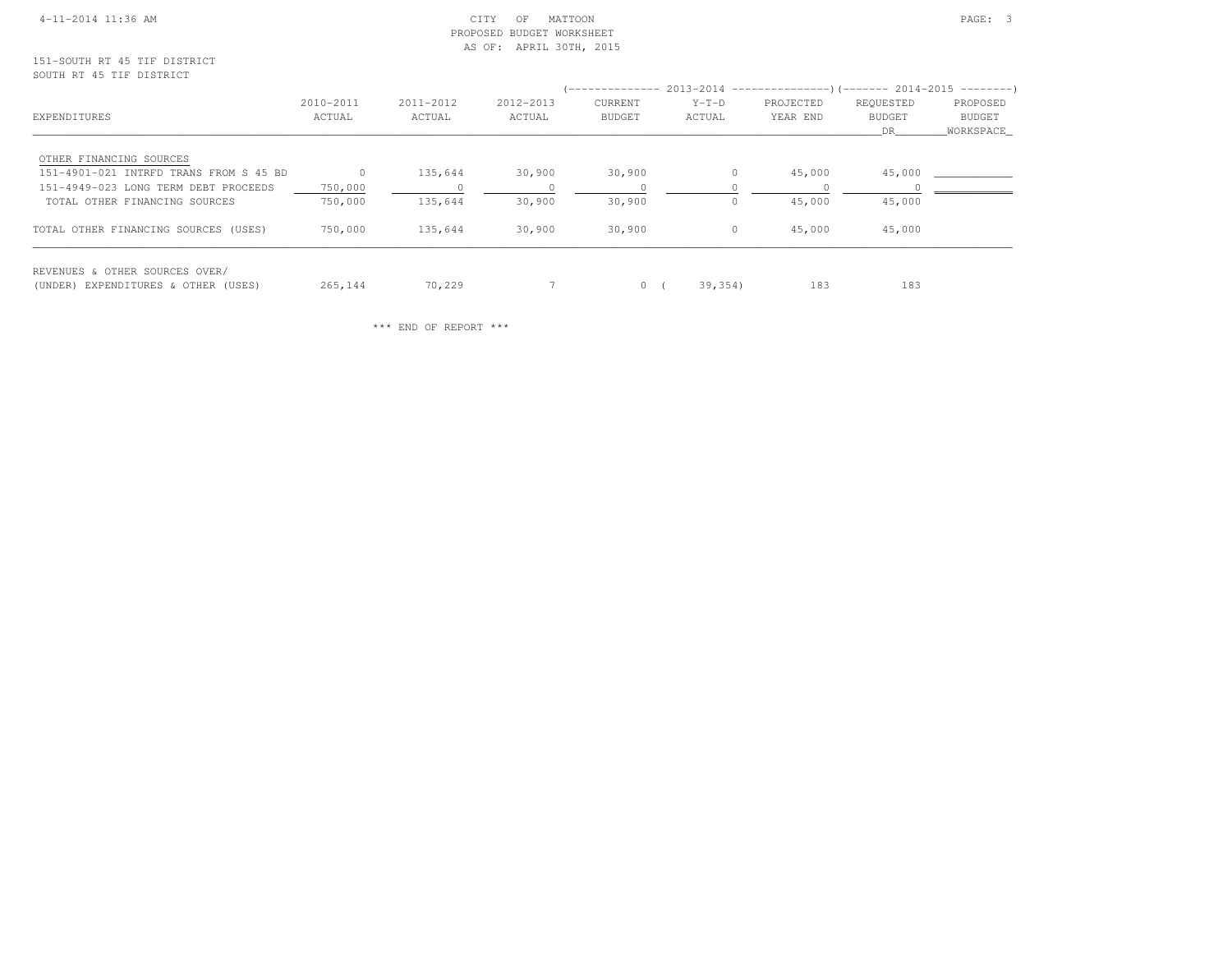## 4-11-2014 11:36 AM CITY OF MATTOON PAGE: 1 PROPOSED BUDGET WORKSHEETAS OF: APRIL 30TH, 2015

152-SOUTH RT 45 BUSINESS DIST

| <b>REVENUES</b>                       | 2010-2011<br>ACTUAL | 2011-2012<br>ACTUAL | 2012-2013<br>ACTUAL | CURRENT<br><b>BUDGET</b> | $Y-T-D$<br>ACTUAL | PROJECTED<br>YEAR END | REQUESTED<br><b>BUDGET</b> | PROPOSED<br><b>BUDGET</b> |
|---------------------------------------|---------------------|---------------------|---------------------|--------------------------|-------------------|-----------------------|----------------------------|---------------------------|
|                                       |                     |                     |                     |                          |                   |                       | DR                         | WORKSPACE_                |
| TAXES                                 |                     |                     |                     |                          |                   |                       |                            |                           |
| TIF/BD TAX RECEIPTS                   |                     |                     |                     |                          |                   |                       |                            |                           |
| 152-4193-023 SALES TAX RECEIPTS       | 37,677              | 42,439              | 44,560              | 92,066                   | 21,817            | 43,634                | 44,000                     |                           |
| 152-4194-023 HOTEL/MOTEL TAX RECEIPTS | 1,159               | 899                 | 12,193              | 3,906                    | 1,845             | 2,767                 | 7,276                      |                           |
| TOTAL TIF/BD TAX RECEIPTS             | 38,836              | 43,338              | 56,753              | 95,972                   | 23,662            | 46,401                | 51,276                     |                           |
| TOTAL TAXES                           | 38,836              | 43,338              | 56,753              | 95,972                   | 23,662            | 46,401                | 51,276                     |                           |
| INVESTMENT EARNINGS                   |                     |                     |                     |                          |                   |                       |                            |                           |
| INTEREST EARNINGS                     |                     |                     |                     |                          |                   |                       |                            |                           |
| 152-4610-023 INVESTMENT INCOME        | 156                 | 94                  | 24                  | 20                       | 16                | 21                    | 20                         |                           |
| TOTAL INTEREST EARNINGS               | 156                 | 94                  | 24                  | 20                       | 16                | 21                    | 20                         |                           |
| TOTAL INVESTMENT EARNINGS             | 156                 | 94                  | 24                  | 20                       | 16                | 21                    | 20                         |                           |
| CONTRIB & OTHER MISC REV              |                     |                     |                     |                          |                   |                       |                            |                           |
| CONTRIBUTIONS & MISC REV              |                     |                     |                     |                          |                   |                       |                            |                           |
| TOTAL REVENUES                        | 38,992              | 43,432              | 56,778              | 95,992                   | 23,679            | 46,423                | 51,296                     |                           |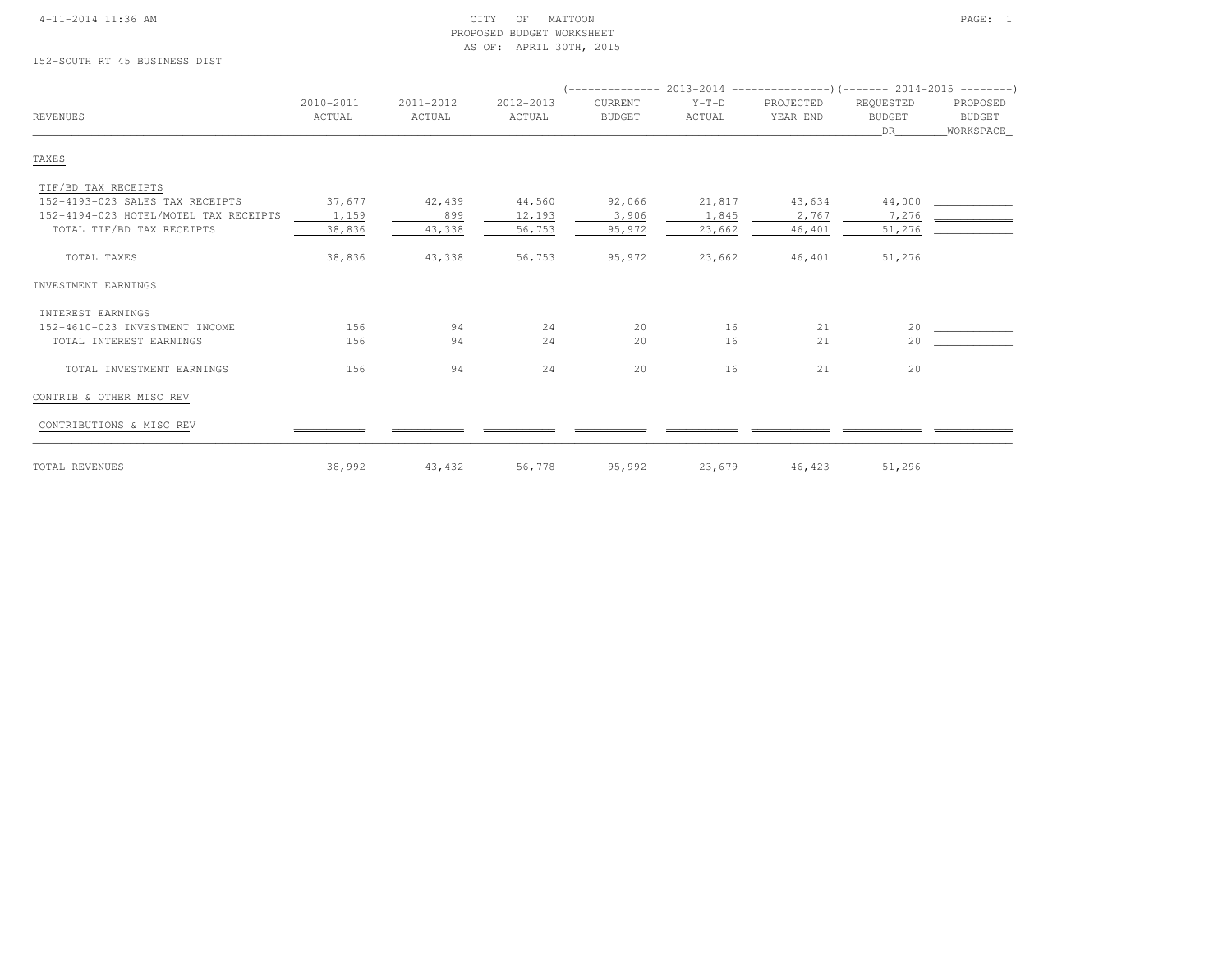#### 4-11-2014 11:36 AM CITY OF MATTOON PAGE: 2 PROPOSED BUDGET WORKSHEETAS OF: APRIL 30TH, 2015

152-SOUTH RT 45 BUSINESS DISTSOUTH RT 45 BUSINESS DIS

| PONTH KT 40 BUPINEPP DIP              |                     |            |                     |                     |                          |                   |                       |                                   |                                  |
|---------------------------------------|---------------------|------------|---------------------|---------------------|--------------------------|-------------------|-----------------------|-----------------------------------|----------------------------------|
| EXPENDITURES                          | 2010-2011<br>ACTUAL |            | 2011-2012<br>ACTUAL | 2012-2013<br>ACTUAL | CURRENT<br><b>BUDGET</b> | $Y-T-D$<br>ACTUAL | PROJECTED<br>YEAR END | REQUESTED<br><b>BUDGET</b><br>DR_ | PROPOSED<br>BUDGET<br>WORKSPACE_ |
| SUPPLIES                              |                     |            |                     |                     |                          |                   |                       |                                   |                                  |
| GENERAL SUPPLIES                      |                     |            |                     |                     |                          |                   |                       |                                   |                                  |
| OTHER PURCHASED SERVICES              |                     |            |                     |                     |                          |                   |                       |                                   |                                  |
| PROFESSIONAL SERVICES                 |                     |            |                     |                     |                          |                   |                       |                                   |                                  |
| COMMUNICATION                         |                     |            |                     |                     |                          |                   |                       |                                   |                                  |
| ADVERTISING                           |                     |            |                     |                     |                          |                   |                       |                                   |                                  |
| PRINTING & BUILDING                   |                     |            |                     |                     |                          |                   |                       |                                   |                                  |
| EMPLOYEE BUSINESS EXP                 |                     |            |                     |                     |                          |                   |                       |                                   |                                  |
| OTHER PURCHASED SERVICES              |                     |            |                     |                     |                          |                   |                       |                                   |                                  |
| OTHER OBJECTS                         |                     |            |                     |                     |                          |                   |                       |                                   |                                  |
| FINANCIAL TRANS OBJECTS               |                     |            |                     |                     |                          |                   |                       |                                   |                                  |
| FINANCIAL TRANS OBJECTS               |                     |            |                     |                     |                          |                   |                       |                                   |                                  |
| CAPITAL PROJECTS                      |                     |            |                     |                     |                          |                   |                       |                                   |                                  |
| CAPITAL PROJECTS                      |                     |            |                     |                     |                          |                   |                       |                                   |                                  |
| REVENUE OVER/(UNDER) EXPENDITURES     | 38,992              |            | 43,432              | 56,778              | 95,992                   | 23,679            | 46,423                | 51,296                            |                                  |
| OTHER FINANCING (USES)                |                     |            |                     |                     |                          |                   |                       |                                   |                                  |
| 152-5901-822 INTRFD TRANS TO S 45 TIF | $\circ$             |            | 135,644             | 30,900              | 30,900                   | $\circ$           | 45,000                | 45,000                            |                                  |
| TOTAL OTHER FINANCING (USES)          | $\circ$             |            | 135,644             | 30,900              | 30,900                   | $\circ$           | 45,000                | 45,000                            |                                  |
| TOTAL OTHER FINANCING SOURCES (USES)  | $\circ$             | $\sqrt{2}$ | $135,644$ ) (       | $30,900)$ (         | 30,900                   |                   | 0(<br>$45,000$ ) (    | $45,000$ )                        |                                  |
| REVENUES & OTHER SOURCES OVER/        |                     |            |                     |                     |                          |                   |                       |                                   |                                  |
| (UNDER) EXPENDITURES & OTHER (USES)   | $38,992$ (          |            | 92, 212)            | 25,878              | 65,092                   | 23,679            | 1,423                 | 6,296                             |                                  |

\*\*\* END OF REPORT \*\*\*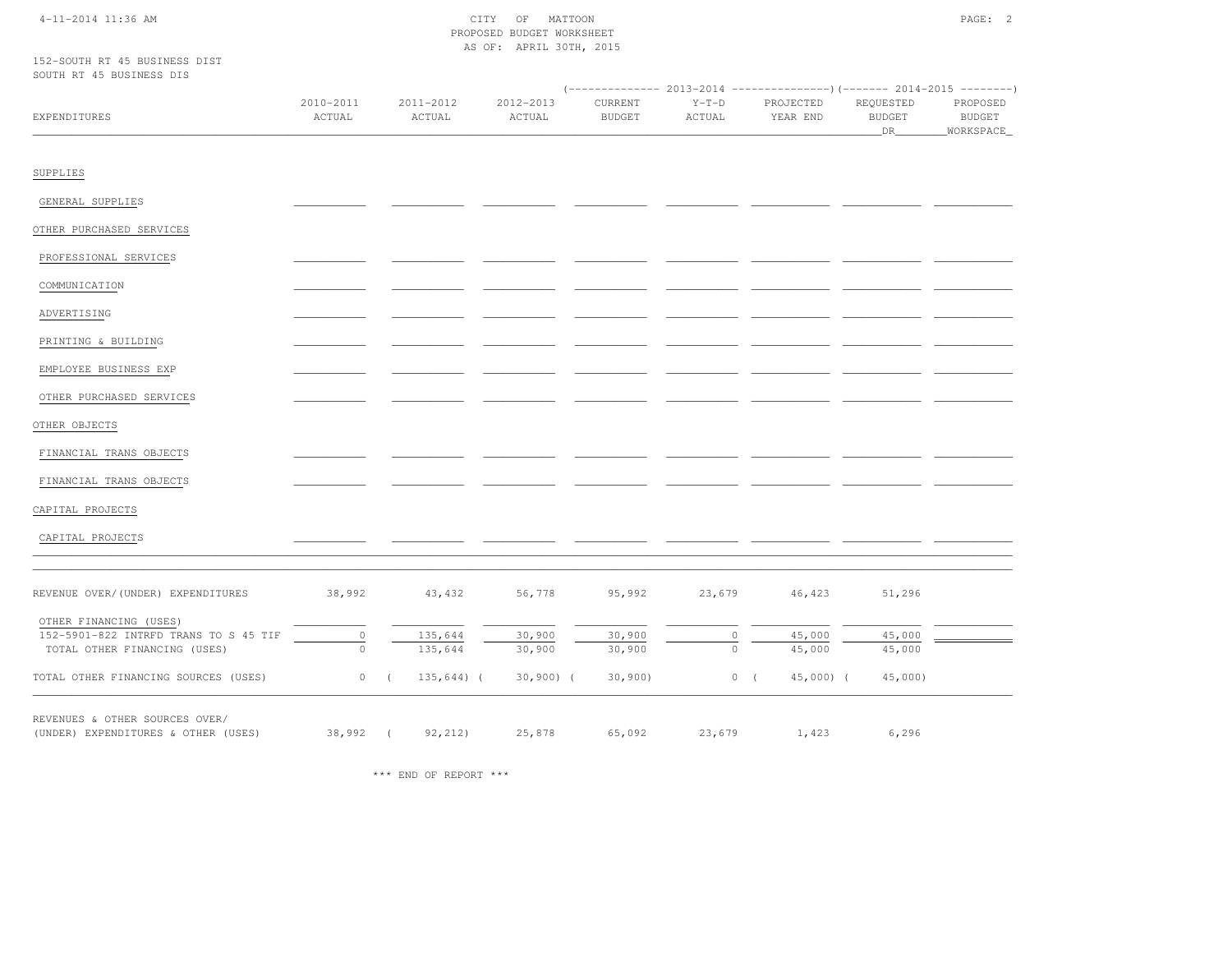#### 4-11-2014 11:36 AM CITY OF MATTOON PAGE: 1 PROPOSED BUDGET WORKSHEETAS OF: APRIL 30TH, 2015

153-BROADWAY EAST TIF DIST

| <b>REVENUES</b>                    | 2010-2011<br>ACTUAL | 2011-2012<br>ACTUAL | 2012-2013<br>ACTUAL | CURRENT<br><b>BUDGET</b> | $Y-T-D$<br>ACTUAL | PROJECTED<br>YEAR END | REQUESTED<br><b>BUDGET</b> | PROPOSED<br>BUDGET |
|------------------------------------|---------------------|---------------------|---------------------|--------------------------|-------------------|-----------------------|----------------------------|--------------------|
|                                    |                     |                     |                     |                          |                   |                       | DR                         | _WORKSPACE_        |
| TAXES                              |                     |                     |                     |                          |                   |                       |                            |                    |
| TIF/BD TAX RECEIPTS                |                     |                     |                     |                          |                   |                       |                            |                    |
| 153-4192-023 PROPERTY TAX RECEIPTS | 23,692              | 24,720              | 32,779              | 32,780                   | 33,762            | 33,762                | 33,760                     |                    |
| TOTAL TIF/BD TAX RECEIPTS          | 23,692              | 24,720              | 32,779              | 32,780                   | 33,762            | 33,762                | 33,760                     |                    |
| TOTAL TAXES                        | 23,692              | 24,720              | 32,779              | 32,780                   | 33,762            | 33,762                | 33,760                     |                    |
| INVESTMENT EARNINGS                |                     |                     |                     |                          |                   |                       |                            |                    |
| INTEREST EARNINGS                  |                     |                     |                     |                          |                   |                       |                            |                    |
| 153-4610-023 INVESTMENT INCOME     | $\circ$             |                     |                     | $\Omega$                 | $\Omega$          | $\circ$               |                            |                    |
| TOTAL INTEREST EARNINGS            |                     |                     |                     |                          |                   | $\Omega$              |                            |                    |
| TOTAL INVESTMENT EARNINGS          | $\circ$             | $\circ$             | 5                   | $\circ$                  | $\circ$           | $\circ$               | $\circ$                    |                    |
| CONTRIB & OTHER MISC REV           |                     |                     |                     |                          |                   |                       |                            |                    |
| CONTRIBUTIONS & MISC REV           |                     |                     |                     |                          |                   |                       |                            |                    |
| TOTAL REVENUES                     | 23,692              | 24,720              | 32,784              | 32,780                   | 33,762            | 33,762                | 33,760                     |                    |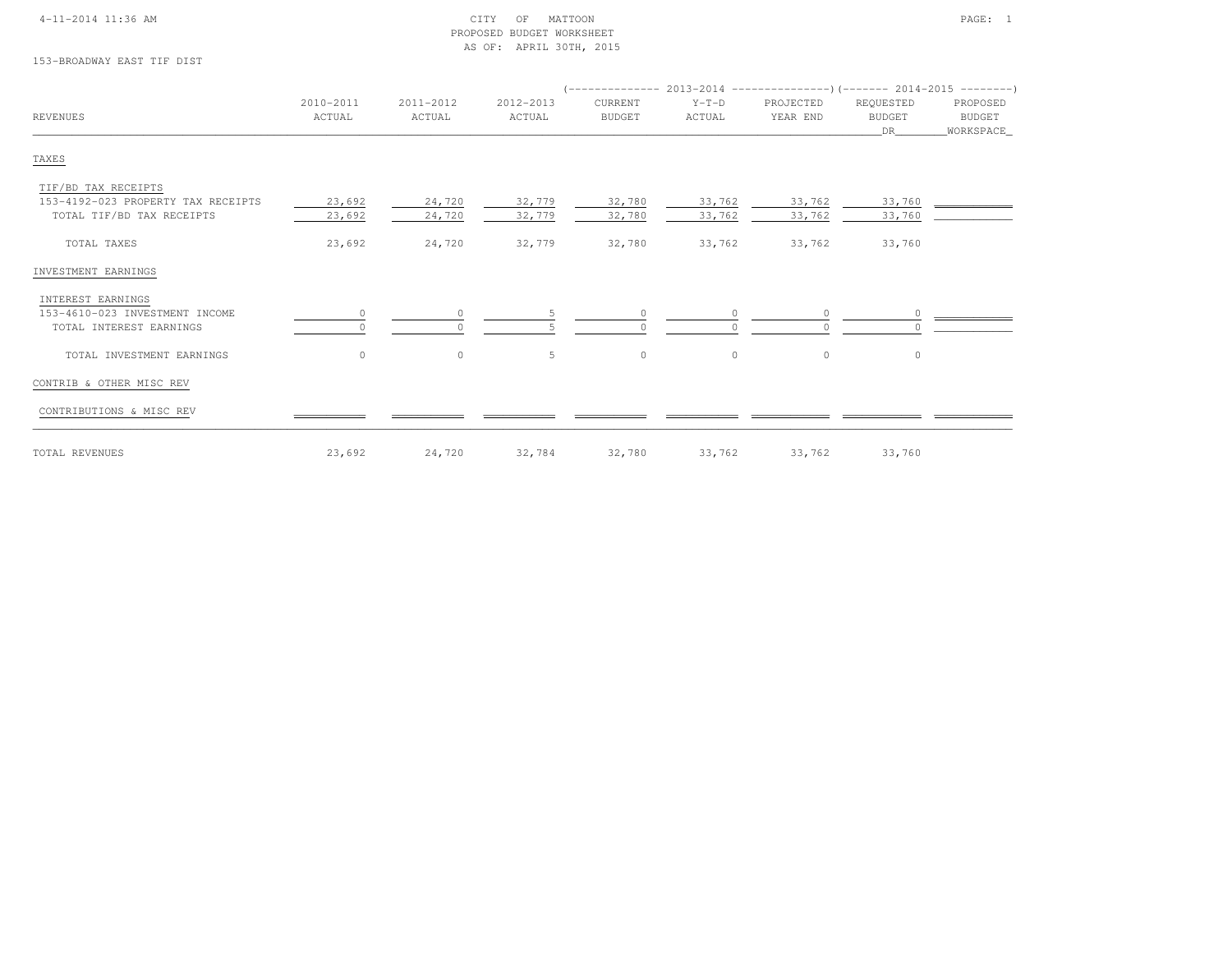#### 4-11-2014 11:36 AM CITY OF MATTOON PAGE: 2 PROPOSED BUDGET WORKSHEETAS OF: APRIL 30TH, 2015

153-BROADWAY EAST TIF DISTBROADWAY EAST TIF DIST

| EXPENDITURES                                                                              | 2010-2011<br>ACTUAL | 2011-2012<br>ACTUAL | 2012-2013<br>ACTUAL | CURRENT<br><b>BUDGET</b> | $Y-T-D$<br>ACTUAL | PROJECTED<br>YEAR END | REQUESTED<br><b>BUDGET</b><br>DR | PROPOSED<br><b>BUDGET</b><br>WORKSPACE_ |
|-------------------------------------------------------------------------------------------|---------------------|---------------------|---------------------|--------------------------|-------------------|-----------------------|----------------------------------|-----------------------------------------|
| OTHER PURCHASED SERVICES                                                                  |                     |                     |                     |                          |                   |                       |                                  |                                         |
| PROFESSIONAL SERVICES                                                                     |                     |                     |                     |                          |                   |                       |                                  |                                         |
| OTHER OBJECTS                                                                             |                     |                     |                     |                          |                   |                       |                                  |                                         |
| FINANCIAL TRANS OBJECTS<br>153-5604-821 SHARED INCREMENT (20%)<br>153-5604-825 TIF GRANTS | 4,738<br>4,173      | 4,944<br>4,210      | 6,556<br>4,238      | 6,556<br>6,505           | $\circ$<br>4,348  | 6,752<br>4,348        | 6,752<br>4,348                   |                                         |
| TOTAL FINANCIAL TRANS OBJECTS                                                             | 8,911               | 9,154               | 10,794              | 13,061                   | 4,348             | 11,100                | 11,100                           |                                         |
| TOTAL OTHER OBJECTS                                                                       | 8,911               | 9,154               | 10,794              | 13,061                   | 4,348             | 11,100                | 11,100                           |                                         |
| TOTAL BROADWAY EAST TIF DIST                                                              | 8,911               | 9,154               | 10,794              | 13,061                   | 4,348             | 11,100                | 11,100                           |                                         |
| TOTAL EXPENDITURES                                                                        | 8,911               | 9,154               | 10,794              | 13,061                   | 4,348             | 11,100                | 11,100                           |                                         |
| REVENUE OVER/(UNDER) EXPENDITURES                                                         | 14,781              | 15,566              | 21,991              | 19,719                   | 29,414            | 22,662                | 22,660                           |                                         |

\*\*\* END OF REPORT \*\*\*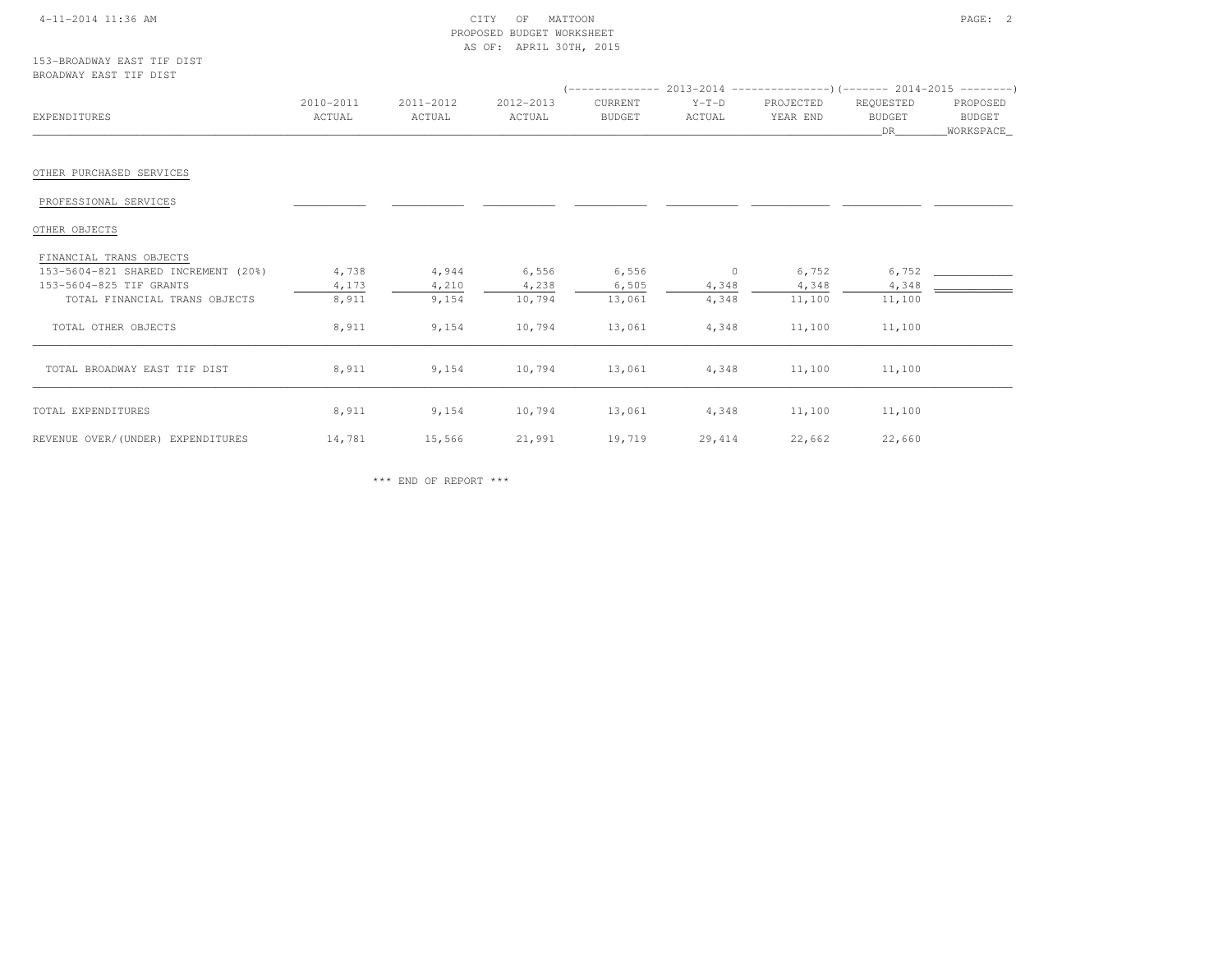#### 4-11-2014 11:36 AM CITY OF MATTOON PAGE: 1 PROPOSED BUDGET WORKSHEETAS OF: APRIL 30TH, 2015

154-BROADWAY EAST BUS DIST

|                                       | 2010-2011 | 2011-2012 | 2012-2013 | CURRENT       | $Y-T-D$ | PROJECTED | REQUESTED     | PROPOSED  |
|---------------------------------------|-----------|-----------|-----------|---------------|---------|-----------|---------------|-----------|
| <b>REVENUES</b>                       | ACTUAL    | ACTUAL    | ACTUAL    | <b>BUDGET</b> | ACTUAL  | YEAR END  | <b>BUDGET</b> | BUDGET    |
|                                       |           |           |           |               |         |           | DR            | WORKSPACE |
| TAXES                                 |           |           |           |               |         |           |               |           |
| TIF/BD TAX RECEIPTS                   |           |           |           |               |         |           |               |           |
| 154-4193-023 SALES TAX RECEIPTS       | 327,311   | 307,402   | 319,701   | 278,662       | 143,852 | 287,704   | 241,787       |           |
| 154-4194-023 HOTEL/MOTEL TAX RECEIPTS | 7,277     | 6,496     | 3,535     | 7,446         | 3,746   | 5,619     | 6,185         |           |
| TOTAL TIF/BD TAX RECEIPTS             | 334,588   | 313,898   | 323,235   | 286,108       | 147,598 | 293,323   | 247,972       |           |
| TOTAL TAXES                           | 334,588   | 313,898   | 323,235   | 286,108       | 147,598 | 293,323   | 247,972       |           |
| INVESTMENT EARNINGS                   |           |           |           |               |         |           |               |           |
| INTEREST EARNINGS                     |           |           |           |               |         |           |               |           |
| 154-4610-023 INVESTMENT INCOME        | 4,032     | 634       | 374       | 468           | 114     | 149       | 150           |           |
| TOTAL INTEREST EARNINGS               | 4,032     | 634       | 374       | 468           | 114     | 149       | 150           |           |
| TOTAL INVESTMENT EARNINGS             | 4,032     | 634       | 374       | 468           | 114     | 149       | 150           |           |
| CONTRIB & OTHER MISC REV              |           |           |           |               |         |           |               |           |
| CONTRIBUTIONS & MISC REV              |           |           |           |               |         |           |               |           |
| TOTAL REVENUES                        | 338,620   | 314,532   | 323,610   | 286,576       | 147,713 | 293, 473  | 248,122       |           |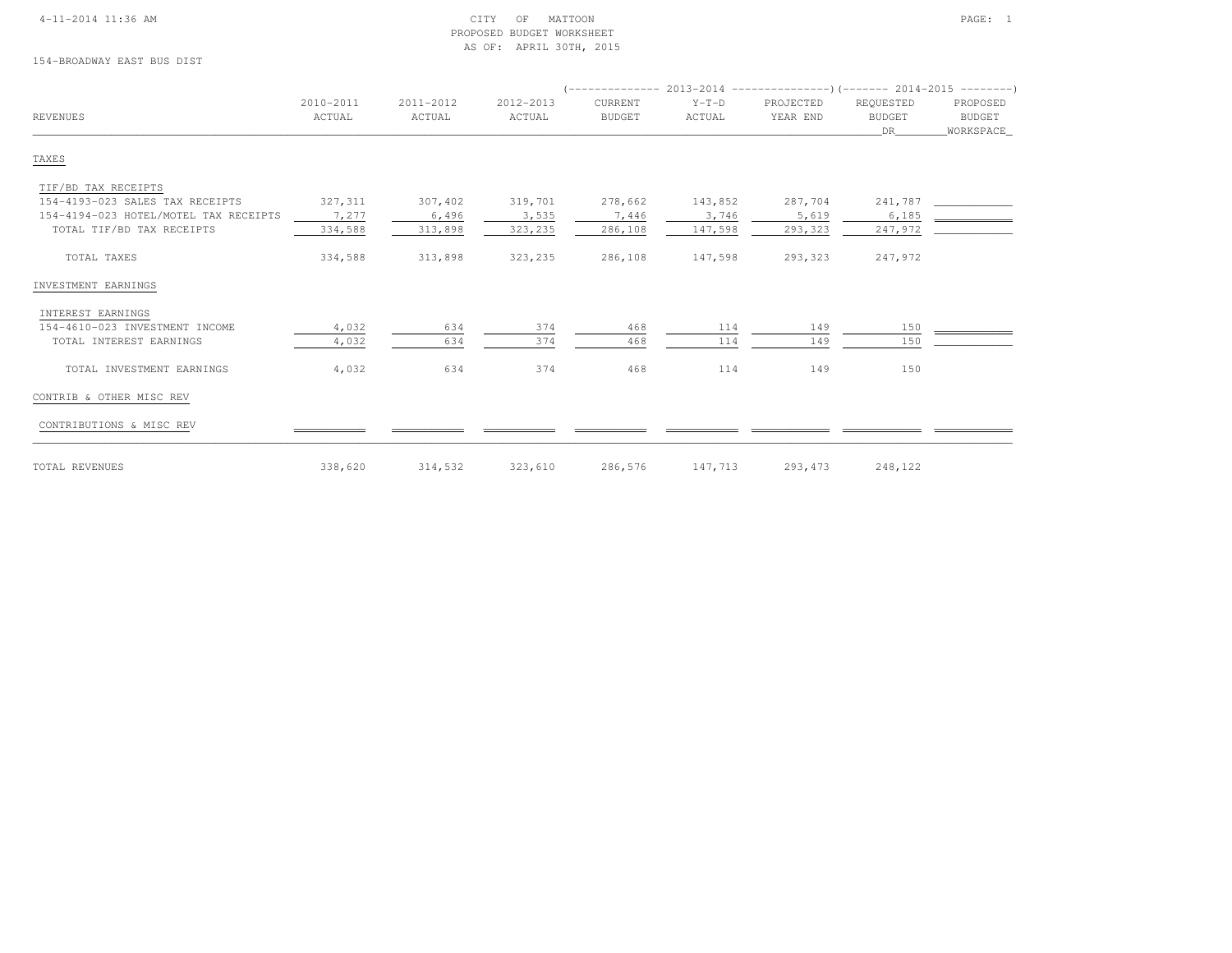#### 4-11-2014 11:36 AM CITY OF MATTOON PAGE: 2 PROPOSED BUDGET WORKSHEETAS OF: APRIL 30TH, 2015

154-BROADWAY EAST BUS DISTBROADWAY EAST BUSINESS D

|                                       |           |           |           |               |         |           | $($ -------------- 2013-2014 ----------------) (------- 2014-2015 ---------) |           |
|---------------------------------------|-----------|-----------|-----------|---------------|---------|-----------|------------------------------------------------------------------------------|-----------|
|                                       | 2010-2011 | 2011-2012 | 2012-2013 | CURRENT       | $Y-T-D$ | PROJECTED | REQUESTED                                                                    | PROPOSED  |
| EXPENDITURES                          | ACTUAL    | ACTUAL    | ACTUAL    | <b>BUDGET</b> | ACTUAL  | YEAR END  | <b>BUDGET</b>                                                                | BUDGET    |
|                                       |           |           |           |               |         |           | DR                                                                           | WORKSPACE |
| OTHER PURCHASED SERVICES              |           |           |           |               |         |           |                                                                              |           |
| PROFESSIONAL SERVICES                 |           |           |           |               |         |           |                                                                              |           |
| COMMUNICATION                         |           |           |           |               |         |           |                                                                              |           |
| PRINTING & BUILDING                   |           |           |           |               |         |           |                                                                              |           |
| OTHER OBJECTS                         |           |           |           |               |         |           |                                                                              |           |
| FINANCIAL TRANS OBJECTS               |           |           |           |               |         |           |                                                                              |           |
| FINANCIAL TRANS OBJECTS               |           |           |           |               |         |           |                                                                              |           |
| 154-5604-825 BUSINESS DISTRICT GRANTS | 2,820,327 | 216,318   | 133, 121  | 36,000        | 14,696  | 29,393    | 30,000                                                                       |           |
| TOTAL FINANCIAL TRANS OBJECTS         | 2,820,327 | 216,318   | 133, 121  | 36,000        | 14,696  | 29,393    | 30,000                                                                       |           |
| TOTAL OTHER OBJECTS                   | 2,820,327 | 216,318   | 133, 121  | 36,000        | 14,696  | 29,393    | 30,000                                                                       |           |
| TOTAL BROADWAY EAST BUSINESS D        | 2,820,327 | 216,318   | 133, 121  | 36,000        | 14,696  | 29,393    | 30,000                                                                       |           |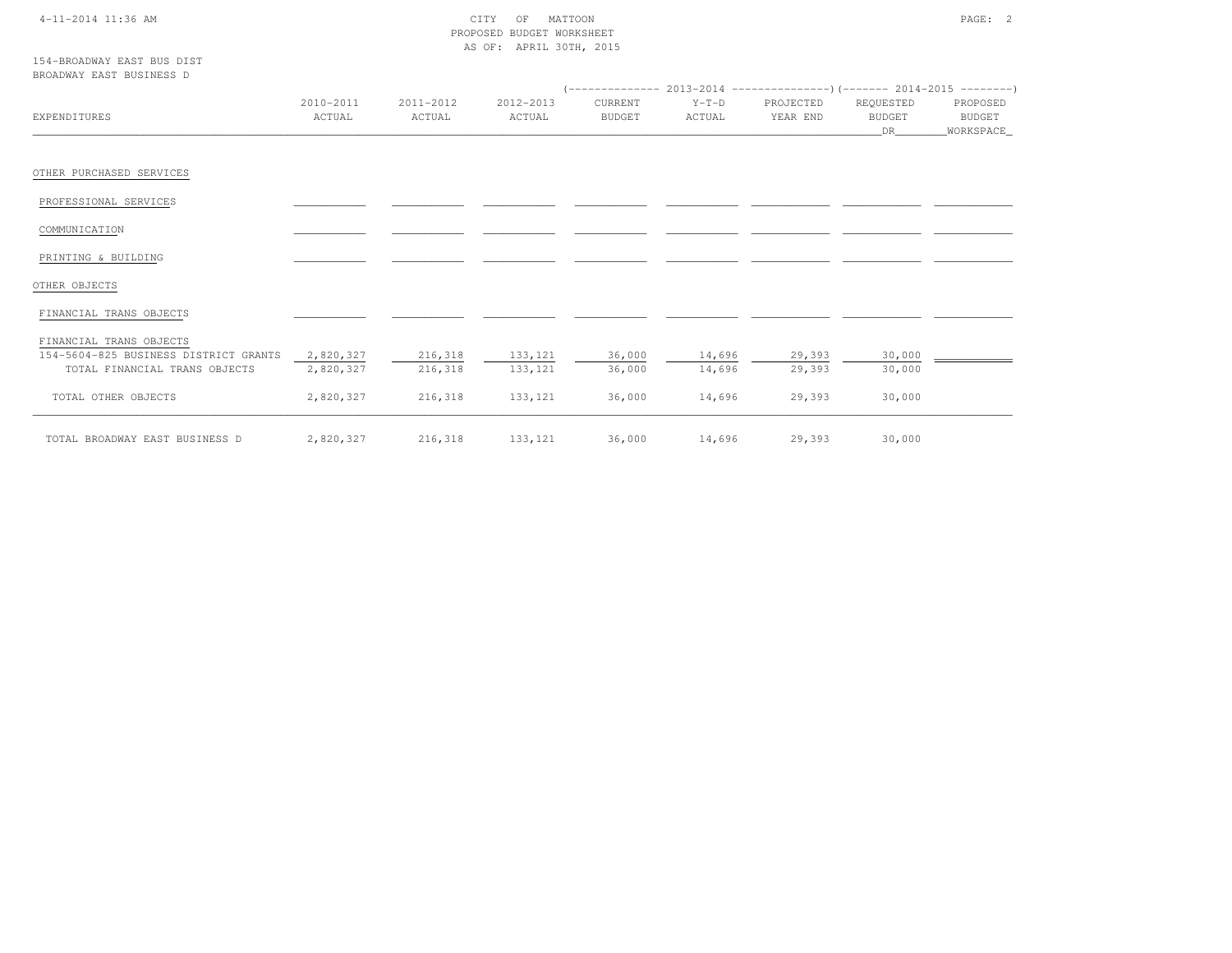#### 4-11-2014 11:36 AM CITY OF MATTOON PAGE: 3 PROPOSED BUDGET WORKSHEETAS OF: APRIL 30TH, 2015

154-BROADWAY EAST BUS DISTGC

| GO BONDS                                |                     |                     |                     | ( -------------          |                   | $2013-2014$ ----------------)(------- 2014-2015 ---------) |                            |                    |
|-----------------------------------------|---------------------|---------------------|---------------------|--------------------------|-------------------|------------------------------------------------------------|----------------------------|--------------------|
| EXPENDITURES                            | 2010-2011<br>ACTUAL | 2011-2012<br>ACTUAL | 2012-2013<br>ACTUAL | CURRENT<br><b>BUDGET</b> | $Y-T-D$<br>ACTUAL | PROJECTED<br>YEAR END                                      | REQUESTED<br><b>BUDGET</b> | PROPOSED<br>BUDGET |
|                                         |                     |                     |                     |                          |                   |                                                            | DR.                        | WORKSPACE          |
| OTHER OBJECTS                           |                     |                     |                     |                          |                   |                                                            |                            |                    |
| FINANCIAL TRANS OBJECTS                 |                     |                     |                     |                          |                   |                                                            |                            |                    |
| 154-5719-817 BD ALTERNATE REVENUE SOURC | 322,809             | 229,156             | 135,000             | 332,713                  | 145,000           | 145,000                                                    | 150,000                    |                    |
| TOTAL FINANCIAL TRANS OBJECTS           | 322,809             | 229,156             | 135,000             | 332,713                  | 145,000           | 145,000                                                    | 150,000                    |                    |
| TOTAL OTHER OBJECTS                     | 322,809             | 229,156             | 135,000             | 332,713                  | 145,000           | 145,000                                                    | 150,000                    |                    |
| TOTAL GO BONDS                          | 322,809             | 229,156             | 135,000             | 332,713                  | 145,000           | 145,000                                                    | 150,000                    |                    |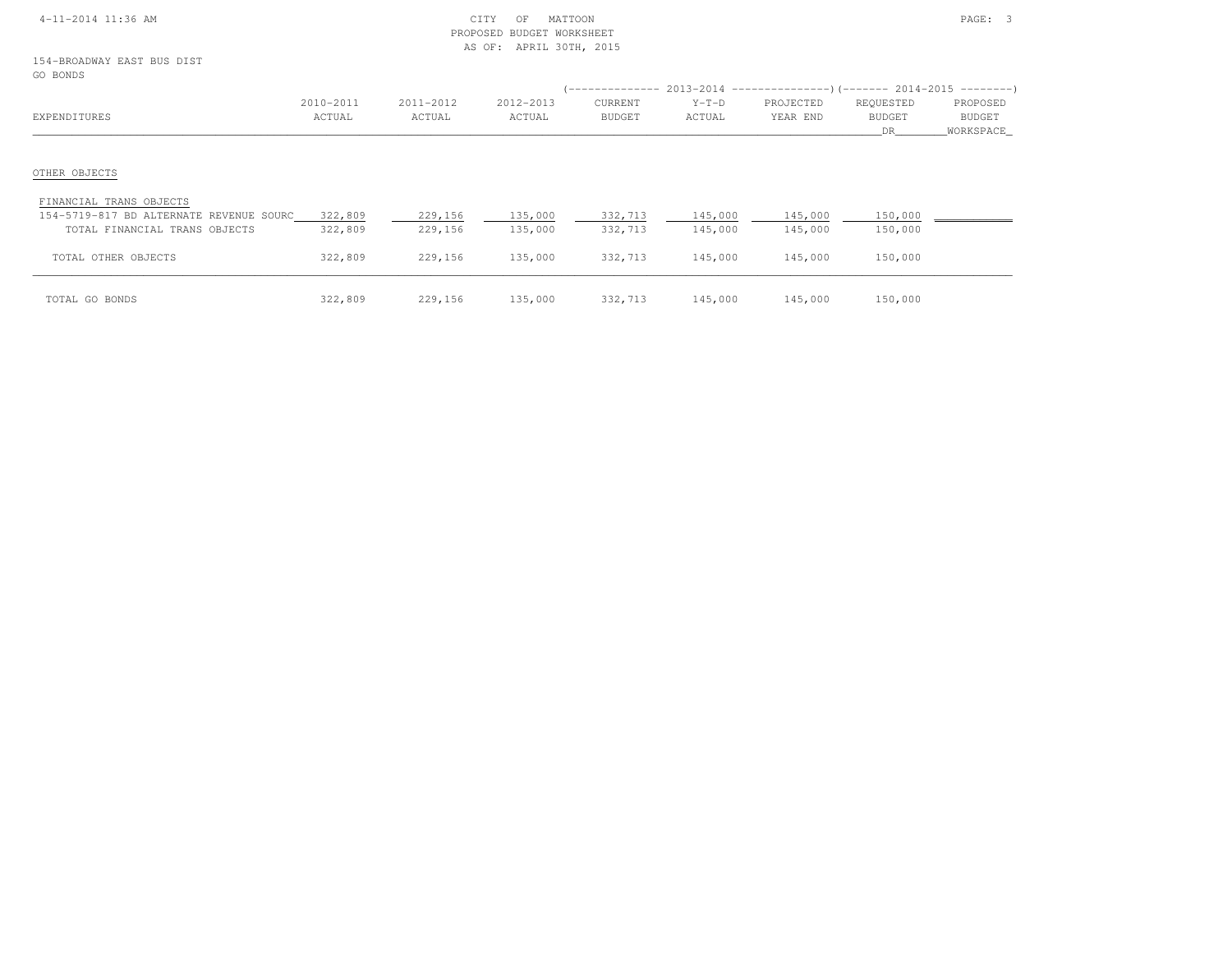|  | 4-11-2014 11:36 AM |  |
|--|--------------------|--|
|  |                    |  |

#### $\begin{array}{ccc} \text{CITY} & \text{OF} & \text{MATTCON} \end{array}$  PROPOSED BUDGET WORKSHEETAS OF: APRIL 30TH, 2015

| TMITWEST FYLTMOT              |                     |                     |                     |                          |                   |                       | (-------------- 2013-2014 --------------------       2014-2015 ------------------ |                                 |
|-------------------------------|---------------------|---------------------|---------------------|--------------------------|-------------------|-----------------------|-----------------------------------------------------------------------------------|---------------------------------|
| EXPENDITURES                  | 2010-2011<br>ACTUAL | 2011-2012<br>ACTUAL | 2012-2013<br>ACTUAL | CURRENT<br><b>BUDGET</b> | $Y-T-D$<br>ACTUAL | PROJECTED<br>YEAR END | REQUESTED<br><b>BUDGET</b><br>DR                                                  | PROPOSED<br>BUDGET<br>WORKSPACE |
| OTHER OBJECTS                 |                     |                     |                     |                          |                   |                       |                                                                                   |                                 |
| FINANCIAL TRANS OBJECTS       |                     |                     |                     |                          |                   |                       |                                                                                   |                                 |
| 154-5795-817 INTEREST EXPENSE | $\bigcap$           | 99,156              | 193,113             |                          | 187,713           | 187,713               | 181,913                                                                           |                                 |
| TOTAL FINANCIAL TRANS OBJECTS | $\Omega$            | 99,156              | 193,113             | 0                        | 187,713           | 187,713               | 181,913                                                                           |                                 |
| TOTAL OTHER OBJECTS           | $\circ$             | 99,156              | 193,113             | $\circ$                  | 187,713           | 187,713               | 181,913                                                                           |                                 |
| TOTAL INTEREST EXPENSE        | $\circ$             | 99,156              | 193,113             | $\circ$                  | 187,713           | 187,713               | 181,913                                                                           |                                 |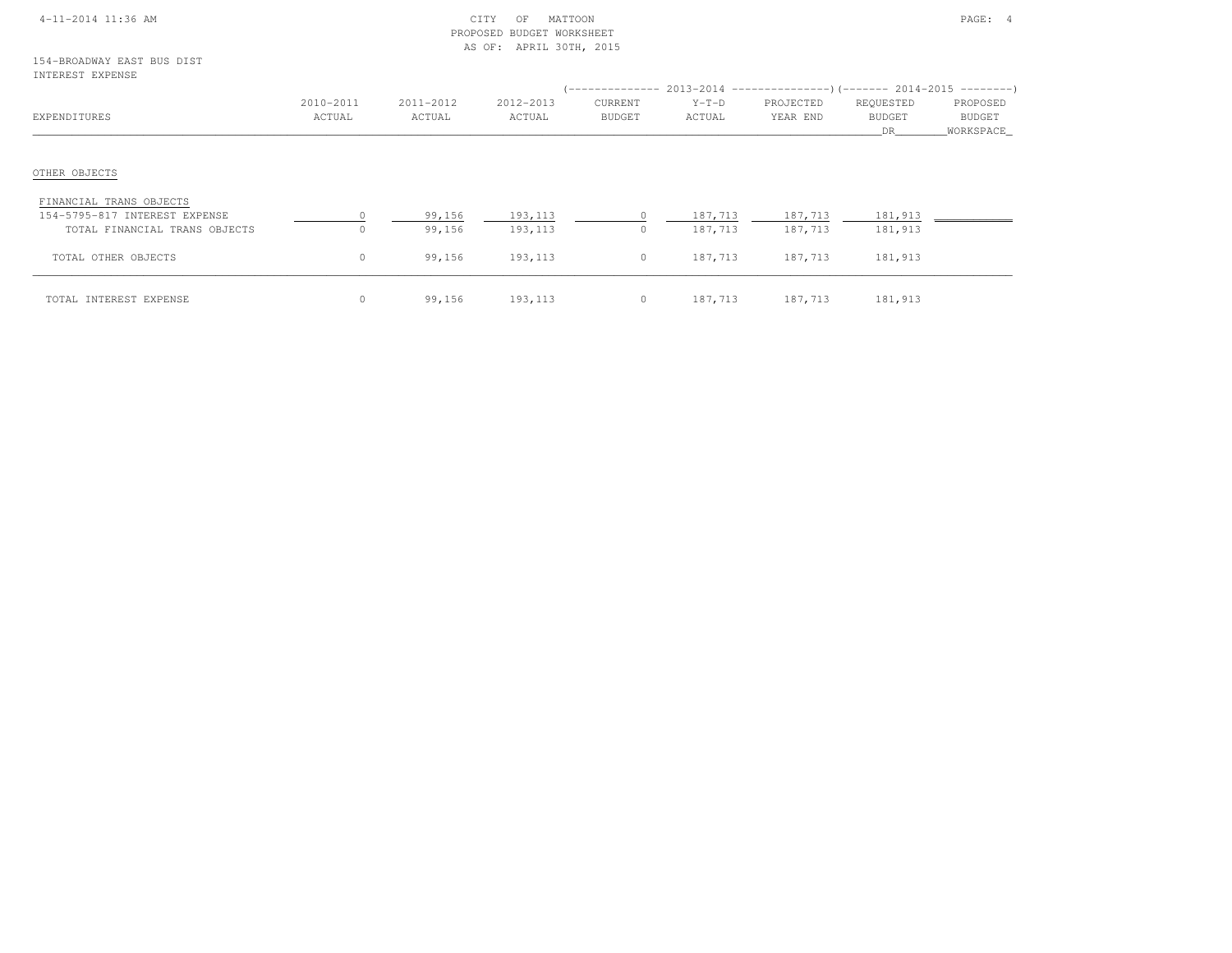#### 4-11-2014 11:36 AM CITY OF MATTOON PAGE: 5 PROPOSED BUDGET WORKSHEETAS OF: APRIL 30TH, 2015

154-BROADWAY EAST BUS DISTDEBT SERVICES

| טשטועומדט ומשע                                                                               |                                                                               |                     |                     |                   |                     |                         |                             |                                   |
|----------------------------------------------------------------------------------------------|-------------------------------------------------------------------------------|---------------------|---------------------|-------------------|---------------------|-------------------------|-----------------------------|-----------------------------------|
| EXPENDITURES                                                                                 | 2010-2011<br>ACTUAL                                                           | 2011-2012<br>ACTUAL | 2012-2013<br>ACTUAL | CURRENT<br>BUDGET | $Y-T-D$<br>ACTUAL   | PROJECTED<br>YEAR END   | REQUESTED<br>BUDGET<br>DR 1 | PROPOSED<br>BUDGET<br>_WORKSPACE_ |
| OTHER OBJECTS                                                                                |                                                                               |                     |                     |                   |                     |                         |                             |                                   |
| FINANCIAL TRANS OBJECTS<br>154-5800-817 DEBT ISSUANCE COSTS<br>TOTAL FINANCIAL TRANS OBJECTS | 428<br>428                                                                    | 428<br>428          | 428<br>428          | $\Omega$          | $\circ$<br>$\Omega$ | 428<br>428              | 750<br>750                  |                                   |
| TOTAL OTHER OBJECTS                                                                          | 428                                                                           | 428                 | 428                 | $\circ$           | $\circ$             | 428                     | 750                         |                                   |
| TOTAL DEBT SERVICES                                                                          | 428                                                                           | 428                 | 428                 | $\circ$           | $\circ$             | 428                     | 750                         |                                   |
| TOTAL EXPENDITURES                                                                           | 3, 143, 564                                                                   |                     | 545,059 461,661     |                   |                     | 368,713 347,408 362,534 | 362,663                     |                                   |
| REVENUE OVER/(UNDER) EXPENDITURES<br>OTHER FINANCING SOURCES                                 | $(2,804,944)$ ( 230,527) ( 138,052) ( 82,137) ( 199,696) ( 69,061) ( 114,541) |                     |                     |                   |                     |                         |                             |                                   |
| REVENUES & OTHER SOURCES OVER/                                                               |                                                                               |                     |                     |                   |                     |                         |                             |                                   |

\*\*\* END OF REPORT \*\*\*

(UNDER) EXPENDITURES & OTHER (USES) ( 2,804,944) ( 230,527) ( 138,052) ( 82,137) ( 199,696) ( 69,061) ( 114,541)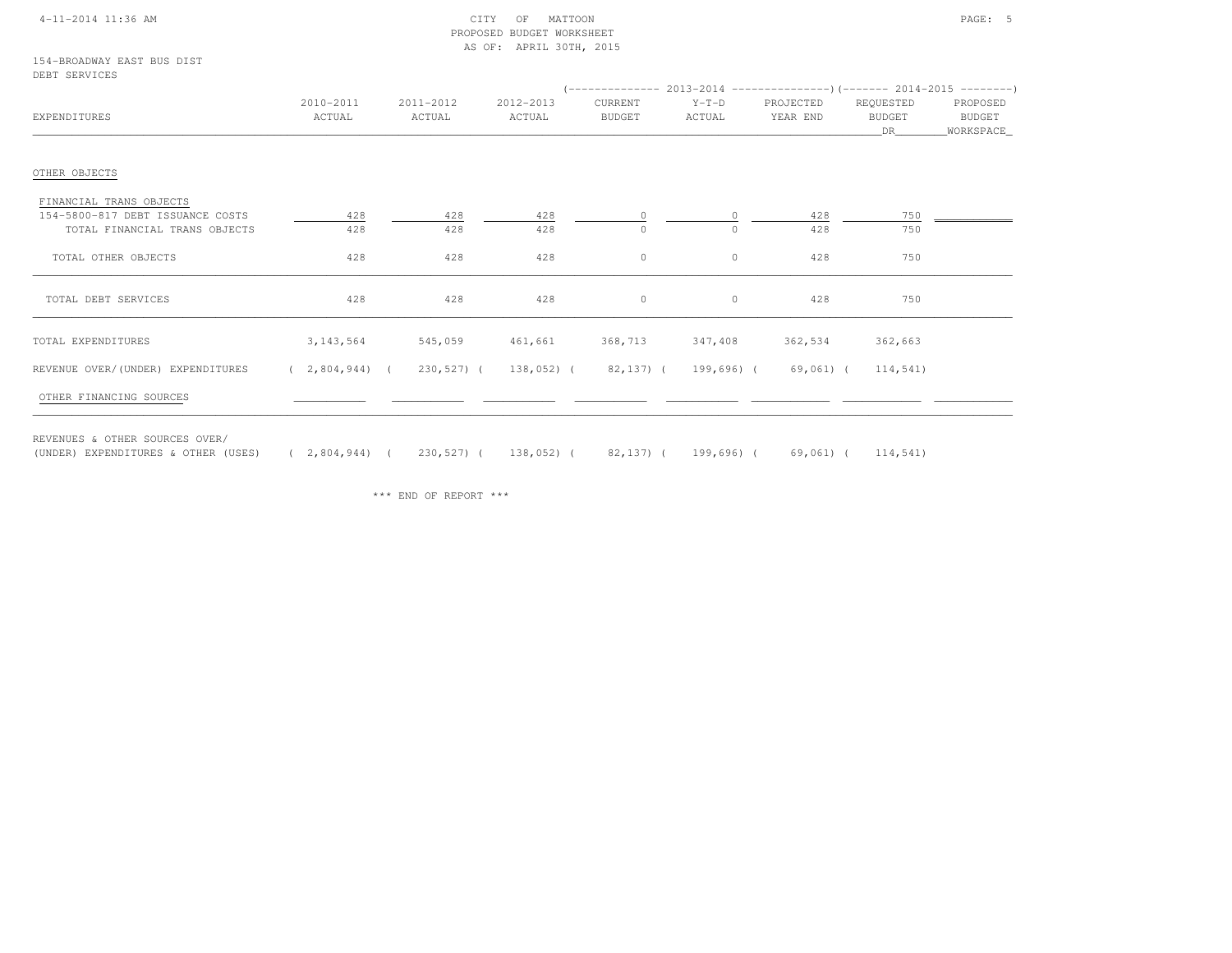#### 4-11-2014 11:36 AM CITY OF MATTOON PAGE: 1 PROPOSED BUDGET WORKSHEETAS OF: APRIL 30TH, 2015

## 155-I-57 EAST BUSINESS DIST

| 2010-2011 | 2011-2012                    | 2012-2013                | CURRENT                  | $Y-T-D$                  | PROJECTED                | REQUESTED                  | PROPOSED                              |
|-----------|------------------------------|--------------------------|--------------------------|--------------------------|--------------------------|----------------------------|---------------------------------------|
|           |                              |                          |                          |                          |                          |                            | BUDGET                                |
|           |                              |                          |                          |                          |                          |                            | WORKSPACE_                            |
|           |                              |                          |                          |                          |                          |                            |                                       |
|           |                              |                          |                          |                          |                          |                            |                                       |
| $\Omega$  | 2,080                        | 3,803                    | 3,396                    | 1,392                    | 2,784                    | 2,800                      |                                       |
|           | 2,080                        | 3,803                    | 3,396                    | 1,392                    | 2,784                    | 2,800                      |                                       |
|           |                              |                          |                          |                          |                          |                            |                                       |
|           |                              |                          |                          |                          |                          |                            |                                       |
|           |                              |                          |                          |                          |                          |                            |                                       |
|           |                              |                          |                          |                          |                          |                            |                                       |
|           |                              |                          |                          |                          |                          |                            |                                       |
|           |                              |                          |                          |                          |                          |                            |                                       |
|           |                              |                          |                          |                          |                          |                            |                                       |
|           | ACTUAL<br>$\circ$<br>$\circ$ | ACTUAL<br>2,080<br>2,080 | ACTUAL<br>3,803<br>3,803 | BUDGET<br>3,396<br>3,396 | ACTUAL<br>1,392<br>1,392 | YEAR END<br>2,784<br>2,784 | <b>BUDGET</b><br>DR<br>2,800<br>2,800 |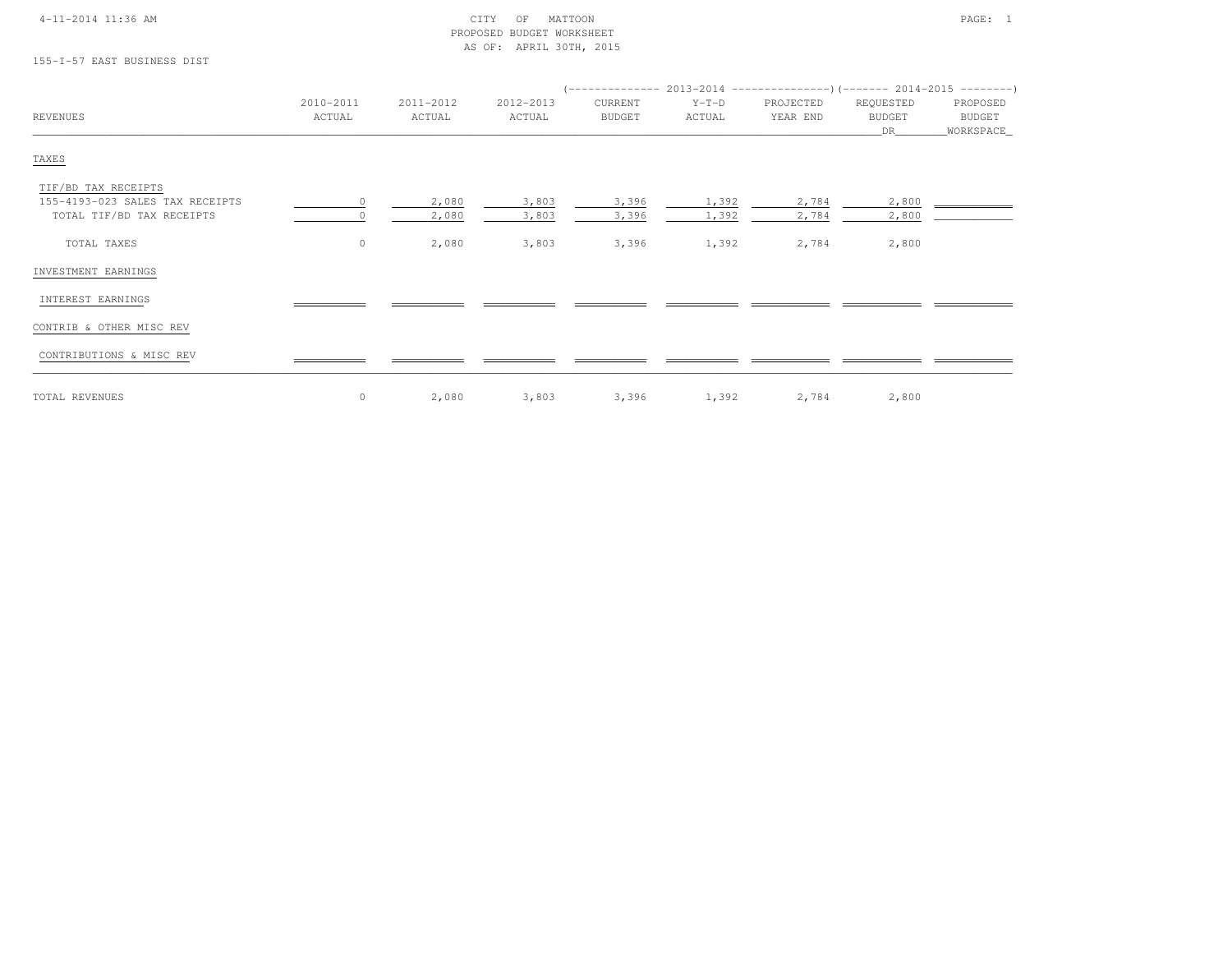| 4-11-2014 11:36 AM |  |  |  |  |
|--------------------|--|--|--|--|
|--------------------|--|--|--|--|

#### 4-11-2014 CITY OF MATTOON PAGE: 2 PROPOSED BUDGET WORKSHEETAS OF: APRIL 30TH, 2015

| I-57 EAST BUSINESS DIST           |           |           |           |         |         |                                                                              |           |           |
|-----------------------------------|-----------|-----------|-----------|---------|---------|------------------------------------------------------------------------------|-----------|-----------|
|                                   |           |           |           |         |         | $($ -------------- 2013-2014 ----------------) (------- 2014-2015 ---------) |           |           |
|                                   | 2010-2011 | 2011-2012 | 2012-2013 | CURRENT | $Y-T-D$ | PROJECTED                                                                    | REQUESTED | PROPOSED  |
| EXPENDITURES                      | ACTUAL    | ACTUAL    | ACTUAL    | BUDGET  | ACTUAL  | YEAR END                                                                     | BUDGET    | BUDGET    |
|                                   |           |           |           |         |         |                                                                              | DR        | WORKSPACE |
|                                   |           |           |           |         |         |                                                                              |           |           |
|                                   |           |           |           |         |         |                                                                              |           |           |
| OTHER PURCHASED SERVICES          |           |           |           |         |         |                                                                              |           |           |
|                                   |           |           |           |         |         |                                                                              |           |           |
| PROFESSIONAL SERVICES             |           |           |           |         |         |                                                                              |           |           |
|                                   |           |           |           |         |         |                                                                              |           |           |
|                                   |           |           |           |         |         |                                                                              |           |           |
| REVENUE OVER/(UNDER) EXPENDITURES | $\circ$   | 2,080     | 3,803     | 3,396   | 1,392   | 2,784                                                                        | 2,800     |           |
|                                   |           |           |           |         |         |                                                                              |           |           |

\*\*\* END OF REPORT \*\*\*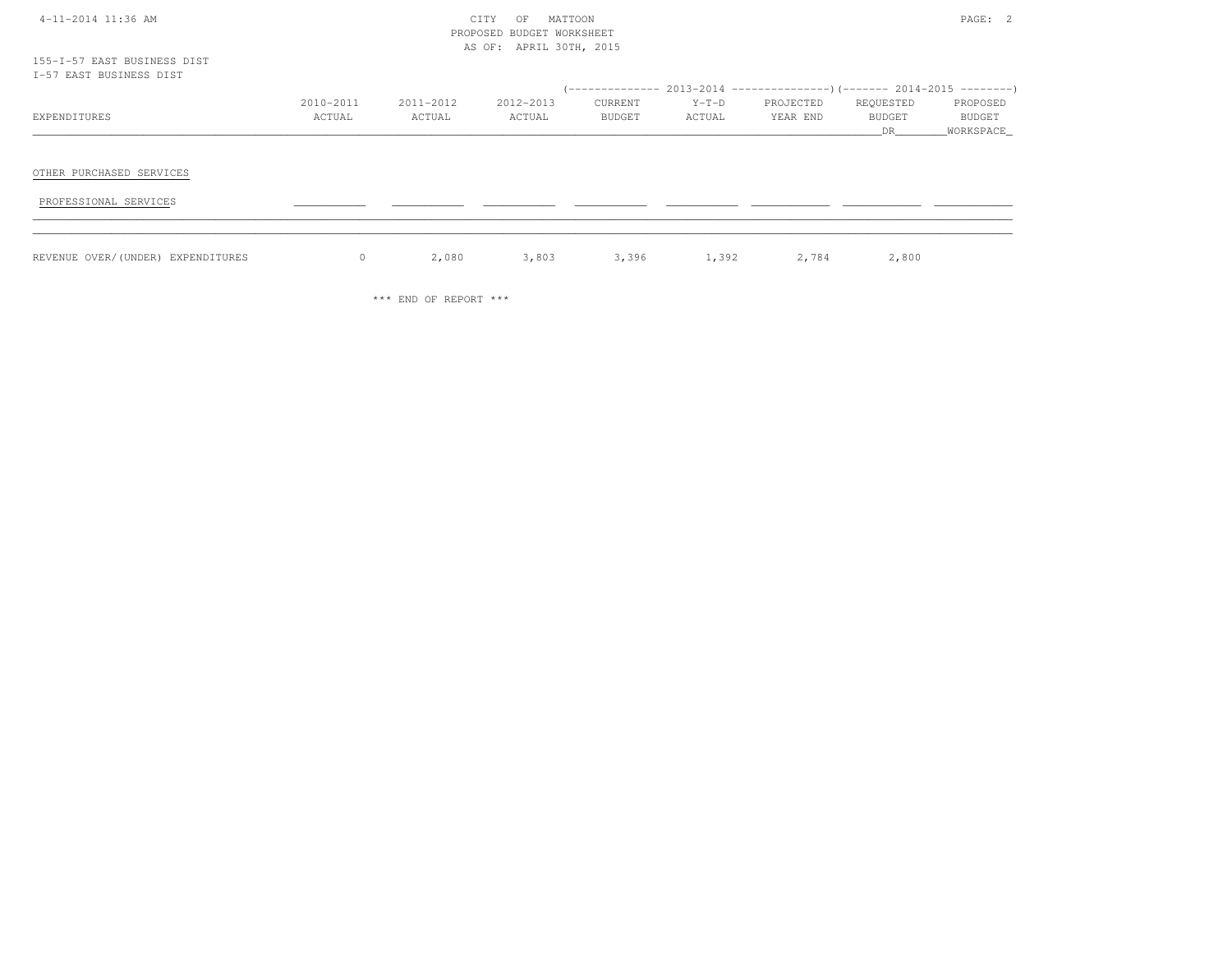#### 4-11-2014 11:36 AM CITY OF MATTOON PAGE: 1 PROPOSED BUDGET WORKSHEETAS OF: APRIL 30TH, 2015

## 171-MATTOON PUBLIC LIBRARY

| <b>REVENUES</b>                         | 2010-2011<br>ACTUAL | 2011-2012<br>ACTUAL | 2012-2013<br>ACTUAL | CURRENT<br><b>BUDGET</b> | $Y-T-D$<br>ACTUAL | PROJECTED<br>YEAR END | REQUESTED<br><b>BUDGET</b><br>DR | PROPOSED<br>BUDGET<br>WORKSPACE |  |
|-----------------------------------------|---------------------|---------------------|---------------------|--------------------------|-------------------|-----------------------|----------------------------------|---------------------------------|--|
| TAXES                                   |                     |                     |                     |                          |                   |                       |                                  |                                 |  |
| LIMITED RATE PROP TAXES                 |                     |                     |                     |                          |                   |                       |                                  |                                 |  |
| 171-4118-010 PROPERTY TAXES             | $\circ$             | $\circ$             | $\circ$             | 440,000                  | $\circ$           | $\circ$               | 438,850                          |                                 |  |
| TOTAL LIMITED RATE PROP TAXES           | $\circ$             | $\circ$             | $\circ$             | 440,000                  |                   | $\Omega$              | 438,850                          |                                 |  |
| TOTAL TAXES                             | $\circ$             | $\circ$             | $\circ$             | 440,000                  | $\circ$           | $\circ$               | 438,850                          |                                 |  |
| INTERGOVERNMENTAL REV                   |                     |                     |                     |                          |                   |                       |                                  |                                 |  |
| STATE GOVT GRANTS                       |                     |                     |                     |                          |                   |                       |                                  |                                 |  |
| 171-4321-022 STATE OPERATING (LSTA) GRA | $\circ$             | 0                   |                     | 5,000                    |                   |                       |                                  |                                 |  |
| TOTAL STATE GOVT GRANTS                 | $\circ$             | $\cap$              | $\cap$              | 5,000                    |                   |                       |                                  |                                 |  |
| TOTAL INTERGOVERNMENTAL REV             | $\circ$             | $\circ$             | $\circ$             | 5,000                    | $\circ$           | $\circ$               | $\circ$                          |                                 |  |
| CHARGES FOR SERVICES                    |                     |                     |                     |                          |                   |                       |                                  |                                 |  |
| GENERAL GOVT CHARGES                    |                     |                     |                     |                          |                   |                       |                                  |                                 |  |
| 171-4419-010 MISC. CHARGES              |                     |                     | 0                   | 2,500                    |                   |                       | 2,000                            |                                 |  |
| TOTAL GENERAL GOVT CHARGES              | $\Omega$            | $\Omega$            | $\Omega$            | 2,500                    | $\Omega$          | $\Omega$              | 2,000                            |                                 |  |
| TOTAL CHARGES FOR SERVICES              | $\circ$             | $\circ$             | $\circ$             | 2,500                    | $\circ$           | $\circ$               | 2,000                            |                                 |  |
| FINES & FORFEITURES                     |                     |                     |                     |                          |                   |                       |                                  |                                 |  |
| OTHER FINES                             |                     |                     |                     |                          |                   |                       |                                  |                                 |  |
| 171-4520-010 FINES & FORFEITS           | $\circ$             | 0                   | $\circ$             | 15,250                   | 0                 | $\circ$               | 14,250                           |                                 |  |
| TOTAL OTHER FINES                       | $\circ$             | $\Omega$            | $\Omega$            | 15,250                   | $\Omega$          | $\circ$               | 14,250                           |                                 |  |
| TOTAL FINES & FORFEITURES               | $\circ$             | $\circ$             | $\circ$             | 15,250                   | $\circ$           | $\circ$               | 14,250                           |                                 |  |
| INVESTMENT EARNINGS                     |                     |                     |                     |                          |                   |                       |                                  |                                 |  |
| INTEREST EARNINGS                       |                     |                     |                     |                          |                   |                       |                                  |                                 |  |
| CONTRIB & OTHER MISC REV                |                     |                     |                     |                          |                   |                       |                                  |                                 |  |
| CONTRIBUTIONS & MISC REV                |                     |                     |                     |                          |                   |                       |                                  |                                 |  |
| 171-4805-010 CONTRIBUTIONS & OTHER MISC | $\circ$             |                     | 0                   | 21,120                   |                   | 0                     | 8,120                            |                                 |  |
| TOTAL CONTRIBUTIONS & MISC REV          | $\Omega$            | $\Omega$            | $\circ$             | 21,120                   | $\Omega$          | $\cap$                | 8,120                            |                                 |  |
| TOTAL CONTRIB & OTHER MISC REV          | $\circ$             | $\circ$             | $\circ$             | 21,120                   | $\circ$           | $\circ$               | 8,120                            |                                 |  |
| TOTAL REVENUES                          | $\circ$             | $\circ$             | $\circ$             | 483,870                  | $\circ$           | $\circ$               | 463,220                          |                                 |  |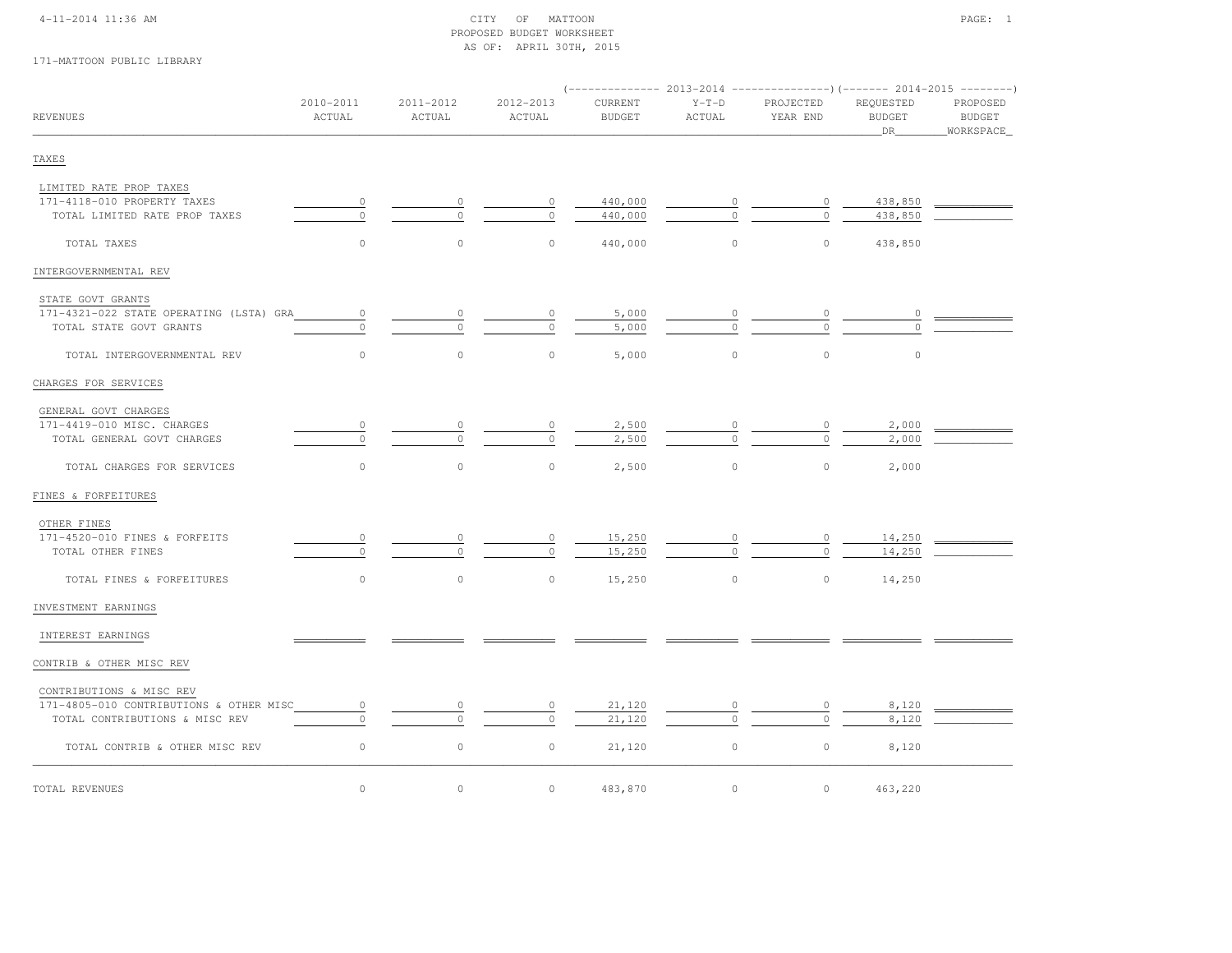#### 4-11-2014 11:36 AM CITY OF MATTOON PAGE: 2 PROPOSED BUDGET WORKSHEETAS OF: APRIL 30TH, 2015

#### 171-MATTOON PUBLIC LIBRARYMATTOON PUBLIC LIBRARY

| EXPENDITURES                            | 2010-2011<br>ACTUAL | 2011-2012<br>ACTUAL | 2012-2013<br>ACTUAL | CURRENT<br><b>BUDGET</b> | $Y-T-D$<br>ACTUAL | PROJECTED<br>YEAR END | REQUESTED<br><b>BUDGET</b><br>DR | PROPOSED<br><b>BUDGET</b><br>WORKSPACE |  |
|-----------------------------------------|---------------------|---------------------|---------------------|--------------------------|-------------------|-----------------------|----------------------------------|----------------------------------------|--|
|                                         |                     |                     |                     |                          |                   |                       |                                  |                                        |  |
| PERSONNEL SERVICES                      |                     |                     |                     |                          |                   |                       |                                  |                                        |  |
| SALARIES & WAGES                        |                     |                     |                     |                          |                   |                       |                                  |                                        |  |
| 171-5507-111 SALARIES OF REGULAR EMPLOY | $\circ$             | 0                   | 0                   | 202,000                  |                   |                       | 198,000                          |                                        |  |
| TOTAL SALARIES & WAGES                  | $\cap$              | $\Omega$            | $\Omega$            | 202,000                  | $\Omega$          | $\Omega$              | 198,000                          |                                        |  |
| TOTAL PERSONNEL SERVICES                | $\circ$             | $\circ$             | $\circ$             | 202,000                  | $\circ$           | $\circ$               | 198,000                          |                                        |  |
| EMPLOYEE BENEFITS                       |                     |                     |                     |                          |                   |                       |                                  |                                        |  |
| GROUP INSURANCE                         |                     |                     |                     |                          |                   |                       |                                  |                                        |  |
| 171-5507-211 GROUP HEALTH INSURANCE     | $\circ$             | $\circ$             | $\circ$             | 43,000                   | $\overline{0}$    | $\circ$               | 62,000                           |                                        |  |
| 171-5507-212 GROUP LIFE INSURANCE       |                     |                     |                     | 1,045                    |                   | 0                     | 1,045                            |                                        |  |
| TOTAL GROUP INSURANCE                   |                     |                     |                     | 44,045                   |                   |                       | 63,045                           |                                        |  |
| SOCIAL SECURITY CONTRIB                 |                     |                     |                     |                          |                   |                       |                                  |                                        |  |
| 171-5507-221 FICA                       |                     |                     | 0                   | 15,500                   |                   |                       | 15,300                           |                                        |  |
| TOTAL SOCIAL SECURITY CONTRIB           | $\Omega$            | $\Omega$            | $\Omega$            | 15,500                   | $\Omega$          | $\Omega$              | 15,300                           |                                        |  |
| RETIREMENT CONTRIBTUIONS                |                     |                     |                     |                          |                   |                       |                                  |                                        |  |
| 171-5507-231 IMRF CONTRIBUTIONS         |                     |                     | 0                   | 27,000                   |                   |                       | 24,000                           |                                        |  |
| TOTAL RETIREMENT CONTRIBTUIONS          |                     | $\Omega$            | $\Omega$            | 27,000                   |                   | $\Omega$              | 24,000                           |                                        |  |
| UNEMPLOYMNT COMPENSATION                |                     |                     |                     |                          |                   |                       |                                  |                                        |  |
| 171-5507-240 UNEMPLOYMENT CONTRIBUTIONS | 0                   |                     | 0                   | 3,000                    |                   |                       | 3,000                            |                                        |  |
| TOTAL UNEMPLOYMNT COMPENSATION          |                     | $\Omega$            | $\Omega$            | 3,000                    | $\Omega$          | $\Omega$              | 3,000                            |                                        |  |
| WORKER'S COMPENSATION                   |                     |                     |                     |                          |                   |                       |                                  |                                        |  |
| 171-5507-250 WORKER'S COMPENSATION      | 0                   |                     | 0                   | 1,000                    |                   |                       | 1,000                            |                                        |  |
| TOTAL WORKER'S COMPENSATION             |                     | $\cap$              | $\Omega$            | 1,000                    |                   |                       | 1,000                            |                                        |  |
| TOTAL EMPLOYEE BENEFITS                 | $\Omega$            | $\circ$             | $\circ$             | 90,545                   | $\circ$           | $\circ$               | 106,345                          |                                        |  |
| SUPPLIES                                |                     |                     |                     |                          |                   |                       |                                  |                                        |  |
| GENERAL SUPPLIES                        |                     |                     |                     |                          |                   |                       |                                  |                                        |  |
| 171-5507-311 OFFICE SUPPLIES            | $\circ$             | $\circ$             | $\circ$             | 6,000                    | $\circ$           | $\circ$               | 5,500                            |                                        |  |
| 171-5507-312 CLEANING SUPPLIES          | $\circ$             | $\circ$             | $\Omega$            | 2,500                    | $\circ$           | $\circ$               | 2,500                            |                                        |  |
| TOTAL GENERAL SUPPLIES                  |                     | $\Omega$            |                     | 8,500                    | $\cap$            | $\Omega$              | 8,000                            |                                        |  |
| ENERGY                                  |                     |                     |                     |                          |                   |                       |                                  |                                        |  |
| 171-5507-321 NATURAL GAS & ELECTRICITY  | $\circ$             | $\circ$             |                     | 27,000                   |                   | 0                     | 27,000                           |                                        |  |
| TOTAL ENERGY                            | $\cap$              |                     | $\Omega$            | 27,000                   | $\circ$           | $\circ$               | 27,000                           |                                        |  |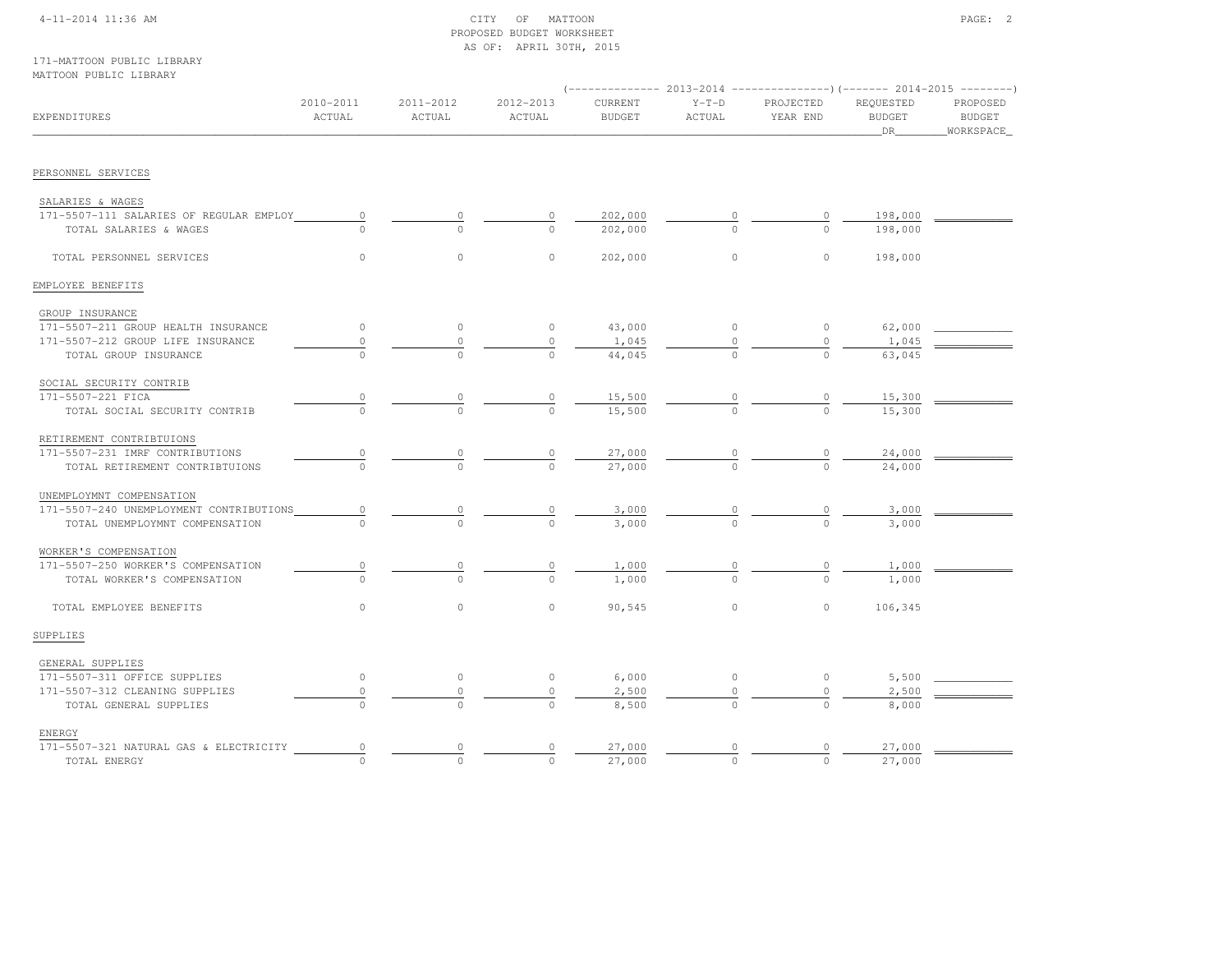#### 4-11-2014 11:36 AM CITY OF MATTOON PAGE: 3 PROPOSED BUDGET WORKSHEETAS OF: APRIL 30TH, 2015

#### 171-MATTOON PUBLIC LIBRARYMATTOON PUBLIC LIBRARY

|                                         |                     |                     |                     | (-------------- 2013-2014 ----------------) (------- 2014-2015 -------- |                      |                       |                                  |                                        |
|-----------------------------------------|---------------------|---------------------|---------------------|-------------------------------------------------------------------------|----------------------|-----------------------|----------------------------------|----------------------------------------|
| EXPENDITURES                            | 2010-2011<br>ACTUAL | 2011-2012<br>ACTUAL | 2012-2013<br>ACTUAL | CURRENT<br><b>BUDGET</b>                                                | $Y-T-D$<br>ACTUAL    | PROJECTED<br>YEAR END | REQUESTED<br><b>BUDGET</b><br>DR | PROPOSED<br><b>BUDGET</b><br>WORKSPACE |
|                                         |                     |                     |                     |                                                                         |                      |                       |                                  |                                        |
| BOOKS & PERIODICALS                     |                     |                     |                     |                                                                         |                      |                       |                                  |                                        |
| 171-5507-340 BOOKS                      | $\overline{0}$      |                     | $\overline{0}$      | 52,350                                                                  |                      |                       | 55,327                           |                                        |
| TOTAL BOOKS & PERIODICALS               | $\Omega$            |                     |                     | 52,350                                                                  |                      |                       | 55,327                           |                                        |
| TOTAL SUPPLIES                          | $\circ$             | $\circ$             | $\circ$             | 87,850                                                                  | $\mathbf{0}$         | $\circ$               | 90,327                           |                                        |
| PURCHASED PROP MAINT SRV                |                     |                     |                     |                                                                         |                      |                       |                                  |                                        |
| UTILITY SERVICES                        |                     |                     |                     |                                                                         |                      |                       |                                  |                                        |
| 171-5507-410 WATER & SEWER              | $\overline{0}$      |                     |                     | 2,000                                                                   |                      |                       | 2,000                            |                                        |
| TOTAL UTILITY SERVICES                  |                     | $\Omega$            | $\overline{0}$      | 2,000                                                                   |                      | $\Omega$              | 2,000                            |                                        |
| CLEANING SERVICES                       |                     |                     |                     |                                                                         |                      |                       |                                  |                                        |
| 171-5507-424 LAWN CARE                  | $\overline{0}$      | 0                   | $\circ$             | 500                                                                     | $\frac{0}{\sqrt{2}}$ | 0                     | 500                              |                                        |
| TOTAL CLEANING SERVICES                 | $\Omega$            | $\Omega$            | $\cap$              | 500                                                                     | $\Omega$             | $\Omega$              | 500                              |                                        |
| REPAIR & MAINT SERVICES                 |                     |                     |                     |                                                                         |                      |                       |                                  |                                        |
| 171-5507-432 REPAIR OF STRUCTURES       | $\circ$             | $\circ$             | $\circ$             | 31,700                                                                  | $\circ$              | $\circ$               | 12,200                           |                                        |
| 171-5507-436 PEST CONTROL SERVICES      | $\circ$             | $\circ$             | $\circ$             | 350                                                                     | $\circ$              | $\circ$               | 350                              |                                        |
| 171-5507-437 SECURITY MONITORING SERVIC | $\circ$             | $\Omega$            | $\mathbb O$         | 800                                                                     | $\mathbf 0$          | $\circ$               | 800                              |                                        |
| TOTAL REPAIR & MAINT SERVICES           |                     |                     |                     | 32,850                                                                  |                      | $\Omega$              | 13,350                           |                                        |
| RENTALS                                 |                     |                     |                     |                                                                         |                      |                       |                                  |                                        |
| TOTAL PURCHASED PROP MAINT SRV          | $\circ$             | $\circ$             | $\circ$             | 35,350                                                                  | $\circ$              | $\circ$               | 15,850                           |                                        |
| OTHER PURCHASED SERVICES                |                     |                     |                     |                                                                         |                      |                       |                                  |                                        |
| PROFESSIONAL SERVICES                   |                     |                     |                     |                                                                         |                      |                       |                                  |                                        |
| 171-5507-513 AUDITING                   | $\circ$             | $\circ$             | $\circ$             | 1,250                                                                   | $\circ$              | $\circ$               | 1,250                            |                                        |
| 171-5507-516 TECHNOLOGY SUPPORT SERVICE | $\circ$             | $\circ$             | $\mathbb O$         | 7,000                                                                   | $\circ$              | $\circ$               | 7,500                            |                                        |
| TOTAL PROFESSIONAL SERVICES             |                     |                     |                     | 8,250                                                                   |                      | $\Omega$              | 8,750                            |                                        |
| INSURANCE                               |                     |                     |                     |                                                                         |                      |                       |                                  |                                        |
| 171-5507-521 PUBLIC OFFICIAL BONDS      | $\circ$             | $\circ$             | $\circ$             | 1,025                                                                   | $\circ$              | $\circ$               | 1,025                            |                                        |
| 171-5507-523 PROPERTY & CASUALTY INSURA | $\circ$             | 0                   | 0                   | 8,500                                                                   | 0                    | 0                     | 11,000                           |                                        |
| TOTAL INSURANCE                         | $\cap$              | $\cap$              | $\Omega$            | 9,525                                                                   | $\cap$               | $\Omega$              | 12,025                           |                                        |
| COMMUNICATION                           |                     |                     |                     |                                                                         |                      |                       |                                  |                                        |
| 171-5507-531 POSTAGE                    | $\circ$             | $\circ$             | $\circ$             | 500                                                                     | $\circ$              | $\circ$               | 500                              |                                        |
| 171-5507-532 TELEPHONE                  | $\mathbb O$         | $\circ$             | $\mathbb O$         | 14,000                                                                  | $\circ$              | $\circ$               | 14,000                           |                                        |
| TOTAL COMMUNICATION                     | $\mathbf 0$         | $\circ$             | $\circ$             | 14,500                                                                  | $\circ$              | $\circ$               | 14,500                           |                                        |
| EMPLOYEE BUSINESS EXP                   |                     |                     |                     |                                                                         |                      |                       |                                  |                                        |
| 171-5507-562 TRAVEL & TRAINING          | 0                   | 0                   | 0                   | 4,250                                                                   | 0                    | 0                     | 300                              |                                        |
| TOTAL EMPLOYEE BUSINESS EXP             | $\circ$             | $\Omega$            | $\Omega$            | 4,250                                                                   | $\Omega$             | $\Omega$              | 300                              |                                        |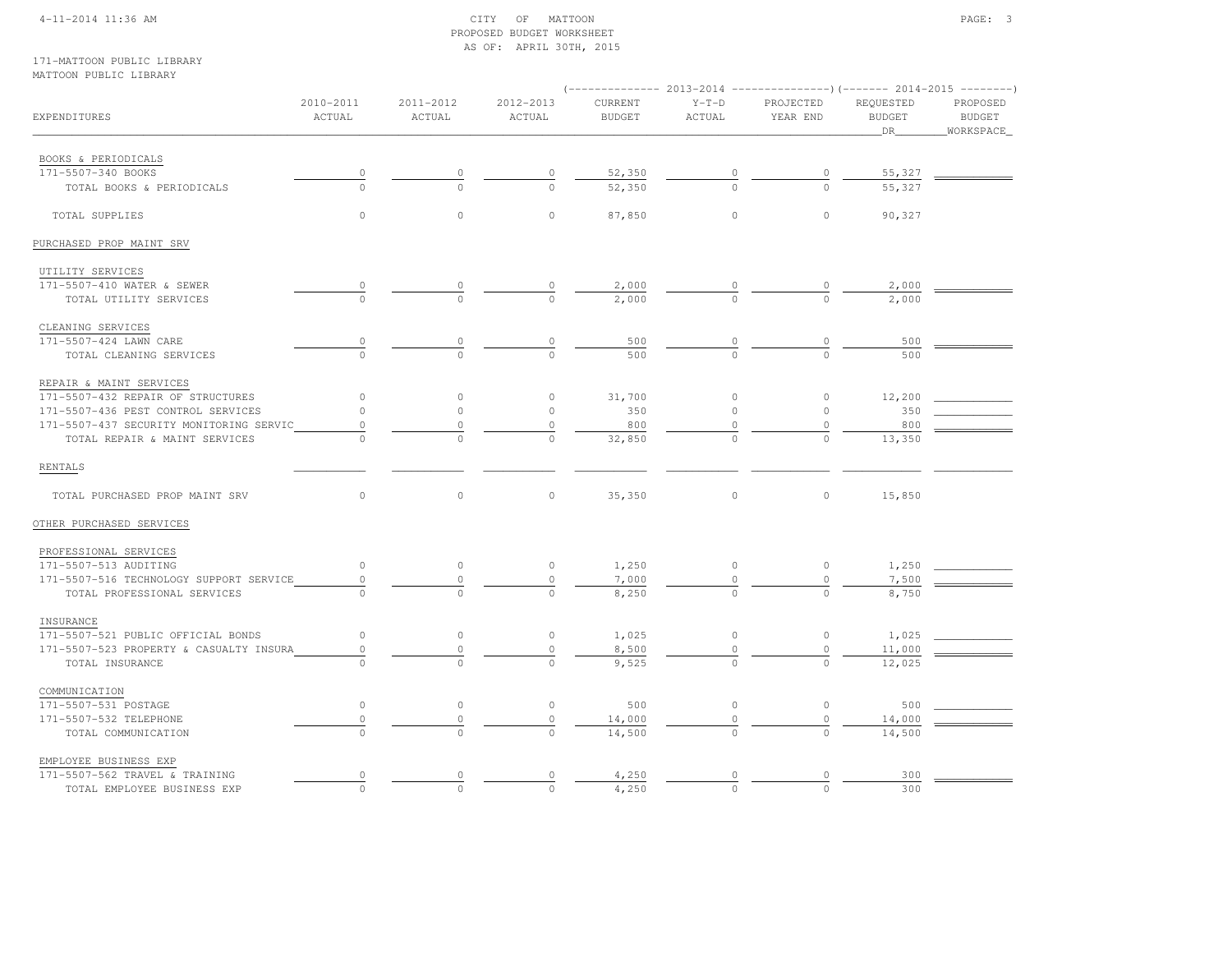#### 4-11-2014 11:36 AM CITY OF MATTOON PAGE: 4 PROPOSED BUDGET WORKSHEETAS OF: APRIL 30TH, 2015

#### 171-MATTOON PUBLIC LIBRARYMATTOON PUBLIC LIBRARY

| IMILIOON LODDIC BIBRING                   |                     |                     |                     |                          |                   |                       |                                  |                                          |  |
|-------------------------------------------|---------------------|---------------------|---------------------|--------------------------|-------------------|-----------------------|----------------------------------|------------------------------------------|--|
| EXPENDITURES                              | 2010-2011<br>ACTUAL | 2011-2012<br>ACTUAL | 2012-2013<br>ACTUAL | CURRENT<br><b>BUDGET</b> | $Y-T-D$<br>ACTUAL | PROJECTED<br>YEAR END | REQUESTED<br><b>BUDGET</b><br>DR | PROPOSED<br><b>BUDGET</b><br>_WORKSPACE_ |  |
| OTHER PURCHASED SERVICES                  |                     |                     |                     |                          |                   |                       |                                  |                                          |  |
| 171-5507-579 MISCELLANEOUS PURCHASED SE   | $\circ$             | $\circ$             | 0                   | 15,500                   | $\mathbf 0$       | $\circ$               | 19,000                           |                                          |  |
| TOTAL OTHER PURCHASED SERVICES            | $\Omega$            | $\cap$              | $\cap$              | 15,500                   | $\Omega$          | $\Omega$              | 19,000                           |                                          |  |
| TOTAL OTHER PURCHASED SERVICES            | $\circ$             | $\circ$             | $\circ$             | 52,025                   | $\circ$           | $\circ$               | 54,575                           |                                          |  |
| PROPERTY                                  |                     |                     |                     |                          |                   |                       |                                  |                                          |  |
| LAND                                      |                     |                     |                     |                          |                   |                       |                                  |                                          |  |
| <b>BUILDINGS</b>                          |                     |                     |                     |                          |                   |                       |                                  |                                          |  |
| 171-5507-720 BUILDINGS<br>TOTAL BUILDINGS | 0<br>$\cap$         | $\cap$              | $\cap$              | 8,500<br>8,500           | $\Omega$          | $\Omega$              | 8,500<br>8,500                   |                                          |  |
|                                           |                     |                     |                     |                          |                   |                       |                                  |                                          |  |
| IMPROVEMENTS-NOT BLDNGS                   |                     |                     |                     |                          |                   |                       |                                  |                                          |  |
| MACHINERY & EQUIPMENT                     |                     |                     |                     |                          |                   |                       |                                  |                                          |  |
| 171-5507-740 MACHINERY & EQUIPMENT        | 0                   |                     | 0                   | 11,500                   |                   |                       | 6,000                            |                                          |  |
| TOTAL MACHINERY & EQUIPMENT               | $\cap$              | $\Omega$            | $\cap$              | 11,500                   | $\Omega$          | $\cap$                | 6,000                            |                                          |  |
| TOTAL PROPERTY                            | $\circ$             | $\circ$             | $\Omega$            | 20,000                   | $\circ$           | $\circ$               | 14,500                           |                                          |  |
| OTHER OBJECTS                             |                     |                     |                     |                          |                   |                       |                                  |                                          |  |
| FINANCIAL TRANS OBJECTS                   |                     |                     |                     |                          |                   |                       |                                  |                                          |  |
| 171-5507-826 LSTA GRANT EXPENDITURES      | 0                   |                     |                     | 5,000                    |                   |                       |                                  |                                          |  |
| TOTAL FINANCIAL TRANS OBJECTS             | $\Omega$            | $\bigcap$           | $\Omega$            | 5,000                    |                   | $\cap$                |                                  |                                          |  |
| COMPUTER INFO SYS OBJECT                  |                     |                     |                     |                          |                   |                       |                                  |                                          |  |
| COMPUTER INFO SYS OBJECT                  |                     |                     |                     |                          |                   |                       |                                  |                                          |  |
| TOTAL OTHER OBJECTS                       | $\circ$             | $\circ$             | $\circ$             | 5,000                    | $\circ$           | $\circ$               | $\circ$                          |                                          |  |
| TOTAL MATTOON PUBLIC LIBRARY              | $\circ$             | $\circ$             | $\circ$             | 492,770                  | $\circ$           | $\circ$               | 479,597                          |                                          |  |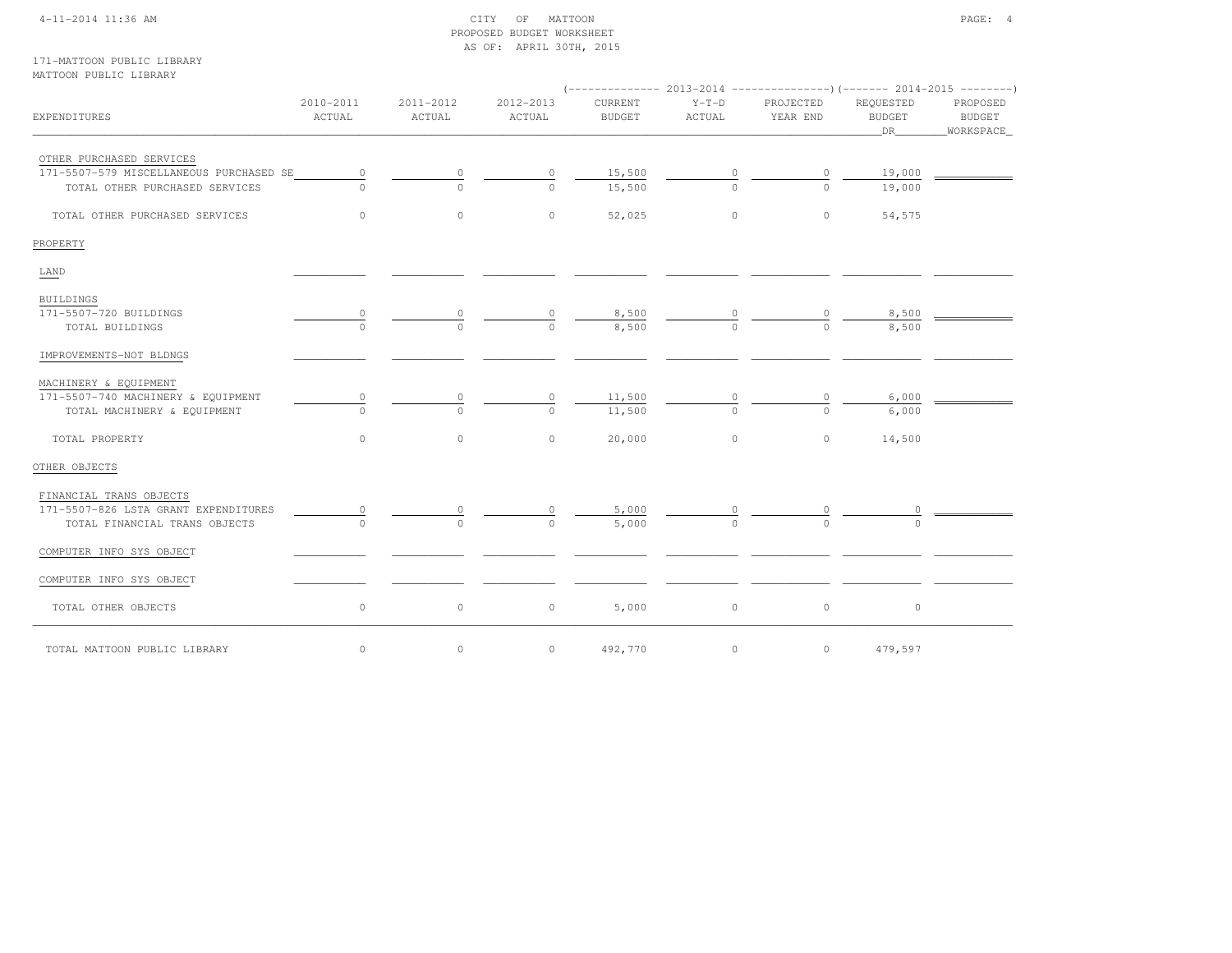|  | 4-11-2014 11:36 AM |  |
|--|--------------------|--|
|  |                    |  |

#### $\begin{array}{ccc} \text{CITY} & \text{OF} & \text{MATTOON} \end{array}$  PROPOSED BUDGET WORKSHEETAS OF: APRIL 30TH, 2015

#### 171-MATTOON PUBLIC LIBRARYDEBT SERVICE

| EXPENDITURES                                                       | 2010-2011<br>ACTUAL | 2011-2012<br>ACTUAL | 2012-2013<br>ACTUAL | '--------------<br>CURRENT<br><b>BUDGET</b> | $Y-T-D$<br>ACTUAL | $2013-2014$ ----------------)(------- 2014-2015 ---------)<br>PROJECTED<br>YEAR END | REQUESTED<br><b>BUDGET</b><br><b>DR</b> | PROPOSED<br><b>BUDGET</b><br>_WORKSPACE_ |
|--------------------------------------------------------------------|---------------------|---------------------|---------------------|---------------------------------------------|-------------------|-------------------------------------------------------------------------------------|-----------------------------------------|------------------------------------------|
| OTHER OBJECTS                                                      |                     |                     |                     |                                             |                   |                                                                                     |                                         |                                          |
| FINANCIAL TRANS OBJECTS<br>171-5717-817 TRANS TO GENERAL FD PENSIO |                     |                     |                     | 19,000                                      |                   |                                                                                     | 5,000                                   |                                          |
| TOTAL FINANCIAL TRANS OBJECTS                                      |                     | $\circ$             | $\circ$             | 19,000                                      | $\Omega$          |                                                                                     | 5,000                                   |                                          |
| TOTAL OTHER OBJECTS                                                | $\Omega$            | $\circ$             | $\circ$             | 19,000                                      | 0                 | $\circ$                                                                             | 5,000                                   |                                          |
| TOTAL DEBT SERVICE                                                 |                     | $\circ$             | $\circ$             | 19,000                                      | $\Omega$          | $\circ$                                                                             | 5,000                                   |                                          |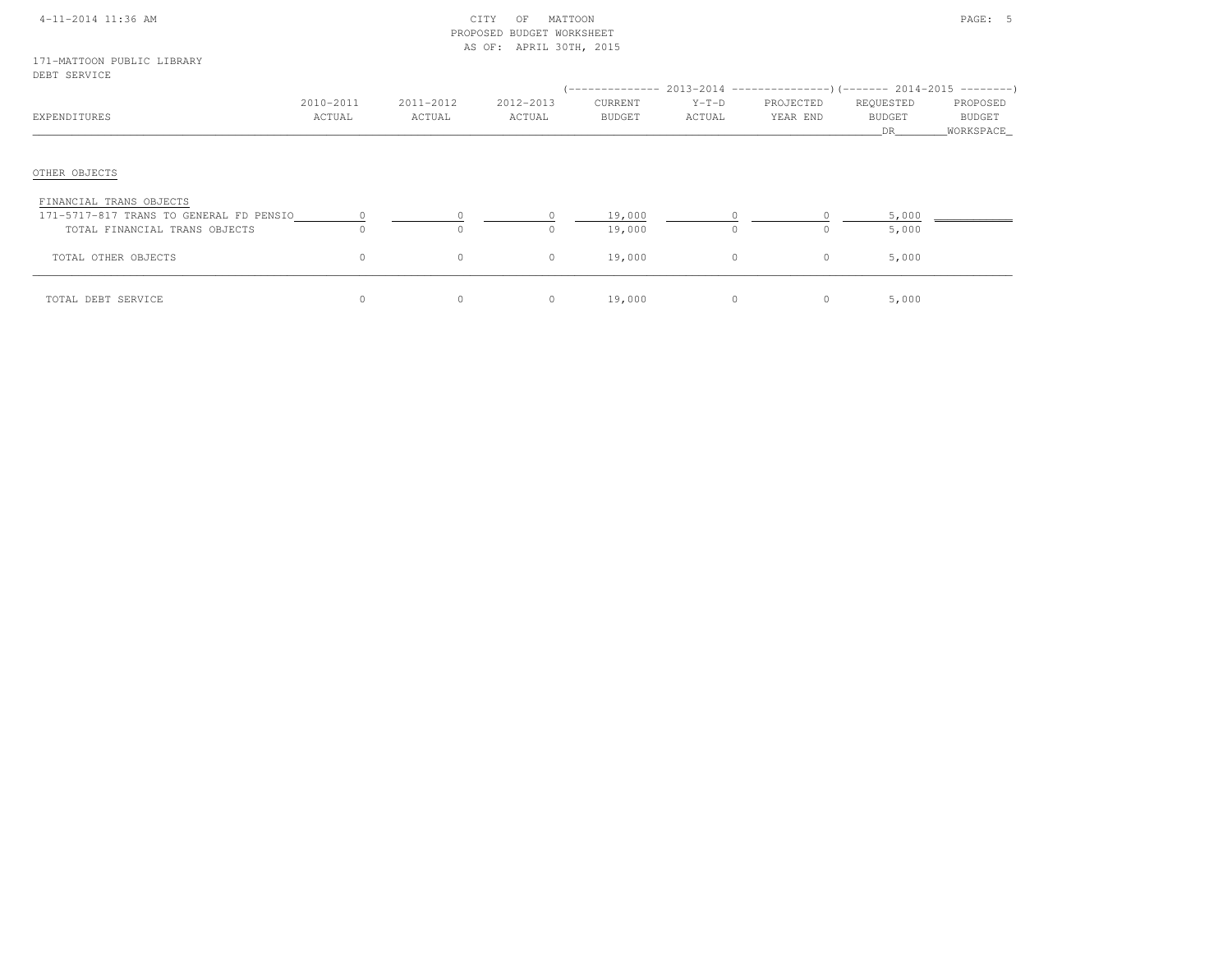|  | 4-11-2014 11:36 AM |  |
|--|--------------------|--|
|  |                    |  |

#### $\begin{array}{ccccccc}\n\text{CITY} & \text{OF} & \text{MATTON}\n\end{array}$  PROPOSED BUDGET WORKSHEETAS OF: APRIL 30TH, 2015

#### 171-MATTOON PUBLIC LIBRARYDEBT SERVICE

| EXPENDITURES                                                                                       | 2010-2011<br>ACTUAL | 2011-2012<br>ACTUAL        | 2012-2013<br>ACTUAL  | CURRENT<br>BUDGET | $Y-T-D$<br>ACTUAL | PROJECTED<br>YEAR END | REQUESTED<br><b>BUDGET</b><br>DR | PROPOSED<br>BUDGET<br>WORKSPACE |
|----------------------------------------------------------------------------------------------------|---------------------|----------------------------|----------------------|-------------------|-------------------|-----------------------|----------------------------------|---------------------------------|
| OTHER OBJECTS                                                                                      |                     |                            |                      |                   |                   |                       |                                  |                                 |
| FINANCIAL TRANS OBJECTS<br>171-5718-817 LOAN FROM CITY OF MATTOON<br>TOTAL FINANCIAL TRANS OBJECTS | $\Omega$            | $\overline{0}$<br>$\Omega$ | $\sim$ 0<br>$\Omega$ |                   |                   | $\Omega$              | 20,000<br>20,000                 |                                 |
| TOTAL OTHER OBJECTS                                                                                | $\circ$             | $\circ$                    | 0                    | $\circ$           | $\circ$           | $\circ$               | 20,000                           |                                 |
| TOTAL DEBT SERVICE                                                                                 |                     | $\mathbf{0}$               | 0                    |                   | $\circ$           | $\circ$               | 20,000                           |                                 |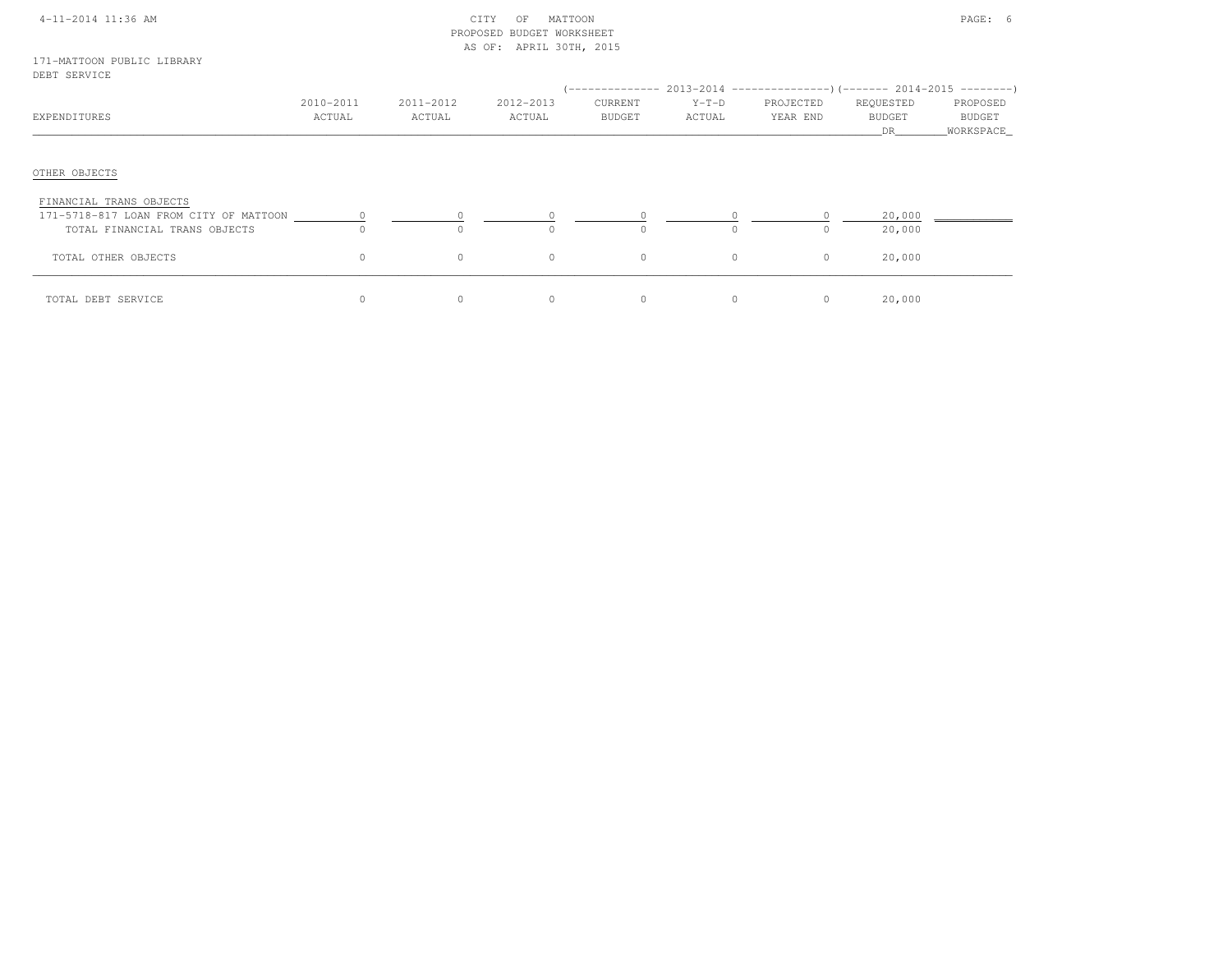#### 4-11-2014 11:36 AM CITY OF MATTOON PAGE: 7 PROPOSED BUDGET WORKSHEETAS OF: APRIL 30TH, 2015

|              | 2010-2011 | 2011-2012 | 2012-2013     | CURRENT       | $Y-T-D$ | PROJECTED | REQUESTED     | PROPOSED      |
|--------------|-----------|-----------|---------------|---------------|---------|-----------|---------------|---------------|
| EXPENDITURES | CTUAL     | ACTUAL    | <b>ACTUAL</b> | <b>BUDGET</b> | ACTUAL  | YEAR END  | <b>BUDGET</b> | <b>BUDGET</b> |
|              |           |           |               |               |         |           |               | WORKSPACE_    |

## OTHER OBJECTS

| FINANCIAL TRANS OBJECTS                                                                             |          |         |          |                  |                |                             |  |
|-----------------------------------------------------------------------------------------------------|----------|---------|----------|------------------|----------------|-----------------------------|--|
| TOTAL EXPENDITURES                                                                                  | $\Omega$ | $\circ$ | $\circ$  | 511,770          | $\overline{0}$ | 504,597<br>$\circ$          |  |
| REVENUE OVER/(UNDER) EXPENDITURES                                                                   | $\Omega$ | $\circ$ | 0(       | 27,900)          | $\circ$        | 41,377)<br>0(               |  |
| OTHER FINANCING SOURCES<br>171-4901-010 TRANSFER OF REPLACEMENT TA<br>TOTAL OTHER FINANCING SOURCES | $\Omega$ | $\circ$ | $\Omega$ | 27,900<br>27,900 | $\Omega$       | 41,377<br>41,377<br>$\circ$ |  |
| TOTAL OTHER FINANCING SOURCES (USES)                                                                | $\Omega$ | $\circ$ | $\circ$  | 27,900           | $\circ$        | 41,377<br>$\circ$           |  |

REVENUES & OTHER SOURCES OVER/

\*\*\* END OF REPORT \*\*\*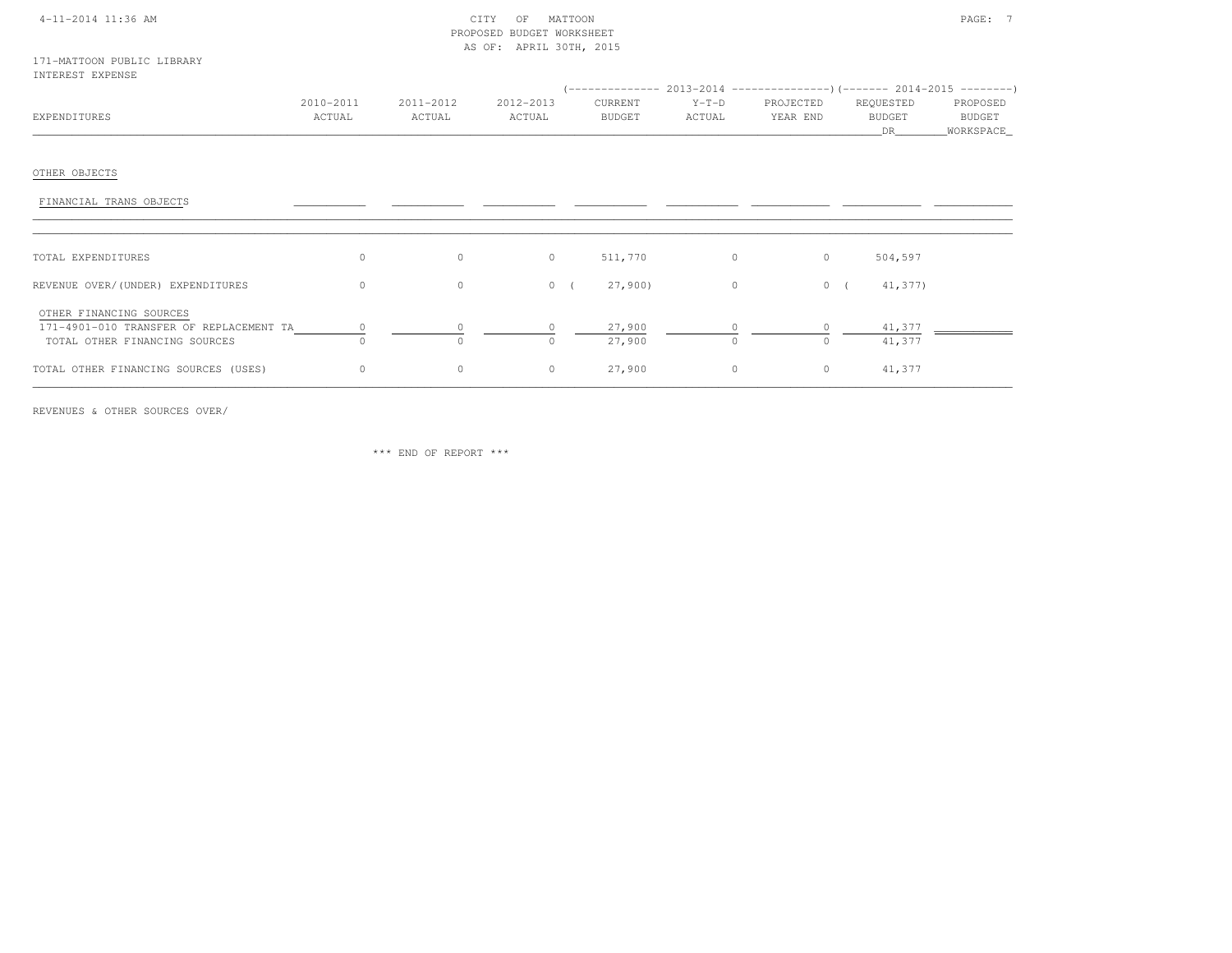#### 4-11-2014 11:36 AM CITY OF MATTOON PAGE: 1 PROPOSED BUDGET WORKSHEETAS OF: APRIL 30TH, 2015

| 211-WATER FUND |  |
|----------------|--|
|                |  |

| <b>REVENUES</b>                         | 2010-2011<br>ACTUAL | 2011-2012<br>ACTUAL | 2012-2013<br>ACTUAL | CURRENT<br><b>BUDGET</b> | $Y-T-D$<br>ACTUAL | PROJECTED<br>YEAR END | REQUESTED<br><b>BUDGET</b><br>DR. | PROPOSED<br><b>BUDGET</b><br>WORKSPACE |
|-----------------------------------------|---------------------|---------------------|---------------------|--------------------------|-------------------|-----------------------|-----------------------------------|----------------------------------------|
| INTERGOVERNMENTAL REV                   |                     |                     |                     |                          |                   |                       |                                   |                                        |
| FEDERAL GOVT GRANTS                     |                     |                     |                     |                          |                   |                       |                                   |                                        |
| 211-4313-023 FEDERAL CAPITAL GRANT      | 4,301               | 0                   |                     |                          |                   |                       |                                   |                                        |
| TOTAL FEDERAL GOVT GRANTS               | 4,301               |                     |                     |                          |                   |                       |                                   |                                        |
| STATE GOVT GRANTS                       |                     |                     |                     |                          |                   |                       |                                   |                                        |
| 211-4323-023 STATE CAPITAL GRANTS       | 642                 | 19,851              | 20,083              | $\circ$                  | 0                 | 0                     | $\circ$                           |                                        |
| TOTAL STATE GOVT GRANTS                 | 642                 | 19,851              | 20,083              | $\Omega$                 |                   |                       |                                   |                                        |
| TOTAL INTERGOVERNMENTAL REV             | 4,943               | 19,851              | 20,083              | $\circ$                  | $\circ$           | $\circ$               | $\circ$                           |                                        |
| CHARGES FOR SERVICES                    |                     |                     |                     |                          |                   |                       |                                   |                                        |
| WTR FD REVENUES & OTHER                 |                     |                     |                     |                          |                   |                       |                                   |                                        |
| 211-4461-021 WATER SALES                | 3,092,193           | 3, 139, 194         | 3,554,721           | 3,500,000                | 2,473,834         | 3,526,600             | 3,500,000                         |                                        |
| 211-4462-021 UTILITY TAX                | $\Omega$            | $\Omega$            | 120,737             | 110,000                  | 83,145            | 120,900               | 120,000                           |                                        |
| 211-4463-021 RELIANT ENERGY SALES       | 75,165              | 79,884              | 83,275              | 79,000                   | 52,924            | 78,500                | 79,000                            |                                        |
| 211-4464-021 FARM INCOME                | 19,020              | 280                 | 6,775               | 6,000                    | 8,295             | 8,295                 | 6,000                             |                                        |
| 211-4465-021 LEASES & RENTALS           | 16,435              | 15,229              | 14,294              | 15,000                   | $\circ$           | $\circ$               | 15,000                            |                                        |
| 211-4466-021 PERMITS & TAPPING FEES     | 4,715               | 4,470               | 2,250               | 4,000                    | 3,975             | 3,975                 | 4,000                             |                                        |
| 211-4469-021 MISC. & SUNDRY WATER CHARG | 30,962              | 25,490              | 234,993             | 27,000                   | 14,636            | 21,000                | 25,000                            |                                        |
| TOTAL WTR FD REVENUES & OTHER           | 3, 238, 491         | 3, 264, 546         | 4,017,044           | 3,741,000                | 2,636,810         | 3,759,270             | 3,749,000                         |                                        |
| TOTAL CHARGES FOR SERVICES              | 3,238,491           | 3,264,546           | 4,017,044           | 3,741,000                | 2,636,810         | 3,759,270             | 3,749,000                         |                                        |
| INVESTMENT EARNINGS                     |                     |                     |                     |                          |                   |                       |                                   |                                        |
| INTEREST EARNINGS                       |                     |                     |                     |                          |                   |                       |                                   |                                        |
| 211-4610-021 INTEREST EARNINGS          | 10,228              | 4,130               |                     |                          |                   |                       |                                   |                                        |
| TOTAL INTEREST EARNINGS                 | 10,228              | 4,130               | $\alpha$            | $\Omega$                 |                   |                       |                                   |                                        |
| TOTAL INVESTMENT EARNINGS               | 10,228              | 4,130               | 9                   | $\circ$                  | $\mathbf{1}$      | $\mathbf{1}$          | $\circ$                           |                                        |
| TOTAL REVENUES                          | 3,253,662           | 3,288,528           | 4,037,136           | 3,741,000                | 2,636,810         | 3,759,271             | 3,749,000                         |                                        |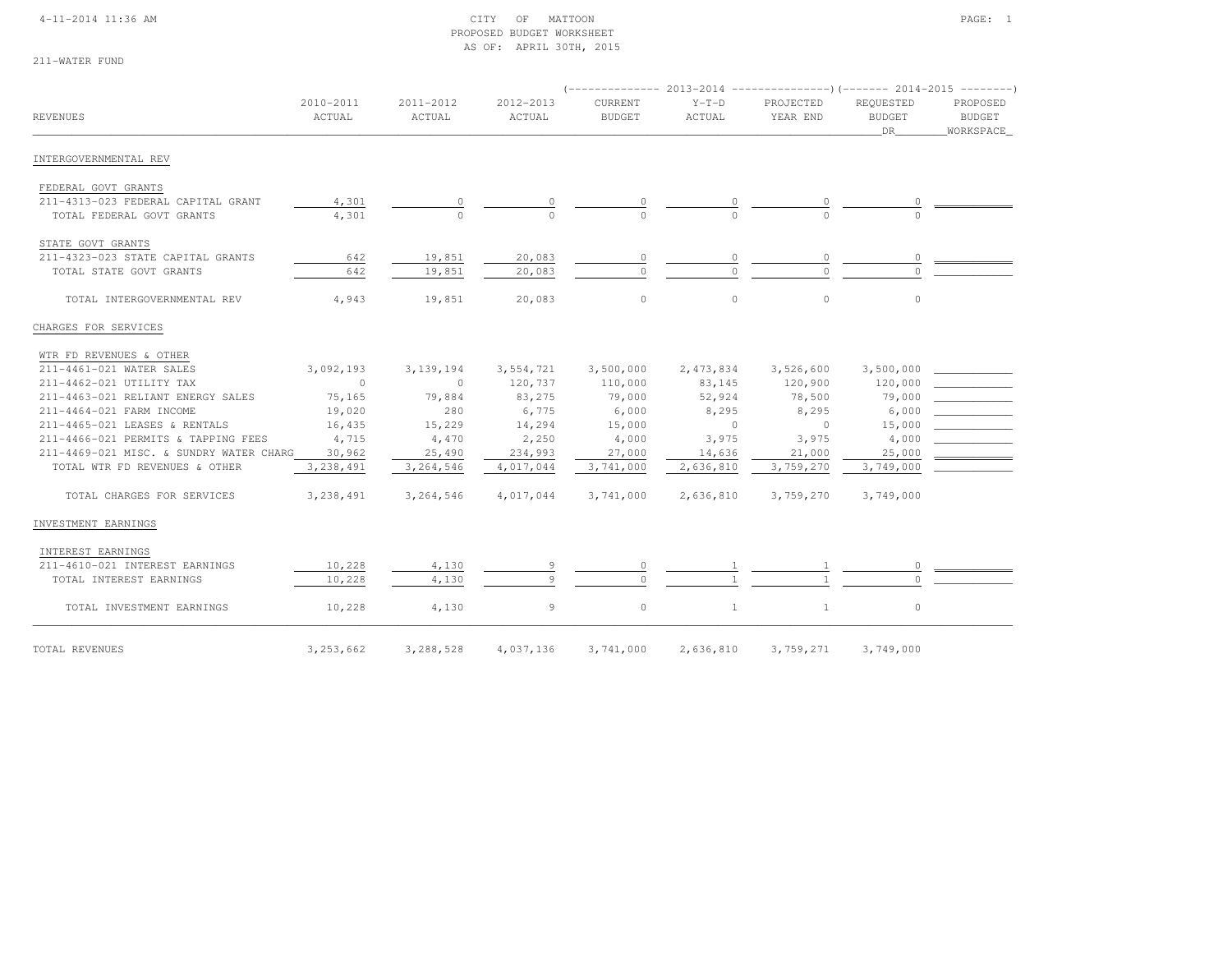#### 4-11-2014 11:36 AM CITY OF MATTOON PAGE: 2 PROPOSED BUDGET WORKSHEETAS OF: APRIL 30TH, 2015

#### 211-WATER FUNDRESERVOIRS & WTR SOURCES

| EXPENDITURES                                               | 2010-2011<br>ACTUAL | 2011-2012<br>ACTUAL | 2012-2013<br>ACTUAL | CURRENT<br><b>BUDGET</b> | $Y-T-D$<br>ACTUAL | PROJECTED<br>YEAR END | REQUESTED<br><b>BUDGET</b><br>DR | PROPOSED<br><b>BUDGET</b><br>WORKSPACE |
|------------------------------------------------------------|---------------------|---------------------|---------------------|--------------------------|-------------------|-----------------------|----------------------------------|----------------------------------------|
|                                                            |                     |                     |                     |                          |                   |                       |                                  |                                        |
| PERSONNEL SERVICES                                         |                     |                     |                     |                          |                   |                       |                                  |                                        |
|                                                            |                     |                     |                     |                          |                   |                       |                                  |                                        |
| SALARIES & WAGES<br>211-5351-111 SALARIES OF REG EMPLOYEES | 4,563               | 1,102               | $\circ$             | $\circ$                  | 415               | 674                   | $\Omega$                         |                                        |
| 211-5351-112 SALARIES OF TEMP EMPLOYEES                    | 105                 | $\circ$             | $\circ$             | $\circ$                  | $\circ$           | $\circ$               | $\cap$                           |                                        |
| 211-5351-113 OVERTIME                                      | 61                  | 53                  | $\circ$             | $\circ$                  | $\circ$           | $\circ$               | 0                                |                                        |
| TOTAL SALARIES & WAGES                                     | 4,729               | 1,155               | $\circ$             | $\circ$                  | 415               | 674                   | $\circ$                          |                                        |
|                                                            |                     |                     |                     |                          |                   |                       |                                  |                                        |
| TOTAL PERSONNEL SERVICES                                   | 4,729               | 1,155               | $\circ$             | $\circ$                  | 415               | 674                   | $\circ$                          |                                        |
| EMPLOYEE BENEFITS                                          |                     |                     |                     |                          |                   |                       |                                  |                                        |
| GROUP INSURANCE                                            |                     |                     |                     |                          |                   |                       |                                  |                                        |
| 211-5351-211 GROUP HEALTH INSURANCE                        | 795                 | 213                 | 0                   | 0                        | 82                | 123                   | $\circ$                          |                                        |
| TOTAL GROUP INSURANCE                                      | 795                 | 213                 | $\circ$             | $\Omega$                 | 82                | 123                   | $\Omega$                         |                                        |
| SOCIAL SECURITY CONTRIB                                    |                     |                     |                     |                          |                   |                       |                                  |                                        |
| 211-5351-221 FICA CONTRIBUTIONS                            | 293                 | 70                  | $\circ$             | $\mathbb O$              | 25                | 42                    | $\circ$                          |                                        |
| 211-5351-222 MEDICARE CONTRIBUTIONS                        | 69                  | 16                  | 0                   | $\circ$                  | 6                 | 10                    | $\Omega$                         |                                        |
| TOTAL SOCIAL SECURITY CONTRIB                              | 362                 | 86                  | $\Omega$            | $\Omega$                 | 31                | 52                    |                                  |                                        |
| RETIREMENT CONTRIBTUIONS                                   |                     |                     |                     |                          |                   |                       |                                  |                                        |
| 211-5351-231 IMRF CONTRIBUTIONS                            | 607                 | 152                 | 0                   | $\circ$                  | 58                | 87                    | 0                                |                                        |
| TOTAL RETIREMENT CONTRIBTUIONS                             | 607                 | 152                 |                     |                          | 58                | 87                    |                                  |                                        |
| UNEMPLOYMNT COMPENSATION                                   |                     |                     |                     |                          |                   |                       |                                  |                                        |
| WORKER'S COMPENSATION                                      |                     |                     |                     |                          |                   |                       |                                  |                                        |
|                                                            |                     |                     |                     |                          |                   |                       |                                  |                                        |
| TOTAL EMPLOYEE BENEFITS                                    | 1,763               | 451                 | $\circ$             | $\circ$                  | 171               | 262                   | $\circ$                          |                                        |
| SUPPLIES                                                   |                     |                     |                     |                          |                   |                       |                                  |                                        |
| GENERAL SUPPLIES                                           |                     |                     |                     |                          |                   |                       |                                  |                                        |
| 211-5351-312 CLEANING SUPPLIES                             | 122                 | 133                 | $\circ$             | 100                      | 83                | 83                    | 100                              |                                        |
| 211-5351-316 TOOLS & EQUIPMENT                             | 609                 | 922                 | 1,304               | 2,000                    | 1,299             | 1,393                 | 1,500                            |                                        |
| 211-5351-318 VEHICLE PARTS                                 | 249                 | 67                  | 135                 | 400                      | 40                | 136                   | 200                              |                                        |
| 211-5351-319 MISCELLANEOUS SUPPLIES                        | 2,458               | 341                 | 953                 | 2,000                    | 1,396             | 1,538                 | 1,500                            |                                        |
| TOTAL GENERAL SUPPLIES                                     | 3,437               | 1,463               | 2,392               | 4,500                    | 2,818             | 3,150                 | 3,300                            |                                        |
| <b>ENERGY</b>                                              |                     |                     |                     |                          |                   |                       |                                  |                                        |
| 211-5351-321 NATURAL GAS & ELECTRIC                        | 1,502               | 1,467               | 1,808               | 2,000                    | 710               | 1,517                 | 2,000                            |                                        |
| 211-5351-322 ELECTRICITY                                   | 89                  | 80                  | 90                  | 100                      | 30                | 75                    | 100                              |                                        |
| 211-5351-326 FUEL                                          | $\circ$             | $\circ$             | 1,114               | 800                      | $\circ$           | 1,114                 | 1,200                            |                                        |
| TOTAL ENERGY                                               | 1,592               | 1,547               | 3,012               | 2,900                    | 740               | 2,706                 | 3,300                            |                                        |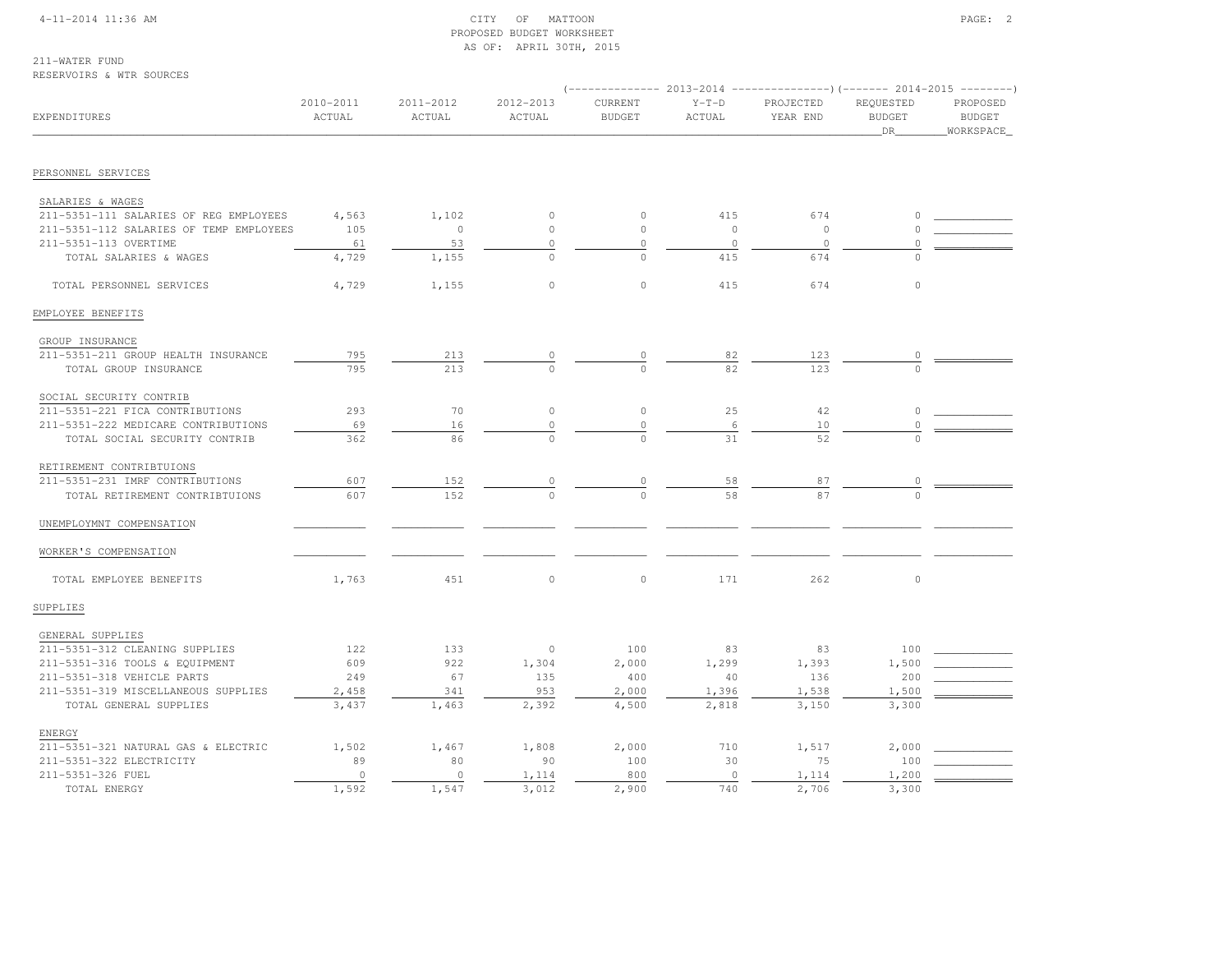#### 4-11-2014 11:36 AM CITY OF MATTOON PAGE: 3 PROPOSED BUDGET WORKSHEETAS OF: APRIL 30TH, 2015

**BUDGET** 

211-WATER FUND

# RESERVOIRS & WTR SOURCES (-------------- 2013-2014 ---------------)(------- 2014-2015 --------) 2010-2011 2011-2012 2012-2013 CURRENT Y-T-D PROJECTED REQUESTED PROPOSEDEXPENDITURES ACTUAL ACTUAL ACTUAL BUDGET ACTUAL YEAR END BUDGET BUDGETWORKSPACE  $\hbox{\tt \_}$  . The contract of the contract of the contract of the contract of the contract of the contract of the contract of the contract of the contract of the contract of the contract of the contract of the contract of STREET MAINT SUPPLIES211-5351-351 CONCRETE 211-5351-351 CONCRETE 0 0 0 2,000 0 0 2,000 \_\_\_\_\_\_\_\_\_\_\_\_211-5351-352 AGGREGATE 0 0 0 0 2,500 2,600 2,600 2,000 TOTAL STREET MAINT SUPPLIES 0 0 0 4,500 2,600 2,600 4,000 TOTAL SUPPLIES 5,029 3,009 5,404 11,900 6,158 8,456 10,600PURCHASED PROP MAINT SRV REPAIR & MAINT SERVICES 211-5351-432 REPAIR OF STRUCTURES 600 100 46 1,000 1,487 1,487 1,500 \_\_\_\_\_\_\_\_\_\_\_\_211-5351-433 REPAIR OF MACHINERY 42 1,761 4,187 3,000 639 2,063 2,500 211-5351-434 REPAIR OF VEHICLES<br>
TOTAL REPAIR & MAINT SERVICES<br>  $\begin{array}{ccc} 184 & -453 & -111 & -0 & 0 & -126 \\ 827 & 2.315 & 4.244 & -4.000 & 2.126 & -3.550 \\ \end{array}$ TOTAL REPAIR & MAINT SERVICES  $\overline{827}$   $\overline{2,315}$   $\overline{4,244}$   $\overline{4,000}$   $\overline{2,126}$   $\overline{3,550}$   $\overline{4,000}$  RENTALS211-5351-440 EQUIPMENT RENTAL 211-5351-440 EQUIPMENT RENTAL 0 0 0 4,500 5,510 8,265 6,000 \_\_\_\_\_\_\_\_\_\_\_\_ TOTAL RENTALS 0 0 0 4,500 5,510 8,265 6,000 OTHER PROP MAINT SERVICE 211-5351-460 OTHER PROPERTY MAINT. SVCS 21,409 3,005 3,424 0 0 0 0 \_\_\_\_\_\_\_\_\_\_\_\_ $\frac{0}{2}$ TOTAL OTHER PROP MAINT SERVICE 21,409 3,005 3,424 0 0 0 0 TOTAL PURCHASED PROP MAINT SRV 22,236 5,320 7,668 8,500 7,636 11,815 10,000OTHER PURCHASED SERVICES PROFESSIONAL SERVICES211-5351-519 OTHER PROFESSIONAL SVCS 211-5351-519 OTHER PROFESSIONAL SVCS 560 0 0 0 383 0 0 \_\_\_\_\_\_\_\_\_\_\_\_ TOTAL PROFESSIONAL SERVICES 560 0 0 0 383 0 0 INSURANCE211-5351-524 WATER RESERVOTR DAM INSURA 211-5351-524 WATER RESERVOIR DAM INSURA 3,425 7,054 0 3,600 3,527 5,291 3,600 \_\_\_\_\_\_\_\_\_\_\_\_ TOTAL INSURANCE 3,425 7,054 0 3,600 3,527 5,291 3,600 OTHER PURCHASED SERVICES211-5351-579 MISC OTHER PURCHASED SERVI 2,190 0 0 0 0 1,041 1,561 0 \_\_\_\_\_\_\_\_\_\_\_\_  $-5351-579$  MISC OTHER PURCHASED SERVI $\frac{2,190}{2,190}$   $\frac{0}{0}$   $\frac{0}{0}$   $\frac{0}{0}$   $\frac{1,041}{1,041}$   $\frac{1,561}{1,561}$  TOTAL OTHER PURCHASED SERVICES 6,175 7,054 0 3,600 4,950 6,852 3,600PROPERTY IMPROVEMENTS-NOT BLDNGS211-5351-730 IMPROVEMENTS OTHER THAN BL

211-5351-730 IMPROVEMENTS OTHER THAN BL 290 ( 1,748) 0 0 0 0 0 \_\_\_\_\_\_\_\_\_\_\_\_

TOTAL IMPROVEMENTS-NOT BLDNGS 290 ( 1,748) 0 0 0 0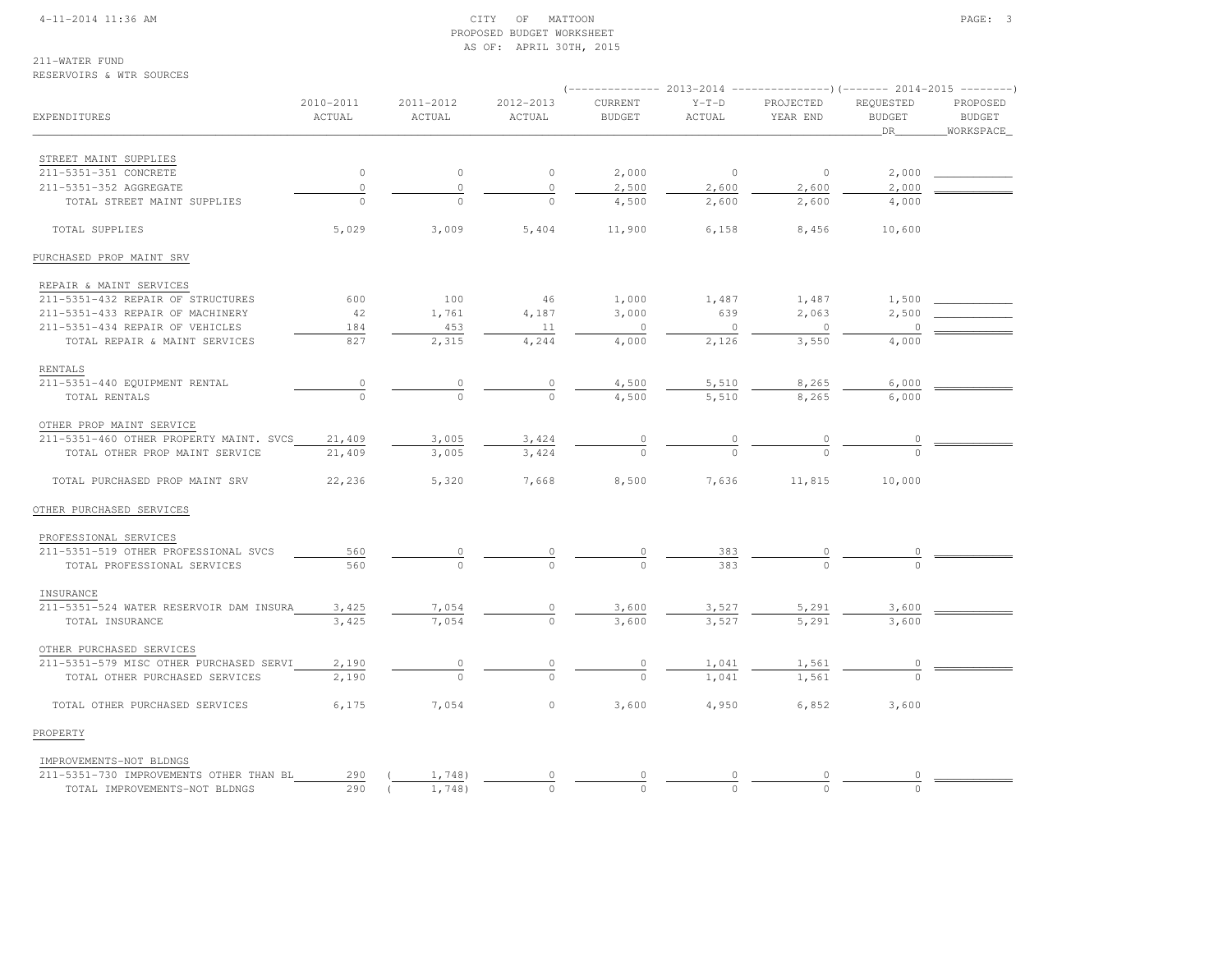| 4-11-2014 11:36 AM                         | MATTOON<br>CITY<br>OF<br>PROPOSED BUDGET WORKSHEET<br>AS OF: APRIL 30TH, 2015 |                     |                     |                   |                   |                       |                           |                                   |  |
|--------------------------------------------|-------------------------------------------------------------------------------|---------------------|---------------------|-------------------|-------------------|-----------------------|---------------------------|-----------------------------------|--|
| 211-WATER FUND<br>RESERVOIRS & WTR SOURCES |                                                                               |                     |                     |                   |                   |                       |                           |                                   |  |
| EXPENDITURES                               | 2010-2011<br>ACTUAL                                                           | 2011-2012<br>ACTUAL | 2012-2013<br>ACTUAL | CURRENT<br>BUDGET | $Y-T-D$<br>ACTUAL | PROJECTED<br>YEAR END | REQUESTED<br>BUDGET<br>DR | PROPOSED<br>BUDGET<br>_WORKSPACE_ |  |
| MACHINERY & EQUIPMENT                      |                                                                               |                     |                     |                   |                   |                       |                           |                                   |  |
| TOTAL PROPERTY                             | 290                                                                           | 1,748)              | $\circ$             | $\circ$           | $\circ$           | $\circ$               | $\circ$                   |                                   |  |
| TOTAL RESERVOIRS & WTR SOURCES             | 40,222                                                                        | 15,242              | 13,071              | 24,000            | 19,330            | 28,059                | 24,200                    |                                   |  |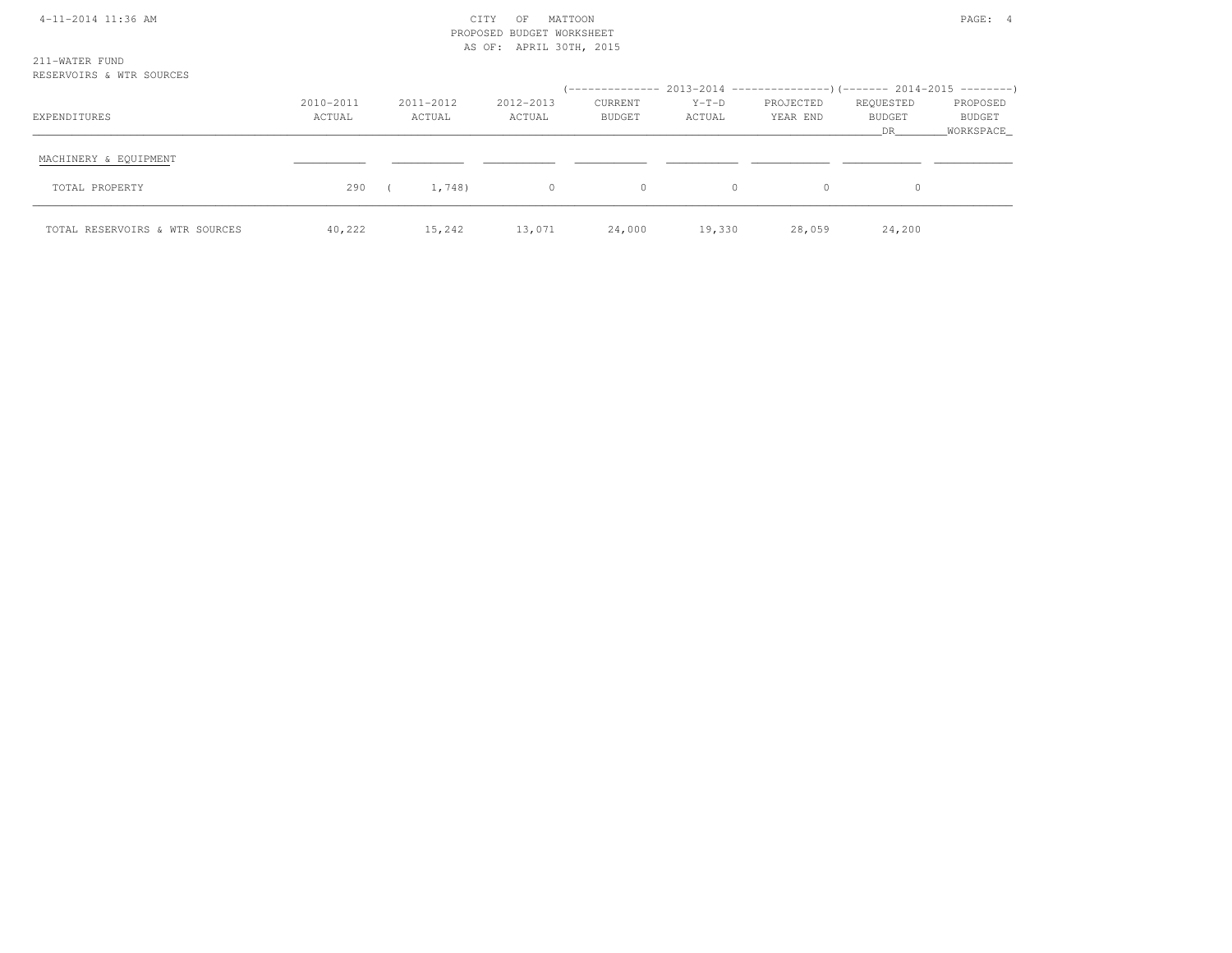#### 4-11-2014 11:36 AM CITY OF MATTOON PAGE: 5 PROPOSED BUDGET WORKSHEETAS OF: APRIL 30TH, 2015

211-WATER FUNDRESTRICTED RELIANT EXPS

| REJIRIÇIED REBIANI EAFJ                 |                     |                     |                     |                          |                   |                       |                                   |                                 |
|-----------------------------------------|---------------------|---------------------|---------------------|--------------------------|-------------------|-----------------------|-----------------------------------|---------------------------------|
| EXPENDITURES                            | 2010-2011<br>ACTUAL | 2011-2012<br>ACTUAL | 2012-2013<br>ACTUAL | CURRENT<br><b>BUDGET</b> | $Y-T-D$<br>ACTUAL | PROJECTED<br>YEAR END | REQUESTED<br><b>BUDGET</b><br>DR. | PROPOSED<br>BUDGET<br>WORKSPACE |
| PROPERTY                                |                     |                     |                     |                          |                   |                       |                                   |                                 |
| IMPROVEMENTS-NOT BLDNGS                 |                     |                     |                     |                          |                   |                       |                                   |                                 |
| 211-5352-730 IMPROVEMNTS OTHER THAN BUI | 2,132               | 17,134              | 21,865              | 3,000                    | 600               | 600                   | 3,000                             |                                 |
| TOTAL IMPROVEMENTS-NOT BLDNGS           | 2,132               | 17,134              | 21,865              | 3,000                    | 600               | 600                   | 3,000                             |                                 |
| TOTAL PROPERTY                          | 2,132               | 17,134              | 21,865              | 3,000                    | 600               | 600                   | 3,000                             |                                 |
| TOTAL RESTRICTED RELIANT EXPS           | 2,132               | 17,134              | 21,865              | 3,000                    | 600               | 600                   | 3,000                             |                                 |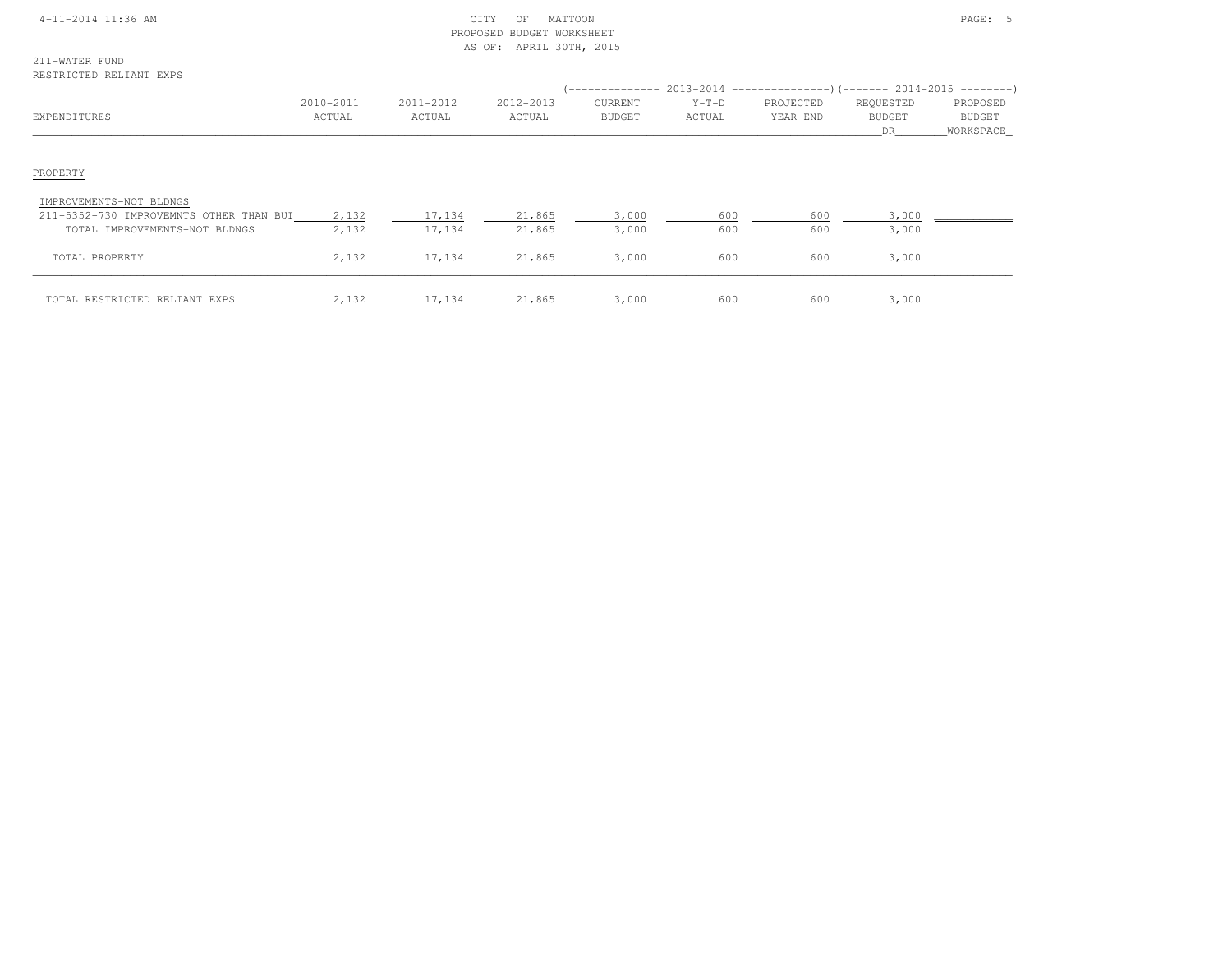#### 4-11-2014 11:36 AM CITY OF MATTOON PAGE: 6 PROPOSED BUDGET WORKSHEETAS OF: APRIL 30TH, 2015

211-WATER FUNDWATER TREATMENT PLANT

|                                                            |                     |                     |                     |                          |                   | $($ -------------- 2013-2014 ----------------) (------- 2014-2015 ---------) |                                  |                                         |
|------------------------------------------------------------|---------------------|---------------------|---------------------|--------------------------|-------------------|------------------------------------------------------------------------------|----------------------------------|-----------------------------------------|
| EXPENDITURES                                               | 2010-2011<br>ACTUAL | 2011-2012<br>ACTUAL | 2012-2013<br>ACTUAL | CURRENT<br><b>BUDGET</b> | $Y-T-D$<br>ACTUAL | PROJECTED<br>YEAR END                                                        | REQUESTED<br><b>BUDGET</b><br>DR | PROPOSED<br><b>BUDGET</b><br>WORKSPACE_ |
| PERSONNEL SERVICES                                         |                     |                     |                     |                          |                   |                                                                              |                                  |                                         |
|                                                            |                     |                     |                     |                          |                   |                                                                              |                                  |                                         |
| SALARIES & WAGES<br>211-5353-111 SALARIES OF REG EMPLOYEES | 257,714             | 279,254             | 279,759             | 319,663                  | 110,533           | 281,941                                                                      | 310,568                          |                                         |
| 211-5353-112 SALARIES OF TEMP EMPLOYEES                    | $\circ$             | $\circ$             | $\overline{0}$      | 5,600                    | 3,140             | 3,140                                                                        | 5,600                            |                                         |
| 211-5353-113 OVERTIME                                      | 15,134              | 15,042              | 17,588              | 18,000                   | 16,102            | 25,067                                                                       | 18,000                           |                                         |
| 211-5353-114 COMPENSATED ABSENCES                          | 25,597              | 31,711              | 35,312              | $\overline{0}$           | 24,853            | 40,386                                                                       | $\circ$                          |                                         |
| TOTAL SALARIES & WAGES                                     | 298,445             | 326,007             | 332,659             | 343,263                  | 154,628           | 350,534                                                                      | 334,168                          |                                         |
| TOTAL PERSONNEL SERVICES                                   | 298,445             | 326,007             | 332,659             | 343,263                  | 154,628           | 350,534                                                                      | 334,168                          |                                         |
| EMPLOYEE BENEFITS                                          |                     |                     |                     |                          |                   |                                                                              |                                  |                                         |
| GROUP INSURANCE                                            |                     |                     |                     |                          |                   |                                                                              |                                  |                                         |
| 211-5353-211 GROUP HEALTH INSURANCE                        | 43,522              | 41,343              | 47,496              | 55,215                   | 36,810            | 55,215                                                                       | 71,324                           |                                         |
| 211-5353-212 GROUP LIFE INSURANCE                          | 768                 | 864                 | 901                 | 902                      | 601               | 901                                                                          | 803                              |                                         |
| TOTAL GROUP INSURANCE                                      | 44,290              | 42,207              | 48,398              | 56,117                   | 37, 411           | 56,117                                                                       | 72,127                           |                                         |
| SOCIAL SECURITY CONTRIB                                    |                     |                     |                     |                          |                   |                                                                              |                                  |                                         |
| 211-5353-221 FICA CONTRIBUTIONS                            | 21,719              | 19,130              | 19,778              | 21,282                   | 13,687            | 21,801                                                                       | 20,718                           |                                         |
| 211-5353-222 MEDICARE CONTRIBUTIONS                        | 5,079               | 4,474               | 4,625               | 4,977                    | 3,201             | 5,099                                                                        | 4,845                            |                                         |
| TOTAL SOCIAL SECURITY CONTRIB                              | 26,798              | 23,604              | 24,403              | 26,259                   | 16,889            | 26,900                                                                       | 25,563                           |                                         |
| RETIREMENT CONTRIBTUIONS                                   |                     |                     |                     |                          |                   |                                                                              |                                  |                                         |
| 211-5353-231 IMRF CONTRIBUTIONS                            | 318,301             | 42,799              | 47,157              | 48,657                   | 31,360            | 47,040                                                                       | 42,714                           |                                         |
| TOTAL RETIREMENT CONTRIBTUIONS                             | 318,301             | 42,799              | 47,157              | 48,657                   | 31,360            | 47,040                                                                       | 42,714                           |                                         |
| UNEMPLOYMNT COMPENSATION                                   |                     |                     |                     |                          |                   |                                                                              |                                  |                                         |
| 211-5353-240 UNEMPLOYMENT COMP.                            | 574                 | 1,085               | 1,866               | 1,951                    | 1,300             | 2,426                                                                        | 2,459                            |                                         |
| TOTAL UNEMPLOYMNT COMPENSATION                             | 574                 | 1,085               | 1,866               | 1,951                    | 1,300             | 2,426                                                                        | 2,459                            |                                         |
| WORKER'S COMPENSATION                                      |                     |                     |                     |                          |                   |                                                                              |                                  |                                         |
| 211-5353-250 WORKERS' COMPENSATION                         | 15,860              | 18,109              | 16,106              | 16,472                   | 10,981            | 16,472                                                                       | 14,846                           |                                         |
| TOTAL WORKER'S COMPENSATION                                | 15,860              | 18,109              | 16,106              | 16,472                   | 10,981            | 16,472                                                                       | 14,846                           |                                         |
| TOTAL EMPLOYEE BENEFITS                                    | 405,823             | 127,803             | 137,930             | 149,456                  | 97,941            | 148,955                                                                      | 157,709                          |                                         |
| SUPPLIES                                                   |                     |                     |                     |                          |                   |                                                                              |                                  |                                         |
| GENERAL SUPPLIES                                           |                     |                     |                     |                          |                   |                                                                              |                                  |                                         |
| 211-5353-311 OFFICE SUPPLIES                               | 389                 | 552                 | 567                 | 600                      | 297               | 762                                                                          | 700                              |                                         |
| 211-5353-312 CLEANING SUPPLIES                             | 664                 | 1,004               | 370                 | 1,200                    | 513               | 746                                                                          | 800                              |                                         |
| 211-5353-313 MEDICAL & SAFETY SUPPLIES                     | 351                 | 216                 | 242                 | 300                      | 98                | 208                                                                          | 300                              |                                         |
| 211-5353-314 CHEMICALS                                     | 218,140             | 177,939             | 179,431             | 200,000                  | 100,408           | 182,600                                                                      | 200,000                          |                                         |
| 211-5353-316 TOOLS & EQUIPMENT                             | 674                 | 1,379               | 1,446               | 1,200                    | 967               | 1,793                                                                        | 1,500                            |                                         |
| 211-5353-318 VEHICLE PARTS                                 | 216                 | 123                 | 600                 | 600                      | 569               | 1,021                                                                        | 600                              |                                         |
| 211-5353-319 MISCELLANEOUS SUPPLIES                        | 13,015              | 16,440              | 14,351              | 16,000                   | 8,344             | 12,542                                                                       | 16,000                           |                                         |
| TOTAL GENERAL SUPPLIES                                     | 233,449             | 197,653             | 197,007             | 219,900                  | 111,197           | 199,672                                                                      | 219,900                          |                                         |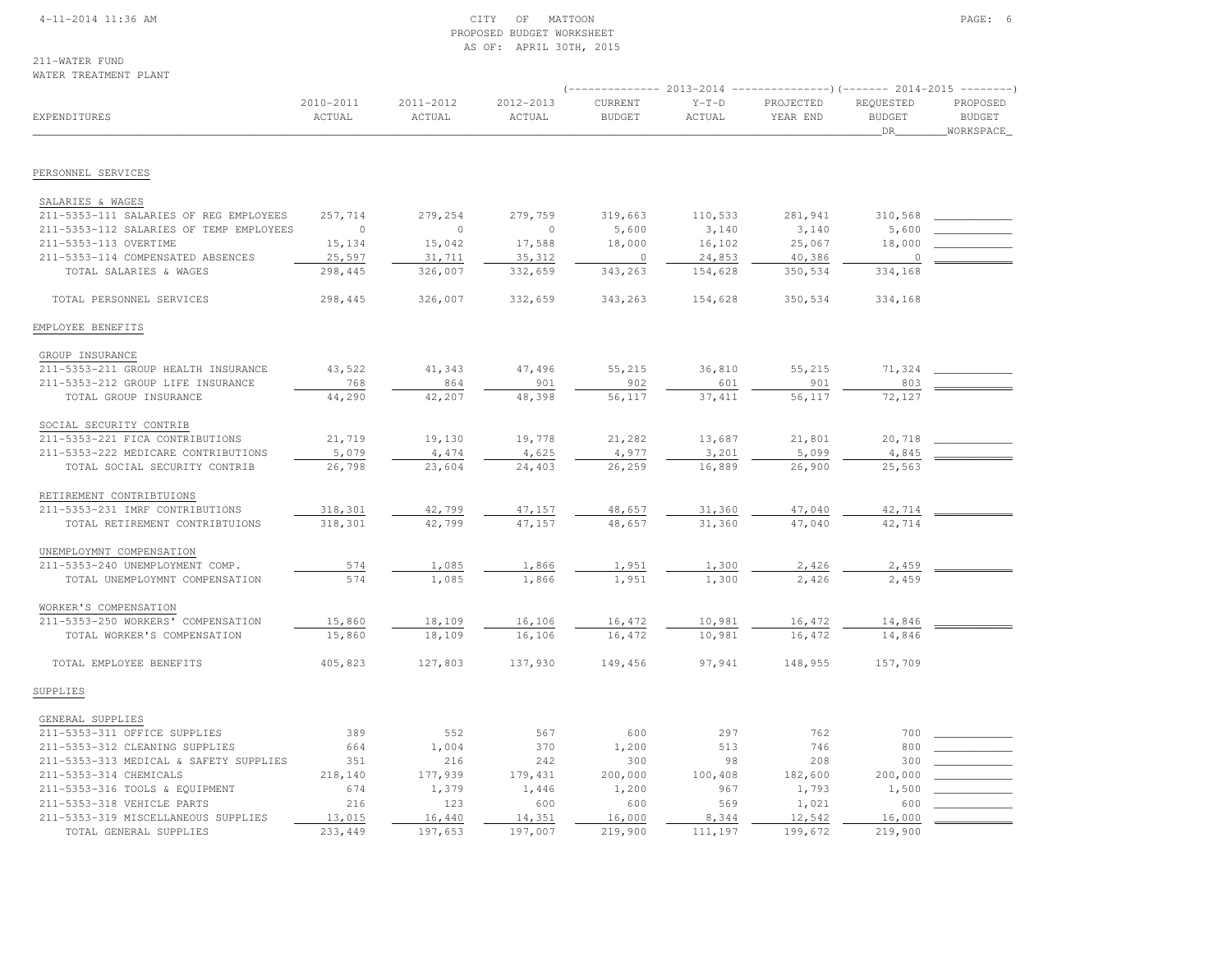#### 4-11-2014 11:36 AM CITY OF MATTOON PAGE: 7 PROPOSED BUDGET WORKSHEETAS OF: APRIL 30TH, 2015

#### 211-WATER FUNDWATER TREATMENT PLANT

|                                         |                     |                     |                     | ___________              | 2013-2014         | ----------------) (------- 2014-2015 ---------) |                                   |                                        |
|-----------------------------------------|---------------------|---------------------|---------------------|--------------------------|-------------------|-------------------------------------------------|-----------------------------------|----------------------------------------|
| EXPENDITURES                            | 2010-2011<br>ACTUAL | 2011-2012<br>ACTUAL | 2012-2013<br>ACTUAL | CURRENT<br><b>BUDGET</b> | $Y-T-D$<br>ACTUAL | PROJECTED<br>YEAR END                           | REQUESTED<br><b>BUDGET</b><br>DR. | PROPOSED<br><b>BUDGET</b><br>WORKSPACE |
|                                         |                     |                     |                     |                          |                   |                                                 |                                   |                                        |
| ENERGY                                  |                     |                     |                     |                          |                   |                                                 |                                   |                                        |
| 211-5353-321 NATURAL GAS & ELECTRIC     | 43,872              | 69,487              | 59,768              | 63,000                   | 44,701            | 66,400                                          | 65,000                            |                                        |
| 211-5353-322 ELECTRICITY                | 69,338              | 43,366              | 68,640              | 73,000                   | 25,803            | 50,300                                          | 70,000                            |                                        |
| 211-5353-326 FUEL                       | $\circ$             | 1,519               | 1,294               | 1,500                    | $\circ$           | 750                                             | 1,500                             |                                        |
| TOTAL ENERGY                            | 113,209             | 114,372             | 129,702             | 137,500                  | 70,504            | 117,450                                         | 136,500                           |                                        |
| BOOKS & PERIODICALS                     |                     |                     |                     |                          |                   |                                                 |                                   |                                        |
| 211-5353-340 BOOKS & PERIODICALS        | $\mathbb O$         |                     |                     | 200                      |                   |                                                 | 200                               |                                        |
| TOTAL BOOKS & PERIODICALS               | $\Omega$            |                     | $\Omega$            | 200                      |                   |                                                 | 200                               |                                        |
| WTR SYSTM MAINT SUPPLIES                |                     |                     |                     |                          |                   |                                                 |                                   |                                        |
| 211-5353-377 PLANT EQUIPMENT            | 1,490               | 4,595               | 16,952              | 30,000                   | 23,290            | 30,004                                          | 30,000                            |                                        |
| 211-5353-378 PLANT MTCE & REPAIR        | 2,285               | 2,143               | 9,615               | 10,000                   | 4,708             | 11,150                                          | 10,000                            |                                        |
| 211-5353-379 OTHER WATER MNTCE MATERIAL | 595                 | 121                 | 42)                 | $\circ$                  | $\mathbf 0$       | $\circ$                                         | $\circ$                           |                                        |
| TOTAL WTR SYSTM MAINT SUPPLIES          | 4,370               | 6,858               | 26,525              | 40,000                   | 27,999            | 41,154                                          | 40,000                            |                                        |
| TOTAL SUPPLIES                          | 351,028             | 318,883             | 353,234             | 397,600                  | 209,699           | 358,276                                         | 396,600                           |                                        |
| PURCHASED PROP MAINT SRV                |                     |                     |                     |                          |                   |                                                 |                                   |                                        |
| REPAIR & MAINT SERVICES                 |                     |                     |                     |                          |                   |                                                 |                                   |                                        |
| 211-5353-432 REPAIR OF STRUCTURES       | 42,426              | 6,213               | 1,720               | 3,000                    | 1,472             | 2,100                                           | 3,000                             |                                        |
| 211-5353-433 REPAIR OF MACHINERY        | 8,372               | 6,988               | 7,320               | 10,000                   | 4,868             | 15,350                                          | 11,000                            |                                        |
| 211-5353-434 REPAIR OF VEHICLES         | 479                 | 410                 | 649                 | 1,000                    | 2,537             | 2,600                                           | 1,000                             |                                        |
| 211-5353-435 ELEVATOR SERVICE AGREEMENT | 2,902               | 3,338               | 3,586               | 3,500                    | 1,841             | 3,600                                           | 3,500                             |                                        |
| 211-5353-439 OTHER REPAIR & MAINT. SERV | 5,095               | 6,266               | 297)                | 3,000                    | 723               | 1,700                                           | 3,000                             |                                        |
| TOTAL REPAIR & MAINT SERVICES           | 59,274              | 23,214              | 12,977              | 20,500                   | 11,441            | 25,350                                          | 21,500                            |                                        |
| <b>RENTALS</b>                          |                     |                     |                     |                          |                   |                                                 |                                   |                                        |
| CONSTRUCTION SERVICES                   |                     |                     |                     |                          |                   |                                                 |                                   |                                        |
| OTHER PROP MAINT SERVICE                |                     |                     |                     |                          |                   |                                                 |                                   |                                        |
| 211-5353-460 OTHER PROPERTY MAINT. SERV | 1,702               | 28,854              | 38,766              | 40,000                   | 21,188            | 26,200                                          | 40,000                            |                                        |
| TOTAL OTHER PROP MAINT SERVICE          | 1,702               | 28,854              | 38,766              | 40,000                   | 21,188            | 26,200                                          | 40,000                            |                                        |
| TOTAL PURCHASED PROP MAINT SRV          | 60,975              | 52,068              | 51,743              | 60,500                   | 32,629            | 51,550                                          | 61,500                            |                                        |
| OTHER PURCHASED SERVICES                |                     |                     |                     |                          |                   |                                                 |                                   |                                        |
| PROFESSIONAL SERVICES                   |                     |                     |                     |                          |                   |                                                 |                                   |                                        |
| 211-5353-516 TECHNOLOGY SUPPORT SERVICE | $\circ$             | 1,008               | 3,073               | 4,000                    | 1,512             | 2,028                                           | 4,000                             |                                        |
| 211-5353-519 OTHER PROFESSIONAL SERVICE | 3,532               | 5,937               | 3,742               | 10,000                   | 6,042             | 9,696                                           | 10,000                            |                                        |
| TOTAL PROFESSIONAL SERVICES             | 3,532               | 6,945               | 6,815               | 14,000                   | 7,554             | 11,724                                          | 14,000                            |                                        |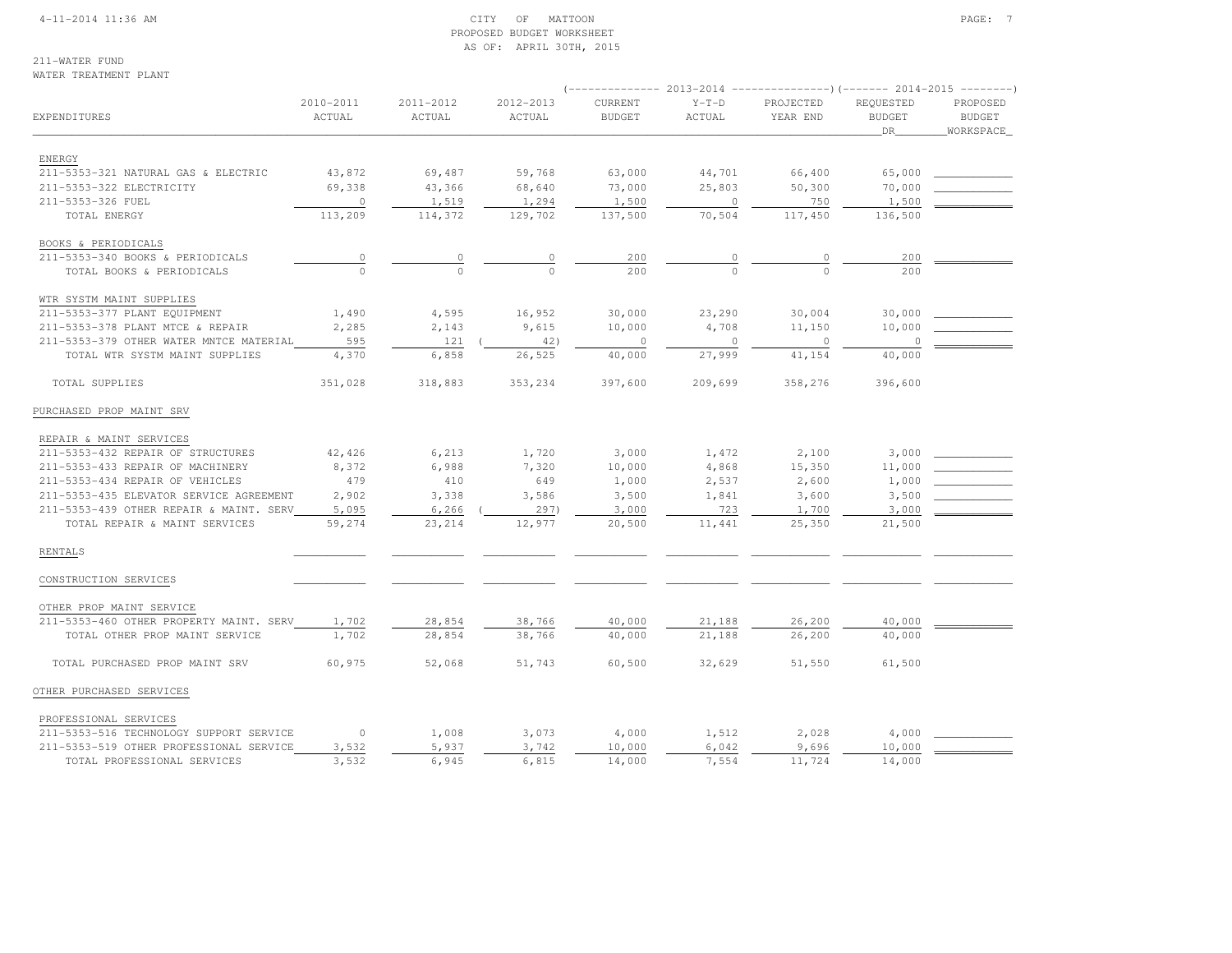#### 4-11-2014 11:36 AM CITY OF MATTOON PAGE: 8 PROPOSED BUDGET WORKSHEETAS OF: APRIL 30TH, 2015

211-WATER FUNDWATER TREATMENT PLANT

|                                         |                     |                         |                     |                          |                   | $(----------2013-2014$ ---------------) (------- 2014-2015 -------) |                                  |                                 |
|-----------------------------------------|---------------------|-------------------------|---------------------|--------------------------|-------------------|---------------------------------------------------------------------|----------------------------------|---------------------------------|
| EXPENDITURES                            | 2010-2011<br>ACTUAL | 2011-2012<br>ACTUAL     | 2012-2013<br>ACTUAL | CURRENT<br><b>BUDGET</b> | $Y-T-D$<br>ACTUAL | PROJECTED<br>YEAR END                                               | REQUESTED<br><b>BUDGET</b><br>DR | PROPOSED<br>BUDGET<br>WORKSPACE |
| COMMUNICATION                           |                     |                         |                     |                          |                   |                                                                     |                                  |                                 |
| 211-5353-531 POSTAGE                    | 74                  | 106                     | 151                 | 200                      | 18                | 31                                                                  | 100                              |                                 |
| 211-5353-532 TELEPHONE                  | 2,171               | 1,720                   | 1,908               | 2,200                    | 1,284             | 1,929                                                               | 2,000                            |                                 |
| 211-5353-533 CELLULAR PHONE             | 206                 | 900                     | 1,618               | 1,700                    | 1,102             | 1,654                                                               | 1,700                            |                                 |
| 211-5353-538 INTERNET ACCESS CHARGE     | $\overline{0}$      | $\circ$                 | 46                  | $\overline{0}$           | $\circ$           | $\overline{0}$                                                      | 0                                |                                 |
| TOTAL COMMUNICATION                     | 2,451               | 2,726                   | 3,723               | 4,100                    | 2,404             | 3,614                                                               | 3,800                            |                                 |
| EMPLOYEE BUSINESS EXP                   |                     |                         |                     |                          |                   |                                                                     |                                  |                                 |
| 211-5353-562 TRAVEL & TRAINING          | $\overline{0}$      | 176                     | 10                  | 600                      | 470               | 470                                                                 | 600                              |                                 |
| TOTAL EMPLOYEE BUSINESS EXP             | $\cap$              | 176                     | 1 <sub>0</sub>      | 600                      | 470               | 470                                                                 | 600                              |                                 |
| OTHER PURCHASED SERVICES                |                     |                         |                     |                          |                   |                                                                     |                                  |                                 |
| 211-5353-579 MISC OTHER PURCHASED SERVI | 11,680              | 874                     | 2,711               | 2,500                    | 3,450             | 2,500                                                               | 2,500                            |                                 |
| TOTAL OTHER PURCHASED SERVICES          | 11,680              | 874                     | 2,711               | 2,500                    | 3,450             | 2,500                                                               | 2,500                            |                                 |
| TOTAL OTHER PURCHASED SERVICES          | 17,663              | 10,721                  | 13,260              | 21,200                   | 13,879            | 18,308                                                              | 20,900                           |                                 |
| PROPERTY                                |                     |                         |                     |                          |                   |                                                                     |                                  |                                 |
| <b>BUILDINGS</b>                        |                     |                         |                     |                          |                   |                                                                     |                                  |                                 |
| IMPROVEMENTS-NOT BLDNGS                 |                     |                         |                     |                          |                   |                                                                     |                                  |                                 |
| 211-5353-730 IMPROVEMENTS OTHER THAN BL | 18,026              | 10, 214)                | 0                   |                          |                   | 0                                                                   | $\overline{0}$                   |                                 |
| TOTAL IMPROVEMENTS-NOT BLDNGS           | 18,026 (            | 10, 214)                |                     |                          |                   |                                                                     |                                  |                                 |
| MACHINERY & EQUIPMENT                   |                     |                         |                     |                          |                   |                                                                     |                                  |                                 |
| 211-5353-740 MACHINERY & EQUIPMENT      | $\circ$             | 9,164                   | $\circ$             | $\circ$                  | $\circ$           | $\circ$                                                             | 0                                |                                 |
| 211-5353-743 MEF CONTRIBUTION           | $\mathbb O$         | $\circ$                 | 12,500              | 3,500                    | 2,478             | 3,644                                                               | 0                                |                                 |
| TOTAL MACHINERY & EQUIPMENT             | $\circ$             | 9,164                   | 12,500              | 3,500                    | 2,478             | 3,644                                                               |                                  |                                 |
| TOTAL PROPERTY                          | 18,026              | $\sqrt{2}$<br>$1,049$ ) | 12,500              | 3,500                    | 2,478             | 3,644                                                               | $\circ$                          |                                 |
| OTHER OBJECTS                           |                     |                         |                     |                          |                   |                                                                     |                                  |                                 |
| FINANCIAL TRANS OBJECTS                 |                     |                         |                     |                          |                   |                                                                     |                                  |                                 |
| 211-5353-814 PRINTING & COPY MACHINE LE | 390                 | 405                     | 577                 | 500                      | 246               | 495                                                                 | 500                              |                                 |
| TOTAL FINANCIAL TRANS OBJECTS           | 390                 | 405                     | 577                 | 500                      | 246               | 495                                                                 | 500                              |                                 |
| COMPUTER INFO SYS OBJECT                |                     |                         |                     |                          |                   |                                                                     |                                  |                                 |
| COMPUTER INFO SYS OBJECT                |                     |                         |                     |                          |                   |                                                                     |                                  |                                 |
| 211-5353-863 COMPUTERS                  | $\circ$             | 1,113                   | 912                 | 300                      | $\circ$           |                                                                     | 3,000                            |                                 |
| TOTAL COMPUTER INFO SYS OBJECT          | $\circ$             | 1,113                   | 912                 | 300                      |                   |                                                                     | 3,000                            |                                 |
| TOTAL OTHER OBJECTS                     | 390                 | 1,518                   | 1,489               | 800                      | 246               | 495                                                                 | 3,500                            |                                 |
| TOTAL WATER TREATMENT PLANT             | 1, 152, 351         | 835,950                 | 902,814             | 976,319                  | 511,501           | 931,762                                                             | 974,377                          |                                 |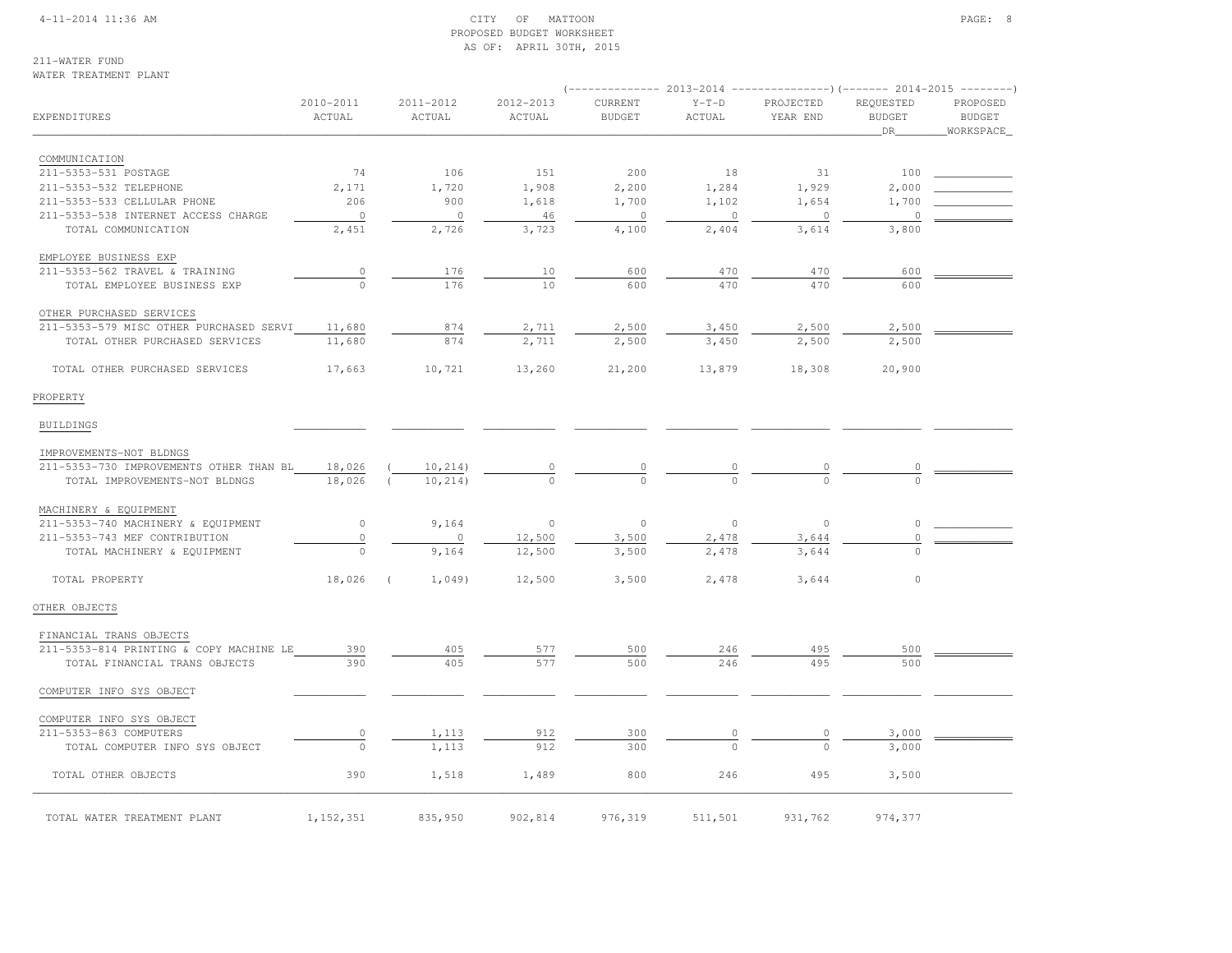#### 4-11-2014 11:36 AM CITY OF MATTOON PAGE: 9 PROPOSED BUDGET WORKSHEETAS OF: APRIL 30TH, 2015

211-WATER FUNDWATER DISTRIBUTION

|                                         |                     |                     |                     | $---------2013-2014$     |                   | ----------------) (------- 2014-2015 ---------) |                                  |                                        |
|-----------------------------------------|---------------------|---------------------|---------------------|--------------------------|-------------------|-------------------------------------------------|----------------------------------|----------------------------------------|
| EXPENDITURES                            | 2010-2011<br>ACTUAL | 2011-2012<br>ACTUAL | 2012-2013<br>ACTUAL | CURRENT<br><b>BUDGET</b> | $Y-T-D$<br>ACTUAL | PROJECTED<br>YEAR END                           | REQUESTED<br><b>BUDGET</b><br>DR | PROPOSED<br><b>BUDGET</b><br>WORKSPACE |
|                                         |                     |                     |                     |                          |                   |                                                 |                                  |                                        |
| PERSONNEL SERVICES                      |                     |                     |                     |                          |                   |                                                 |                                  |                                        |
| SALARIES & WAGES                        |                     |                     |                     |                          |                   |                                                 |                                  |                                        |
| 211-5354-111 SALARIES OF REG EMPLOYEES  | 143,115             | 123,336             | 129,844             | 221,921                  | 92,881            | 200,773                                         | 225,675                          |                                        |
| 211-5354-112 SALARIES OF TEMP EMPLOYEES | 703                 | 1,428               | 770                 | 2,500                    | 5,388             | 5,388                                           | 2,500                            |                                        |
| 211-5354-113 OVERTIME                   | 10,151              | 7,754               | 12,860              | 10,000                   | 8,238             | 21,300                                          | 12,500                           |                                        |
| 211-5354-114 COMPENSATED ABSENCES       | 38,706              | 11,536              | 35,003              | $\overline{\phantom{0}}$ | 26,812            | 43,570                                          | $\overline{0}$                   |                                        |
| TOTAL SALARIES & WAGES                  | 192,676             | 144,054             | 178,477             | 234,421                  | 133,318           | 271,031                                         | 240,675                          |                                        |
| TOTAL PERSONNEL SERVICES                | 192,676             | 144,054             | 178,477             | 234, 421                 | 133,318           | 271,031                                         | 240,675                          |                                        |
| EMPLOYEE BENEFITS                       |                     |                     |                     |                          |                   |                                                 |                                  |                                        |
| GROUP INSURANCE                         |                     |                     |                     |                          |                   |                                                 |                                  |                                        |
| 211-5354-211 GROUP HEALTH INSURANCE     | 30,562              | 22,881              | 29,124              | 40,605                   | 29,539            | 44,308                                          | 55,658                           |                                        |
| 211-5354-212 GROUP LIFE INSURANCE       | 919                 | 631                 | 658                 | 624                      | 416               | 624                                             | 556                              |                                        |
| TOTAL GROUP INSURANCE                   | 31,481              | 23,512              | 29,782              | 41,229                   | 29,955            | 44,933                                          | 56,214                           |                                        |
| SOCIAL SECURITY CONTRIB                 |                     |                     |                     |                          |                   |                                                 |                                  |                                        |
| 211-5354-221 FICA CONTRIBUTIONS         | 11,621              | 8,758               | 10,468              | 14,534                   | 10,224            | 16,313                                          | 14,922                           |                                        |
| 211-5354-222 MEDICARE CONTRIBUTIONS     | 2,718               | 2,048               | 2,448               | 3,399                    | 2,391             | 3,815                                           | 3,490                            |                                        |
| TOTAL SOCIAL SECURITY CONTRIB           | 14,339              | 10,807              | 12,916              | 17,933                   | 12,615            | 20,128                                          | 18,412                           |                                        |
| RETIREMENT CONTRIBTUIONS                |                     |                     |                     |                          |                   |                                                 |                                  |                                        |
| 211-5354-231 IMRF CONTRIBUTIONS         | 68,828              | 19,284              | 24,807              | 33,420                   | 22,978            | 34,466                                          | 30,963                           |                                        |
| TOTAL RETIREMENT CONTRIBTUIONS          | 68,828              | 19,284              | 24,807              | 33,420                   | 22,978            | 34,466                                          | 30,963                           |                                        |
| UNEMPLOYMNT COMPENSATION                |                     |                     |                     |                          |                   |                                                 |                                  |                                        |
| 211-5354-240 UNEMPLOYMENT COMP.         | 554                 | 894                 | 1,419               | 1,318                    | 879               | 1,648                                           | 1,666                            |                                        |
| TOTAL UNEMPLOYMNT COMPENSATION          | 554                 | 894                 | 1,419               | 1,318                    | 879               | 1,648                                           | 1,666                            |                                        |
| WORKER'S COMPENSATION                   |                     |                     |                     |                          |                   |                                                 |                                  |                                        |
| 211-5354-250 WORKERS' COMPENSATION      | 17,308              | 20,951              | 13,872              | 12,790                   | 8,527             | 12,790                                          | 13,333                           |                                        |
| TOTAL WORKER'S COMPENSATION             | 17,308              | 20,951              | 13,872              | 12,790                   | 8,527             | 12,790                                          | 13,333                           |                                        |
| TOTAL EMPLOYEE BENEFITS                 | 132,511             | 75,447              | 82,797              | 106,690                  | 74,953            | 113,965                                         | 120,588                          |                                        |
| SUPPLIES                                |                     |                     |                     |                          |                   |                                                 |                                  |                                        |
| GENERAL SUPPLIES                        |                     |                     |                     |                          |                   |                                                 |                                  |                                        |
| 211-5354-313 MEDICAL & SAFETY SUPPLIES  | 1,033               | 1,225               | 1,571               | 1,500                    | 1,157             | 1,672                                           | 1,500                            |                                        |
| 211-5354-316 TOOLS & EQUIPMENT          | 5,119               | 3,600               | 8,428               | 7,000                    | 5,191             | 6,295                                           | 7,000                            |                                        |
| 211-5354-318 VEHICLE PARTS              | 9,919               | 6,164               | 2,383               | 7,000                    | 1,841             | 6,827                                           | 7,000                            |                                        |
| 211-5354-319 MISCELLANEOUS SUPPLIES     | 2,302               | 2,800               | 3,624               | 3,000                    | 1,658             | 2,369                                           | 3,000                            |                                        |
| TOTAL GENERAL SUPPLIES                  | 18,374              | 13,790              | 16,006              | 18,500                   | 9,848             | 17,163                                          | 18,500                           |                                        |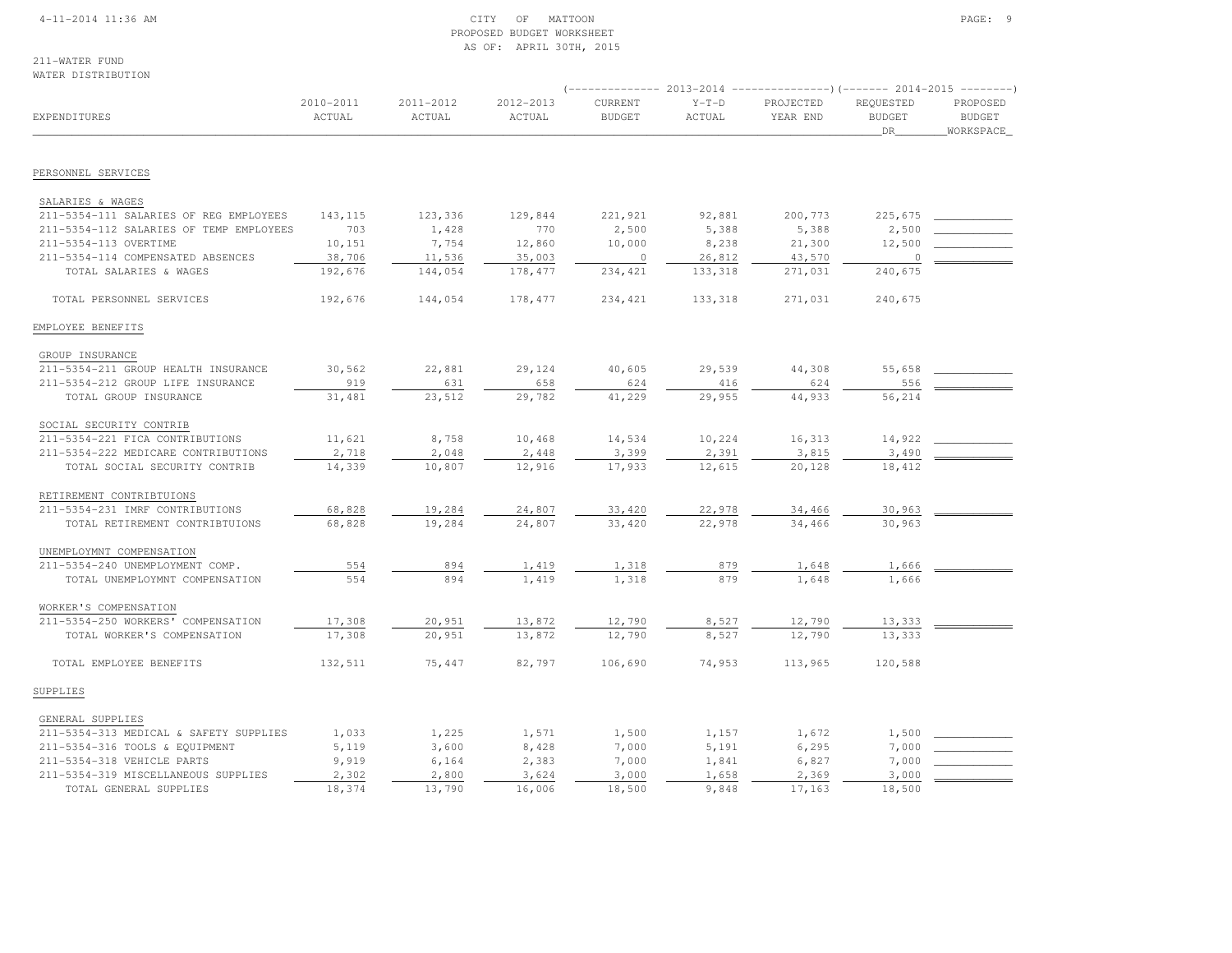#### 4-11-2014 11:36 AM CITY OF MATTOON PAGE: 10 PROPOSED BUDGET WORKSHEETAS OF: APRIL 30TH, 2015

#### 211-WATER FUNDWATER DISTRIBUTION

|                                         |                     |                     |                     | $--------- 2013-2014$    |                   |                       |                                   |                                        |
|-----------------------------------------|---------------------|---------------------|---------------------|--------------------------|-------------------|-----------------------|-----------------------------------|----------------------------------------|
| EXPENDITURES                            | 2010-2011<br>ACTUAL | 2011-2012<br>ACTUAL | 2012-2013<br>ACTUAL | CURRENT<br><b>BUDGET</b> | $Y-T-D$<br>ACTUAL | PROJECTED<br>YEAR END | REQUESTED<br><b>BUDGET</b><br>DR_ | PROPOSED<br><b>BUDGET</b><br>WORKSPACE |
|                                         |                     |                     |                     |                          |                   |                       |                                   |                                        |
| ENERGY                                  |                     |                     |                     |                          |                   |                       |                                   |                                        |
| 211-5354-321 NATURAL GAS & ELECTRIC     | 16,107              | 12,549              | 7,599               | 13,000                   | 4,418             | 8,072                 | 10,000                            |                                        |
| 211-5354-322 ELECTRICITY                | 2,617               | 3,076               | 3,453               | 3,000                    | 864               | 2,832                 | 3,000                             |                                        |
| 211-5354-323 BOTTLED GAS                | 1,605               | 300                 | $\circ$             | $\mathbf{0}$             | 24                | $\circ$               | $\Omega$                          |                                        |
| TOTAL ENERGY                            | 20,329              | 15,925              | 11,052              | 16,000                   | 5,306             | 10,904                | 13,000                            |                                        |
| SWR SYSTM MAINT SUPPLIES                |                     |                     |                     |                          |                   |                       |                                   |                                        |
| 211-5354-363 BACKFILL & SURFACE MATERIA | 13,348              | 115                 | 365                 | 0                        | 237               | $\circ$               | 0                                 |                                        |
| TOTAL SWR SYSTM MAINT SUPPLIES          | 13,348              | 115                 | 365                 | $\Omega$                 | 237               |                       |                                   |                                        |
| WTR SYSTM MAINT SUPPLIES                |                     |                     |                     |                          |                   |                       |                                   |                                        |
| 211-5354-371 WATER PIPE                 | 4,426               | 555                 | 1,634               | 3,000                    | 480               | 480                   | 3,000                             |                                        |
| 211-5354-374 SERVICE LINE MATERIALS     | 13,080              | 11,122              | 7,150               | 12,000                   | 3,080             | 8,219                 | 12,000                            |                                        |
| 211-5354-375 LEAK REPAIR MATERIALS      | 7,715               | 4,193               | 19,333              | 12,000                   | 4,382             | 14,581                | 12,000                            |                                        |
| 211-5354-376 BACKFILL & SURFACE MATERIA | $\circ$             | 8,627               | 9,517               | 10,000                   | 4,203             | 6,093                 | 10,000                            |                                        |
| 211-5354-379 OTHER WATER MAINT. MATERIA | 21,672              | 3,058               | 6,590               | 4,000                    | 9,310             | 12,263                | 5,000                             |                                        |
| TOTAL WTR SYSTM MAINT SUPPLIES          | 46,893              | 27,555              | 44,223              | 41,000                   | 21,455            | 41,636                | 42,000                            |                                        |
| TOTAL SUPPLIES                          | 98,943              | 57,385              | 71,646              | 75,500                   | 36,845            | 69,703                | 73,500                            |                                        |
| PURCHASED PROP MAINT SRV                |                     |                     |                     |                          |                   |                       |                                   |                                        |
| REPAIR & MAINT SERVICES                 |                     |                     |                     |                          |                   |                       |                                   |                                        |
| 211-5354-432 REPAIR OF STRUCTURES       | 1,902               | 140                 | 28                  | 1,000                    | $\circ$           | 28                    | 1,000                             |                                        |
| 211-5354-433 REPAIR OF MACHINERY        | 5,526               | 7,779               | 5,808               | 8,000                    | 6,653             | 9,208                 | 8,000                             |                                        |
| 211-5354-434 REPAIR OF VEHICLES         | 5,302               | 8,991               | 9,877               | 10,000                   | 4,697             | 10,219                | 10,000                            |                                        |
| 211-5354-439 OTHER REPAIR & MAINT. SERV | 2,335               | 4,653               | 6,789               | 6,000                    | 2,481             | 2,888                 | 6,000                             |                                        |
| TOTAL REPAIR & MAINT SERVICES           | 15,065              | 21,563              | 22,502              | 25,000                   | 13,830            | 22,343                | 25,000                            |                                        |
| <b>RENTALS</b>                          |                     |                     |                     |                          |                   |                       |                                   |                                        |
| 211-5354-440 RENTALS                    | 1,081               | 1,085               | 1,021               | 2,000                    | 225               | 278                   | 1,000                             |                                        |
| TOTAL RENTALS                           | 1,081               | 1,085               | 1,021               | 2,000                    | 225               | 278                   | 1,000                             |                                        |
| OTHER PROP MAINT SERVICE                |                     |                     |                     |                          |                   |                       |                                   |                                        |
| 211-5354-460 OTHER PROPERTY MAINT. SERV | 1,461               | 7,943               | 11,478              | 15,000                   | 5,980             | 11,410                | 12,000                            |                                        |
| TOTAL OTHER PROP MAINT SERVICE          | 1,461               | 7,943               | 11, 478             | 15,000                   | 5,980             | 11,410                | 12,000                            |                                        |
| TOTAL PURCHASED PROP MAINT SRV          | 17,607              | 30,591              | 35,000              | 42,000                   | 20,035            | 34,031                | 38,000                            |                                        |
| OTHER PURCHASED SERVICES                |                     |                     |                     |                          |                   |                       |                                   |                                        |
| COMMUNICATION                           |                     |                     |                     |                          |                   |                       |                                   |                                        |
| 211-5354-533 CELL PHONES                | $\circ$             | $\circ$             | 67                  | 500                      | 267               | 400                   | 500                               |                                        |
| 211-5354-535 RADIOS                     | $\mathbb O$         | $\circ$             | $\circ$             | 1,000                    | 464               | 921                   | 1,000                             |                                        |
| TOTAL COMMUNICATION                     | $\circ$             | $\circ$             | 67                  | 1,500                    | 730               | 1,321                 | 1,500                             |                                        |
| TOTAL OTHER PURCHASED SERVICES          | $\circ$             | $\circ$             | 67                  | 1,500                    | 730               | 1,321                 | 1,500                             |                                        |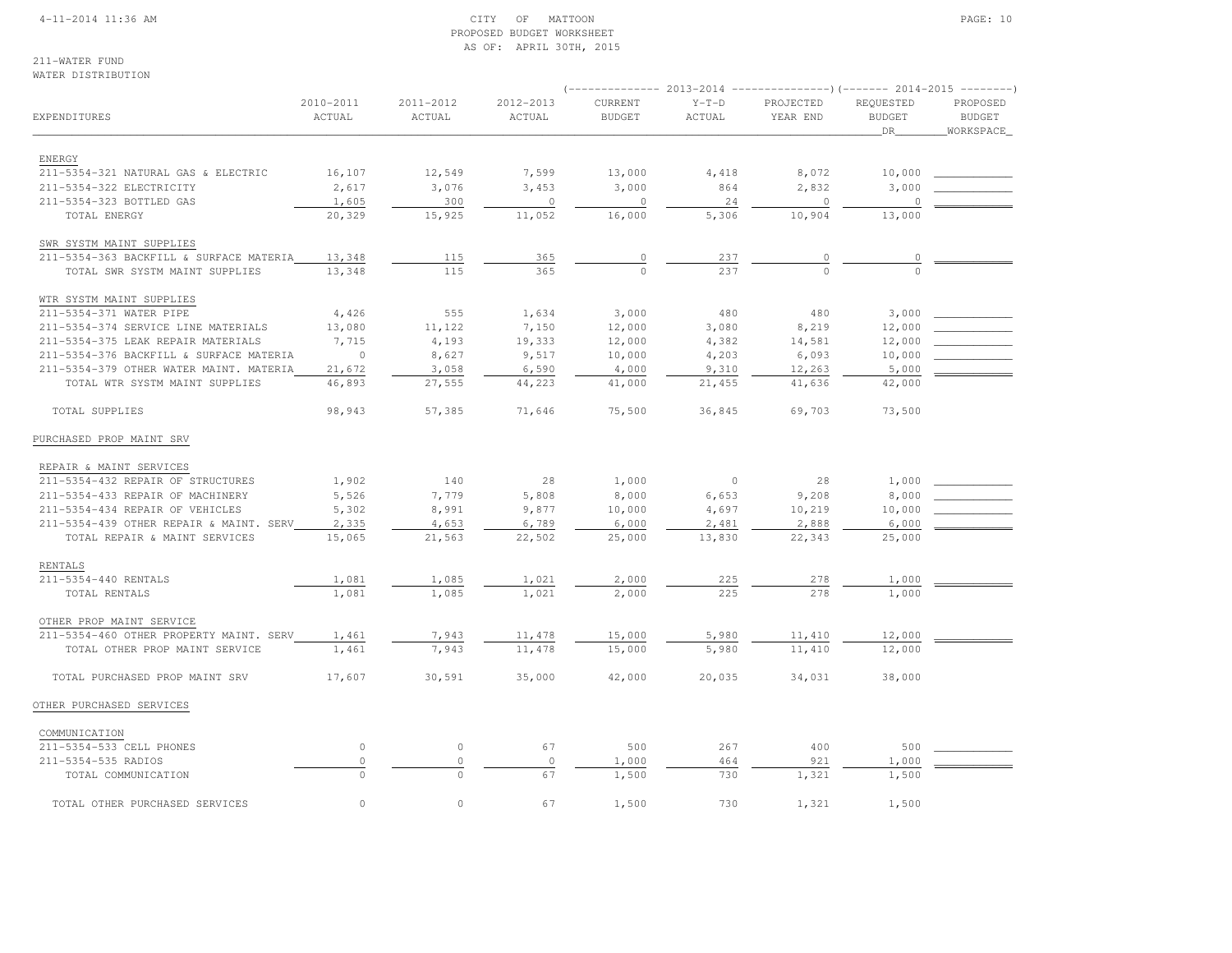#### 4-11-2014 11:36 AM CITY OF MATTOON PAGE: 11 PROPOSED BUDGET WORKSHEETAS OF: APRIL 30TH, 2015

211-WATER FUNDWATER DISTRIBUTION

| EXPENDITURES                                   | 2010-2011<br>ACTUAL     | 2011-2012<br>ACTUAL | 2012-2013<br>ACTUAL | CURRENT<br><b>BUDGET</b> | $Y-T-D$<br>ACTUAL | PROJECTED<br>YEAR END | REQUESTED<br><b>BUDGET</b><br>DR | PROPOSED<br>BUDGET<br>_WORKSPACE_ |
|------------------------------------------------|-------------------------|---------------------|---------------------|--------------------------|-------------------|-----------------------|----------------------------------|-----------------------------------|
| PROPERTY                                       |                         |                     |                     |                          |                   |                       |                                  |                                   |
| IMPROVEMENTS-NOT BLDNGS                        |                         |                     |                     |                          |                   |                       |                                  |                                   |
| 211-5354-730 IMPROVEMENTS OTHER THAN BL 24,332 |                         | 51,297              | 22,223              | 140,000                  | 113,243           | 128,600               | 117,000                          |                                   |
| TOTAL IMPROVEMENTS-NOT BLDNGS                  | 24,332                  | 51,297              | 22,223              | 140,000                  | 113,243           | 128,600               | 117,000                          |                                   |
| MACHINERY & EQUIPMENT                          |                         |                     |                     |                          |                   |                       |                                  |                                   |
| 211-5354-740 MACHINERY & EQUIPMENT             | $\overline{\mathbf{3}}$ | 24,182)             | $\sim$ 0            | $\circ$                  | $\sim$ 0          | $\circ$               |                                  |                                   |
| 211-5354-742 VEHICLES                          | 9,255                   | 36,701              | $\sim$ 0            | $\circ$                  | 105               | $\circ$               |                                  |                                   |
| 211-5354-743 MEF CONTRIBUTION                  | $\overline{0}$          | $\overline{0}$      | 53,979              | 91,000                   | 60,667            | 91,000                | 107,000                          |                                   |
| TOTAL MACHINERY & EQUIPMENT                    | 9,258                   | 12,519              | 53,979              | 91,000                   | 60,772            | 91,000                | 107,000                          |                                   |
| TOTAL PROPERTY                                 | 33,590                  | 63,816              | 76,202              | 231,000                  | 174,015           | 219,600               | 224,000                          |                                   |
| OTHER OBJECTS                                  |                         |                     |                     |                          |                   |                       |                                  |                                   |
| FINANCIAL TRANS OBJECTS                        |                         |                     |                     |                          |                   |                       |                                  |                                   |
| 211-5354-828 REAL ESTATE TAXES                 | 17                      | 17                  |                     | 20                       |                   |                       | 20                               |                                   |
| TOTAL FINANCIAL TRANS OBJECTS                  | 17                      | 17                  | 17                  | 2.0                      | 17                | 17                    | $20^{\circ}$                     |                                   |
| COMPUTER INFO SYS OBJECT                       |                         |                     |                     |                          |                   |                       |                                  |                                   |
| 211-5354-863 COMPUTERS                         |                         |                     | 872                 |                          |                   |                       |                                  |                                   |
| TOTAL COMPUTER INFO SYS OBJECT                 | $\Omega$                | $\Omega$            | 872                 | $\Omega$                 | $\Omega$          | $\Omega$              | $\cap$                           |                                   |
| TOTAL OTHER OBJECTS                            | 17                      | 17                  | 889                 | 20                       | 17                | 17                    | 20                               |                                   |
| TOTAL WATER DISTRIBUTION                       | 475,342                 | 371,311             | 445,076             | 691,131                  | 439,913           | 709,668               | 698,283                          |                                   |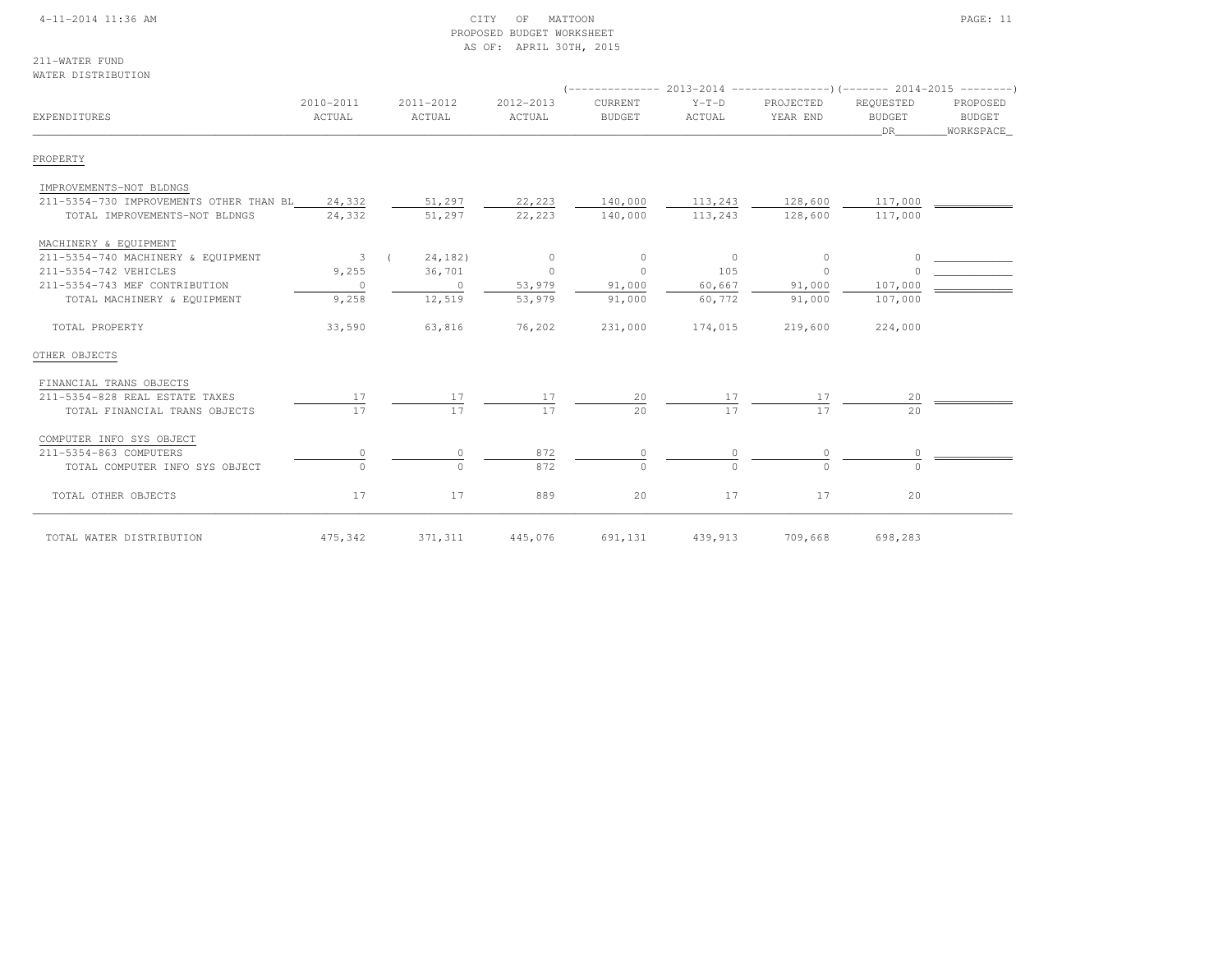#### 4-11-2014 11:36 AM CITY OF MATTOON PAGE: 12 PROPOSED BUDGET WORKSHEETAS OF: APRIL 30TH, 2015

# 211-WATER FUND

#### ACCOUNTING & COLLECTION

|                                         |                     |                     |                     | $--------- 2013-2014$    |                   | ----------------) (------- 2014-2015 ---------) |                                  |                                         |
|-----------------------------------------|---------------------|---------------------|---------------------|--------------------------|-------------------|-------------------------------------------------|----------------------------------|-----------------------------------------|
| EXPENDITURES                            | 2010-2011<br>ACTUAL | 2011-2012<br>ACTUAL | 2012-2013<br>ACTUAL | CURRENT<br><b>BUDGET</b> | $Y-T-D$<br>ACTUAL | PROJECTED<br>YEAR END                           | REQUESTED<br><b>BUDGET</b><br>DR | PROPOSED<br><b>BUDGET</b><br>WORKSPACE_ |
|                                         |                     |                     |                     |                          |                   |                                                 |                                  |                                         |
| PERSONNEL SERVICES                      |                     |                     |                     |                          |                   |                                                 |                                  |                                         |
| SALARIES & WAGES                        |                     |                     |                     |                          |                   |                                                 |                                  |                                         |
| 211-5355-111 SALARIES OF REG EMPLOYEES  | 113,487             | 134,294             | 127,580             | 148,639                  | 75,136            | 136,668                                         | 152,505                          |                                         |
| 211-5355-112 SALARIES OF TEMP EMPLOYEES | 1,634               | 2,561               | 5,290               | 4,000                    | 2,535             | 4,119                                           | 5,000                            |                                         |
| 211-5355-113 OVERTIME                   | 67                  | 148                 | 236                 | 4,291                    | 348               | 566                                             | 1,200                            |                                         |
| 211-5355-114 COMPENSATED ABSENCES       | 12,908              | 4,696               | 13,654              | $\mathbf{0}$             | 8,953             | 14,549                                          | $\circ$                          |                                         |
| TOTAL SALARIES & WAGES                  | 128,096             | 141,698             | 146,760             | 156,930                  | 86,972            | 155,902                                         | 158,705                          |                                         |
| TOTAL PERSONNEL SERVICES                | 128,096             | 141,698             | 146,760             | 156,930                  | 86,972            | 155,902                                         | 158,705                          |                                         |
| EMPLOYEE BENEFITS                       |                     |                     |                     |                          |                   |                                                 |                                  |                                         |
| GROUP INSURANCE                         |                     |                     |                     |                          |                   |                                                 |                                  |                                         |
| 211-5355-211 GROUP HEALTH INSURANCE     | 21,168              | 21,685              | 23,280              | 27,997                   | 18,828            | 28,242                                          | 39,877                           |                                         |
| 211-5355-212 GROUP LIFE INSURANCE       | 383                 | 455                 | 455                 | 475                      | 316               | 475                                             | 423                              |                                         |
| TOTAL GROUP INSURANCE                   | 21,551              | 22,140              | 23,735              | 28,472                   | 19,144            | 28,716                                          | 40,300                           |                                         |
| SOCIAL SECURITY CONTRIB                 |                     |                     |                     |                          |                   |                                                 |                                  |                                         |
| 211-5355-221 FICA CONTRIBUTIONS         | 7,450               | 8,342               | 8,779               | 9,730                    | 6,017             | 9,666                                           | 9,840                            |                                         |
| 211-5355-222 MEDICARE CONTRIBUTIONS     | 1,742               | 1,951               | 2,053               | 2,275                    | 1,407             | 2,261                                           | 2,301                            |                                         |
| TOTAL SOCIAL SECURITY CONTRIB           | 9,192               | 10,293              | 10,832              | 12,005                   | 7,424             | 11,927                                          | 12,141                           |                                         |
| RETIREMENT CONTRIBTUIONS                |                     |                     |                     |                          |                   |                                                 |                                  |                                         |
| 211-5355-231 IMRF CONTRIBUTIONS         | 15,590              | 18,354              | 20,113              | 22,037                   | 13,619            | 20,429                                          | 19,982                           |                                         |
| TOTAL RETIREMENT CONTRIBTUIONS          | 15,590              | 18,354              | 20,113              | 22,037                   | 13,619            | 20,429                                          | 19,982                           |                                         |
| UNEMPLOYMNT COMPENSATION                |                     |                     |                     |                          |                   |                                                 |                                  |                                         |
| 211-5355-240 UNEMPLOYMENT COMP.         | 306                 | 571                 | 1,034               | 1,052                    | 701               | 1,303                                           | 1,356                            |                                         |
| TOTAL UNEMPLOYMNT COMPENSATION          | 306                 | 571                 | 1,034               | 1,052                    | 701               | 1,303                                           | 1,356                            |                                         |
| WORKER'S COMPENSATION                   |                     |                     |                     |                          |                   |                                                 |                                  |                                         |
| 211-5355-250 WORKERS' COMPENSATION      | 2,099               | 4,606               | 3,429               | 3,563                    | 2,375             | 3,563                                           | 6,668                            |                                         |
| TOTAL WORKER'S COMPENSATION             | 2,099               | 4,606               | 3,429               | 3,563                    | 2,375             | 3,563                                           | 6,668                            |                                         |
| TOTAL EMPLOYEE BENEFITS                 | 48,738              | 55,963              | 59,143              | 67,129                   | 43,264            | 65,938                                          | 80,447                           |                                         |
| SUPPLIES                                |                     |                     |                     |                          |                   |                                                 |                                  |                                         |
| GENERAL SUPPLIES                        |                     |                     |                     |                          |                   |                                                 |                                  |                                         |
| 211-5355-311 OFFICE SUPPLIES            | 3,691               | 3,491               | 5,155               | 4,500                    | 1,816             | 2,724                                           | 4,500                            |                                         |
| 211-5355-318 VEHICLE PARTS              | 133                 | 322                 | $\circ$             | 500                      | $\circ$           | $\circ$                                         | 500                              |                                         |
| 211-5355-319 MISCELLANEOUS SUPPLIES     | 259                 | 1,456               | 448                 | 1,000                    | 15                | 22                                              | 500                              |                                         |
| TOTAL GENERAL SUPPLIES                  | 4,084               | 5,269               | 5,604               | 6,000                    | 1,831             | 2,746                                           | 5,500                            |                                         |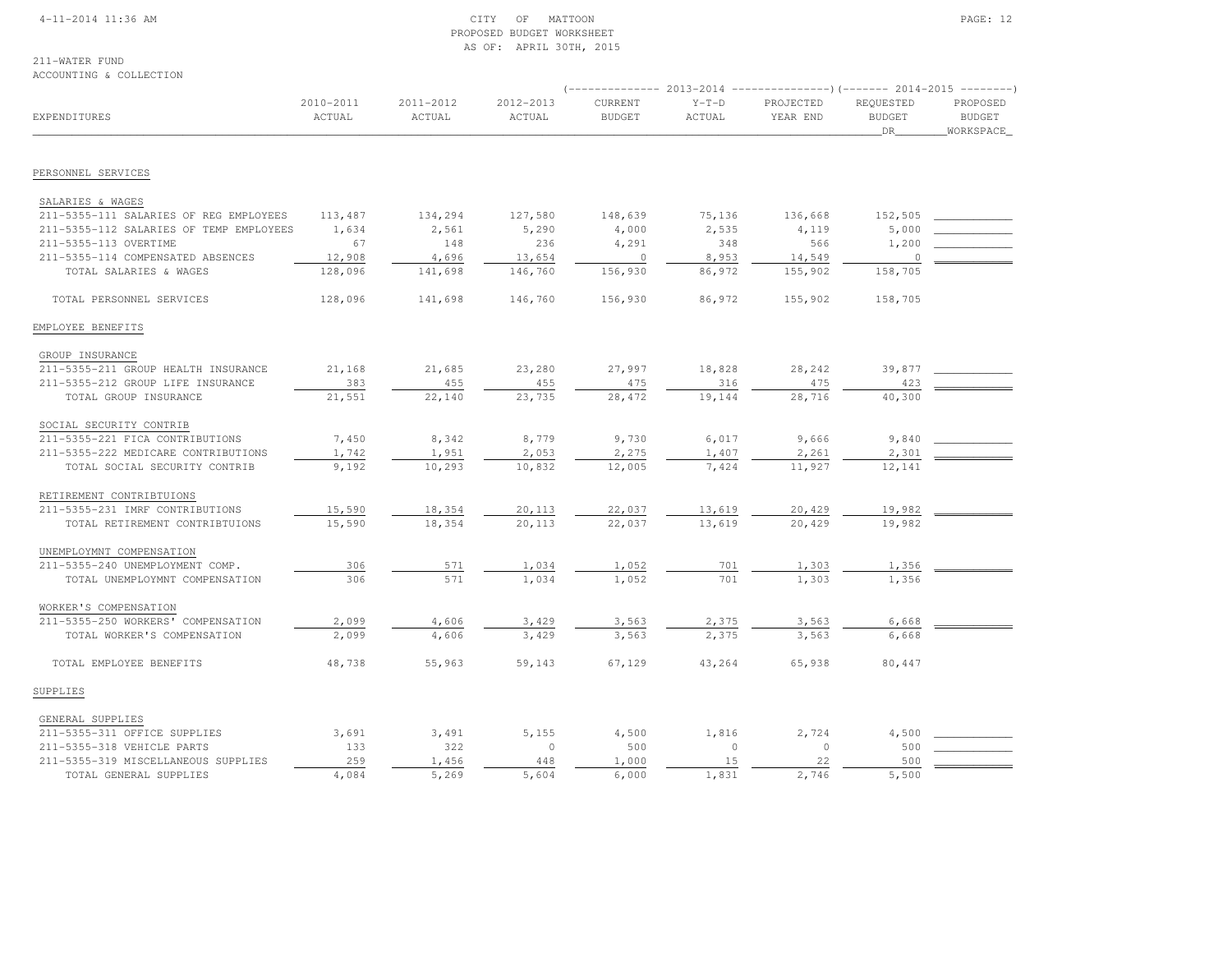#### 4-11-2014 11:36 AM CITY OF MATTOON PAGE: 13 PROPOSED BUDGET WORKSHEETAS OF: APRIL 30TH, 2015

## 211-WATER FUND

#### ACCOUNTING & COLLECTION

|                                         | 2010-2011 | 2011-2012 | 2012-2013 | CURRENT       | $Y-T-D$        | PROJECTED      | REQUESTED     | PROPOSED      |  |
|-----------------------------------------|-----------|-----------|-----------|---------------|----------------|----------------|---------------|---------------|--|
| EXPENDITURES                            | ACTUAL    | ACTUAL    | ACTUAL    | <b>BUDGET</b> | ACTUAL         | YEAR END       | <b>BUDGET</b> | <b>BUDGET</b> |  |
|                                         |           |           |           |               |                |                | DR            | WORKSPACE     |  |
|                                         |           |           |           |               |                |                |               |               |  |
| ENERGY                                  |           |           |           |               |                |                |               |               |  |
| 211-5355-326 FUEL                       | 32,008    | 44,410    | 47,952    | 55,000        | 27,745         | 41,617         | 50,000        |               |  |
| TOTAL ENERGY                            | 32,008    | 44,410    | 47,952    | 55,000        | 27,745         | 41,617         | 50,000        |               |  |
| WTR SYSTM MAINT SUPPLIES                |           |           |           |               |                |                |               |               |  |
| 211-5355-372 METER TILES, RIMS & LIDS   | 5,836     | 10,401    | 4,524     | 8,500         | 6,898          | 10,346         | 8,500         |               |  |
| 211-5355-373 WATER METERS               | 495       | 2,655     | $\circ$   | 4,000         | $\cap$         | $\Omega$       | 4,000         |               |  |
| TOTAL WTR SYSTM MAINT SUPPLIES          | 6,331     | 13,056    | 4,524     | 12,500        | 6,898          | 10,346         | 12,500        |               |  |
| TOTAL SUPPLIES                          | 42,422    | 62,735    | 58,079    | 73,500        | 36,473         | 54,710         | 68,000        |               |  |
| PURCHASED PROP MAINT SRV                |           |           |           |               |                |                |               |               |  |
| REPAIR & MAINT SERVICES                 |           |           |           |               |                |                |               |               |  |
| 211-5355-431 REPAIR OF OFFICE EQUIPMENT | 105       | $\circ$   | $\circ$   | $\circ$       | $\mathbf{0}$   | $\circ$        | $\circ$       |               |  |
| 211-5355-434 REPAIR OF VEHICLES         | 463       | 2,460     | 1,274     | 2,000         | 611            | 916            | 1,000         |               |  |
| 211-5355-439 OTHER REPAIR & MAINT. SERV | 305       | $\circ$   | 355       | 500           | $\overline{c}$ | $\overline{c}$ | 500           |               |  |
| TOTAL REPAIR & MAINT SERVICES           | 872       |           |           |               | 612            | 918            |               |               |  |
|                                         |           | 2,460     | 1,628     | 2,500         |                |                | 1,500         |               |  |
| TOTAL PURCHASED PROP MAINT SRV          | 872       | 2,460     | 1,628     | 2,500         | 612            | 918            | 1,500         |               |  |
| OTHER PURCHASED SERVICES                |           |           |           |               |                |                |               |               |  |
| PROFESSIONAL SERVICES                   |           |           |           |               |                |                |               |               |  |
| 211-5355-513 AUDITING SERVICES          | 14,500    | 14,500    | 22,440    | 14,500        | 4,950          | 7,425          | 20,000        |               |  |
| 211-5355-516 TECHNOLOGY SUPPORT SERVICE | 17,874    | 18,208    | 15,763    | 20,516        | 14,044         | 21,066         | 21,000        |               |  |
| 211-5355-519 OTHER PROFESSIONAL SERVICE | 5,430     | 447       | 884       | $\circ$       | 367            | 551            | 600           |               |  |
| TOTAL PROFESSIONAL SERVICES             | 37,804    | 33,155    | 39,087    | 35,016        | 19,361         | 29,041         | 41,600        |               |  |
| COMMUNICATION                           |           |           |           |               |                |                |               |               |  |
| 211-5355-531 POSTAGE                    | 12,249    | 14,843    | 17,170    | 21,000        | 12,463         | 18,695         | 21,000        |               |  |
| 211-5355-532 TELEPHONE                  | 1,179     | 1,416     | 1,456     | 1,500         | 1,077          | 1,616          | 1,700         |               |  |
| TOTAL COMMUNICATION                     | 13,428    | 16,259    | 18,626    | 22,500        | 13,540         | 20,310         | 22,700        |               |  |
|                                         |           |           |           |               |                |                |               |               |  |
| EMPLOYEE BUSINESS EXP                   |           |           |           |               |                |                |               |               |  |
| 211-5355-562 TRAVEL & TRAINING          | 50        |           |           | $\frac{0}{0}$ |                |                |               |               |  |
| TOTAL EMPLOYEE BUSINESS EXP             | 50        |           |           |               |                |                |               |               |  |
| OTHER PURCHASED SERVICES                |           |           |           |               |                |                |               |               |  |
| 211-5355-579 COLLECTION FEES            | $\circ$   | 3,301     | 2,441     | 2,000         | 1,044          | 1,566          | 2,000         |               |  |
| TOTAL OTHER PURCHASED SERVICES          | $\circ$   | 3,301     | 2,441     | 2,000         | 1,044          | 1,566          | 2,000         |               |  |
| TOTAL OTHER PURCHASED SERVICES          | 51,283    | 52,716    | 60,154    | 59,516        | 33,945         | 50,917         | 66,300        |               |  |
|                                         |           |           |           |               |                |                |               |               |  |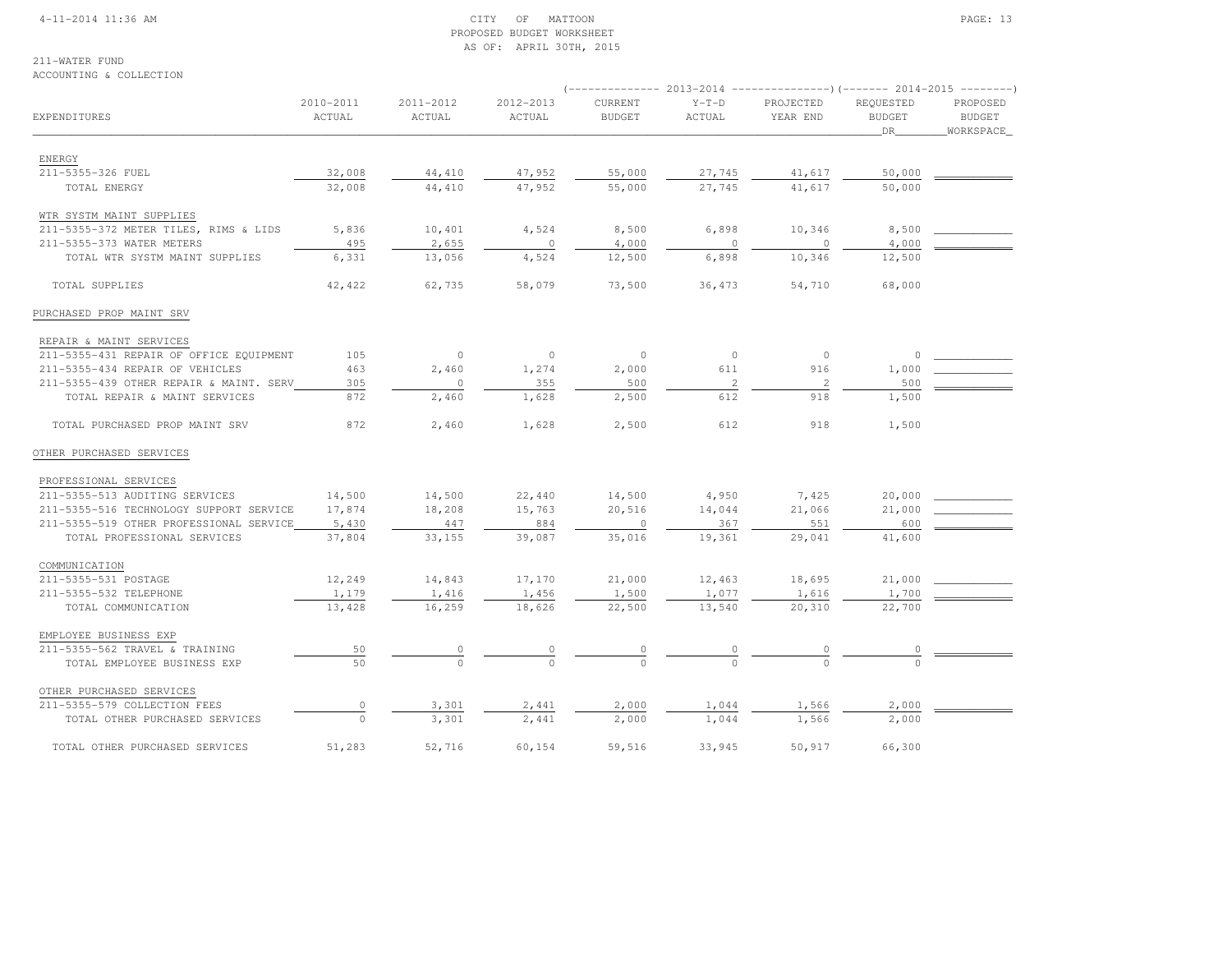#### 4-11-2014 11:36 AM CITY OF MATTOON PAGE: 14 PROPOSED BUDGET WORKSHEETAS OF: APRIL 30TH, 2015

211-WATER FUND

## ACCOUNTING & COLLECTION

|                                         |                     |          |                     |                     | (-------------- 2013-2014 ----------------)(------- 2014-2015 ---------) |                   |                       |                                  |                                        |
|-----------------------------------------|---------------------|----------|---------------------|---------------------|--------------------------------------------------------------------------|-------------------|-----------------------|----------------------------------|----------------------------------------|
| EXPENDITURES                            | 2010-2011<br>ACTUAL |          | 2011-2012<br>ACTUAL | 2012-2013<br>ACTUAL | CURRENT<br><b>BUDGET</b>                                                 | $Y-T-D$<br>ACTUAL | PROJECTED<br>YEAR END | REQUESTED<br><b>BUDGET</b><br>DR | PROPOSED<br><b>BUDGET</b><br>WORKSPACE |
| PROPERTY                                |                     |          |                     |                     |                                                                          |                   |                       |                                  |                                        |
| IMPROVEMENTS-NOT BLDNGS                 |                     |          |                     |                     |                                                                          |                   |                       |                                  |                                        |
| 211-5355-730 IMPROVEMENTS OTHER THAN BL | 1,011               |          |                     | $\Omega$            | 75,000                                                                   | 77,591            | 77,591                | 76,464                           |                                        |
| TOTAL IMPROVEMENTS-NOT BLDNGS           | 1,011               |          | $\circ$             | $\Omega$            | 75,000                                                                   | 77,591            | 77,591                | 76,464                           |                                        |
| MACHINERY & EQUIPMENT                   |                     |          |                     |                     |                                                                          |                   |                       |                                  |                                        |
| 211-5355-740 MACHINERY & EQUIPMENT      | 1,998               |          | $\circ$             | $\circ$             | $\circ$                                                                  | $\circ$           | $\circ$               | $\cap$                           |                                        |
| 211-5355-743 MEF CONTRIBUTION           | $\circ$             |          | $\mathbf{0}$        | 11,000              | 11,000                                                                   | 7,333             | 11,000                | $\Omega$                         |                                        |
| TOTAL MACHINERY & EQUIPMENT             | 1,998               |          | $\cap$              | 11,000              | 11,000                                                                   | 7,333             | 11,000                |                                  |                                        |
| TOTAL PROPERTY                          | 3,009               |          | $\circ$             | 11,000              | 86,000                                                                   | 84,924            | 88,591                | 76,464                           |                                        |
| OTHER OBJECTS                           |                     |          |                     |                     |                                                                          |                   |                       |                                  |                                        |
| CITY CLERK DEPT OBJECTS                 |                     |          |                     |                     |                                                                          |                   |                       |                                  |                                        |
| 211-5355-804 UTILITY TAX REMITTANCE     |                     |          |                     | 120,737             | 110,000                                                                  | 83,145            | 105,489               | 110,000                          |                                        |
| TOTAL CITY CLERK DEPT OBJECTS           | $\Omega$            |          | $\Omega$            | 120,737             | 110,000                                                                  | 83,145            | 105,489               | 110,000                          |                                        |
| FINANCIAL TRANS OBJECTS                 |                     |          |                     |                     |                                                                          |                   |                       |                                  |                                        |
| 211-5355-811 BANK SERVICE CHARGES       | 326                 |          | 6,585               | 7,947               | 8,000                                                                    | 6,922             | 9,015                 | 9,000                            |                                        |
| 211-5355-814 PRINTING/COPY MACH LEASE/M | 2,048               |          | 1,412               | 1,550               | 2,000                                                                    | 728               | 1,065                 | 2,000                            |                                        |
| 211-5355-815 POSTAGE METER LEASE & MAIN | 1,090               |          | 1,062               | 1,077               | 2,000                                                                    | 906               | 1,360                 | 2,000                            |                                        |
| TOTAL FINANCIAL TRANS OBJECTS           | 3,463               |          | 9,059               | 10,574              | 12,000                                                                   | 8,556             | 11,440                | 13,000                           |                                        |
| SPECIAL EVENT OBJECTS                   |                     |          |                     |                     |                                                                          |                   |                       |                                  |                                        |
| 211-5355-830 BAD DEBT EXPENSE           | $\circ$             |          | 9,969               | 6,902               | 10,000                                                                   | 4,110             | 6,165                 | 10,000                           |                                        |
| TOTAL SPECIAL EVENT OBJECTS             | $\Omega$            |          | 9,969)              | 6,902               | 10,000                                                                   | 4,110             | 6,165                 | 10,000                           |                                        |
| COMPUTER INFO SYS OBJECT                |                     |          |                     |                     |                                                                          |                   |                       |                                  |                                        |
| 211-5355-863 COMPUTERS                  |                     |          |                     | 2,543               |                                                                          |                   |                       | 2,500                            |                                        |
| TOTAL COMPUTER INFO SYS OBJECT          | $\Omega$            |          | $\Omega$            | 2,543               |                                                                          |                   |                       | 2,500                            |                                        |
| TOTAL OTHER OBJECTS                     | 3,463               | $\left($ | 910)                | 140,756             | 132,000                                                                  | 95,811            | 123,094               | 135,500                          |                                        |
| TOTAL ACCOUNTING & COLLECTION           | 277,884             |          | 314,662             | 477,519             | 577,575                                                                  | 382,002           | 540,070               | 586,916                          |                                        |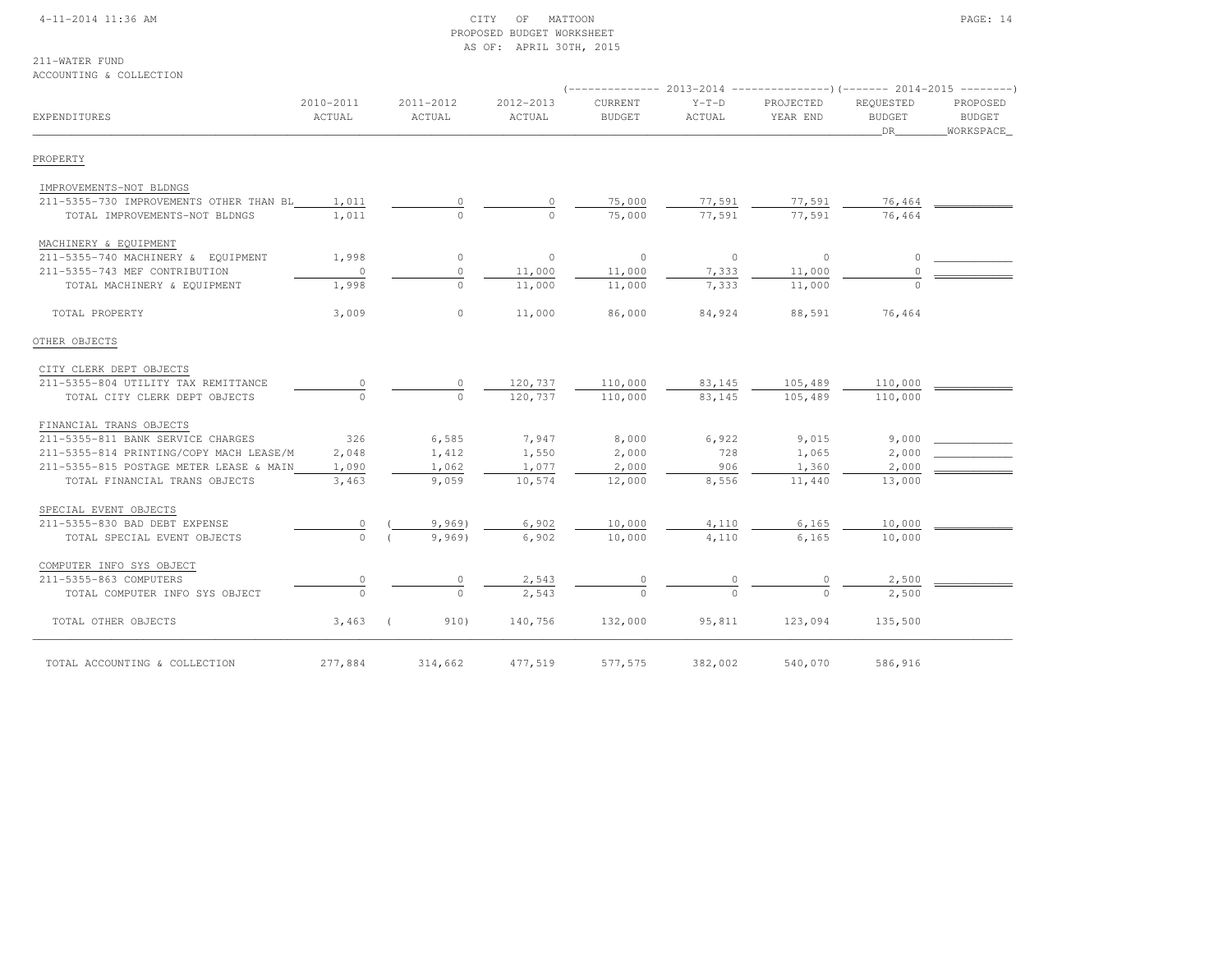#### 4-11-2014 11:36 AM CITY OF MATTOON PAGE: 15 PROPOSED BUDGET WORKSHEETAS OF: APRIL 30TH, 2015

# 211-WATER FUND

#### ADMINISTRATIVE & GENERAL

|                                         |                     |                     |                     | $--------- 2013-2014$           |                   | ----------------) (------- 2014-2015 ---------) |                                  |                                        |
|-----------------------------------------|---------------------|---------------------|---------------------|---------------------------------|-------------------|-------------------------------------------------|----------------------------------|----------------------------------------|
| EXPENDITURES                            | 2010-2011<br>ACTUAL | 2011-2012<br>ACTUAL | 2012-2013<br>ACTUAL | <b>CURRENT</b><br><b>BUDGET</b> | $Y-T-D$<br>ACTUAL | PROJECTED<br>YEAR END                           | REQUESTED<br><b>BUDGET</b><br>DR | PROPOSED<br><b>BUDGET</b><br>WORKSPACE |
|                                         |                     |                     |                     |                                 |                   |                                                 |                                  |                                        |
| PERSONNEL SERVICES                      |                     |                     |                     |                                 |                   |                                                 |                                  |                                        |
| SALARIES & WAGES                        |                     |                     |                     |                                 |                   |                                                 |                                  |                                        |
| 211-5356-111 SALARIES OF REG EMPLOYEES  | 83,687              | 153,314             | 136,629             | 151,075                         | 59,243            | 137,679                                         | 141,876                          |                                        |
| 211-5356-113 OVERTIME                   | 322                 | 158                 | $\circ$             | 500                             | $\Omega$          | 47                                              | 500                              |                                        |
| 211-5356-114 COMPENSATED ABSENCES       | 14,798              | 6,710)              | 8,521               | $\Omega$                        | 4,627             | 4,627                                           | $\Omega$                         |                                        |
| 211-5356-115 ENGINEERING SALARIES ALLOC | 14,425              | 3,963               | 4,877               | $\circ$                         | 29,771            | 47,777                                          | $\Omega$                         |                                        |
| TOTAL SALARIES & WAGES                  | 113,232             | 150,725             | 150,028             | 151,575                         | 93,641            | 190,130                                         | 142,376                          |                                        |
|                                         |                     |                     |                     |                                 |                   |                                                 |                                  |                                        |
| TOTAL PERSONNEL SERVICES                | 113,232             | 150,725             | 150,028             | 151,575                         | 93,641            | 190,130                                         | 142,376                          |                                        |
| EMPLOYEE BENEFITS                       |                     |                     |                     |                                 |                   |                                                 |                                  |                                        |
| GROUP INSURANCE                         |                     |                     |                     |                                 |                   |                                                 |                                  |                                        |
| 211-5356-211 GROUP HEALTH INSURANCE     | 8,030               | 15,482              | 16,872              | 21,299                          | 13,301            | 19,952                                          | 30,756                           |                                        |
| 211-5356-212 GROUP LIFE INSURANCE       | 297                 | 357                 | 357                 | 373                             | 248               | 373                                             | 312                              |                                        |
| TOTAL GROUP INSURANCE                   | 8,327               | 15,839              | 17,229              | 21,672                          | 13,550            | 20,324                                          | 31,068                           |                                        |
| SOCIAL SECURITY CONTRIB                 |                     |                     |                     |                                 |                   |                                                 |                                  |                                        |
| 211-5356-221 FICA CONTRIBUTIONS         | 5,747               | 8,693               | 8,652               | 9,398                           | 5,324             | 8,823                                           | 8,827                            |                                        |
| 211-5356-222 MEDICARE CONTRIBUTIONS     | 1,344               | 2,033               | 2,023               | 2,198                           | 1,245             | 2,063                                           | 2,064                            |                                        |
| TOTAL SOCIAL SECURITY CONTRIB           | 7,091               | 10,726              | 10,676              | 11,596                          | 6,569             | 10,886                                          | 10,891                           |                                        |
| RETIREMENT CONTRIBTUIONS                |                     |                     |                     |                                 |                   |                                                 |                                  |                                        |
| 211-5356-231 IMRF CONTRIBUTIONS         | 95,220              | 19,426              | 20,667              | 21,842                          | 12,373            | 19,500                                          | 18,509                           |                                        |
| TOTAL RETIREMENT CONTRIBTUIONS          | 95,220              | 19,426              | 20,667              | 21,842                          | 12,373            | 19,500                                          | 18,509                           |                                        |
| UNEMPLOYMNT COMPENSATION                |                     |                     |                     |                                 |                   |                                                 |                                  |                                        |
| 211-5356-240 UNEMPLOYMENT COMP.         | 285                 | 449                 | 909                 | 752                             | 501               | 949                                             | 893                              |                                        |
| TOTAL UNEMPLOYMNT COMPENSATION          | 285                 | 449                 | 909                 | 752                             | 501               | 949                                             | 893                              |                                        |
| WORKER'S COMPENSATION                   |                     |                     |                     |                                 |                   |                                                 |                                  |                                        |
| 211-5356-250 WORKERS' COMPENSATION      | 3,104               | 4,302               | 4,081               | 6,277                           | 4,184             | 6,277                                           | 6,661                            |                                        |
| TOTAL WORKER'S COMPENSATION             | 3,104               | 4,302               | 4,081               | 6,277                           | 4,184             | 6,277                                           | 6,661                            |                                        |
| TOTAL EMPLOYEE BENEFITS                 | 114,029             | 50,742              | 53,561              | 62,139                          | 37,177            | 57,936                                          | 68,022                           |                                        |
| SUPPLIES                                |                     |                     |                     |                                 |                   |                                                 |                                  |                                        |
| GENERAL SUPPLIES                        |                     |                     |                     |                                 |                   |                                                 |                                  |                                        |
| 211-5356-311 OFFICE SUPPLIES            | 248                 | 625                 | 740                 | 1,200                           | 522               | 570                                             | 700                              |                                        |
| 211-5356-316 TOOLS & EQUIPMENT          | $\circ$             | 132                 | 124                 | 600                             | $\mathbf{0}$      | 124                                             | 300                              |                                        |
| 211-5356-319 MISCELLANEOUS SUPPLIES     | 32                  | 973                 | 801                 | 900                             | 291               | 568                                             | 900                              |                                        |
| TOTAL GENERAL SUPPLIES                  | 279                 | 1,730               | 1,666               | 2,700                           | 813               | 1,262                                           | 1,900                            |                                        |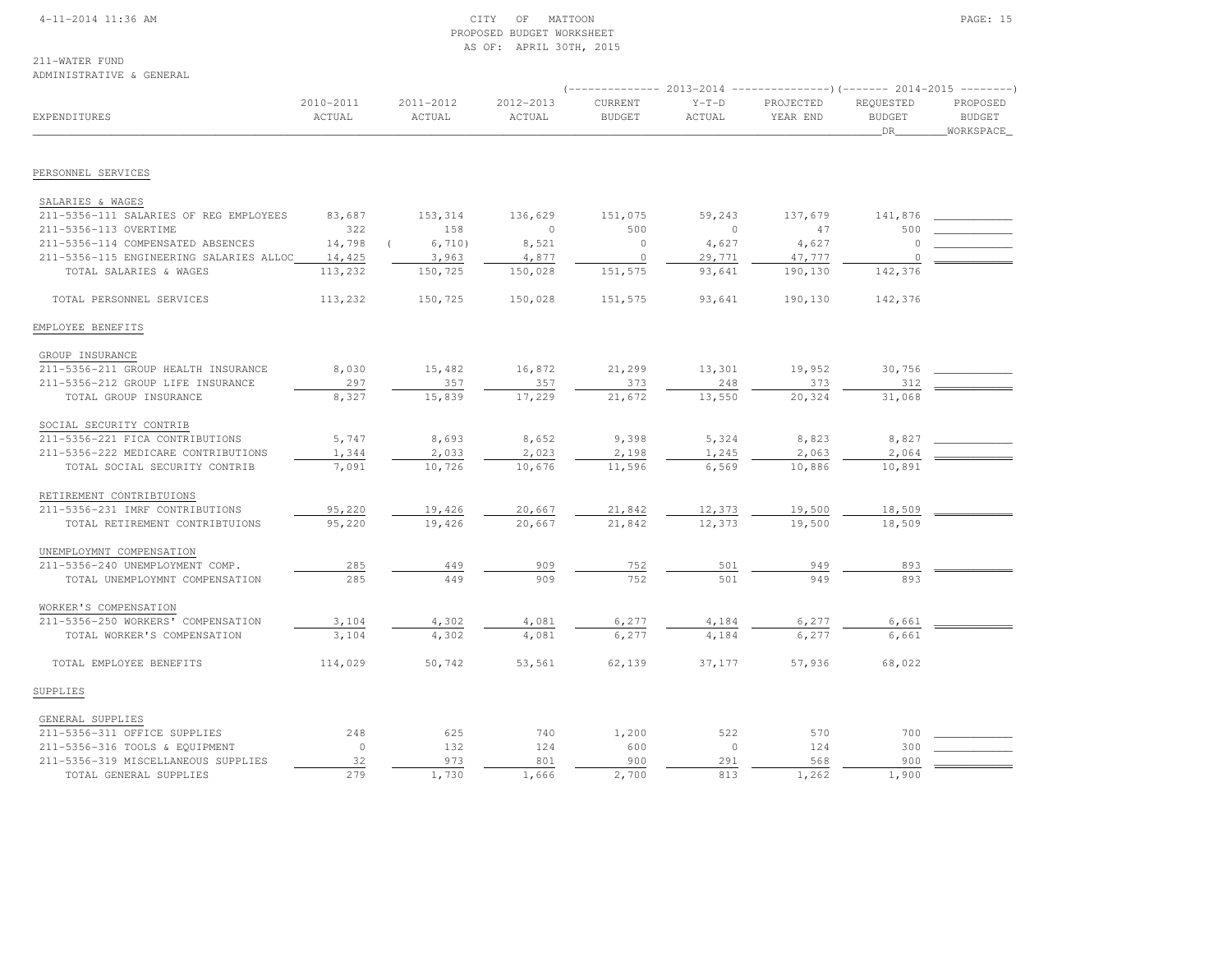#### 4-11-2014 11:36 AM CITY OF MATTOON PAGE: 16 PROPOSED BUDGET WORKSHEETAS OF: APRIL 30TH, 2015

# 211-WATER FUND

#### ADMINISTRATIVE & GENERAL

|                                         |                     |                     |                     |                          |                   | (-------------- 2013-2014 ----------------) (------- 2014-2015 ---------) |                                  |                                        |  |
|-----------------------------------------|---------------------|---------------------|---------------------|--------------------------|-------------------|---------------------------------------------------------------------------|----------------------------------|----------------------------------------|--|
| EXPENDITURES                            | 2010-2011<br>ACTUAL | 2011-2012<br>ACTUAL | 2012-2013<br>ACTUAL | CURRENT<br><b>BUDGET</b> | $Y-T-D$<br>ACTUAL | PROJECTED<br>YEAR END                                                     | REQUESTED<br><b>BUDGET</b><br>DR | PROPOSED<br><b>BUDGET</b><br>WORKSPACE |  |
|                                         |                     |                     |                     |                          |                   |                                                                           |                                  |                                        |  |
| ENERGY                                  |                     |                     |                     |                          |                   |                                                                           |                                  |                                        |  |
| 211-5356-321 NATURAL GAS & ELECTRIC     | 4,740               | 1,077               | 1,305               | 1,500                    | 697               | 1,343                                                                     | 1,500                            |                                        |  |
| 211-5356-326 FUEL                       | 83                  | $\circ$             | $\circ$             | $\circ$                  | $\mathbf 0$       | 0                                                                         | $\cap$                           |                                        |  |
| TOTAL ENERGY                            | 4,823               | 1,077               | 1,305               | 1,500                    | 697               | 1,343                                                                     | 1,500                            |                                        |  |
| BOOKS & PERIODICALS                     |                     |                     |                     |                          |                   |                                                                           |                                  |                                        |  |
| 211-5356-340 BOOKS & PERIODICALS        | 393                 | $\circ$             | $\circ$             | 100                      |                   | $\overline{0}$                                                            | 100                              |                                        |  |
| TOTAL BOOKS & PERIODICALS               | 393                 | $\Omega$            | $\Omega$            | 100                      | $\cap$            | $\Omega$                                                                  | 100                              |                                        |  |
| TOTAL SUPPLIES                          | 5,495               | 2,807               | 2,971               | 4,300                    | 1,510             | 2,605                                                                     | 3,500                            |                                        |  |
| PURCHASED PROP MAINT SRV                |                     |                     |                     |                          |                   |                                                                           |                                  |                                        |  |
| REPAIR & MAINT SERVICES                 |                     |                     |                     |                          |                   |                                                                           |                                  |                                        |  |
| OTHER PURCHASED SERVICES                |                     |                     |                     |                          |                   |                                                                           |                                  |                                        |  |
| PROFESSIONAL SERVICES                   |                     |                     |                     |                          |                   |                                                                           |                                  |                                        |  |
| 211-5356-511 PLANNING & DESIGN SERVICES | 5,911               | 1,955               | 4,460               | 7,000                    | $\circ$           | 3,500                                                                     | 10,000                           |                                        |  |
| 211-5356-519 OTHER PROFESSIONAL SERVICE | $\circ$             | 25                  | $\circ$             | $\circ$                  | $\mathbf 0$       | $\circ$                                                                   | $\circ$                          |                                        |  |
| TOTAL PROFESSIONAL SERVICES             | 5,911               | 1,980               | 4,460               | 7,000                    | $\mathbf{0}$      | 3,500                                                                     | 10,000                           |                                        |  |
| INSURANCE                               |                     |                     |                     |                          |                   |                                                                           |                                  |                                        |  |
| 211-5356-523 PROPERTY & CASUALTY INSURA | 28,089              | 27,856              | 26,670              | 37,619                   | 25,079            | 37,619                                                                    | 30,806                           |                                        |  |
| TOTAL INSURANCE                         | 28,089              | 27,856              | 26,670              | 37,619                   | 25,079            | 37,619                                                                    | 30,806                           |                                        |  |
| COMMUNICATION                           |                     |                     |                     |                          |                   |                                                                           |                                  |                                        |  |
| 211-5356-531 POSTAGE                    | $\circ$             | 26                  | $\circ$             | $\circ$                  | $\mathbb O$       | $\circ$                                                                   | $\circ$                          |                                        |  |
| 211-5356-533 CELLULAR PHONE             | 996                 | $\circ$             | 1,079               | 1,000                    | 566               | 827                                                                       | 900                              |                                        |  |
| TOTAL COMMUNICATION                     | 996                 | 26                  | 1,079               | 1,000                    | 566               | 827                                                                       | 900                              |                                        |  |
|                                         |                     |                     |                     |                          |                   |                                                                           |                                  |                                        |  |
| ADVERTISING<br>211-5356-540 ADVERTISING | 839                 |                     |                     | 200                      |                   |                                                                           | 200                              |                                        |  |
| TOTAL ADVERTISING                       | 839                 | 37<br>37            | 169<br>169          | 200                      | 89<br>89          | 123<br>123                                                                | 200                              |                                        |  |
|                                         |                     |                     |                     |                          |                   |                                                                           |                                  |                                        |  |
| EMPLOYEE BUSINESS EXP                   |                     |                     |                     |                          |                   |                                                                           |                                  |                                        |  |
| 211-5356-562 TRAVEL & TRAINING          | 582                 | $\circ$             | $\circ$             | 200                      | $\circ$           | $\circ$                                                                   | 200                              |                                        |  |
| 211-5356-563 TUITION REIMBURSEMENT      | 768                 | $\circ$             | $\circ$             | $\circ$                  | $\circ$           | $\circ$                                                                   | $\circ$                          |                                        |  |
| 211-5356-565 CELLULAR PHONE EXPENSE REI | 50                  | $\circ$             | $\mathbb O$         | $\circ$                  | $\mathbf 0$       | $\circ$                                                                   | $\overline{0}$                   |                                        |  |
| TOTAL EMPLOYEE BUSINESS EXP             | 1,399               | $\Omega$            | $\Omega$            | 200                      | $\cap$            | $\Omega$                                                                  | 200                              |                                        |  |
| OTHER PURCHASED SERVICES                |                     |                     |                     |                          |                   |                                                                           |                                  |                                        |  |
| 211-5356-571 DUES & MEMBERSHIPS         | 1,777               | 1,815               | 1,794               | 2,000                    | 1,839             | 1,839                                                                     | 2,000                            |                                        |  |
| 211-5356-572 COMMUNITY PROMOTION & RELA | 24                  | 2,962               | 3,216               | 3,500                    | 2,662             | 2,662                                                                     | 3,000                            |                                        |  |
| 211-5356-579 MISC. OTHER PURCHASED SERV | 1,922               | 629                 | 988                 | 1,500                    | 1,020             | 2,477                                                                     | 2,500                            |                                        |  |
| TOTAL OTHER PURCHASED SERVICES          | 3,723               | 5,405               | 5,998               | 7,000                    | 5,521             | 6,978                                                                     | 7,500                            |                                        |  |
| TOTAL OTHER PURCHASED SERVICES          | 40,956              | 35,304              | 38,375              | 53,019                   | 31,256            | 49,047                                                                    | 49,606                           |                                        |  |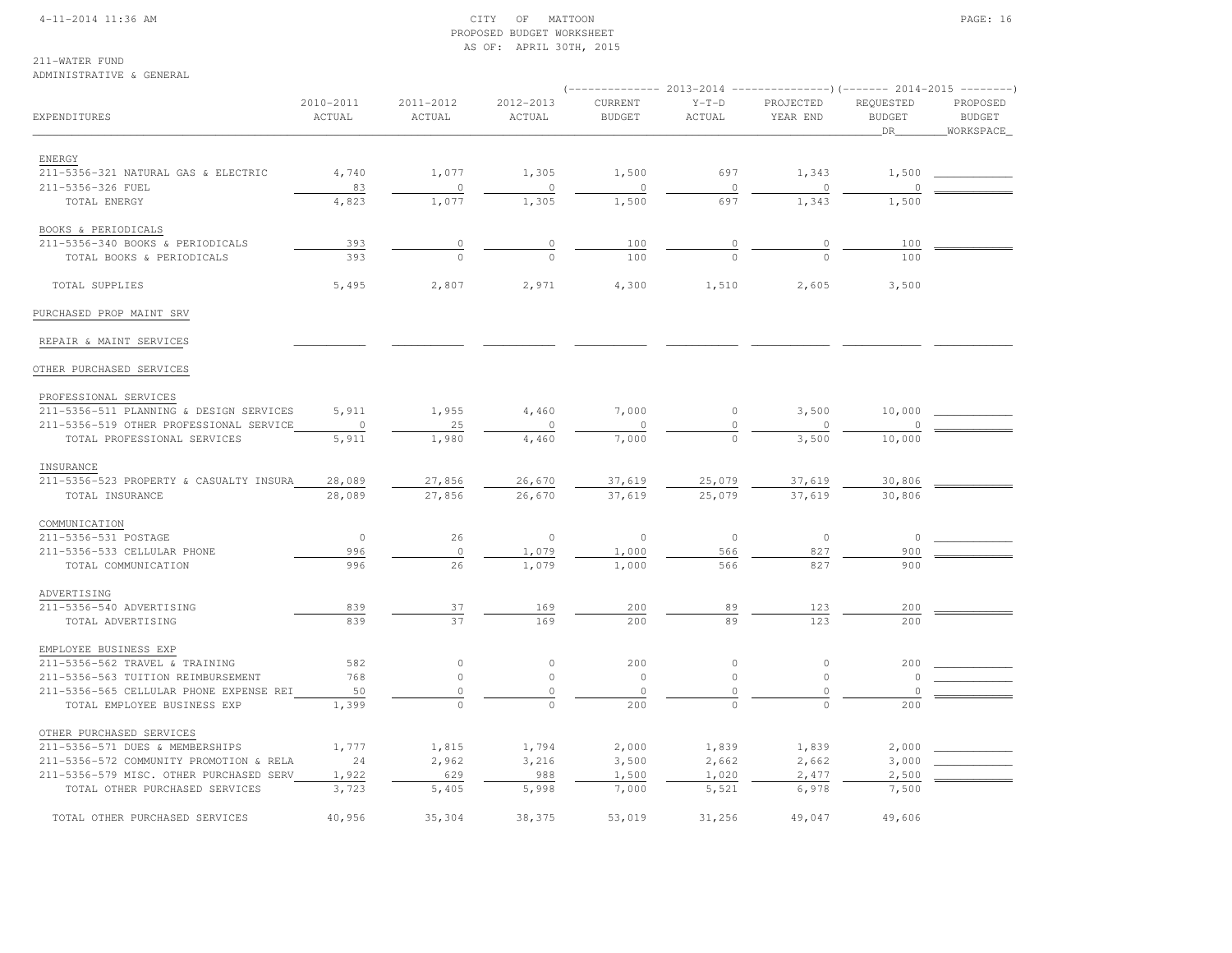#### 4-11-2014 11:36 AM CITY OF MATTOON PAGE: 17 PROPOSED BUDGET WORKSHEETAS OF: APRIL 30TH, 2015

211-WATER FUND

#### ADMINISTRATIVE & GENERAL

| EXPENDITURES                   | 2010-2011<br>ACTUAL | 2011-2012<br>ACTUAL | 2012-2013<br>ACTUAL | CURRENT<br><b>BUDGET</b> | $Y-T-D$<br>ACTUAL | PROJECTED<br>YEAR END | REQUESTED<br><b>BUDGET</b><br>DR | PROPOSED<br><b>BUDGET</b><br>WORKSPACE |
|--------------------------------|---------------------|---------------------|---------------------|--------------------------|-------------------|-----------------------|----------------------------------|----------------------------------------|
| OTHER OBJECTS                  |                     |                     |                     |                          |                   |                       |                                  |                                        |
| FINANCIAL TRANS OBJECTS        |                     |                     |                     |                          |                   |                       |                                  |                                        |
| 211-5356-816 FARM EXPENSES     | 1,503               | 742                 | 651                 | 700                      | 698               | 698                   | 700                              |                                        |
| TOTAL FINANCIAL TRANS OBJECTS  | 1,503               | 742                 | 651                 | 700                      | 698               | 698                   | 700                              |                                        |
| FINANCIAL TRANS OBJECTS        |                     |                     |                     |                          |                   |                       |                                  |                                        |
| 211-5356-828 REAL ESTATE TAXES | 397                 | 4,240               | 662                 | 700                      | 735               | 735                   | 800                              |                                        |
| TOTAL FINANCIAL TRANS OBJECTS  | 397                 | 4,240               | 662                 | 700                      | 735               | 735                   | 800                              |                                        |
| COMPUTER INFO SYS OBJECT       |                     |                     |                     |                          |                   |                       |                                  |                                        |
| COMPUTER INFO SYS OBJECT       |                     |                     |                     |                          |                   |                       |                                  |                                        |
| COMPUTER INFO SYS OBJECT       |                     |                     |                     |                          |                   |                       |                                  |                                        |
| 211-5356-863 COMPUTERS         | 2,664               | 742                 | 1,873               | $\Omega$                 | $\Omega$          | $\Omega$              | 2,200                            |                                        |
| TOTAL COMPUTER INFO SYS OBJECT | 2,664               | 742                 | 1,873               | 0                        | $\circ$           | $\circ$               | 2,200                            |                                        |
| TOTAL OTHER OBJECTS            | 4,564               | 5,724               | 3,187               | 1,400                    | 1,433             | 1,433                 | 3,700                            |                                        |
| TOTAL ADMINISTRATIVE & GENERAL | 278,277             | 245,301             | 248,122             | 272,433                  | 165,018           | 301,151               | 267,204                          |                                        |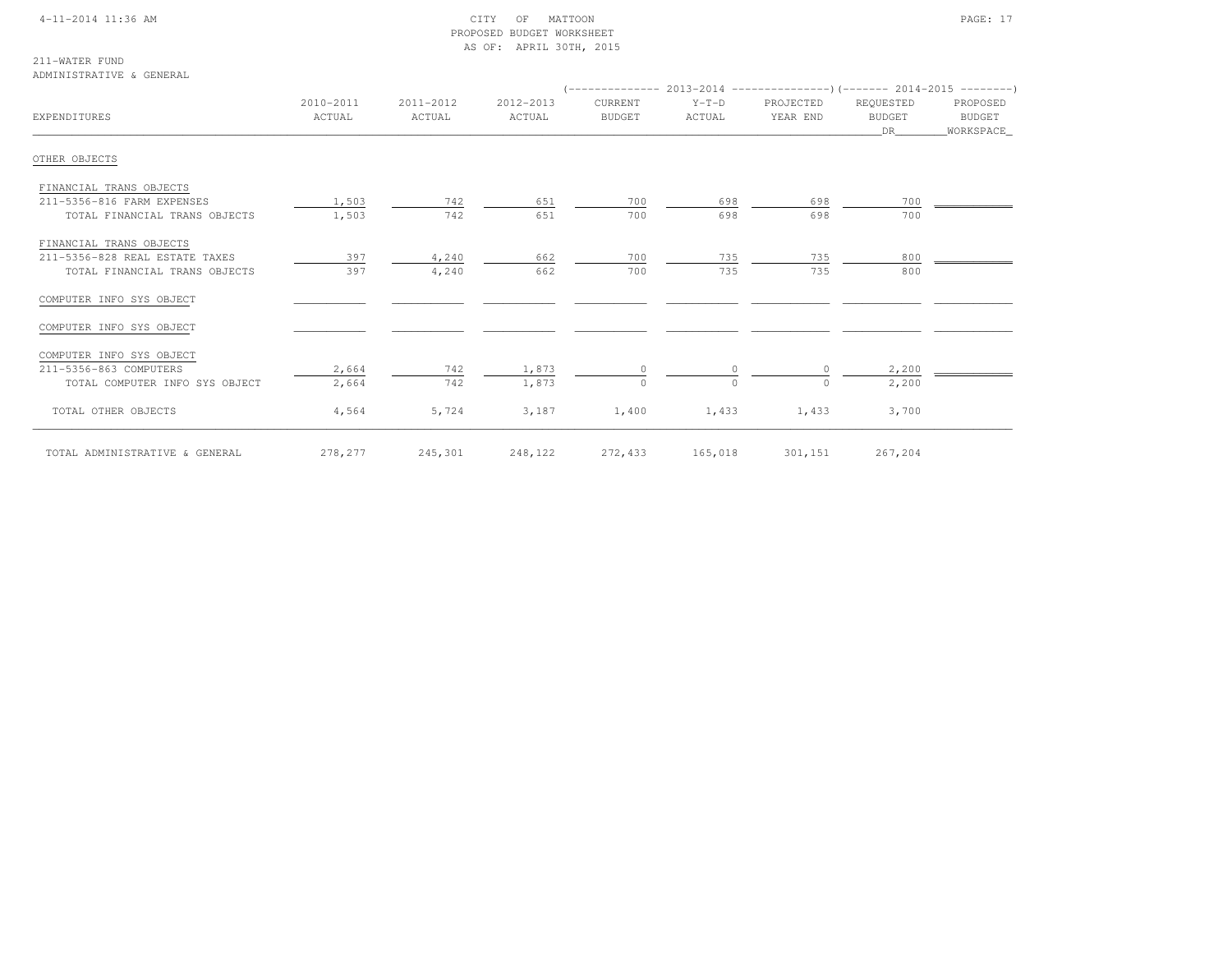#### 4-11-2014 11:36 AM CITY OF MATTOON PAGE: 18 PROPOSED BUDGET WORKSHEETAS OF: APRIL 30TH, 2015

211-WATER FUNDDEPRECIATION

| DEL INSTRITTOIN                                            |                     |                     |                     |                          |                   | $($ -------------- 2013-2014 ----------------) (------- 2014-2015 ---------) |                                  |                                        |
|------------------------------------------------------------|---------------------|---------------------|---------------------|--------------------------|-------------------|------------------------------------------------------------------------------|----------------------------------|----------------------------------------|
| EXPENDITURES                                               | 2010-2011<br>ACTUAL | 2011-2012<br>ACTUAL | 2012-2013<br>ACTUAL | CURRENT<br><b>BUDGET</b> | $Y-T-D$<br>ACTUAL | PROJECTED<br>YEAR END                                                        | REQUESTED<br><b>BUDGET</b><br>DR | PROPOSED<br><b>BUDGET</b><br>WORKSPACE |
| OTHER OBJECTS                                              |                     |                     |                     |                          |                   |                                                                              |                                  |                                        |
| FINANCIAL TRANS OBJECTS                                    |                     |                     |                     |                          |                   |                                                                              |                                  |                                        |
| 211-5357-829 DEPRECIATION<br>TOTAL FINANCIAL TRANS OBJECTS | 629,793<br>629,793  | 629,962<br>629,962  | 663,129<br>663,129  | 630,000<br>630,000       | $\Omega$          | 630,000<br>630,000                                                           | 663,000<br>663,000               |                                        |
| TOTAL OTHER OBJECTS                                        | 629,793             | 629,962             | 663,129             | 630,000                  | $\circ$           | 630,000                                                                      | 663,000                          |                                        |
| TOTAL DEPRECIATION                                         | 629,793             | 629,962             | 663,129             | 630,000                  | 0                 | 630,000                                                                      | 663,000                          |                                        |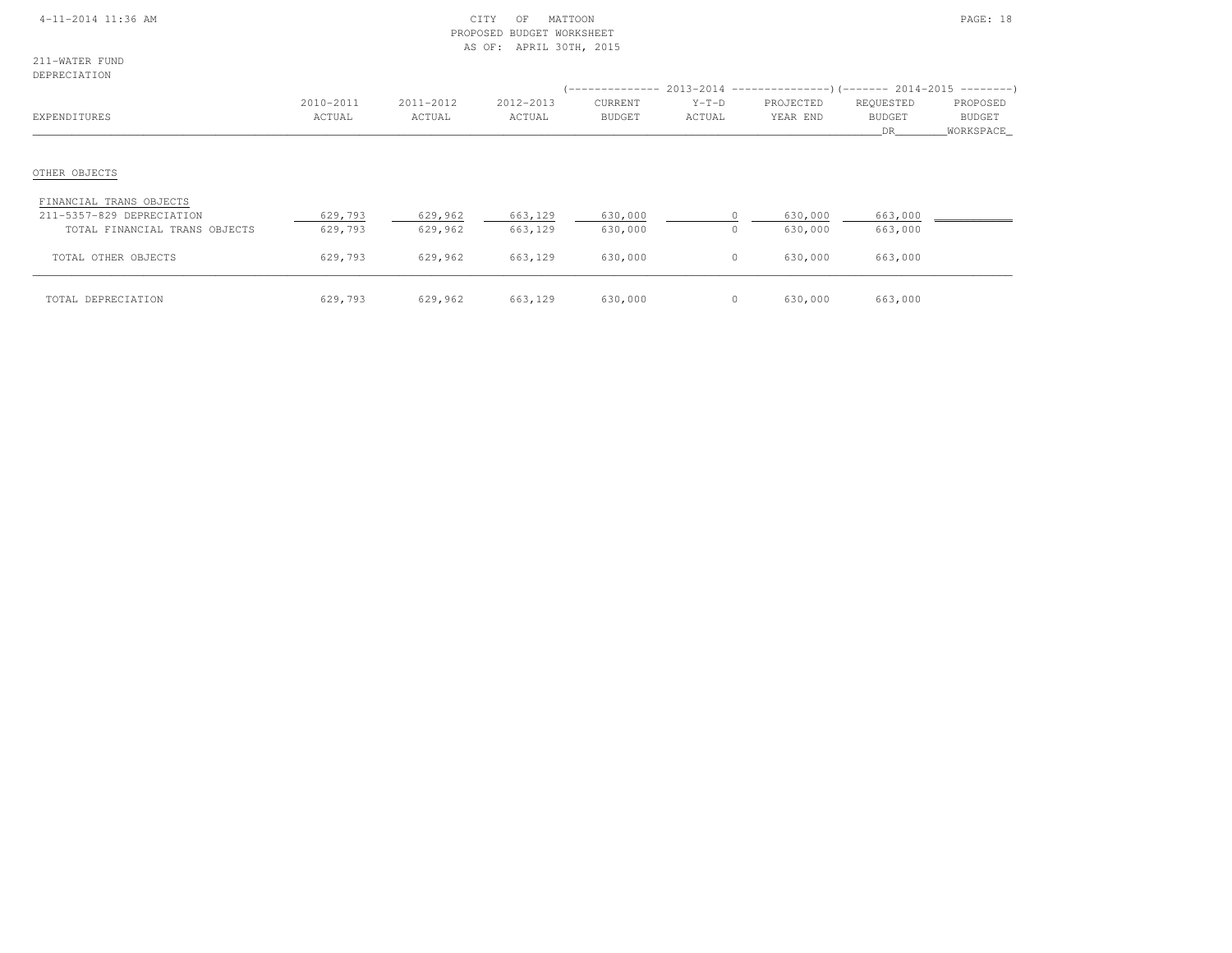#### 4-11-2014 11:36 AM CITY OF MATTOON PAGE: 19 PROPOSED BUDGET WORKSHEETAS OF: APRIL 30TH, 2015

211-WATER FUNDRETIREE HEALTH INSURANCE

| REIIREE HEALIH INSURANCE                                                          |                     |                     |                     |                          |                   |                       | (-------------- 2013-2014 --------------------       2014-2015 ------------------ |                                 |
|-----------------------------------------------------------------------------------|---------------------|---------------------|---------------------|--------------------------|-------------------|-----------------------|-----------------------------------------------------------------------------------|---------------------------------|
| EXPENDITURES                                                                      | 2010-2011<br>ACTUAL | 2011-2012<br>ACTUAL | 2012-2013<br>ACTUAL | CURRENT<br><b>BUDGET</b> | $Y-T-D$<br>ACTUAL | PROJECTED<br>YEAR END | REQUESTED<br><b>BUDGET</b><br>DR.                                                 | PROPOSED<br>BUDGET<br>WORKSPACE |
| EMPLOYEE BENEFITS                                                                 |                     |                     |                     |                          |                   |                       |                                                                                   |                                 |
| GROUP INSURANCE<br>211-5710-211 RETIREE HEALTH INSURANCE<br>TOTAL GROUP INSURANCE | 184,380<br>184,380  | 221,933<br>221,933  | 233,636<br>233,636  | 130,022<br>130,022       | 87,991<br>87,991  | 122, 115<br>122, 115  | 142,292<br>142,292                                                                |                                 |
| TOTAL EMPLOYEE BENEFITS                                                           | 184,380             | 221,933             | 233,636             | 130,022                  | 87,991            | 122, 115              | 142,292                                                                           |                                 |
| TOTAL RETIREE HEALTH INSURANCE                                                    | 184,380             | 221,933             | 233,636             | 130,022                  | 87,991            | 122, 115              | 142,292                                                                           |                                 |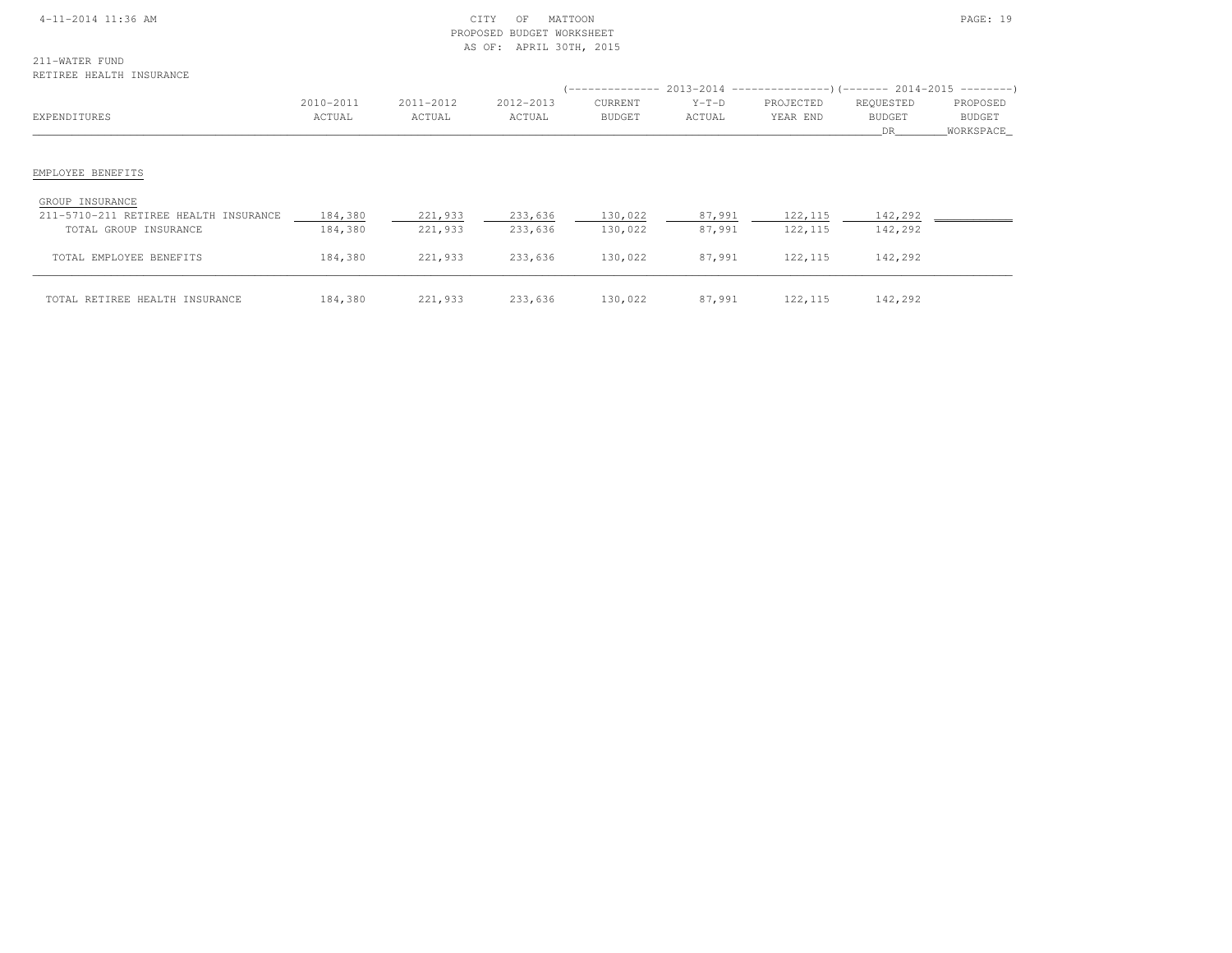| $4-11-2014$ 11:36 AM |  |
|----------------------|--|
|----------------------|--|

#### $\begin{array}{ccc} \text{CITY} & \text{OF} & \text{MATION} \end{array}$  PROPOSED BUDGET WORKSHEETAS OF: APRIL 30TH, 2015

211-WATER FUNDDEBT SERVICE

| DADI SARVICA |           |           |           |               |         |           |               |               |
|--------------|-----------|-----------|-----------|---------------|---------|-----------|---------------|---------------|
|              |           |           |           |               |         |           |               |               |
|              | 2010-2011 | 2011-2012 | 2012-2013 | CURRENT       | $Y-T-D$ | PROJECTED | REQUESTED     | PROPOSED      |
| EXPENDITURES | ACTUAL    | ACTUAL    | ACTUAL    | <b>BUDGET</b> | ACTUAL  | YEAR END  | <b>BUDGET</b> | <b>BUDGET</b> |
|              |           |           |           |               |         |           |               | WORKSPACE_    |

OTHER OBJECTS

FINANCIAL TRANS OBJECTS \_\_\_\_\_\_\_\_\_\_\_ \_\_\_\_\_\_\_\_\_\_\_ \_\_\_\_\_\_\_\_\_\_\_ \_\_\_\_\_\_\_\_\_\_\_ \_\_\_\_\_\_\_\_\_\_\_ \_\_\_\_\_\_\_\_\_\_\_\_ \_\_\_\_\_\_\_\_\_\_\_\_ \_\_\_\_\_\_\_\_\_\_\_\_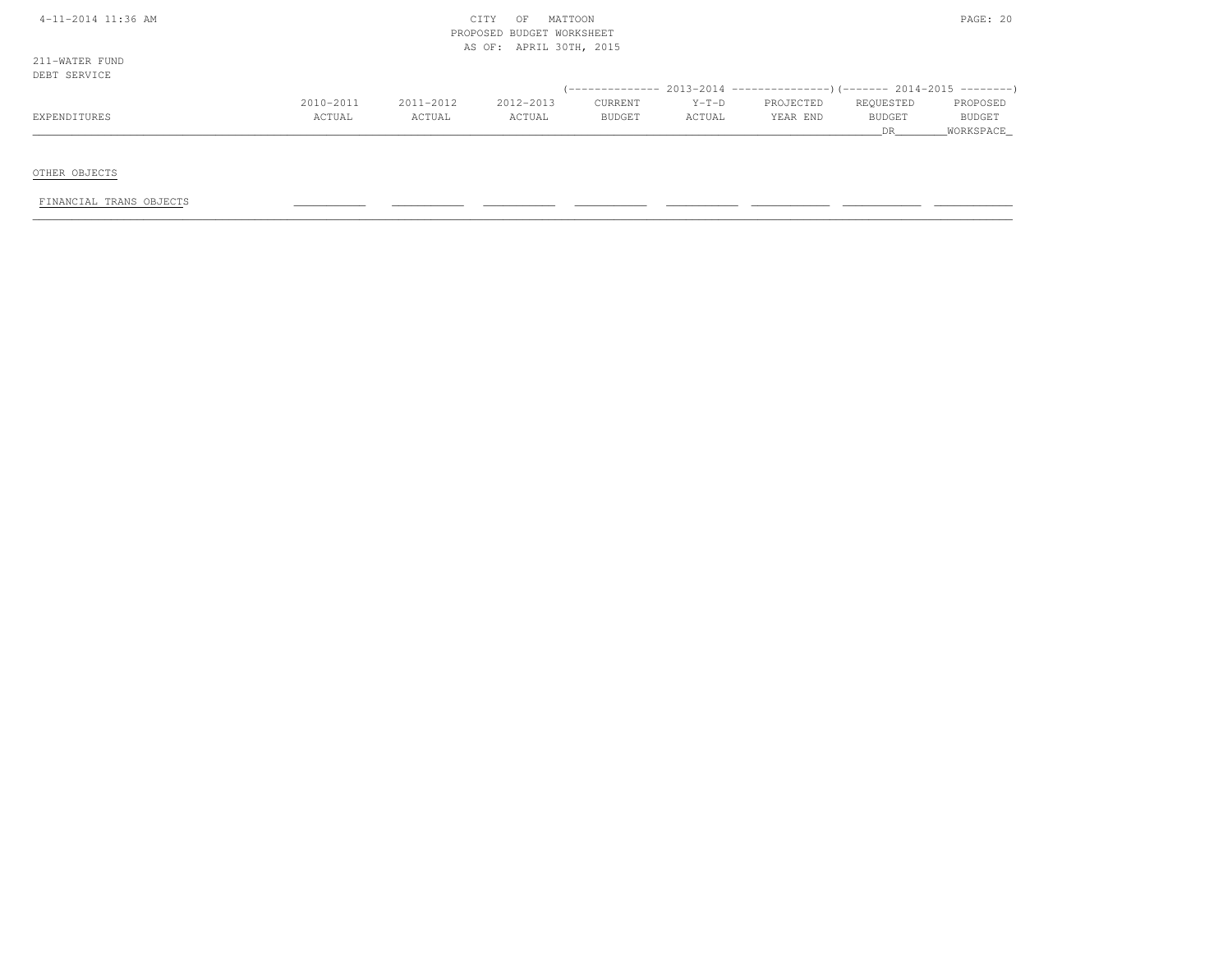| $4 - 11 - 2014$ 11:36 AM |  |
|--------------------------|--|
|--------------------------|--|

#### $\text{CITY}$  OF MATTOON **PAGE: 21**  PROPOSED BUDGET WORKSHEETAS OF: APRIL 30TH, 2015

211-WATER FUND

#### 2003 REFUNDING GO BONDS

|                                        |              |           |           | ( -------------- |         | $2013-2014$ ----------------)(------- 2014-2015 --------) |               |               |
|----------------------------------------|--------------|-----------|-----------|------------------|---------|-----------------------------------------------------------|---------------|---------------|
|                                        | 2010-2011    | 2011-2012 | 2012-2013 | CURRENT          | $Y-T-D$ | PROJECTED                                                 | REQUESTED     | PROPOSED      |
| EXPENDITURES                           | ACTUAL       | ACTUAL    | ACTUAL    | <b>BUDGET</b>    | ACTUAL  | YEAR END                                                  | <b>BUDGET</b> | <b>BUDGET</b> |
|                                        |              |           |           |                  |         |                                                           | DR            | WORKSPACE     |
| OTHER OBJECTS                          |              |           |           |                  |         |                                                           |               |               |
| FINANCIAL TRANS OBJECTS                |              |           |           |                  |         |                                                           |               |               |
| 211-5714-817 2003 WATERWORKS REFUNDING |              |           |           | 605,100          | 570,000 | 570,000                                                   | 585,000       |               |
| TOTAL FINANCIAL TRANS OBJECTS          |              |           | 0         | 605,100          | 570,000 | 570,000                                                   | 585,000       |               |
| TOTAL OTHER OBJECTS                    | $\circ$      | $\circ$   | $\circ$   | 605,100          | 570,000 | 570,000                                                   | 585,000       |               |
| TOTAL 2003 REFUNDING GO BONDS          | $\mathbf{0}$ | $\circ$   | 0         | 605,100          | 570,000 | 570,000                                                   | 585,000       |               |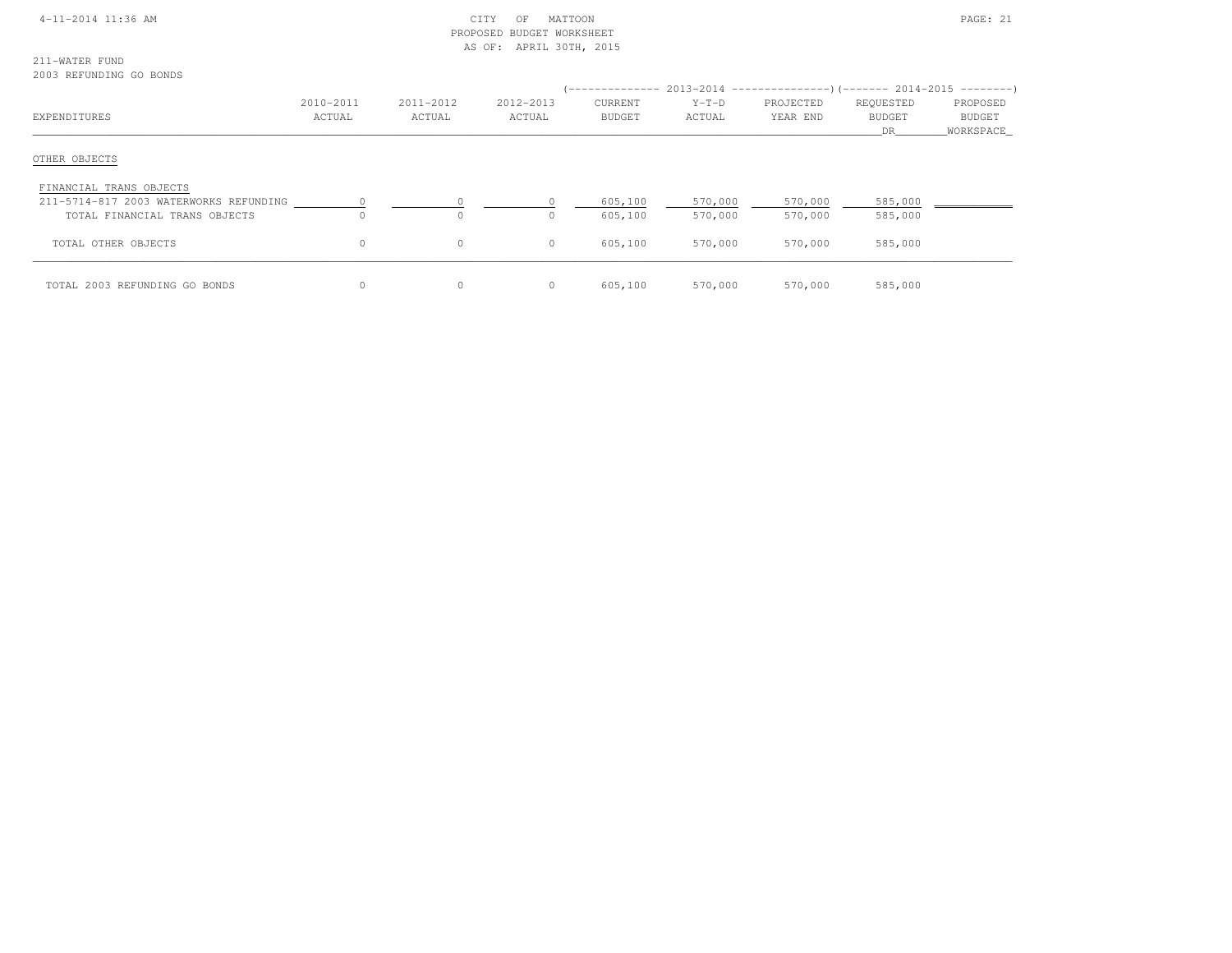#### 4-11-2014 11:36 AM CITY OF MATTOON PAGE: 22 PROPOSED BUDGET WORKSHEETAS OF: APRIL 30TH, 2015

211-WATER FUND2003A ERI GO BONDS

| COODA LINE OO DONDO                                                                           |                     |                     |                     |                          |                   | $($ -------------- 2013-2014 ----------------) (------- 2014-2015 ---------) |                                  |                                 |
|-----------------------------------------------------------------------------------------------|---------------------|---------------------|---------------------|--------------------------|-------------------|------------------------------------------------------------------------------|----------------------------------|---------------------------------|
| EXPENDITURES                                                                                  | 2010-2011<br>ACTUAL | 2011-2012<br>ACTUAL | 2012-2013<br>ACTUAL | CURRENT<br><b>BUDGET</b> | $Y-T-D$<br>ACTUAL | PROJECTED<br>YEAR END                                                        | REQUESTED<br><b>BUDGET</b><br>DR | PROPOSED<br>BUDGET<br>WORKSPACE |
| OTHER OBJECTS                                                                                 |                     |                     |                     |                          |                   |                                                                              |                                  |                                 |
| FINANCIAL TRANS OBJECTS<br>211-5717-817 ERI PENSION PAYMENTS<br>TOTAL FINANCIAL TRANS OBJECTS | $\Omega$            | 48,391<br>48,391    | 27,539)<br>27,539)  | 48,283<br>48,283         | 32,189<br>32,189  | 48,283<br>48,283                                                             | $\circ$                          |                                 |
| TOTAL OTHER OBJECTS                                                                           | $\circ$             | 48,391 (            | 27,539)             | 48,283                   | 32,189            | 48,283                                                                       | $\circ$                          |                                 |
| TOTAL 2003A ERI GO BONDS                                                                      | $\circ$             | 48,391 (            | 27,539)             | 48,283                   | 32,189            | 48,283                                                                       | 0                                |                                 |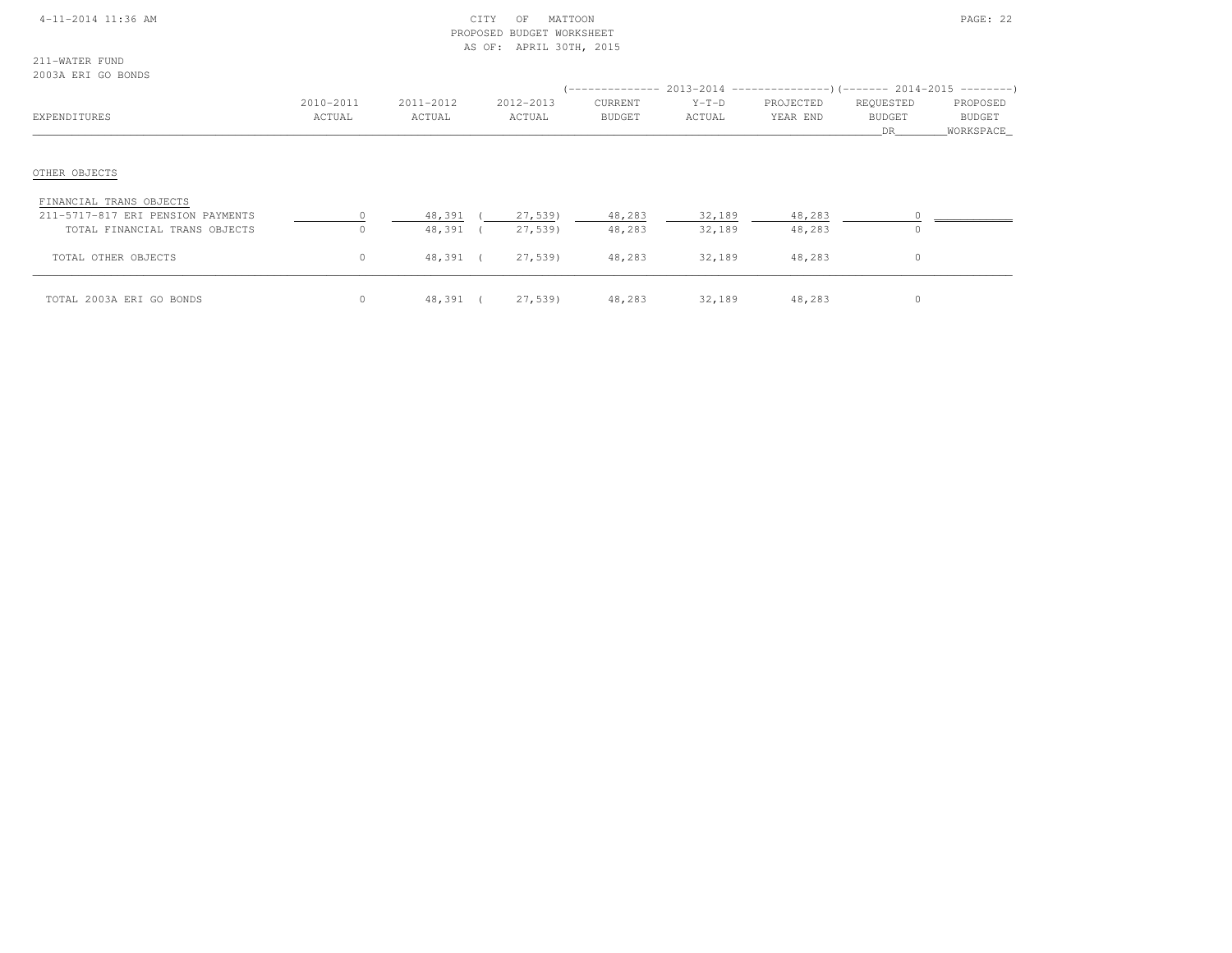| $4 - 11 - 2014$ 11:36 AM |
|--------------------------|
|--------------------------|

#### $\text{CITY}$  of MATTOON  $\text{PAGE: } 23$  PROPOSED BUDGET WORKSHEETAS OF: APRIL 30TH, 2015

211-WATER FUND09-10 ERI DEBT PAYMENT

| VV IV DIL DODI IIIIDILI                                          |                     |                     |                     |                          |                   | (-------------- 2013-2014 --------------------        2014-2015 ----------        ) |                                  |                                 |
|------------------------------------------------------------------|---------------------|---------------------|---------------------|--------------------------|-------------------|-------------------------------------------------------------------------------------|----------------------------------|---------------------------------|
| EXPENDITURES                                                     | 2010-2011<br>ACTUAL | 2011-2012<br>ACTUAL | 2012-2013<br>ACTUAL | CURRENT<br><b>BUDGET</b> | $Y-T-D$<br>ACTUAL | PROJECTED<br>YEAR END                                                               | REQUESTED<br><b>BUDGET</b><br>DR | PROPOSED<br>BUDGET<br>WORKSPACE |
| OTHER OBJECTS                                                    |                     |                     |                     |                          |                   |                                                                                     |                                  |                                 |
| FINANCIAL TRANS OBJECTS<br>211-5718-817 09 - 10 ERI DEBT PAYMENT |                     | $\Omega$            | 75,294              | 72,630                   | 50,194            | 75,291                                                                              | 75,294                           |                                 |
| TOTAL FINANCIAL TRANS OBJECTS                                    |                     | $\circ$             | 75,294              | 72,630                   | 50,194            | 75,291                                                                              | 75,294                           |                                 |
| TOTAL OTHER OBJECTS                                              | $\circ$             | $\circ$             | 75,294              | 72,630                   | 50,194            | 75,291                                                                              | 75,294                           |                                 |
| TOTAL 09-10 ERI DEBT PAYMENT                                     |                     | $\circ$             | 75,294              | 72,630                   | 50,194            | 75,291                                                                              | 75,294                           |                                 |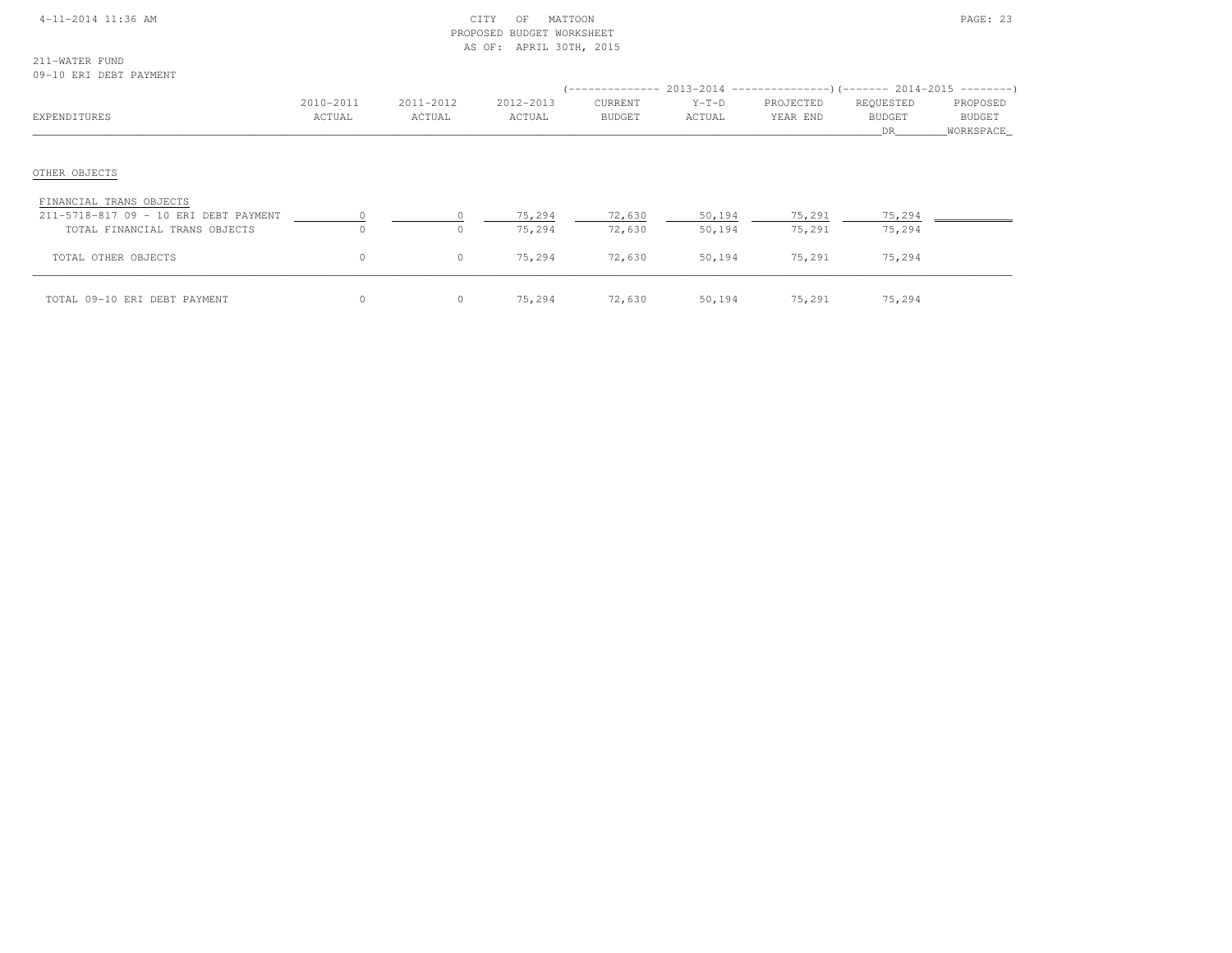#### 4-11-2014 11:36 AM CITY OF MATTOON PAGE: 24 PROPOSED BUDGET WORKSHEETAS OF: APRIL 30TH, 2015

211-WATER FUND

| 1998 IEPA NOTE                                        |                     |                     |                     |                          |                   |                                                                                                        |                                   |                                  |
|-------------------------------------------------------|---------------------|---------------------|---------------------|--------------------------|-------------------|--------------------------------------------------------------------------------------------------------|-----------------------------------|----------------------------------|
| EXPENDITURES                                          | 2010-2011<br>ACTUAL | 2011-2012<br>ACTUAL | 2012-2013<br>ACTUAL | CURRENT<br><b>BUDGET</b> | $Y-T-D$<br>ACTUAL | $(-$ ------------- 2013-2014 -----------------) (------- 2014-2015 ---------)<br>PROJECTED<br>YEAR END | REQUESTED<br><b>BUDGET</b><br>DR. | PROPOSED<br>BUDGET<br>WORKSPACE_ |
| OTHER OBJECTS                                         |                     |                     |                     |                          |                   |                                                                                                        |                                   |                                  |
| FINANCIAL TRANS OBJECTS<br>211-5731-817 DEBT SERVICES |                     | 466,324             |                     | 522,429                  | 431,169           | 431,169                                                                                                | 443,610                           |                                  |
| TOTAL FINANCIAL TRANS OBJECTS                         | $\Omega$            | 466,324             | $\Omega$            | 522,429                  | 431,169           | 431,169                                                                                                | 443,610                           |                                  |
| TOTAL OTHER OBJECTS                                   | $\circ$             | 466,324             | $\circ$             | 522,429                  | 431,169           | 431,169                                                                                                | 443,610                           |                                  |
| TOTAL 1998 IEPA NOTE                                  | $\Omega$            | 466,324             | $\Omega$            | 522,429                  | 431,169           | 431,169                                                                                                | 443,610                           |                                  |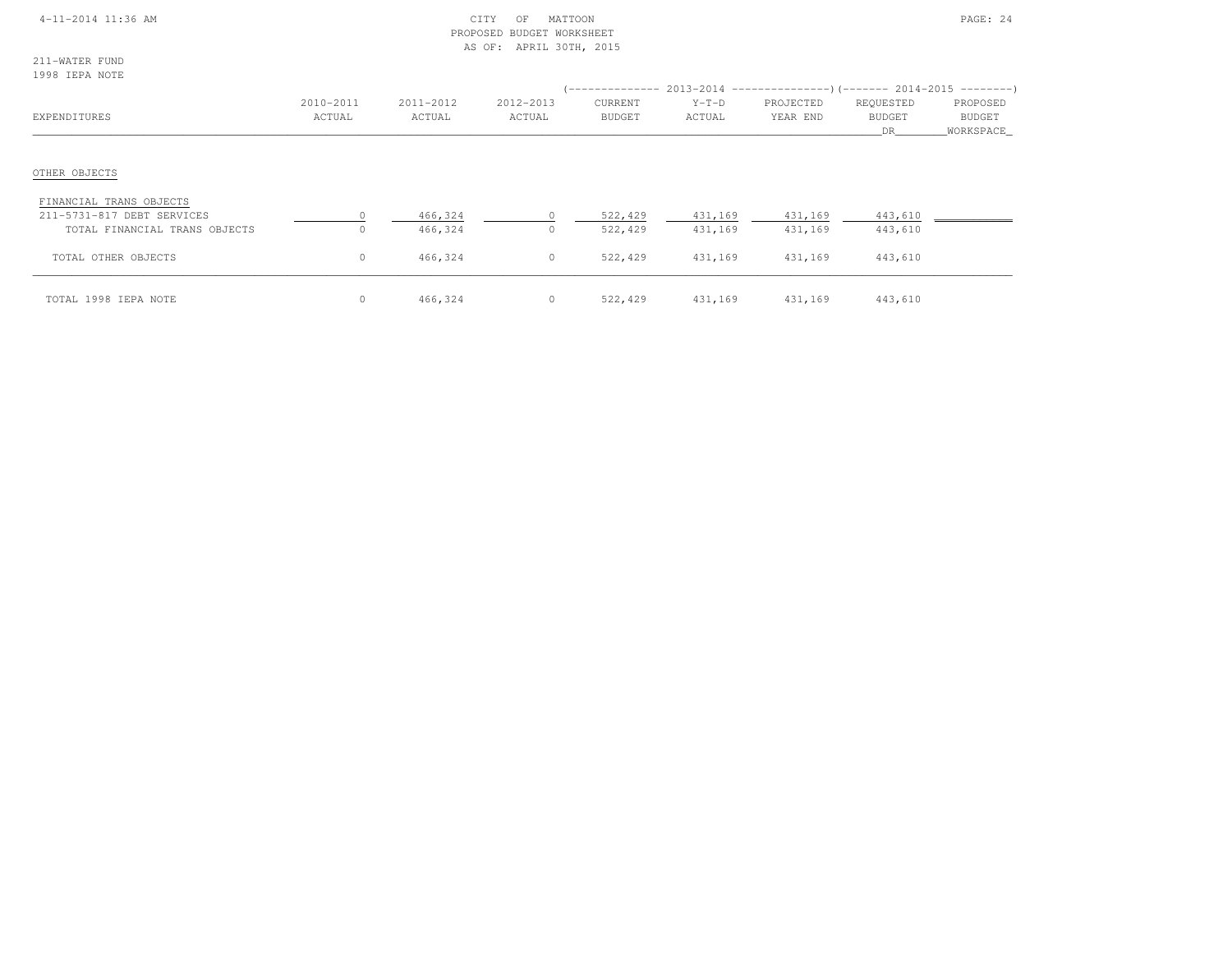#### 4-11-2014 11:36 AM CITY OF MATTOON PAGE: 25 PROPOSED BUDGET WORKSHEETAS OF: APRIL 30TH, 2015

211-WATER FUNDFISCAL AGENT FEES

| EXPENDITURES                  | 2010-2011<br>ACTUAL | 2011-2012<br>ACTUAL | 2012-2013<br>ACTUAL | CURRENT<br><b>BUDGET</b> | $Y-T-D$<br>ACTUAL | (-------------- 2013-2014 ----------------)(------- 2014-2015 ---------)<br>PROJECTED<br>YEAR END | REQUESTED<br><b>BUDGET</b><br>DR. | PROPOSED<br>BUDGET<br>WORKSPACE |
|-------------------------------|---------------------|---------------------|---------------------|--------------------------|-------------------|---------------------------------------------------------------------------------------------------|-----------------------------------|---------------------------------|
| OTHER OBJECTS                 |                     |                     |                     |                          |                   |                                                                                                   |                                   |                                 |
| FINANCIAL TRANS OBJECTS       |                     |                     |                     |                          |                   |                                                                                                   |                                   |                                 |
| 211-5760-817 DEBT SERVICES    | 578                 | 1,113               | 658                 |                          | 1,000             | 1,000                                                                                             | 1,000                             |                                 |
| TOTAL FINANCIAL TRANS OBJECTS | 578                 | 1,113               | 658                 | 0                        | 1,000             | 1,000                                                                                             | 1,000                             |                                 |
| TOTAL OTHER OBJECTS           | 578                 | 1,113               | 658                 | $\circ$                  | 1,000             | 1,000                                                                                             | 1,000                             |                                 |
| TOTAL FISCAL AGENT FEES       | 578                 | 1,113               | 658                 | $\circ$                  | 1,000             | 1,000                                                                                             | 1,000                             |                                 |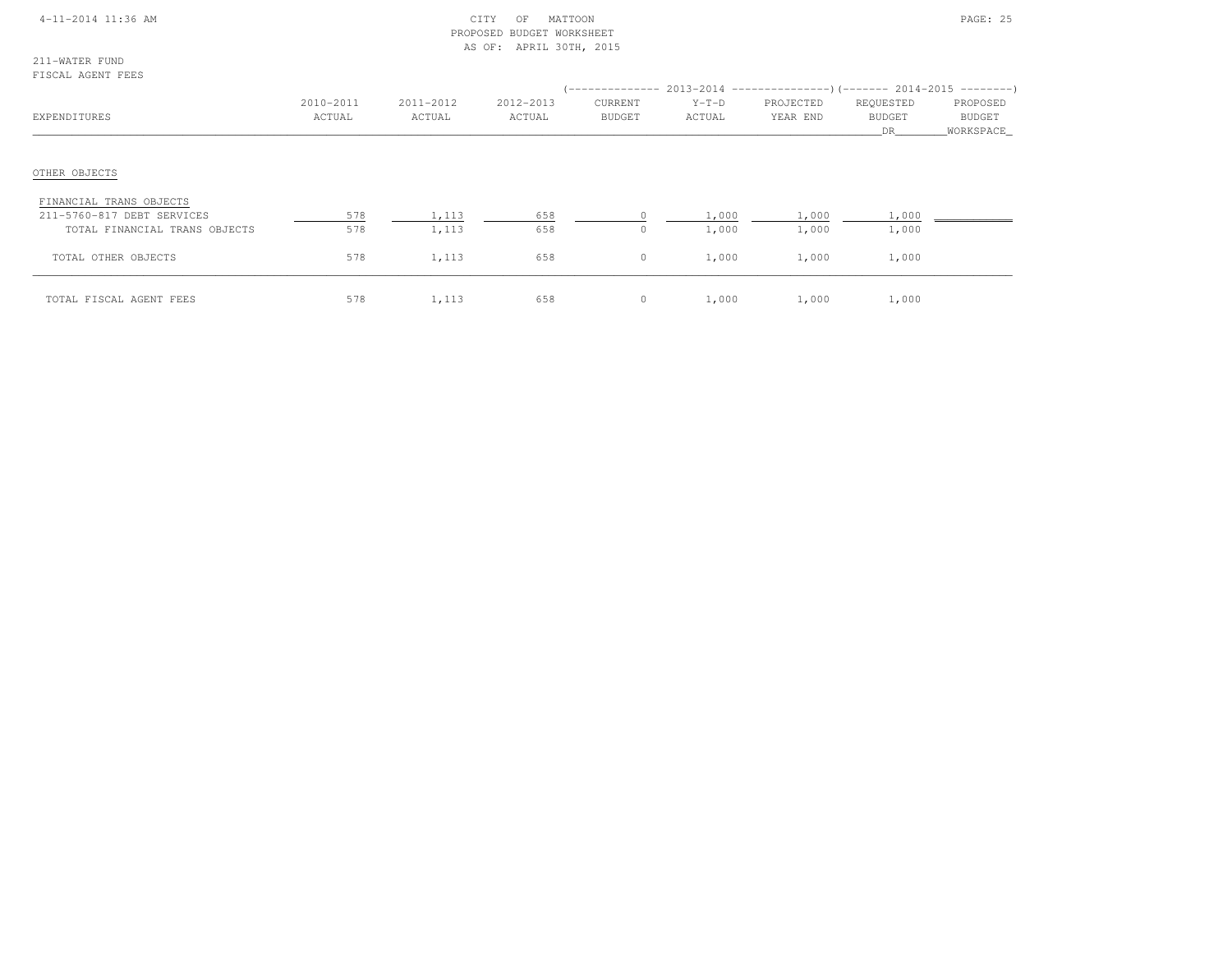#### 4-11-2014 11:36 AM CITY OF MATTOON PAGE: 26 PROPOSED BUDGET WORKSHEETAS OF: APRIL 30TH, 2015

211-WATER FUNDDEBT ISSUANCE COSTS

| PHPI IUUUINUM UUUIU<br>EXPENDITURES | 2010-2011<br>ACTUAL |            | 2011-2012<br>ACTUAL | 2012-2013<br>ACTUAL | CURRENT<br><b>BUDGET</b> | $Y-T-D$<br>ACTUAL | -------------- 2013-2014 -------------------- (------- 2014-2015 ----------)<br>PROJECTED<br>YEAR END | REQUESTED<br><b>BUDGET</b> | PROPOSED<br><b>BUDGET</b> |
|-------------------------------------|---------------------|------------|---------------------|---------------------|--------------------------|-------------------|-------------------------------------------------------------------------------------------------------|----------------------------|---------------------------|
|                                     |                     |            |                     |                     |                          |                   |                                                                                                       | DR.                        | WORKSPACE                 |
| OTHER OBJECTS                       |                     |            |                     |                     |                          |                   |                                                                                                       |                            |                           |
| FINANCIAL TRANS OBJECTS             |                     |            |                     |                     |                          |                   |                                                                                                       |                            |                           |
| 211-5770-817 DEBT SERVICES          | 500                 |            | 1,134)              | $\circ$             |                          |                   | $\circ$                                                                                               |                            |                           |
| 211-5770-819 DEBT ISSUANCE COSTS    | 12,622              |            |                     |                     |                          |                   |                                                                                                       |                            |                           |
| TOTAL FINANCIAL TRANS OBJECTS       | 13,122              |            | 1,134)              | $\bigcap$           |                          |                   | $\Omega$                                                                                              |                            |                           |
| TOTAL OTHER OBJECTS                 | 13,122              | $\sqrt{2}$ | 1,134)              | $\circ$             | $\mathbf 0$              | $\circ$           | $\circ$                                                                                               | $\circ$                    |                           |
| TOTAL DEBT ISSUANCE COSTS           | 13,122              |            | 1,134)              | $\circ$             |                          | $\Omega$          | $\circ$                                                                                               |                            |                           |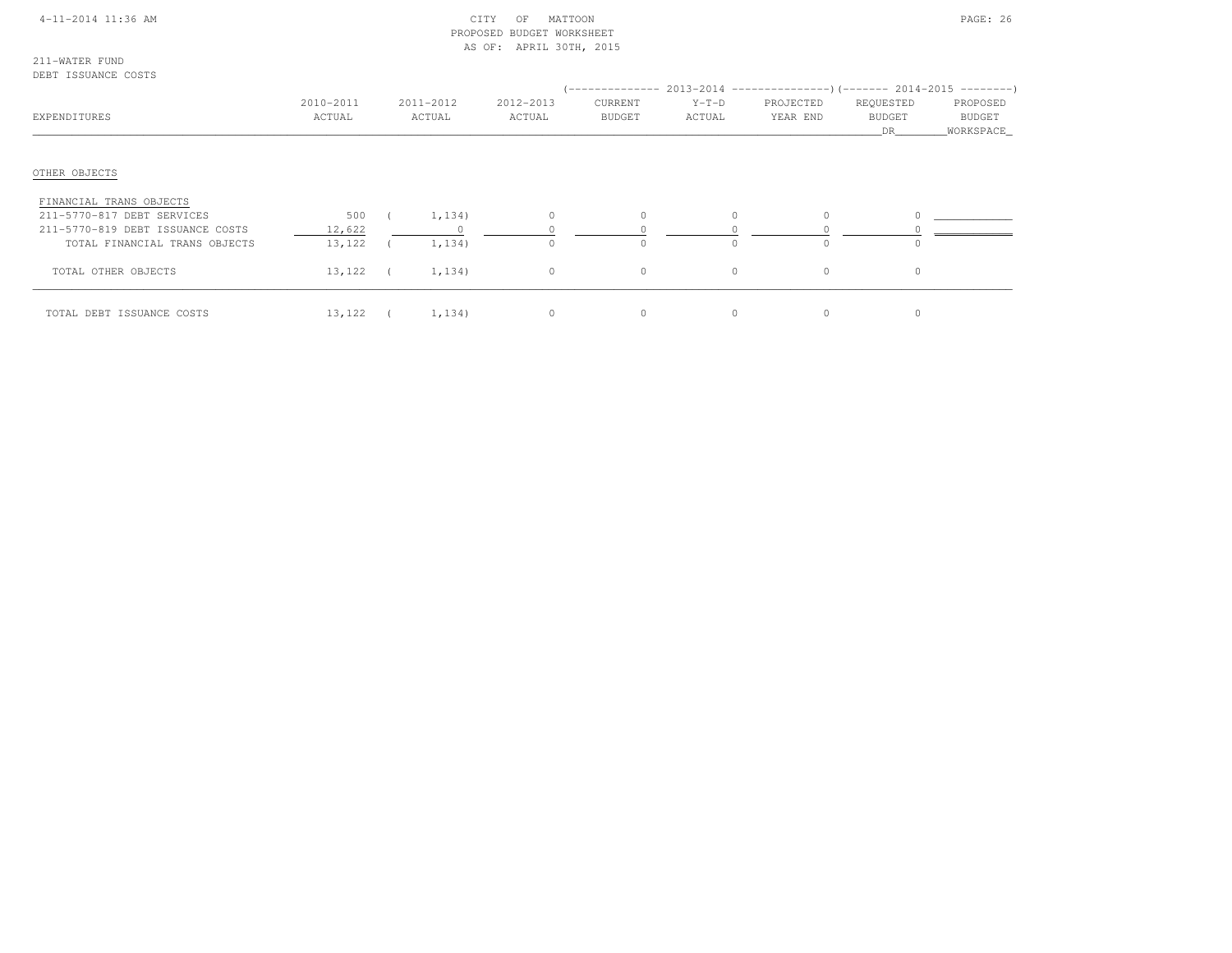#### 4-11-2014 11:36 AM CITY OF MATTOON PAGE: 27 PROPOSED BUDGET WORKSHEETAS OF: APRIL 30TH, 2015

211-WATER FUNDINTEREST EXPENSE

| EXPENDITURES                                                          |            | 2010-2011<br>ACTUAL     | 2011-2012<br>ACTUAL | 2012-2013<br>ACTUAL | CURRENT<br><b>BUDGET</b>                        | $Y-T-D$<br>ACTUAL | PROJECTED<br>YEAR END | REQUESTED<br><b>BUDGET</b><br>DR | PROPOSED<br><b>BUDGET</b><br>WORKSPACE |
|-----------------------------------------------------------------------|------------|-------------------------|---------------------|---------------------|-------------------------------------------------|-------------------|-----------------------|----------------------------------|----------------------------------------|
| OTHER OBJECTS                                                         |            |                         |                     |                     |                                                 |                   |                       |                                  |                                        |
| FINANCIAL TRANS OBJECTS                                               |            |                         |                     |                     |                                                 |                   |                       |                                  |                                        |
| 211-5795-817 INTEREST EXPENSE                                         |            | 251,999                 | 167,459             | 176,054             | $\circ$                                         | 126,361           | 126,361               | 102,519                          |                                        |
| TOTAL FINANCIAL TRANS OBJECTS                                         |            | 251,999                 | 167,459             | 176,054             | $\cap$                                          | 126,361           | 126,361               | 102,519                          |                                        |
| TOTAL OTHER OBJECTS                                                   |            | 251,999                 | 167,459             | 176,054             | $\circ$                                         | 126,361           | 126,361               | 102,519                          |                                        |
| TOTAL INTEREST EXPENSE                                                |            | 251,999                 | 167,459             | 176,054             | $\circ$                                         | 126,361           | 126,361               | 102,519                          |                                        |
| TOTAL EXPENDITURES                                                    |            | 3,306,080               | 3, 333, 647         | 3,229,700           | 4,552,922                                       | 2,817,267         | 4, 515, 528           | 4,566,695                        |                                        |
| REVENUE OVER/(UNDER) EXPENDITURES                                     |            | $(52, 417)$ $(45, 119)$ |                     |                     | 807,436 (811,922) (180,457) (756,258) (817,695) |                   |                       |                                  |                                        |
| OTHER FINANCING SOURCES                                               |            |                         |                     |                     |                                                 |                   |                       |                                  |                                        |
| 211-4931-021 SALE OF CAPITAL ASSETS                                   |            | 8,988)                  | 28,785              | 16,702              | $\circ$                                         | 9,038             | 13,557                | $\Omega$                         |                                        |
| 211-4945-021 REFUNDING BONDS ISSUED                                   |            | $\circ$                 | 2,394               | $\Omega$            | $\Omega$                                        |                   |                       | $\Omega$                         |                                        |
| TOTAL OTHER FINANCING SOURCES                                         |            | 8,988)                  | 31,178              | 16,702              | $\circ$                                         | 9,038             | 13,557                |                                  |                                        |
| OTHER FINANCING (USES)                                                |            |                         |                     |                     |                                                 |                   |                       |                                  |                                        |
| 211-5936-822 INTERFUND TRANSFERS                                      |            | 47,704                  | 0                   |                     | $\circ$                                         |                   | $\circ$               | $\circ$                          |                                        |
| TOTAL OTHER FINANCING (USES)                                          |            | 47,704                  | $\Omega$            |                     | $\Omega$                                        |                   | $\Omega$              | $\cap$                           |                                        |
| TOTAL OTHER FINANCING SOURCES (USES)                                  | $\sqrt{2}$ | 56,692)                 | 31,178              | 16,702              | $\circ$                                         | 9,038             | 13,557                | $\circ$                          |                                        |
| REVENUES & OTHER SOURCES OVER/<br>(UNDER) EXPENDITURES & OTHER (USES) |            |                         | 109,110) ( 13,941)  |                     | 824,138 ( 811,922) ( 171,419) ( 742,701) (      |                   |                       | 817,695)                         |                                        |

\*\*\* END OF REPORT \*\*\*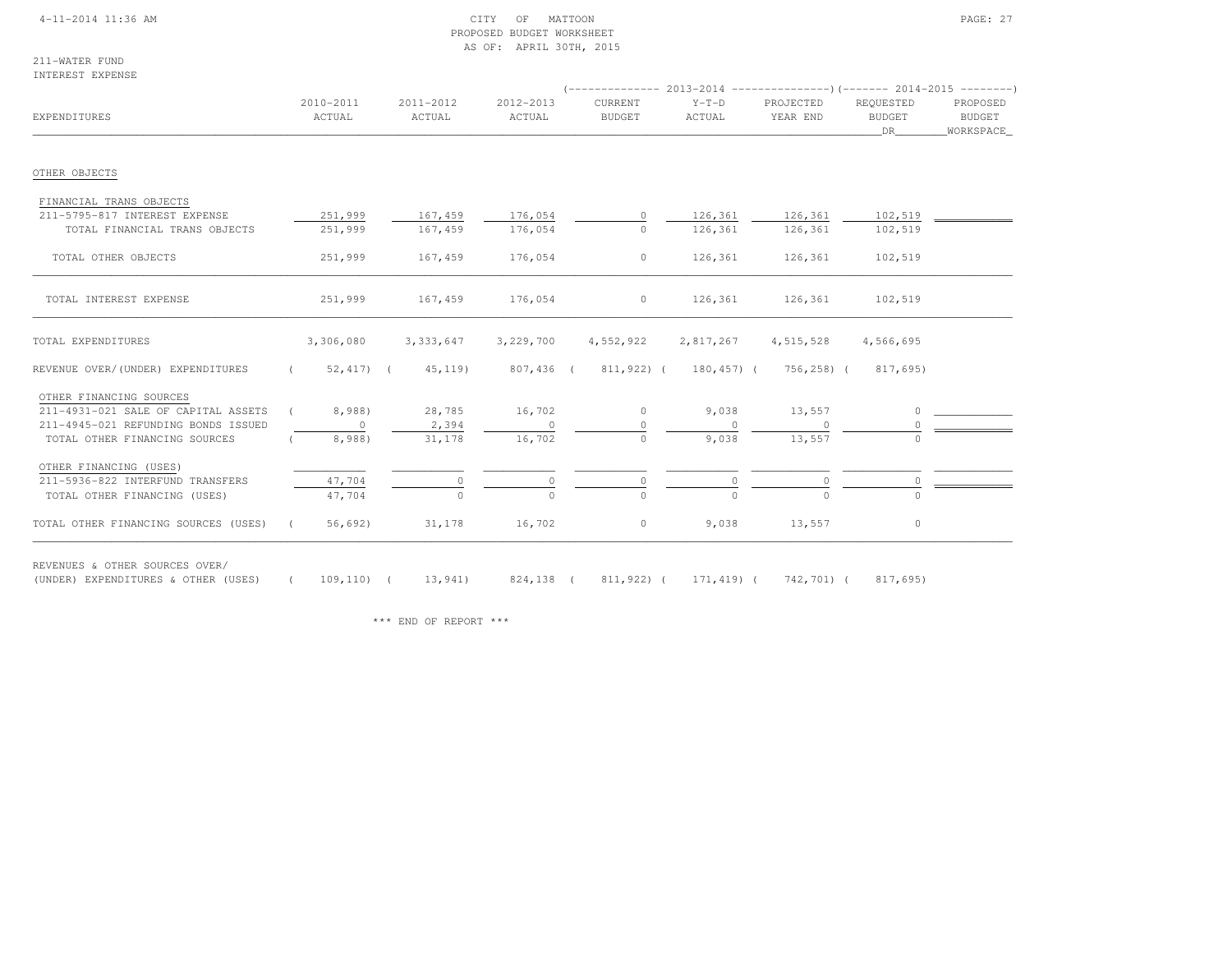#### 4-11-2014 11:36 AM CITY OF MATTOON PAGE: 1 PROPOSED BUDGET WORKSHEETAS OF: APRIL 30TH, 2015

| 212-SEWER FUND |  |
|----------------|--|
|----------------|--|

| <b>REVENUES</b>                         | 2010-2011<br>ACTUAL | 2011-2012<br>ACTUAL | 2012-2013<br>ACTUAL | (-------------- 2013-2014 ----------------) (------- 2014-2015 --------)<br><b>CURRENT</b><br><b>BUDGET</b> | $Y-T-D$<br>ACTUAL | PROJECTED<br>YEAR END | REQUESTED<br><b>BUDGET</b><br>DR | PROPOSED<br><b>BUDGET</b><br>WORKSPACE |
|-----------------------------------------|---------------------|---------------------|---------------------|-------------------------------------------------------------------------------------------------------------|-------------------|-----------------------|----------------------------------|----------------------------------------|
| INTERGOVERNMENTAL REV                   |                     |                     |                     |                                                                                                             |                   |                       |                                  |                                        |
| FEDERAL GOVT GRANTS                     |                     |                     |                     |                                                                                                             |                   |                       |                                  |                                        |
| STATE GOVT GRANTS                       |                     |                     |                     |                                                                                                             |                   |                       |                                  |                                        |
| 212-4323-023 STATE GRANT                | 3,763               | $\circ$             | 0                   | $\circ$                                                                                                     | 0                 | $\circ$               | 0                                |                                        |
| TOTAL STATE GOVT GRANTS                 | 3,763               | $\circ$             | $\cap$              | $\circ$                                                                                                     | $\Omega$          | $\circ$               | $\Omega$                         |                                        |
| TOTAL INTERGOVERNMENTAL REV             | 3,763               | $\circ$             | $\circ$             | $\circ$                                                                                                     | $\circ$           | $\circ$               | $\circ$                          |                                        |
| CHARGES FOR SERVICES                    |                     |                     |                     |                                                                                                             |                   |                       |                                  |                                        |
| SWR FD REVENUES & OTHER                 |                     |                     |                     |                                                                                                             |                   |                       |                                  |                                        |
| 212-4451-021 SEWER USE CHARGES          | 3,543,612           | 3,537,266           | 4,003,594           | 4,250,000                                                                                                   | 2,892,031         | 4,187,000             | 4,200,000                        |                                        |
| 212-4452-021 SEWER CHARGE PENALTIES     | 74,390              | 87,784              | 60,723              | 49,000                                                                                                      | 43,953            | 67,800                | 61,000                           |                                        |
| 212-4453-021 BOD SURCHARGES             | 38,186              | 32,655              | 37,307              | 43,000                                                                                                      | 45,906            | 51,600                | 32,000                           |                                        |
| 212-4454-021 SUSPENDED SOLIDS SURCHARGE | 5,505               | 327                 | 3,106               | 2,000                                                                                                       | 20,275            | 21,100                | 3,000                            |                                        |
| 212-4455-021 PERMITS & TAPPING FEES     | 2,580               | 1,676               | 1,705               | 1,500                                                                                                       | 560               | 1,200                 | 1,500                            |                                        |
| 212-4456-021 ERC LECHATE CHARGES        | 47,328              | 58,928              | 43,616              | 45,000                                                                                                      | 17,864            | 24,400                | 24,000                           |                                        |
| 212-4459-021 MISC & SUNDRY SEWER CHARGE | 9,672               | 10,343              | 9,046               | 8,000                                                                                                       | 11,833            | 17,300                | 9,000                            |                                        |
| TOTAL SWR FD REVENUES & OTHER           | 3,721,273           | 3,728,979           | 4,159,097           | 4,398,500                                                                                                   | 3,032,422         | 4,370,400             | 4,330,500                        |                                        |
| TOTAL CHARGES FOR SERVICES              | 3,721,273           | 3,728,979           | 4,159,097           | 4,398,500                                                                                                   | 3,032,422         | 4,370,400             | 4,330,500                        |                                        |
| INVESTMENT EARNINGS                     |                     |                     |                     |                                                                                                             |                   |                       |                                  |                                        |
| INTEREST EARNINGS                       |                     |                     |                     |                                                                                                             |                   |                       |                                  |                                        |
| 212-4610-021 INTEREST EARNINGS          | 12,435              | 4,866               | 1,808               | 1,500                                                                                                       | 1,215             | 1,810                 | 1,500                            |                                        |
| TOTAL INTEREST EARNINGS                 | 12,435              | 4,866               | 1,808               | 1,500                                                                                                       | 1,215             | 1,810                 | 1,500                            |                                        |
| NET INCREASE (DECREASE)                 |                     |                     |                     |                                                                                                             |                   |                       |                                  |                                        |
| TOTAL INVESTMENT EARNINGS               | 12,435              | 4,866               | 1,808               | 1,500                                                                                                       | 1,215             | 1,810                 | 1,500                            |                                        |
| TOTAL REVENUES                          | 3,737,471           | 3,733,845           | 4,160,905           | 4,400,000                                                                                                   | 3,033,637         | 4,372,210             | 4,332,000                        |                                        |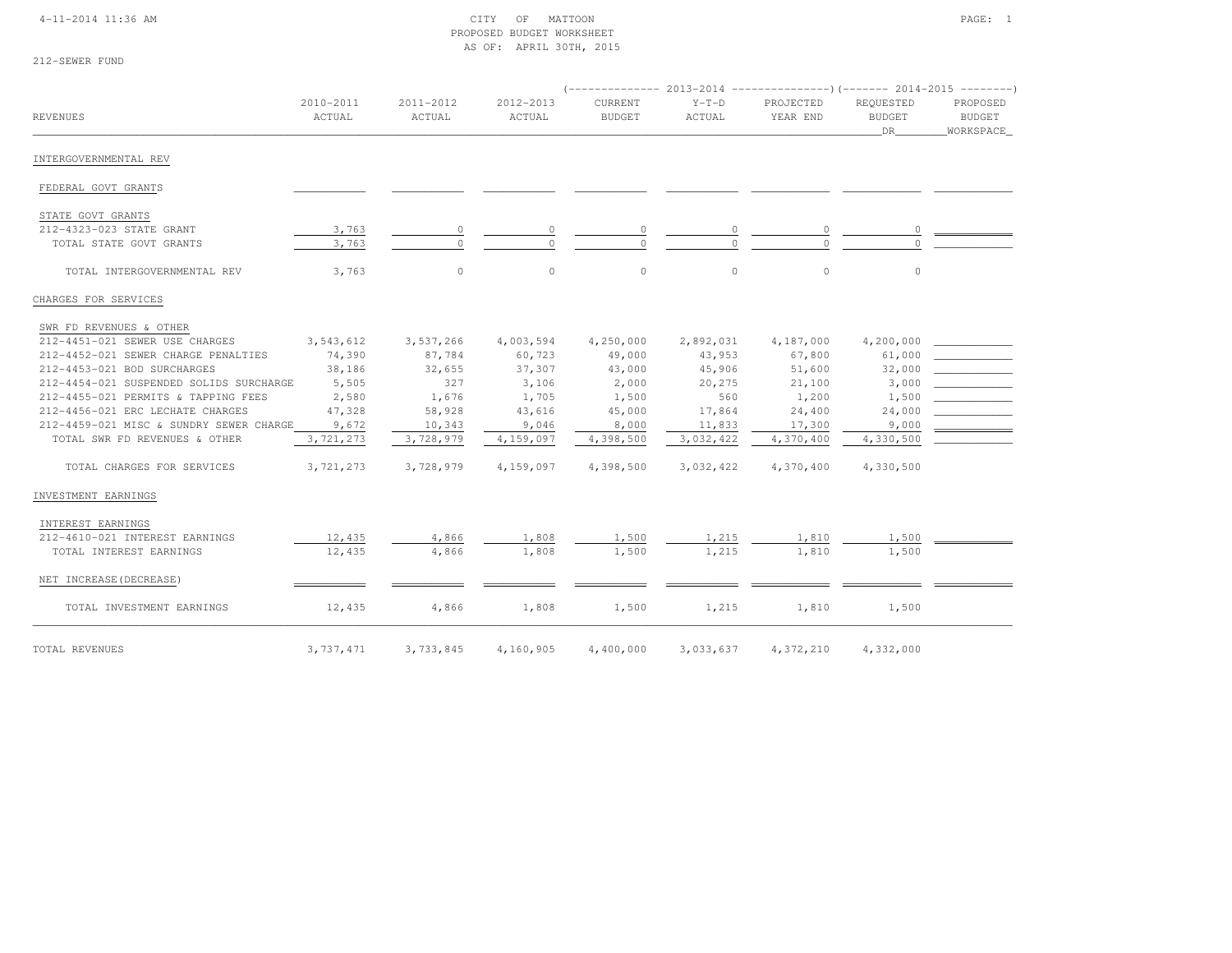#### 4-11-2014 11:36 AM CITY OF MATTOON PAGE: 2 PROPOSED BUDGET WORKSHEETAS OF: APRIL 30TH, 2015

# 212-SEWER FUND

SEWER COLLECTION SYSTEM

|                                         |                     |                     |                     |                          |                   | -------------        2013-2014 ----------------------        2014-2015 ---------- |                                  |                                        |
|-----------------------------------------|---------------------|---------------------|---------------------|--------------------------|-------------------|-----------------------------------------------------------------------------------|----------------------------------|----------------------------------------|
| EXPENDITURES                            | 2010-2011<br>ACTUAL | 2011-2012<br>ACTUAL | 2012-2013<br>ACTUAL | CURRENT<br><b>BUDGET</b> | $Y-T-D$<br>ACTUAL | PROJECTED<br>YEAR END                                                             | REQUESTED<br><b>BUDGET</b><br>DR | PROPOSED<br><b>BUDGET</b><br>WORKSPACE |
|                                         |                     |                     |                     |                          |                   |                                                                                   |                                  |                                        |
| PERSONNEL SERVICES                      |                     |                     |                     |                          |                   |                                                                                   |                                  |                                        |
| SALARIES & WAGES                        |                     |                     |                     |                          |                   |                                                                                   |                                  |                                        |
| 212-5342-111 SALARIES OF REG EMPLOYEES  | 193,901             | 178,840             | 154,182             | 221,921                  | 45,010            | 105,816                                                                           | 225,675                          |                                        |
| 212-5342-112 SALARIES OF TEMP EMPLOYEES | 2,802               | 2,233               | 1,934               | 2,500                    | 1,078             | 1,078                                                                             | 2,500                            |                                        |
| 212-5342-113 OVERTIME                   | 6,979               | 5,913               | 8,051               | 7,000                    | 2,758             | 10,874                                                                            | 8,000                            |                                        |
| 212-5342-114 COMPENSATED ABSENCES       | 34,719              | 28,023              | 41,761              | $\circ$                  | 29,892            | 48, 475                                                                           | $\Omega$                         |                                        |
| TOTAL SALARIES & WAGES                  | 238,401             | 215,009             | 205,928             | 231, 421                 | 78,739            | 166,243                                                                           | 236,175                          |                                        |
| TOTAL PERSONNEL SERVICES                | 238,401             | 215,009             | 205,928             | 231, 421                 | 78,739            | 166,243                                                                           | 236,175                          |                                        |
| EMPLOYEE BENEFITS                       |                     |                     |                     |                          |                   |                                                                                   |                                  |                                        |
| GROUP INSURANCE                         |                     |                     |                     |                          |                   |                                                                                   |                                  |                                        |
| 212-5342-211 GROUP HEALTH INSURANCE     | 35,904              | 31,713              | 33,149              | 40,605                   | 19,616            | 29,425                                                                            | 55,658                           |                                        |
| 212-5342-212 GROUP LIFE INSURANCE       | 919                 | 631                 | 658                 | 624                      | 416               | 624                                                                               | 556                              |                                        |
| TOTAL GROUP INSURANCE                   | 36,823              | 32,344              | 33,807              | 41,229                   | 20,033            | 30,049                                                                            | 56,214                           |                                        |
| SOCIAL SECURITY CONTRIB                 |                     |                     |                     |                          |                   |                                                                                   |                                  |                                        |
| 212-5342-221 FICA CONTRIBUTIONS         | 14,384              | 12,812              | 12,282              | 14,348                   | 6,594             | 9,911                                                                             | 14,643                           |                                        |
| 212-5342-222 MEDICARE CONTRIBUTIONS     | 3,364               | 2,996               | 2,872               | 3,356                    | 1,542             | 2,318                                                                             | 3,425                            |                                        |
| TOTAL SOCIAL SECURITY CONTRIB           | 17,748              | 15,808              | 15,155              | 17,704                   | 8,136             | 12,229                                                                            | 18,068                           |                                        |
| RETIREMENT CONTRIBTUIONS                |                     |                     |                     |                          |                   |                                                                                   |                                  |                                        |
| 212-5342-231 IMRF CONTRIBUTIONS         | 74,434              | 28,212              | 28,957              | 32,988                   | 15,169            | 22,754                                                                            | 30,378                           |                                        |
| TOTAL RETIREMENT CONTRIBTUIONS          | 74,434              | 28,212              | 28,957              | 32,988                   | 15,169            | 22,754                                                                            | 30,378                           |                                        |
| UNEMPLOYMNT COMPENSATION                |                     |                     |                     |                          |                   |                                                                                   |                                  |                                        |
| 212-5342-240 UNEMPLOYMENT COMP.         | 554                 | 894                 | 1,419               | 1,318                    | 840               | 1,648                                                                             | 1,662                            |                                        |
| TOTAL UNEMPLOYMNT COMPENSATION          | 554                 | 894                 | 1,419               | 1,318                    | 840               | 1,648                                                                             | 1,662                            |                                        |
| WORKER'S COMPENSATION                   |                     |                     |                     |                          |                   |                                                                                   |                                  |                                        |
| 212-5342-250 WORKERS' COMPENSATION      | 28,615              | 29,866              | 26,519              | 24,589                   | 16,393            | 24,589                                                                            | 24,098                           |                                        |
| TOTAL WORKER'S COMPENSATION             | 28,615              | 29,866              | 26,519              | 24,589                   | 16,393            | 24,589                                                                            | 24,098                           |                                        |
| TOTAL EMPLOYEE BENEFITS                 | 158,174             | 107,123             | 105,857             | 117,828                  | 60,570            | 91,269                                                                            | 130,420                          |                                        |
| SUPPLIES                                |                     |                     |                     |                          |                   |                                                                                   |                                  |                                        |
| GENERAL SUPPLIES                        |                     |                     |                     |                          |                   |                                                                                   |                                  |                                        |
| 212-5342-313 MEDICAL & SAFETY SUPPLIES  | 984                 | 1,064               | 1,771               | 1,500                    | 979               | 1,960                                                                             | 1,500                            |                                        |
| 212-5342-316 TOOLS & EQUIPMENT          | 3,550               | 7,247               | 6,351               | 6,000                    | 2,374             | 5,150                                                                             | 6,000                            |                                        |
| 212-5342-318 VEHICLE PARTS              | 19,334              | 8,126               | 6,323               | 7,500                    | 2,553             | 3,950                                                                             | 6,500                            |                                        |
| 212-5342-319 MISCELLANEOUS SUPPLIES     | 1,189               | 3,344               | 3,869               | 3,000                    | 1,666             | 2,400                                                                             | 3,000                            |                                        |
| TOTAL GENERAL SUPPLIES                  | 25,058              | 19,780              | 18,314              | 18,000                   | 7.572             | 13,460                                                                            | 17,000                           |                                        |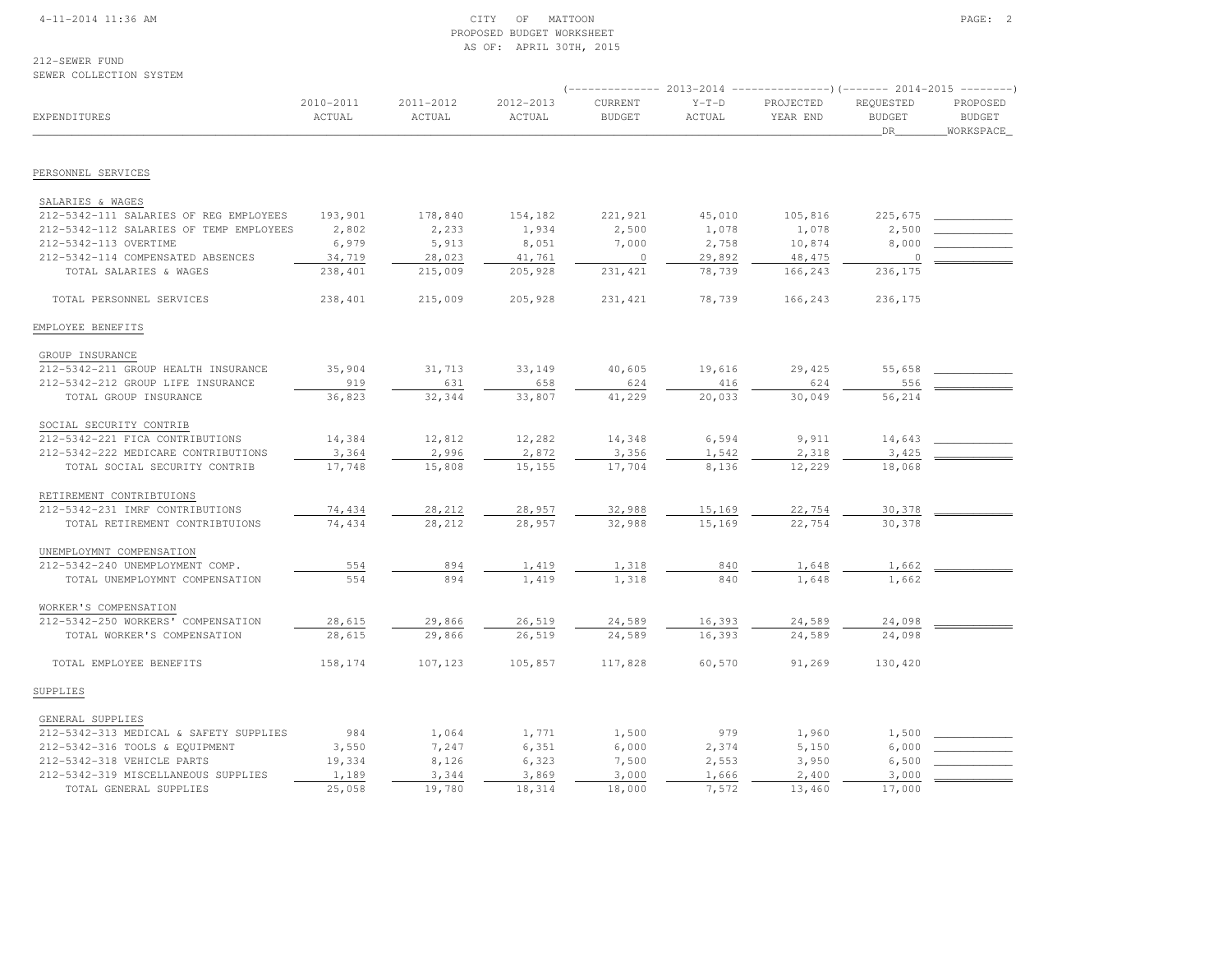#### 4-11-2014 11:36 AM CITY OF MATTOON PAGE: 3 PROPOSED BUDGET WORKSHEETAS OF: APRIL 30TH, 2015

212-SEWER FUND

#### SEWER COLLECTION SYSTEM

| EXPENDITURES                            | 2010-2011<br>ACTUAL | 2011-2012<br>ACTUAL | 2012-2013<br>ACTUAL | CURRENT<br><b>BUDGET</b> | $Y-T-D$<br>ACTUAL | PROJECTED<br>YEAR END | REQUESTED<br><b>BUDGET</b><br>DR | PROPOSED<br><b>BUDGET</b><br>WORKSPACE |  |  |
|-----------------------------------------|---------------------|---------------------|---------------------|--------------------------|-------------------|-----------------------|----------------------------------|----------------------------------------|--|--|
| ENERGY                                  |                     |                     |                     |                          |                   |                       |                                  |                                        |  |  |
| 212-5342-326 FUEL                       | 18                  | $\circ$             | 3,278               | $\circ$                  |                   | $\overline{0}$        |                                  |                                        |  |  |
| TOTAL ENERGY                            | 18                  | $\Omega$            | 3,278               | $\Omega$                 |                   | $\Omega$              |                                  |                                        |  |  |
| SWR SYSTM MAINT SUPPLIES                |                     |                     |                     |                          |                   |                       |                                  |                                        |  |  |
| 212-5342-361 SEWER PIPE                 | 2,252               | 583                 | 6,117               | 3,000                    | $\circ$           | 833                   | 3,000                            |                                        |  |  |
| 212-5342-362 MANHOLES CASINGS & LIDS    | 5,339               | 4,758               | 10,117              | 7,500                    | $\circ$           | 2,700                 | 6,000                            |                                        |  |  |
| 212-5342-363 BACKFILL & SURFACE MATERIA | 35,029              | 25,708              | 30,880              | 30,000                   | 4,832             | 8,200                 | 28,000                           |                                        |  |  |
| 212-5342-364 SEWER LINE REPAIR MATERIAL | 3,944               | 3,035               | 2,481               | 3,000                    | 710               | 1,640                 | 3,000                            |                                        |  |  |
| 212-5342-369 OTHER SEWER MTCE SUPPLIES  | 6,505               | 3,145               | 1,502               | 5,000                    | 5,933             | 5,990                 | 5,000                            |                                        |  |  |
| TOTAL SWR SYSTM MAINT SUPPLIES          | 53,068              | 37,229              | 51,097              | 48,500                   | 11,476            | 19,363                | 45,000                           |                                        |  |  |
| TOTAL SUPPLIES                          | 78,143              | 57,009              | 72,689              | 66,500                   | 19,048            | 32,823                | 62,000                           |                                        |  |  |
| PURCHASED PROP MAINT SRV                |                     |                     |                     |                          |                   |                       |                                  |                                        |  |  |
| REPAIR & MAINT SERVICES                 |                     |                     |                     |                          |                   |                       |                                  |                                        |  |  |
| 212-5342-433 REPAIR OF MACHINERY        | 7,006               | 7,623               | 9,769               | 10,000                   | 15,985            | 20,975                | 10,000                           |                                        |  |  |
| 212-5342-434 REPAIR OF VEHICLES         | 6,487               | 9,323               | 10,265              | 10,000                   | 4,357             | 10,780                | 10,000                           |                                        |  |  |
| 212-5342-439 OTHER REPAIR & MTCE SERVIC | 15,276              | 9,792               | 2,954               | 10,000                   | 5,357             | 7,211                 | 10,000                           |                                        |  |  |
| TOTAL REPAIR & MAINT SERVICES           | 28,769              | 26,739              | 22,988              | 30,000                   | 25,699            | 38,966                | 30,000                           |                                        |  |  |
| RENTALS                                 |                     |                     |                     |                          |                   |                       |                                  |                                        |  |  |
| 212-5342-440 RENTALS                    | 300                 | 1,435               | 3,812               | 2,500                    |                   | 493                   | 2,500                            |                                        |  |  |
| TOTAL RENTALS                           | 300                 | 1,435               | 3,812               | 2,500                    | $\Omega$          | 493                   | 2,500                            |                                        |  |  |
| CONSTRUCTION SERVICES                   |                     |                     |                     |                          |                   |                       |                                  |                                        |  |  |
| OTHER PROP MAINT SERVICE                |                     |                     |                     |                          |                   |                       |                                  |                                        |  |  |
| 212-5342-460 OTHER PROPERTY MTCE SERVIC | 2,537               | $\circ$             | $\circ$             | 0                        | 1,000             | 0                     | 0                                |                                        |  |  |
| TOTAL OTHER PROP MAINT SERVICE          | 2,537               |                     |                     |                          | 1,000             |                       |                                  |                                        |  |  |
| TOTAL PURCHASED PROP MAINT SRV          | 31,606              | 28,174              | 26,800              | 32,500                   | 26,699            | 39,459                | 32,500                           |                                        |  |  |
| OTHER PURCHASED SERVICES                |                     |                     |                     |                          |                   |                       |                                  |                                        |  |  |
| COMMUNICATION                           |                     |                     |                     |                          |                   |                       |                                  |                                        |  |  |
| 212-5342-533 CELL PHONES                | $\circ$             | $\circ$             | $\circ$             | $\circ$                  | $\circ$           | $\circ$               | 500                              |                                        |  |  |
| 212-5342-535 RADIOS                     | $\mathbb O$         | $\circ$             | $\circ$             | $\circ$                  | $\mathbf 0$       | $\circ$               | 1,000                            |                                        |  |  |
| TOTAL COMMUNICATION                     |                     | $\cap$              |                     | $\Omega$                 |                   | $\Omega$              | 1,500                            |                                        |  |  |
| TOTAL OTHER PURCHASED SERVICES          | $\circ$             | $\circ$             | $\circ$             | $\circ$                  | $\circ$           | $\circ$               | 1,500                            |                                        |  |  |

PROPERTY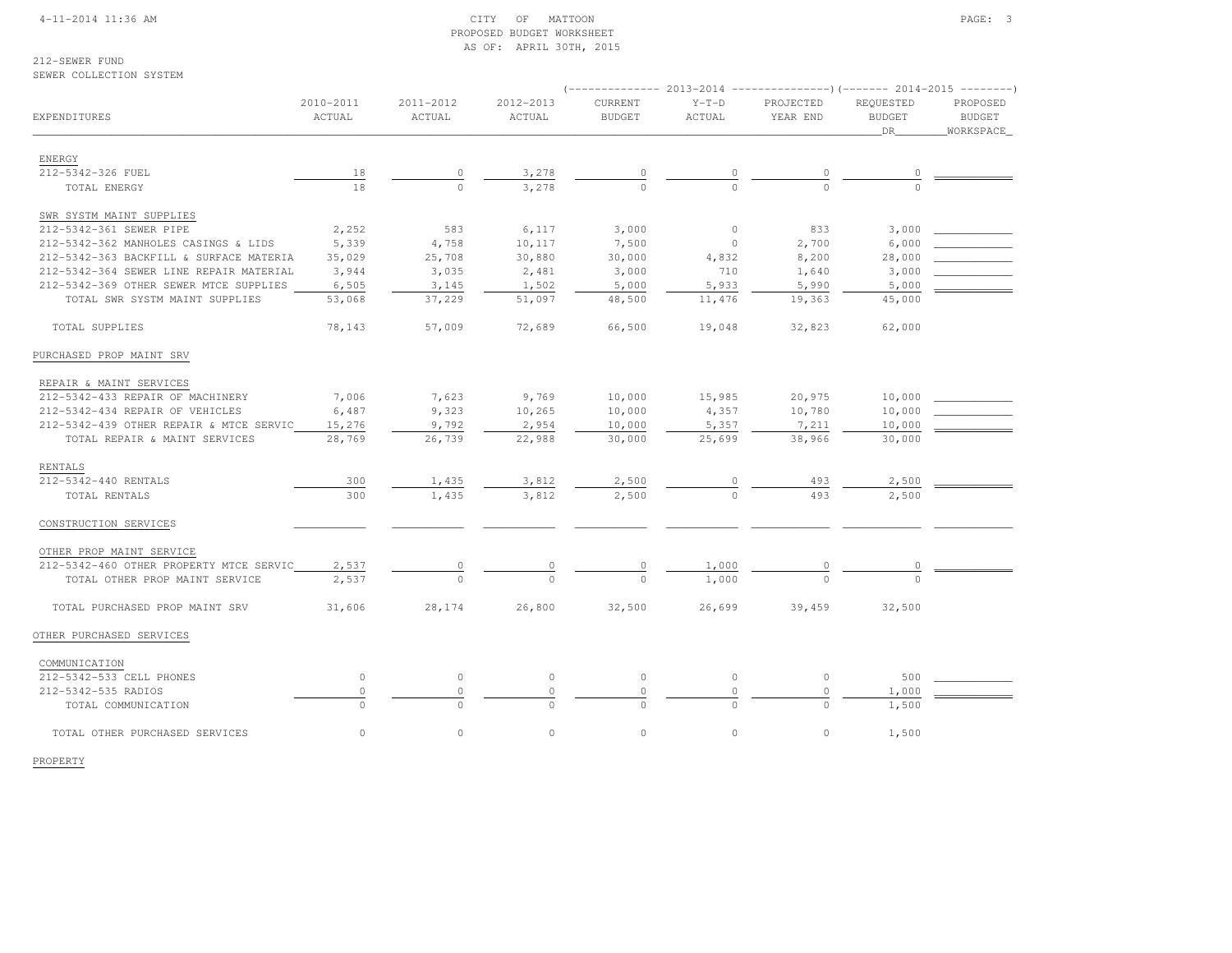#### 4-11-2014 11:36 AM CITY OF MATTOON PAGE: 4 PROPOSED BUDGET WORKSHEETAS OF: APRIL 30TH, 2015

212-SEWER FUND

SEWER COLLECTION SYSTEM

# (-------------- 2013-2014 ---------------)(------- 2014-2015 --------) 2010-2011 2011-2012 2012-2013 CURRENT Y-T-D PROJECTED REQUESTED PROPOSED**BUDGET** EXPENDITURES ACTUAL ACTUAL ACTUAL BUDGET ACTUAL YEAR END BUDGET BUDGETWORKSPACE  $\hbox{\tt \_}$  . The contract of the contract of the contract of the contract of the contract of the contract of the contract of the contract of the contract of the contract of the contract of the contract of the contract of IMPROVEMENTS-NOT BLDNGS 212-5342-730 IMPROVEMENTS OTHER THAN BL 10,794 6,636 38,770 1,015,000 385,246 534,655 865,000 \_\_\_\_\_\_\_\_\_\_\_\_TOTAL IMPROVEMENTS-NOT BLDNGS 10,794 6,636 38,770 1,015,000 385,246 534,655 865,000 MACHINERY & EQUIPMENT 212-5342-740 MACHINERY & EQUIPMENT 5,370 6,645 10 0 0 0 0 \_\_\_\_\_\_\_\_\_\_\_\_212-5342-743 MEF CONTRIBUTION 0 0 47,718 58,000 38,667 58,000 103,000 TOTAL MACHINERY & EQUIPMENT 5,370 6,645 47,728 58,000 38,667 58,000 103,000 TOTAL PROPERTY 16,164 13,281 86,498 1,073,000 423,913 592,655 968,000OTHER OBJECTS COMPUTER INFO SYS OBJECT $\frac{0}{212-5342-863}$  COMPUTERS TOMPUTERS TO BJECT  $\frac{0}{0}$   $\frac{872}{872}$   $\frac{0}{27}$   $\frac{0}{0}$   $\frac{0}{0}$   $\frac{0}{0}$ TOTAL COMPUTER INFO SYS OBJECT TOTAL OTHER OBJECTS 0 0 872 0 0 0 0TOTAL SEWER COLLECTION SYSTEM 522,488 420,596 498,644 1,521,249 608,969 922,449 1,430,595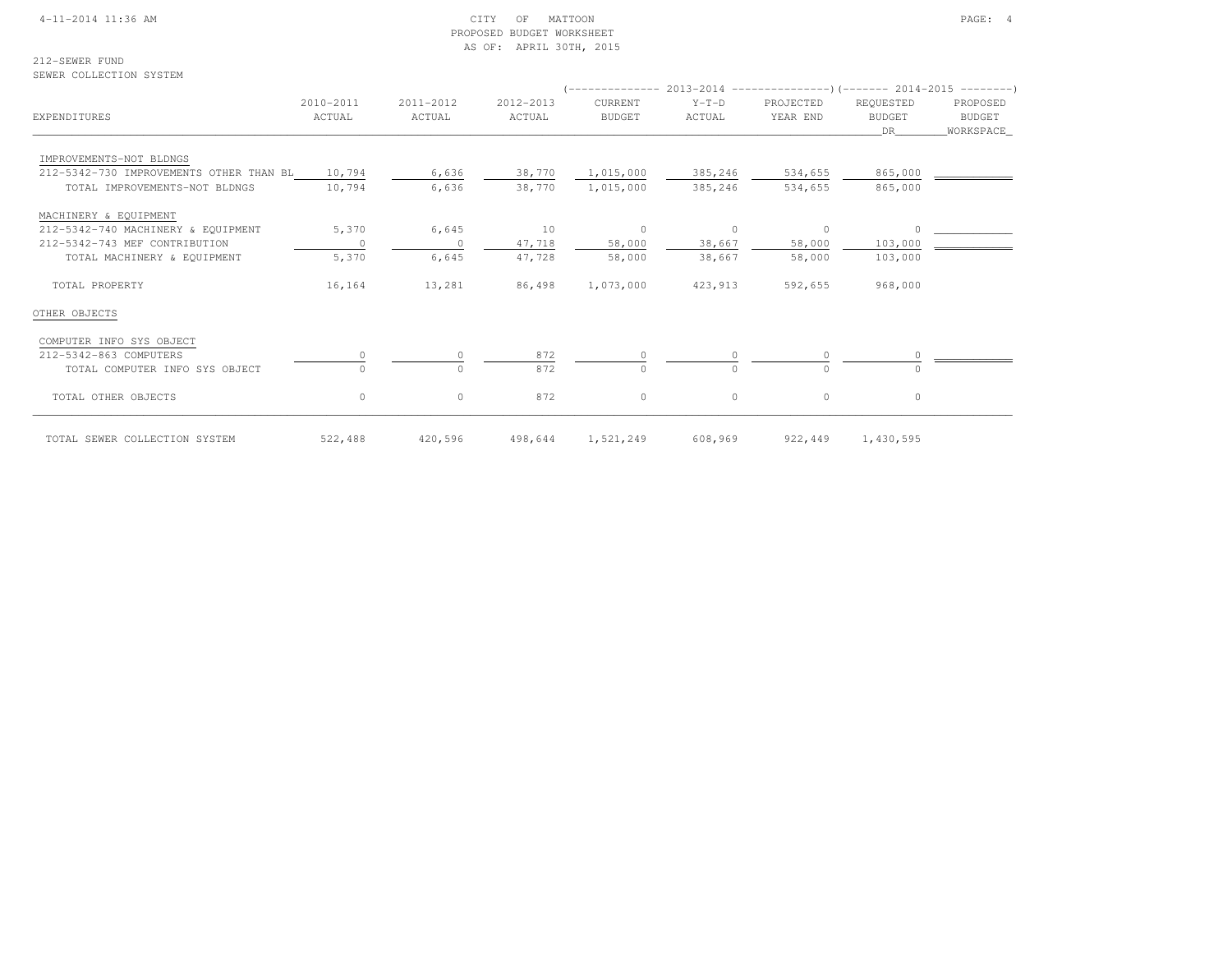#### 4-11-2014 11:36 AM CITY OF MATTOON PAGE: 5 PROPOSED BUDGET WORKSHEETAS OF: APRIL 30TH, 2015

212-SEWER FUNDSEWER LIFT STATIONS

|                                         |                     |                     |                     |                          |                   | (-------------- 2013-2014 ----------------)(------- 2014-2015 --------) |                                   |                                        |
|-----------------------------------------|---------------------|---------------------|---------------------|--------------------------|-------------------|-------------------------------------------------------------------------|-----------------------------------|----------------------------------------|
| EXPENDITURES                            | 2010-2011<br>ACTUAL | 2011-2012<br>ACTUAL | 2012-2013<br>ACTUAL | CURRENT<br><b>BUDGET</b> | $Y-T-D$<br>ACTUAL | PROJECTED<br>YEAR END                                                   | REQUESTED<br><b>BUDGET</b><br>DR. | PROPOSED<br><b>BUDGET</b><br>WORKSPACE |
|                                         |                     |                     |                     |                          |                   |                                                                         |                                   |                                        |
| SUPPLIES                                |                     |                     |                     |                          |                   |                                                                         |                                   |                                        |
| GENERAL SUPPLIES                        |                     |                     |                     |                          |                   |                                                                         |                                   |                                        |
| 212-5343-316 TOOLS & EQUIPMENT          | 1,007               | $\circ$             | $\circ$             | 1,200                    | 154               | 154                                                                     | 500                               |                                        |
| 212-5343-319 MISCELLANEOUS SUPPLIES     | 523                 | $\circ$             | $\circ$             | 500                      | $\circ$           | 645                                                                     | 1,000                             |                                        |
| TOTAL GENERAL SUPPLIES                  | 1,530               | $\mathbf{0}$        | $\Omega$            | 1,700                    | 154               | 799                                                                     | 1,500                             |                                        |
| <b>ENERGY</b>                           |                     |                     |                     |                          |                   |                                                                         |                                   |                                        |
| 212-5343-321 NATURAL GAS & ELECTRIC (AM | 30,999              | 29,753              | 27,426              | 31,000                   | 15,734            | 29,255                                                                  | 31,000                            |                                        |
| 212-5343-322 ELECTRICITY (COLES-MOULTRI | 7,596               | 9,436               | 8,197               | 9,000                    | 4,887             | 7,146                                                                   | 9,000                             |                                        |
| 212-5343-323 BOTTLED GAS                | $\Omega$            | $\Omega$            | 525                 | 600                      | 624               | 624                                                                     | 600                               |                                        |
| 212-5343-326 FUEL                       | $\circ$             | 212                 | 154                 | 300                      | $\overline{4}$    | $\overline{4}$                                                          | 300                               |                                        |
| TOTAL ENERGY                            | 38,595              | 39,401              | 36,302              | 40,900                   | 21,249            | 37,029                                                                  | 40,900                            |                                        |
| SWR SYSTM MAINT SUPPLIES                |                     |                     |                     |                          |                   |                                                                         |                                   |                                        |
| 212-5343-365 LIFT STATION REPAIR MATERI | 633                 | 2,677               | $\circ$             | 5,000                    | 551               | 551                                                                     | 2,000                             |                                        |
| 212-5343-369 OTHER SEWER MTCE SUPPLIES  | 60                  | 1,763               | 662                 | 2,000                    | 429               | 452                                                                     | 2,000                             |                                        |
| TOTAL SWR SYSTM MAINT SUPPLIES          | 693                 | 4,440               | 662                 | 7,000                    | 980               | 1,003                                                                   | 4,000                             |                                        |
| TOTAL SUPPLIES                          | 40,818              | 43,841              | 36,964              | 49,600                   | 22,383            | 38,831                                                                  | 46,400                            |                                        |
| PURCHASED PROP MAINT SRV                |                     |                     |                     |                          |                   |                                                                         |                                   |                                        |
| REPAIR & MAINT SERVICES                 |                     |                     |                     |                          |                   |                                                                         |                                   |                                        |
| 212-5343-432 REPAIR OF STRUCTURES       | 323                 | 75                  | $\circ$             | 1,000                    | $\circ$           | $\circ$                                                                 | 1,000                             |                                        |
| 212-5343-433 REPAIR OF MACHINERY        | 6,696               | 4,081               | 21,710              | 13,000                   | 4,682             | 14,350                                                                  | 13,000                            |                                        |
| 212-5343-434 REPAIR OF VEHICLES         | 19                  | $\circ$             | $\Omega$            | $\circ$                  | $\Omega$          | $\circ$                                                                 | 0                                 |                                        |
| 212-5343-435 ELEVATOR SERVICE AGREEMENT | 357                 | $\circ$             | $\circ$             | 500                      | $\circ$           | $\circ$                                                                 | 500                               |                                        |
| 212-5343-439 OTHER REPAIR & MTCE SERVIC | 1,981               | $\circ$             | $\circ$             | 1,000                    | 645               | 690                                                                     | 1,000                             |                                        |
| TOTAL REPAIR & MAINT SERVICES           | 9,376               | 4,156               | 21,710              | 15,500                   | 5,327             | 15,040                                                                  | 15,500                            |                                        |
| CONSTRUCTION SERVICES                   |                     |                     |                     |                          |                   |                                                                         |                                   |                                        |
| TOTAL PURCHASED PROP MAINT SRV          | 9,376               | 4,156               | 21,710              | 15,500                   | 5,327             | 15,040                                                                  | 15,500                            |                                        |
| OTHER PURCHASED SERVICES                |                     |                     |                     |                          |                   |                                                                         |                                   |                                        |
| PROFESSIONAL SERVICES                   |                     |                     |                     |                          |                   |                                                                         |                                   |                                        |
| COMMUNICATION                           |                     |                     |                     |                          |                   |                                                                         |                                   |                                        |
| 212-5343-533 CELLULAR PHONE             | 0                   | 23                  | 2,778               | 3,000                    | 923               | 1,450                                                                   | 1,500                             |                                        |
| TOTAL COMMUNICATION                     | $\circ$             | 23                  | 2,778               | 3,000                    | 923               | 1,450                                                                   | 1,500                             |                                        |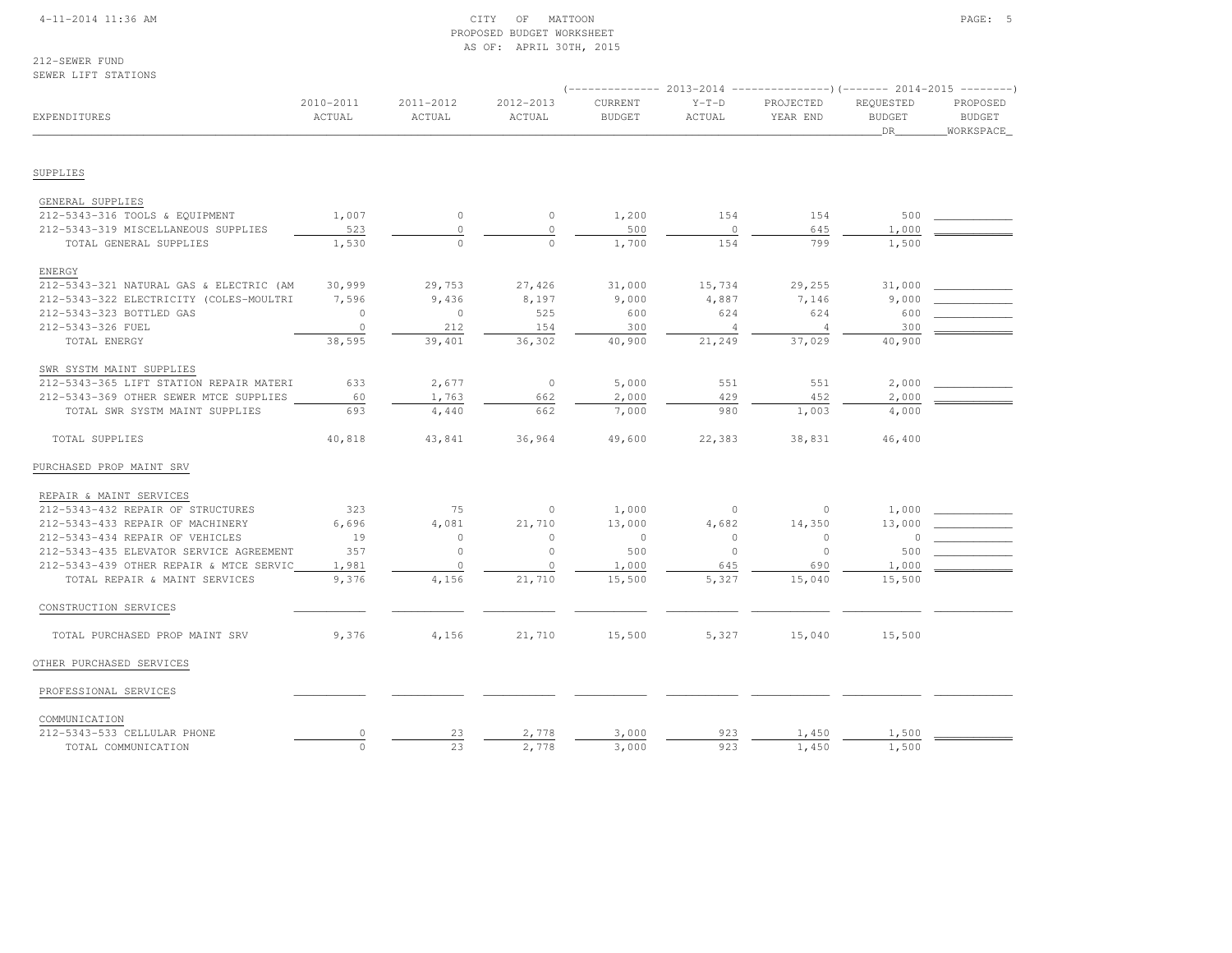#### 4-11-2014 11:36 AM CITY OF MATTOON PAGE: 6 PROPOSED BUDGET WORKSHEETAS OF: APRIL 30TH, 2015

212-SEWER FUNDSEWER LIFT STATIONS

| <b>EXPENDITURES</b>                     | 2010-2011<br>ACTUAL | 2011-2012<br>ACTUAL | 2012-2013<br>ACTUAL | CURRENT<br><b>BUDGET</b> | $Y-T-D$<br>ACTUAL | PROJECTED<br>YEAR END | REQUESTED<br><b>BUDGET</b><br>DR | PROPOSED<br>BUDGET<br>_WORKSPACE_ |  |
|-----------------------------------------|---------------------|---------------------|---------------------|--------------------------|-------------------|-----------------------|----------------------------------|-----------------------------------|--|
| EMPLOYEE BUSINESS EXP                   |                     |                     |                     |                          |                   |                       |                                  |                                   |  |
| TOTAL OTHER PURCHASED SERVICES          | $\circ$             | 23                  | 2,778               | 3,000                    | 923               | 1,450                 | 1,500                            |                                   |  |
| PROPERTY                                |                     |                     |                     |                          |                   |                       |                                  |                                   |  |
| IMPROVEMENTS-NOT BLDNGS                 |                     |                     |                     |                          |                   |                       |                                  |                                   |  |
| 212-5343-730 IMPROVEMENTS OTHER THAN BL | $\circ$             | $\mathbf{0}$        | $\circ$             | 50,000                   | $\circ$           | 41,279                | 50,000                           |                                   |  |
| TOTAL IMPROVEMENTS-NOT BLDNGS           |                     | $\circ$             | $\Omega$            | 50,000                   | $\Omega$          | 41,279                | 50,000                           |                                   |  |
| MACHINERY & EQUIPMENT                   |                     |                     |                     |                          |                   |                       |                                  |                                   |  |
| TOTAL PROPERTY                          | $\circ$             | $\circ$             | $\circ$             | 50,000                   | $\circ$           | 41,279                | 50,000                           |                                   |  |
| OTHER OBJECTS                           |                     |                     |                     |                          |                   |                       |                                  |                                   |  |
| FINANCIAL TRANS OBJECTS                 |                     |                     |                     |                          |                   |                       |                                  |                                   |  |
| 212-5343-828 REAL ESTATE TAXES          | 25                  | $\overline{31}$     | 27                  | 50                       | 27                | 27                    | 50                               |                                   |  |
| TOTAL FINANCIAL TRANS OBJECTS           | 25                  | 31                  | 2.7                 | 50                       | 27                | 2.7                   | 50                               |                                   |  |
| TOTAL OTHER OBJECTS                     | 25                  | 31                  | 27                  | 50                       | 27                | 27                    | 50                               |                                   |  |
| TOTAL SEWER LIFT STATIONS               | 50,218              | 48,051              | 61,479              | 118,150                  | 28,660            | 96,627                | 113,450                          |                                   |  |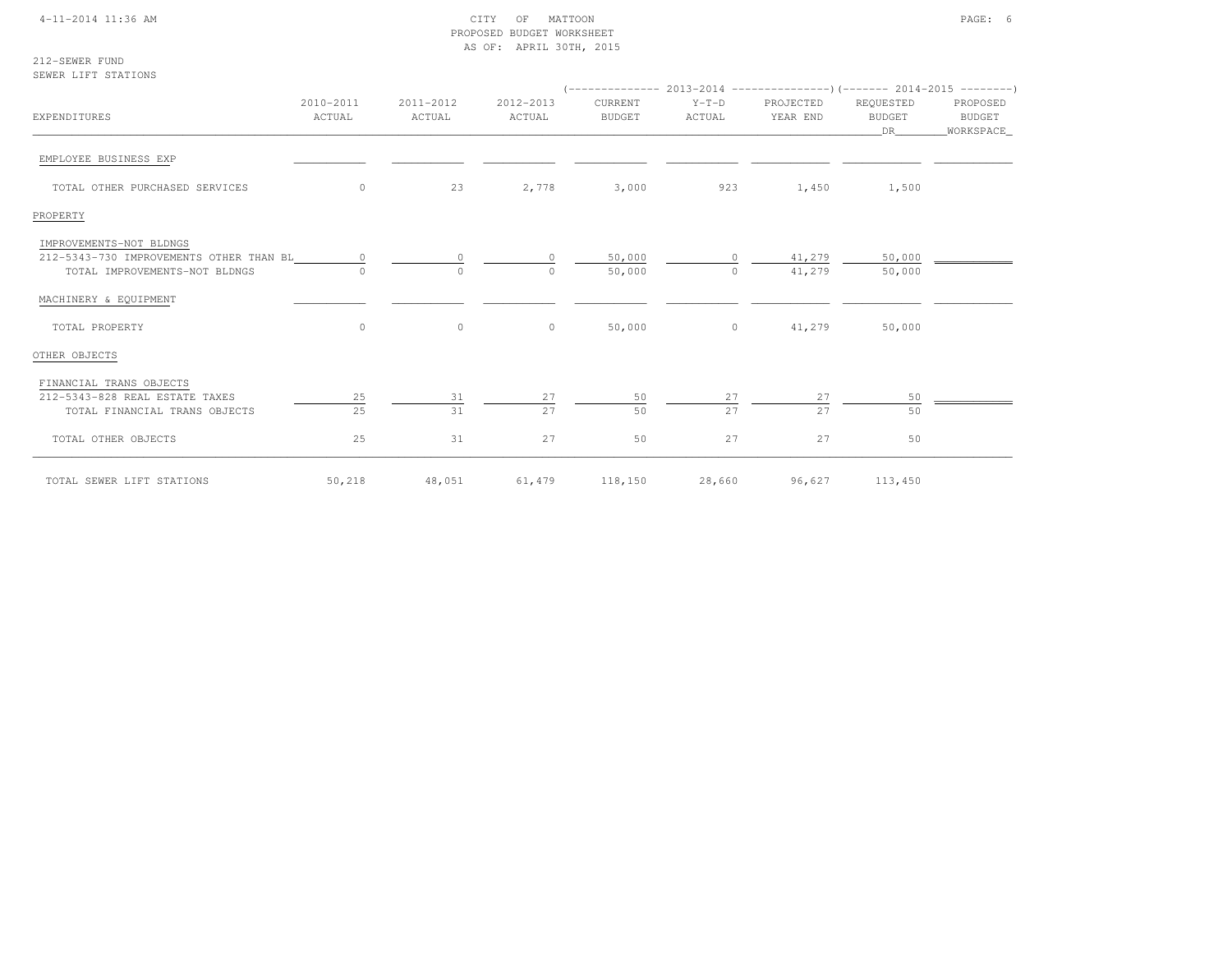#### 4-11-2014 11:36 AM CITY OF MATTOON PAGE: 7 PROPOSED BUDGET WORKSHEETAS OF: APRIL 30TH, 2015

212-SEWER FUND

# WASTEWATER TREATMNT PLANT

|                                                            | (-------------- 2013-2014 ----------------) (------- 2014-2015 ---------) |                     |                     |                          |                   |                       |                                   |                                        |  |
|------------------------------------------------------------|---------------------------------------------------------------------------|---------------------|---------------------|--------------------------|-------------------|-----------------------|-----------------------------------|----------------------------------------|--|
| EXPENDITURES                                               | 2010-2011<br>ACTUAL                                                       | 2011-2012<br>ACTUAL | 2012-2013<br>ACTUAL | CURRENT<br><b>BUDGET</b> | $Y-T-D$<br>ACTUAL | PROJECTED<br>YEAR END | REQUESTED<br><b>BUDGET</b><br>DR. | PROPOSED<br><b>BUDGET</b><br>WORKSPACE |  |
| PERSONNEL SERVICES                                         |                                                                           |                     |                     |                          |                   |                       |                                   |                                        |  |
|                                                            |                                                                           |                     |                     |                          |                   |                       |                                   |                                        |  |
| SALARIES & WAGES<br>212-5344-111 SALARIES OF REG EMPLOYEES | 309,604                                                                   | 355,015             | 347,272             | 379,357                  | 195,987           | 353,097               | 389, 417                          |                                        |  |
| 212-5344-112 SALARIES OF TEMP EMPLOYEES                    | 1,726                                                                     | $\circ$             | 3,800               | 6,000                    | $\circ$           | $\circ$               | 5,600                             |                                        |  |
| 212-5344-113 OVERTIME                                      | 2,072                                                                     | 3,514               | 4,519               | 4,000                    | 2,058             | 9,555                 | 10,000                            |                                        |  |
| 212-5344-114 COMPENSATED ABSENCES                          | 4,870                                                                     | 9,569               | 27,641              | $\circ$                  | 20,137            | 32,723                | $\circ$                           |                                        |  |
| TOTAL SALARIES & WAGES                                     | 318,272                                                                   | 368,098             | 383,231             | 389,357                  | 218,183           | 395,375               | 405,017                           |                                        |  |
| TOTAL PERSONNEL SERVICES                                   | 318,272                                                                   | 368,098             | 383,231             | 389,357                  | 218,183           | 395,375               | 405,017                           |                                        |  |
| EMPLOYEE BENEFITS                                          |                                                                           |                     |                     |                          |                   |                       |                                   |                                        |  |
| GROUP INSURANCE                                            |                                                                           |                     |                     |                          |                   |                       |                                   |                                        |  |
| 212-5344-211 GROUP HEALTH INSURANCE                        | 43,188                                                                    | 46,084              | 52,706              | 59,130                   | 32,415            | 48,623                | 81,681                            |                                        |  |
| 212-5344-212 GROUP LIFE INSURANCE                          | 1,032                                                                     | 1,008               | 1,052               | 1,052                    | 701               | 1,052                 | 937                               |                                        |  |
| TOTAL GROUP INSURANCE                                      | 44,220                                                                    | 47,092              | 53,758              | 60,182                   | 33,116            | 49,674                | 82,618                            |                                        |  |
| SOCIAL SECURITY CONTRIB                                    |                                                                           |                     |                     |                          |                   |                       |                                   |                                        |  |
| 212-5344-221 FICA CONTRIBUTIONS                            | 21,596                                                                    | 21,959              | 22,944              | 24,140                   | 15,346            | 24,128                | 25,111                            |                                        |  |
| 212-5344-222 MEDICARE CONTRIBUTIONS                        | 5,051                                                                     | 5,135               | 5,366               | 5,646                    | 3,589             | 5,643                 | 5,873                             |                                        |  |
| TOTAL SOCIAL SECURITY CONTRIB                              | 26,646                                                                    | 27,094              | 28,310              | 29,786                   | 18,935            | 29,771                | 30,984                            |                                        |  |
| RETIREMENT CONTRIBTUIONS                                   |                                                                           |                     |                     |                          |                   |                       |                                   |                                        |  |
| 212-5344-231 IMRF CONTRIBUTIONS                            | 231,816                                                                   | 49,180              | 54,115              | 55,242                   | 35,667            | 53,500                | 51,924                            |                                        |  |
| TOTAL RETIREMENT CONTRIBTUIONS                             | 231,816                                                                   | 49,180              | 54,115              | 55,242                   | 35,667            | 53,500                | 51,924                            |                                        |  |
| UNEMPLOYMNT COMPENSATION                                   |                                                                           |                     |                     |                          |                   |                       |                                   |                                        |  |
| 212-5344-240 UNEMPLOYMENT COMP.                            | 803                                                                       | 1,265               | 2,314               | 2,425                    | 1,415             | 3,060                 | 3,059                             |                                        |  |
| TOTAL UNEMPLOYMNT COMPENSATION                             | 803                                                                       | 1,265               | 2,314               | 2,425                    | 1,415             | 3,060                 | 3,059                             |                                        |  |
| WORKER'S COMPENSATION                                      |                                                                           |                     |                     |                          |                   |                       |                                   |                                        |  |
| 212-5344-250 WORKERS' COMPENSATION                         | 14,388                                                                    | 16,877              | 15,936              | 15,098                   | 10,065            | 15,098                | 15,083                            |                                        |  |
| TOTAL WORKER'S COMPENSATION                                | 14,388                                                                    | 16,877              | 15,936              | 15,098                   | 10,065            | 15,098                | 15,083                            |                                        |  |
| TOTAL EMPLOYEE BENEFITS                                    | 317,873                                                                   | 141,508             | 154,434             | 162,733                  | 99,198            | 151,103               | 183,668                           |                                        |  |
| SUPPLIES                                                   |                                                                           |                     |                     |                          |                   |                       |                                   |                                        |  |
| GENERAL SUPPLIES                                           |                                                                           |                     |                     |                          |                   |                       |                                   |                                        |  |
| 212-5344-311 OFFICE SUPPLIES                               | 1,212                                                                     | 679                 | 1,179               | 1,000                    | 266               | 890                   | 1,000                             |                                        |  |
| 212-5344-312 CLEANING SUPPLIES                             | 1,394                                                                     | 749                 | 1,959               | 1,500                    | 682               | 1,086                 | 1,500                             |                                        |  |
| 212-5344-313 MEDICAL & SAFETY SUPPLIES                     | 1,195                                                                     | 1,665               | 950                 | 1,500                    | 1,427             | 1,726                 | 1,500                             |                                        |  |
| 212-5344-314 CHEMICALS                                     | 10,034                                                                    | 13,862              | 19,422              | 15,000                   | 8,111             | 19,120                | 18,000                            |                                        |  |
| 212-5344-316 TOOLS & EQUIPMENT                             | 4,876                                                                     | 6,003               | 1,091)              | 3,000                    | 482               | 1,516                 | 3,000                             |                                        |  |
| 212-5344-318 VEHICLE PARTS                                 | 420                                                                       | 75                  | 423                 | 1,000                    | 437               | 534                   | 1,000                             |                                        |  |
| 212-5344-319 MISCELLANEOUS SUPPLIES                        | 5,040                                                                     | 7,948               | 12,467              | 8,000                    | 7,435             | 8,963                 | 8,000                             |                                        |  |
| TOTAL GENERAL SUPPLIES                                     | 24,170                                                                    | 30,981              | 35,309              | 31,000                   | 18,839            | 33,835                | 34,000                            |                                        |  |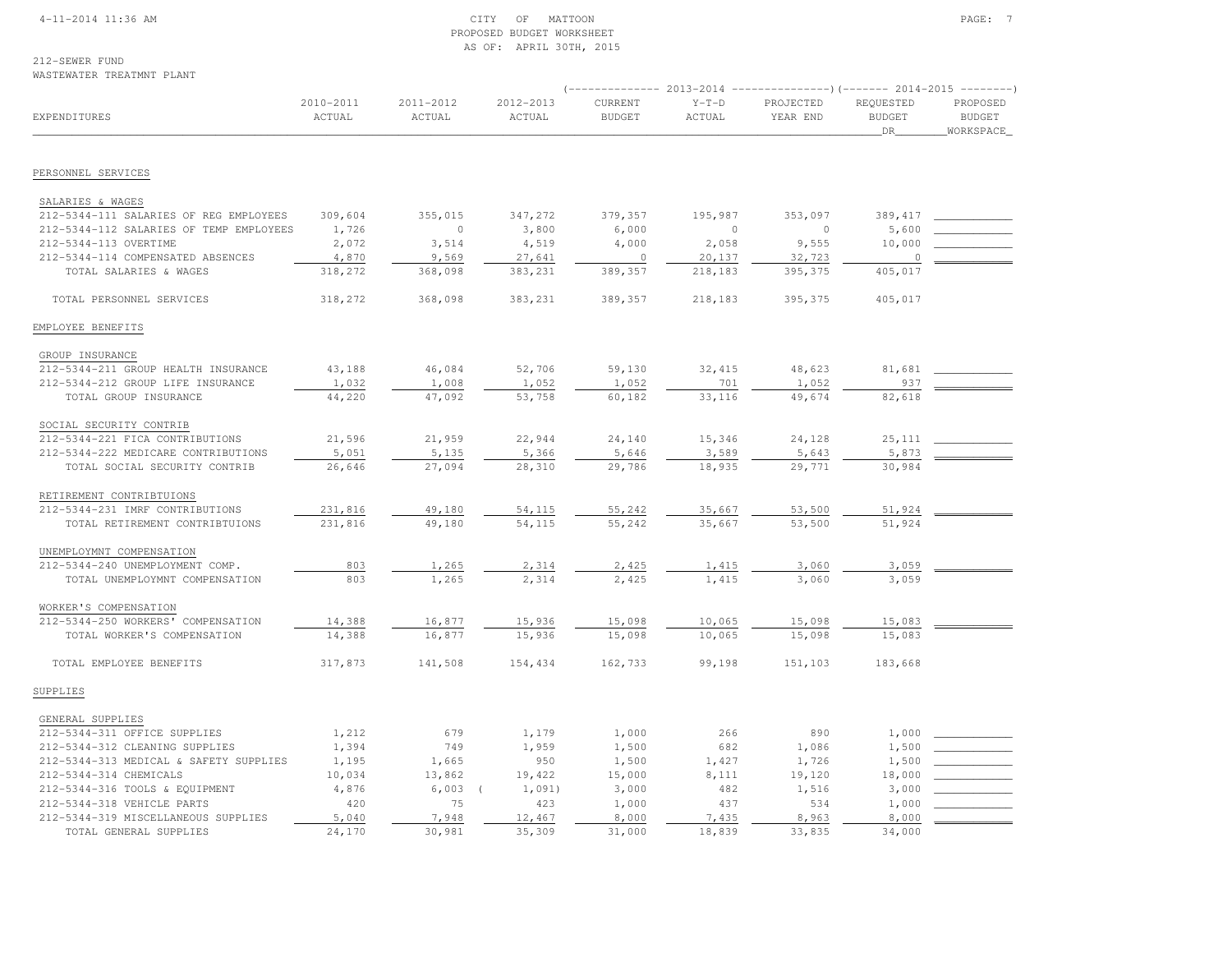#### 4-11-2014 11:36 AM CITY OF MATTOON PAGE: 8 PROPOSED BUDGET WORKSHEETAS OF: APRIL 30TH, 2015

212-SEWER FUND

WASTEWATER TREATMNT PLANT

### (-------------- 2013-2014 ---------------)(------- 2014-2015 --------) 2010-2011 2011-2012 2012-2013 CURRENT Y-T-D PROJECTED REQUESTED PROPOSED**BUDGET** EXPENDITURES ACTUAL ACTUAL ACTUAL BUDGET ACTUAL YEAR END BUDGET BUDGETWORKSPACE  $\hbox{\tt \_}$  . The contract of the contract of the contract of the contract of the contract of the contract of the contract of the contract of the contract of the contract of the contract of the contract of the contract of ENERGY 212-5344-321 NATURAL GAS & ELECTRIC (AM 234,603 222,266 198,702 250,000 115,433 220,034 250,000 \_\_\_\_\_\_\_\_\_\_\_\_ 212-5344-323 BOTTLED GAS 523 0 0 500 0 0 0 \_\_\_\_\_\_\_\_\_\_\_\_ 212-5344-326 FUEL 0 0 95 0 78 78 100 \_\_\_\_\_\_\_\_\_\_\_\_TOTAL ENERGY 235,126 222,266 198,797 250,500 115,511 220,112 250,100 BOOKS & PERIODICALS 212-5344-340 BOOKS & PERIODICALS 0 214 331 300 ( 85) 170 300 \_\_\_\_\_\_\_\_\_\_\_\_ $-5344-340$  BOOKS & PERIODICALS  $\frac{0}{0}$   $\frac{214}{214}$   $\frac{331}{331}$   $\frac{300}{300}$   $\frac{( \frac{85}{0} )}{( \frac{85}{0} )}$   $\frac{170}{170}$  - SWR SYSTM MAINT SUPPLIES 212-5344-366 PLANT MTCE & REPAIR MATERI 19,600 23,901 29,336 20,000 14,212 23,123 24,000 \_\_\_\_\_\_\_\_\_\_\_\_ TOTAL SWR SYSTM MAINT SUPPLIES 19,600 23,901 29,336 20,000 14,212 23,123 24,000 TOTAL SUPPLIES 278,896 277,361 263,773 301,800 148,477 277,240 308,400PURCHASED PROP MAINT SRV REPAIR & MAINT SERVICES 212-5344-432 REPAIR OF STRUCTURES 206 4,823 112 5,000 102 473 3,000 \_\_\_\_\_\_\_\_\_\_\_\_212-5344-433 REPAIR OF MACHINERY 27,163 32,813 20,013 30,000 10,304 15,840 30,000 212-5344-434 REPAIR OF VEHICLES  $4,436$   $2,671$   $4,343$   $3,000$   $1,282$   $4,852$   $4,000$ 212-5344-439 OTHER REPAIR & MNTCE SERVI 18,341 13,022 15,163 15,000 8,129 11,826 15,000 TOTAL REPAIR & MAINT SERVICES 50,147 53,329 39,632 53,000 19,816 32,991 52,000 RENTALS212-5344-440 RENTALS 212-5344-440 RENTALS 380 500 400 1,000 0 0 1,000 \_\_\_\_\_\_\_\_\_\_\_\_ TOTAL RENTALS 380 500 400 1,000 0 0 1,000 OTHER PROP MAINT SERVICE 212-5344-460 OTHER PROPERTY MTCE SERVIC 34,190 44,395 35,088 42,500 24,316 25,932 38,000 \_\_\_\_\_\_\_\_\_\_\_\_=5344-460 OTHER PROPERTY MTCE SERVIC 34,190 = 44,395 = 35,088 = 42,500 = 24,316 = 25,932 = 38,000<br>TOTAL OTHER PROP MAINT SERVICE 34,190 = 44,395 = 35,088 = 42,500 = 24,316 = 25,932 = 38,000 TOTAL PURCHASED PROP MAINT SRV 84,717 98,225 75,119 96,500 44,132 58,923 91,000OTHER PURCHASED SERVICES PROFESSIONAL SERVICES 212-5344-511 PLANNING & DESIGN SERVICES 0 0 0 0 0 0 5,000 \_\_\_\_\_\_\_\_\_\_\_\_212-5344-516 TECHNOLOGY SUPPORT SERVICE  $\begin{array}{cccccccc} 0 & 1,847 & 0 & 4,000 & 7,543 & 8,245 & 0 \\ \hline \end{array}$ TOTAL PROFESSIONAL SERVICES  $\overline{0}$   $\overline{1,847}$   $\overline{0}$   $\overline{4,000}$   $\overline{7,543}$   $\overline{8,245}$  COMMUNICATION 212-5344-532 TELEPHONE 6,012 6,168 3,376 3,500 2,523 3,427 3,500 \_\_\_\_\_\_\_\_\_\_\_\_212-5344-533 CELLULAR PHONE 0 1,166 1,204 1,300 878 1,409 1,400 TOTAL COMMUNICATION 6,012 7,333 4,580 4,800 3,401 4,836 4,900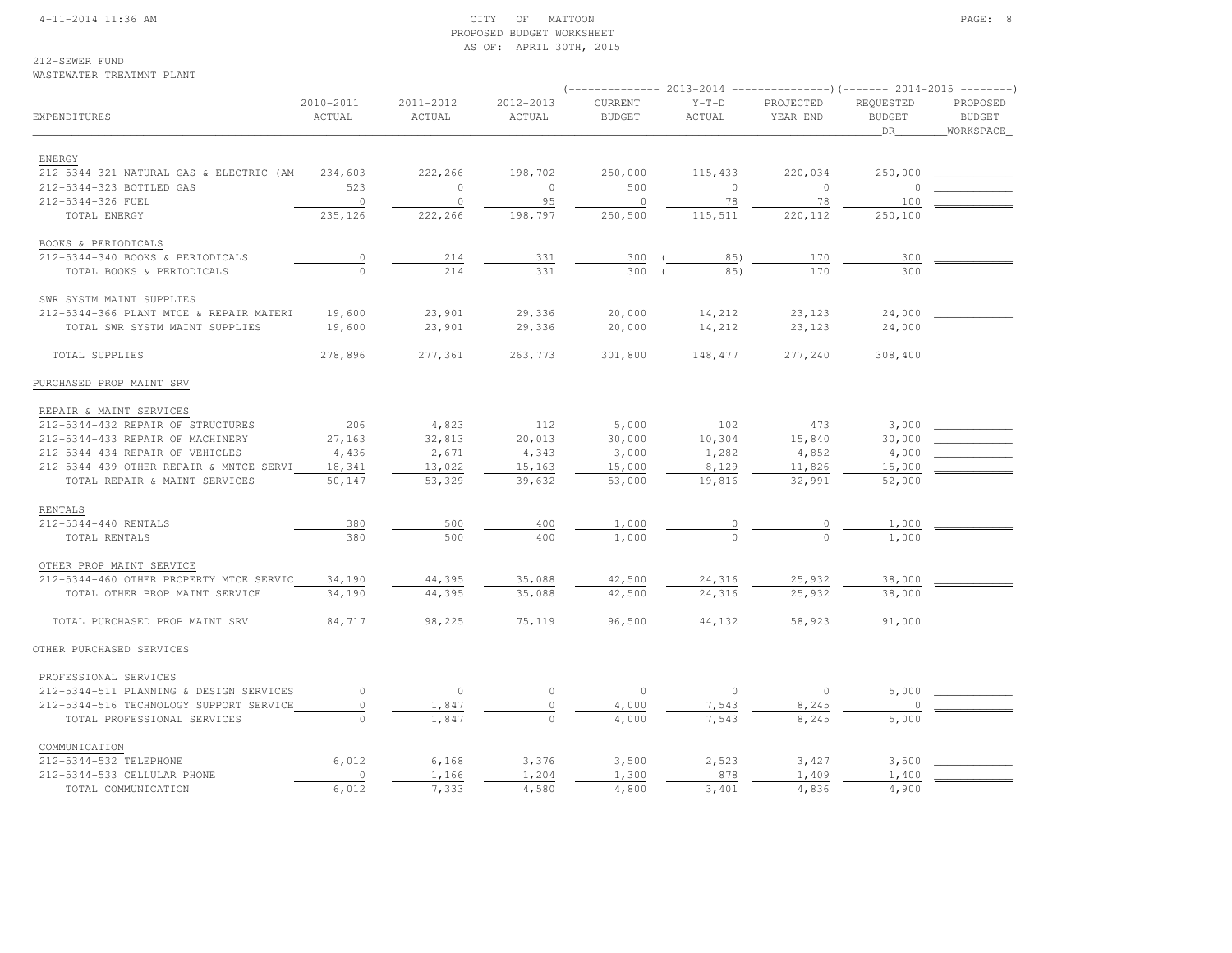#### 4-11-2014 11:36 AM CITY OF MATTOON PAGE: 9 PROPOSED BUDGET WORKSHEETAS OF: APRIL 30TH, 2015

### 212-SEWER FUND

#### WASTEWATER TREATMNT PLANT

| EXPENDITURES                            | 2010-2011<br>ACTUAL | 2011-2012<br>ACTUAL | 2012-2013<br>ACTUAL | CURRENT<br><b>BUDGET</b> | $Y-T-D$<br>ACTUAL | PROJECTED<br>YEAR END | REQUESTED<br><b>BUDGET</b><br>DR | PROPOSED<br><b>BUDGET</b><br>WORKSPACE_ |  |  |
|-----------------------------------------|---------------------|---------------------|---------------------|--------------------------|-------------------|-----------------------|----------------------------------|-----------------------------------------|--|--|
|                                         |                     |                     |                     |                          |                   |                       |                                  |                                         |  |  |
| EMPLOYEE BUSINESS EXP                   |                     |                     |                     |                          |                   |                       |                                  |                                         |  |  |
| 212-5344-562 TRAVEL & TRAINING          |                     | 0                   | 430                 | 500                      | 0                 | 430                   | 500                              |                                         |  |  |
| TOTAL EMPLOYEE BUSINESS EXP             |                     | $\Omega$            | 430                 | 500                      |                   | 430                   | 500                              |                                         |  |  |
| OTHER PURCHASED SERVICES                |                     |                     |                     |                          |                   |                       |                                  |                                         |  |  |
| 212-5344-579 MISC OTHER PURCHASED SERVI | 40,987              | 38,000              | 38,000              | 38,000                   | 38,000            | 38,000                | 38,000                           |                                         |  |  |
| TOTAL OTHER PURCHASED SERVICES          | 40,987              | 38,000              | 38,000              | 38,000                   | 38,000            | 38,000                | 38,000                           |                                         |  |  |
| TOTAL OTHER PURCHASED SERVICES          | 46,999              | 47,181              | 43,010              | 47,300                   | 48,944            | 51,511                | 48,400                           |                                         |  |  |
| PROPERTY                                |                     |                     |                     |                          |                   |                       |                                  |                                         |  |  |
| IMPROVEMENTS-NOT BLDNGS                 |                     |                     |                     |                          |                   |                       |                                  |                                         |  |  |
| 212-5344-730 IMPROVEMENTS OTHER THAN BL | 20,283              | 10,714              | 21,188              | 191,000                  | 127,286           | 127,286               | 120,000                          |                                         |  |  |
| TOTAL IMPROVEMENTS-NOT BLDNGS           | 20,283              | 10,714              | 21,188              | 191,000                  | 127,286           | 127,286               | 120,000                          |                                         |  |  |
| MACHINERY & EQUIPMENT                   |                     |                     |                     |                          |                   |                       |                                  |                                         |  |  |
| 212-5344-743 MEF CONTRIBUTION           |                     |                     |                     | 18,000                   | 12,000            | 18,054                |                                  |                                         |  |  |
| TOTAL MACHINERY & EQUIPMENT             |                     | $\cap$              |                     | 18,000                   | 12,000            | 18,054                |                                  |                                         |  |  |
| TOTAL PROPERTY                          | 20,283              | 10,714              | 21,188              | 209,000                  | 139,286           | 145,340               | 120,000                          |                                         |  |  |
| OTHER OBJECTS                           |                     |                     |                     |                          |                   |                       |                                  |                                         |  |  |
| FINANCIAL TRANS OBJECTS                 |                     |                     |                     |                          |                   |                       |                                  |                                         |  |  |
| 212-5344-814 COPY MACHINE               | 660                 | 809                 | 749                 | 1,000                    | 432               | 750                   | 800                              |                                         |  |  |
| TOTAL FINANCIAL TRANS OBJECTS           | 660                 | 809                 | 749                 | 1,000                    | 432               | 750                   | 800                              |                                         |  |  |
| COMPUTER INFO SYS OBJECT                |                     |                     |                     |                          |                   |                       |                                  |                                         |  |  |
| 212-5344-863 COMPUTERS                  | 2,350               | 0                   | 2,914               |                          |                   |                       |                                  |                                         |  |  |
| TOTAL COMPUTER INFO SYS OBJECT          | 2,350               | $\Omega$            | 2.914               |                          |                   |                       |                                  |                                         |  |  |
| TOTAL OTHER OBJECTS                     | 3,011               | 809                 | 3,662               | 1,000                    | 432               | 750                   | 800                              |                                         |  |  |
| TOTAL WASTEWATER TREATMNT PLANT         | 1,070,051           | 943,896             | 944, 418            | 1,207,690                | 698,652           | 1,080,242             | 1, 157, 285                      |                                         |  |  |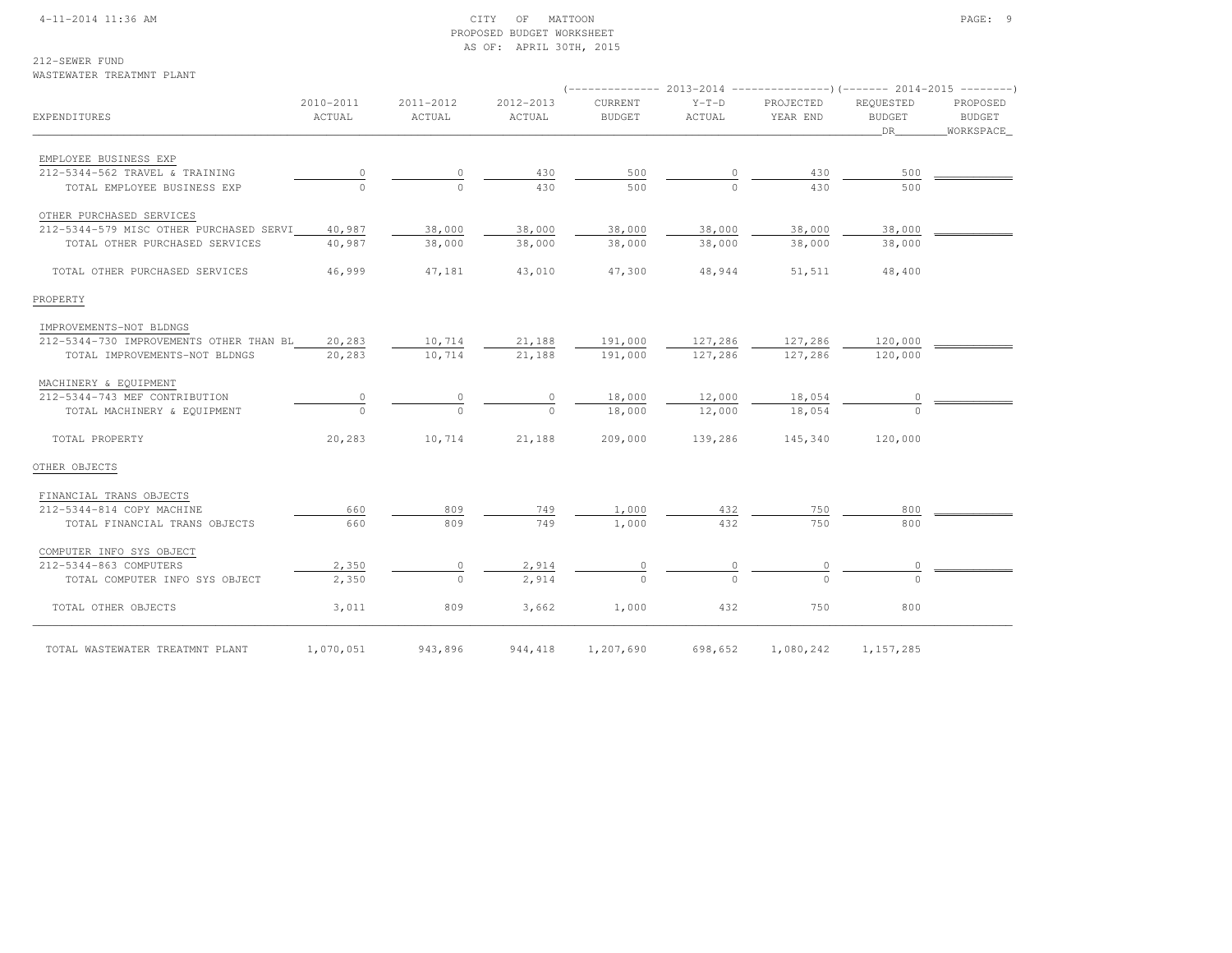#### 4-11-2014 11:36 AM CITY OF MATTOON PAGE: 10 PROPOSED BUDGET WORKSHEETAS OF: APRIL 30TH, 2015

212-SEWER FUND

### ACCOUNTING & COLLECTION

|                                         |                     |                     |                     | (-------------- 2013-2014 |                   |                       |                                  |                                        |  |
|-----------------------------------------|---------------------|---------------------|---------------------|---------------------------|-------------------|-----------------------|----------------------------------|----------------------------------------|--|
| EXPENDITURES                            | 2010-2011<br>ACTUAL | 2011-2012<br>ACTUAL | 2012-2013<br>ACTUAL | CURRENT<br><b>BUDGET</b>  | $Y-T-D$<br>ACTUAL | PROJECTED<br>YEAR END | REQUESTED<br><b>BUDGET</b><br>DR | PROPOSED<br><b>BUDGET</b><br>WORKSPACE |  |
|                                         |                     |                     |                     |                           |                   |                       |                                  |                                        |  |
| PERSONNEL SERVICES                      |                     |                     |                     |                           |                   |                       |                                  |                                        |  |
| SALARIES & WAGES                        |                     |                     |                     |                           |                   |                       |                                  |                                        |  |
| 212-5345-111 SALARIES OF REG EMPLOYEES  | 112,999             | 134,472             | 127,325             | 148,639                   | 75,136            | 136,669               | 152,505                          |                                        |  |
| 212-5345-112 SALARIES OF TEMP EMPLOYEES | 1,564               | 2,354               | 5,498               | 4,000                     | 2,535             | 4,119                 | 5,000                            |                                        |  |
| 212-5345-113 OVERTIME                   | 67                  | 148                 | 204                 | 4,291                     | 424               | 689                   | 1,200                            |                                        |  |
| 212-5345-114 COMPENSATED ABSENCES       | 12,909              | 4,697               | 13,654              | $\mathbf 0$               | 8,954             | 14,550                | $\Omega$                         |                                        |  |
| TOTAL SALARIES & WAGES                  | 127,538             | 141,671             | 146,680             | 156,930                   | 87,049            | 156,027               | 158,705                          |                                        |  |
| TOTAL PERSONNEL SERVICES                | 127,538             | 141,671             | 146,680             | 156,930                   | 87,049            | 156,027               | 158,705                          |                                        |  |
| EMPLOYEE BENEFITS                       |                     |                     |                     |                           |                   |                       |                                  |                                        |  |
| GROUP INSURANCE                         |                     |                     |                     |                           |                   |                       |                                  |                                        |  |
| 212-5345-211 GROUP HEALTH INSURANCE     | 21,081              | 21,687              | 23,262              | 33,204                    | 18,844            | 28,265                | 39,877                           |                                        |  |
| 212-5345-212 GROUP LIFE INSURANCE       | 383                 | 455                 | 455                 | 475                       | 316               | 475                   | 423                              |                                        |  |
| TOTAL GROUP INSURANCE                   | 21,464              | 22,142              | 23,718              | 33,679                    | 19,160            | 28,740                | 40,300                           |                                        |  |
| SOCIAL SECURITY CONTRIB                 |                     |                     |                     |                           |                   |                       |                                  |                                        |  |
| 212-5345-221 FICA CONTRIBUTIONS         | 7,415               | 8,340               | 8,773               | 9,730                     | 6,021             | 9,674                 | 9,840                            |                                        |  |
| 212-5345-222 MEDICARE CONTRIBUTIONS     | 1,734               | 1,950               | 2,052               | 2,275                     | 1,408             | 2,262                 | 2,301                            |                                        |  |
| TOTAL SOCIAL SECURITY CONTRIB           | 9,149               | 10,290              | 10,825              | 12,005                    | 7,430             | 11,936                | 12,141                           |                                        |  |
| RETIREMENT CONTRIBTUIONS                |                     |                     |                     |                           |                   |                       |                                  |                                        |  |
| 212-5345-231 IMRF CONTRIBUTIONS         | 15,550              | 18,349              | 20,101              | 22,038                    | 13,630            | 20,446                | 19,982                           |                                        |  |
| TOTAL RETIREMENT CONTRIBTUIONS          | 15,550              | 18,349              | 20,101              | 22,038                    | 13,630            | 20,446                | 19,982                           |                                        |  |
| UNEMPLOYMNT COMPENSATION                |                     |                     |                     |                           |                   |                       |                                  |                                        |  |
| 212-5345-240 UNEMPLOYMENT COMP.         | 305                 | 571                 | 1,034               | 1,052                     | 585               | 1,303                 | 1,356                            |                                        |  |
| TOTAL UNEMPLOYMNT COMPENSATION          | 305                 | 571                 | 1,034               | 1,052                     | 585               | 1,303                 | 1,356                            |                                        |  |
| WORKER'S COMPENSATION                   |                     |                     |                     |                           |                   |                       |                                  |                                        |  |
| 212-5345-250 WORKERS' COMPENSATION      | 3,390               | 4,606               | 3,429               | 6,944                     | 4,630             | 6,944                 | 6,668                            |                                        |  |
| TOTAL WORKER'S COMPENSATION             | 3,390               | 4,606               | 3,429               | 6,944                     | 4,630             | 6,944                 | 6,668                            |                                        |  |
| TOTAL EMPLOYEE BENEFITS                 | 49,858              | 55,958              | 59,107              | 75,718                    | 45,435            | 69,369                | 80,447                           |                                        |  |
| SUPPLIES                                |                     |                     |                     |                           |                   |                       |                                  |                                        |  |
| GENERAL SUPPLIES                        |                     |                     |                     |                           |                   |                       |                                  |                                        |  |
| 212-5345-311 OFFICE SUPPLIES            | 3,590               | 3,474               | 5,170               | 4,500                     | 1,801             | 2,701                 | 4,500                            |                                        |  |
| 212-5345-318 VEHICLE PARTS              | 193                 | 30                  | $\circ$             | 500                       | $\circ$           | $\circ$               | 500                              |                                        |  |
| 212-5345-319 MISCELLANEOUS SUPPLIES     | 2,323               | 1,056               | 436                 | 1,000                     | 15                | 22                    | 500                              |                                        |  |
| TOTAL GENERAL SUPPLIES                  | 6,107               | 4,560               | 5,607               | 6,000                     | 1,816             | 2,723                 | 5,500                            |                                        |  |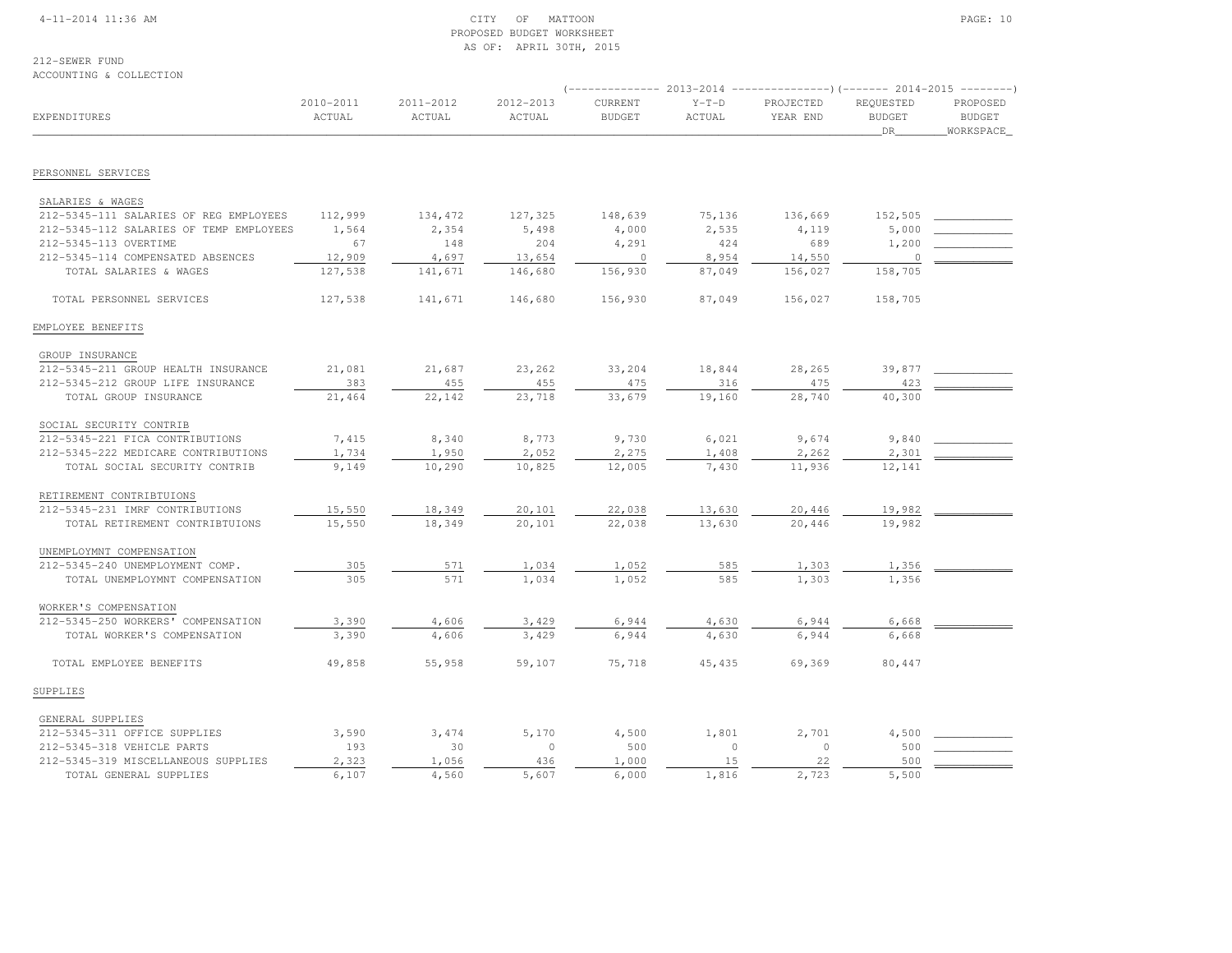#### 4-11-2014 11:36 AM CITY OF MATTOON PAGE: 11 PROPOSED BUDGET WORKSHEETAS OF: APRIL 30TH, 2015

### 212-SEWER FUND

#### ACCOUNTING & COLLECTION

|                                         | 2010-2011                        | 2011-2012      | 2012-2013      | CURRENT       | $Y-T-D$      | PROJECTED      | REQUESTED     | PROPOSED      |  |
|-----------------------------------------|----------------------------------|----------------|----------------|---------------|--------------|----------------|---------------|---------------|--|
| EXPENDITURES                            | ACTUAL                           | ACTUAL         | ACTUAL         | <b>BUDGET</b> | ACTUAL       | YEAR END       | <b>BUDGET</b> | <b>BUDGET</b> |  |
|                                         |                                  |                |                |               |              |                | DR            | WORKSPACE     |  |
|                                         |                                  |                |                |               |              |                |               |               |  |
| ENERGY                                  |                                  |                |                |               |              |                |               |               |  |
| 212-5345-326 FUEL                       | 32,008                           | 44,531         | 44,698         | 50,000        | 27,741       | 41,612         | 50,000        |               |  |
| TOTAL ENERGY                            | 32,008                           | 44,531         | 44,698         | 50,000        | 27,741       | 41,612         | 50,000        |               |  |
| WTR SYSTM MAINT SUPPLIES                |                                  |                |                |               |              |                |               |               |  |
| 212-5345-372 METER TILES RIMS & LIDS    | $\circ$                          | $\circ$        | 300            | 3,000         | $\circ$      | $\circ$        | 3,000         |               |  |
| 212-5345-373 WATER METERS               | 495                              | 2,655          | $\circ$        | 4,000         | $\mathbf 0$  | 0              | 4,000         |               |  |
| TOTAL WTR SYSTM MAINT SUPPLIES          | 495                              | 2,655          | 300            | 7,000         |              |                | 7,000         |               |  |
| TOTAL SUPPLIES                          | 38,609                           | 51,746         | 50,604         | 63,000        | 29,557       | 44,335         | 62,500        |               |  |
| PURCHASED PROP MAINT SRV                |                                  |                |                |               |              |                |               |               |  |
|                                         |                                  |                |                |               |              |                |               |               |  |
| REPAIR & MAINT SERVICES                 |                                  |                |                |               |              | $\circ$        |               |               |  |
| 212-5345-431 REPAIR OF OFFICE EQUIPMENT | 108                              | $\circ$        | $\circ$        | $\circ$       | $\mathbb O$  |                | 0             |               |  |
| 212-5345-434 REPAIR OF VEHICLES         | 463                              | 2,460          | 1,258          | 2,000         | 626          | 939            | 1,000         |               |  |
| 212-5345-439 OTHER REPAIR & MTCE SERVIC | $\overline{0}$                   | $\overline{0}$ | 355            | 500           | $\mathbb O$  | $\overline{0}$ | 500           |               |  |
| TOTAL REPAIR & MAINT SERVICES           | 571                              | 2,460          | 1,613          | 2,500         | 626          | 939            | 1,500         |               |  |
| TOTAL PURCHASED PROP MAINT SRV          | 571                              | 2,460          | 1,613          | 2,500         | 626          | 939            | 1,500         |               |  |
| OTHER PURCHASED SERVICES                |                                  |                |                |               |              |                |               |               |  |
| PROFESSIONAL SERVICES                   |                                  |                |                |               |              |                |               |               |  |
| 212-5345-513 AUDITING SERVICES          | 14,500                           | 14,500         | 22,440         | 14,500        | 4,950        | 7,425          | 20,000        |               |  |
| 212-5345-516 TECHNOLOGY SUPPORT SERVICE | 20,874                           | 21,208         | 18,763         | 20,517        | 16,044       | 24,066         | 25,000        |               |  |
| 212-5345-519 OTHER PROFESSIONAL SERVICE | 363                              | $\circ$        | $\circ$        | $\circ$       | $\mathbf{0}$ | $\circ$        |               |               |  |
| TOTAL PROFESSIONAL SERVICES             | 35,738                           | 35,708         | 41,203         | 35,017        | 20,994       | 31,491         | 45,000        |               |  |
|                                         |                                  |                |                |               |              |                |               |               |  |
| COMMUNICATION                           |                                  |                |                |               |              |                |               |               |  |
| 212-5345-531 POSTAGE                    | 15,619                           | 15,007         | 12,490         | 21,000        | 12,537       | 18,805         | 21,000        |               |  |
| 212-5345-532 TELEPHONE                  | 1,697                            | 1,182          | 1,465          | 1,500         | 1,319        | 1,978          | 2,000         |               |  |
| TOTAL COMMUNICATION                     | 17,316                           | 16,189         | 13,955         | 22,500        | 13,855       | 20,783         | 23,000        |               |  |
| EMPLOYEE BUSINESS EXP                   |                                  |                |                |               |              |                |               |               |  |
| 212-5345-562 TRAVEL & TRAINING          | $\begin{array}{c} 0 \end{array}$ | 954            |                |               |              |                |               |               |  |
| TOTAL EMPLOYEE BUSINESS EXP             |                                  | 954            | $\frac{0}{0}$  | $\frac{0}{0}$ |              |                |               |               |  |
| OTHER PURCHASED SERVICES                |                                  |                |                |               |              |                |               |               |  |
| 212-5345-579 COLLECTION FEES            |                                  |                | $\overline{0}$ | 2,000         |              |                | 2,000         |               |  |
| TOTAL OTHER PURCHASED SERVICES          | $\circ$                          |                |                | 2,000         |              |                | 2,000         |               |  |
|                                         |                                  |                |                |               |              |                |               |               |  |
| TOTAL OTHER PURCHASED SERVICES          | 53,054                           | 52,851         | 55,158         | 59,517        | 34,849       | 52,273         | 70,000        |               |  |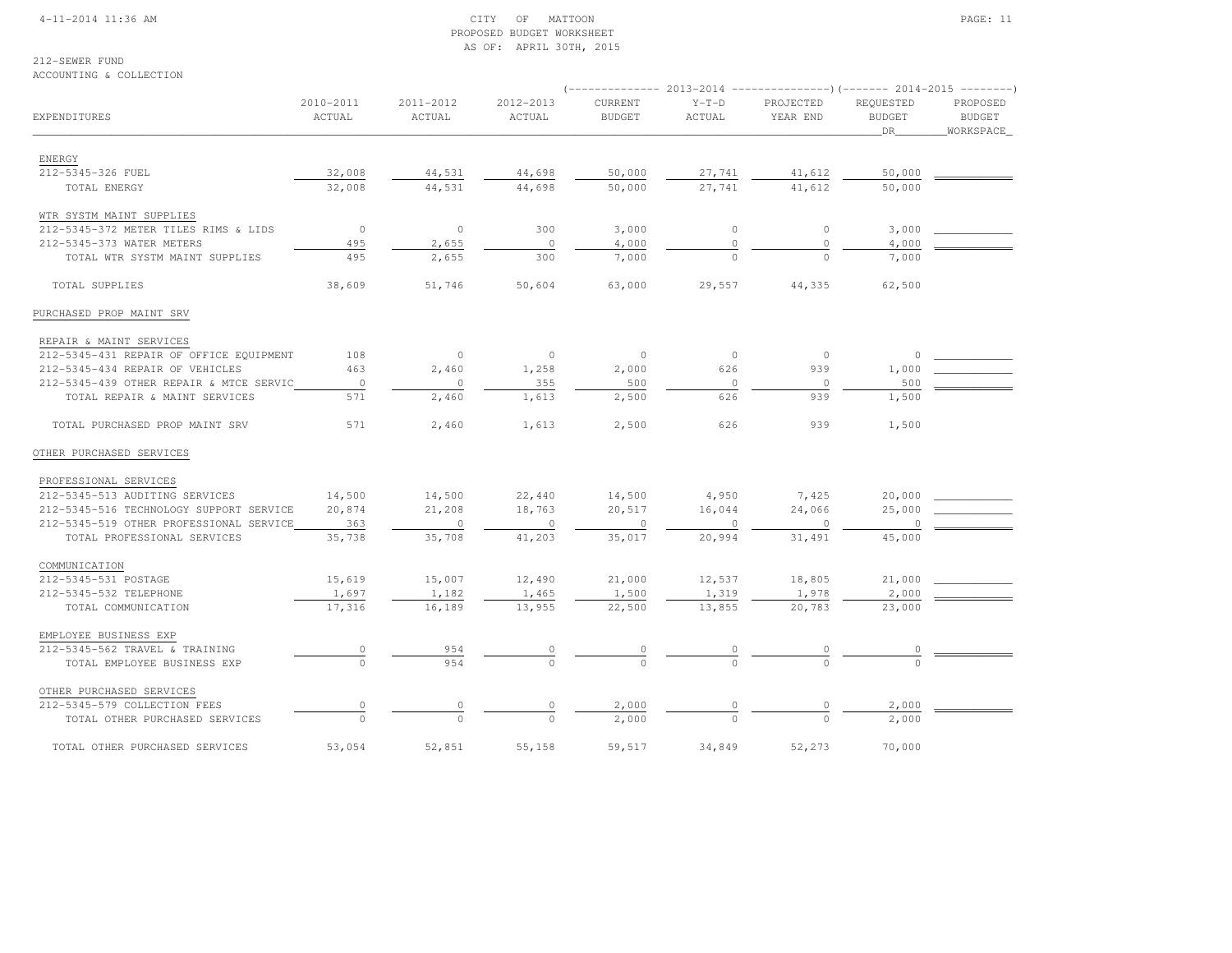#### 4-11-2014 11:36 AM CITY OF MATTOON PAGE: 12 PROPOSED BUDGET WORKSHEETAS OF: APRIL 30TH, 2015

### 212-SEWER FUND

ACCOUNTING & COLLECTION

| EXPENDITURES                                  | 2010-2011<br>ACTUAL | 2011-2012<br>ACTUAL | 2012-2013<br>ACTUAL | CURRENT<br><b>BUDGET</b> | $Y-T-D$<br>ACTUAL | PROJECTED<br>YEAR END | REOUESTED<br><b>BUDGET</b><br>DR | PROPOSED<br>BUDGET<br>WORKSPACE |
|-----------------------------------------------|---------------------|---------------------|---------------------|--------------------------|-------------------|-----------------------|----------------------------------|---------------------------------|
| PROPERTY                                      |                     |                     |                     |                          |                   |                       |                                  |                                 |
| IMPROVEMENTS-NOT BLDNGS                       |                     |                     |                     |                          |                   |                       |                                  |                                 |
| 212-5345-730 IMPROVEMENTS OTHER THAN BL 1,145 |                     | 224                 |                     | 75,000                   | 77,591            | 77,591                | 76,464                           |                                 |
| TOTAL IMPROVEMENTS-NOT BLDNGS                 | 1,145               | 224                 | $\cap$              | 75,000                   | 77,591            | 77,591                | 76,464                           |                                 |
| MACHINERY & EQUIPMENT                         |                     |                     |                     |                          |                   |                       |                                  |                                 |
| 212-5345-743 MEF CONTRIBUTION                 | $\circ$             | $\circ$             | 11,000              | 11,000                   | 7,333             | 11,000                |                                  |                                 |
| TOTAL MACHINERY & EQUIPMENT                   | $\cap$              | $\cap$              | 11,000              | 11,000                   | 7,333             | 11,000                |                                  |                                 |
| TOTAL PROPERTY                                | 1,145               | 224                 | 11,000              | 86,000                   | 84,924            | 88,591                | 76,464                           |                                 |
| OTHER OBJECTS                                 |                     |                     |                     |                          |                   |                       |                                  |                                 |
| FINANCIAL TRANS OBJECTS                       |                     |                     |                     |                          |                   |                       |                                  |                                 |
| 212-5345-811 BANK SERVICE CHARGES             | $\overline{0}$      | 6,032               | 7,916               | 8,000                    | 6,668             | 8,677                 | 9,000                            |                                 |
| 212-5345-814 PRINT COPY MACHINE LEASE &       | 736                 | 1,629               | 1,261               | 2,000                    | 728               | 1,065                 | 2,000                            |                                 |
| 212-5345-815 POSTAGE METER LEASE & MTCE       | 770                 | 1,097               | 1,077               | 2,000                    | 906               | 1,360                 | 2,000                            |                                 |
| TOTAL FINANCIAL TRANS OBJECTS                 | 1,506               | 8,758               | 10,255              | 12,000                   | 8,302             | 11,101                | 13,000                           |                                 |
| SPECIAL EVENT OBJECTS                         |                     |                     |                     |                          |                   |                       |                                  |                                 |
| 212-5345-830 BAD DEBT EXPENSE                 | 4,365               | 13,672              | 16,699              | 20,000                   | 11,315            | 16,972                | 20,000                           |                                 |
| TOTAL SPECIAL EVENT OBJECTS                   | 4,365               | 13,672              | 16,699              | 20,000                   | 11,315            | 16,972                | 20,000                           |                                 |
| COMPUTER INFO SYS OBJECT                      |                     |                     |                     |                          |                   |                       |                                  |                                 |
| 212-5345-863 COMPUTERS                        |                     | $\circ$             | 2,543               | 0                        |                   |                       | 2,500                            |                                 |
| TOTAL COMPUTER INFO SYS OBJECT                |                     | $\bigcap$           | 2.543               |                          |                   |                       | 2,500                            |                                 |
| TOTAL OTHER OBJECTS                           | 5,871               | 22,430              | 29,497              | 32,000                   | 19,616            | 28,073                | 35,500                           |                                 |
| TOTAL ACCOUNTING & COLLECTION                 | 276,646             | 327,340             | 353,660             | 475,665                  | 302,056           | 439,608               | 485,116                          |                                 |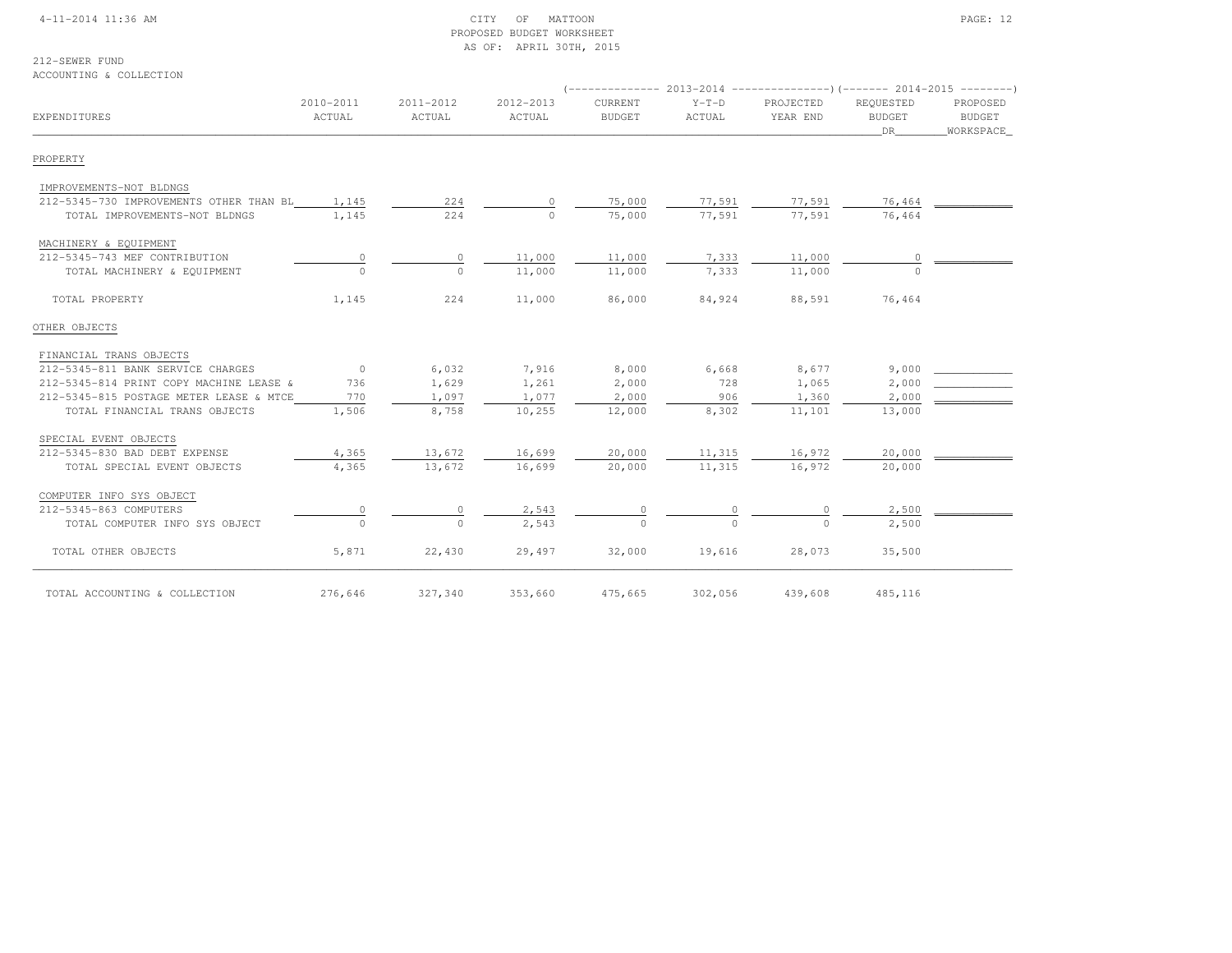#### 4-11-2014 11:36 AM CITY OF MATTOON PAGE: 13 PROPOSED BUDGET WORKSHEETAS OF: APRIL 30TH, 2015

### 212-SEWER FUND

#### ADMINISTRATIVE & GENERAL

|                                                                |                     |                     |                     |                          |                   |                       | (-------------- 2013-2014 ----------------)(------- 2014-2015 --------) |                                         |  |
|----------------------------------------------------------------|---------------------|---------------------|---------------------|--------------------------|-------------------|-----------------------|-------------------------------------------------------------------------|-----------------------------------------|--|
| EXPENDITURES                                                   | 2010-2011<br>ACTUAL | 2011-2012<br>ACTUAL | 2012-2013<br>ACTUAL | CURRENT<br><b>BUDGET</b> | $Y-T-D$<br>ACTUAL | PROJECTED<br>YEAR END | REQUESTED<br><b>BUDGET</b><br>_DR_                                      | PROPOSED<br><b>BUDGET</b><br>WORKSPACE_ |  |
| PERSONNEL SERVICES                                             |                     |                     |                     |                          |                   |                       |                                                                         |                                         |  |
|                                                                |                     |                     |                     |                          |                   |                       |                                                                         |                                         |  |
| SALARIES & WAGES                                               |                     |                     |                     |                          |                   |                       |                                                                         |                                         |  |
| 212-5346-111 SALARIES OF REG EMPLOYEES                         | 83,687              | 154,436             | 135,508             | 151,075                  | 59,244            | 137,680               | 141,876                                                                 |                                         |  |
| 212-5346-113 OVERTIME                                          | 322                 | 158                 | $\circ$             | 500                      | $\mathbf{0}$      | 47                    | 500                                                                     |                                         |  |
| 212-5346-114 COMPENSATED ABSENCES                              | 14,798              | 6,710)              | 8,521               | $\circ$                  | 4,627             | 7,519                 | $\circ$                                                                 |                                         |  |
| 212-5346-115 ENGINEERING SALARIES ALLOC                        | 8,312               | 15,017              | 27,623              | $\circ$                  | 7,366             | 8,294                 | 0                                                                       |                                         |  |
| TOTAL SALARIES & WAGES                                         | 107,120             | 162,901             | 171,652             | 151,575                  | 71,237            | 153,540               | 142,376                                                                 |                                         |  |
| TOTAL PERSONNEL SERVICES                                       | 107,120             | 162,901             | 171,652             | 151,575                  | 71,237            | 153,540               | 142,376                                                                 |                                         |  |
| EMPLOYEE BENEFITS                                              |                     |                     |                     |                          |                   |                       |                                                                         |                                         |  |
| GROUP INSURANCE                                                |                     |                     |                     |                          |                   |                       |                                                                         |                                         |  |
| 212-5346-211 GROUP HEALTH INSURANCE                            | 8,030               | 15,482              | 16,872              | 21,299                   | 13,301            | 19,951                | 30,756                                                                  |                                         |  |
| 212-5346-212 GROUP LIFE INSURANCE                              | 297                 | 333                 | 373                 | 373                      | 248               | 373                   | 312                                                                     |                                         |  |
| TOTAL GROUP INSURANCE                                          | 8,327               | 15,815              | 17,245              | 21,672                   | 13,549            | 20,324                | 31,068                                                                  |                                         |  |
| SOCIAL SECURITY CONTRIB                                        |                     |                     |                     |                          |                   |                       |                                                                         |                                         |  |
| 212-5346-221 FICA CONTRIBUTIONS                                | 5,747               | 8,693               | 8,652               | 9,398                    | 5,324             | 9,002                 | 8,827                                                                   |                                         |  |
| 212-5346-222 MEDICARE CONTRIBUTIONS                            | 1,344               | 2,033               | 2,024               | 2,198                    | 1,245             | 2,105                 | 2,064                                                                   |                                         |  |
| TOTAL SOCIAL SECURITY CONTRIB                                  | 7,091               | 10,726              | 10,676              | 11,596                   | 6,569             | 11,107                | 10,891                                                                  |                                         |  |
|                                                                |                     |                     |                     |                          |                   |                       |                                                                         |                                         |  |
| RETIREMENT CONTRIBTUIONS                                       |                     |                     |                     |                          |                   |                       |                                                                         |                                         |  |
| 212-5346-231 IMRF CONTRIBUTIONS                                | 53,702              | 19,426              | 20,667              | 21,842                   | 12,374            | 19,500                | 18,509                                                                  |                                         |  |
| TOTAL RETIREMENT CONTRIBTUIONS                                 | 53,702              | 19,426              | 20,667              | 21,842                   | 12,374            | 19,500                | 18,509                                                                  |                                         |  |
| UNEMPLOYMNT COMPENSATION                                       |                     |                     |                     |                          |                   |                       |                                                                         |                                         |  |
| 212-5346-240 UNEMPLOYMENT COMP.                                | 285                 | 449                 | 771                 | 752                      | 501               | 949                   | 892                                                                     |                                         |  |
| TOTAL UNEMPLOYMNT COMPENSATION                                 | 285                 | 449                 | 771                 | 752                      | 501               | 949                   | 892                                                                     |                                         |  |
| WORKER'S COMPENSATION                                          |                     |                     |                     |                          |                   |                       |                                                                         |                                         |  |
| 212-5346-250 WORKERS' COMPENSATION                             | 3,103               | 4,263               | 3,834               | 6,277                    | 4,184             | 6,277                 | 6,661                                                                   |                                         |  |
| TOTAL WORKER'S COMPENSATION                                    | 3,103               | 4,263               | 3,834               | 6,277                    | 4,184             | 6,277                 | 6,661                                                                   |                                         |  |
| TOTAL EMPLOYEE BENEFITS                                        | 72,508              | 50,678              | 53,193              | 62,139                   | 37,177            | 58,156                | 68,021                                                                  |                                         |  |
| SUPPLIES                                                       |                     |                     |                     |                          |                   |                       |                                                                         |                                         |  |
|                                                                |                     |                     |                     |                          |                   |                       |                                                                         |                                         |  |
| GENERAL SUPPLIES                                               | 248                 | 658                 | 740                 | 1,200                    | 522               | 570                   | 700                                                                     |                                         |  |
| 212-5346-311 OFFICE SUPPLIES<br>212-5346-316 TOOLS & EQUIPMENT | $\circ$             | 132                 | 124                 | 600                      | $\Omega$          | 124                   | 300                                                                     |                                         |  |
| 212-5346-319 MISCELLANEOUS SUPPLIES                            | 39                  | 901                 | 858                 | 900                      | 299               | 690                   | 900                                                                     |                                         |  |
| TOTAL GENERAL SUPPLIES                                         | 287                 | 1,690               | 1,723               | 2,700                    | 821               | 1,384                 | 1,900                                                                   |                                         |  |
|                                                                |                     |                     |                     |                          |                   |                       |                                                                         |                                         |  |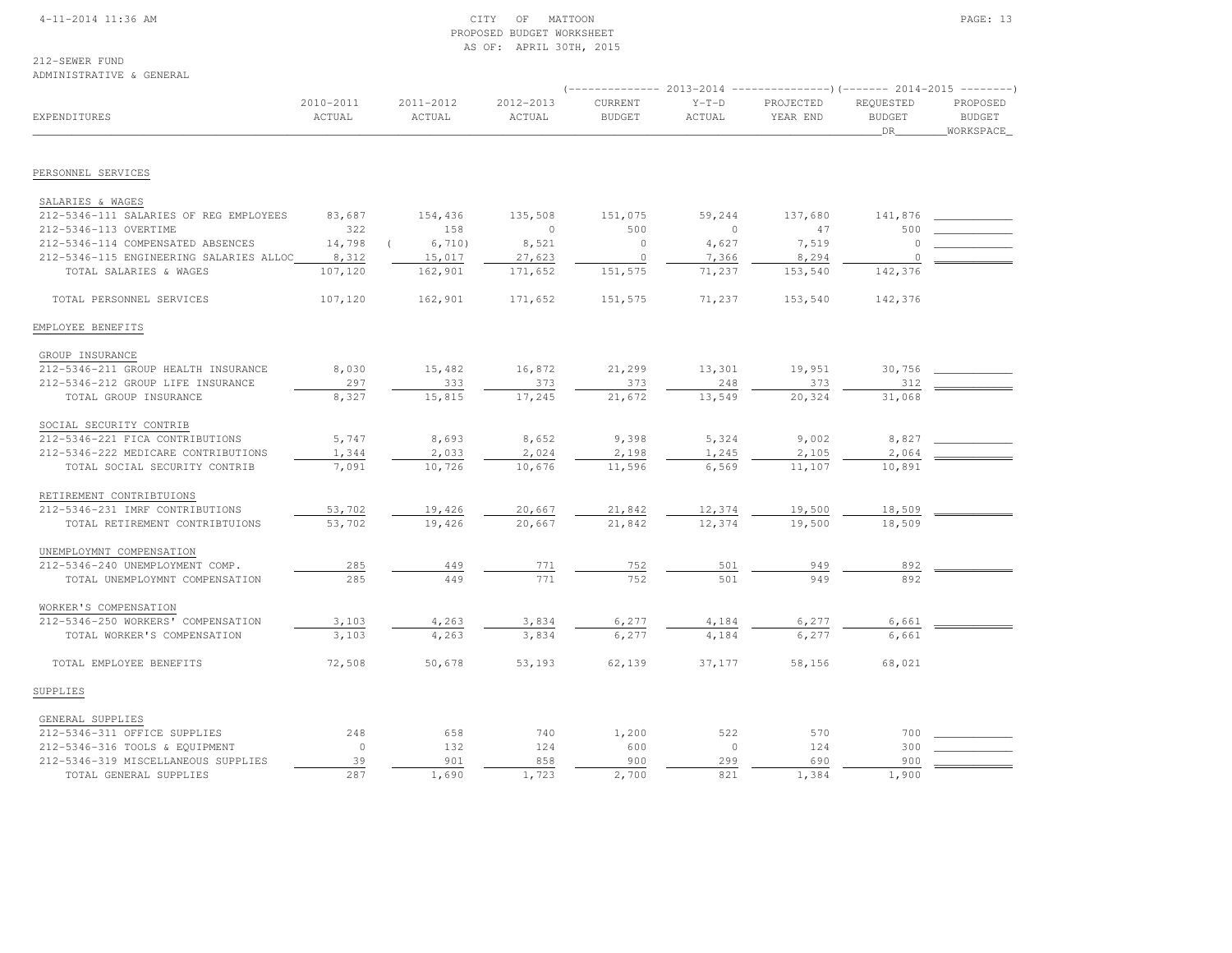#### 4-11-2014 11:36 AM CITY OF MATTOON PAGE: 14 PROPOSED BUDGET WORKSHEETAS OF: APRIL 30TH, 2015

### 212-SEWER FUND

ADMINISTRATIVE & GENERAL

|                                         |                     |                     |                     | ----------------) (------- 2014-2015 -------- |                   |                                            |                                  |                                        |
|-----------------------------------------|---------------------|---------------------|---------------------|-----------------------------------------------|-------------------|--------------------------------------------|----------------------------------|----------------------------------------|
| EXPENDITURES                            | 2010-2011<br>ACTUAL | 2011-2012<br>ACTUAL | 2012-2013<br>ACTUAL | CURRENT<br><b>BUDGET</b>                      | $Y-T-D$<br>ACTUAL | PROJECTED<br>YEAR END                      | REQUESTED<br><b>BUDGET</b><br>DR | PROPOSED<br><b>BUDGET</b><br>WORKSPACE |
| ENERGY                                  |                     |                     |                     |                                               |                   |                                            |                                  |                                        |
| BOOKS & PERIODICALS                     |                     |                     |                     |                                               |                   |                                            |                                  |                                        |
| 212-5346-340 BOOKS & PERIODICALS        | $\circ$             | $\circ$             | 47                  | 100                                           | $\overline{0}$    | $\overline{0}$                             | 100                              |                                        |
| TOTAL BOOKS & PERIODICALS               | $\Omega$            | $\Omega$            | 47                  | 100                                           | $\Omega$          | $\Omega$                                   | 100                              |                                        |
|                                         |                     |                     |                     |                                               |                   |                                            |                                  |                                        |
| TOTAL SUPPLIES                          | 287                 | 1,690               | 1,770               | 2,800                                         | 821               | 1,384                                      | 2,000                            |                                        |
| PURCHASED PROP MAINT SRV                |                     |                     |                     |                                               |                   |                                            |                                  |                                        |
| REPAIR & MAINT SERVICES                 |                     |                     |                     |                                               |                   |                                            |                                  |                                        |
| OTHER PURCHASED SERVICES                |                     |                     |                     |                                               |                   |                                            |                                  |                                        |
| PROFESSIONAL SERVICES                   |                     |                     |                     |                                               |                   |                                            |                                  |                                        |
| 212-5346-511 PLANNING & DESIGN SERVICES | 4,580               | 6,332               | 7,307               | 10,000                                        | 7,961             | 11,942                                     | 0                                |                                        |
| 212-5346-519 OTHER PROFESSIONAL SERVICE | 9,394               | $\circ$             | $\circ$             | 0                                             | 0                 | 0                                          |                                  |                                        |
| TOTAL PROFESSIONAL SERVICES             | 13,974              | 6,332               | 7,307               | 10,000                                        | 7,961             | 11,942                                     |                                  |                                        |
| INSURANCE                               |                     |                     |                     |                                               |                   |                                            |                                  |                                        |
| 212-5346-523 PROPERTY & CASUALTY INSURA | 42,466              | 67,579              | 62,865              | 73,769                                        | 62,369            | 93,554                                     | 62,398                           |                                        |
| TOTAL INSURANCE                         | 42,466              | 67,579              | 62,865              | 73,769                                        | 62,369            | 93,554                                     | 62,398                           |                                        |
| COMMUNICATION                           |                     |                     |                     |                                               |                   |                                            |                                  |                                        |
| 212-5346-531 POSTAGE                    | 14                  | $\circ$             | $\circ$             | $\circ$                                       | $\mathbb O$       | $\circ$                                    | $\circ$                          |                                        |
| 212-5346-533 CELLULAR PHONE             | 1,040               | 0                   | 1,145               | 1,000                                         | 833               | 859                                        | 900                              |                                        |
| TOTAL COMMUNICATION                     | 1,054               | $\circ$             | 1,145               | 1,000                                         | 833               | 859                                        | 900                              |                                        |
| ADVERTISING                             |                     |                     |                     |                                               |                   |                                            |                                  |                                        |
| 212-5346-540 ADVERTISING                | 671                 | 69                  | 134                 | 200                                           | 51                | 51                                         | 200                              |                                        |
| TOTAL ADVERTISING                       | 671                 | 69                  | 134                 | 200                                           | 51                | 51                                         | 200                              |                                        |
| EMPLOYEE BUSINESS EXP                   |                     |                     |                     |                                               |                   |                                            |                                  |                                        |
| 212-5346-562 TRAVEL & TRAINING          | 495                 | 770                 | $\mathbb O$         | 200                                           | $\overline{0}$    | $\begin{array}{c} 0 \\ \hline \end{array}$ | 200                              |                                        |
| TOTAL EMPLOYEE BUSINESS EXP             | 495                 | 770                 | $\Omega$            | 200                                           | $\overline{0}$    | $\Omega$                                   | 200                              |                                        |
| OTHER PURCHASED SERVICES                |                     |                     |                     |                                               |                   |                                            |                                  |                                        |
| 212-5346-571 DUES & MEMBERSHIPS         | $\circ$             | 401                 | $\circ$             | 100                                           | $\circ$           | $\circ$                                    | 100                              |                                        |
| 212-5346-579 MISC OTHER PURCHASED SERVI | 1,878               | 629                 | 969                 | 1,500                                         | 1,020             | 2,477                                      | 2,500                            |                                        |
| TOTAL OTHER PURCHASED SERVICES          | 1,878               | 1,029               | 969                 | 1,600                                         | 1,020             | 2,477                                      | 2,600                            |                                        |
| TOTAL OTHER PURCHASED SERVICES          | 60,539              | 75,779              | 72,421              | 86,769                                        | 72,234            | 108,882                                    | 66,298                           |                                        |

OTHER OBJECTS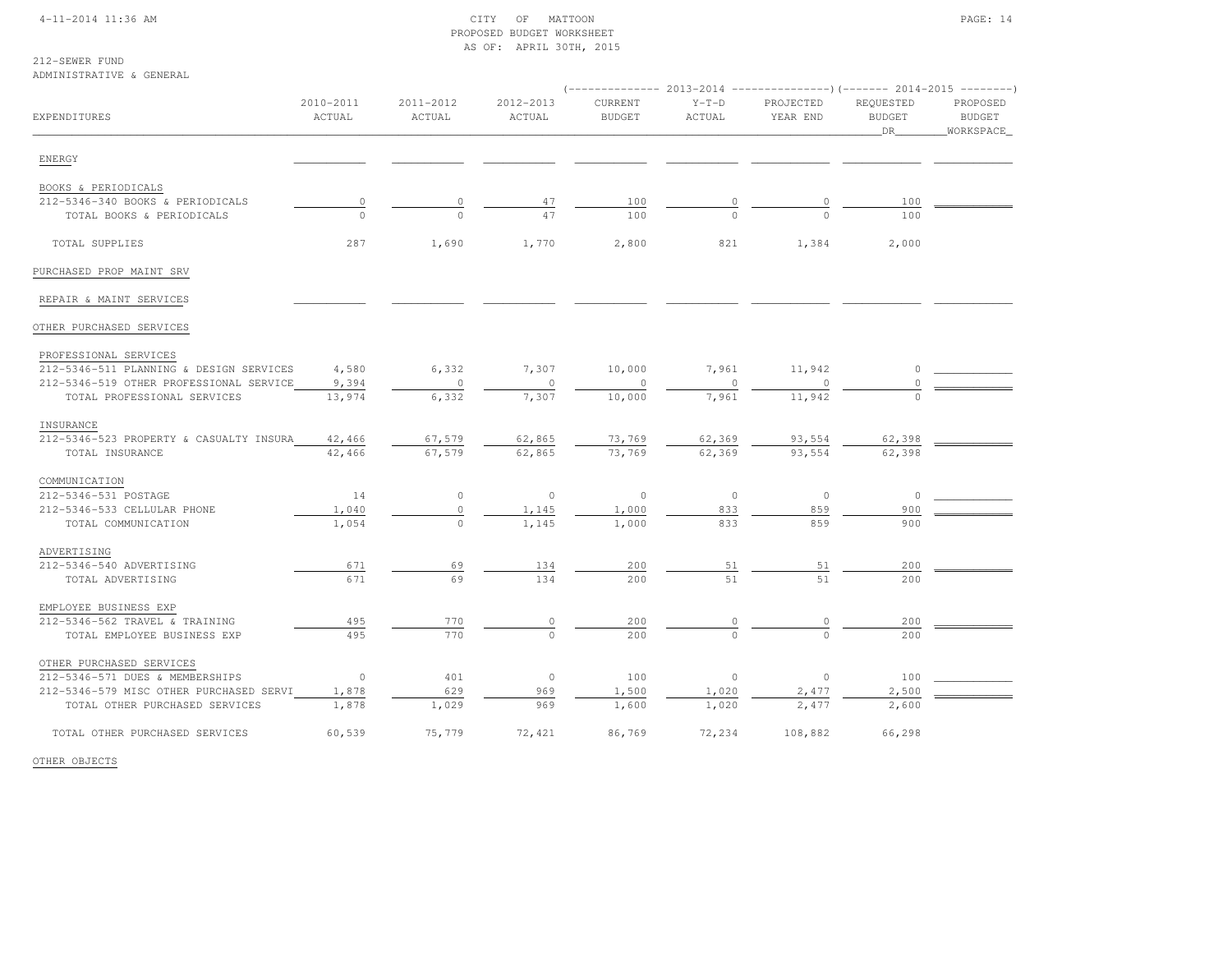#### 4-11-2014 11:36 AM CITY OF MATTOON PAGE: 15 PROPOSED BUDGET WORKSHEETAS OF: APRIL 30TH, 2015

212-SEWER FUND

ADMINISTRATIVE & GENERAL

|                                |           |           |           | (-------------- 2013-2014 -------------------) (------- 2014-2015 ---------) |          |           |               |           |
|--------------------------------|-----------|-----------|-----------|------------------------------------------------------------------------------|----------|-----------|---------------|-----------|
|                                | 2010-2011 | 2011-2012 | 2012-2013 | <b>CURRENT</b>                                                               | $Y-T-D$  | PROJECTED | REQUESTED     | PROPOSED  |
| EXPENDITURES                   | ACTUAL    | ACTUAL    | ACTUAL    | <b>BUDGET</b>                                                                | ACTUAL   | YEAR END  | <b>BUDGET</b> | BUDGET    |
|                                |           |           |           |                                                                              |          |           | DR.           | WORKSPACE |
| FINANCIAL TRANS OBJECTS        |           |           |           |                                                                              |          |           |               |           |
| COMPUTER INFO SYS OBJECT       |           |           |           |                                                                              |          |           |               |           |
| COMPUTER INFO SYS OBJECT       |           |           |           |                                                                              |          |           |               |           |
| 212-5346-863 COMPUTERS         | 2,664     | 742       | 1,873     | $\circ$                                                                      |          | $\Omega$  | 2,200         |           |
| TOTAL COMPUTER INFO SYS OBJECT | 2,664     | 742       | 1,873     | $\Omega$                                                                     | $\Omega$ | $\Omega$  | 2,200         |           |
| TOTAL OTHER OBJECTS            | 2,664     | 742       | 1,873     | $\circ$                                                                      | $\circ$  | $\circ$   | 2,200         |           |
| TOTAL ADMINISTRATIVE & GENERAL | 243,117   | 291,791   | 300,909   | 303,283                                                                      | 181,469  | 321,962   | 280,895       |           |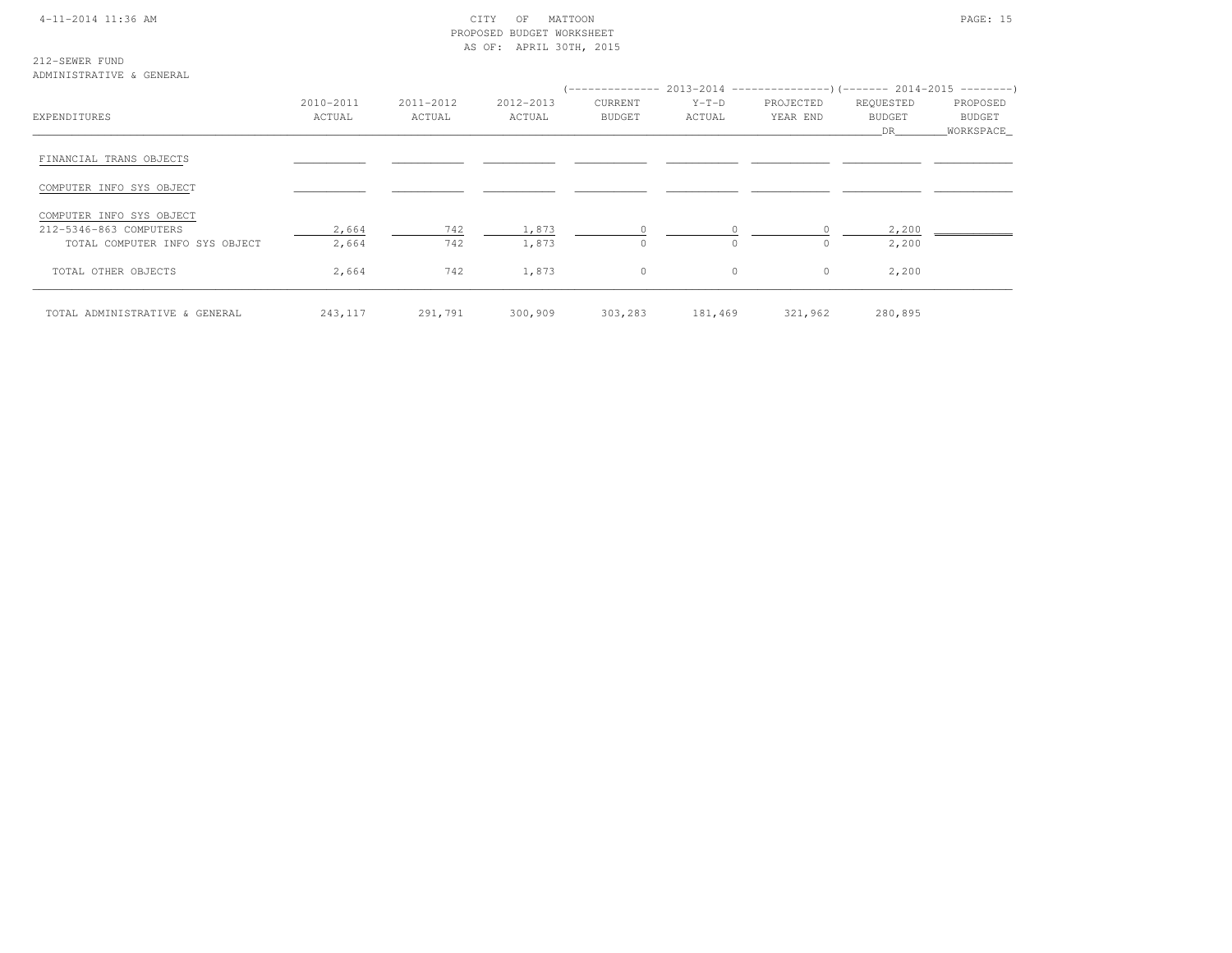#### 4-11-2014 11:36 AM CITY OF MATTOON PAGE: 16 PROPOSED BUDGET WORKSHEETAS OF: APRIL 30TH, 2015

212-SEWER FUND

| DEPRECIATION                  |           |           |           |                |          |                                                            |               |               |
|-------------------------------|-----------|-----------|-----------|----------------|----------|------------------------------------------------------------|---------------|---------------|
|                               |           |           |           | -------------- |          | $2013-2014$ ----------------)(------- 2014-2015 ---------) |               |               |
|                               | 2010-2011 | 2011-2012 | 2012-2013 | <b>CURRENT</b> | $Y-T-D$  | PROJECTED                                                  | REQUESTED     | PROPOSED      |
| EXPENDITURES                  | ACTUAL    | ACTUAL    | ACTUAL    | <b>BUDGET</b>  | ACTUAL   | YEAR END                                                   | <b>BUDGET</b> | <b>BUDGET</b> |
|                               |           |           |           |                |          |                                                            | DR.           | WORKSPACE     |
|                               |           |           |           |                |          |                                                            |               |               |
| OTHER OBJECTS                 |           |           |           |                |          |                                                            |               |               |
| FINANCIAL TRANS OBJECTS       |           |           |           |                |          |                                                            |               |               |
| 212-5347-829 DEPRECIATION     | 1,045,789 | 1,059,905 | 1,057,654 | 1,060,000      |          | 1,060,000                                                  | 1,058,000     |               |
| TOTAL FINANCIAL TRANS OBJECTS | 1,045,789 | 1,059,905 | 1,057,654 | 1,060,000      | 0.       | 1,060,000                                                  | 1,058,000     |               |
| TOTAL OTHER OBJECTS           | 1,045,789 | 1,059,905 | 1,057,654 | 1,060,000      | $\Omega$ | 1,060,000                                                  | 1,058,000     |               |
|                               |           |           |           |                |          |                                                            |               |               |

TOTAL DEPRECIATION 0 0 1,058,000 1,059,905 1,059,905 1,057,654 1,060,000 1,060,000 1,060,000 1,058,000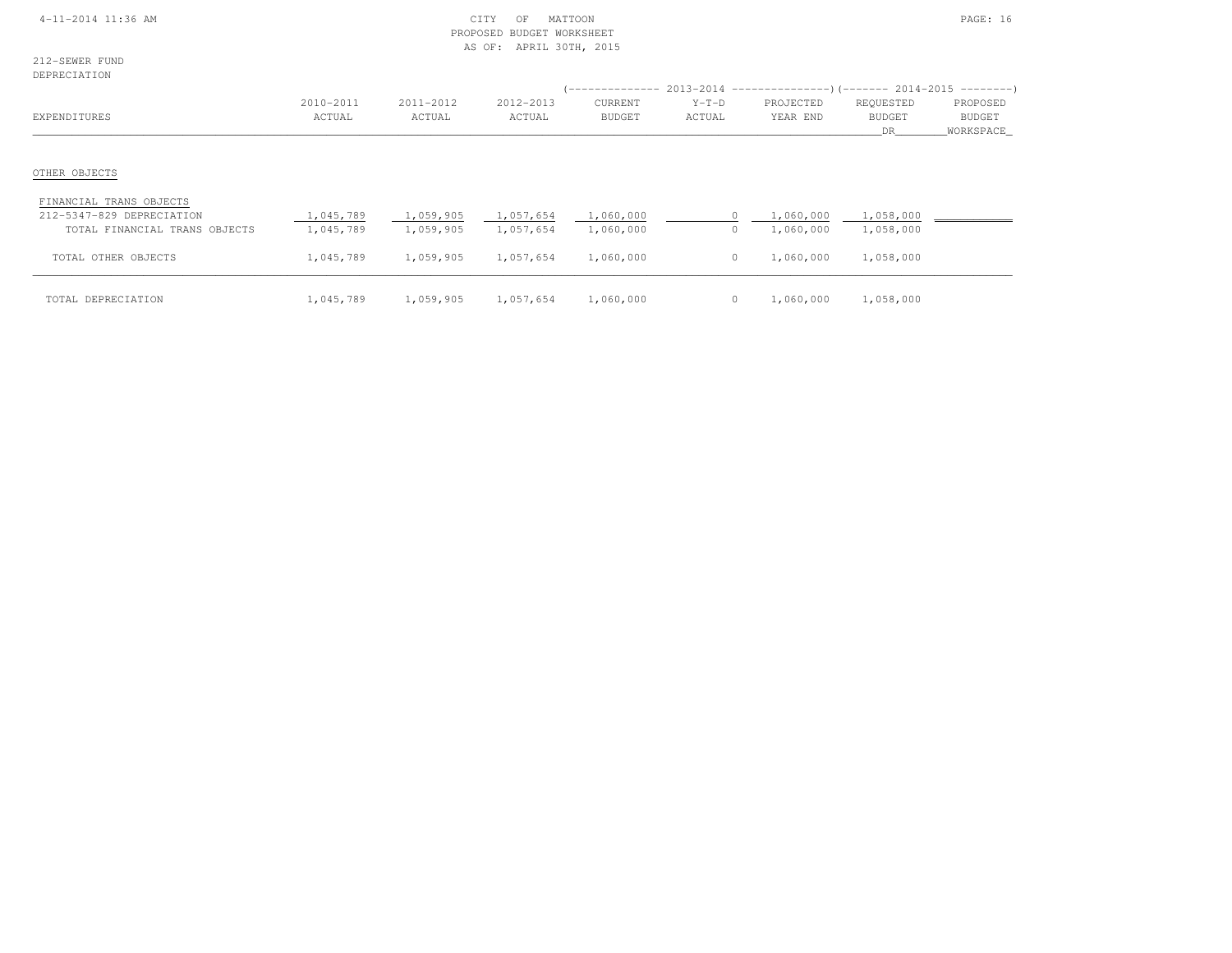### 4-11-2014 CITY OF MATTOON PAGE: 17 PROPOSED BUDGET WORKSHEETAS OF: APRIL 30TH, 2015

| 212-SEWER FUND |   |  |
|----------------|---|--|
| e Di           | ш |  |

| nnn nnun th             |                     |                     |                     |                          |                   | (-------------- 2013-2014 --------------------- 2014-2015 --------- ) |                                  |                                   |
|-------------------------|---------------------|---------------------|---------------------|--------------------------|-------------------|-----------------------------------------------------------------------|----------------------------------|-----------------------------------|
| EXPENDITURES            | 2010-2011<br>ACTUAL | 2011-2012<br>ACTUAL | 2012-2013<br>ACTUAL | CURRENT<br><b>BUDGET</b> | $Y-T-D$<br>ACTUAL | PROJECTED<br>YEAR END                                                 | REQUESTED<br><b>BUDGET</b><br>DR | PROPOSED<br>BUDGET<br>_WORKSPACE_ |
| PROPERTY                |                     |                     |                     |                          |                   |                                                                       |                                  |                                   |
| <b>BUILDINGS</b>        |                     |                     |                     |                          |                   |                                                                       |                                  |                                   |
| IMPROVEMENTS-NOT BLDNGS |                     |                     |                     |                          |                   |                                                                       |                                  |                                   |
| MACHINERY & EQUIPMENT   |                     |                     |                     |                          |                   |                                                                       |                                  |                                   |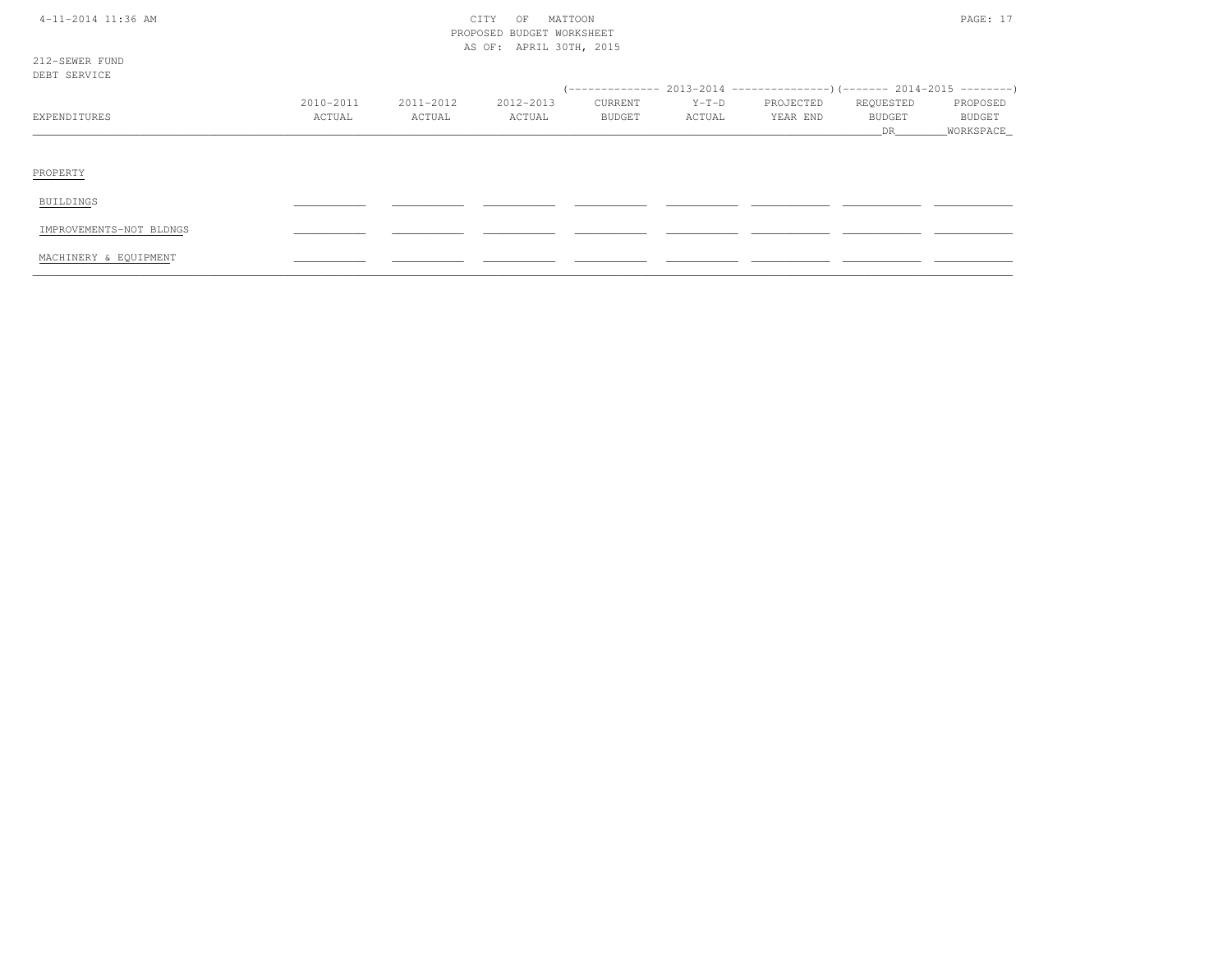#### 4-11-2014 11:36 AM CITY OF MATTOON PAGE: 18 PROPOSED BUDGET WORKSHEETAS OF: APRIL 30TH, 2015

212-SEWER FUNDRETIREE HEALTH INSRUANCE

|                                       |                     |                     |                     |                          |                   | $($ -------------- 2013-2014 ----------------) (------- 2014-2015 ---------) |                           |                                   |
|---------------------------------------|---------------------|---------------------|---------------------|--------------------------|-------------------|------------------------------------------------------------------------------|---------------------------|-----------------------------------|
| EXPENDITURES                          | 2010-2011<br>ACTUAL | 2011-2012<br>ACTUAL | 2012-2013<br>ACTUAL | CURRENT<br><b>BUDGET</b> | $Y-T-D$<br>ACTUAL | PROJECTED<br>YEAR END                                                        | REQUESTED<br>BUDGET<br>DR | PROPOSED<br>BUDGET<br>_WORKSPACE_ |
| EMPLOYEE BENEFITS                     |                     |                     |                     |                          |                   |                                                                              |                           |                                   |
| GROUP INSURANCE                       |                     |                     |                     |                          |                   |                                                                              |                           |                                   |
| 212-5710-211 RETIREE HEALTH INSURANCE | 213,283             | 273,422             | 285,001             | 158,916                  | 107,544           | 149,251                                                                      | 173,913                   |                                   |
| TOTAL GROUP INSURANCE                 | 213,283             | 273,422             | 285,001             | 158,916                  | 107,544           | 149,251                                                                      | 173,913                   |                                   |
| TOTAL EMPLOYEE BENEFITS               | 213,283             | 273,422             | 285,001             | 158,916                  | 107,544           | 149,251                                                                      | 173,913                   |                                   |
| TOTAL RETIREE HEALTH INSRUANCE        | 213,283             | 273,422             | 285,001             | 158,916                  | 107,544           | 149,251                                                                      | 173,913                   |                                   |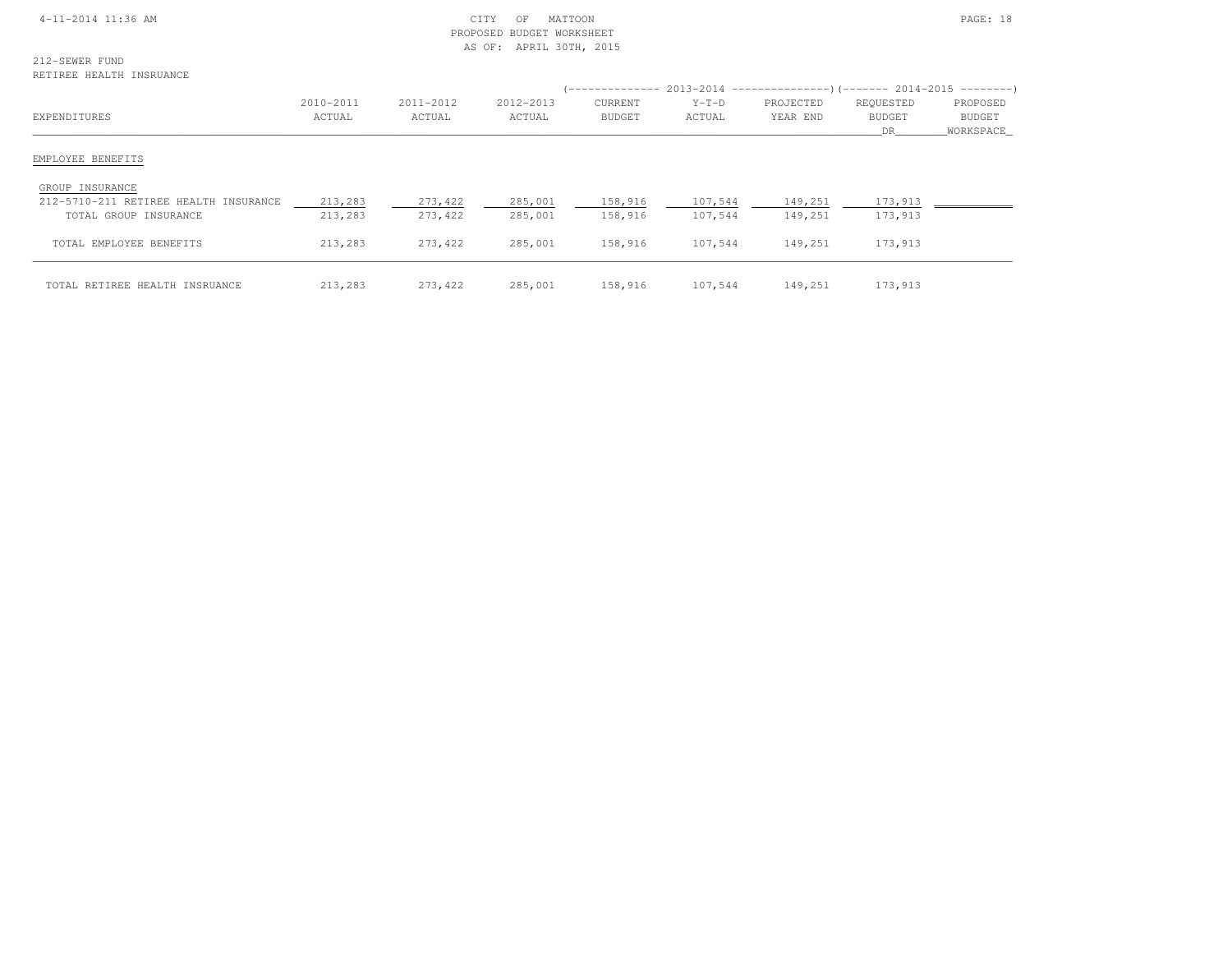| $4-11-2014$ 11:36 AM |  |
|----------------------|--|
|----------------------|--|

#### $\begin{array}{ccc} \text{CITY} & \text{OF} & \text{MATION} \end{array}$  PROPOSED BUDGET WORKSHEETAS OF: APRIL 30TH, 2015

212-SEWER FUNDDEBT SERVICE

| UBDI JBNVICB |               |           |           |               |         |           |               |               |
|--------------|---------------|-----------|-----------|---------------|---------|-----------|---------------|---------------|
|              |               |           |           |               |         |           |               |               |
|              | $2010 - 2011$ | 2011-2012 | 2012-2013 | CURRENT       | $Y-T-D$ | PROJECTED | REQUESTED     | PROPOSED      |
| EXPENDITURES | CTUAL         | ACTUAL    | ACTUAL    | <b>BUDGET</b> | ACTUAL  | YEAR END  | <b>BUDGET</b> | <b>BUDGET</b> |
|              |               |           |           |               |         |           |               | WORKSPACE     |

OTHER OBJECTS

FINANCIAL TRANS OBJECTS \_\_\_\_\_\_\_\_\_\_\_ \_\_\_\_\_\_\_\_\_\_\_ \_\_\_\_\_\_\_\_\_\_\_ \_\_\_\_\_\_\_\_\_\_\_ \_\_\_\_\_\_\_\_\_\_\_ \_\_\_\_\_\_\_\_\_\_\_\_ \_\_\_\_\_\_\_\_\_\_\_\_ \_\_\_\_\_\_\_\_\_\_\_\_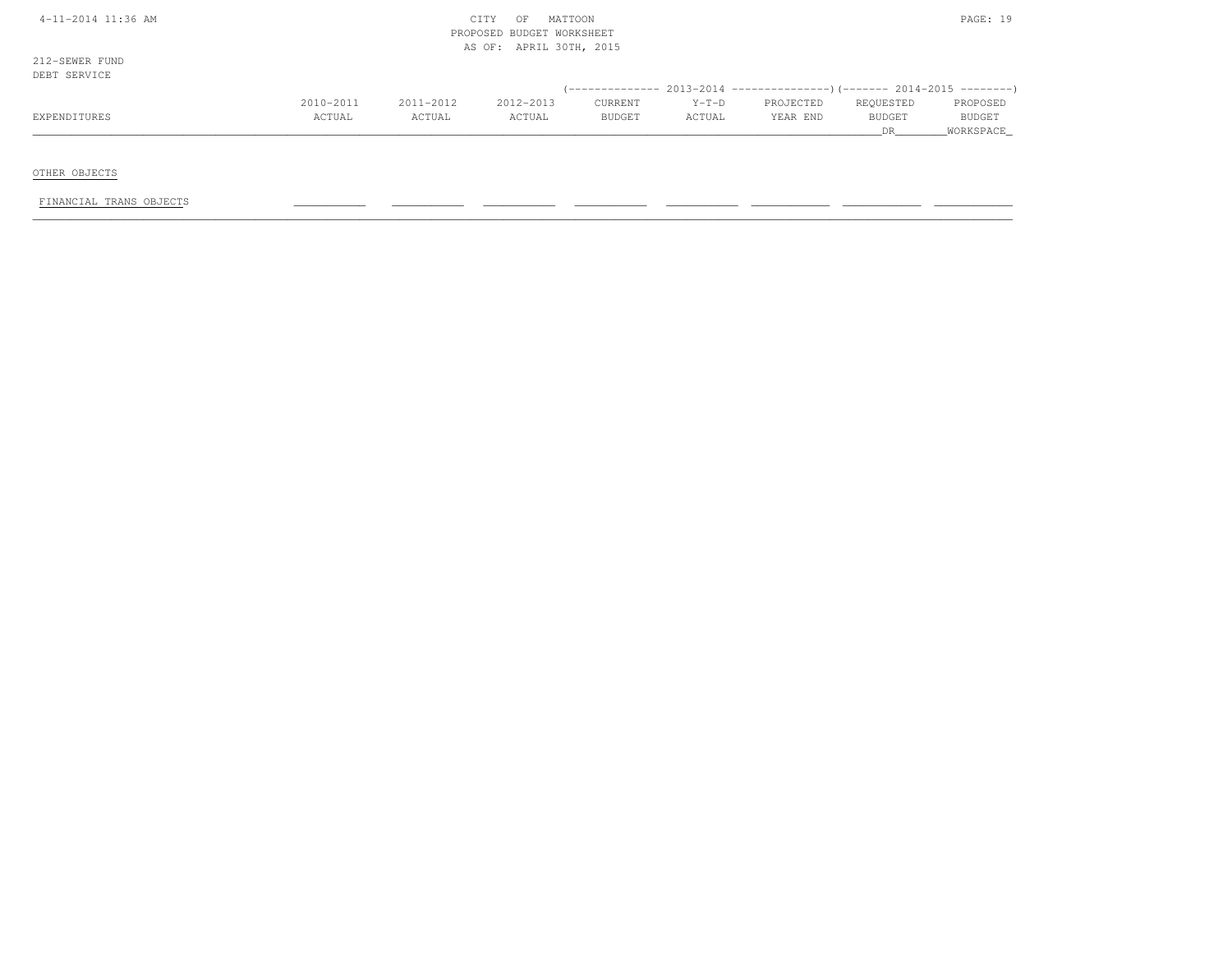#### 4-11-2014 11:36 AM CITY OF MATTOON PAGE: 20 PROPOSED BUDGET WORKSHEETAS OF: APRIL 30TH, 2015

212-SEWER FUNDDEBT SERVICE

| EXPENDITURES                                                 | 2010-2011<br>ACTUAL | 2011-2012<br>ACTUAL | 2012-2013<br>ACTUAL | <b>CURRENT</b><br><b>BUDGET</b> | $Y-T-D$<br>ACTUAL | (-------------- 2013-2014 --------------------- 2014-2015 ---------- )<br>PROJECTED<br>YEAR END | REQUESTED<br><b>BUDGET</b><br>DR | PROPOSED<br>BUDGET<br>WORKSPACE |
|--------------------------------------------------------------|---------------------|---------------------|---------------------|---------------------------------|-------------------|-------------------------------------------------------------------------------------------------|----------------------------------|---------------------------------|
| OTHER OBJECTS                                                |                     |                     |                     |                                 |                   |                                                                                                 |                                  |                                 |
| FINANCIAL TRANS OBJECTS<br>212-5717-817 ERI PENSION PAYMENTS |                     | 91,113              | 30,228              | 89,916                          | 60,607            | 90,911                                                                                          |                                  |                                 |
| TOTAL FINANCIAL TRANS OBJECTS<br>TOTAL OTHER OBJECTS         | $\Omega$<br>$\circ$ | 91,113<br>91,113    | 30,228<br>30,228    | 89,916<br>89,916                | 60,607<br>60,607  | 90,911<br>90,911                                                                                | $\Omega$                         |                                 |
| TOTAL DEBT SERVICE                                           | $\circ$             | 91,113              | 30,228              | 89,916                          | 60,607            | 90,911                                                                                          |                                  |                                 |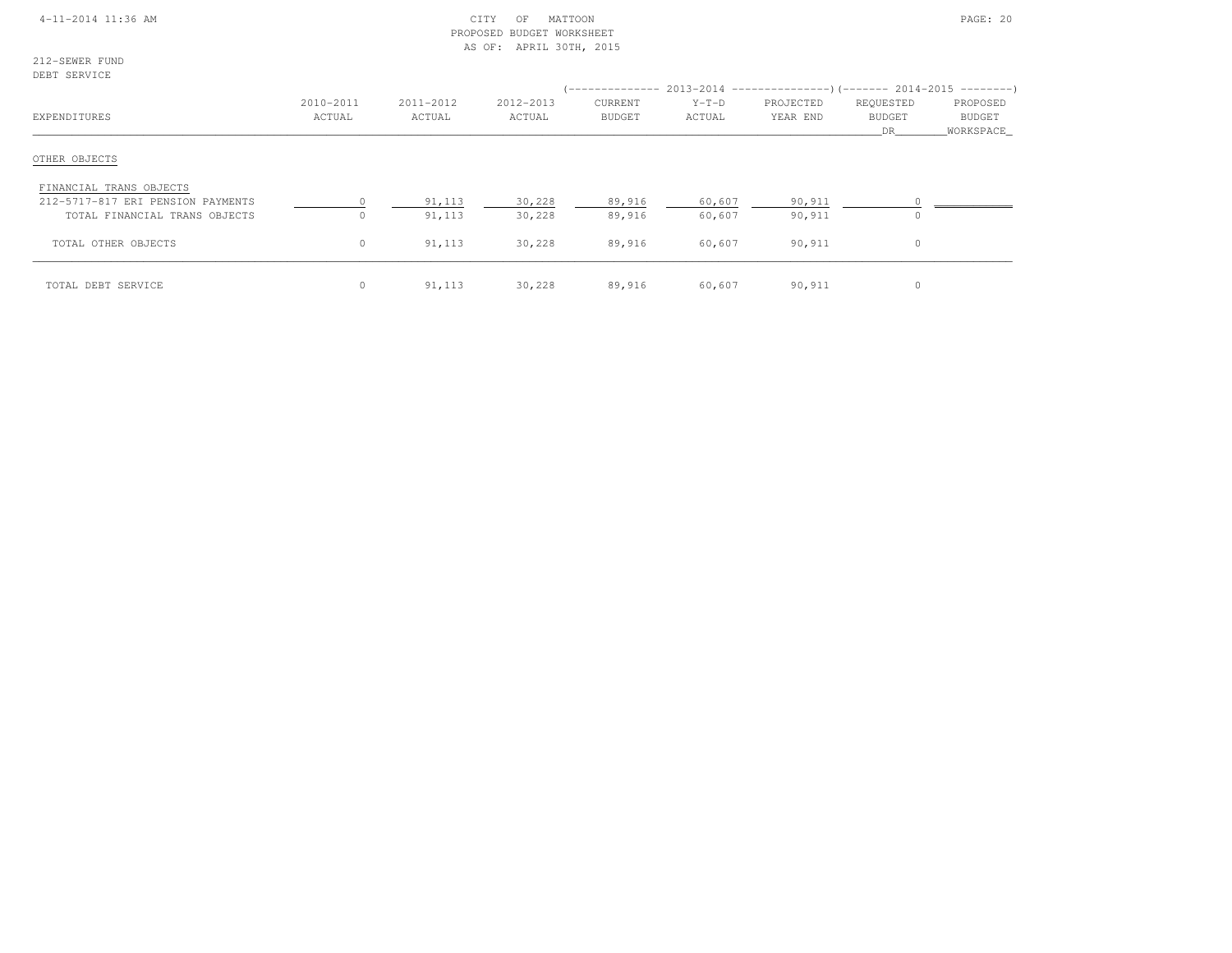| $4 - 11 - 2014$ 11:36 AM |
|--------------------------|
|--------------------------|

#### $CITY$  OF MATTOON PAGE: 21 PROPOSED BUDGET WORKSHEETAS OF: APRIL 30TH, 2015

| 212-SEWER FUND |  |                        |
|----------------|--|------------------------|
|                |  | 09–10 ERI DEBT PAYMENT |

| vy rv mili <i>mma</i> riittimil                                                                   |                     |                     |                     |                          |                   | :--------------        2013-2014 ---------------------        2014-2015 ---------) |                                  |                                        |
|---------------------------------------------------------------------------------------------------|---------------------|---------------------|---------------------|--------------------------|-------------------|------------------------------------------------------------------------------------|----------------------------------|----------------------------------------|
| EXPENDITURES                                                                                      | 2010-2011<br>ACTUAL | 2011-2012<br>ACTUAL | 2012-2013<br>ACTUAL | CURRENT<br><b>BUDGET</b> | $Y-T-D$<br>ACTUAL | PROJECTED<br>YEAR END                                                              | REQUESTED<br><b>BUDGET</b><br>DR | PROPOSED<br><b>BUDGET</b><br>WORKSPACE |
| OTHER OBJECTS                                                                                     |                     |                     |                     |                          |                   |                                                                                    |                                  |                                        |
| FINANCIAL TRANS OBJECTS<br>212-5718-817 09 - 10 ERI DEBT PAYMENT<br>TOTAL FINANCIAL TRANS OBJECTS |                     | $\Omega$            | 59,688<br>59,688    | 54,292<br>54,292         | 39,791<br>39,791  | 59,686<br>59,686                                                                   | 59,688<br>59,688                 |                                        |
| TOTAL OTHER OBJECTS                                                                               | 0                   | $\circ$             | 59,688              | 54,292                   | 39,791            | 59,686                                                                             | 59,688                           |                                        |
| TOTAL 09-10 ERI DEBT PAYMENT                                                                      |                     | $\circ$             | 59,688              | 54,292                   | 39,791            | 59,686                                                                             | 59,688                           |                                        |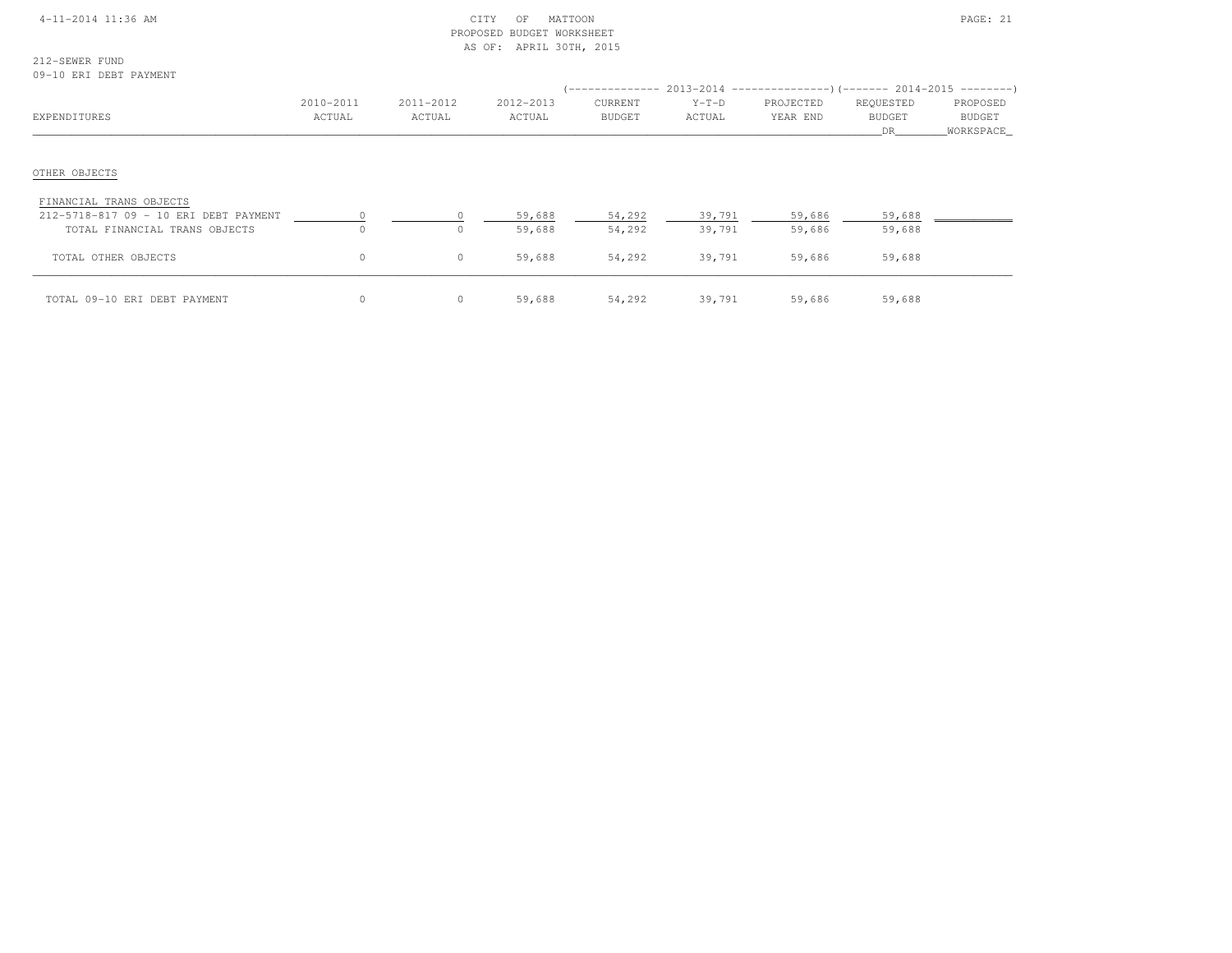#### 4-11-2014 11:36 AM CITY OF MATTOON PAGE: 22 PROPOSED BUDGET WORKSHEETAS OF: APRIL 30TH, 2015

212-SEWER FUNDDEBT SERVICE

| DEDI SEKVIÇE                                                       |                     |                     |                     |                          |                   | :-------------- 2013-2014 ---------------------        2014-2015 ----------        ) |                                   |                                 |
|--------------------------------------------------------------------|---------------------|---------------------|---------------------|--------------------------|-------------------|--------------------------------------------------------------------------------------|-----------------------------------|---------------------------------|
| EXPENDITURES                                                       | 2010-2011<br>ACTUAL | 2011-2012<br>ACTUAL | 2012-2013<br>ACTUAL | CURRENT<br><b>BUDGET</b> | $Y-T-D$<br>ACTUAL | PROJECTED<br>YEAR END                                                                | REQUESTED<br><b>BUDGET</b><br>DR. | PROPOSED<br>BUDGET<br>WORKSPACE |
| OTHER OBJECTS                                                      |                     |                     |                     |                          |                   |                                                                                      |                                   |                                 |
| FINANCIAL TRANS OBJECTS<br>212-5719-817 2005A REFUNDING G.O. BONDS |                     |                     |                     | 416,248                  | 345,000           | 345,000                                                                              | 360,000                           |                                 |
| TOTAL FINANCIAL TRANS OBJECTS                                      | $\cap$              | $\Omega$            | $\Omega$            | 416,248                  | 345,000           | 345,000                                                                              | 360,000                           |                                 |
| TOTAL OTHER OBJECTS                                                | 0                   | 0                   | $\circ$             | 416,248                  | 345,000           | 345,000                                                                              | 360,000                           |                                 |
| TOTAL DEBT SERVICE                                                 | 0                   | $\circ$             | $\circ$             | 416,248                  | 345,000           | 345,000                                                                              | 360,000                           |                                 |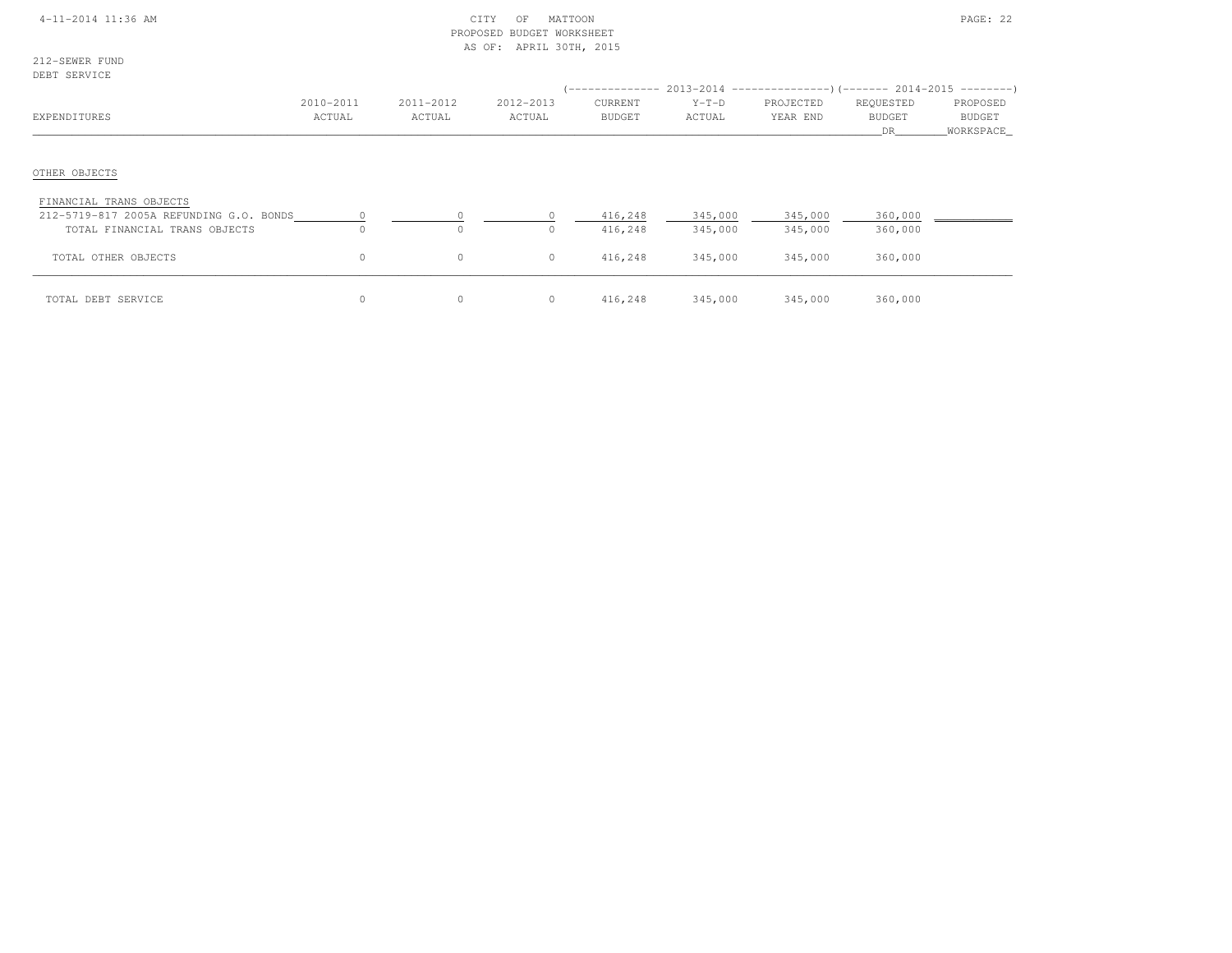| 4-11-2014 11:36 AM |  |
|--------------------|--|
|--------------------|--|

#### $\begin{array}{ccc} \text{CITY} & \text{OF} & \text{MATION} \end{array}$  PROPOSED BUDGET WORKSHEETAS OF: APRIL 30TH, 2015

212-SEWER FUND1997 SEWR PLANT IEPA NOTE

| EXPENDITURES                                         | 2010-2011<br>ACTUAL | 2011-2012<br>ACTUAL | 2012-2013<br>ACTUAL | CURRENT<br>BUDGET | $Y-T-D$<br>ACTUAL | (-------------- 2013-2014 ----------------)(------- 2014-2015 ---------)<br>PROJECTED<br>YEAR END | REQUESTED<br><b>BUDGET</b><br>DR | PROPOSED<br><b>BUDGET</b><br>WORKSPACE |
|------------------------------------------------------|---------------------|---------------------|---------------------|-------------------|-------------------|---------------------------------------------------------------------------------------------------|----------------------------------|----------------------------------------|
| OTHER OBJECTS                                        |                     |                     |                     |                   |                   |                                                                                                   |                                  |                                        |
| FINANCIAL TRANS OBJECTS<br>212-5732-817 DEBT SERVICE |                     |                     |                     | 35,243            | 15,285            | 30,789                                                                                            | 31,678                           |                                        |
| TOTAL FINANCIAL TRANS OBJECTS                        |                     | $\Omega$            | $\Omega$            | 35,243            | 15,285            | 30,789                                                                                            | 31,678                           |                                        |
| TOTAL OTHER OBJECTS                                  | 0                   | 0                   | $\circ$             | 35,243            | 15,285            | 30,789                                                                                            | 31,678                           |                                        |
| TOTAL 1997 SEWR PLANT IEPA NOTE                      |                     | 0                   | $\circ$             | 35,243            | 15,285            | 30,789                                                                                            | 31,678                           |                                        |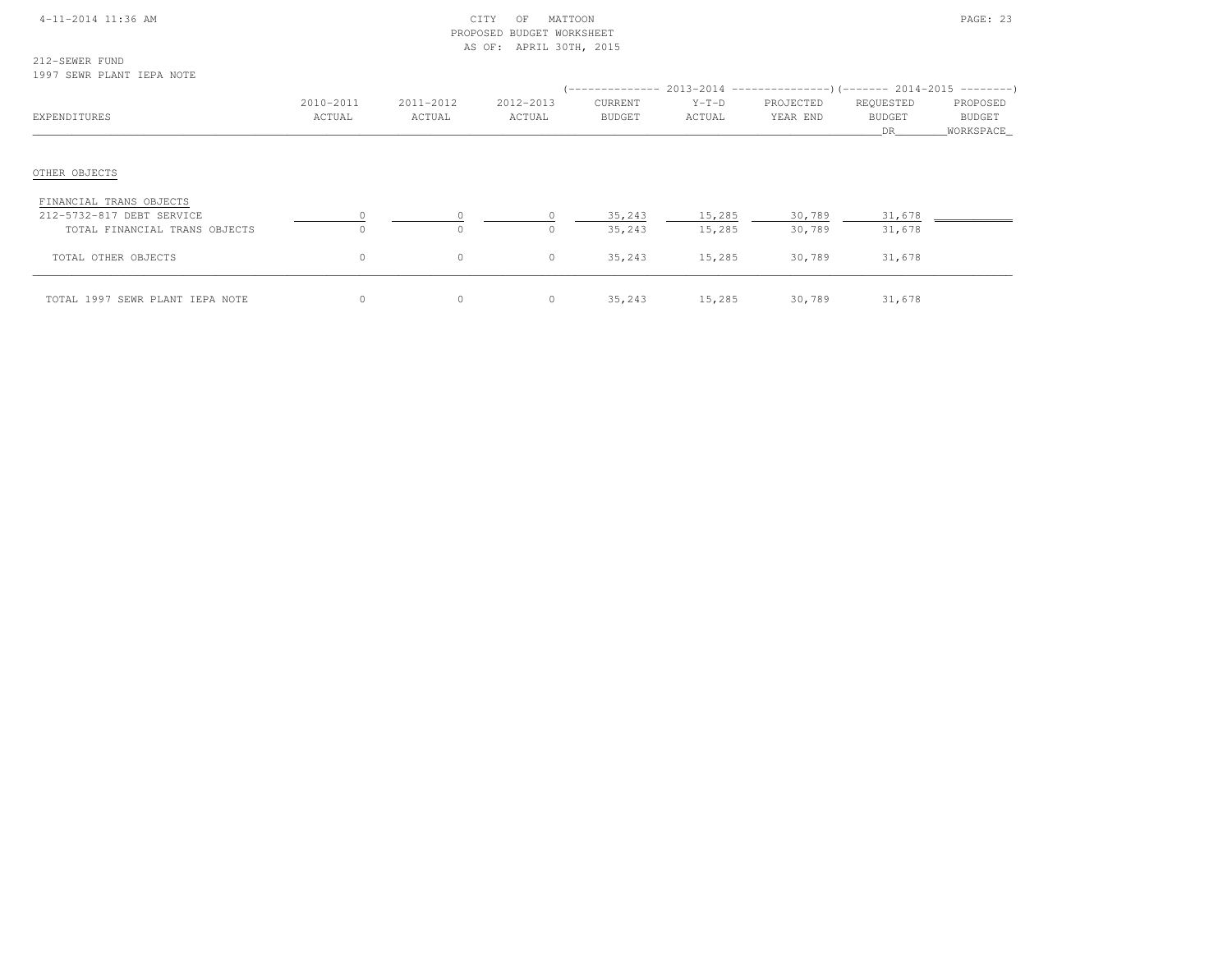#### 4-11-2014 11:36 AM CITY OF MATTOON PAGE: 24 PROPOSED BUDGET WORKSHEETAS OF: APRIL 30TH, 2015

# 212-SEWER FUND

IEPA INSTALLMENT LOANS

|                                  |           |           |           | -------------- |         | $2013-2014$ ----------------)(------- 2014-2015 ---------) |               |           |  |
|----------------------------------|-----------|-----------|-----------|----------------|---------|------------------------------------------------------------|---------------|-----------|--|
|                                  | 2010-2011 | 2011-2012 | 2012-2013 | CURRENT        | $Y-T-D$ | PROJECTED                                                  | REQUESTED     | PROPOSED  |  |
| EXPENDITURES                     | ACTUAL    | ACTUAL    | ACTUAL    | <b>BUDGET</b>  | ACTUAL  | YEAR END                                                   | <b>BUDGET</b> | BUDGET    |  |
|                                  |           |           |           |                |         |                                                            | DR            | WORKSPACE |  |
|                                  |           |           |           |                |         |                                                            |               |           |  |
| OTHER OBJECTS                    |           |           |           |                |         |                                                            |               |           |  |
| FINANCIAL TRANS OBJECTS          |           |           |           |                |         |                                                            |               |           |  |
| 212-5733-817 DEBT SERVICE        | $\Omega$  | $\circ$   | $\circ$   | 603,456        | 228,266 | 459,586                                                    | 471,962       |           |  |
| 212-5733-819 DEBT ISSUANCE COSTS | 5,792     |           |           |                |         |                                                            |               |           |  |
| TOTAL FINANCIAL TRANS OBJECTS    | 5,792     | $\circ$   | $\Omega$  | 603,456        | 228,266 | 459,586                                                    | 471,962       |           |  |
| TOTAL OTHER OBJECTS              | 5,792     | $\circ$   | $\circ$   | 603,456        | 228,266 | 459,586                                                    | 471,962       |           |  |
| TOTAL IEPA INSTALLMENT LOANS     | 5,792     | 0         | $\circ$   | 603,456        | 228,266 | 459,586                                                    | 471,962       |           |  |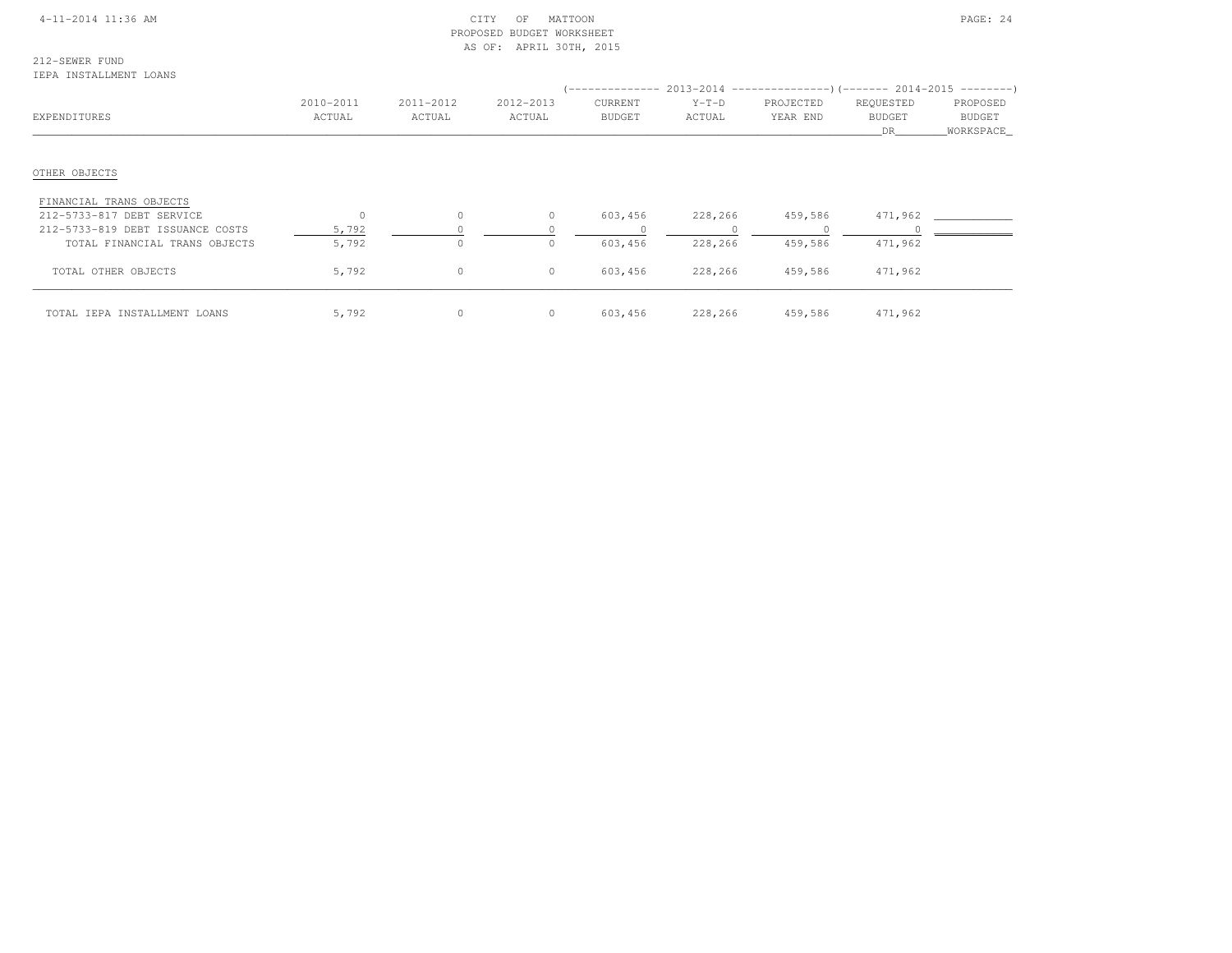|  | 4-11-2014 11:36 AM |  |
|--|--------------------|--|
|  |                    |  |

#### $\text{CITY}$  OF MATTOON  $\text{PAGE: } 25$  PROPOSED BUDGET WORKSHEETAS OF: APRIL 30TH, 2015

212-SEWER FUNDFISCAL AGENTS FEE

| EXPENDITURES                                                                           | 2010-2011<br>ACTUAL | 2011-2012<br>ACTUAL | 2012-2013<br>ACTUAL | CURRENT<br>BUDGET | $Y-T-D$<br>ACTUAL | (-------------- 2013-2014 ----------------) (------- 2014-2015 ---------)<br>PROJECTED<br>YEAR END | REQUESTED<br><b>BUDGET</b><br>DR | PROPOSED<br>BUDGET<br>WORKSPACE |
|----------------------------------------------------------------------------------------|---------------------|---------------------|---------------------|-------------------|-------------------|----------------------------------------------------------------------------------------------------|----------------------------------|---------------------------------|
| OTHER OBJECTS                                                                          |                     |                     |                     |                   |                   |                                                                                                    |                                  |                                 |
| FINANCIAL TRANS OBJECTS<br>212-5760-817 DEBT SERVICES<br>TOTAL FINANCIAL TRANS OBJECTS | 343<br>343          | 250<br>250          | 106<br>106          | 250<br>250        | 250<br>250        | 250<br>250                                                                                         | 250<br>250                       |                                 |
| TOTAL OTHER OBJECTS                                                                    | 343                 | 250                 | 106                 | 250               | 250               | 250                                                                                                | 250                              |                                 |
| TOTAL FISCAL AGENTS FEE                                                                | 343                 | 250                 | 106                 | 250               | 250               | 250                                                                                                | 250                              |                                 |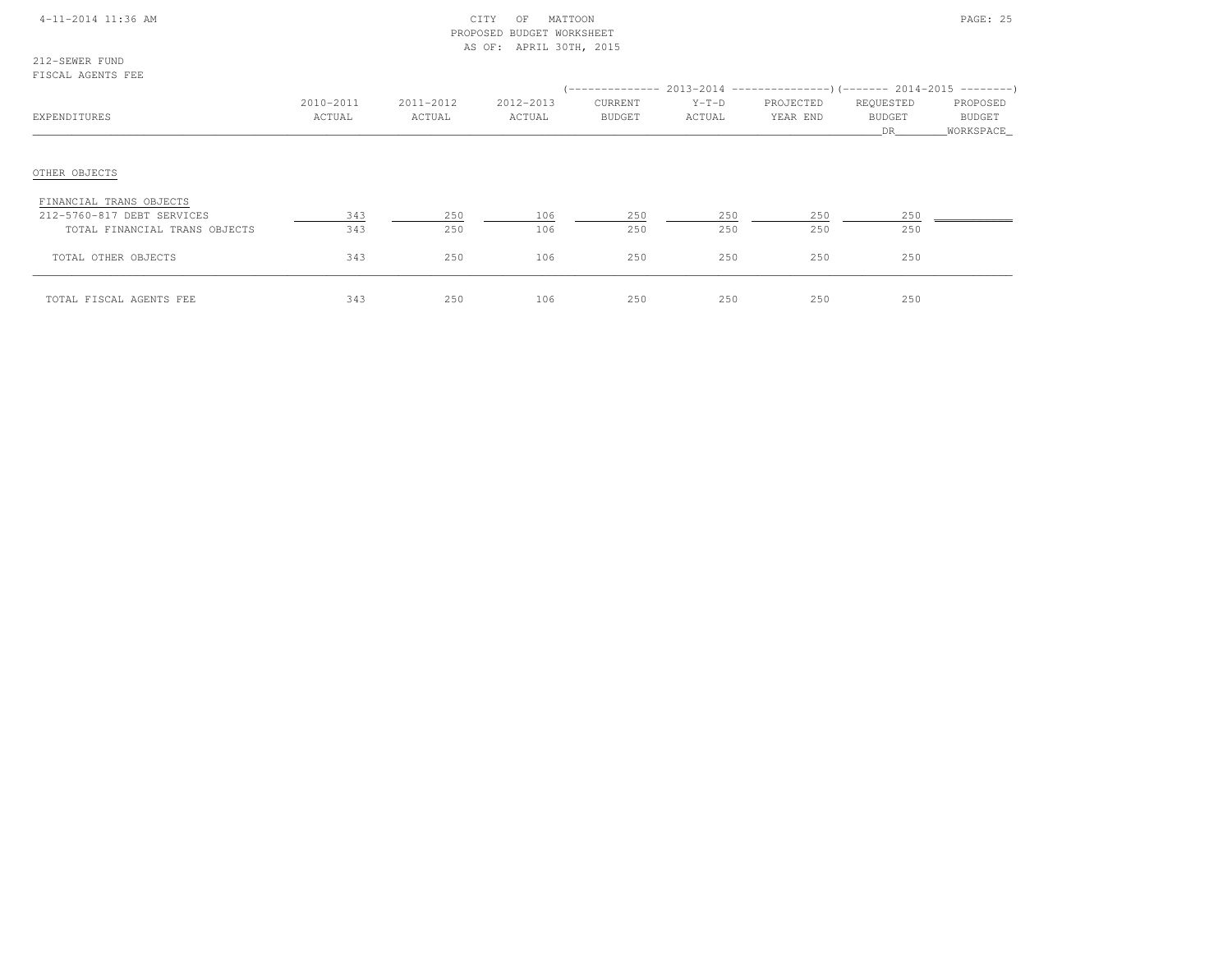| $4-11-2014$ 11:36 AM |  |
|----------------------|--|
|----------------------|--|

#### $\text{CITY}$  of MATTOON PAGE: 26 PROPOSED BUDGET WORKSHEETAS OF: APRIL 30TH, 2015

212-SEWER FUNDDEBT SERVICE

| اظالم المسلس المسلس |           |           |           |               |         |           |               |               |
|---------------------|-----------|-----------|-----------|---------------|---------|-----------|---------------|---------------|
|                     |           |           |           |               |         |           |               |               |
|                     | 2010-2011 | 2011-2012 | 2012-2013 | CURRENT       | $Y-T-D$ | PROJECTED | REQUESTED     | PROPOSED      |
| EXPENDITURES        | ACTUAL    | ACTUAL    | ACTUAL    | <b>BUDGET</b> | ACTUAL  | YEAR END  | <b>BUDGET</b> | <b>BUDGET</b> |
|                     |           |           |           |               |         |           |               | WORKSPACE     |

OTHER OBJECTS

FINANCIAL TRANS OBJECTS \_\_\_\_\_\_\_\_\_\_\_ \_\_\_\_\_\_\_\_\_\_\_ \_\_\_\_\_\_\_\_\_\_\_ \_\_\_\_\_\_\_\_\_\_\_ \_\_\_\_\_\_\_\_\_\_\_ \_\_\_\_\_\_\_\_\_\_\_\_ \_\_\_\_\_\_\_\_\_\_\_\_ \_\_\_\_\_\_\_\_\_\_\_\_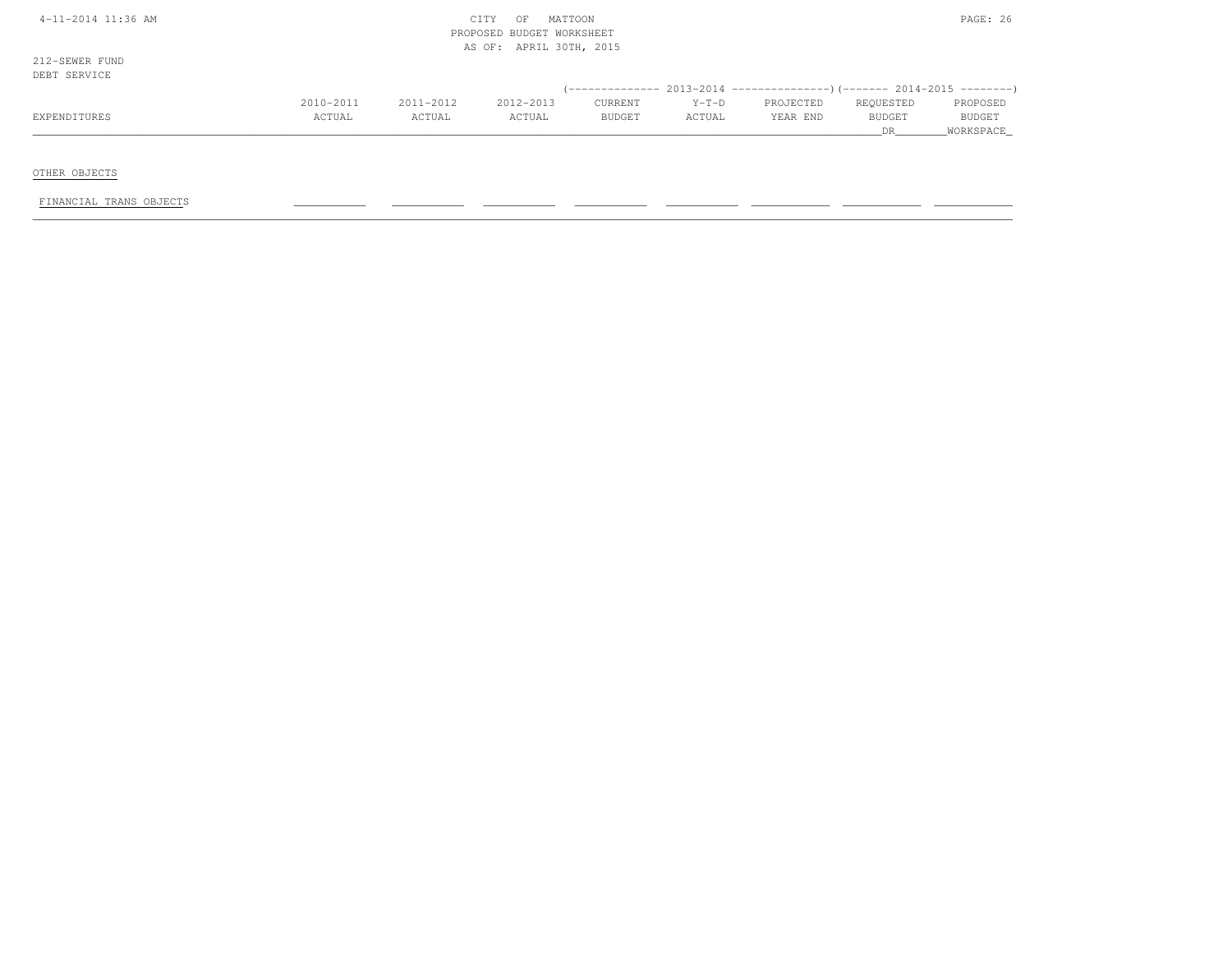| 4-11-2014 11:36 AM             | PAGE: 27<br>CITY<br>OF<br>MATTOON<br>PROPOSED BUDGET WORKSHEET<br>AS OF: APRIL 30TH, 2015 |           |           |               |         |           |               |               |  |
|--------------------------------|-------------------------------------------------------------------------------------------|-----------|-----------|---------------|---------|-----------|---------------|---------------|--|
| 212-SEWER FUND<br>DEBT SERVICE |                                                                                           |           |           |               |         |           |               |               |  |
|                                |                                                                                           |           |           |               |         |           |               |               |  |
|                                | 2010-2011                                                                                 | 2011-2012 | 2012-2013 | CURRENT       | $Y-T-D$ | PROJECTED | REQUESTED     | PROPOSED      |  |
| EXPENDITURES                   | ACTUAL                                                                                    | ACTUAL    | ACTUAL    | <b>BUDGET</b> | ACTUAL  | YEAR END  | <b>BUDGET</b> | <b>BUDGET</b> |  |
|                                |                                                                                           |           |           |               |         |           | DR.           | WORKSPACE     |  |
| OTHER OBJECTS                  |                                                                                           |           |           |               |         |           |               |               |  |
| FINANCIAL TRANS OBJECTS        |                                                                                           |           |           |               |         |           |               |               |  |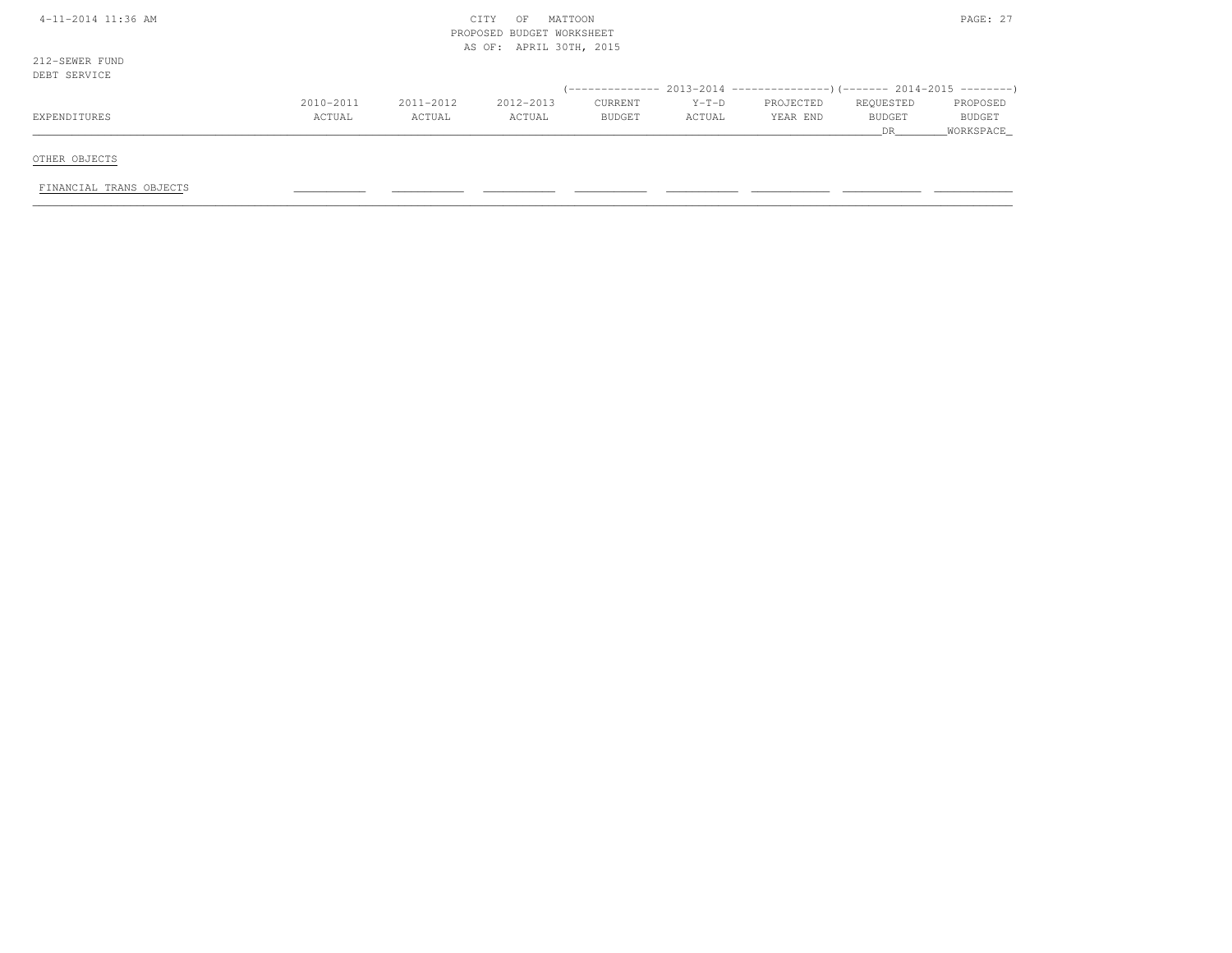#### 4-11-2014 11:36 AM CITY OF MATTOON PAGE: 28 PROPOSED BUDGET WORKSHEETAS OF: APRIL 30TH, 2015

212-SEWER FUNDDEBT SERVICE

| EXPENDITURES                                                          | 2010-2011<br>ACTUAL | 2011-2012<br>ACTUAL | 2012-2013<br>ACTUAL | CURRENT<br><b>BUDGET</b>                             | $Y-T-D$<br>ACTUAL | PROJECTED<br>YEAR END         | REQUESTED<br><b>BUDGET</b><br>DR – | PROPOSED<br>BUDGET<br>_WORKSPACE_ |
|-----------------------------------------------------------------------|---------------------|---------------------|---------------------|------------------------------------------------------|-------------------|-------------------------------|------------------------------------|-----------------------------------|
| OTHER OBJECTS                                                         |                     |                     |                     |                                                      |                   |                               |                                    |                                   |
| FINANCIAL TRANS OBJECTS                                               |                     |                     |                     |                                                      |                   |                               |                                    |                                   |
| 212-5795-817 INTEREST EXPENSE                                         | 299,767             | 283,131             | 257,689             | $\circ$                                              | 147,046           | 219,572                       | 194,059                            |                                   |
| TOTAL FINANCIAL TRANS OBJECTS                                         | 299,767             | 283, 131            | 257,689             | $\Omega$                                             | 147,046           | 219,572                       | 194,059                            |                                   |
| TOTAL OTHER OBJECTS                                                   | 299,767             | 283,131             | 257,689             | $\circ$                                              | 147,046           | 219,572                       | 194,059                            |                                   |
| TOTAL DEBT SERVICE                                                    | 299,767             | 283,131             | 257,689             | $\circ$                                              | 147,046           | 219,572                       | 194,059                            |                                   |
| TOTAL EXPENDITURES                                                    | 3,727,496           | 3,739,495           | 3,849,475           | 6,044,358                                            | 2,763,595         | 5,275,934                     | 5,816,891                          |                                   |
| REVENUE OVER/(UNDER) EXPENDITURES                                     | $9,975$ (           | 5,650)              |                     | 311,431 ( 1,644,358) 270,042 ( 903,724) ( 1,484,891) |                   |                               |                                    |                                   |
| OTHER FINANCING SOURCES                                               |                     |                     |                     |                                                      |                   |                               |                                    |                                   |
| 212-4931-021 SALE OF GENERAL CAPITAL A(41,134) (                      |                     |                     | 27,976) ( 22,114)   |                                                      |                   |                               |                                    |                                   |
| TOTAL OTHER FINANCING SOURCES<br>$\sim$ $\sim$ $\sim$                 | 41,134) (           | 27,976) (           | 22, 114)            |                                                      |                   |                               |                                    |                                   |
| OTHER FINANCING (USES)                                                |                     |                     |                     |                                                      |                   |                               |                                    |                                   |
| 212-5936-822 INTERFUND TRANSFER                                       | 89,819              |                     |                     |                                                      |                   | 0                             |                                    |                                   |
| TOTAL OTHER FINANCING (USES)                                          | 89,819              | $\cap$              | $\cap$              |                                                      | $\Omega$          | $\cap$                        |                                    |                                   |
| TOTAL OTHER FINANCING SOURCES (USES) (130,953) (                      |                     | 27,976) (           | 22, 114)            | $\circ$                                              | $\circ$           | $\circ$                       | $\circ$                            |                                   |
| REVENUES & OTHER SOURCES OVER/<br>(UNDER) EXPENDITURES & OTHER (USES) | $120,979$ (         | 33,626)             |                     | 289, 317 ( 1, 644, 358)                              |                   | 270,042 (903,724) (1,484,891) |                                    |                                   |

\*\*\* END OF REPORT \*\*\*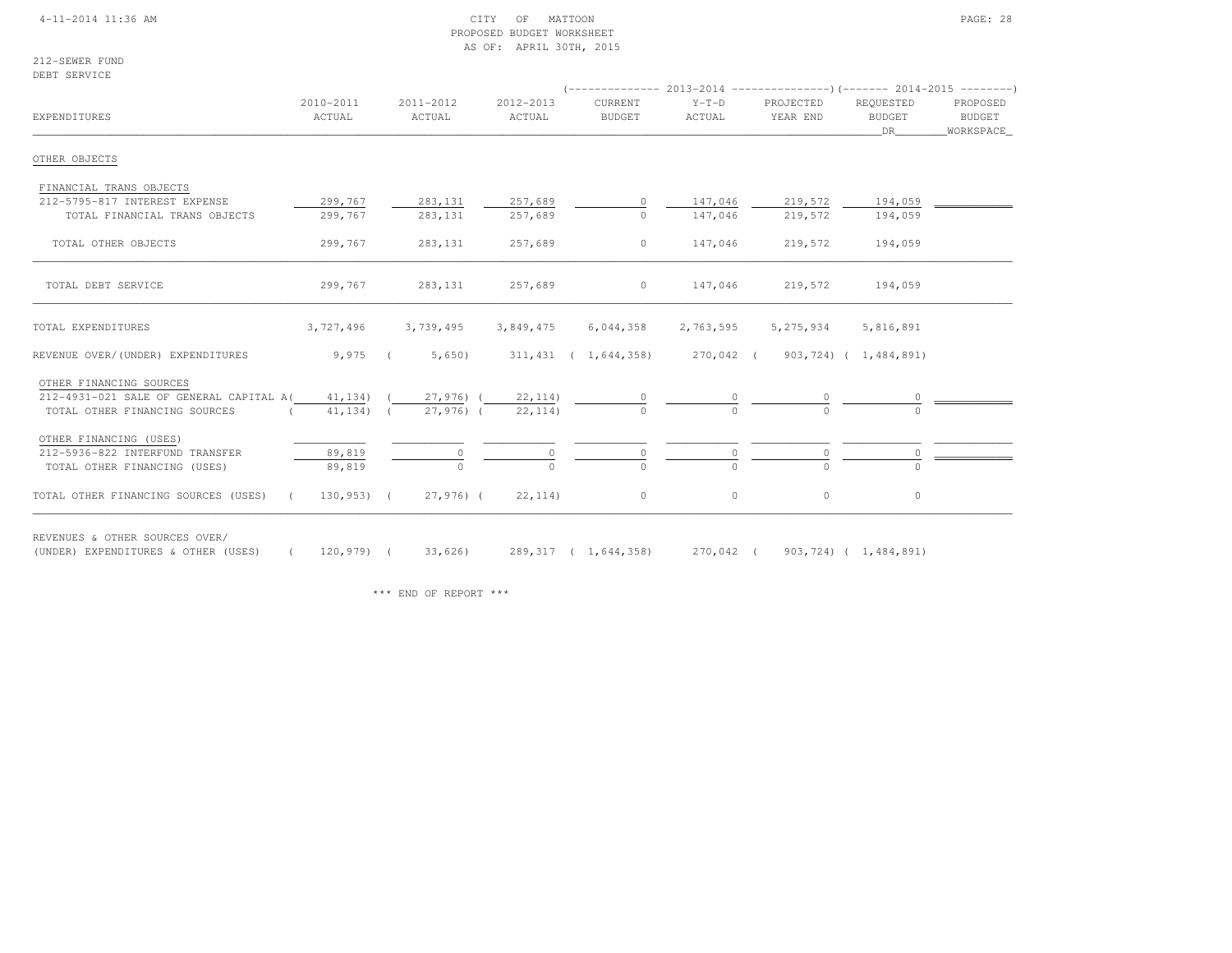### 4-11-2014 11:37 AM CITY OF MATTOON PAGE: 1 PROPOSED BUDGET WORKSHEETAS OF: APRIL 30TH, 2015

# 221-HEALTH INSURANCE FUND

|                                         |                     |                     |                     |                          |                   |                       |                                         | $($ -------------- 2013-2014 ----------------) (------- 2014-2015 --------) |  |  |  |
|-----------------------------------------|---------------------|---------------------|---------------------|--------------------------|-------------------|-----------------------|-----------------------------------------|-----------------------------------------------------------------------------|--|--|--|
| REVENUES                                | 2010-2011<br>ACTUAL | 2011-2012<br>ACTUAL | 2012-2013<br>ACTUAL | CURRENT<br><b>BUDGET</b> | $Y-T-D$<br>ACTUAL | PROJECTED<br>YEAR END | REQUESTED<br><b>BUDGET</b><br><b>DR</b> | PROPOSED<br><b>BUDGET</b>                                                   |  |  |  |
|                                         |                     |                     |                     |                          |                   |                       |                                         | WORKSPACE                                                                   |  |  |  |
| INTERGOVERNMENTAL REV                   |                     |                     |                     |                          |                   |                       |                                         |                                                                             |  |  |  |
| FEDERAL GOVT GRANTS                     |                     |                     |                     |                          |                   |                       |                                         |                                                                             |  |  |  |
| 221-4311-022 ERRP RECEIPTS              | 89,928              |                     |                     |                          |                   | $\circ$               |                                         |                                                                             |  |  |  |
| TOTAL FEDERAL GOVT GRANTS               | 89,928              | $\Omega$            |                     |                          |                   | $\Omega$              |                                         |                                                                             |  |  |  |
| TOTAL INTERGOVERNMENTAL REV             | 89,928              | $\circ$             | $\circ$             | $\circ$                  | $\circ$           | $\circ$               | $\circ$                                 |                                                                             |  |  |  |
| INVESTMENT EARNINGS                     |                     |                     |                     |                          |                   |                       |                                         |                                                                             |  |  |  |
| INTEREST EARNINGS                       |                     |                     |                     |                          |                   |                       |                                         |                                                                             |  |  |  |
| 221-4610-021 INTEREST EARNINGS          | 32                  | 3,580               |                     |                          |                   |                       | $\circ$                                 |                                                                             |  |  |  |
| TOTAL INTEREST EARNINGS                 | 32                  | 3,580               |                     |                          |                   |                       |                                         |                                                                             |  |  |  |
| TOTAL INVESTMENT EARNINGS               | 32                  | 3,580               | 4                   | $\overline{4}$           | $\mathbf{1}$      | 2                     | $\circ$                                 |                                                                             |  |  |  |
| EMP CONTRIB FOR BENEFITS                |                     |                     |                     |                          |                   |                       |                                         |                                                                             |  |  |  |
| EMPLOYEE CONTRIBUTIONS                  |                     |                     |                     |                          |                   |                       |                                         |                                                                             |  |  |  |
| 221-4701-021 EMPLOYEE CONTRIB TO HEALTH | 173,164             | 172,686             | 194,058             | 229,100                  | 146,972           | 220,459               | 306,288                                 |                                                                             |  |  |  |
| TOTAL EMPLOYEE CONTRIBUTIONS            | 173,164             | 172,686             | 194,058             | 229,100                  | 146,972           | 220,459               | 306,288                                 |                                                                             |  |  |  |
| LIBRARY EMPLOYEE CONTRIB                |                     |                     |                     |                          |                   |                       |                                         |                                                                             |  |  |  |
| 221-4711-021 LIBRARY EMPLOYEE CONTRIBS  | 5,037               | 5,823               | 7,313               | 9,053                    | 5,684             | 8,526                 | 12,587                                  |                                                                             |  |  |  |
| TOTAL LIBRARY EMPLOYEE CONTRIB          | 5,037               | 5,823               | 7,313               | 9,053                    | 5,684             | 8,526                 | 12,587                                  |                                                                             |  |  |  |
| RETIREE CONTRIBUTIONS                   |                     |                     |                     |                          |                   |                       |                                         |                                                                             |  |  |  |
| 221-4721-021 RETIREE CONTRIBS TO HEALTH | 330,281             | 315,426             | 356,026             | 414,571                  | 286,944           | 396,938               | 520,598                                 |                                                                             |  |  |  |
| TOTAL RETIREE CONTRIBUTIONS             | 330,281             | 315,426             | 356,026             | 414,571                  | 286,944           | 396,938               | 520,598                                 |                                                                             |  |  |  |
| TOTAL EMP CONTRIB FOR BENEFITS          | 508,483             | 493,935             | 557,397             | 652,724                  | 439,600           | 625,922               | 839, 473                                |                                                                             |  |  |  |
| CONTRIB & OTHER MISC REV                |                     |                     |                     |                          |                   |                       |                                         |                                                                             |  |  |  |
| CONTRIBUTIONS & MISC REV                |                     |                     |                     |                          |                   |                       |                                         |                                                                             |  |  |  |
| 221-4804-021 MISCELLANEOUS REVENUE      | 15,132              | 16,305              | 15,173              | 1,444,692                | 2,869             | 1,754,846             | 1,581,026                               |                                                                             |  |  |  |
| 221-4807-021 INS RELATED RECOVERY REVEN | 34,299              | 19,903              | $\overline{0}$      | $\circ$                  | $\overline{0}$    | $\overline{0}$        | 0                                       |                                                                             |  |  |  |
| TOTAL CONTRIBUTIONS & MISC REV          | 49,431              | 36,208              | 15,173              | 1,444,692                | 2,869             | 1,754,846             | 1,581,026                               |                                                                             |  |  |  |
| TOTAL CONTRIB & OTHER MISC REV          | 49,431              | 36,208              | 15,173              | 1,444,692                | 2,869             | 1,754,846             | 1,581,026                               |                                                                             |  |  |  |
| TOTAL REVENUES                          | 647,873             | 533,724             | 572,575             | 2,097,420                | 442,470           | 2,380,770             | 2,420,499                               |                                                                             |  |  |  |
|                                         |                     |                     |                     |                          |                   |                       |                                         |                                                                             |  |  |  |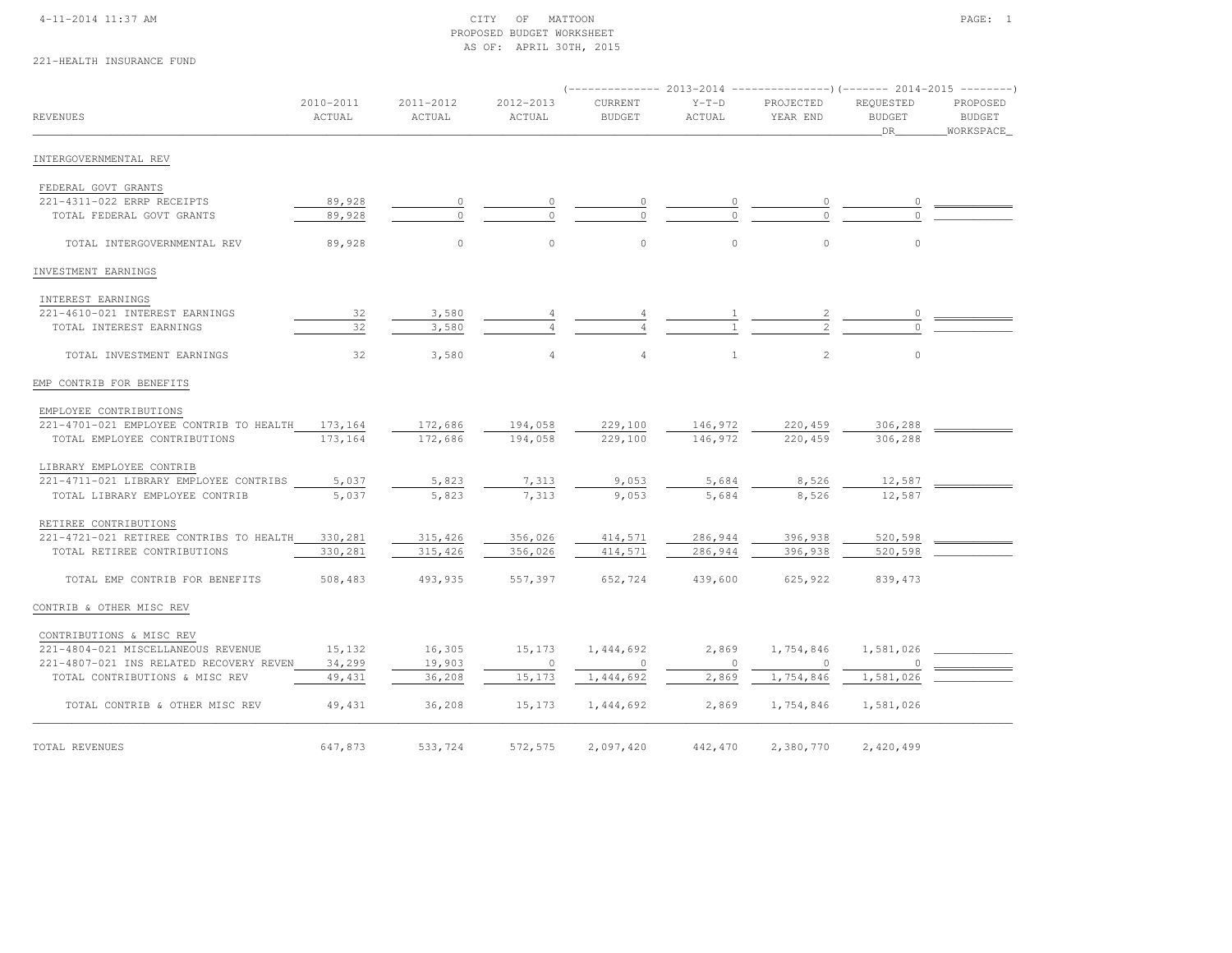|  | 4-11-2014 11:37 AM |  |
|--|--------------------|--|
|  |                    |  |

### 4-11-2014 12:37 AM CITY OF MATTOON PAGE: 2 PROPOSED BUDGET WORKSHEETAS OF: APRIL 30TH, 2015

#### 221-HEALTH INSURANCE FUNDSTOP LOSS INS COVERAGE

# EMPLOYEE BENEFITS

#### GROUP INSURANCE

| 221-5411-211 STOP LOSS INSURANCE<br>TOTAL GROUP INSURANCE | 164,654<br>164,654 | 217,998<br>217,998 | 225,268<br>225,268 | 217,693<br>217,693 | 160,547<br>160,547 | 240,820<br>240,820 | 265,893<br>265,893 |  |
|-----------------------------------------------------------|--------------------|--------------------|--------------------|--------------------|--------------------|--------------------|--------------------|--|
| TOTAL EMPLOYEE BENEFITS                                   | 164,654            | 217,998            | 225,268            | 217,693            | 160,547            | 240,820            | 265,893            |  |
| TOTAL STOP LOSS INS COVERAGE                              | 164,654            | 217,998            | 225,268            | 217,693            | 160,547            | 240,820            | 265,893            |  |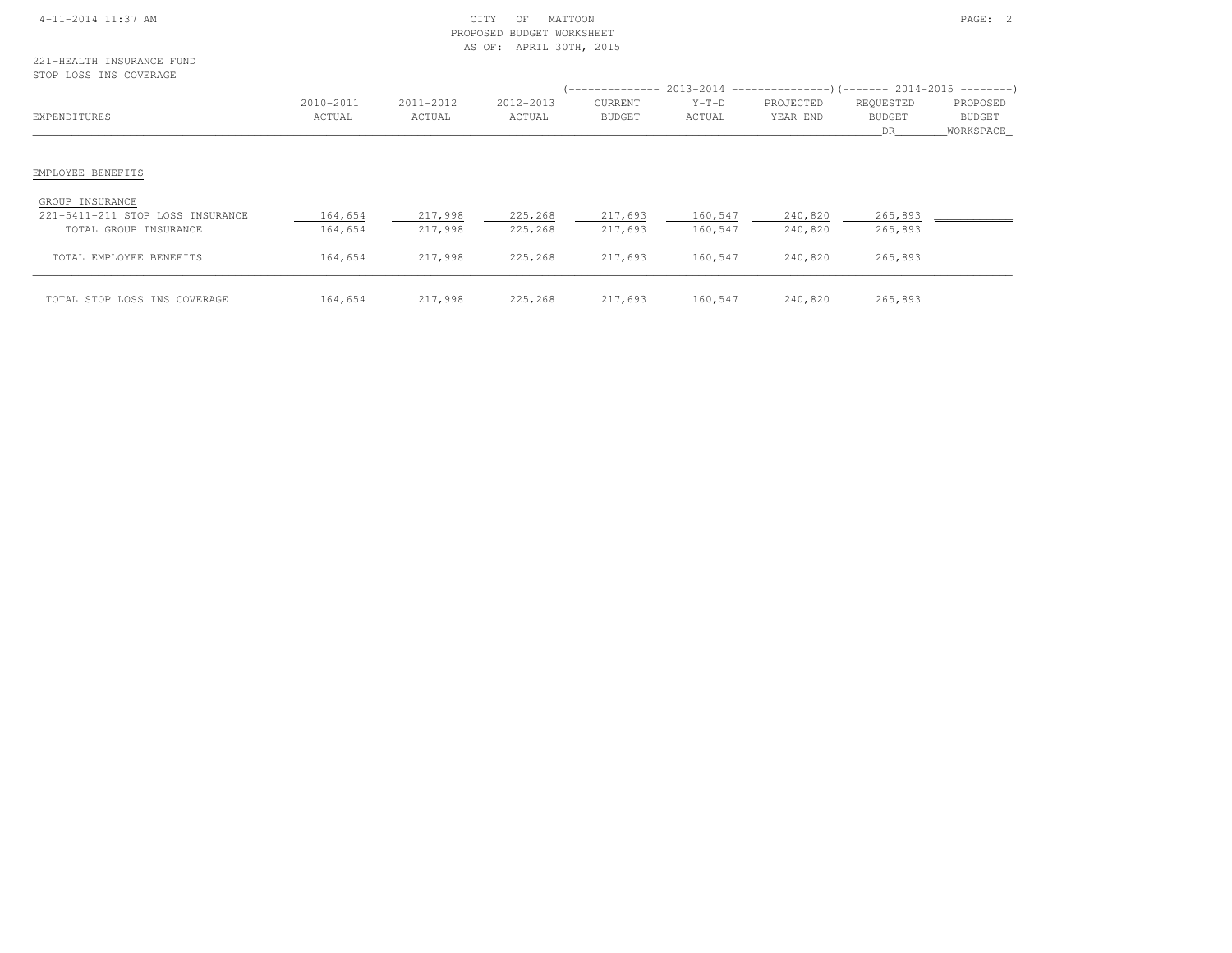| 4-11-2014 11:37 AM |  |
|--------------------|--|
|                    |  |

## $\begin{array}{ccc} \multicolumn{2}{l}\textbf{CITY} & \multicolumn{2}{l}\textbf{OPT} & \multicolumn{2}{l}\textbf{O.F} & \multicolumn{2}{l}\textbf{MATEO} \\ \multicolumn{2}{l}\textbf{CITY} & \multicolumn{2}{l}\textbf{OPT} & \multicolumn{2}{l}\textbf{O.F} & \multicolumn{2}{l}\textbf{MATEO} \\ \multicolumn{2}{l}\textbf{PAGE:} & 3 & \multicolumn{2}{l}\textbf{PAGE:} & 3 \\ \multicolumn{2}{l}\textbf{PAGE:} & \multicolumn{2}{l}\textbf{SATEO} & \multicolumn{2}{l}\textbf{$  PROPOSED BUDGET WORKSHEETAS OF: APRIL 30TH, 2015

| UPWPIU LAW WAMIM                        |                     |                     |                     | '--------------          |                   | $2013-2014$ ----------------)(-------- 2014-2015 ---------) |                                  |                                 |
|-----------------------------------------|---------------------|---------------------|---------------------|--------------------------|-------------------|-------------------------------------------------------------|----------------------------------|---------------------------------|
| EXPENDITURES                            | 2010-2011<br>ACTUAL | 2011-2012<br>ACTUAL | 2012-2013<br>ACTUAL | CURRENT<br><b>BUDGET</b> | $Y-T-D$<br>ACTUAL | PROJECTED<br>YEAR END                                       | REQUESTED<br><b>BUDGET</b><br>DR | PROPOSED<br>BUDGET<br>WORKSPACE |
|                                         |                     |                     |                     |                          |                   |                                                             |                                  |                                 |
| EMPLOYEE BENEFITS                       |                     |                     |                     |                          |                   |                                                             |                                  |                                 |
| GROUP INSURANCE                         |                     |                     |                     |                          |                   |                                                             |                                  |                                 |
| 221-5412-211 HEALTH PLAN ADMINISTRATION | 122,843             | 150,391             | 148,589             | 132,029                  | 94,549            | 141,824                                                     | 148,716                          |                                 |
| TOTAL GROUP INSURANCE                   | 122,843             | 150,391             | 148,589             | 132,029                  | 94,549            | 141,824                                                     | 148,716                          |                                 |
| TOTAL EMPLOYEE BENEFITS                 | 122,843             | 150,391             | 148,589             | 132,029                  | 94,549            | 141,824                                                     | 148,716                          |                                 |
| TOTAL HEALTH PLAN ADMIN                 | 122,843             | 150,391             | 148,589             | 132,029                  | 94,549            | 141,824                                                     | 148,716                          |                                 |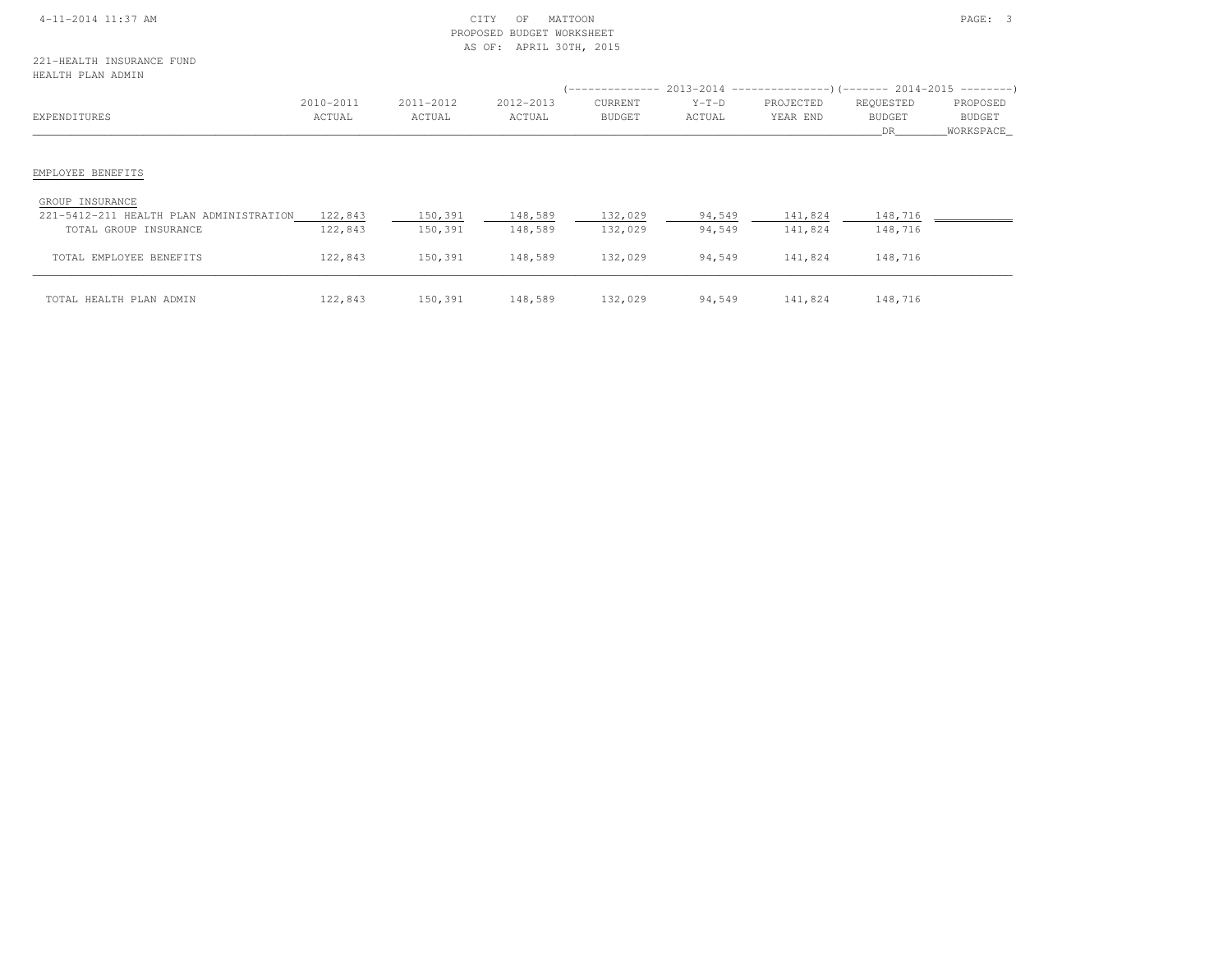|  | 4-11-2014 11:37 AM |  |
|--|--------------------|--|
|  |                    |  |

### 4-11-2014 11:37 AM CITY OF MATTOON PAGE: 4 PROPOSED BUDGET WORKSHEETAS OF: APRIL 30TH, 2015

221-HEALTH INSURANCE FUND $ME$ 

| MEDICAL CLAIMS              |           |           |           |               |           |                                                                              |               |           |
|-----------------------------|-----------|-----------|-----------|---------------|-----------|------------------------------------------------------------------------------|---------------|-----------|
|                             |           |           |           |               |           | $($ -------------- 2013-2014 ----------------) (------- 2014-2015 ---------) |               |           |
|                             | 2010-2011 | 2011-2012 | 2012-2013 | CURRENT       | $Y-T-D$   | PROJECTED                                                                    | REQUESTED     | PROPOSED  |
| EXPENDITURES                | ACTUAL    | ACTUAL    | ACTUAL    | <b>BUDGET</b> | ACTUAL    | YEAR END                                                                     | <b>BUDGET</b> | BUDGET    |
|                             |           |           |           |               |           |                                                                              | DR.           | WORKSPACE |
|                             |           |           |           |               |           |                                                                              |               |           |
|                             |           |           |           |               |           |                                                                              |               |           |
| EMPLOYEE BENEFITS           |           |           |           |               |           |                                                                              |               |           |
|                             |           |           |           |               |           |                                                                              |               |           |
| GROUP INSURANCE             |           |           |           |               |           |                                                                              |               |           |
| 221-5413-211 MEDICAL CLAIMS | 1,806,413 | 1,784,646 | 2,031,849 | 2,032,287     | 1,294,693 | 2,287,653                                                                    | 2,790,543     |           |

| aal vilv all muulum vumin | $+10001 + 100$ | $\cdots$  | --------- | $-100010101$ | <u>-1-7-1000 -</u> | --------- | --------  |  |
|---------------------------|----------------|-----------|-----------|--------------|--------------------|-----------|-----------|--|
| TOTAL GROUP INSURANCE     | 1,806,413      | 1,784,646 | 2,031,849 | 2,032,287    | 1,294,693          | 2,287,653 | 2,790,543 |  |
| TOTAL EMPLOYEE BENEFITS   | 1,806,413      | 1,784,646 | 2,031,849 | 2,032,287    | 1,294,693          | 2,287,653 | 2,790,543 |  |
| TOTAL MEDICAL CLAIMS      | 1,806,413      | 1,784,646 | 2,031,849 | 2,032,287    | 1,294,693          | 2,287,653 | 2,790,543 |  |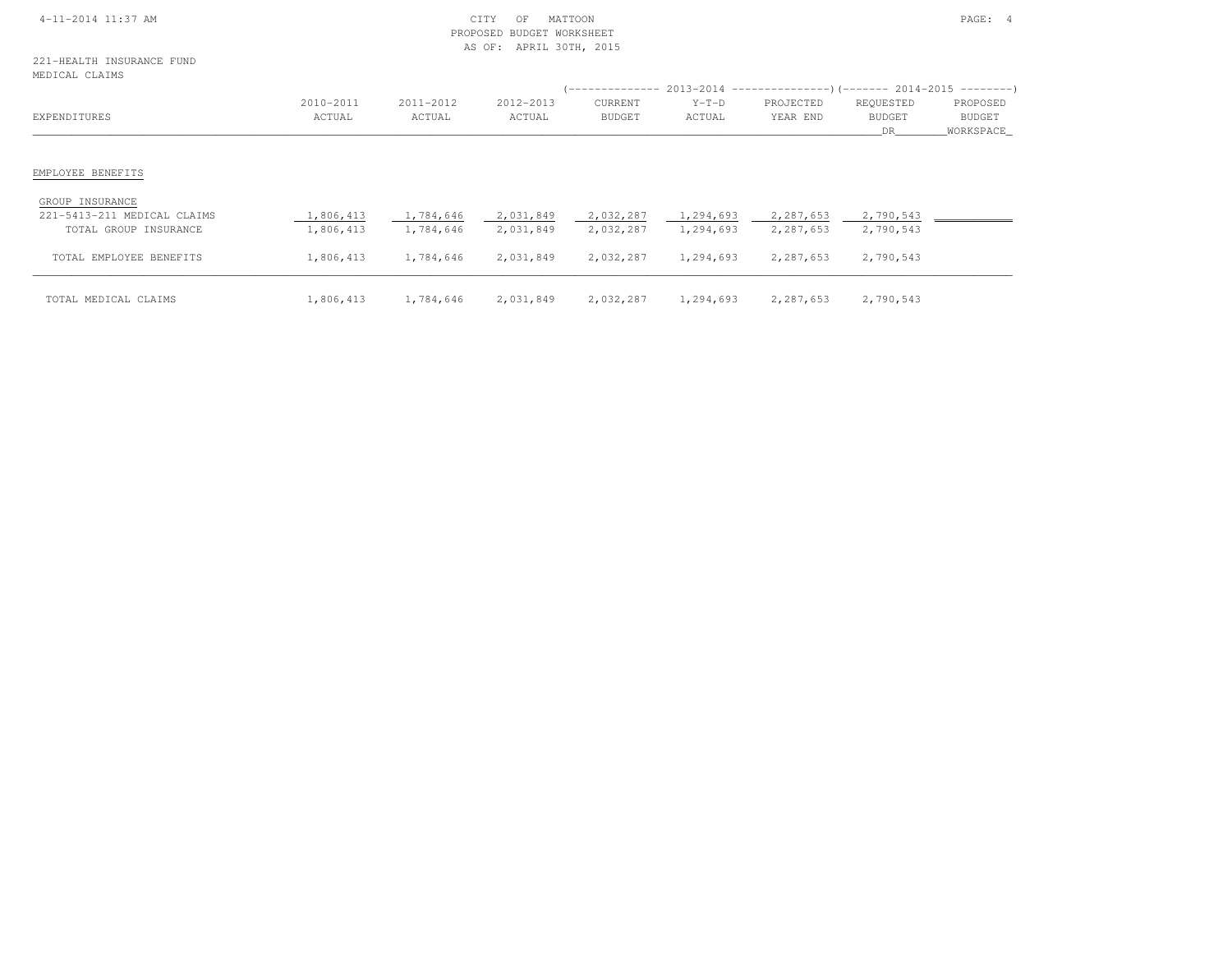|  | 4-11-2014 11:37 AM |  |
|--|--------------------|--|
|  |                    |  |

### $\begin{array}{ccc} \text{CITY} & \text{OF} & \text{MATION} \end{array}$  PROPOSED BUDGET WORKSHEETAS OF: APRIL 30TH, 2015

221-HEALTH INSURANCE FUNDRX CLAIMS

| RX CLAIMS                                       |                     |                     |                     |                          |                    |                       |                            |                                        |
|-------------------------------------------------|---------------------|---------------------|---------------------|--------------------------|--------------------|-----------------------|----------------------------|----------------------------------------|
| EXPENDITURES                                    | 2010-2011<br>ACTUAL | 2011-2012<br>ACTUAL | 2012-2013<br>ACTUAL | CURRENT<br><b>BUDGET</b> | $Y-T-D$<br>ACTUAL  | PROJECTED<br>YEAR END | REQUESTED<br><b>BUDGET</b> | PROPOSED<br><b>BUDGET</b><br>WORKSPACE |
|                                                 |                     |                     |                     |                          |                    |                       | DR                         |                                        |
| EMPLOYEE BENEFITS                               |                     |                     |                     |                          |                    |                       |                            |                                        |
| GROUP INSURANCE                                 |                     |                     |                     |                          |                    |                       |                            |                                        |
| 221-5414-211 RX CLAIMS<br>TOTAL GROUP INSURANCE | 593,929<br>593,929  | 733,149<br>733,149  | 775,693<br>775,693  | 912,853<br>912,853       | 515,729<br>515,729 | 886, 417<br>886, 417  | 858,628<br>858,628         |                                        |
| TOTAL EMPLOYEE BENEFITS                         | 593,929             | 733,149             | 775,693             | 912,853                  | 515,729            | 886, 417              | 858,628                    |                                        |
| TOTAL RX CLAIMS                                 | 593,929             | 733,149             | 775,693             | 912,853                  | 515,729            | 886, 417              | 858,628                    |                                        |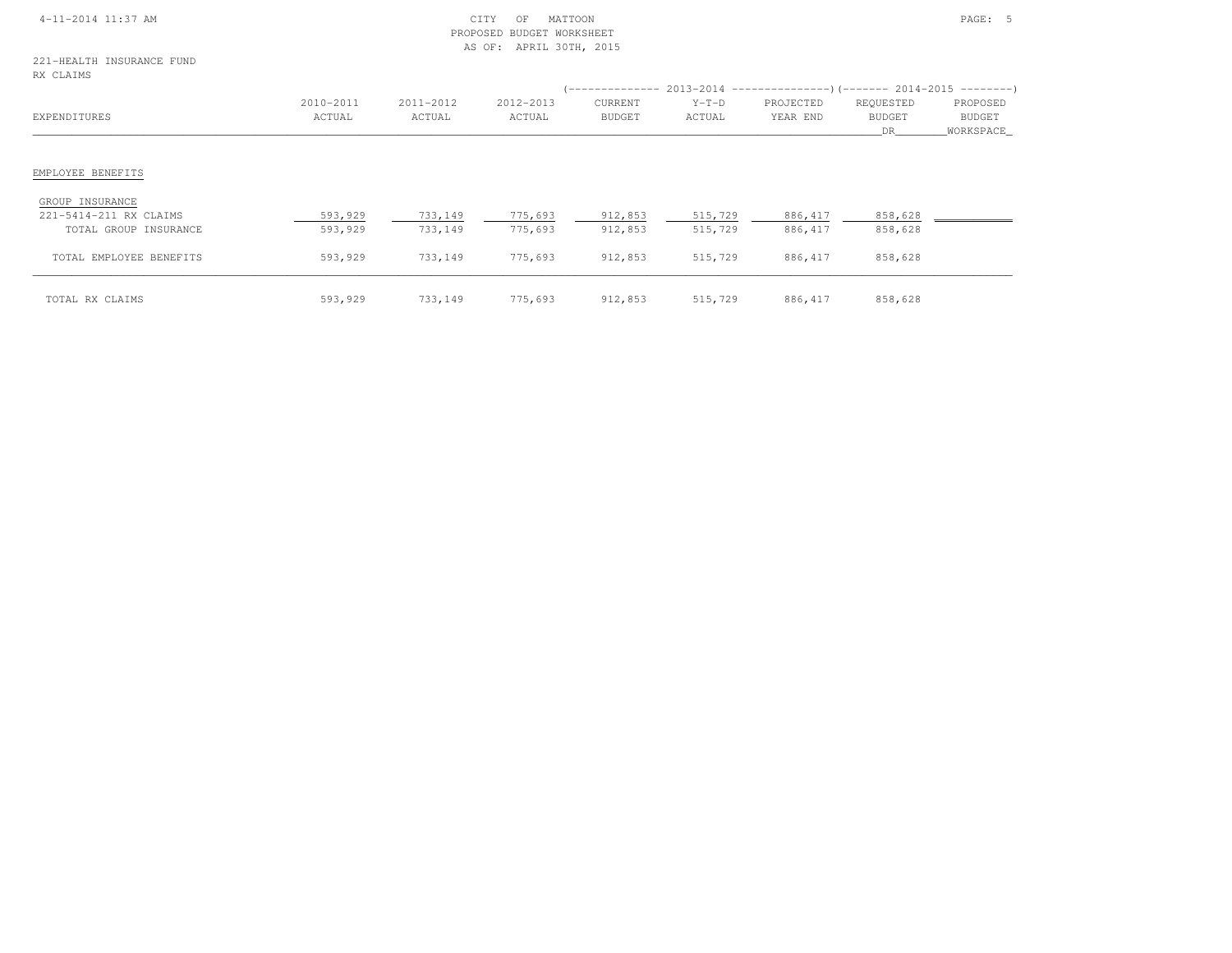|  | 4-11-2014 11:37 AM |  |
|--|--------------------|--|
|  |                    |  |

### $\begin{array}{ccc} \text{CITY} & \text{OF} & \text{MATION} \end{array}$  PROPOSED BUDGET WORKSHEETAS OF: APRIL 30TH, 2015

#### 221-HEALTH INSURANCE FUNDDENTAL CLAIMS

| DENIAL CLAIMS              |                     |                     |                     |                          |                   |                       |                                   |                                        |
|----------------------------|---------------------|---------------------|---------------------|--------------------------|-------------------|-----------------------|-----------------------------------|----------------------------------------|
| EXPENDITURES               | 2010-2011<br>ACTUAL | 2011-2012<br>ACTUAL | 2012-2013<br>ACTUAL | CURRENT<br><b>BUDGET</b> | $Y-T-D$<br>ACTUAL | PROJECTED<br>YEAR END | REQUESTED<br><b>BUDGET</b><br>DR. | PROPOSED<br><b>BUDGET</b><br>WORKSPACE |
|                            |                     |                     |                     |                          |                   |                       |                                   |                                        |
| EMPLOYEE BENEFITS          |                     |                     |                     |                          |                   |                       |                                   |                                        |
| GROUP INSURANCE            |                     |                     |                     |                          |                   |                       |                                   |                                        |
| 221-5415-211 DENTAL CLAIMS | 95,471              | 94,496              | 93,685              | 120,492                  | 70,423            | 108,682               | 115,000                           |                                        |
| TOTAL GROUP INSURANCE      | 95,471              | 94,496              | 93,685              | 120,492                  | 70,423            | 108,682               | 115,000                           |                                        |
| TOTAL EMPLOYEE BENEFITS    | 95,471              | 94,496              | 93,685              | 120,492                  | 70,423            | 108,682               | 115,000                           |                                        |
| TOTAL DENTAL CLAIMS        | 95,471              | 94,496              | 93,685              | 120,492                  | 70,423            | 108,682               | 115,000                           |                                        |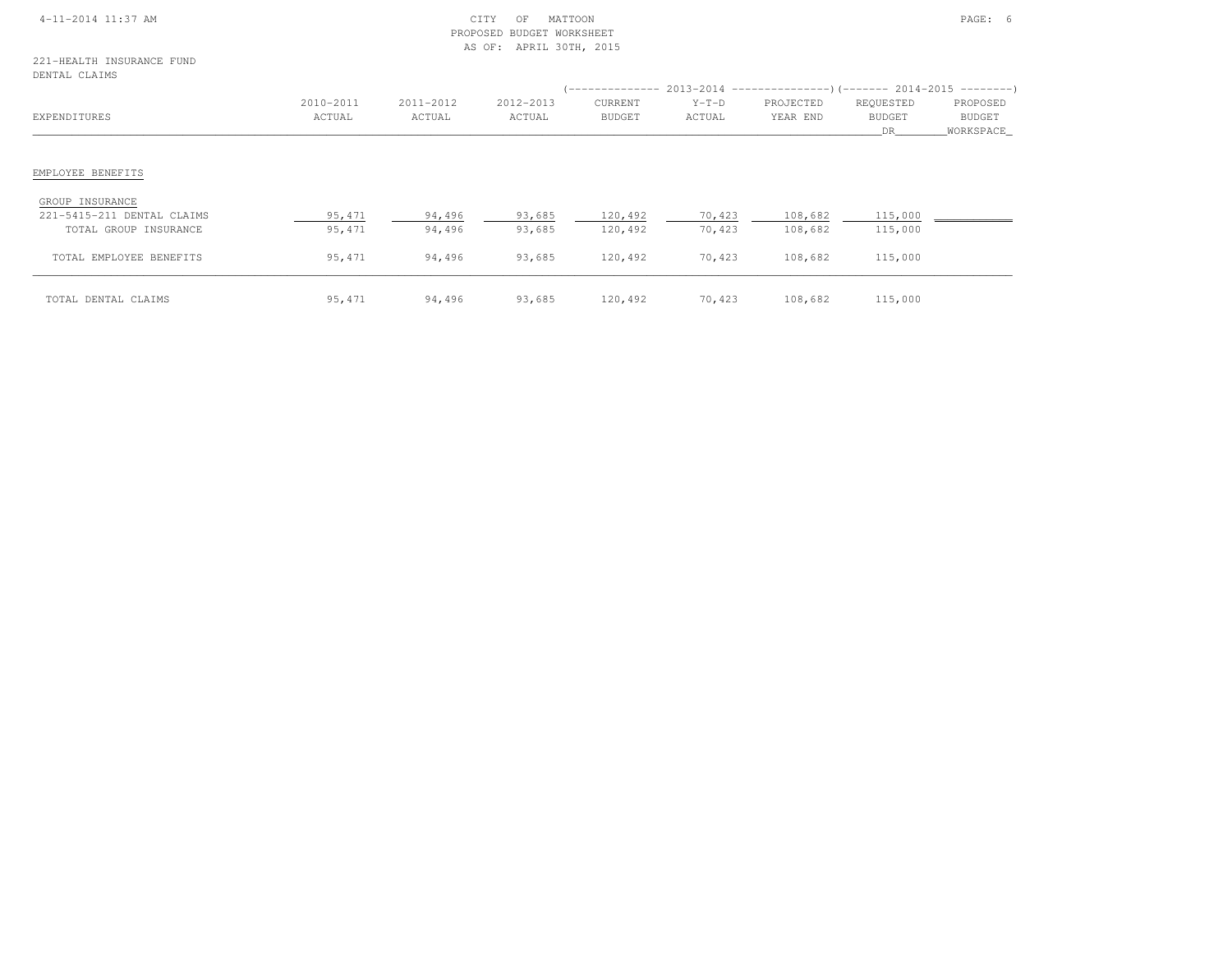| 4-11-2014 11:37 AM                                     |           |           | CITY<br>OF<br>BUDGET WORKSHEET<br>PROPOSED | MATTOON       |         |                                                                            |                      | PAGE: 7             |
|--------------------------------------------------------|-----------|-----------|--------------------------------------------|---------------|---------|----------------------------------------------------------------------------|----------------------|---------------------|
| 221-HEALTH INSURANCE FUND<br>REFUNDS REIMB & MISC EXPS |           |           | AS OF: APRIL 30TH, 2015                    |               |         |                                                                            |                      |                     |
|                                                        |           |           |                                            |               |         | (-------------- 2013-2014 -----------------) (------- 2014-2015 ---------) |                      |                     |
|                                                        | 2010-2011 | 2011-2012 | 2012-2013                                  | CURRENT       | $Y-T-D$ | PROJECTED                                                                  | REQUESTED            | PROPOSED            |
| EXPENDITURES                                           | ACTUAL    | ACTUAL    | ACTUAL                                     | <b>BUDGET</b> | ACTUAL  | YEAR END                                                                   | <b>BUDGET</b><br>DR. | BUDGET<br>WORKSPACE |
|                                                        |           |           |                                            |               |         |                                                                            |                      |                     |
| EMPLOYEE BENEFITS                                      |           |           |                                            |               |         |                                                                            |                      |                     |
| GROUP INSURANCE                                        |           |           |                                            |               |         |                                                                            |                      |                     |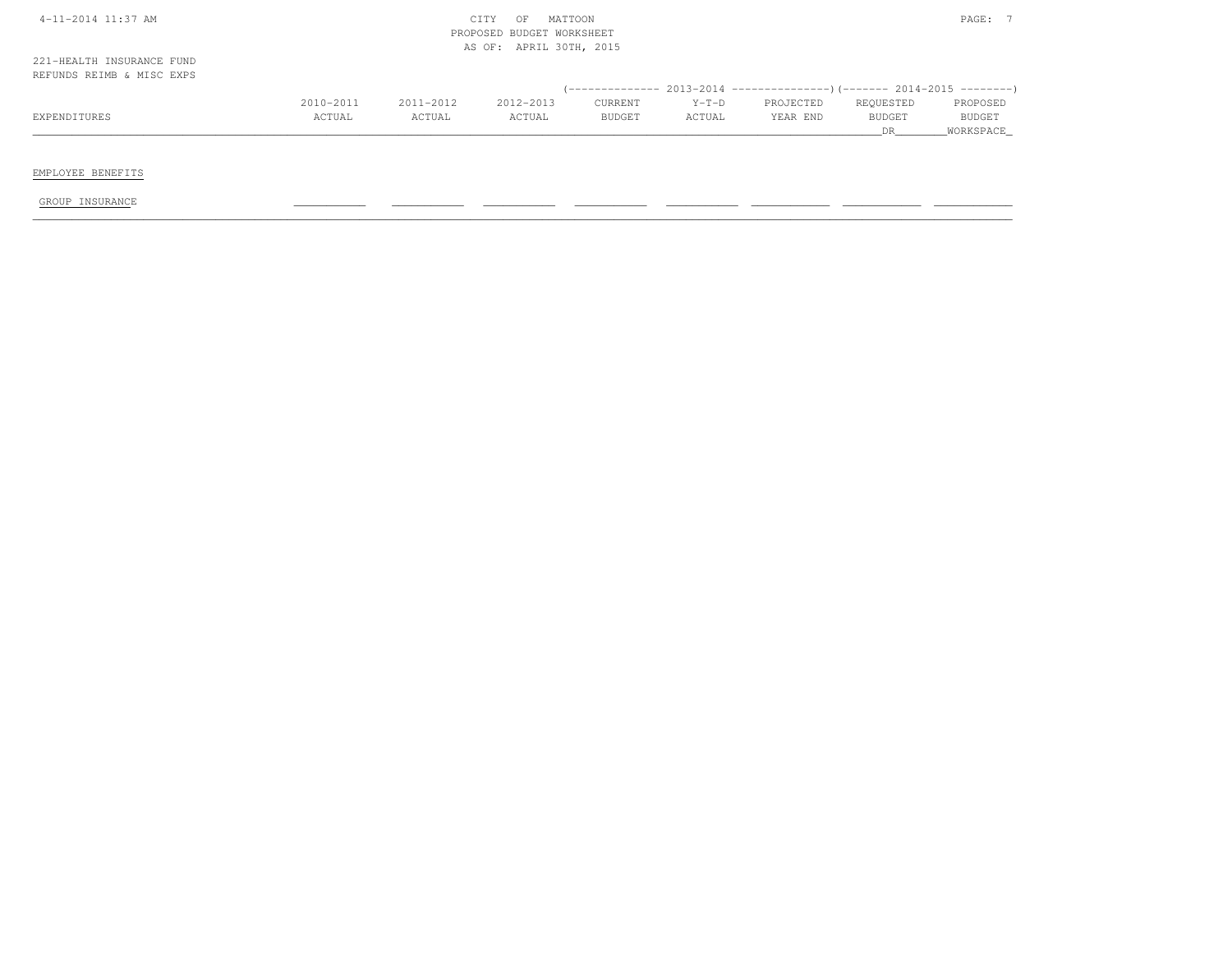| 4-11-2014 11:37 AM |  |
|--------------------|--|

### $\begin{array}{ccc} \text{CITY} & \text{OF} & \text{MATION} \end{array}$  PROPOSED BUDGET WORKSHEETAS OF: APRIL 30TH, 2015

## 221-HEALTH INSURANCE FUNDLIFE INSURANCE

| EXPENDITURES                                                            | 2010-2011<br>ACTUAL | 2011-2012<br>ACTUAL | 2012-2013<br>ACTUAL | '--------------<br>CURRENT<br><b>BUDGET</b> | $Y-T-D$<br>ACTUAL | $2013-2014$ ----------------)(------- 2014-2015 ---------)<br>PROJECTED<br>YEAR END | REQUESTED<br><b>BUDGET</b><br>DR. | PROPOSED<br><b>BUDGET</b><br>WORKSPACE |
|-------------------------------------------------------------------------|---------------------|---------------------|---------------------|---------------------------------------------|-------------------|-------------------------------------------------------------------------------------|-----------------------------------|----------------------------------------|
| EMPLOYEE BENEFITS                                                       |                     |                     |                     |                                             |                   |                                                                                     |                                   |                                        |
| GROUP INSURANCE<br>221-5417-212 LIFE INSURANCE<br>TOTAL GROUP INSURANCE | 24,559<br>24,559    | 31,326<br>31,326    | 26,174<br>26,174    | 29,400<br>29,400                            | 19,380<br>19,380  | 29,400<br>29,400                                                                    | 29,400<br>29,400                  |                                        |
| TOTAL EMPLOYEE BENEFITS                                                 | 24,559              | 31,326              | 26,174              | 29,400                                      | 19,380            | 29,400                                                                              | 29,400                            |                                        |
| TOTAL LIFE INSURANCE                                                    | 24,559              | 31,326              | 26,174              | 29,400                                      | 19,380            | 29,400                                                                              | 29,400                            |                                        |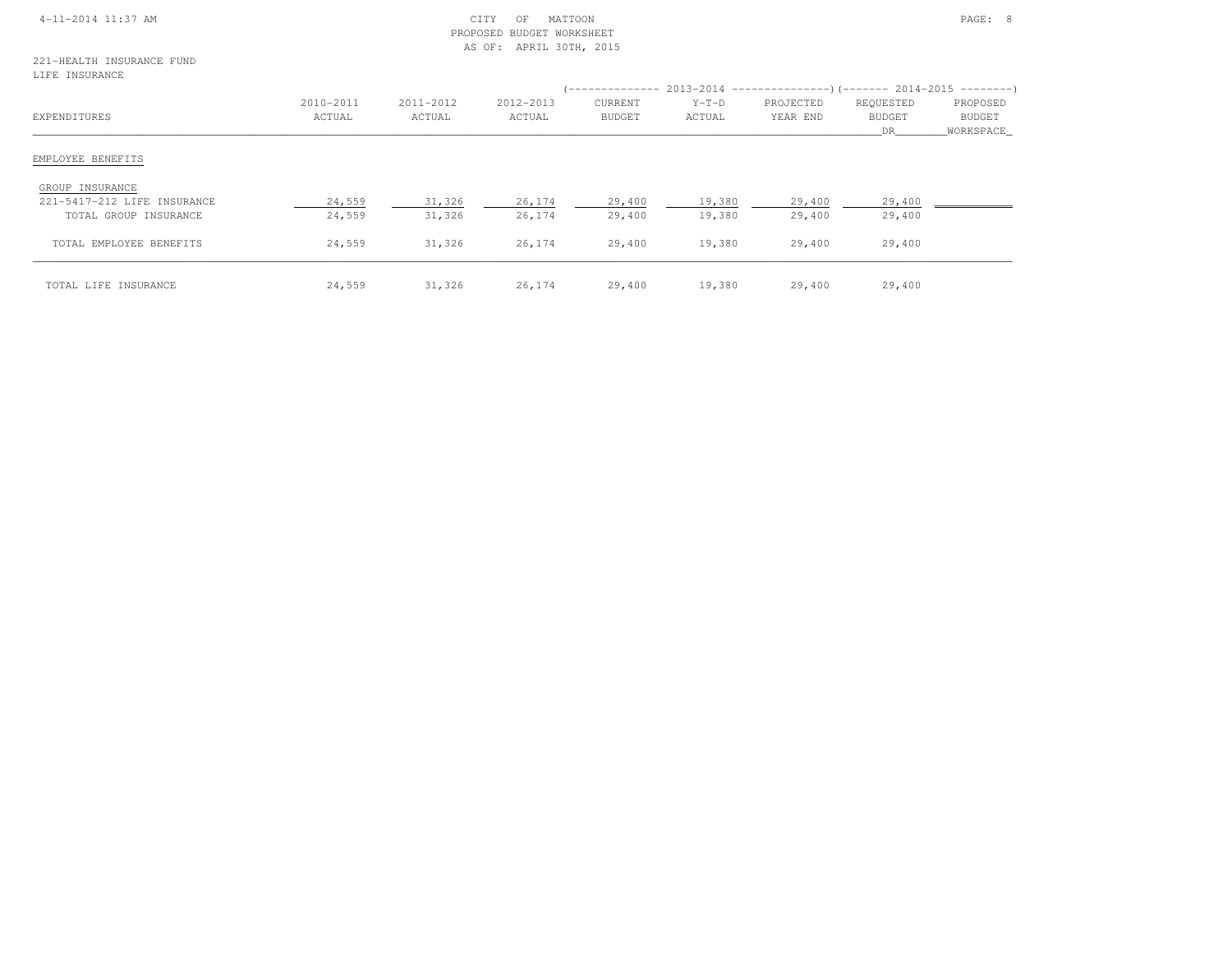| 4-11-2014 11:37 AM |  |  |  |  |  |
|--------------------|--|--|--|--|--|
|--------------------|--|--|--|--|--|

### 4-11-2014 CITY OF MATTOON CITY OF MATTOON PAGE: 9 PROPOSED BUDGET WORKSHEETAS OF: APRIL 30TH, 2015

| EXPENDITURES                                               | 2010-2011<br>ACTUAL | 2011-2012<br>ACTUAL | 2012-2013<br>ACTUAL | CURRENT<br>BUDGET | $Y-T-D$<br>ACTUAL | PROJECTED<br>YEAR END | REQUESTED<br>BUDGET<br>DR 1988 | PROPOSED<br>BUDGET<br>_WORKSPACE_ |
|------------------------------------------------------------|---------------------|---------------------|---------------------|-------------------|-------------------|-----------------------|--------------------------------|-----------------------------------|
| EMPLOYEE BENEFITS                                          |                     |                     |                     |                   |                   |                       |                                |                                   |
| GROUP INSURANCE<br>221-5418-212 SECTION 125 BENEFIT PLAN A | 1,296               | 700                 | 1,450               | 1,200             | 700               | 1,200                 | 1,200                          |                                   |
| TOTAL GROUP INSURANCE                                      | 1,296               | 700                 | 1,450               | 1,200             | 700               | 1,200                 | 1,200                          |                                   |
| TOTAL EMPLOYEE BENEFITS                                    | 1,296               | 700                 | 1,450               | 1,200             | 700               | 1,200                 | 1,200                          |                                   |
| TOTAL SECTION 125 PLAN                                     | 1,296               | 700                 | 1,450               | 1,200             | 700               | 1,200                 | 1,200                          |                                   |